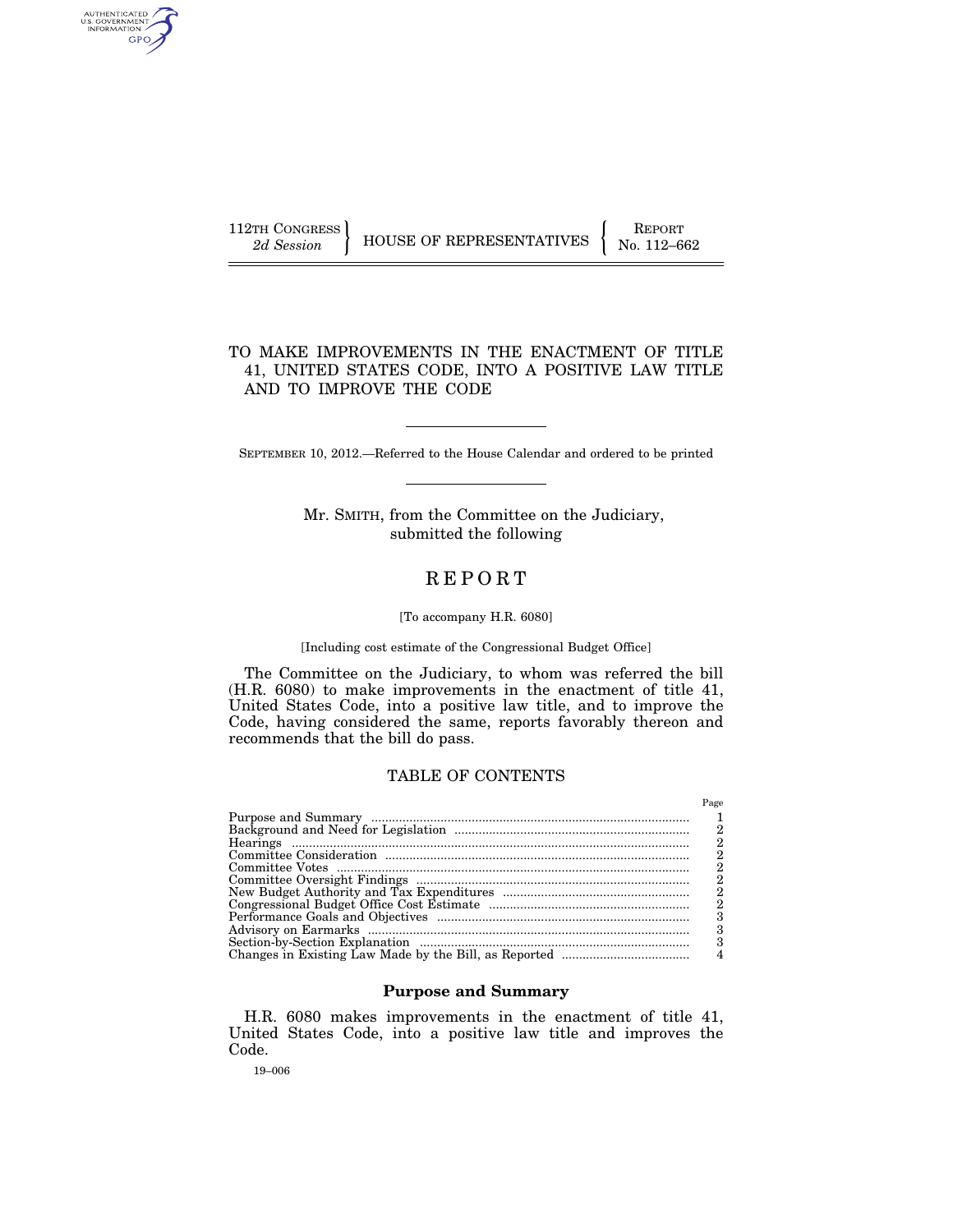# **Background and Need for Legislation**

Public Law 111–350, which was signed into law on January 4, 2011, enacted certain laws relating to public contracts as title 41, United States Code, ''Public Contracts''. H.R. 6080 makes conforming amendments in laws classified to various titles of the Code that are necessary because of the enactment of title 41, makes clarifying amendments to title 41, and makes technical amendments to Public Law 111–350.

#### **Hearings**

The Committee on the Judiciary held no hearings on H.R. 6080.

## **Committee Consideration**

On July 10, 2012, the Committee met in open session and ordered the bill H.R. 6080 favorably reported, by a voice vote, a quorum being present.

# **Committee Votes**

In compliance with clause 3(b) of rule XIII of the Rules of the House of Representatives, the Committee advises that there were no recorded votes during the Committee's consideration of H.R. 6080.

# **Committee Oversight Findings**

In compliance with clause  $3(c)(1)$  of rule XIII of the Rules of the House of Representatives, the Committee advises that the findings and recommendations of the Committee, based on oversight activities under clause 2(b)(1) of rule X of the Rules of the House of Representatives, are incorporated in the descriptive portions of this report.

# **New Budget Authority and Tax Expenditures**

Clause  $3(c)(2)$  of rule XIII of the Rules of the House of Representatives is inapplicable because this legislation does not provide new budgetary authority or increased tax expenditures.

# **Congressional Budget Office Cost Estimate**

In compliance with clause  $3(c)(3)$  of rule XIII of the Rules of the House of Representatives, the Committee sets forth, with respect to the bill, H.R. 6080, the following estimate and comparison prepared by the Director of the Congressional Budget Office under section 402 of the Congressional Budget Act of 1974:

> U.S. CONGRESS,<br>CONGRESSIONAL BUDGET OFFICE, *CONGREGERAL BUDGET Washington, DC, July 18, 2012.*

Hon. LAMAR SMITH, CHAIRMAN, *Committee on the Judiciary, House of Representatives, Washington, DC.* 

DEAR MR. CHAIRMAN: The Congressional Budget Office has prepared the enclosed cost estimate for H.R. 6080, a bill to make im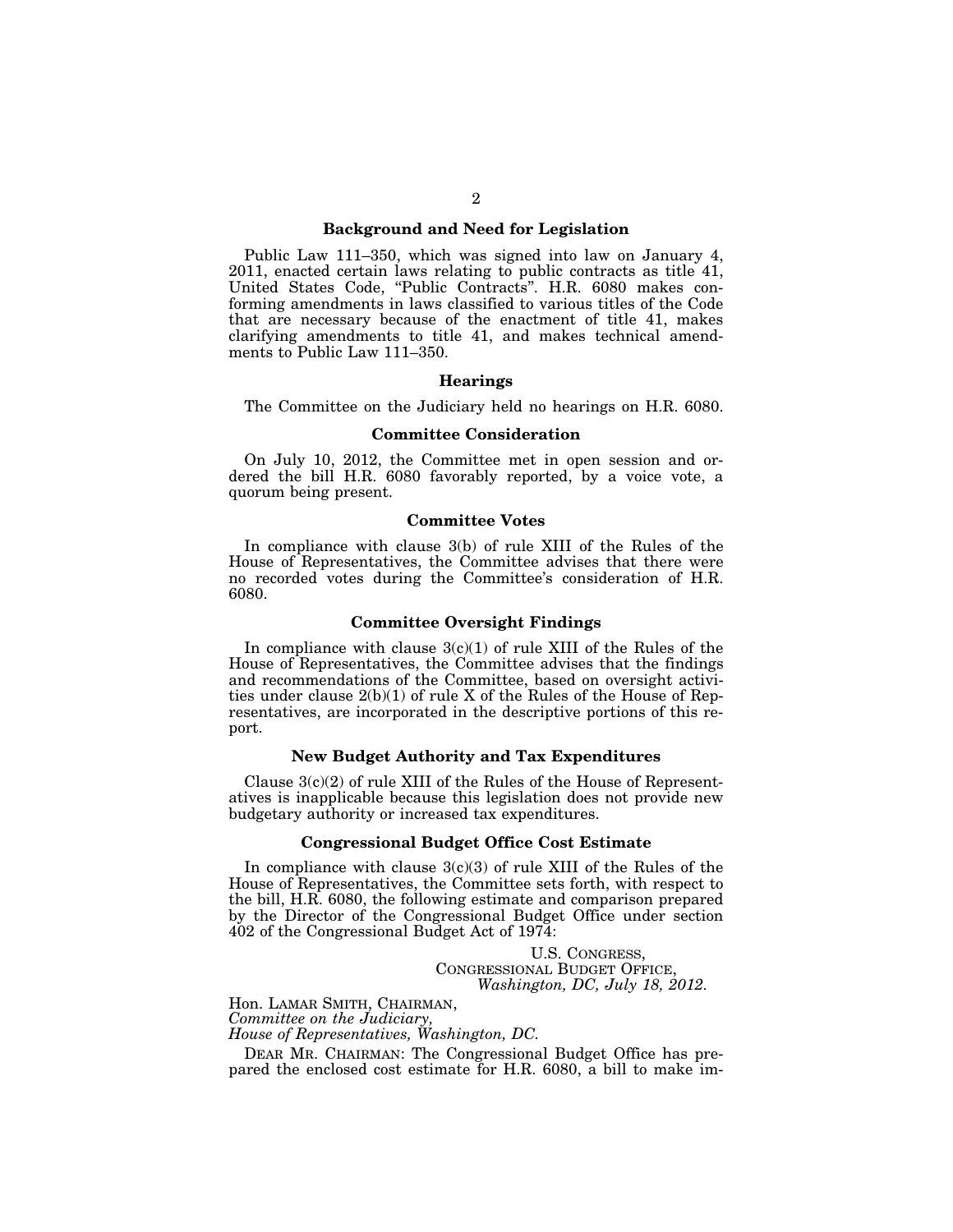provements in the enactment of title 41, United States Code, into a positive law title and to improve the Code.

If you wish further details on this estimate, we will be pleased to provide them. The CBO staff contact is Matthew Pickford, who can be reached at 226–2860.

Sincerely,

DOUGLAS W. ELMENDORF, DIRECTOR.

Enclosure

cc: Honorable John Conyers, Jr. Ranking Member

# **H.R. 6080—A bill to make improvements in the enactment of title 41, United States Code, into a positive law title and to improve the Code.**

As ordered reported by the House Committee on the Judiciary on July 10, 2012.

H.R. 6080 would make conforming, clarifying, and technical changes to most titles of the United States Code that address public contracts. Information from the Office of Law Revision Counsel indicates that the bill would make no substantive changes to the law; therefore, CBO estimates that enacting H.R. 6080 would have no significant impact on the Federal budget. The bill would not affect direct spending or revenues; therefore, pay-as-you-go procedures do not apply.

H.R. 6080 contains no intergovernmental or private-sector mandates as defined in the Unfunded Mandates Reform Act and would not affect the budgets of State, local, or tribal governments.

The CBO staff contact for this estimate is Matthew Pickford. This estimate was approved by Theresa Gullo, Deputy Assistant Director for Budget Analysis.

## **Performance Goals and Objectives**

The Committee states that pursuant to clause  $3(c)(4)$  of rule XIII of the Rules of the House of Representatives, H.R. 6080 will make improvements in the enactment of title 41, United States Code, into a positive law title and will improve the Code.

## **Advisory on Earmarks**

In accordance with clause 9 of rule XXI of the Rules of the House of Representatives, H.R. 6080 does not contain any congressional earmarks, limited tax benefits, or limited tariff benefits as defined in clause 9(e), 9(f), or 9(g) of Rule XXI.

# **Section-by-Section Analysis**

The following discussion describes the bill as reported by the Committee.

*Sec. 1. Table of contents.* Section 1 sets forth the table of contents of the bill

*Sec. 2. Purpose.* Section 2 sets forth the purpose of the bill.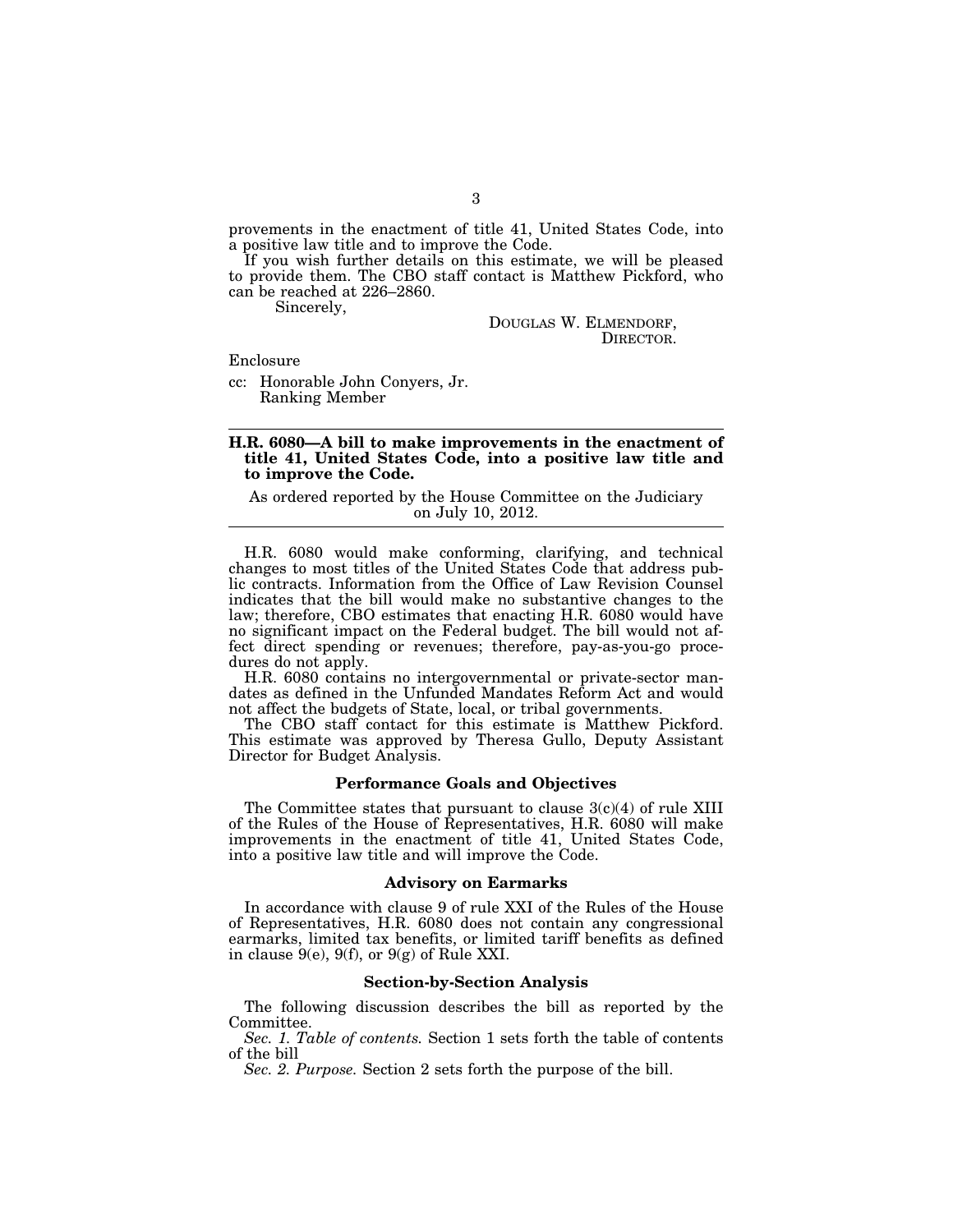*Secs. 3 through 40. Conforming, clarifying, and technical amendments.* Sections 3 through 40 make conforming amendments in laws classified to various titles of the United States Code, make clarifying amendments to title 41, and make technical amendments to Public Law 111–350.

## **Changes in Existing Law Made by the Bill, as Reported**

In compliance with clause 3(e) of rule XIII of the Rules of the House of Representatives, changes in existing law made by the bill, H.R. 6080, as reported are shown as follows:

# **TITLE 2—THE CONGRESS**

### **§ 61f8 (Public Law 9751, § 117)**

SEC. 117. For each fiscal year (beginning with the fiscal year which ends September 30 1982), the Sergeant of Arms and Doorkeeper of the Senate is hereby authorized to expend from the account for the Sergeant of Arms and Doorkeeper of the Senate, within the contingent fund of the Senate, an amount not to exceed \$300,000:

(1) the procurement of the services, on a temporary basis, of individual consultants, or organizations thereof, with the prior consent of the Committee on Rules and Administration; such services may be procured by contract with the providers acting as independent contractors, or in the case of individuals, by employment at daily rates of compensation not in excess of the per diem equivalent of the highest gross rate of annual compensation which may be paid to employees of a standing committee of the Senate; and any such contract shall not be subject to the provisions of **[**section 5**]** *section 6101* of title 5, United States Code or any other provision of law requiring advertising; and

## **§ 61g–7(b) (Supplemental Appropriations Act, 1985, § 195(b))**

\* \* \*

SEC. 195. (a)

(b) Such services in the case of individuals or organizations may be procured by contract as independent contractors, or in the case of individuals, by employment at daily rates of compensation not in excess of the per diem equivalent of the highest gross rate of compensation which may be paid to a regular employee of such committee. Such contracts shall not be subject to the provisions of **[**section 5 of title 41**]** *section 6101 of title 41, United States Code,*  or any other provision of law requiring advertising.

# **72a(i)(2) (Legislative Reorganization Act of 1946, § 202(i)(2))**

SEC. 202. (a) Each standing committee of the Senate (other than the Committee on Appropriations) is authorized to appoint, by majority vote of the committee, not more than six professional staff members in addition to the clerical staffs. Such professional staff members shall be assigned to the chairman and the ranking minority member of such committee as the committee may deem advis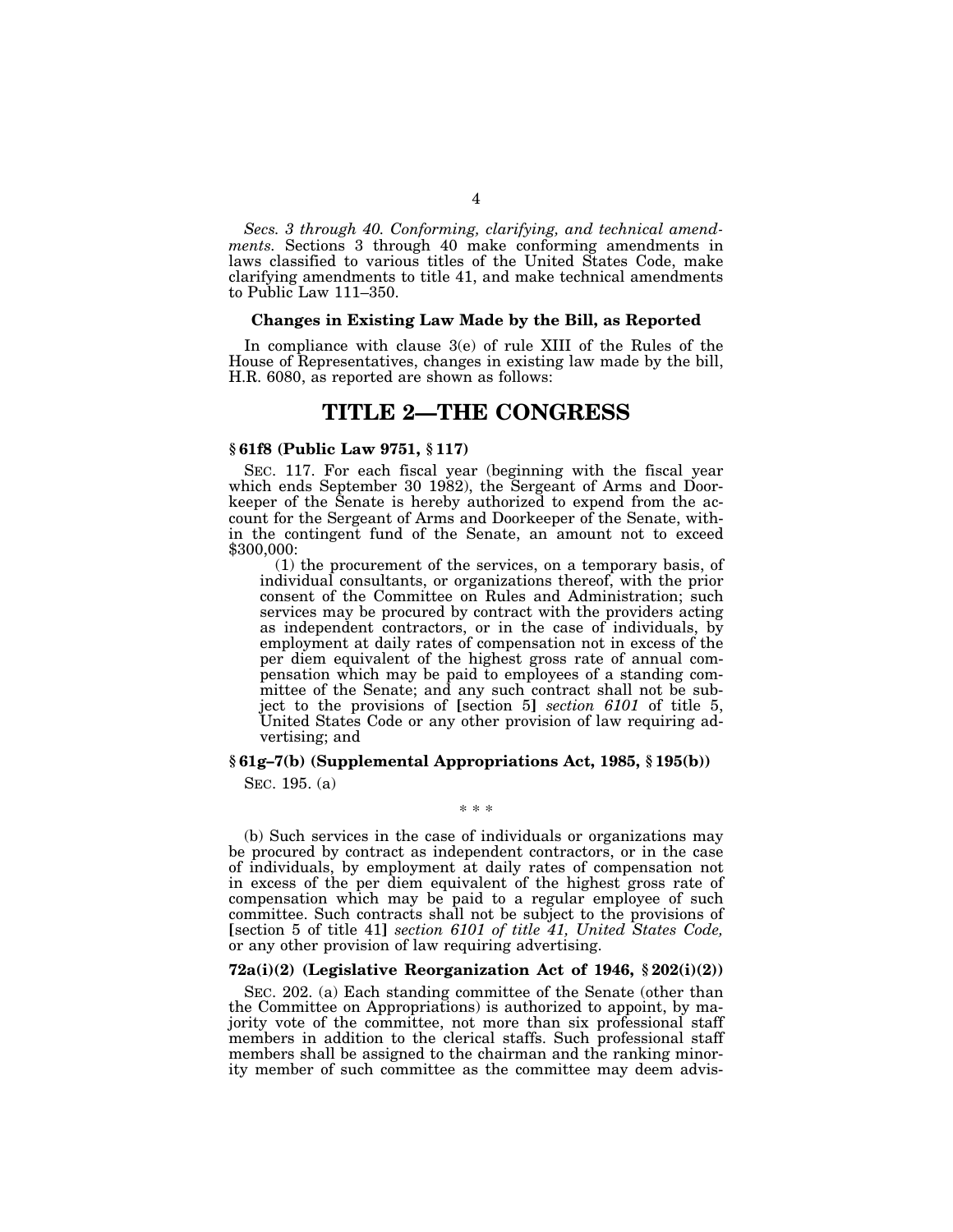able, except that whenever a majority of the minority members of such committee so request, two of such professional staff members may be selected for appointment by majority vote of the minority members and the committee shall appoint any staff members so selected. A staff member or members appointed pursuant to a request by the minority members of the committee shall be assigned to such committee business as such minority members deem advisable. Services of professional staff members appointed by majority vote of the committee may be terminated by a majority vote of the committee and services of professional staff members appointed pursuant to a request by the minority members of the committee shall be terminated by the committee when a majority of such minority members so request. Professional staff members authorized by this subsection shall be appointed on a permanent basis, without regard to political affiliation, and solely on the basis of fitness to perform the duties of their respective positions. Such professional staff members shall not engage in any work other than committee business and no other duties may be assigned to them.

 $(i)(1)$  Each standing committee of the Senate or House of Representatives is authorized, with the approval of the Committee on Rules and Administration in the case of standing committees of the Senate, or the Committee on House Oversight in the case of standing committees of the House of Representatives, within the limits of funds made available from the contingent fund of the Senate or the applicable accounts of the House of Representatives pursuant to resolutions which, in the case of the Senate, shall specify the maximum amounts which may be used for such purpose, approved by the appropriate House, to procure the temporary services (not in excess of one year) or intermittent services of individual consultants, or organizations thereof, to make studies or advise the committee with respect to any matter within its jurisdiction or with respect to the administration of the affairs of the committee.

\* \* \*

(2) Such services in the case of individuals or organizations may be procured by contract as independent contractors, or in the case of individuals by employment at daily rates of compensation not in excess of the per diem equivalent of the highest gross rate of compensation which may be paid to a regulr employee of such committee. Such contracts shall not be subject to the provisions of **[**section 3709 of the Revised States (41 U.S.C. 5)**]** *section 6101 of title 41, United States Code,* or any other provision of law requiring advertising.

# **§ 135a (Act of March 3, 1931, § 1)**

That there is authorized to be appropriated annually to the Library of Congress, in addition to appropriations otherwise made to said Library, such sums for expenditure under the direction of the Librarian of Congress as may be necessary to provide books published either in raised characters, on sound-reproduction recordings or in any other form, and for purchase, maintenance, and replacement of reproducers for such sound-reproduction recordings, for the use of the blind and for other physically handicapped residents of the United States, including the several States, Territories, insular possessions, and the District of Columbia, all of which books, re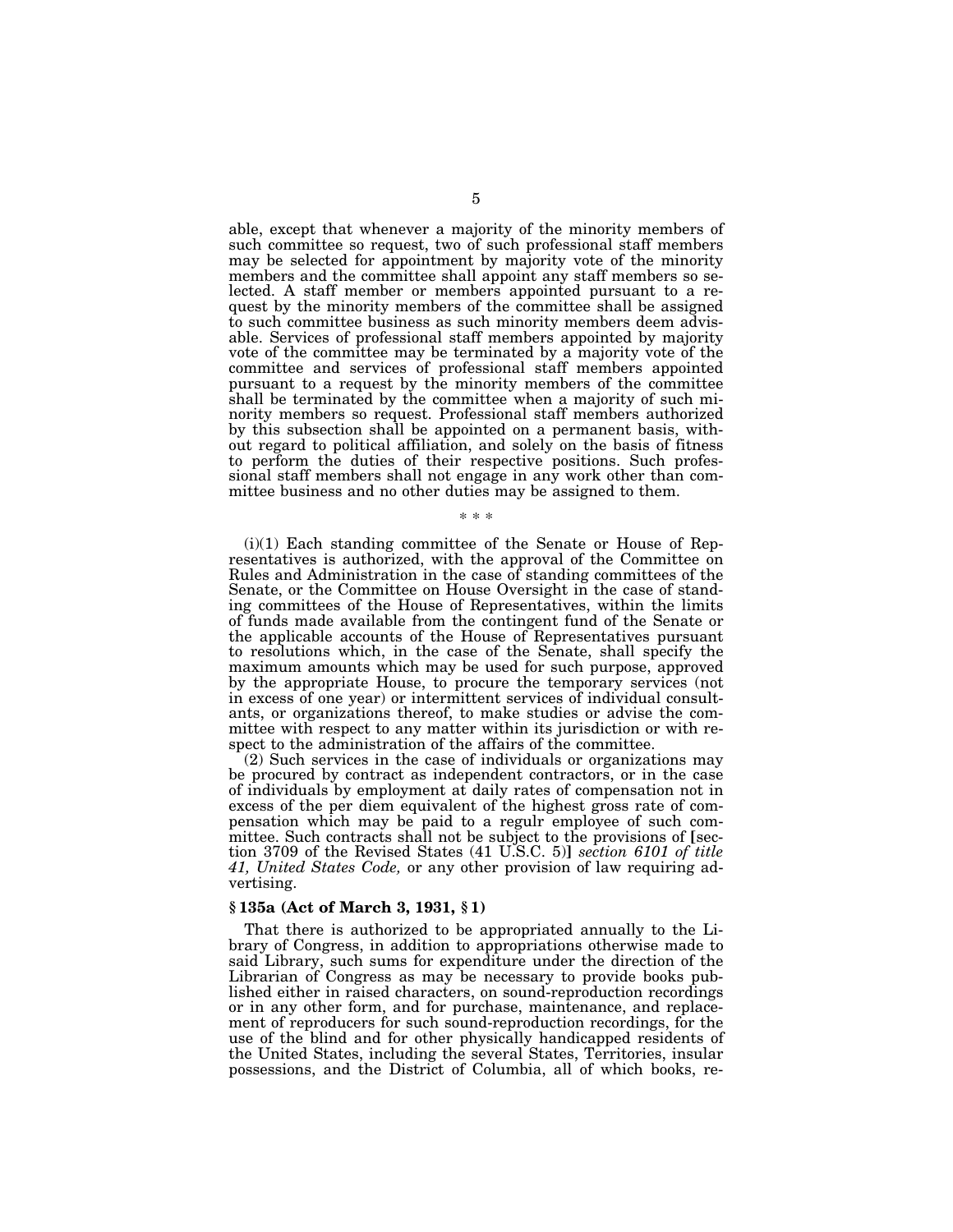cordings, and reproducers will remain the property of the Library of Congress but will be loaned to blind and to other physically handicapped readers certified by competent authority as unable to read normal printed material as a result of physical limitations, under regulations prescribed by the Librarian of Congress for this service. In the purchase of books in either raised characters or in sound-reproduction recordings the Librarian of Congress, without reference to the provisions of **[**section 3709 of the Revised Statutes of the United States (41 U.S.C. 5)**]** *section 6101 of title 41, United States Code* shall give preference to nonprofit-making institutions or agencies whose activities are primarily concerned with the blind and with other physically handicapped persons, in all cases where the prices or bids submitted by such institutions or agencies are, by said Librarian, under all the circumstances and needs involved, determined to be fair and reasonable.

# **§ 141a (Omnibus Consolidated and Emergency Supplemental Appropriations Act, 1999, div. B, title II, ch. 5, paragraph under heading ''GENERAL PROVISION, THIS CHAPTER'')**

The responsibility for design, installation, and maintenance of security systems to protect the physical security of the buildings and grounds of the Library of Congress is transferred from the Architect of the Capitol to the Capitol Police Board. Such design, installation, and maintenance shall be carried out under the direction of the Committee on House Oversight of the House of Representatives and the Committee on Rules and Administration of the Senate, and without regard to **[**section 3709 of the Revised Statutes of the United States (41 U.S.C. 5)**]** *section 6101 of title 41, United States Code*. Any alteration to a structural, mechanical, or architectural feature of the buildings and grounds of the Library of Congress that is required for a security system under the preceding sentence may be carried out only with the approval of the Architect of the Capitol.

# **§ 471 note (Legislative Branch Appropriations Act, 1996, § 114)**

SEC. 114. Notwithstanding the provisions of **[**the Federal Property and Administrative Services Act of 1949, as amended**]** *chapter 5 of title 40, United States Code*, or any other provision of law, upon the abolition of the Office of Technology Assessment, all records and property of the Office (including the Unix system, all computer hardware and software, all library collections and research materials, and all photocopying equipment), shall be under the administrative control of the Architect of the Capitol. Not later than December 31, 1995, the Architect shall submit a proposal to transfer such records and property to appropriate support agencies of the Legislative Branch which request such transfer, and shall carry out such transfer subject to the approval of the Committees on Appropriations of the House of Representatives and the Senate.

# **§ 475(a) (Technology Assessment Act of 1972, § 6(a))**

SEC. 6. The Office shall have the authority, within the limits of available appropriations, to do all things necessary to carry out the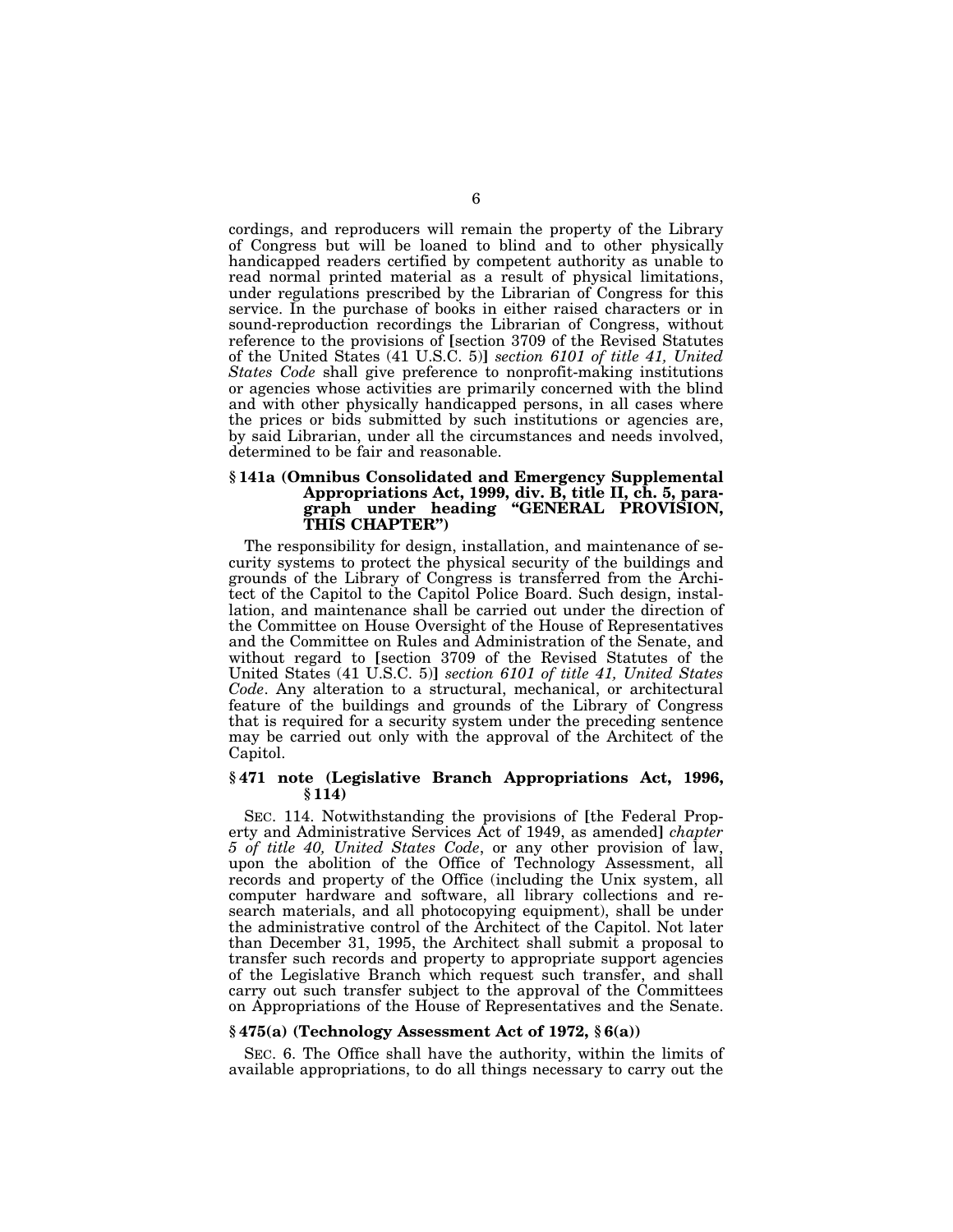provisions of this chapter, including, but without being limited to, the authority to—

\* \* \*

(2) enter into contracts or other arrangements as may be necessary for the conduct of the work of the Office with any agency or instrumentality of the United States, with any State, territory, or possession or any political subdivision thereof, or with any person, firm, association, corporation, or educational institution, with or without reimbursement, without performance or other bonds, and without regard to **[**section 3709 of the Revised Statutes (41 U.S.C. 5)**]** *section 6101 of title 41, United States Code*;

(3) make advance, progress, and other payments which relate to technology assessment without regard to the provisions of **[**section 3548 of the Revised Statutes (31 U.S.C. 529)**]** *section 3324(a) and (b) of title 31*;

# **§ 1108(a)(6) (John C. Stennis Center for Public Service Training and Development Act, § 119(a)(6))**

# **SEC. 119. ADMINISTRATIVE PROVISIONS.**

(a) IN GENERAL.—In order to carry out the provisions of this chapter, the Center may— \* \* \*

(6) enter into contracts, grants, or other arrangements, or modifications thereof, to carry out the provisions of this chapter, and such contracts or modifications thereof may, with the concurrence of two-thirds of the members of the Board, be entered into without performance or other bonds, and without regard to **[**section 3709 of the Revised Statutes (41 U.S.C. 5)**]** *section 6101 of title 41 United States Code*;

# **§ 1151 note (Emergency Supplemental Appropriations Act,**   $§ 3011b)(4)$ <sup>(</sup>B))<sup>2</sup>

SEC. 3011. RUSSIAN LEADERSHIP PROGRAM. (a) PURPOSE.—It is the purpose of this section to establish, in accordance with the provisions of this section—

\* \* \*

(b) GRANTS.—

\* \* \*

(4) ADMINISTRATION.—

\* \* \*

(B) WAIVER OF COMPETITIVE BIDDING.—The Librarian of Congress, after consultation with the Joint Committee on the Library of Congress, may enter into contracts under subparagraph  $(A)(i)$  to carry out the pilot program during fiscal years 2000 and 2001 without regard to **[**section 3709 of the Revised Statutes**]** *section 6101 of title 41, United States Code,* or any other requirement for competitive con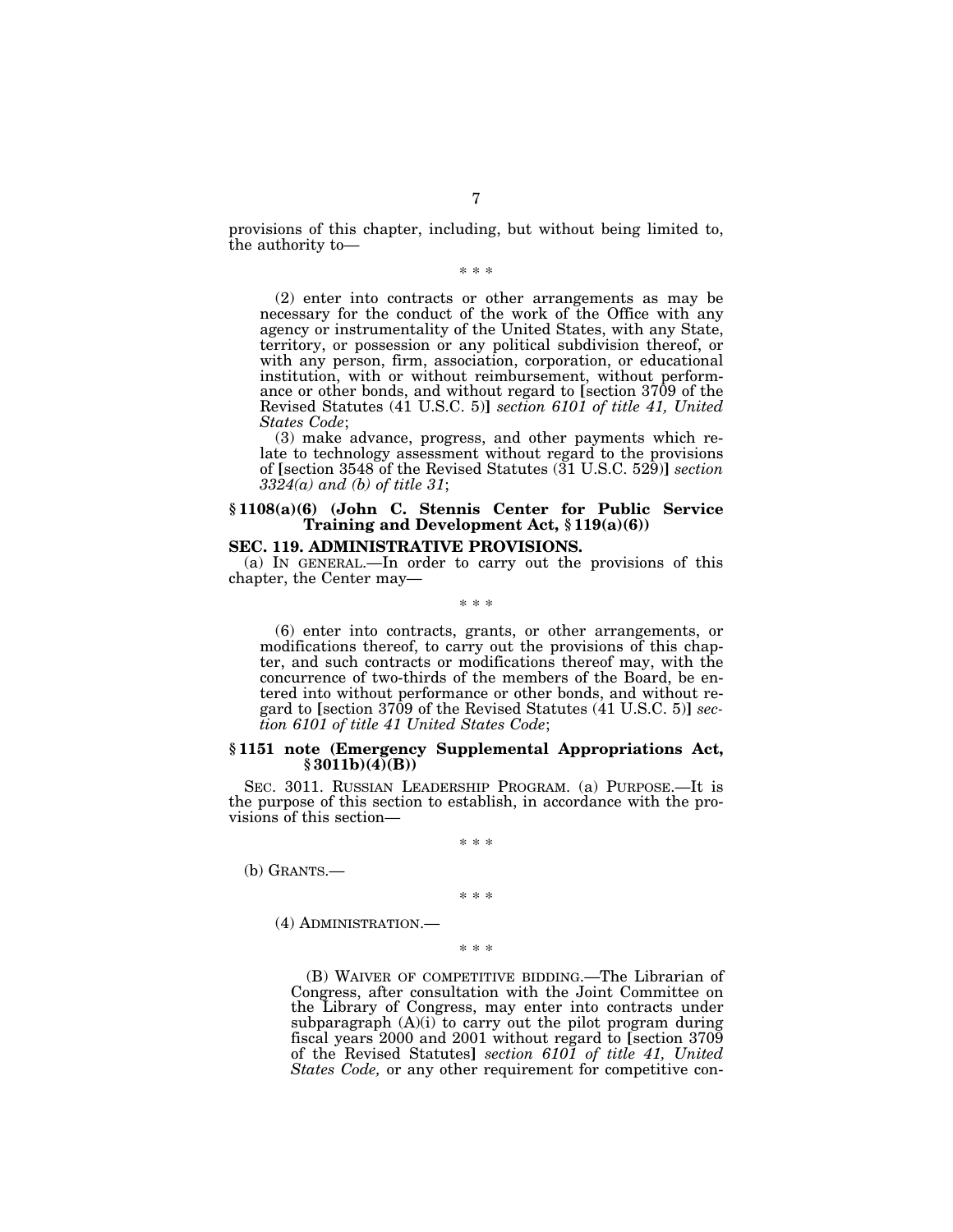tracting or the providing of notice of contracting opportunities.

# **§ 1816a(a) (Legislative Branch Appropriations Act, 2008, § 1308(a))**

SEC. 1308. DESIGN-BUILD CONTRACTS.—(a) Notwithstanding any other provision of law, the Architect of the Capitol may use the two-phase selection procedures authorized in **[**section 303M of the Federal Property and Administrative Services Act of 1949 (41 U.S.C. 253m)**]** *section 3309 of title 41, United States Code,* for entering into a contract for the design and construction of a public building, facility, or work in the same manner and under the same terms and conditions as the head of an executive agency under such section.

# **§ 1816b (Public Law 96–558)**

That, notwithstanding any other provision of law, the Architect of the Capitol is authorized to contract for personal services with any firm, partnership, corporation, association, or other legal entity in the same manner as he is authorized to contract for personal services with individuals under the provisions of **[**section 3709 of the Revised Statutes of the United States (41 U.S.C. 5)**]** *section 6101 of title 41, United States Code*.

# **§ 1821(a)(1) (Legislative Branch Appropriations Act, 2003,**   $$1201(a)(1))$

SEC. 1201. SMALL PURCHASE CONTRACTING AUTHORITY. (a) IN GENERAL.—Notwithstanding any other provision of law—

(1) **[**section 3709 of the Revised Statutes of the United States (41 U.S.C. 5)**]** *section 6101 of title 41, United States Code,* shall apply with respect to purchases and contracts for the Architect of the Capitol as if the reference to " $$25,000"$  in paragraph (1) of such section were a reference to ''\$100,000''; and

## **§ 1964(b) (Legislative Branch Appropriations Act, 1996, § 308(b))**

SEC. 308. (a)(1) Effective October 1, 1995, the unexpended balances of appropriations specified in paragraph (2) are transferred to the appropriation for general expenses of the Capitol Police, to be used for design and installation of security systems for the Capitol buildings and grounds.

## \* \* \*

(b) Effective October 1, 1995, the responsibility for design and installation of security systems for the Capitol buildings and grounds is transferred from the Architect of the Capitol to the Capitol Police Board. Such design and installation shall be carried out under the direction of the Committee on House Oversight of the House of Representatives and the Committee on Rules and Administration of the Senate, and without regard to **[**section 3709 of the Revised Statutes of the United States (41 U.S.C. 5)**]** *section 6101 of title 41*. On and after October 1, 1995, any alteration to a structural, mechanical, or architectural feature of the Capitol buildings and grounds that is required for a security system under the preceding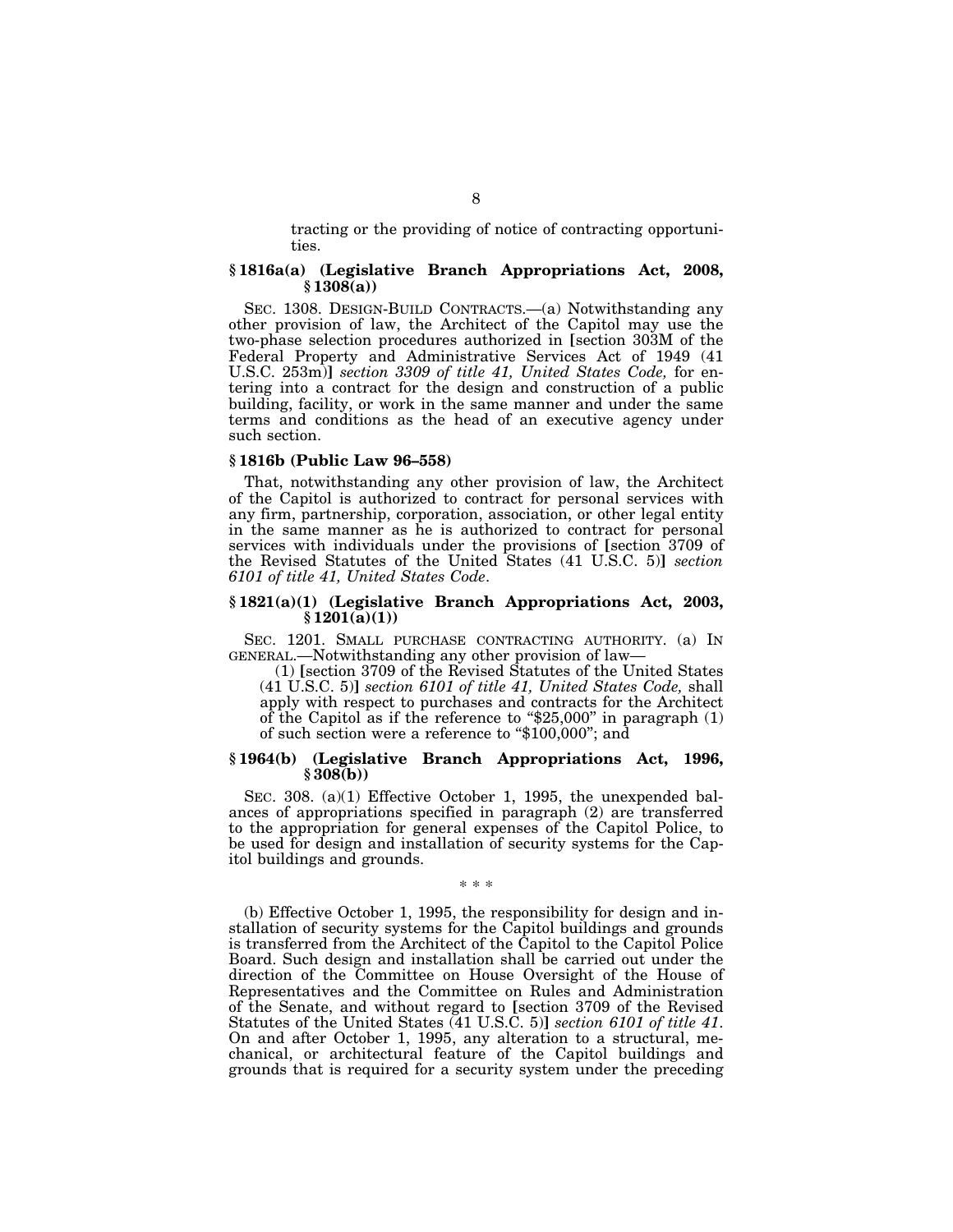sentence may be carried out only with the approval of the Architect of the Capitol.

### **§ 2021 note (Public Law 102–330, § 1(d))**

(a) ACQUISITION OF PROPERTY.—(1) The Architect of the Capitol, under the direction of the Senate Committee on Rules and Administration, may acquire, on behalf of the United States Government, by purchase, condemnation, transfer or otherwise, as an addition to the United States Capitol Grounds, such real property in the District of Columbia as may be necessary to carry out the provisions of this Act [this note]. Real property acquired for purposes of this Act, may, in the discretion of the Architect of the Capitol, extend to the outer face of the curbs of such property so acquired, including alleys or parts of alleys and streets within the lot lines and curblines surrounding such real property, together with any or all improvements thereon.

\* \* \*

(d) REPAIRS; EXPENDITURES.—The Architect of the Capitol is authorized, without regard to the provisions of **[**section 3709 of the Revised Statutes of the United States**]** *section 6101 of title 41, United States Code*, to enter into contracts and to make expenditures for (1) necessary repairs to, and refurbishment of, the real property and the improvements on such real property acquired in accordance with subsection (a), including expenditures for personal and other services as may be necessary to carry out the purposes of this Act; and (2) for the construction on such real property of any facilities thereon as authorized under subsection (f). In no event shall the aggregate value of contracts and expenditures under this subsection exceed an amount equal to that authorized to be appropriated pursuant to subsection (e).

# **§ 2146(b)(3) (Legislative Branch Appropriations Act, 1989, § 307E(b)(3))**

SEC. 307E. (a) The Architect of the Capitol, subject to the direction of the Joint Committee on the Library, is authorized to— \* \* \*

 $(b)(1)$  Gifts or bequests of money under subsection  $(a)(2)$  of this section shall, when received by the Architect, be deposited with the Treasurer of the United States, who shall credit these deposits as offsetting collections to an account entitled ''Botanic Garden, Gifts and Donations''. The gifts or bequests described under subsection  $(a)(2)$  of this section shall be accepted only in the total amount provided in appropriations Acts.

(3) Receipts, obligations, and expenditures of funds under this section shall be included in annual estimates submitted by the Architect for the operation and maintenance of the Botanic Garden and such funds shall be expended by the Architect, without regard to **[**section 3709 of the Revised Statutes**]** *section 6101 of title 41, United States Code*, for the purposes of this section after approval

\* \* \*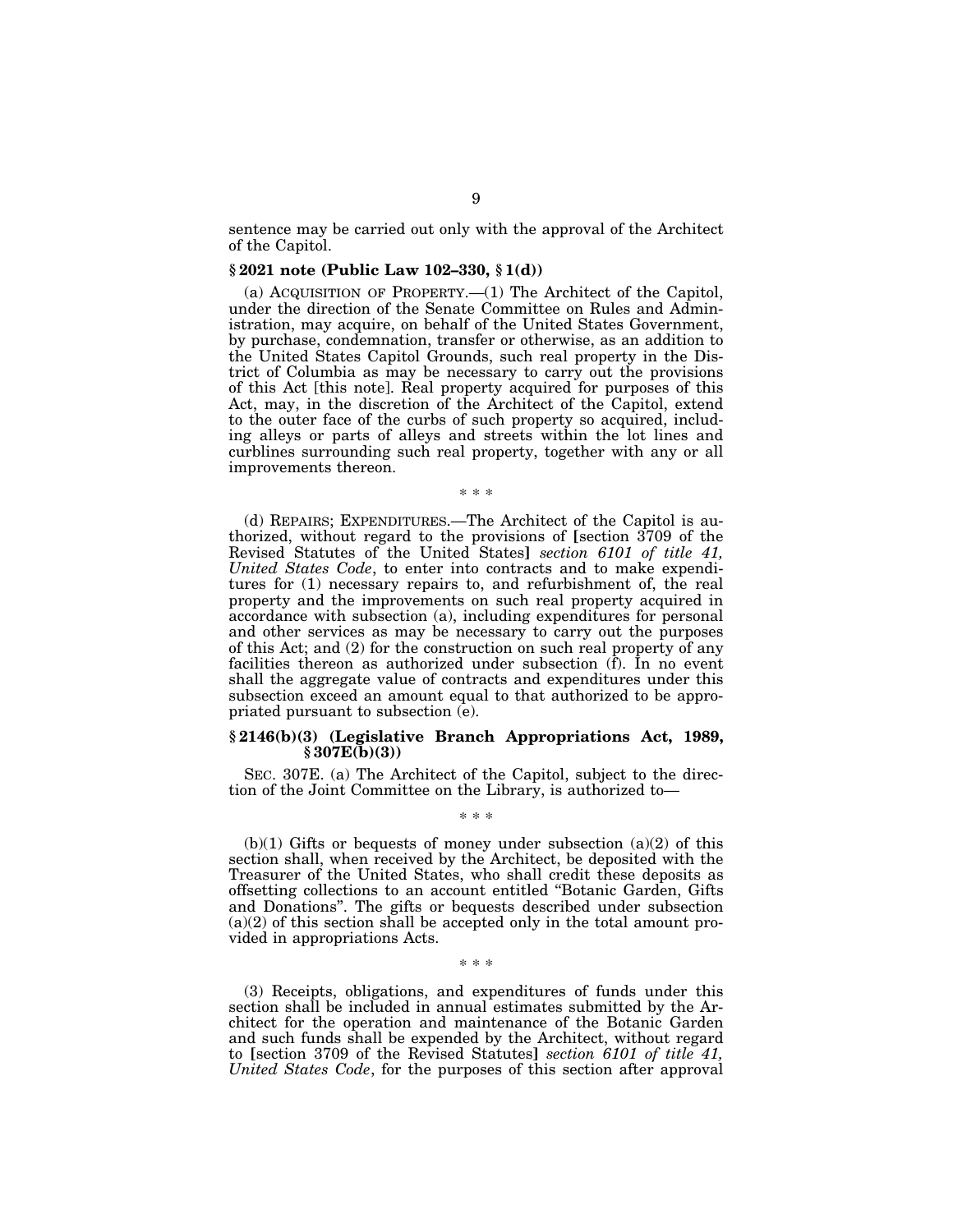in appropriation Acts. All such sums shall remain available until expended, without fiscal year limitation.

# **TITLE 5—GOVERNMENT ORGANIZATIONS AND EMPLOYEES**

## **§ 571 note (Administrative Dispute Resolution Act,**   $§ 3(d)(2)(B))$

\* \* \*

(d) PROCEDURES FOR GRANTS AND CONTRACTS.—

\* \* \*

(2)(A) Within 1 year after the date of the enactment of this Act, the Federal Acquisition Regulation shall be amended, as necessary, to carry out this Act and the amendments made by this Act.

(B) For purposes of this section, the term ''Federal Acquisition Regulation'' means the single system of Government-wide procurement regulation referred to in **[**section 6(a) of the Office of Federal Procurement Policy Act (41 U.S.C. 405(a))**]** *section 1121(b) of title 41, United States Code*.

**§ 595(c)(10)** 

### **§ 595. Organization of the Conference**

\* \* \*

(c) The Chairman is the chief executive of the Conference. In that capacity he has the power to—

\* \* \*

(10) organize and direct studies ordered by the Assembly or the Council, to contract for the performance of such studies with any public or private persons, firm, association, corporation, or institution under **[**title III of the Federal Property and Administrative Services Act of 1949, as amended (41 U.S.C. 251–260)**]** *the provisions referred to in section 171(c) of title 41*, and to use from time to time, as appropriate, experts and consultants who may be employed in accordance with section 3109 of this title at rates not in excess of the maximum rate of pay for grade GS–15 as provided in section 5332 of this title;

# **§ 2301 note (Notification and Federal Employee Administration and Retaliation Act of 2002, § 206)**

**SEC. 206. STUDIES BY GENERAL ACCOUNTING OFFICE ON EXHAUSTION OF ADMINISTRATIVE REMEDIES AND ON ASCERTAINMENT OF CERTAIN DEPARTMENT OF JUSTICE COSTS.** 

(c) STUDIES ON STATUTORY EFFECTS ON AGENCY OPERATIONS.—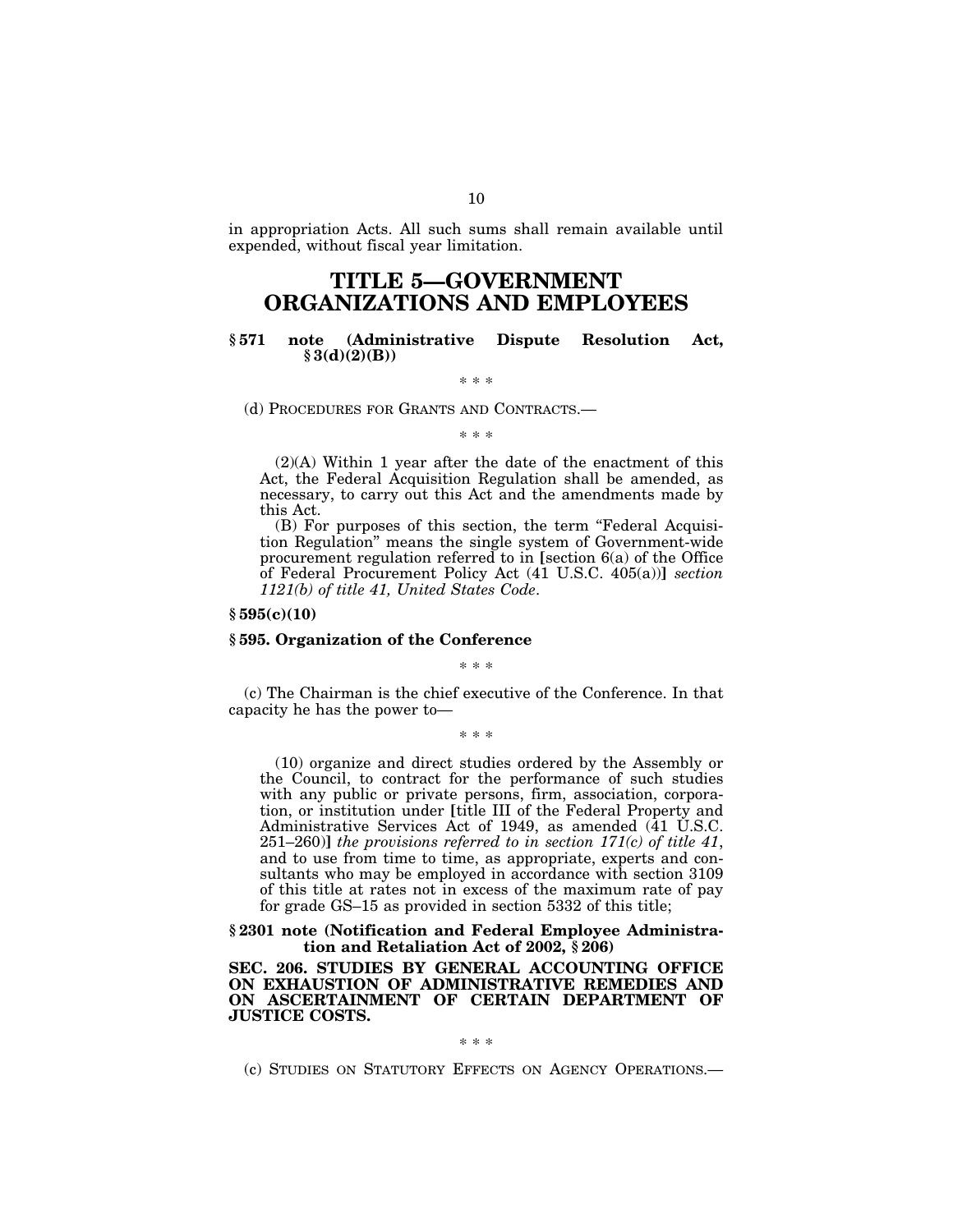(1) IN GENERAL.—Not later than 18 months after the date of enactment of this Act, the General Accounting Office shall conduct—

\* \* \*

(B) a study on the effects of **[**section 13 of the Contract Disputes Act of 1978 (41 U.S.C. 612)**]** *section 7108 of title 41, United States Code,* on the operations of Federal agencies.

\* \* \*

(d) STUDY ON ADMINISTRATIVE AND PERSONNEL COSTS INCURRED BY THE DEPARTMENT OF THE TREASURY.-

(1) IN GENERAL.—Not later than 1 year after the date of enactment of this Act, the General Accounting Office shall conduct a study on the extent of any administrative and personnel costs incurred by the Department of the Treasury to account for payments made in accordance with section 2414, 2517, 2672, or 2677 of title 28, United States Code, and under section 1304 of title 31, United States Code, as a result of—

\* \* \*

(B) **[**the Contracts Dispute Act of 1978 (41 U.S.C. 601 note; Public Law 95–563)**]** *chapter 71 of title 41, United States Code*.

# **§ 3109(b)**

# **§ 3109. Employment of experts and consultants; temporary or intermittent**

\* \* \*

(b) When authorized by an appropriation or other statute, the head of an agency may procure by contract the temporary (not in excess of 1 year) or intermittent services of experts or consultants or an organization thereof, including stenographic reporting services. Services procured under this section are without regard to—

# \* \* \*

(3) **[**section 6101(b) to (d)**]** *section 6101* of title 41, except in the case of stenographic reporting services by an organization.

# **§ 3702 note (National Defense Authorization Act for Fiscal Year 2010, § 1110(e)(2)(G))**

# **SEC. 1110. PILOT PROGRAM FOR THE TEMPORARY AS-SIGNMENT OF INFORMATION TECHNOLOGY PER-SONNEL TO PRIVATE SECTOR ORGANIZATIONS.**

\* \* \*

(e) TERMS AND CONDITIONS FOR PRIVATE SECTOR EMPLOYEES.— An employee of a private sector organization who is assigned to a Department of Defense organization under this section—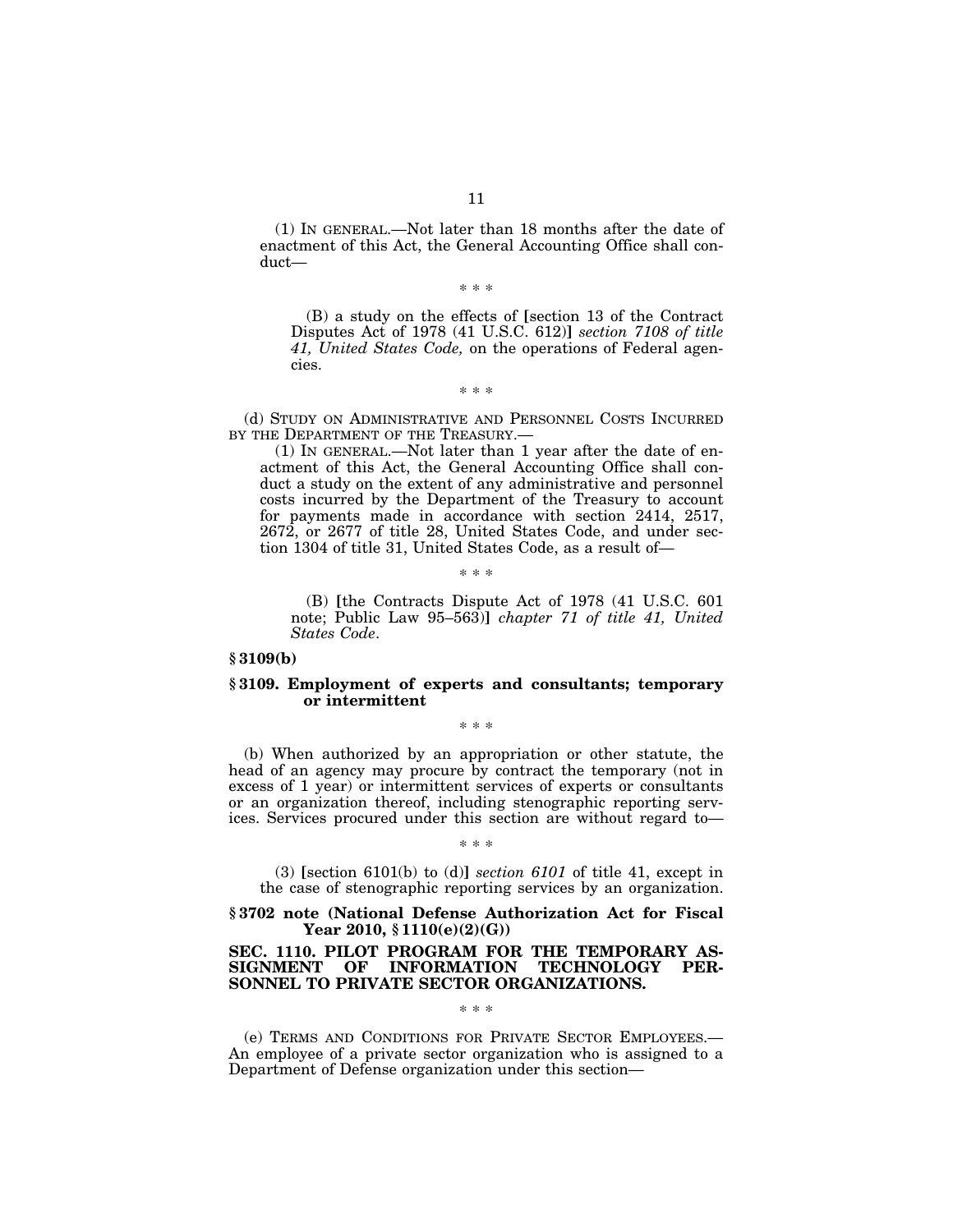(2) is deemed to be an employee of the Department of Defense for the purposes of—

\* \* \*

(G) **[**section 27 of the Office of Federal Procurement Policy Act**]** *chapter 21 of title 41, United States Code*; and

#### **§ 4105. Non-Government facilities; use of**

The head of an agency, without regard to **[**section 6101(b) to (d)**]**  *section 6101* of title 41, may make agreements or other arrangements for the training of employees of the agency by, in, or through non-Government facilities under this chapter.

#### **§ 8709(a)**

# **§ 8709. Insurance policies**

(a) The Office of Personnel Management, without regard to **[**section 6101(b) to (d)**]** *section 6101* of title 41, may purchase from one or more life insurance companies a policy or policies of group life and accidental death and dismemberment insurance to provide the benefits specified by this chapter. A company must meet the following requirements:

#### **§ 8714a(a)**

#### **§ 8714a. Optional insurance**

(a) Under the conditions, directives, and terms specified in sections 8709–8712 of this title, the Office of Personnel Management, without regard to **[**section 6101(b) to (d)**]** *section 6101* of title 41, may purchase a policy which shall make available to each insured employee equal amounts of optional life insurance and accidental death and dismemberment insurance in addition to the amounts provided in section 8704(a) of this title.

#### **§ 8714b(a)**

#### **§ 8714b. Additional optional life insurance**

(a) Under the conditions, directives, and terms specified in sections 8709 through 8712 of this title, the Office of Personnel Management, without regard to **[**section 6101(b) to (d)**]** *section 6101* of title 41, may purchase a policy which shall make available to each employee insured under section 8702 of this title amounts of additional optional life insurance (without accidental death and dismemberment insurance). An employee may elect coverage under this section without regard to whether the employee has elected coverage under optional insurance available under section 8714a of this title.

# **§ 8714c(a)**

# **§ 8714c. Optional life insurance on family members**

(a) Under the conditions, directives, and terms specified in sections 8709 through 8712 of this title, the Office of Personnel Management, without regard to **[**section 6101(b) to (d)**]** *section 6101* of title 41, may purchase a policy which shall make available to each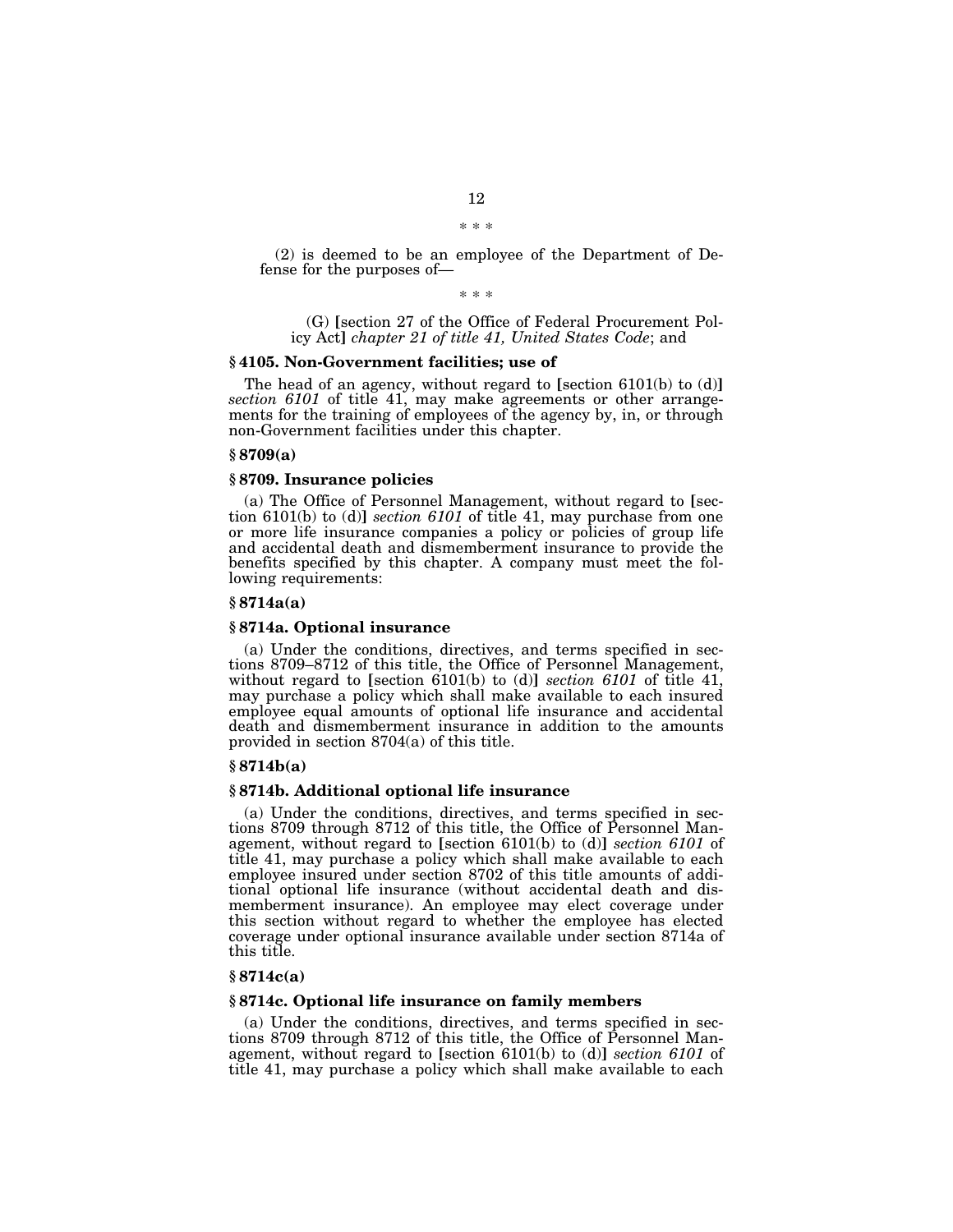employee insured under section 8702 of this title amounts of optional life insurance (without accidental death and dismemberment insurance) on the employee's family members.

# **§ 8902(a)**

# **§ 8902. Contracting authority**

(a) The Office of Personnel Management may contract with qualified carriers offering plans described by section 8903 or 8903a of this title, without regard to **[**section 6101(b) to (d)**]** *section 6101* of title 41 or other statute requiring competitive bidding. Each contract shall be for a uniform term of at least 1 year, but may be made automatically renewable from term to term in the absence of notice of termination by either party.

#### **§ 8953**

## **§ 8953. Contracting authority**

 $(a)(1)$  The Office shall contract with a reasonable number of qualified companies for a policy or policies of benefits described under section 8954 without regard to **[**section 6101(b) to (d)**]** *section 6101* of title 41 or any other statute requiring competitive bidding. An employee organization may contract with a qualified company for the purpose of participating with that qualified company in any contract between the Office and that qualified company.

\* \* \*

 $(d)(1)$  Each contract under this chapter shall require the qualified company to agree—

#### \* \* \*

(3) For purposes of applying **[**the Contract Disputes Act of 1978**]**  *chapter 71 of title 41* to disputes arising under this chapter between a qualified company and the Office—

(A) the agency board having jurisdiction to decide an appeal relative to such a dispute shall be such board of contract appeals as the Director of the Office of Personnel Management shall specify in writing **[**(after appropriate arrangements, as described in section 8(c) of such Act)**]**; and

(B) the district courts of the United States shall have original jurisdiction, concurrent with the United States Court of Federal Claims, of any action described in **[**section 10(a)(1) of such Act**]** *section 7104(b)(1) of title 41* relative to such a dispute.

\* \* \*

# **8983**

# **§ 8983. Contracting authority**

 $(a)(1)$  The Office shall contract with a reasonable number of qualified companies for a policy or policies of benefits described under section 8984 without regard to **[**section 6101(b) to (d)**]** *section 6101* of title 41 or any other statute requiring competitive bidding. An employee organization may contract with a qualified company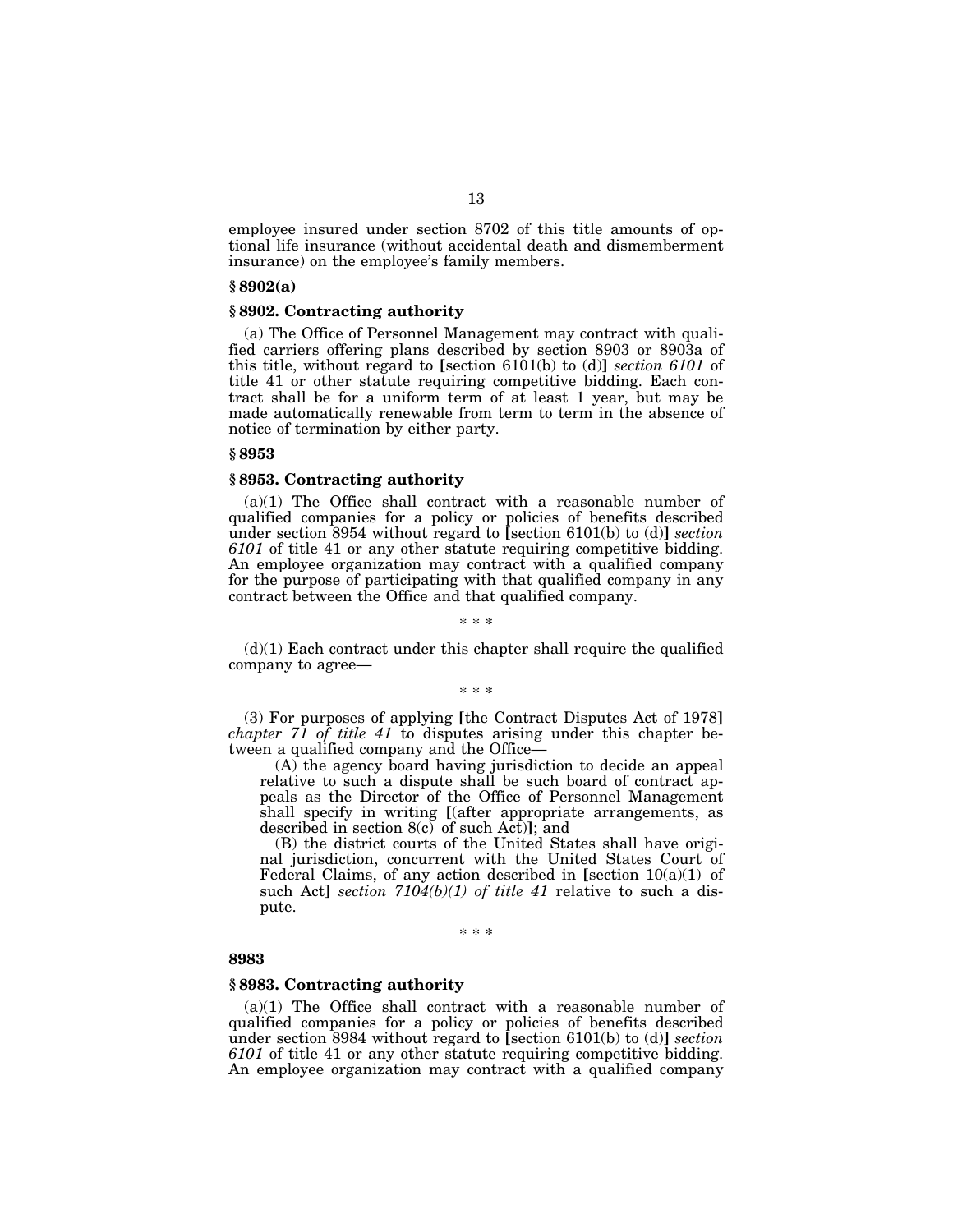for the purpose of participating with that qualified company in any contract between the Office and that qualified company.

## \* \* \*

 $(d)(1)$  Each contract under this chapter shall require the qualified company to agree—

\* \* \*

(3) For purposes of applying **[**the Contract Disputes Act of 1978**]**  *chapter 71 of title 41* to disputes arising under this chapter between a qualified company and the Office—

(A) the agency board having jurisdiction to decide an appeal relative to such a dispute shall be such board of contract appeals as the Director of the Office of Personnel Management shall specify in writing **[**(after appropriate arrangements, as described in section 8(c) of such Act)**]**; and

(B) the district courts of the United States shall have original jurisdiction, concurrent with the United States Court of Federal Claims, of any action described in **[**section 10(a)(1) of such Act**]** *section 7104(b)(1) of title 41* relative to such a dispute.

### **§ 9003(a)**

## **§ 9003. Contracting authority**

(a) IN GENERAL.—The Office of Personnel Management shall, without regard to **[**section 6101(b) to (d)**]** *section 6101* of title 41 or any other statute requiring competitive bidding, contract with one or more qualified carriers for a policy or policies of long-term care insurance. The Office shall ensure that each resulting contract (hereafter in this chapter referred to as a ''master contract'') is awarded on the basis of contractor qualifications, price, and reasonable competition.

# **TITLE 6—DOMESTIC SECURITY**

# **§ 189(b)(6) (Homeland Security Act of 2002, § 309(b)(6)) SEC. 309. UTILIZATION OF DEPARTMENT OF ENERGY NATIONAL LABORATORIES AND SITES IN SUPPORT OF HOMELAND SECURITY ACTIVITIES.**

# \* \* \*

(b) JOINT SPONSORSHIP ARRANGEMENTS.—

\* \* \*

(6) FUNDING.—The Department shall provide funds for work at the Department of Energy national laboratories or sites, as the case may be, under a joint sponsorship arrangement under this subsection under the same terms and conditions as apply to the primary sponsor of such national laboratory under **[**section  $303(b)(1)(C)$  of the Federal Property and Administrative Services Act of 1949 (41 U.S.C. 253(b)(1)(C))**]** *section 3303(a)(1)(C) of title 41, United States Code,* or of such site to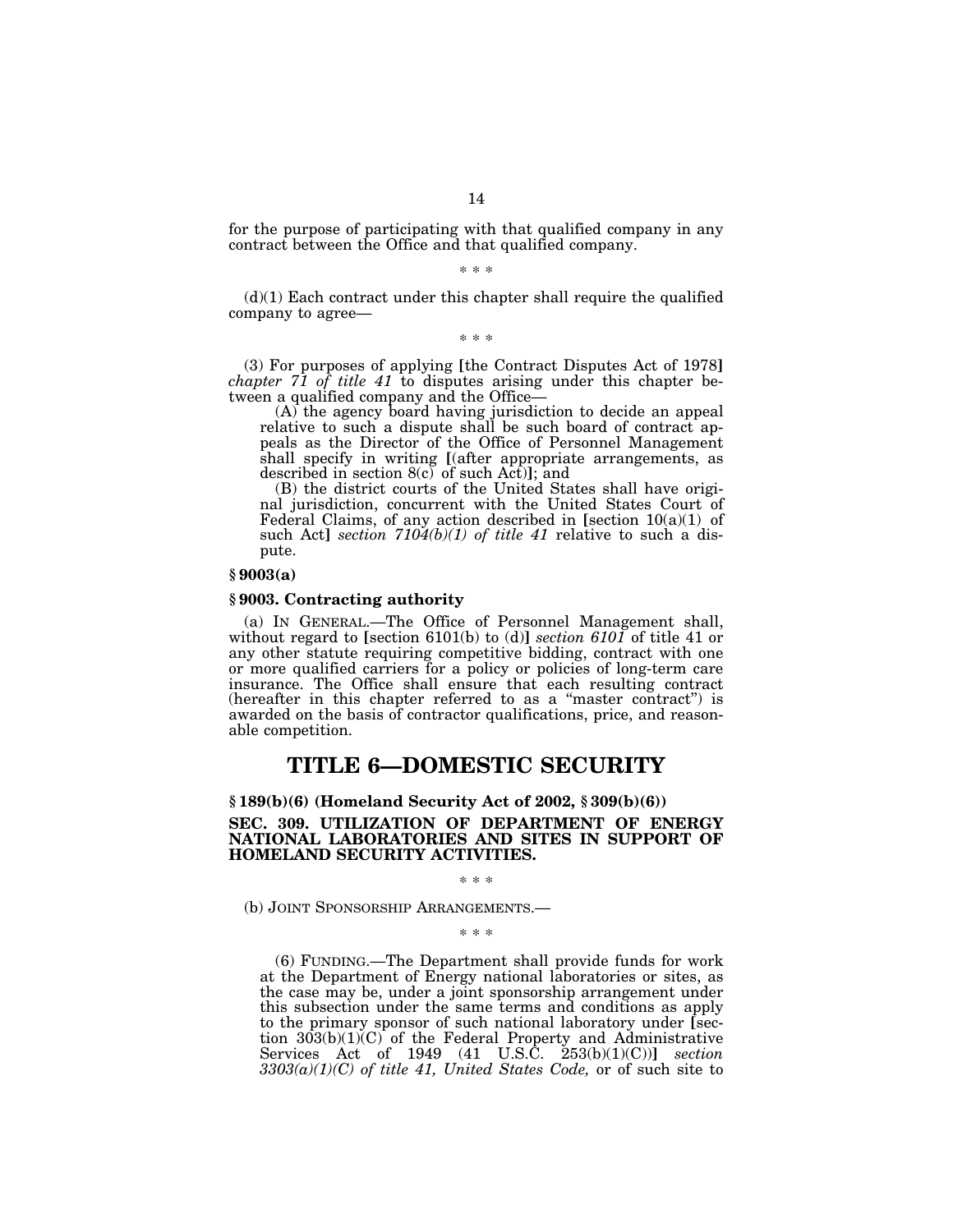the extent such section applies to such site as a federally funded research and development center by reason of this subsection.

# **§ 393 (Homeland Security Act of 2002, § 833)**

# **SEC. 833. SPECIAL STREAMLINED ACQUISITION AU-THORITY.**

## \* \* \*

(b) INCREASED MICRO-PURCHASE THRESHOLD FOR CERTAIN PRO-CUREMENTS.—

(1) IN GENERAL.—The Secretary may designate certain employees of the Department to make procurements described in subsection (a) of this section for which in the administration of **[**section 32 of the Office of Federal Procurement Policy Act (41 U.S.C. 428 the amount specified in subsections (c), (d), and (f) of such section 32**]** *section 1902 of title 41, United States Code, the amount specified in subsections (a), (d), and (e) of such section 1902* shall be deemed to be \$7,500.

(2) NUMBER OF EMPLOYEES.—The number of employees designated under paragraph (1) shall be—

(A) fewer than the number of employees of the Department who are authorized to make purchases without obtaining competitive quotations, pursuant to **[**section 32(c) of the Office of Federal Procurement Policy Act (41 U.S.C. 428(c))**]** *section 1902(d) of title 41, United States Code*;

#### \* \* \*

(c) SIMPLIFIED ACQUISITION PROCEDURES.—

(1) IN GENERAL.—With respect to a procurement described in subsection (a) of this section, the Secretary may deem the simplified acquisition threshold referred to in **[**section 4(11) of the Office of Federal Procurement Policy Act (41 U.S.C. 403(11))**]**  *section 134 of title 41, United States Code,* to be—

\* \* \*

(2) LIMITATION.—The \$5,000,000 limitation provided in **[**lsection 31(a)(2) of the Office of Federal Procurement Policy Act (41 U.S.C. 427(A)(2)) and section  $303(g)(1)(B)$  of the Federal Property and Administrative Services Act of 1949 (41 U.S.C. 253(g)(1)(B))**]** *sections 1901(a)(2) and 3305(a)(2) of title 41, United States Code,* shall be deemed to be \$7,500,000 for purposes of property or services under the authority of this subsection.

# **§ 421 (Homeland Security Act of 2002, § 851)**

#### **SEC. 851. DEFINITION.**

In this part, the term "executive agency" has the meaning given that term under **[**section 4(1) of the Office of Federal Procurement

<sup>\* \* \*</sup>  (d) APPLICATION OF CERTAIN COMMERCIAL ITEMS AUTHORITIES.—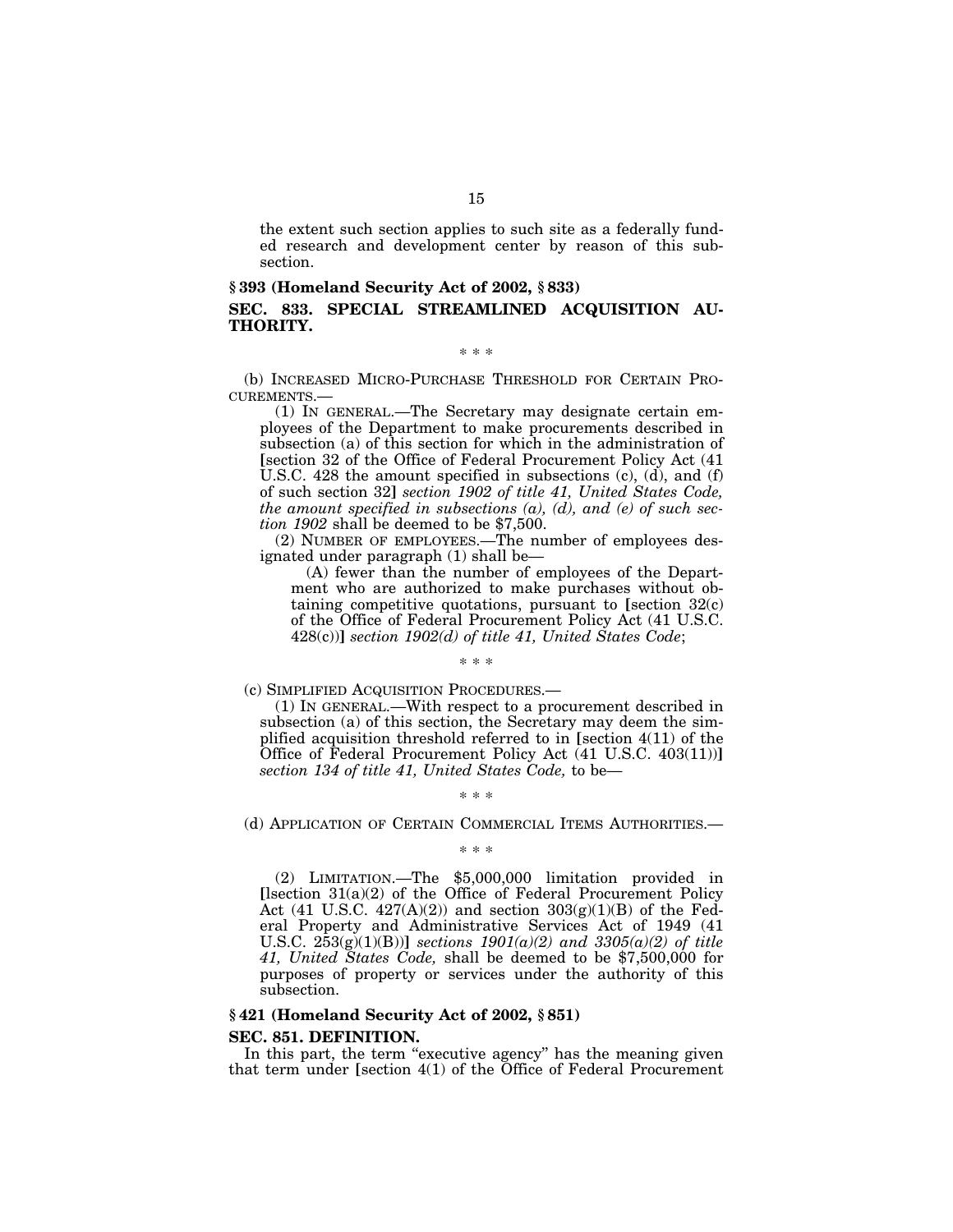Policy Act (41 U.S.C. 403(1))**]** *section 133 of title 41, United States Code*.

#### **§ 423(b) (Homeland Security Act of 2006, § 853(b))**

**SEC. 853. INCREASED SIMPLIFIED ACQUISITION THRESHOLD FOR PROCUREMENT IN SUPPORT OF HU-MANITARIAN OR PEACEKEEPING OPERATIONS OR CON-TINGENCY OPERATIONS** 

#### \* \* \*

(b) SIMPLIFIED ACQUISITION THRESHOLD DEFINITIONS.—In this section, the term "simplified acquisition threshold definitions" means the following:

 $(1)$  [Section  $\overline{4}(11)$  of the Office of Federal Procurement Policy Act (41 U.S.C. 40(11))**]** *Section 134 of title 41, United States* 

*Code*. (2)**[**Section 309(d) of the Federal Property and Administrative Services Act of 1949 (41 U.S.C. 259(d))**]** *Section 153 of title 41, United States Code*.

# **§ 424 (Homeland Security Act of 2006, § 854)**

# **SEC. 854. INCREASED MICRO-PURCHASE THRESHOLD FOR CERTAIN PROCUREMENTS**

In the administration of **[**section 32 of the Office of Federal Procurement Policy Act (41 U.S.C. 428)**]** *section 1902 of title 41, United States Code,* with respect to a procurement referred to in section 422 of this title, the amount specified in **[**subsections (d), (d), and (f) of such section 32**]** *subsections (a), (d), and (e) of such section 1902* shall be deemed to be \$7,500.

# **§ 425 (Homeland Security Act of 2006, § 855)**

# **SEC. 855. APPLICATION OF CERTAIN COMMERCIAL ITEMS AUTHORITIES TO CERTAIN PROCUREMENTS**

(a) AUTHORITY.—

#### \* \* \*

(2) COMMERCIAL ITEM LAWS.—The provisions of law referred to in paragraph (1) are as follows:

(A) **[**Sections 31 and 34 of the Office of Federal Procurement Policy Act (41 U.S.C. 427, 430)**]** *Sections 1901 and 1906 of title 41, United States Code*.

#### \* \* \*.

(C) **[**Section 303(g) of the Federal Property and Administrative Services Act of 1949 (41 U.S.C. 253(g))**]** *Section 3305 of title 41, United States Code*.

(b) INAPPLICABILITY OF LIMITATION ON USE OF SIMPLIFIED ACQUI-SITION PROCEDURES.

(1) IN GENERAL.—The \$5,000,000 limitation provided in **[**section 31(a)(2) of the Office of Federal Procurement Policy Act (41 U.S.C. 427(a)(2))**]** *section 1901(a)(2) of title 41, United States Code*, section 2304(g)(1)(B) of title 10, United States Code, and **[**section 303(g)(1)(B) of the Federal Property and Administrative Services Act of 1949 (41 U.S.C. 253(g)(1)(B))**]** *sec-*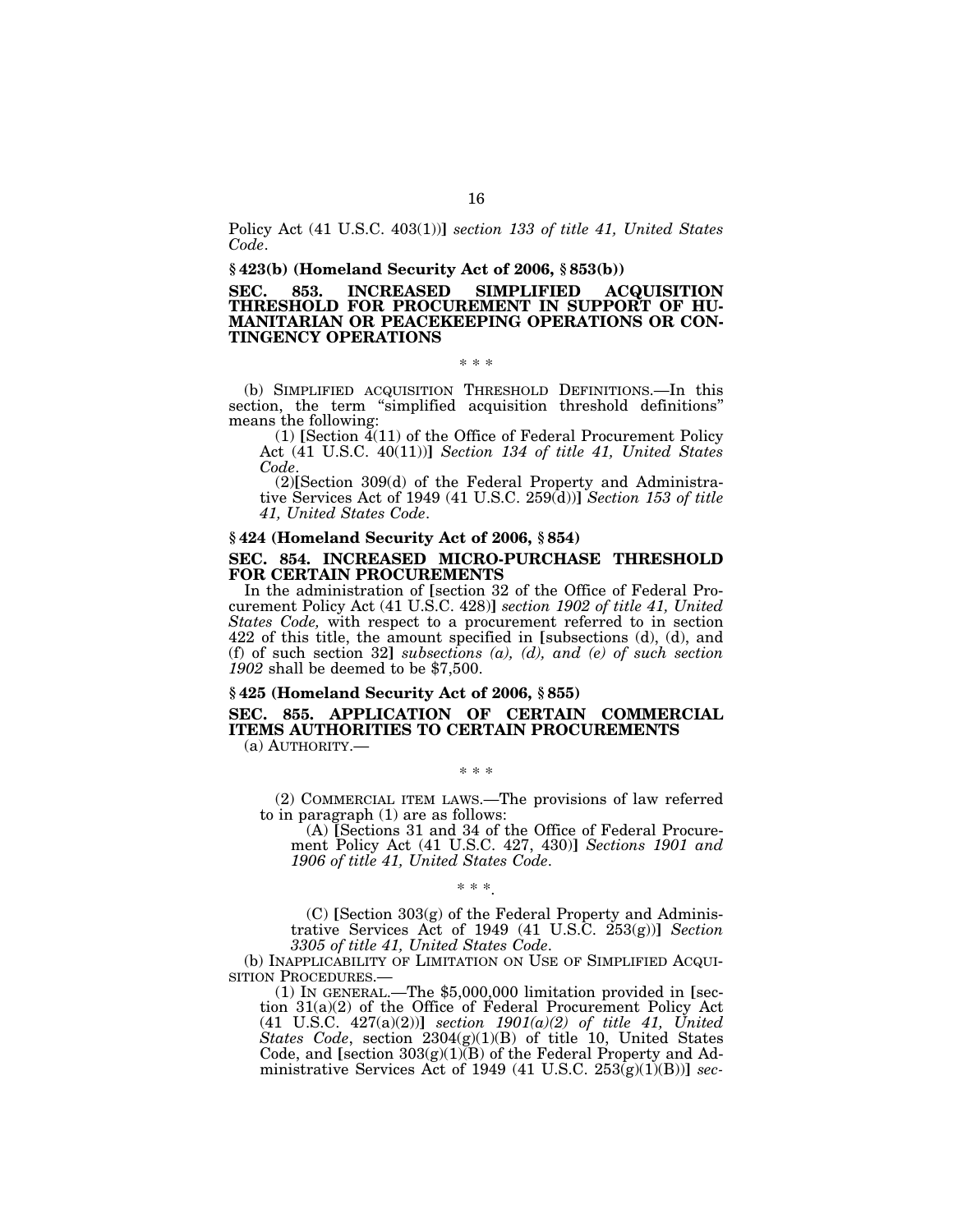*tion 3305(a)(2) of title 41, United States Code,* shall not apply to purchases of property or services to which any of the provisions of law referred to in subsection (a) of this section are applied under the authority of this section.

# **§ 426(a) (Homeland Security Act of 2006, § 856(a))**

## **SEC. 856. USE OF STREAMLINED PROCEDURES.**

(a) REQUIRED USE.—The head of an executive agency shall, when appropriate, use streamlined acquisition authorities and procedures authorized by law for a procurement referred to in section 422 of this title, including authorities and procedures that are provided under the following provisions of law:

(1) **[**FEDERAL PROPERTY AND ADMINISTRATIVE SERVICES ACT OF 1949**]** *PROVISIONS REFERRED TO IN SECTION 171(C) OF TITLE 41, UNITED STATES CODE*.—In **[**title III of the Federal Property and Administrative Services Act of 1949**]** *the provisions referred to in section 171(c) of title 41, United States Code*:

(A) **[**Paragraphs (1), (2), (6), and (7) of subsection (c) of section 303 (41 U.S.C. 253)**]** *Paragraphs (1), (2), (6), and (7) of section 3304(a) of title 41, United States Code*, relating to use of procedures other than competitive procedures under certain circumstances **[**subject to section 3304(d) of such section**]** *(subject to section 3304(d) of title 41, United States Code)*.

\* \* \*

(3) **[**OFFICE OF FEDERAL PROCUREMENT POLICY ACT**]** *PROVI-SIONS REFERRED TO IN SECTION 172(B) OF TITLE 41, UNITED STATES CODE*.—**[**Paragraphs (1)(B), (1)(D), and (20 of section 18(c) of the Office of Federal Procurement Policy Act (41 U.S.C. 416(c))**]** *Paragraphs (1)(B), (1)(D), and (2)(A) of section 1708(b) of title 41, United States Code* relating to inapplicability of a requirement for procurement notice.

# **§ 453b(g) (American Recovery and Reinvestment Act of 2009, § 604(g))**

SEC. 604. (a) REQUIREMENT.—

#### \* \* \*

(g) APPLICABILITY TO CONTRACTS AND SUBCONTRACTS FOR PRO-CUREMENT OF COMMERCIAL ITEMS.—This section is applicable to contracts and subcontracts for the procurement of commercial items not withstanding **[**section 34 of the Office of Federal Procurement Policy Act (41 U.S.C. 430)**]** *section 1906 of title 41, United States Code* with the exception of commercial items listed under subsections  $(b)(1)(C)$  and  $(b)(1)(D)$  above. For the purposes of this section, "commercial" shall be as defined in the Federal Acquisition Regulation—Part 2.

# **§ 792(c) (Post-Katrina Emergency Management Reform Act of 2006, § 692(c))**

**SEC. 692. LIMITATIONS ON TIERING OF SUBCONTRAC-TORS.**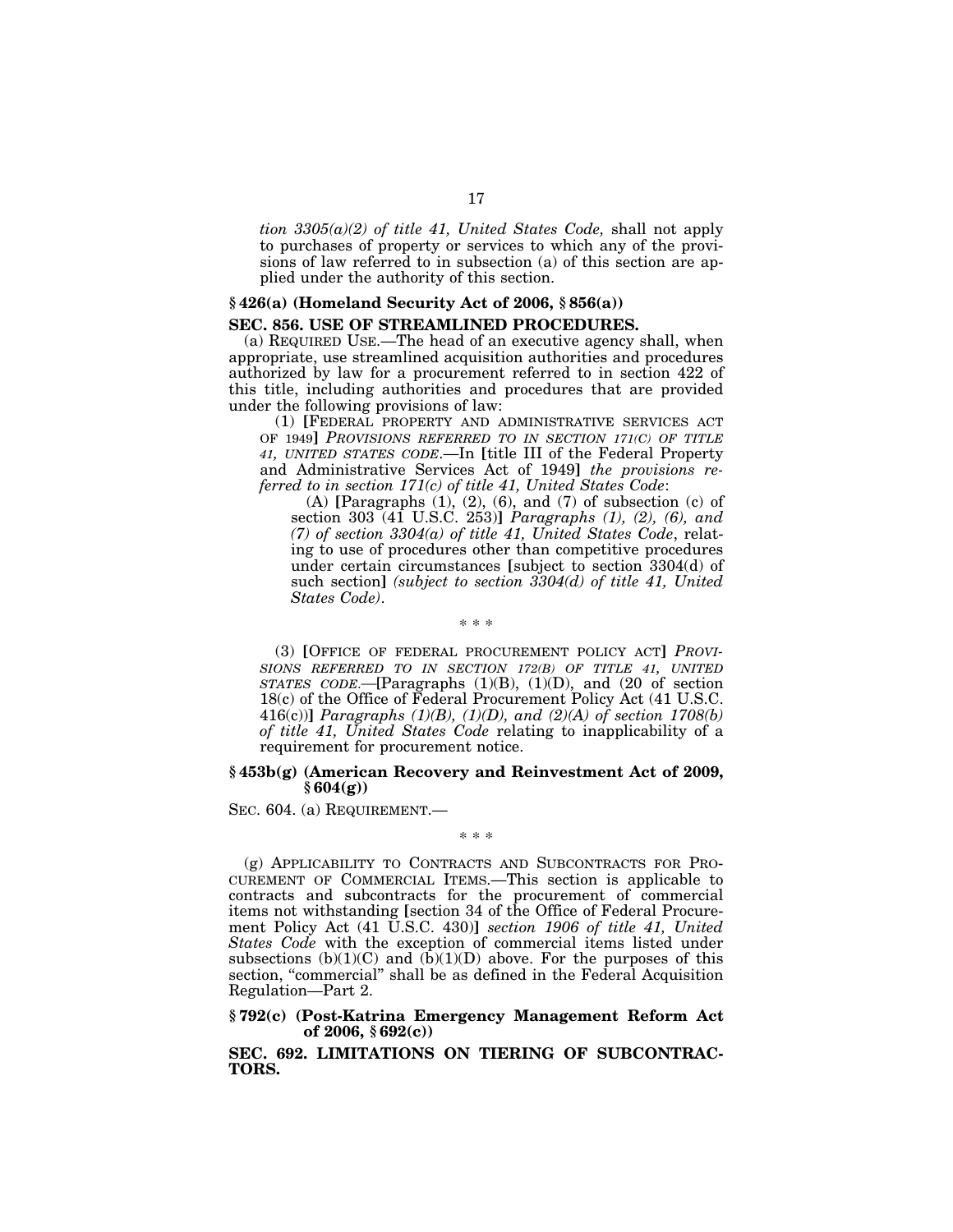(c) COVERED CONTRACTS.—This section applies to any cost-reimbursement type contract or task or delivery order in an amount greater than the simplified acquisition threshold (as defined by **[**section 4 of the Office of Federal Procurement Policy Act (41 U.S.C. 403)**]** *section 134 of title 41, United States Code*) entered into by the Department to facilitate response to or recovery from a natural disaster or act of terrorism or other man-made disaster.

#### **§ 794 (Post-Katrina Emergency Management Reform Act of 2006, § 695)**

# **SEC. 695. LIMITATION ON LENGTH OF CERTAIN NON-COMPETITIVE CONTRACTS.**

(a) REGULATIONS.—The Secretary shall promulgate regulations applicable to contracts described in subsection (c) to restrict the contract period of any such contract entered into using procedures other than competitive procedures pursuant to the exception provided in **[**paragraph (2) of section 303(c) of the Federal Property and Administrative Services Act of 1949 (41 U.S.C. 253(c))**]** *paragraph (2) of section 3304(a) of title 41, United States Code,* to the minimum contract period necessary—

#### \* \* \*

(c) COVERED CONTRACTS.—This section applies to any contract in an amount greater than the simplified acquisition threshold (as defined by [section 4 of the Office of Federal Procurement Policy Act (41 U.S.C. 403)] *section 134 of title 41, United States Code*) entered into by the Department to facilitate response to or recovery from a natural disaster, act of terrorism, or other man-made disaster.

# **TITLE 7—AGRICULTURE**

## **§ 15b(f)(1)(G) (United States Cotton Futures Act, subsection**   $(f)(1)(G))$

#### \* \* \*

(f) BASIS GRADE CONTRACTS.— (1) CONDITIONS.—Each basis grade cotton futures contract shall comply with each of the following conditions:

### \* \* \*

(G) PROVISION FOR TENDER AND SETTLEMENT IN ACCORD-<br>ANCE WITH GOVERNMENT CLASSIFICATION.—Provide that all tenders of cotton and settlements therefor under such contract shall be in accordance with the classification thereof made under the regulations of the Secretary by such officer or officers of the Government as shall be designated for the purpose, and the costs of such classification shall be fixed, assessed, collected, and paid as provided in such regulations and shall be credited to the account referred to in section 5 of the United States Cotton Standards Act (7 U.S.C. 55). The Secretary may provide by regulation conditions under which cotton samples submitted or used in the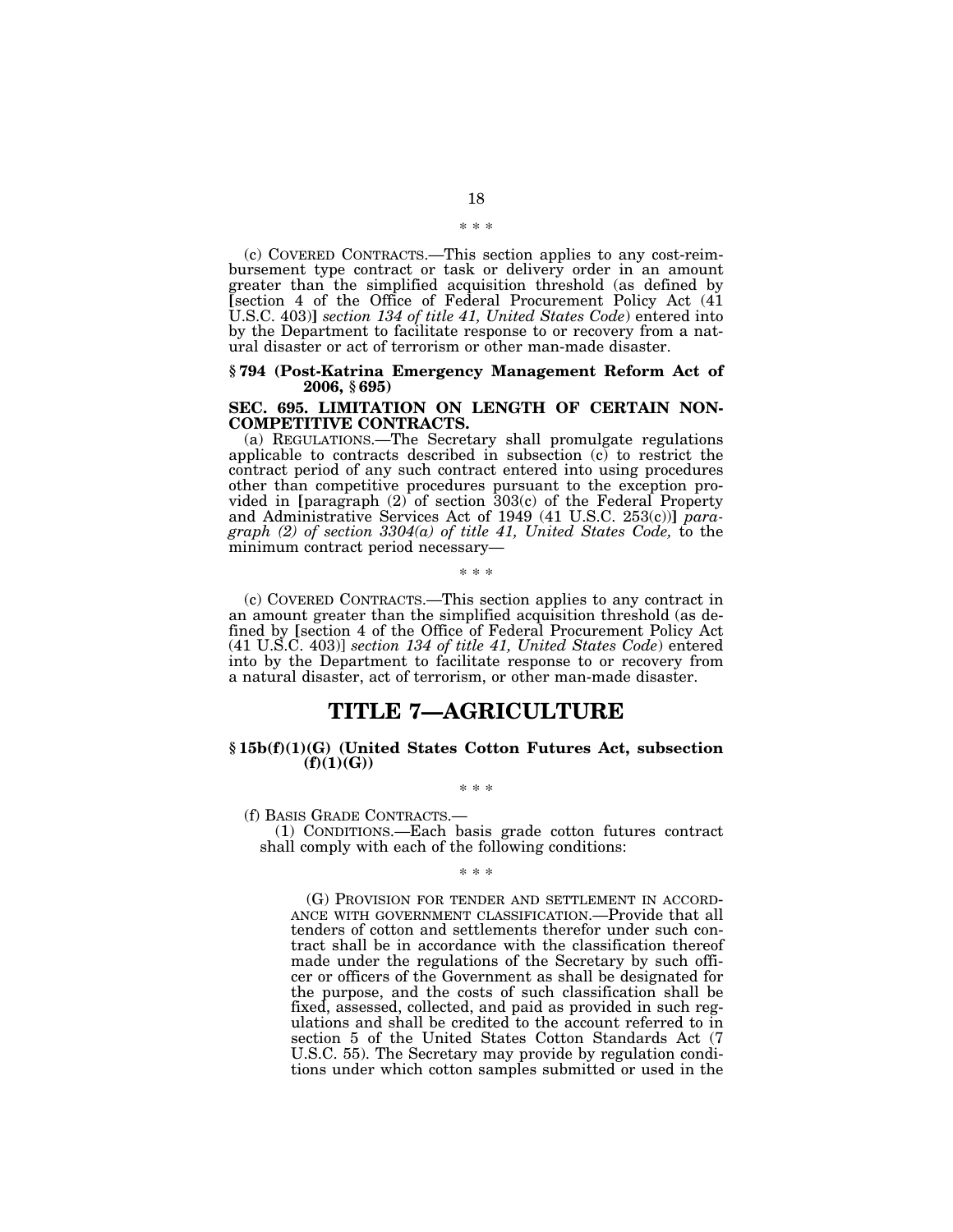performance of services authorized by this act shall become the property of the United States and may be sold and the proceeds credited to the foregoing account: *Provided*, That such cotton samples shall not be subject to the provisions of **[**the Federal Property and Administrative Services Act of 1949 (40 U.S.C. 471 et seq.)**]** *chapter 5 of title 40, United States Code*. The Secretary is authorized to prescribe regulations for carrying out the purposes of this subparagraph and the certificates of the officers of the Government as to the classification of any cotton for the purposes of this subparagraph shall be accepted in the courts of the United States in all suits between the parties to such contract, or their privies, as prima facie evidence of the true classification of the cotton involved.

#### **§ 55(a) (United States Cotton Standards Act, § 5(a)).**

SEC. 5. (a) The Secretary of Agriculture shall cause to be collected such fees and charges for licenses issued to classifiers of cotton under section 3 of this Act, for determinations made under section 4 of this Act, and for the establishment of standards and sale of copies of standards under section 6 of this Act, as will cover, as nearly as practicable, and after taking into consideration net proceeds from any sale of samples, the costs incident to providing services and standards under such sections, including administrative and supervisory costs. The Secretary may provide by regulation conditions under which cotton samples submitted or used in the performance of services authorized by this chapter shall become the property of the United States and may be sold with the proceeds credited to the foregoing account: *Provided*, That such cotton samples shall not be subject to the provisions of **[**the Federal Property and Administrative Services Act of 1949 (40 U.S.C. 471 et seq.)**]**  *chapter 5 of title 40, United States Code*. Any fees or charges, late payment penalties, or proceeds from the sales of samples collected under this subsection, and any interest earned through the investment of such funds shall be credited to the current appropriation account that incurs the costs of the services provided under this chapter, and shall remain available without fiscal year limitation to pay the expenses of the Secretary incident to providing services and standards under this Act and the United States Cotton Futures Act (7 U.S.C. 15b). Such funds may be invested by the Secretary in insured or fully collateralized, interest-bearing accounts or, at the discretion of the Secretary, by the Secretary of the Treasury in United States Government debt instruments.

#### **§ 79(c) (United States Grain Standards Act, § 7(c))**

SEC. 7. (a) The Secretary is authorized to cause official inspection under the standards provided for in section 4 of this Act to be made of all grain required to be officially inspected as provided in section 5 of this Act, in accordance with such regulations as the Secretary may prescribe.

(c) The regulations prescribed by the Secretary under this Act shall include provisions for reinspections and appeal inspections; cancellation and surrender of certificates superseded by reinspec-

\* \* \*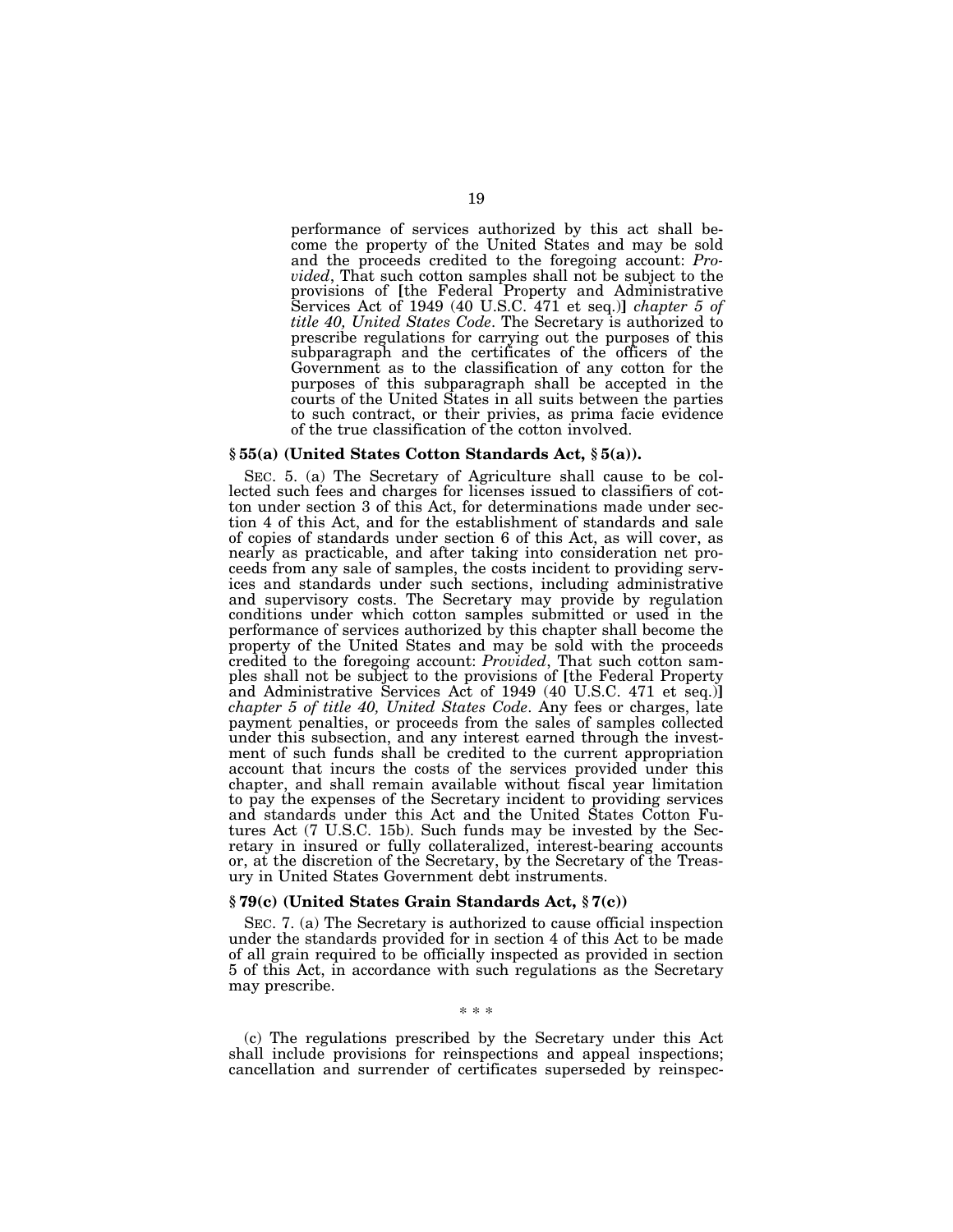tions and appeal inspections; and the use of standard forms for official certificates. The Secretary may provide by regulation that samples obtained by or for employees of the Secretary for purposes of official inspection shall become the property of the United States, and such samples may be disposed of without regard to the provisions of **[**the Federal Property and Administrative Services Act of 1949, as amended**]** *chapter 5 of title 40, United States Code*.

# **§ 427i(a) (Act of June 29, 1935, § 10(a))**

SEC. 10. (a) In order to carry out further research on utilization and associated problems in connection with the development and application of present, new, and extended uses of agricultural commodities and products thereof authorized by section 1 of this title, and to disseminate information relative thereto, and in addition to all other appropriations authorized by this title, there is authorized

to be appropriated the following sums:<br>
(1) \$3,000,000 for the fiscal year ending June 30, 1947,<br>
and each subsequent fiscal year.

(2) An additional  $$3,000,000$  for the fiscal year ending June 30, 1948, and each subsequent fiscal year.

(3) An additional  $$3,000,000$  for the fiscal year ending June 30, 1949, and each subsequent fiscal year.

(4) An additional  $$3,000,000$  for the fiscal year ending June 30, 1950, and each subsequent fiscal year.

 $(5)$  An additional \$3,000,000 for the fiscal year ending June 30, 1951, and each subsequent fiscal year.

(6) In addition to the foregoing, such additional funds beginning with the fiscal year ending June 30, 1952, and thereafter, as the Congress may deem necessary.

The Secretary of Agriculture, in accordance with such regulations as he deems necessary, and when in his judgment the work to be performed will be carried out more effectively, more rapidly, or at less cost than if performed by the Department of Agriculture, may enter into contracts with such public or private organizations or individuals as he may find qualified to carry on work under this section without regard to the provisions of **[**section 3709, Revised Statutes**]** *section 6101 of title 41, United States Code*, and with respect to such contracts he may make advance progress or other payments without regard to the provisions of section  $3324(a)$  and  $(b)$  of title 31. Contracts under this section may be made for work to continue not more than four years from the date of any such contract. Notwithstanding the provisions of section 5 of the Act of June 20, 1874, as amended (31 U.S.C. 713), any unexpended balances of appropriations properly obligated by contracting with an organization as provided in this subsection may remain upon the books of the Treasury for not more than five fiscal years before being carried to the surplus fund and covered into the Treasury. Research authorized under this subsection shall be conducted so far as practicable at laboratories of the Department of Agriculture. Projects conducted under contract with public and private agencies shall be supplemental to and coordinated with research of these laboratories. Any contracts made pursuant to this authority shall contain requirements making the results of research and investigations available to the public through dedication, assignment to the Government, or such other means as the Secretary shall determine.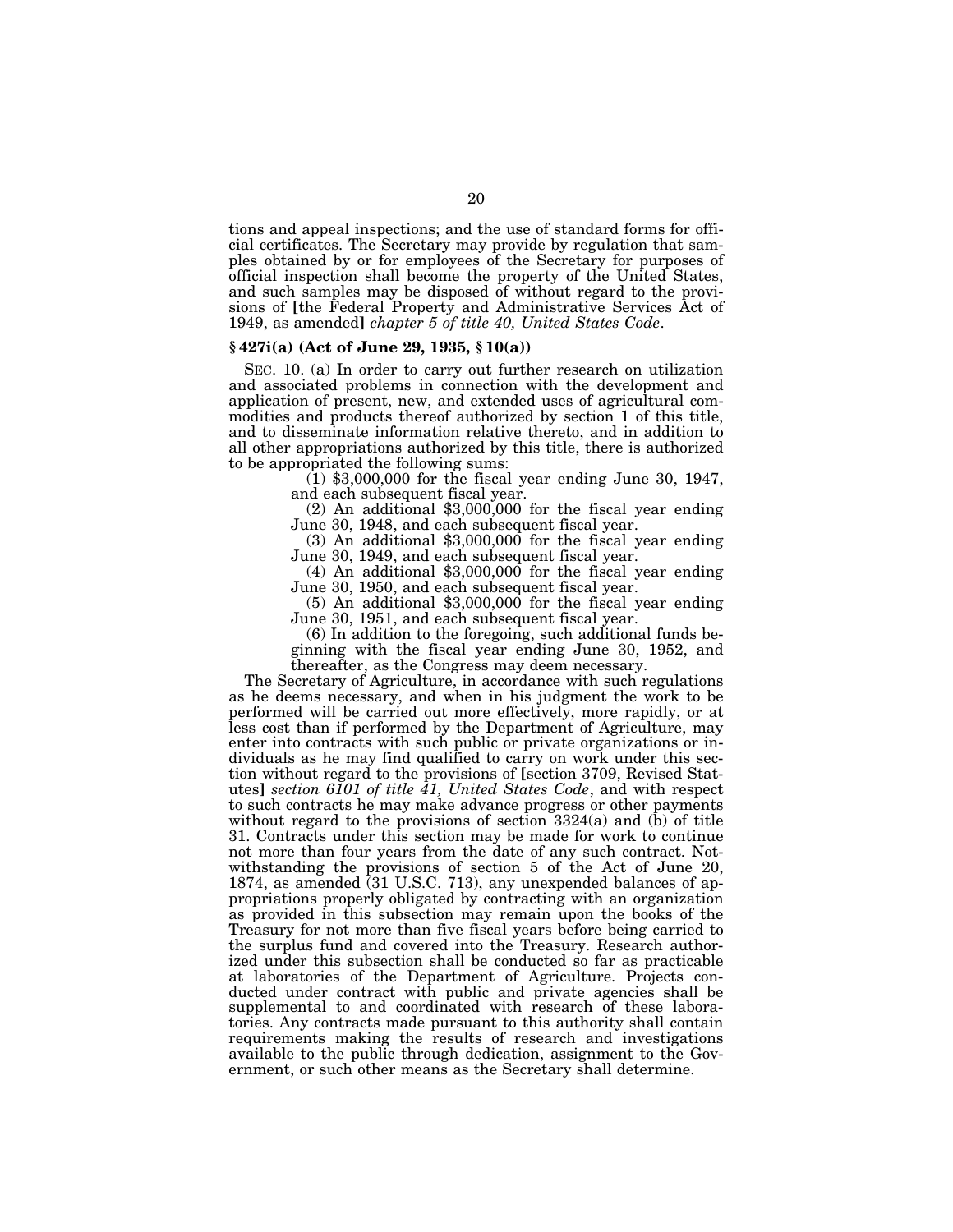## **§ 1386 (Agricultural Adjustment Act of 1938, § 386)**

SEC. 386. The provisions of **[**section 3741 of the Revised Statutes, as amended (41 U.S.C., section 22) *section 6306 of title 41, United States Code* and sections 114 and 115 of the Criminal Code of the United States (U.S.C., 1934 edition, title 18, secs. 204 and 205) shall not be applicable to loans or payments made under this Act (except under section 383(a)).

## **§ 1514(f) (Agricultural Adjustment Act of 1938, § 514(f))**

SEC. 514.

#### \* \* \*

(f) The provisions of **[**section 3741 of the Revised States, as amended (41 U.S.C., section 22) *section 6306 of title 41, United States Code,* shall not apply to any crop insurance agreements made under this subtitle.

# **§ 1624(a) (Agricultural Marketing Act of 1946, § 205(a))**

SEC. 205. (a) In carrying out the provisions of title II of this Act, the Secretary of Agriculture may cooperate with other branches of the Government, State agencies, private research organizations, purchasing and consuming organizations, boards of trade, chambers of commerce, other associations of business or trade organizations, transportation and storage agencies and organizations, or other persons or corporations engaged in the production, transportation, storing, processing, marketing, and distribution of agricultural products whether operating in one or more jurisdictions. The Secretary of Agriculture shall have authority to enter into contracts and agreements under the terms of regulations promulgated by him with States and agencies of States, private firms, institutions, and individuals for the purpose of conducting research and service work, making and compiling reports and surveys, and carrying out other functions relating thereto when in his judgment the services or functions to be performed will be carried out more effectively, more rapidly, or at less cost than if performed by the Department of Agriculture. Contracts hereunder may be made for work to be performed within a period not more than four years from the date of any such contract, and advance, progress, or other payments may be made. The provisions of **[**section 3648 (31 U.S.C., sec. 529) and section 3709 (41 U.SC., sec. 5 of the Revised Statutes**]** *section 3324(a) and (b) of title 31, United States Code, and section 6101 of title 41, United States Code,* shall not be applicable to contracts or agreements made under the authority of this section. Any unexpended balances of appropriations obligated by contracts as authorized by this section may, notwithstanding the provisions of section 5 of the Act of June 20, 1874, as amended (31 U.S.C., sec. 713), remain upon the books of the Treasury for not more than five fiscal years before being carried to the surplus fund and covered into the Treasury. Any contract made pursuant to this section shall contain requirements making the result of such research and investigations available to the public by such means as the Secretary of Agriculture shall determine.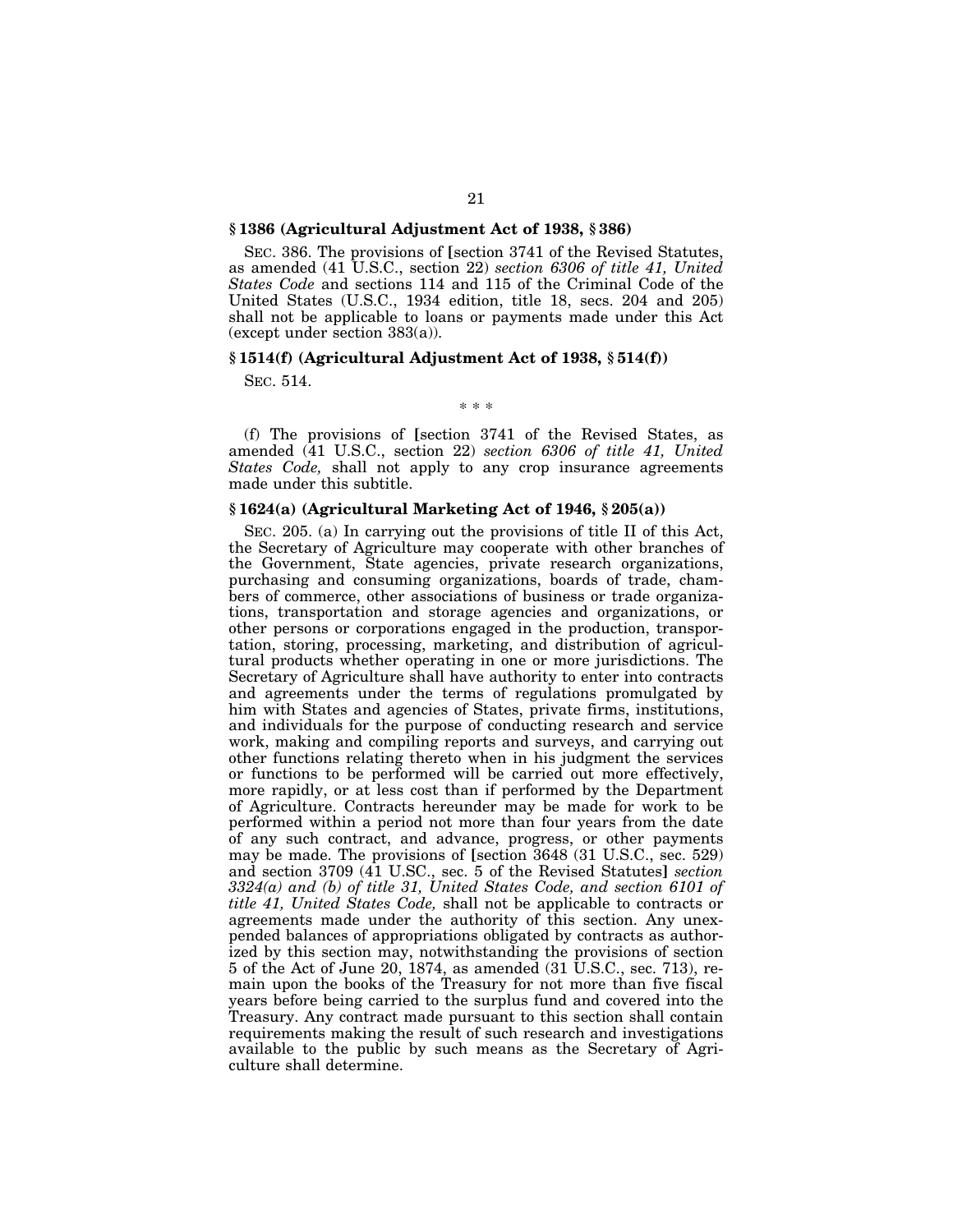# **§ 1736a(c)(2) (Agricultural Trade Development and Assistance Act of 1954, § 407(c)(2))**

# **SEC. 407. ADMINISTRATIVE PROVISIONS.**

\* \* \*

(c) TITLES II AND III PROGRAMS.—

\* \* \*

(2) FREIGHT PROCUREMENT.—

Notwithstanding the **[**Federal Property and Administrative Services Act of 1949 (40 U.S.C. 471 et seq.)**]** *provisions referred to in section 171(b) and (c) of title 41, United States Code,* or other similar provisions of law relating to the making or performance of Federal Government contracts, ocean transportation under titles II and III may be procured on the basis of full and open competitive procedures. Resulting contracts may contain such terms and conditions as the Administrator determines are necessary and appropriate.

## **§ 1985(c)(4) (Consolidated Farm and Rural Development Act, § 335(c)(4))**

SEC. 335. (a) The Secretary is authorized and empowered to make advances, without regard to any loan or total indebtedness limitation, to preserve and protect the security for or the lien or priority of the lien securing any loan or other indebtedness owing to, insured by, or acquired by the Secretary under this title or under any other programs administered by the Farmers Home Administration or the Rural Development Administration; to bid for and purchase at any execution, foreclosure, or other sale or otherwise to acquire property upon which the United States has a lien by reason of a judgment or execution arising from, or which is pledged, mortgaged, conveyed, attached, or levied upon to secure the payment of, any such indebtedness whether or not such property is subject to other liens, to accept title to any property so purchased or acquired; and to sell, manage, or otherwise dispose of such property as hereinafter provided.

\* \* \*

(c) SALE OF PROPERTY.—

\* \* \*

(4) OTHER LAW.—The **[**Federal Property and Administrative Services Act of 1949 (40 U.S.C. 471 et seq.)**]** *provisions referred to in section 171(b) and (c) of title 41, United States Code,* shall not apply to any exercise of authority under this title.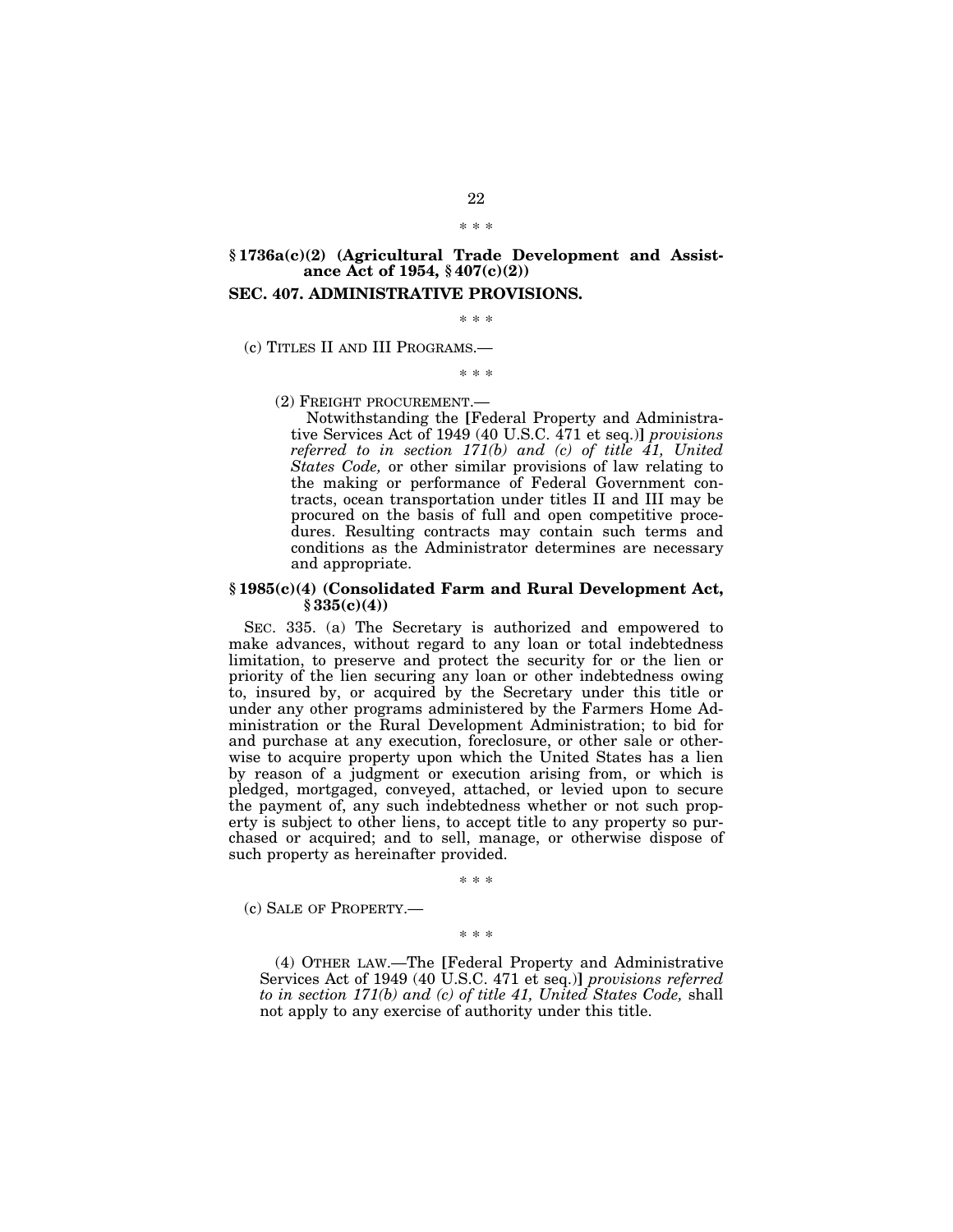# **§ 2208 note (Agriculture, Rural Development, Food and Drug Administration, and Related Agencies Appropriations Act, 1998, § 716(a))**

SEC. 716. HEREAFTER: (a) COMPLIANCE WITH **[**BUY AMERICAN ACT**]** *CHAPTER 83 OF TITLE 41, UNITED STATES CODE*.—None of the funds made available in this Act may be expended by an entity unless the entity agrees that in expending the funds the entity will comply with **[**sections 2 through 4 of the Act of March 3, 1933 (41 U.S.C. 10a–10c; popularly known as the ''Buy American Act'')**]**  *chapter 83 of title 41, United States Code*.

## **§ 2279b (Federal Agricultural Improvement and Reform Act of 1996, § 921)**

# **SEC. 921. DEPARTMENT OF AGRICULTURE EDU-CATIONAL, TRAINING, AND PROFESSIONAL DEVELOP-MENT ACTIVITIES**

## \* \* \*

(h) ACQUISITION AND DISPOSAL OF PROPERTY.—In order to carry out the activities of the Graduate School, the Graduate School may—

# \* \* \*

(4) dispose of real and personal property without regard to **[**the Federal Property and Administrative Services Act of 1949 (40 U.S.C. 471 et seq.)**]** *chapter 5 of title 40, United States Code*.

(i) CONTRACT AUTHORITY.—The Graduate School may enter into contracts without regard to the **[**Federal Property and Administrative Services Act of 1949 (40 U.S.C. 471 et seq)**]** *provisions referred to in section 171(b) and (cc) of title 41, United States Code* or any other law that prescribes procedures for the procurement of property or services by an executive agency.

#### **§ 3318(e) (National Agricultural Research, Extension, and Teaching Policy Act of 1977, § 1472(e))**

SEC. 1472. (a) The purpose of this section is to confer upon the Secretary general authority to enter into contracts, grants, and cooperative agreements to further the research, extension, or teaching programs in the food and agricultural sciences of the Department of Agriculture. This authority supplements all other laws relating to the Department of Agriculture and is not to be construed as limiting or repealing any existing authorities.

#### \* \* \*

(e) Unless otherwise provided in this title, the Secretary may enter into contracts, grants, or cooperative agreements, as authorized by this section, without regard to any requirements for competition, the provisions of **[**section 3709 of the Revised Statutes (41 U.S.C. 5), and the provisions of section 3648 of the Revised Statutes (31 U.S.C. 529)**]** *section 6101 of title 41, United States Code,*  and the provisions of section 3324(a) and (b) of title 31, United *States Code*.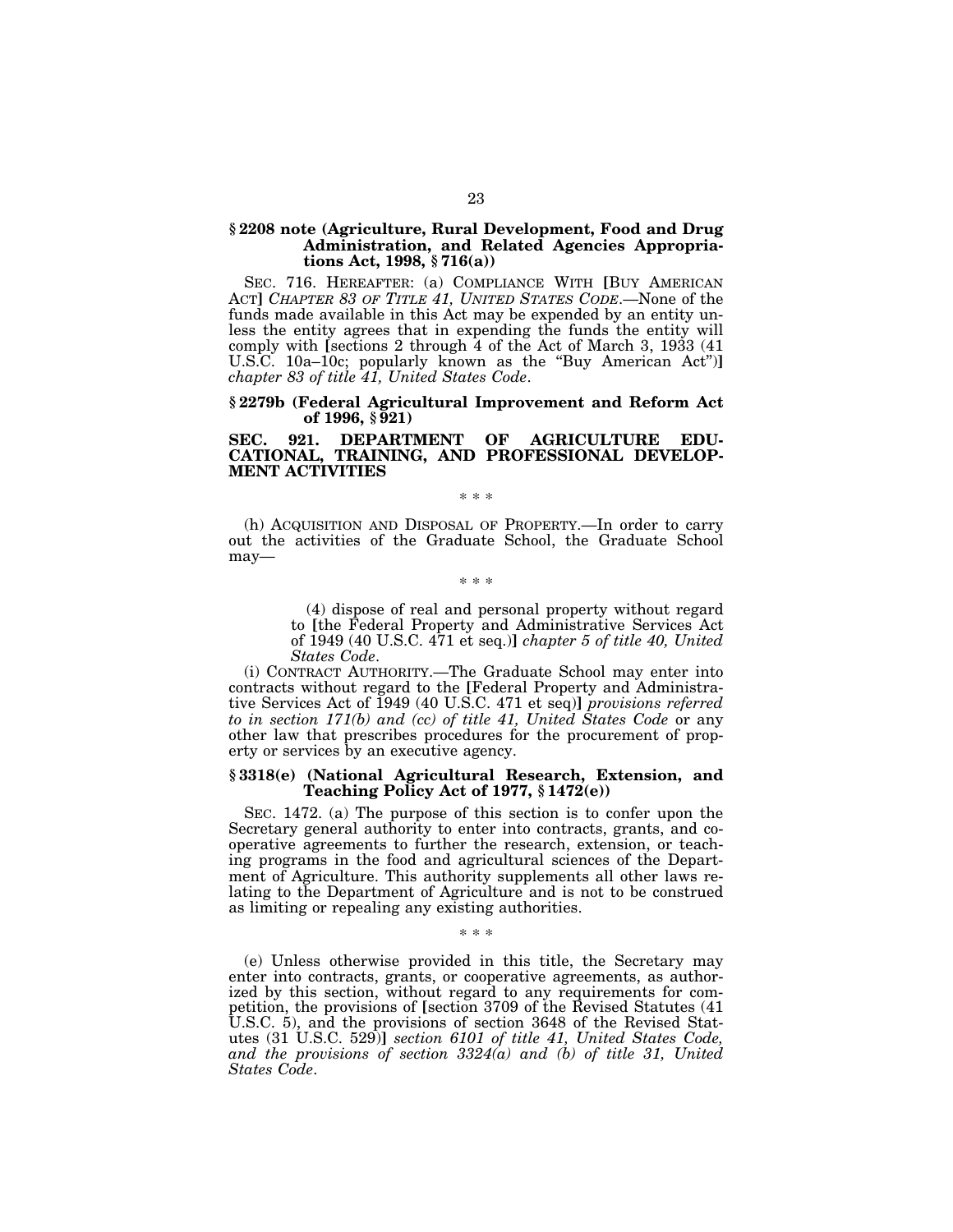**§ 5901 note (Farm Security and Rural Investment Act of 2002, § 6201(b)(2))** 

# **SEC. 6201. ALTERNATIVE AGRICULTURAL RESEARCH AND COMMERCIALIZATION CORPORATION**

\* \* \*

(b) DISPOSITION OF ASSETS.—On the date of enactment of this Act—

\* \* \*

(2) notwithstanding the **[**Federal Property and Administrative Services Act of 1949 (40 U.S.C. 471 et seq.) *provisions referred to in section 171(b) and (c) of title 41, United States Code,* and any other law that prescribes procedures for procurement, use, and disposal of property by a Federal agency, the Secretary shall have authority to manage and dispose of the assets transferred under paragraph (1) in a manner that, to the maximum extent practicable, provides the best value to the Federal Government.

# **TITLE 8—ALIENS AND NATIONALITY**

# **§ 1101 note (Afghan Allies Protection Act of 2009, § 602(c)(4)) SEC. 602. PROTECTION FOR AFGHAN ALLIES.**

### \* \* \*

(c) INFORMATION REGARDING CITIZENS OR NATIONALS OF AFGHAN-ISTAN EMPLOYED BY THE UNITED STATES OR FEDERAL CONTRAC-TORS IN AFGHANISTAN.—

\* \* \*

(4) EXECUTIVE AGENCY DEFINED.—In this subsection, the term "executive agency" has the meaning given that term in **[**section 4 of the Office of Federal Procurement Policy Act (41 U.S.C. 403)**]** *section 133 of title 41, United States Code*.

# **§ 1157 note (National Defense Authorization Act for Fiscal Year 2008, § 1248(c)(3))**

# **SEC. 1248. REPORTS.**

#### \* \* \*

(c) REPORT ON IRAQI CITIZENS AND NATIONALS EMPLOYED BY THE UNITED STATES GOVERNMENT OR FEDERAL CONTRACTORS IN IRAQ.—

\* \* \*

(3) EXECUTIVE AGENCY DEFINED.—In this subsection, the term "executive agency" has the meaning given the term in **[**section 4(1) of the Office of Federal Procurement Policy Act (41 U.S.C. 403(1))**]** *section 133 of title 41, United States Code*.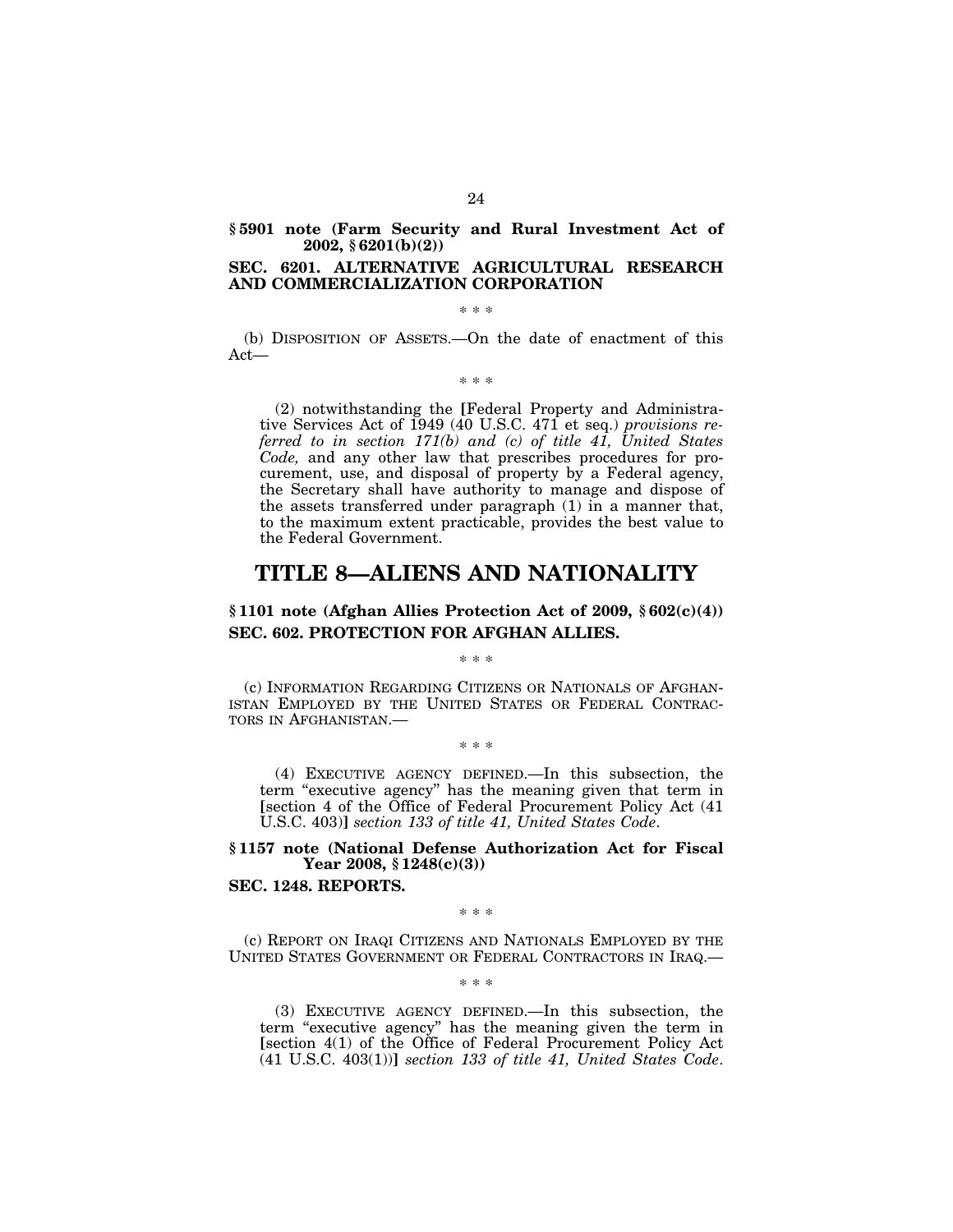# **§ 1231(g)(1) (Immigration and Nationality Act, § 241(g)(1)) SEC. 241. DETENTION AND REMOVAL OF ALIENS OR-DERED REMOVED.**

\* \* \*

(g) PLACES OF DETENTION.—

(1) IN GENERAL.—The Attorney General shall arrange for appropriate places of detention for aliens detained pending removal or a decision on removal. When United States Government facilities are unavailable or facilities adapted or suitably located for detention are unavailable for rental, the Attorney General may expend from the appropriation "Immigration and Naturalization Service—Salaries and Expenses'', without regard to *[section 3709 of the Revised Statutes, as amended (41* U.S.C. 5)**]** *section 6101 of title 41, United States Code*, amounts necessary to acquire land and to acquire, build, remodel, repair, and operate facilities (including living quarters for immigration officers if not otherwise available) necessary for detention.

# **§ 1355(a) (Immigration and Nationality Act, § 285(a))**

SEC. 285 (a) Subject to such conditions and limitations as the Attorney General shall prescribe, all exclusive privileges of exchanging money, transporting passengers or baggage, keeping eating houses, or other like privileges in connection with any United States immigrant station, shall be disposed of to the lowest responsible and capable bidder (other than an alien) in accordance with the provision of **[**section 3709 of the Revised Statutes, as amended (41 U.S.C. 5),**]** *section 6101 of title 41, United States Code,* and for the use of Government property in connection with the exercise of such exclusive privileges a reasonable rental may be charged. The feeding of aliens, or the furnishing of any other necessary service in connection with any United States immigrant station, may be performed by the Service without regard to the foregoing provisions of this subsection if the Attorney General shall find that it would be advantageous to the Government in terms of economy and efficiency. No intoxicating liquors shall be sold at any immigrant station.

# **§ 1363a(a)(1) (Immigration and Nationality Act, § 294(a)(1))**

SEC. 294. (a) IN GENERAL.—With respect to any undercover investigative operation of the Service which is necessary for the detection and prosecution of crimes against the United States—

\* \* \*

(1) sums appropriated for the Service may be used for leasing space within the United States and the territories and possessions of the United States without regard to the following provisions of law:

(B) **[**section 373a(a) of the Revised Statutes (41 U.S.C. 11(A))**]** *section 6301(a) and (b)(1) through (3) of title 41, United States Code*,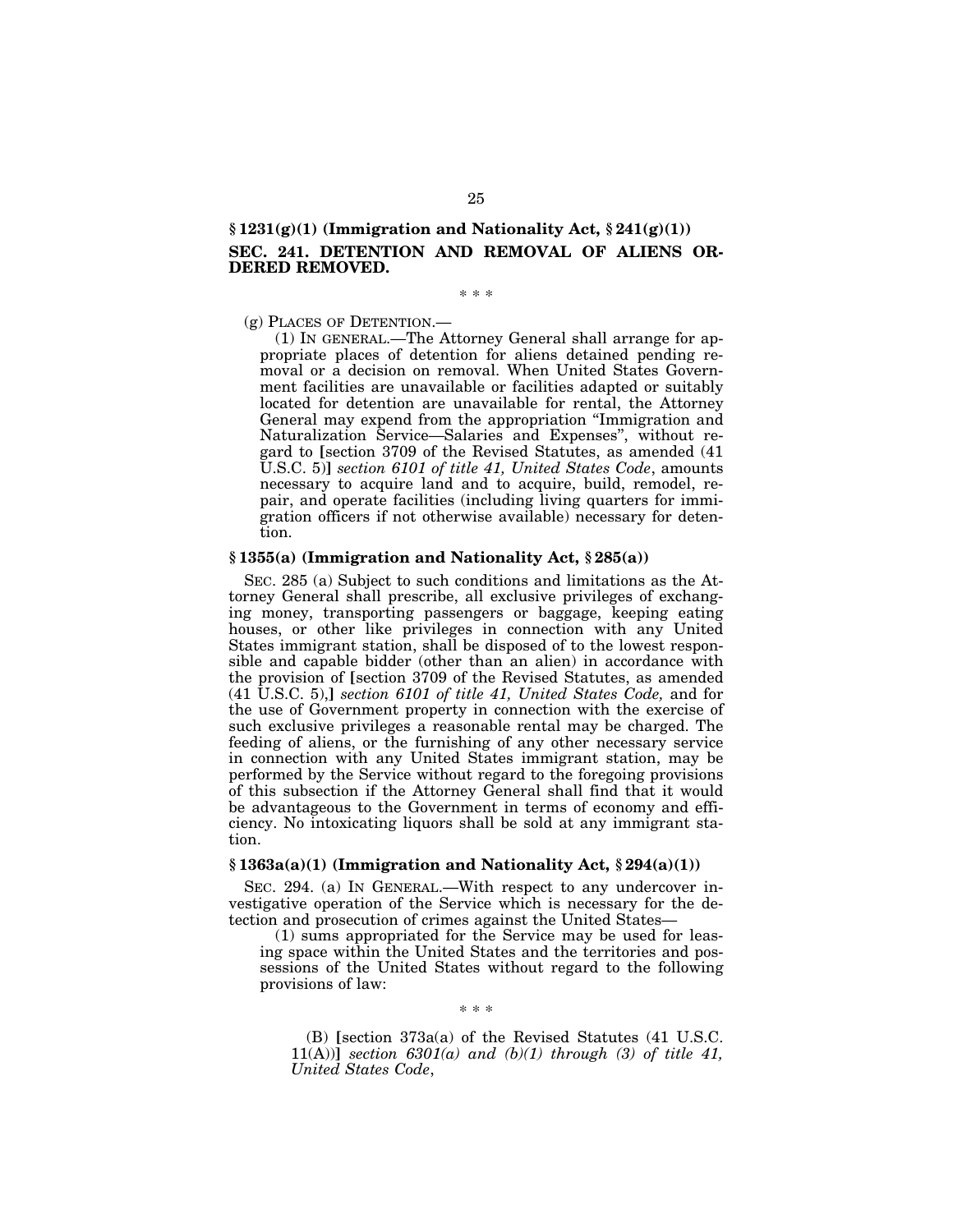(C) **[**section 305 of the Act of June 30, 1949 (63 Stat. 396; 41 U.S,C. 255)**]** *chapter 45 of title 41, United States Code*,

\* \* \*

(F) **[**section 3741 of the Revised Statutes (41 U.S.C. 22)**]**  *section 6306 of title 41, United States Code*, and

(G) **[**subsections (a) and (c) of section 304 of the Federal Property and Administrative Services Act of 1949 (63 U.S.C. 395; 41 U.S.C. 254(a) and (c))**]** *section 3901 of title 41, United States Code*;

# **TITLE 10—ARMED FORCES**

# **Public Law 111–350, § 5(b) SEC. 5. CONFORMING CROSS-REFERENCES.**

\* \* \*

(b) TITLE 10.—Title 10, United States Code, is amended as follows:

\* \* \*

(34) In section **[**2461(c)(1)**]** *2461(d)(1)*, strike ''section 2 of the Javits-Wagner-O'Day Act (41 U.S.C. 47)'' and substitute ''section 8503 of title 41''.

# \* \* \*

(44) In section **[**2667(f)(1)**]** *2667(g)(1)*, strike ''Notwithstanding **[**subsection (a)(3)**]** *subsection (a)(2)* or subtitle I of title 40 and . . .

\* \* \*

(47) In section **[**2696(a)**]** *2696(b)*, strike . . .

\* \* \*

(50) In section **[**2878(d)(2)**]** *2878(e)(2)*, strike . . .

**§ 1073 note (National Defense Authorization Act for Fiscal Year 1997, § 722(b)(2))** 

**SEC. 722. INCLUSION OF DESIGNATED PROVIDERS IN UNIFORMED SERVICES HEALTH CARE DELIVERY SYS-TEM.** 

\* \* \*

(b) AGREEMENTS TO PROVIDE MANAGED HEALTH CARE SERV-ICES.—(1) After consultation with the other administering Secretaries, the Secretary of Defense shall negotiate and enter into an agreement with each designated provider under which the designated provider will provide health care services in or through managed care plans to covered beneficiaries who enroll with the designated provider.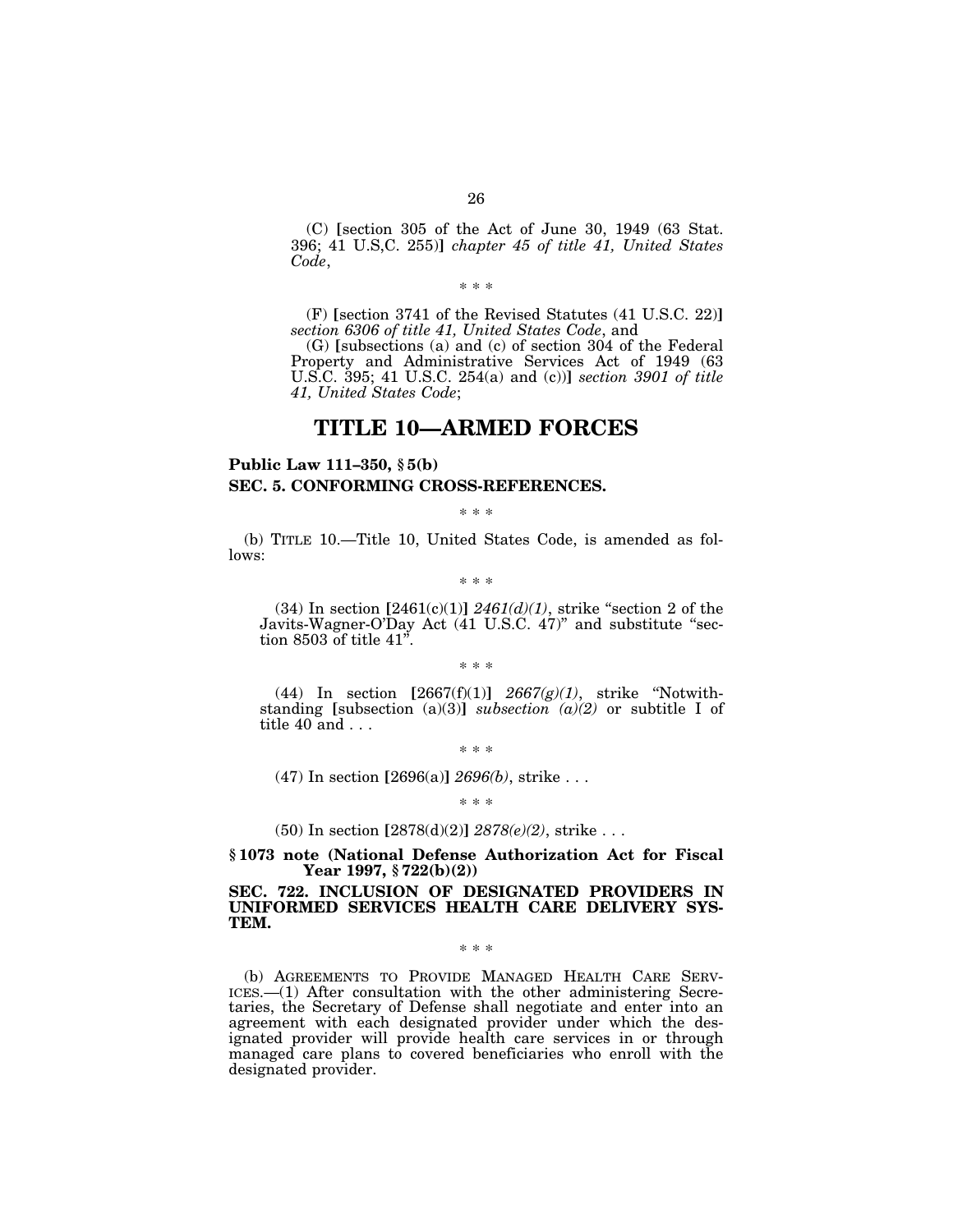(2) The agreement shall be entered into on a sole source basis. The Federal Acquisition Regulation, except for those requirements regarding competition, issued pursuant to **[**section 25(c) of the Office of Federal Procurement Policy Act (41 U.S.C. 421(c)**]** *section 1303(a) of title 41, United States Code*) shall apply to the agreements as acquisitions of commercial items.

## **§ 1701 note (National Defense Authorization Act for Fiscal Year 2008, § 847)**

# **SEC. 847. REQUIREMENTS FOR SENIOR DEPARTMENT OF DEFENSE OFFICIALS SEEKING EMPLOYMENT WITH DEFENSE CONTRACTORS.**

(a) REQUIREMENT TO SEEK AND OBTAIN WRITTEN OPINION.—

#### \* \* \*

(5) ADMINISTRATIVE ACTIONS.—In the event that an official or former official of the Department of Defense described in subsection (c), or a Department of Defense contractor, knowingly fails to comply with the requirements of this subsection, the Secretary of Defense may take any of the administrative actions set forth in **[**section 27(e) of the Office of Federal Procurement Policy Act (41 U.S.C. 423(e))**]** *section 2105 of title 41, United States Code* that the Secretary of Defense determines to be appropriate.

#### \* \* \*

(c) COVERED DEPARTMENT OF DEFENSE OFFICIALS.—An official or former official of the Department of Defense is covered by the requirements of this section if such official or former official—

(1) participated personally and substantially in an acquisition as defined in **[**section 4(16) of the Office of Federal Procurement Policy Act**]** *section 131 of title 41, United States Code*  with a value in excess of \$10,000,000 and serves or served—

\* \* \*

(d) DEFINITION.—In this section, the term 'post-employment restrictions' includes—

(1) **[**section 27 of the Office of Federal Procurement Policy Act (41 U.S.C. 423)**]** *chapter 21 of title 41, United States Code*;

#### **§ 2013(a)(1)**

## **§ 2013. Training at non-Government facilities**

(a) AUTHORITY TO ENTER INTO AGREEMENTS.—(1) The Secretary concerned, without regard to **[**section 6101(b)–(d)**]** *section 6101* of title 41, may make agreements or other arrangements for the training of members of the uniformed services under the jurisdiction of that Secretary by, in, or through non-Government facilities.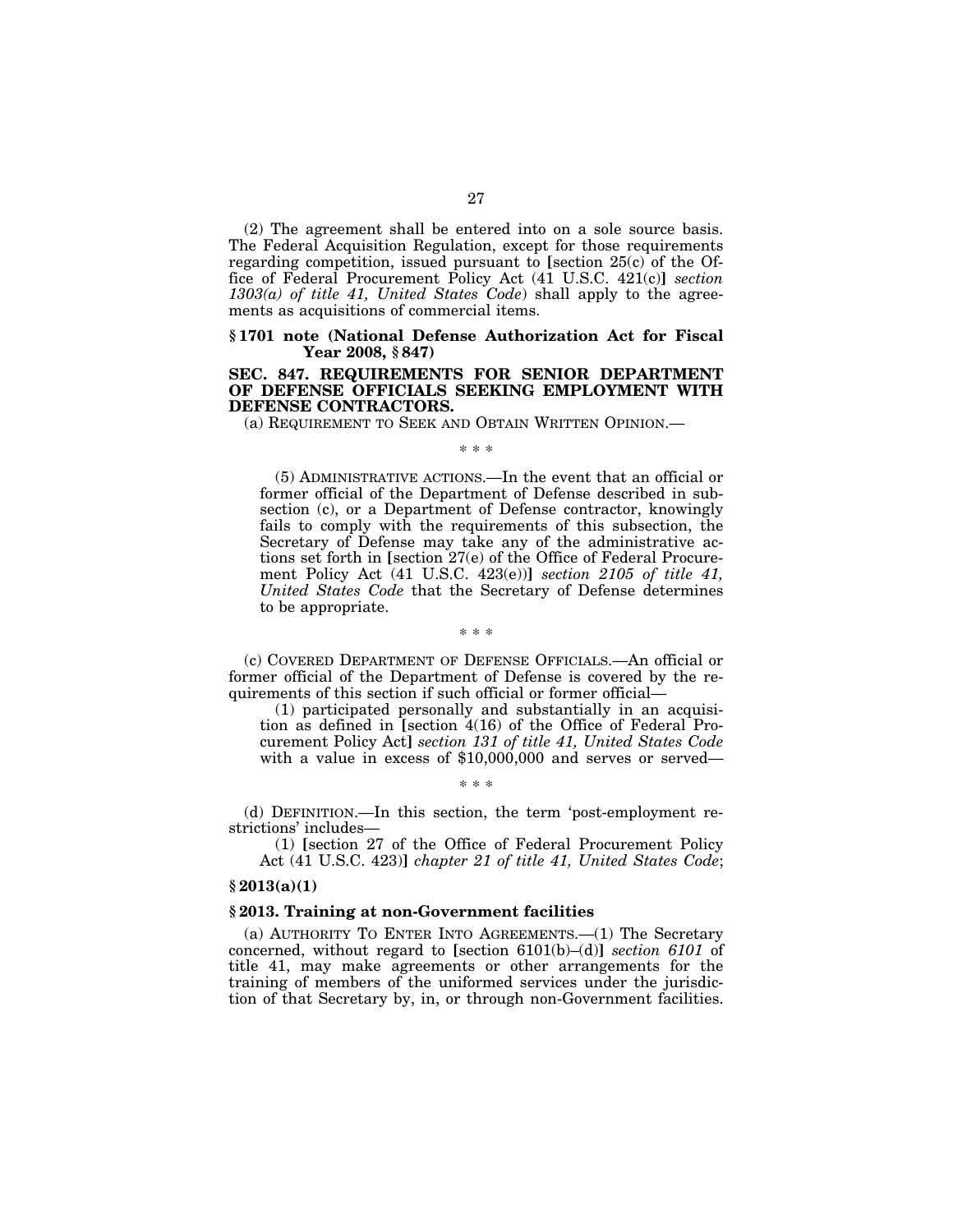**§ 2194(b)(2)** 

# **§ 2194. Education partnerships**

\* \* \*

(b) Under a partnership agreement entered into with an educational institution under this section, the director of a defense laboratory may provide, and is encouraged to provide, assistance to the educational institution by—

\* \* \*

(2) notwithstanding the provisions of **[**subtitle I of title 40 and division C (except sections 3302, 3501(b), 3509, 3906, 4710, and 4711) of subtitle I**]** *section 171(b) and (c)* of title 41 or any provision of law or regulation relating to transfers of surplus property, transferring to the institution any computer equipment, or other scientific equipment, that is—

#### **§ 2302. Definitions**

In this chapter:

#### \* \* \*

(7) The term ''simplified acquisition threshold'' has the meaning provided that term in section 134 of title 41, except that, in the case of any contract to be awarded and performed, or purchase to be made, outside the United States in support of a contingency operation or a humanitarian or peacekeeping operation, the term means an amount equal to two times the amount specified for that term in **[**section 4 of such Act**]** *section 134 of title 41*.

\* \* \*

(9) The term ''nontraditional defense contractor'', with respect to a procurement or with respect to a transaction authorized under section 2371(a) of this title, means an entity that is not currently performing and has not performed, for at least the one-year period preceding the solicitation of sources by the Department of Defense for the procurement or transaction, any of the following for the Department of Defense:

(A) Any contract or subcontract that is subject to full coverage under the cost accounting standards prescribed pursuant to **[**section 26 of the Office of Federal Procurement Policy Act (41 U.S.C. 422)**]** *chapter 15 of title 41* and the regulations implementing **[**such section**]** *such chapter*.

# **§ 2302 note (Ike Skelton National Defense Authorization Act for Fiscal Year 2011, §§ 866, 893(f)(2))**

# **SEC. 866. PILOT PROGRAM ON ACQUISITION OF MILI-TARY PURPOSE NONDEVELOPMENTAL ITEMS.**

\* \* \*

(b) CONTRACT REQUIREMENTS.—Each contract entered into under the pilot program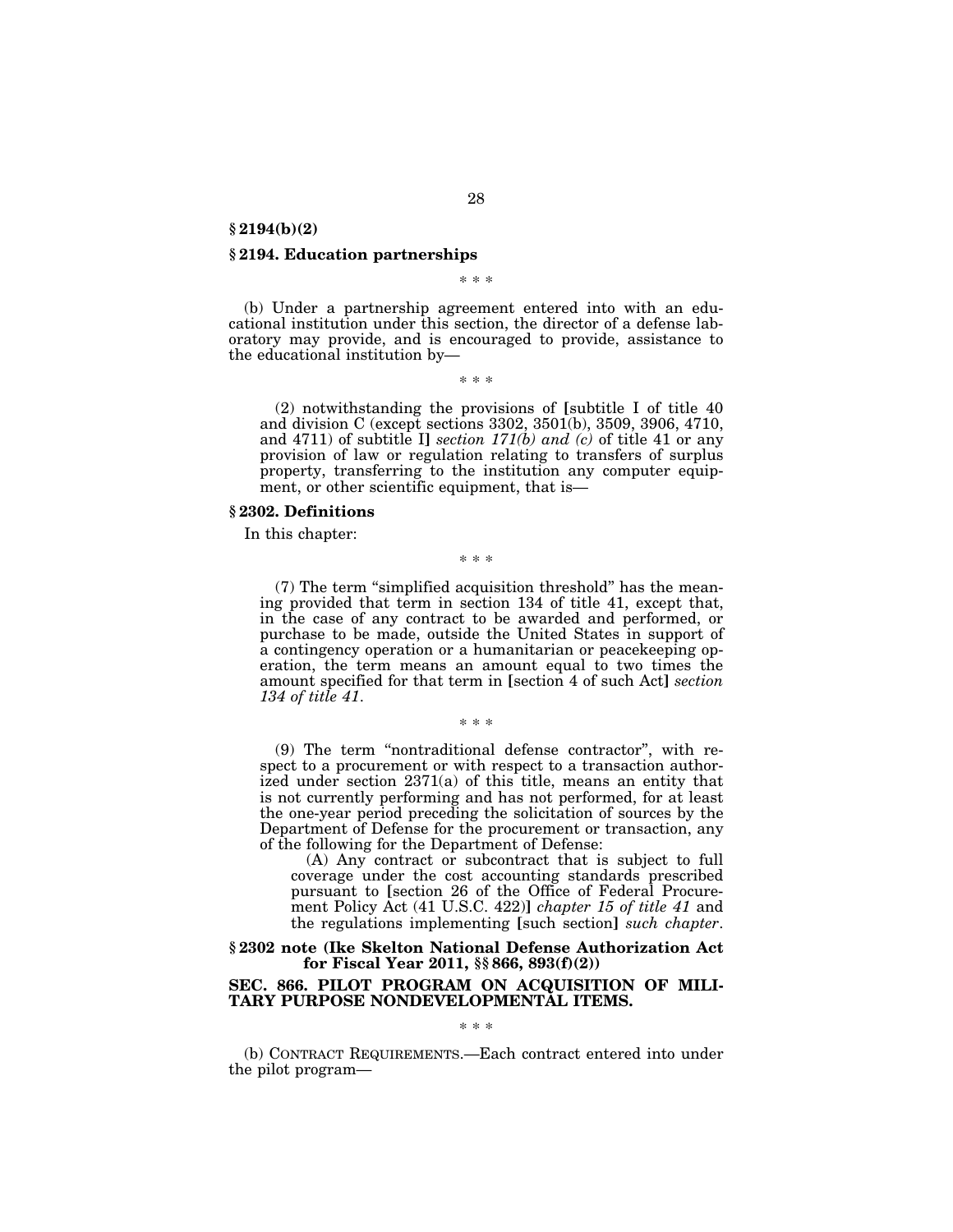\* \* \*

(4) shall be—

(A) exempt from the requirement to submit certified cost or pricing data under section 2306a of title 10, United States Code, and the cost accounting standards under **[**section 26 of the Office of Federal Procurement Policy Act (41 U.S.C. 422)**]** *chapter 15 of title 41, United States Code*; and

\* \* \*

(e) DEFINITIONS.—In this section:

\* \* \*

(2) The term ''nondevelopmental item''—

(A) has the meaning given that term in **[**section 4(13) of the Office of Federal Procurement Policy Act (41 U.S.C. 403(13))**]** *section 110 of title 41, United States Code*; and

# **SEC. 893. CONTRACTOR BUSINESS SYSTEMS**

\* \* \*

(f) DEFINITIONS.—In this section:

\* \* \*

(2) The term ''covered contractor'' means a contractor that is subject to the cost accounting standards under **[**section 26 of the Office of Federal Procurement Policy Act (41 U.S.C. 422)**]**  *chapter 15 of title 41, United States Code*.

#### **§ 2302 note (National Defense Authorization Act for Fiscal Year 2008, § 862)**

# **SEC. 862. CONTRACTORS PERFORMING PRIVATE SECU-RITY FUNCTIONS IN AREAS OF COMBAT OPERATIONS OR OTHER SIGNIFICANT MILITARY OPERATIONS.**

\* \* \*

(b) CONTRACT CLAUSE ON CONTRACTORS PERFORMING PRIVATE SECURITY FUNCTIONS.—

(1) REQUIREMENT UNDER FAR.—Not later than 180 days after the date of the enactment of this Act, the Federal Acquisition Regulation issued in accordance with **[**section 25 of the Office of Federal Procurement Policy Act (41 U.S.C. 421)**]** *section 1303 of title 41, United States Code* shall be revised to require the insertion into each covered contract (or, in the case of a task order, the contract under which the task order is issued) of a contract clause addressing the selection, training, equipping, and conduct of personnel performing private security functions under such contract.

(d) REMEDIES.—The failure of a contractor under a covered contract to comply with the requirements of the regulations prescribed under subsection (a) or the contract clause inserted in a covered

\* \* \*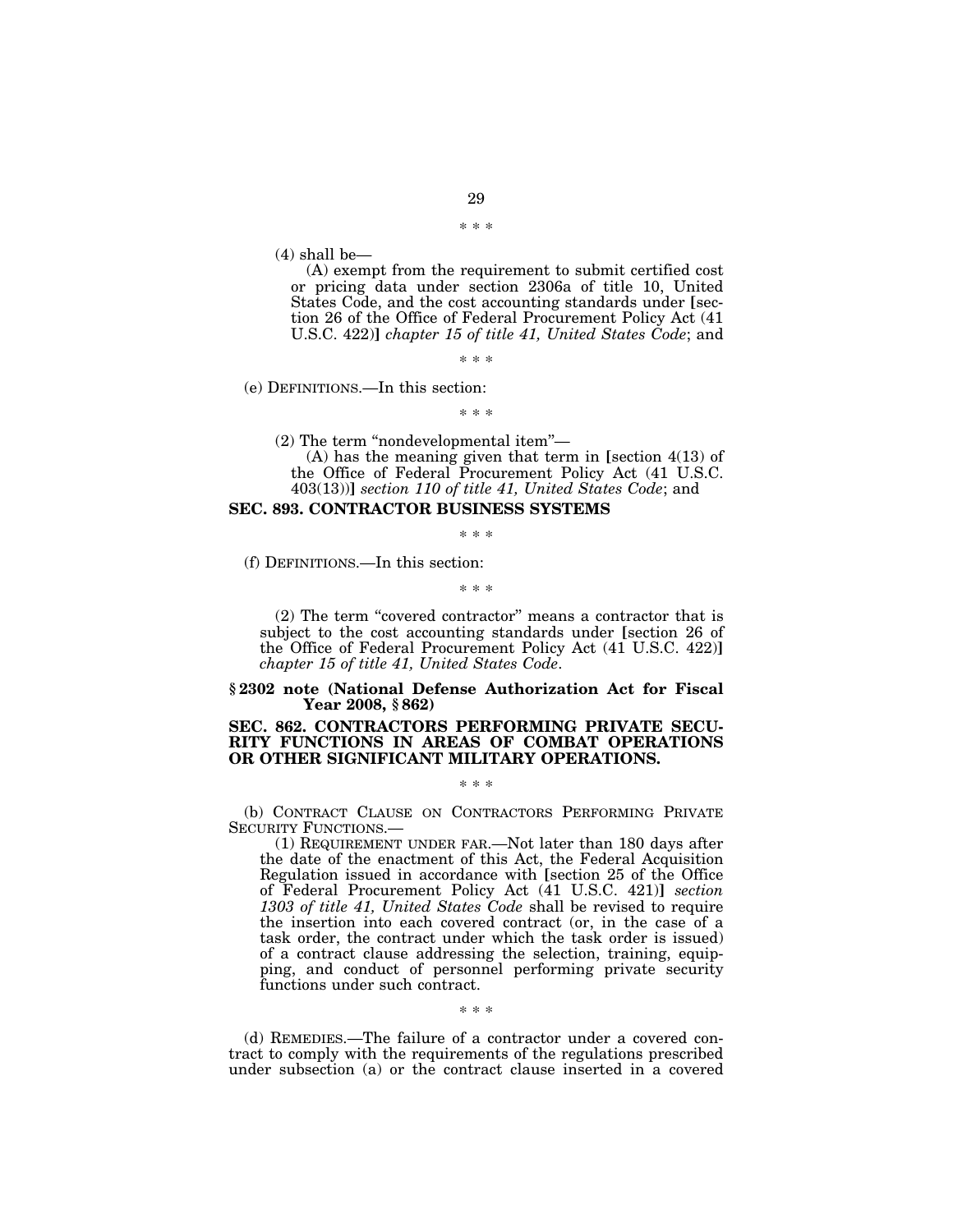contract pursuant to subsection (b), as determined by the contracting officer for the covered contract—

(1) shall be included in appropriate databases of past performance and considered in any responsibility determination or evaluation of the past performance of the contractor for the purpose of a contract award decision, as provided in **[**section  $\tilde{6}(j)$  of the Office of Federal Procurement Policy Act (41 U.S.C. 405(j)**]** *section 1126 of title 41, United States Code*);

## **§ 2302 note (John Warner National Defense Authorization Act for Fiscal Year 2007, § 832(d)(3))**

# **SEC. 832. LIMITATION ON CONTRACTS FOR THE ACQUI-SITION OF CERTAIN SERVICES**

\* \* \*

(d) DEFINITIONS.—In this section:

\* \* \*

(3) The term ''service employees'' has the meaning provided in **[**section 8(b) of the Service Contract Act of 1965 (41 U.S.C. 357(b))**]** *section 6701(3) of title 41, United States Code*.

# **§ 2302 note (Floyd D. Spence National Defense Authorization Act for Fiscal Year 2001, § 821)**

# **SEC. 821. IMPROVEMENTS IN PROCUREMENTS OF SERV-ICES.**

(a) PREFERENCE FOR PERFORMANCE-BASED SERVICE CON-TRACTING.—Not later than 180 days after the date of the enactment of this Act, the Federal Acquisition Regulation issued in accordance with **[**sections 6 and 25 of the Office of Federal Procurement Policy Act (41 U.S.C. 405 and 421)**]** *sections 1121 and 1303 of title 41, United States Code* shall be revised to establish a preference for use of contracts and task orders for the purchase of services in the following order of precedence:

\* \* \*

(e) DEFINITIONS.—In this section:

\* \* \*

 $(2)$  The term "commercial item" has the meaning given the term in **[**section 4(12) of the Office of Federal Procurement Policy Act (41 U.S.C. 403(12))**]** *section 103 of title 41, United States Code*.

# **§ 2302 note (National Defense Authorization Act for Fiscal Year 1996 (Public Law 104–106, § 822)**

## **SEC. 822. DEFENSE FACILITY-WIDE PILOT PROGRAM.**

#### \* \* \*

(d) CRITERIA FOR DESIGNATION OF PARTICIPATING FACILITIES.— The Secretary shall establish criteria for selecting a facility for designation as a participant in the pilot program. In developing such criteria, the Secretary shall consider the following: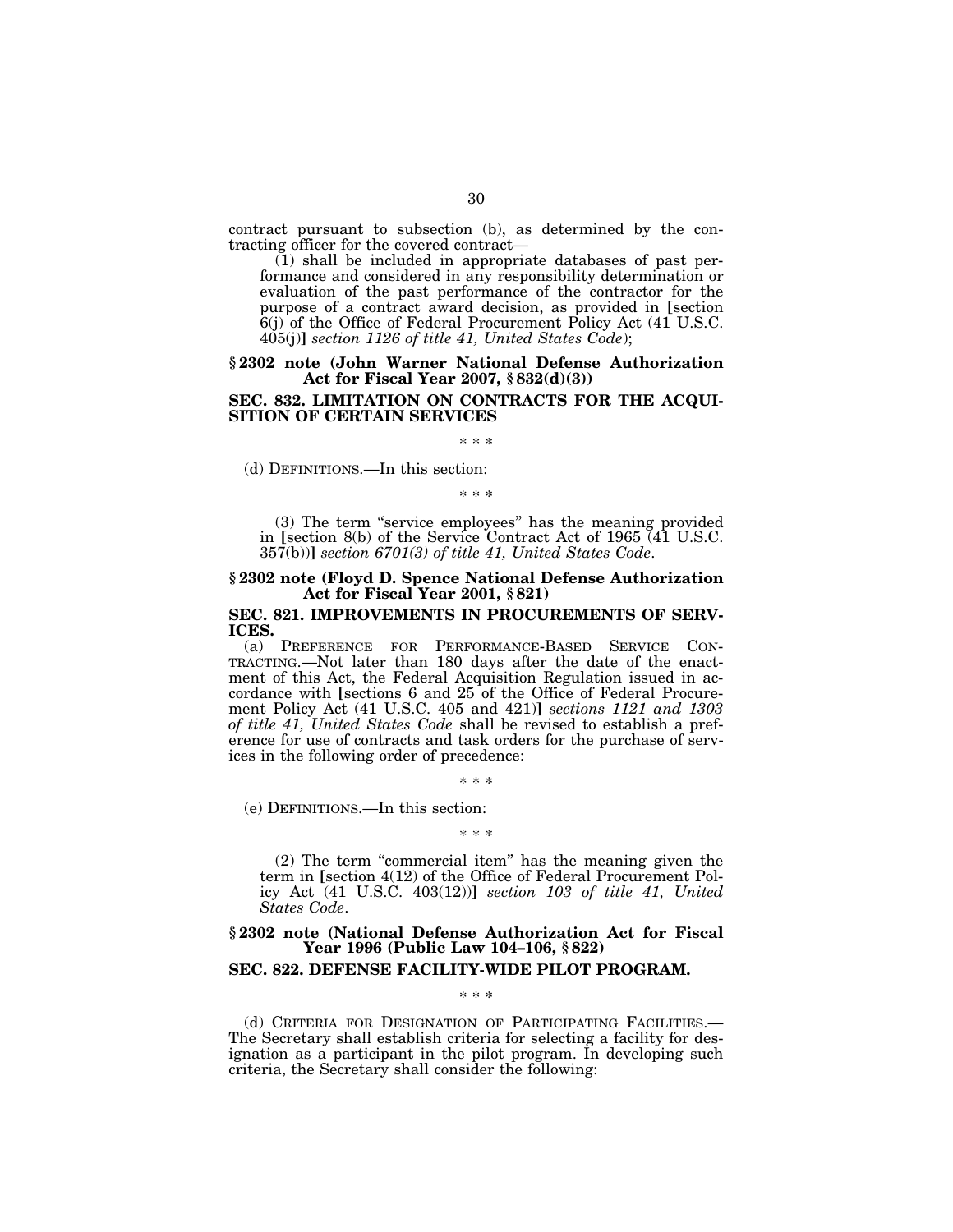(1) The number of existing and anticipated contracts and subcontracts performed at the facility—

#### \* \* \*

(B) which are administered with the application of cost accounting standards under **[**section 26(f) of the Office of Federal Procurement Policy Act (41 U.S.C. 422(f))**]** *section 1502(a) and (b) of title 41, United States Code*.

# \* \* \*

(e) NOTIFICATION.—(1) The Secretary shall transmit to the Committee on Armed Services of the Senate and the Committee on Armed Services of the House of Representatives a written notification of each facility proposed to be designated by the Secretary for participation in the pilot program.

#### \* \* \*

(3)(A) The Secretary shall ensure that the management plan for a facility provides for attainment of the following objectives:

### \* \* \*

(B) The management plan for a facility shall also require that all or substantially all of the contracts to be awarded and performed at the facility after the designation of that facility under subsection (b), and all or substantially all of the subcontracts to be awarded under those contracts and performed at the facility after the designation, be—

#### \* \* \*

(iii) awarded and administered without the application of cost accounting standards under **[**section 26(f) of the Office of Federal Procurement Policy Act (41 U.S.C. 422(f))**]** *section 1502(a) and (b) of title 41, United States Code*.

(f) EXEMPTION FROM CERTAIN REQUIREMENTS.—In the case of a contract or subcontract that is to be performed at a facility designated for participation in the defense facility-wide pilot program and that is subject to section 2306a of title 10, United States Code, or **[**section 26(f) of the Office of Federal Procurement Policy Act (41 U.S.C. 422(f))**]** *section 1502(a) and (b) of title 41, United States Code*, the Secretary of Defense may exempt such contract or subcontract from the requirement to obtain certified cost or pricing data under such section 2306a or the requirement to apply mandatory cost accounting standards under **[**such section 26(f)**]** *such section 1502(a) and (b)* if the Secretary determines that the contract or subcontract—

# \* \* \*

(g) SPECIAL AUTHORITY.—The authority provided under subsection (a) includes authority for the Secretary of Defense—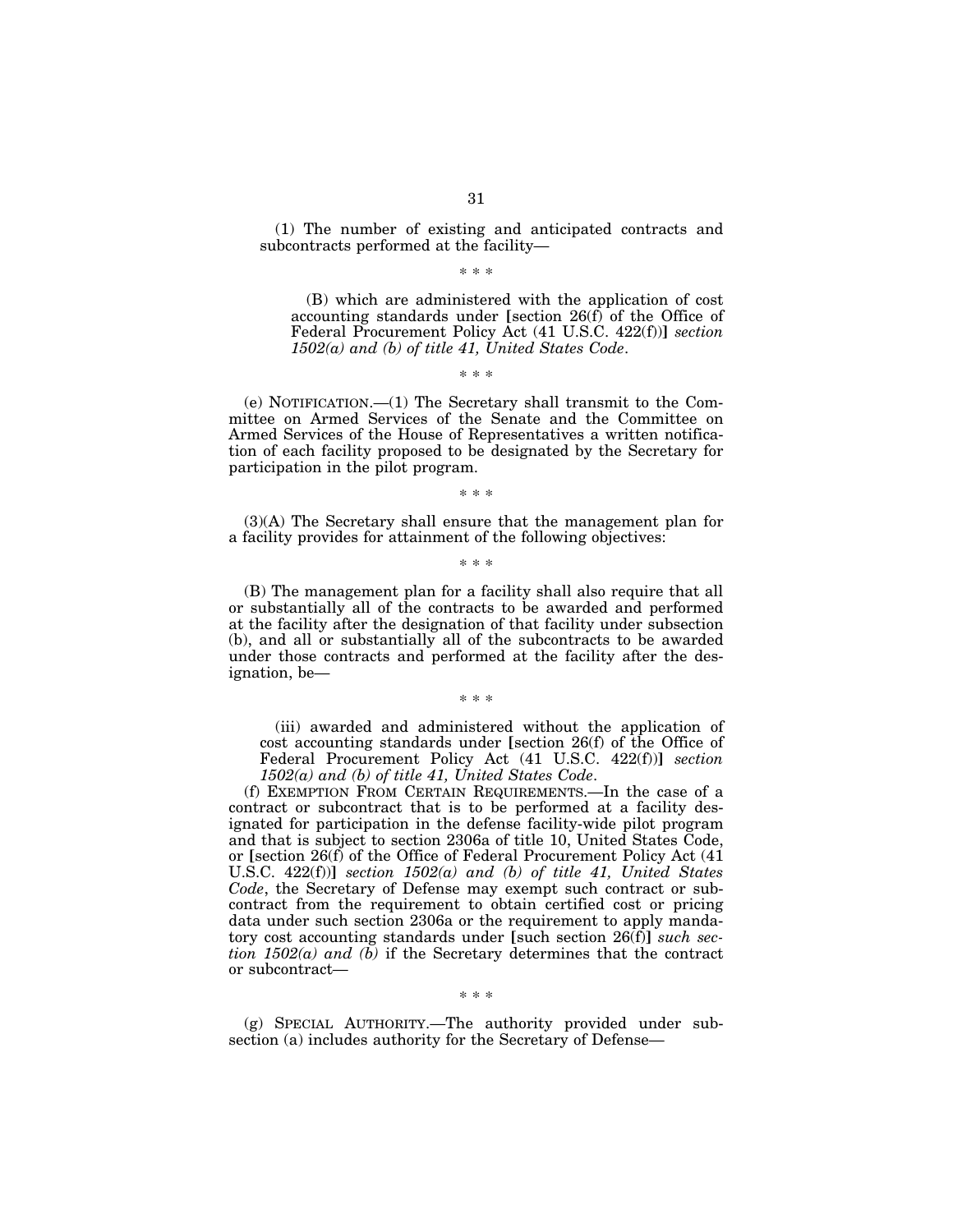(2) to apply to a procurement of items other than commercial items under such program—

(A) the authority provided in **[**section 34 of the Office of Federal Procurement Policy Act (41 U.S.C. 430)**]** *section 1906 of title 41, United States Code* to waive a provision of law in the case of commercial items, and

## **§ 2302 note (National Defense Authorization Act for Fiscal Year 1993, § 326(c)(2))**

## **SEC. 326. ELIMINATION OF USE OF CLASS I OZONE-DE-PLETING SUBSTANCES IN CERTAIN MILITARY PRO-CUREMENT CONTRACTS.**

\* \* \*

(c) DEFINITIONS.—In this section:

\* \* \*

(2) The term ''Federal Acquisition Regulation'' means the single Government-wide procurement regulation issued under **[**section 25(c) of the Office of Federal Procurement Policy Act (41 U.S.C. 421(c))**]** *section 1303(a) of title 41, United States Code*.

# **§ 2302 note (National Defense Authorization Act for Fiscal Years 1992 and 1993, § 806)**

# **SEC. 806. PAYMENT PROTECTIONS FOR SUBCONTRAC-TORS AND SUPPLIERS.**

\* \* \*

(b) INAPPLICABILITY TO CERTAIN CONTRACTS.—Regulations prescribed under this section shall not apply to a contract for the acquisition of commercial items (as defined in **[**section 4(12) of the Office of Federal Procurement Policy Act**]** *section 103 of title 41, United States Code*).

(c) GOVERNMENT-WIDE APPLICABILITY.—The Federal Acquisition Regulatory Council (established by **[**section 25(a) of the Office of Federal Procurement Policy Act)**]** *section 1302(a) of title 41, United States Code*) shall modify the Federal Acquisition Regulation (issued pursuant to  $[section 25(c)(1)$  of the Office of Federal Procurement Policy Act (41 U.S.C. 421(c)(1))**]** *section 1303(a)(1) of title 41, United States Code* to apply Government-wide the requirements that the Secretary is required under subsection (a) to prescribe in regulations applicable with respect to the Department of Defense contracts.

# **§ 2302 note (National Defense Authorization Act for Fiscal Year 1991, § 831)**

# **SEC. 831. MENTOR-PROTEGE PILOT PROGRAM.**

\* \* \*

**[**(1) DEFINITIONS**]** *(l) DEFINITIONS*.—In this section: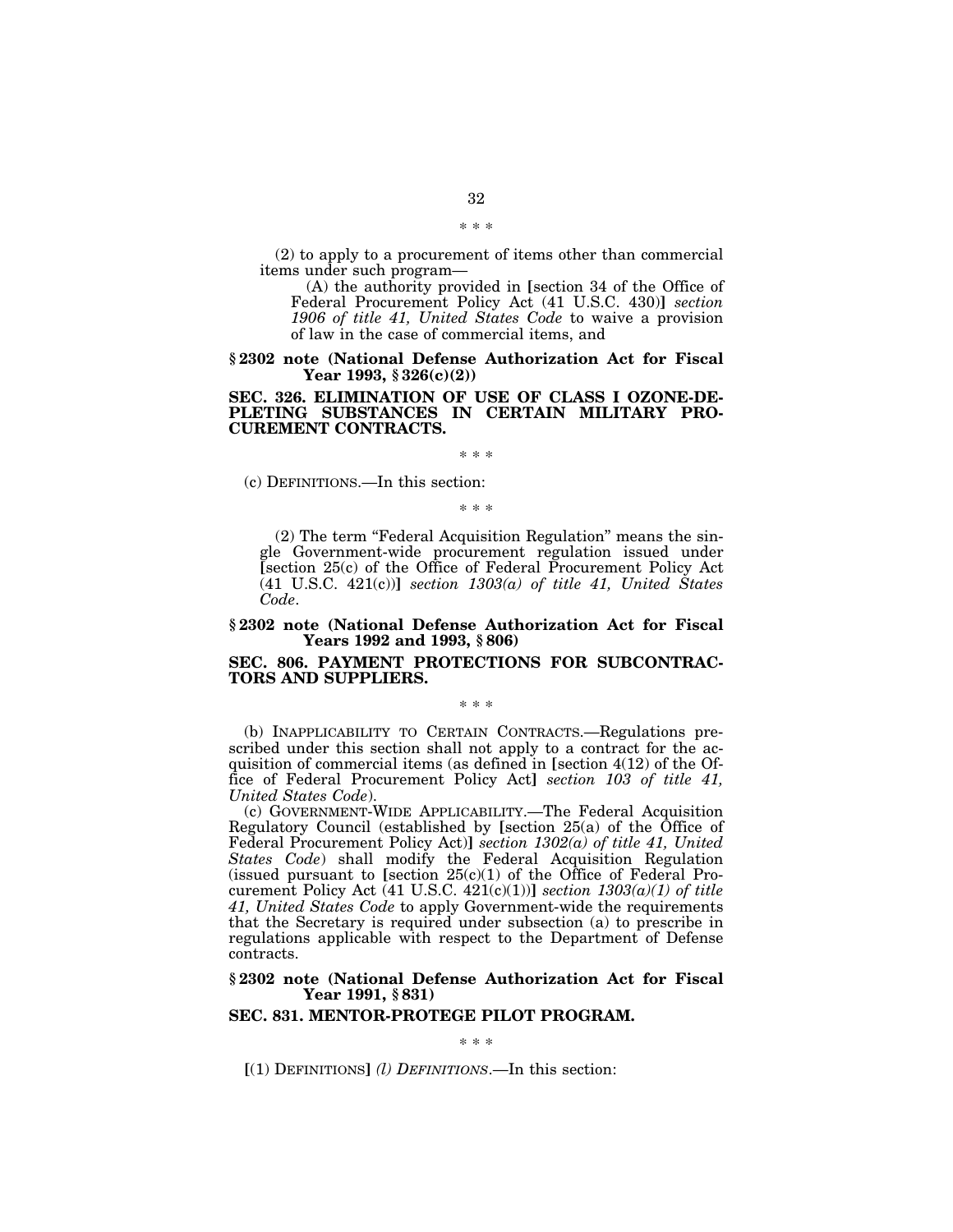(8) The term ''severely disabled individual'' means an individual who has a physical or mental disability which constitutes a substantial handicap to employment and which, in accordance with criteria prescribed by the Committee for the Purchase From the Blind and Other Severely Handicapped established by **[**the first section of the Act of June 25, 1938 (41 U.S.C. 46; popularly known as the ''Wagner-O'Day Act'')**]** *section 8502 of title 41, United States Code*, is of such a nature that the individual is otherwise prevented from engaging in normal competitive employment.

## **§ 2302c note (Federal Acquisition Streamlining Act of 1994, § 9002(c))**

# **SEC. 9002. IMPLEMENTATON OF FACNET CAPABILITY IN ARMED SERVICES.**

\* \* \*

(c) EFFECTIVE DATE.—A FACNET capability may be implemented and used in an agency before the promulgation of regulations implementing this section (as provided in section 10002). If such implementation and use occurs, the period for submission of bids or proposals under **[**section 18(a)(3)(B) of the Office of Federal Procurement Policy Act**]** *section 1708(e)(1)(B) of title 41, United States Code*, in the case of a solicitation through FACNET, may be less than the period otherwise applicable under that section, but shall be at least 10 days. The preceding sentence shall not be in effect after September 30, 1995.

# **§ 2304 note (National Defense Authorization Act for Fiscal Year 2008, § 821(b)(2))**

**SEC. 821. PLAN FOR RESTRICTING GOVERNMENT-COMMERCIAL CLAUSES.** 

\* \* \*

(b) COMMERCIAL CONTRACT.—In this section:

\* \* \*

(2) The term "commercial item" has the meaning provided by **[**section 4(12) of the Office of Federal Procurement Policy Act (41 U.S.C. 403(12))**]** *section 103 of title 41, United States Code*.

# **§ 2304 note (National Defense Authorization Act for Fiscal Year 1998, § 848(e)(1))**

**SEC. 848. REQUIREMENTS RELATING TO MICRO-PUR-CHASES.** 

\* \* \*

(e) DEFINITIONS.—In this section:

(1) The term ''micro-purchase threshold'' has the meaning provided in **[**section 32 of the Office of Federal Procurement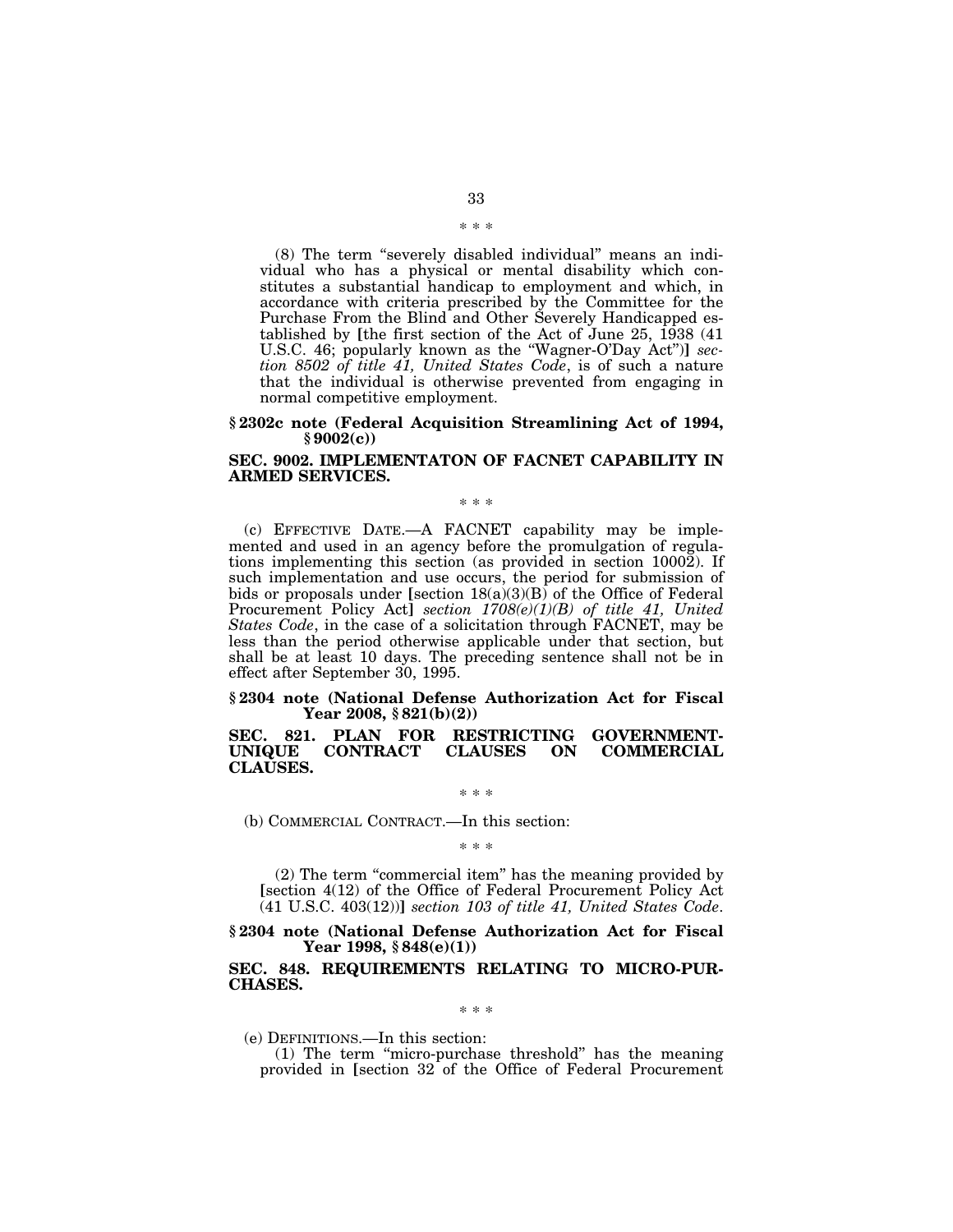Policy Act (41 U.S.C. 428)**]** *section 1902 of title 41, United States Code*.

# **§ 2304 note (Clinger-Cohen Act of 1996, § 4202(e)) SEC. 4202. APPLICATION OF SIMPLIFIED PROCEDURES TO CERTAIN COMMERCIAL ITEMS.**

#### \* \* \*

(e) EFFECTIVE DATE.—The authority to issue solicitations for purchases of commercial items in excess of the simplified acquisition threshold pursuant to the special simplified procedures authorized by **[**section 2304(g)(1) of title 10, United States Code, section  $303(g)(1)$  of the Federal Property and Administrative Services Act of 1949, and section 31(a) of the Office of Federal Procurement Policy Act, as amended by this section**]** *section 2304(g)(1) of title 10, United States Code, as amended by this section, and sections 1901(a) and 3305(a) of title 41, United States Code, as in effect on February 10, 1996, and amended by this section*, shall expire January 1, 2012. Contracts may be awarded pursuant to solicitations that have been issued before such authority expires, notwithstanding the expiration of such authority.

### **§ 2304b note (John Warner National Defense Authorization Act for Fiscal Year 2007, § 834)**

# **SEC. 834. WAIVERS TO EXTEND TAKS ORDER CON-TRACTS FOR ADVISORY AND ASSISTANCE.**

#### \* \* \*

# (b) CIVILIAN AGENCY CONTRACTS.—

(1) WAIVER AUTHORITY.—The head of an executive agency may issue a waiver to extend a task order contract entered into under **[**section 303I of the Federal Property and Administrative Services Act of 1949 (41 U.S.C. 253i)**]** *section 4105 of title 41, United States Code,* for a period not exceeding 10 years, through five one-year options, if the head of the agency determines in writing—

# \* \* \*

(2) DELEGATION.—The authority of the head of an executive agency under paragraph (1) may be delegated only to the Chief Acquisition Officer of the agency (or the senior procurement executive in the case of an agency for which a Chief Acquisition Officer has not been appointed or designated under **[**section 16(a) of the Office of Federal Procurement Policy Act (41 U.S.C. 414(a))**]** *section 1702(a) and (b)(1) and (2) of title 41, United States Code*.

(3) REPORT.—Not later than April 1, 2007, the Administrator for Federal Procurement Policy shall submit to the Committee on Homeland Security and Governmental Affairs of the Senate and the Committee on Government Reform of the House of Representatives a report on advisory and assistance services. The report shall include the following information:

(A) The methods used by executive agencies to identify a contract as an advisory and assistance services contract,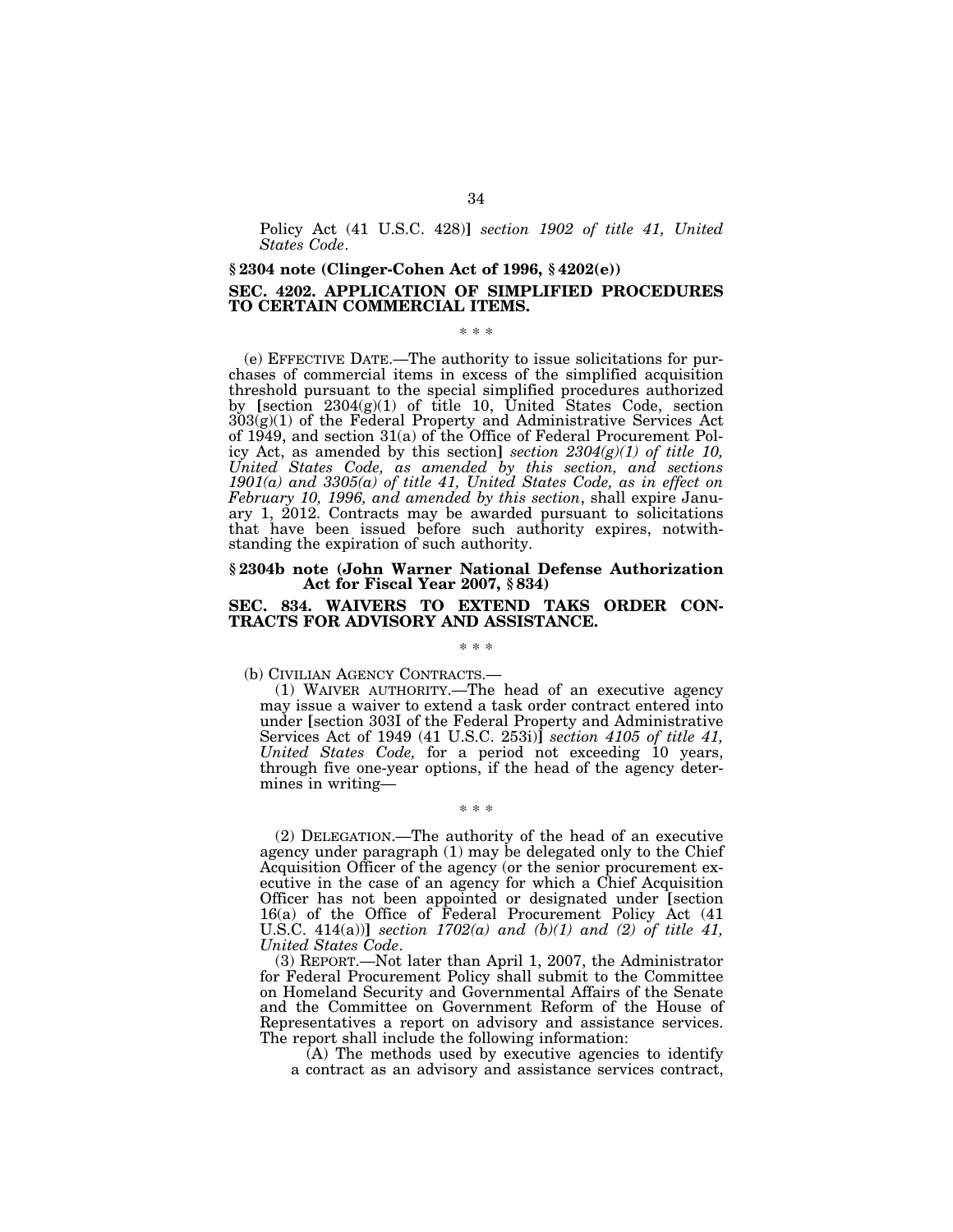as defined in **[**section 303I(i) of the Federal Property and Administrative Services Act of 1949 (41 U.S.C. 253i(i))**]**  *section 4105(a) of title 41, United States Code*.

\* \* \*

(d) COMPTROLLER GENERAL REVIEW.—

\* \* \*

(2) DEFENSE AND CIVILIAN AGENCY CONTRACTS COVERED.— The report shall cover both of the following:

\* \* \*

(B) Advisory and assistance services contracts as defined in **[**section 303I(i) of the Federal Property and Administrative Services Act of 1949 (41 U.S.C. 253i(i))**]** *section 4105(a) of title 41, United States Code*.

# **§ 2306a(b)(3)(B)**

# **§ 2306a. Cost or pricing data: truth in negotiations**

\* \* \*

(b) EXCEPTIONS.—

#### \* \* \*

(3) NONCOMMERCIAL MODIFICATIONS OF COMMERCIAL ITEMS. $-(A)$  The exception in paragraph  $(1)(B)$  does not apply to cost or pricing data on noncommercial modifications of a commercial item that are expected to cost, in the aggregate, more than the amount specified in subsection  $(a)(1)(\breve{A})(i)$ , as adjusted from time to time under subsection (a)(7), or 5 percent of the total price of the contract (at the time of contract award), whichever is greater.

(B) In this paragraph, the term ''noncommercial modification'', with respect to a commercial item, means a modification of such item that is not a modification described in **[**section  $4(12)(C)(i)$  of the Office of Federal Procurement Policy Act (41) U.S.C. 403(12)(C)(i))**]** *section 103(3)(A) of title 41*.

# **§ 2306a note (Bob Stump National Defense Authorization Act for Fiscal Year 2003, § 817(e)(1)(B))**

# **SEC. 817. GRANTS OF EXCEPTIONS TO COST OR PRICING DATA CERTIFICATION REQUIREMENTS AND WAIVERS OF COST ACCOUNTING STANDARDS.**

#### \* \* \*

(e) DEFINITIONS.—In this section:

(1) The term ''exceptional case exception or waiver'' means either of the following:

### \* \* \*

(B) A waiver pursuant to **[**section 26(f)(5)(B) of the Office of Federal Procurement Policy Act (41 U.S.C. 422(f)(5)(B))**]**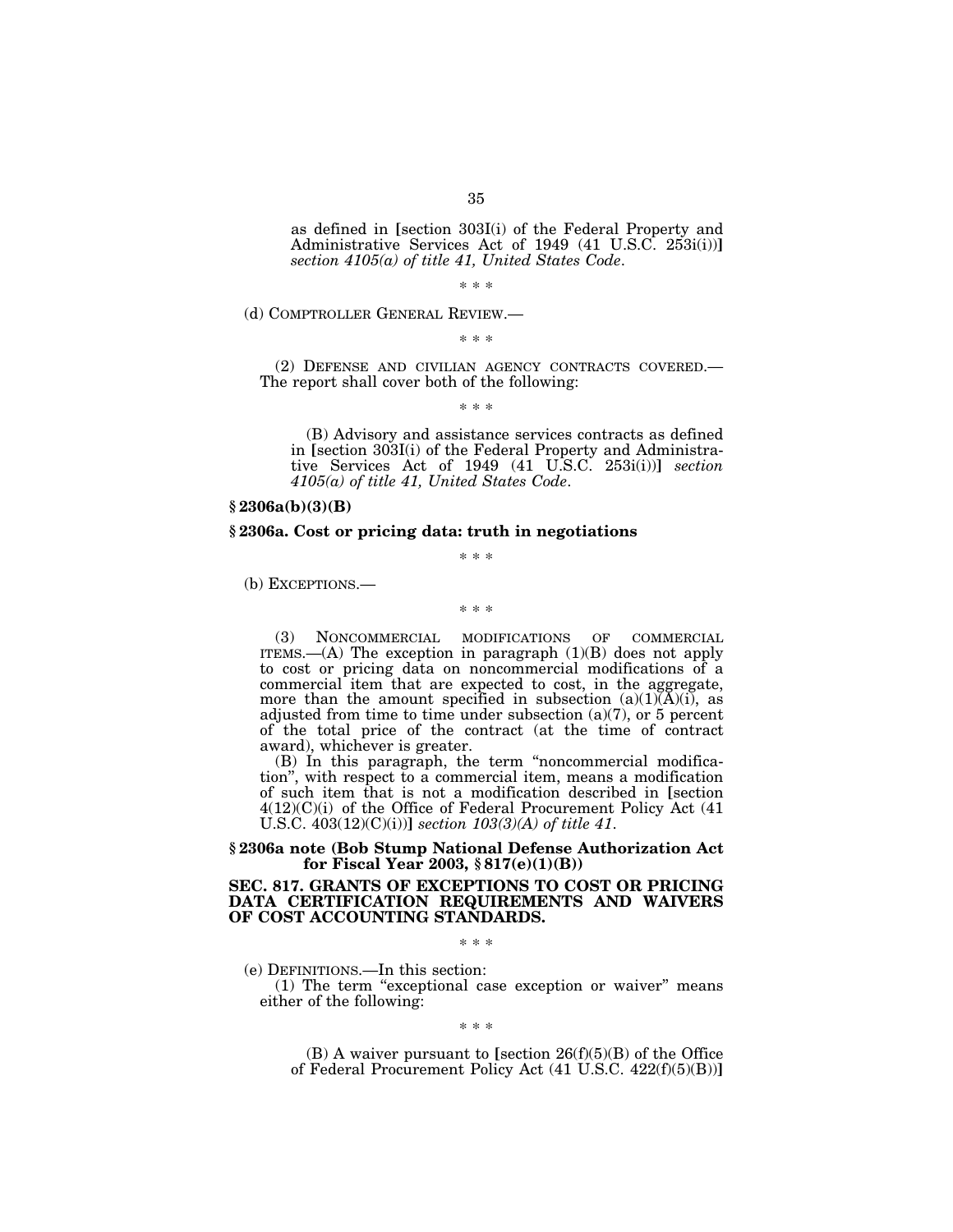*section 1502(b)(3)(B) of title 41, United States Code*, relating to the applicability of cost accounting standards to contracts and subcontracts.

# **§ 2306a note (Strom Thurmond National Defense Authorization Act for Fiscal Year 1999, § 803)**

# **SEC. 803. DEFENSE COMMERCIAL PRICING MANAGE-MENT IMPROVEMENT.**

(a) MODIFICATION OF PRICING REGULATIONS FOR CERTAIN COM-MERCIAL ITEMS EXEMPT FROM COST OR PRICING DATA CERTIFI-CATION REQUIREMENTS.—(1) The Federal Acquisition Regulation issued in accordance with **[**sections 6 and 25 of the Office of Federal Procurement Policy Act (41 U.S.C. 405, 421)**]** *sections 1121 and 1303 of title 41, United States Code* shall be revised to clarify the procedures and methods to be used for determining the reasonableness of prices of exempt commercial items (as defined in subsection (d)).

(2) The regulations shall, at a minimum, provide specific guidance on—

\* \* \*

(D) the meaning and appropriate application of the term ''purposes other than governmental purposes'' in **[**section 4(12) of the Office of Federal Procurement Policy Act (41 U.S.C. 403(12))**]** *section 103 of title 41, United States Code*.

#### \* \* \*

(d) EXEMPT COMMERCIAL ITEMS DEFINED.—For the purposes of this section, the term "exempt commercial item" means a commercial item that is exempt under subsection  $(b)(1)(B)$  of section 2306a of title 10, United States Code, or **[**subsection (b)(1)(B) of section 304A of the Federal Property and Administrative Services Act of 1949 (41 U.S.C. 254b)**]** *section 3503(a)(2) of title 41, United States Code*, from the requirements for submission of certified cost or pricing data under that section.

## **§ 2314**

# **§ 2314. Laws inapplicable to agencies named in section 2303 of this title**

**[**Sections 6101(b)–(d)**]** *Sections 6101* and 6304 of title 41 do not apply to the procurement or sale of property or services by the agencies named in section 2303 of this title.

# **§ 2315 note (National Defense Authorization Act for Fiscal Year 1995, § 1075(b)(3))**

# **SEC. 1075. LIMITATION REGARDING TELECOMMUNI-CATIONS REQUIREMENTS.**

\* \* \*

(b) DEFINITIONS.—In this section: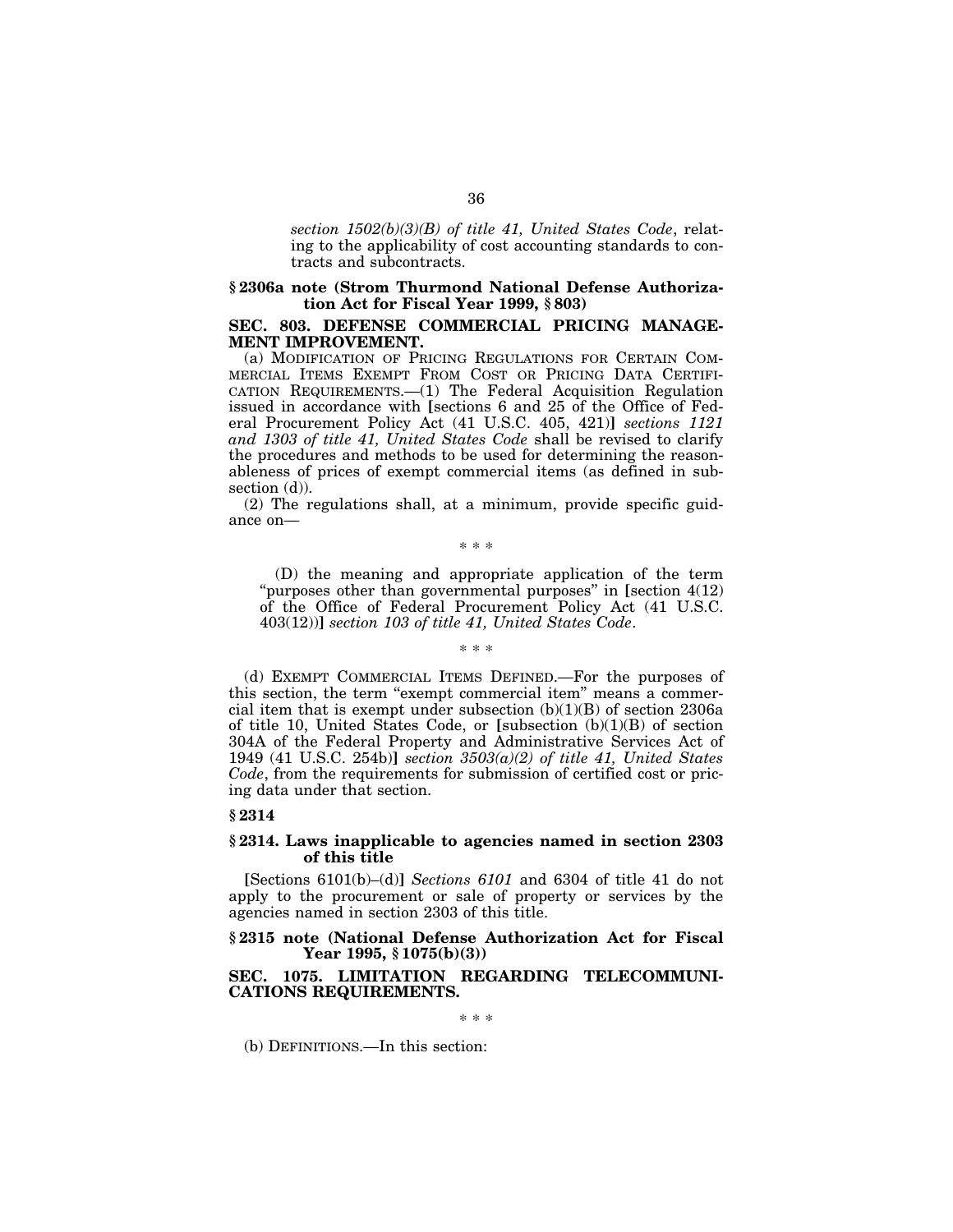(3) The term "procurement" has the meaning given such term in **[**section 4 of the Office of Federal Procurement Policy Act (41 U.S.C. 403)**]** *section 111 of title 41, United States Code*.

## **§ 2321(f)(2)**

## **§ 2321. Validation of proprietary data restrictions**

#### \* \* \*

(f) PRESUMPTION OF DEVELOPMENT EXCLUSIVELY AT PRIVATE EX- $PENSE. (1) Except as provided in paragraph (2), in the case of a$ challenge to a use or release restriction that is asserted with respect to technical data of a contractor or subcontractor under a contract for commercial items, the contracting officer shall presume that the contractor or subcontractor has justified the restriction on the basis that the item was developed exclusively at private expense, whether or not the contractor or subcontractor submits a justification in response to the notice provided pursuant to subsection (d)(3). In such a case, the challenge to the use or release restriction may be sustained only if information provided by the Department of Defense demonstrates that the item was not developed exclusively at private expense.

(2) In the case of a challenge to a use or release restriction that is asserted with respect to technical data of a contractor or subcontractor (other than technical data for a commercially available offthe-shelf item as defined in **[**section 35(c) of the Office of Federal Procurement Policy Act (41 U.S.C. 431(c))**]** *section 104 of title 41*) for a major system or a subsystem or component thereof on the basis that the major system, subsystem or component was developed exclusively at private expense, the challenge to the use or release restriction shall be sustained unless information provided by the contractor or subcontractor demonstrates that the item was developed exclusively at private expense.

# **§ 2323 note (National Defense Authorization Act for Fiscal Year 1999, § 811(d)(2))**

# **SEC. 811. CONTRACT GOAL FOR DISADVANTAGED SMALL BUSINESSES AND CERTAIN INSTITUTIONS OF HIGHER EDUCATION.**

\* \* \*

(d) IMPLEMENTING REGULATIONS.—(1) The Secretary of Defense shall propose amendments to the Department of Defense Supplement to the Federal Acquisition Regulation that address the matters described in subsection (g) and subsection (h)(2) of section 2323 of title 10, United States Code.

(2) Not later than 15 days after the date of the enactment of this Act, the Secretary shall publish such proposed amendments in accordance with **[**section 22 of the Office of Federal Procurement Policy Act (41 U.S.C. 418b)**]** *section 1707 of title 41, United States Code*. The Secretary shall provide a period of at least 60 days for public comment on the proposed amendments.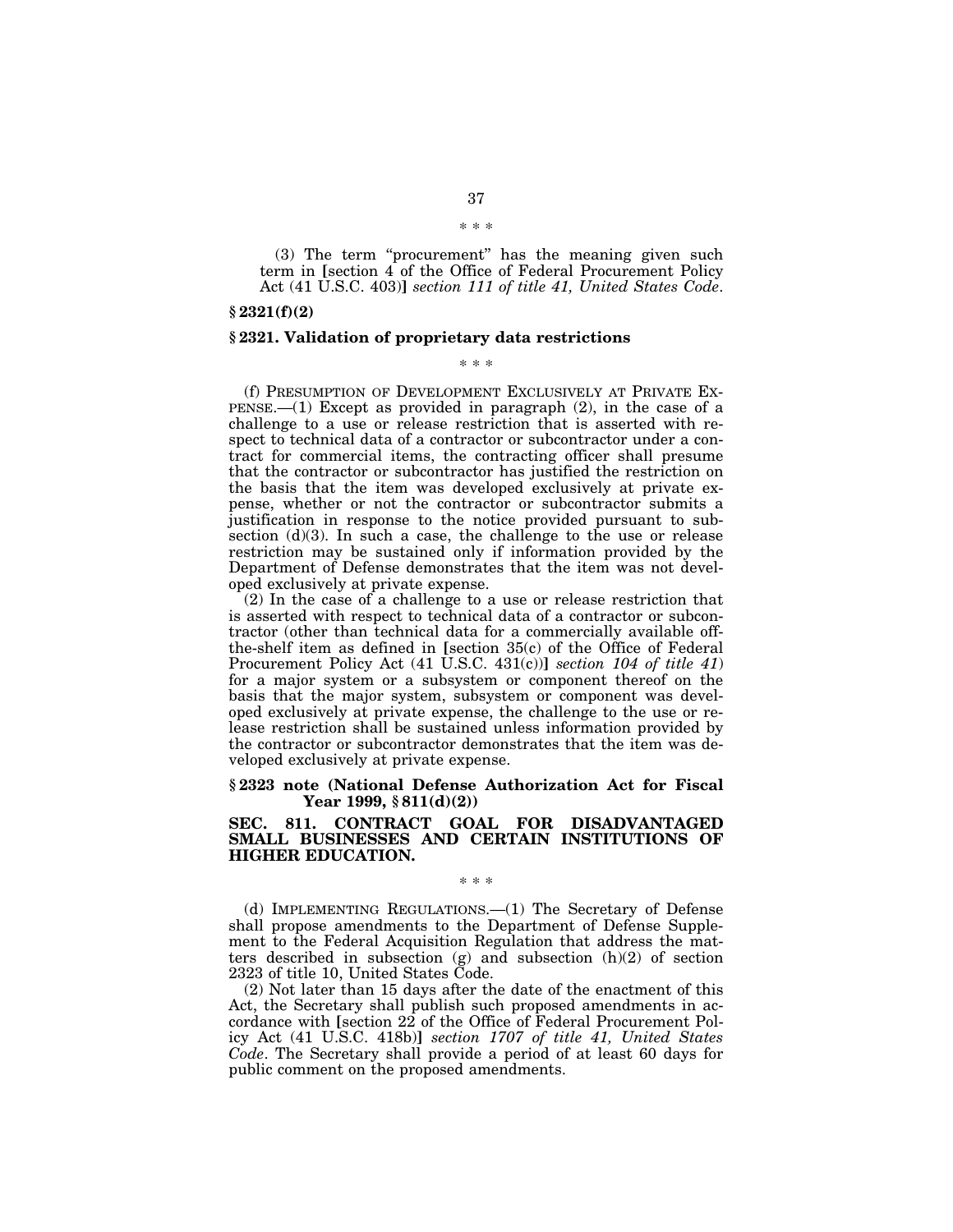**§ 2324 note (Strom Thurmond National Defense Authorization Act for Fiscal Year 1999, § 804(d))** 

# **SEC. 804. MODIFICATION OF SENIOR EXECUTIVES COV-ERED BY LIMITATION ON ALLOWABILITY OF COM-PENSATION FOR CERTAIN CONTRACTOR PERSONNEL.**

#### \* \* \*

(d) EFFECTIVE DATE.—The amendments made by this section shall apply with respect to costs of compensation of senior executives incurred after January 1, 1999, under covered contracts (as defined in section 2324(l) of title 10, United States Code, and **[**section 306(l) of the Federal Property and Administrative Services Act of 1949 (41 U.S.C.256(l))**]** *section 4301(2) of title 41, United States Code,* entered into before, on, or after the date of the enactment of this Act.

# **§ 2324 note (John Warner National Defense Authorization Act for Fiscal Year 2007, § 852(b)(2)(A)(ii))**

# **SEC. 852. REPORT AND REGULATIONS ON EXCESSIVE PASS-THROUGH CHARGES.**

\* \* \*

(b) REGULATIONS REQUIRED.—

#### \* \* \*

(2) SCOPE OF REGULATIONS.—The regulations prescribed under this subsection—

(A) shall not apply to any firm, fixed-price contract or subcontract (or task or delivery order) that is—

\* \* \*

(ii) for the acquisition of a commercial item, as defined in [section 4(12) of the Office of Federal Procurement Policy Act (41 U.S.C. 403(12))**]** *section 103 of title 41, United States Code*; and

# **§ 2330 note (National Defense Authorization Act for Fiscal Year 2008, § 805(c)(1))**

# **SEC. 805. PROCUREMENT OF COMMERCIAL SERVICES.**

\* \* \*

(c) TIME-AND-MATERIALS CONTRACTS.—

(1) COMMERCIAL ITEM ACQUISITIONS.—The regulations modified pursuant to subsection (a) shall ensure that procedures applicable to time-and-materials contracts and labor-hour contracts for commercial item acquisitions may be used only for the following:

(A) Services procured for support of a commercial item, as described in **[**section 4(12)(E) of the Office of Federal Procurement Policy Act (41 U.S.C. 403(12)(E))**]** *section 103(5) of title 41, United States Code*.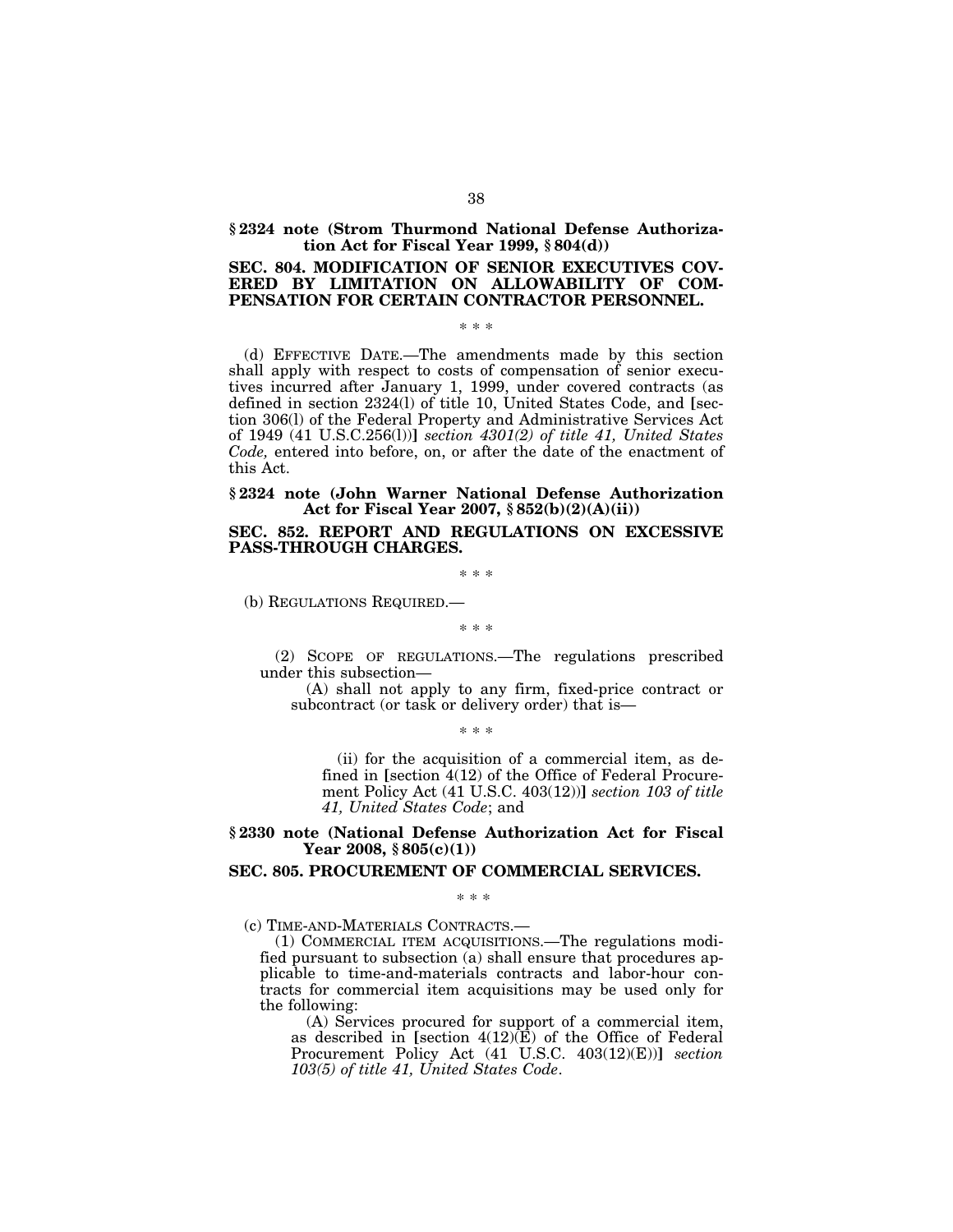(C) Any other commercial services only to the extent that the head of the agency concerned approves a determination in writing by the contracting officer that—

(i) the services to be acquired are commercial services as defined in **[**section 4(12)(F) of the Office of Federal Procurement Policy Act (41 U.S.C. 403(12)(F))**]**  *section 103(6) of title 41, United States Code*;

# **§ 2330 note (National Defense Authorization Act for Fiscal Year 2002, § 801(f)(1))**

# **SEC. 801. MANAGEMENT OF PROCUREMENT OF SERV-ICES.**

#### \* \* \*

(f) DEFINITIONS.—In this section:

(1) The term ''senior procurement executive'' means the official designated as the senior procurement executive under **[**section 16(3) of the Office of Federal Procurement Policy Act (41 U.S.C. 414(3))**]** *section 1702(c)(1) and (2) of title 41, United States Code*.

## **§ 2358 note (National Defense Authorization Act for Fiscal Year 2004, § 1601(c))**

# **SEC. 1601. RESEARCH AND DEVELOPMENT OF DEFENSE BIOMEDICAL COUNTERMEASURES.**

#### \* \* \*

(c) EXPEDITED PROCUREMENT AUTHORITY.  $-(1)$  For any procurement of property or services for use (as determined by the Secretary) in performing, administering, or supporting biomedical countermeasures research and development, the Secretary may, when appropriate, use streamlined acquisition procedures and other expedited procurement procedures authorized in—

(A) **[**section 32A of the Office of Federal Procurement Policy Act, as added by section 1443 of this Act**]** *section 1903 of title 41, United States Code*; and

#### \* \* \*

(2) Notwithstanding paragraph (1) and the provisions of law referred to in such paragraph, each of the following provisions shall apply to the procurements described in this subsection to the same extent that such provisions would apply to such procurements in the absence of paragraph (1):

\* \* \*

(B) **[**Subsections (a) and (b) of section 7 of the Anti-Kickback Act of 1986 (41 U.S.C. 57(a) and (b))**]** *section 8703(a) of title 41, United States Code*.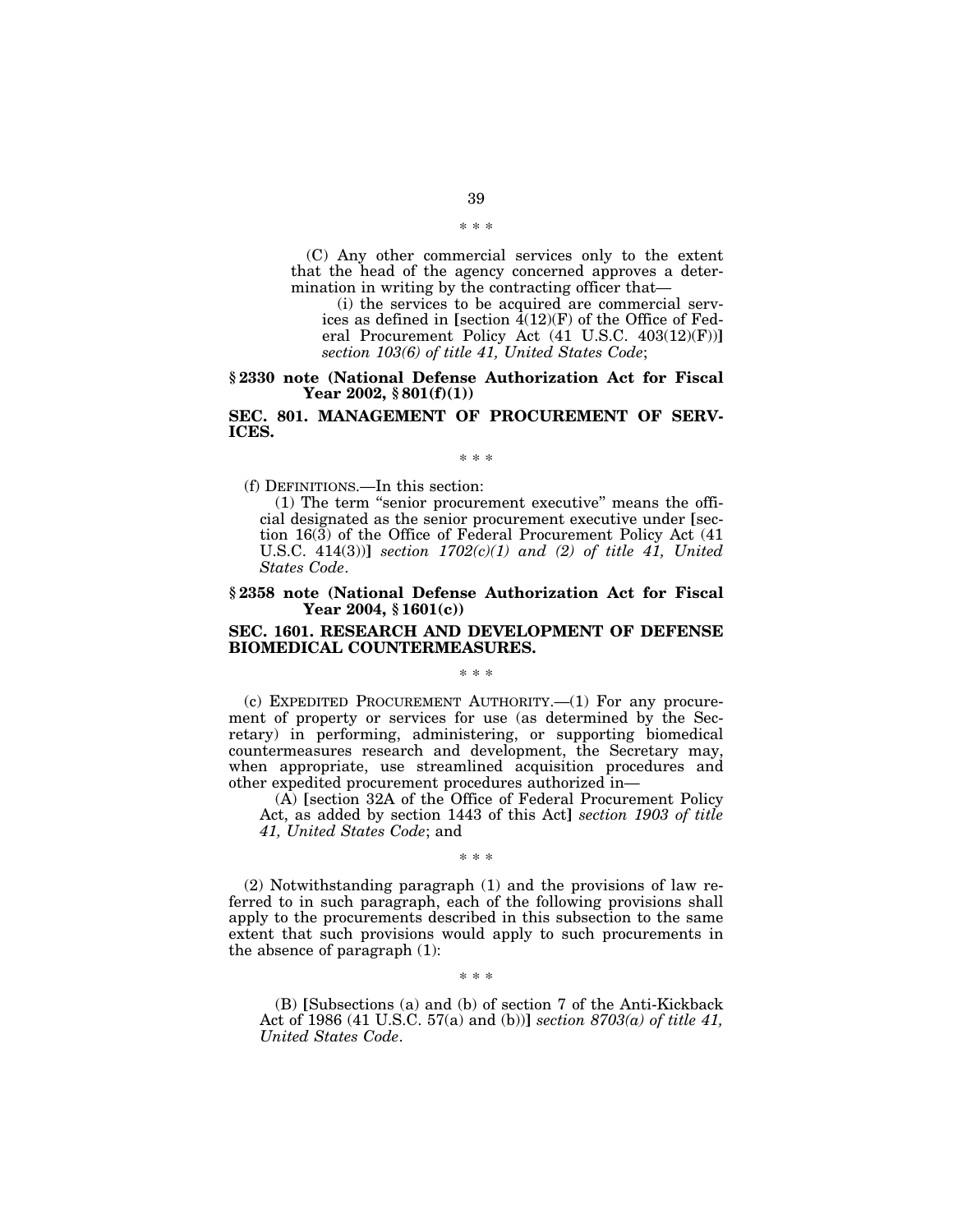**§ 2359a(h)** 

# **§ 2359a. Technology Transition Initiative**

\* \* \*

(h) DEFINITION.—In this section, the term ''acquisition executive'', with respect to a military department or Defense Agency, means the official designated as the senior procurement executive for that military department or Defense Agency for the purposes of **[**section 16(c) of the Office of Federal Procurement Policy Act (41 U.S.C. 414(c))**]** *section 110 of title 41*.

# **§ 2359b**

## **§ 2359b. Defense Acquisition Challenge Program**

\* \* \*

(k) PILOT PROGRAM FOR PROGRAMS OTHER THAN MAJOR DEFENSE ACQUISITION PROGRAMS.—

\* \* \*

(4) DEFINITIONS.—In this subsection:

(A) NONDEVELOPMENTAL ITEM.—The term ''nondevelopmental item'' has the meaning given that term in **[**section 4 of the Office of Federal Procurement Policy Act (41 U.S.C. 403) *section 110 of title 41*.

## **§ 2371 note (National Defense Authorization Act for Fiscal Year 1994, § 845)**

# **SEC. 845. AUTHORITY OF THE ADVANCED RESEARCH PROJECTS AGENCY TO CARRY OUT CERTAIN PROTO-TYPE PROJECTS.**

(a)  $\text{AUTHORITY}$ , (1) Subject to paragraph (2), the Director of the Defense Advanced Research Projects Agency, the Secretary of a military department, or any other official designated by the Secretary of Defense may, under the authority of section 2371 of title 10, United States Code, carry out prototype projects that are directly relevant to weapons or weapon systems proposed to be acquired or developed by the Department of Defense, or to improvement of weapons or weapon systems in use by the Armed Forces. (2) The authority of this section—

(A) may be exercised for a prototype project that is expected to cost the Department of Defense in excess of \$20,000,000 but not in excess of \$100,000,000 (including all options) only upon a written determination by the senior procurement executive for the agency (as designated for the purpose of **[**section 16(c) of the Office of Federal Procurement Policy Act (41 U.S.C. 414(c))**]** *section 1702(c) of title 41, United States Code* or, for the Defense Advanced Research Projects Agency or the Missile Defense Agency, the director of the agency that—

(d) APPROPRIATE USE OF AUTHORITY.—(1) The Secretary of Defense shall ensure that no official of an agency enters into a trans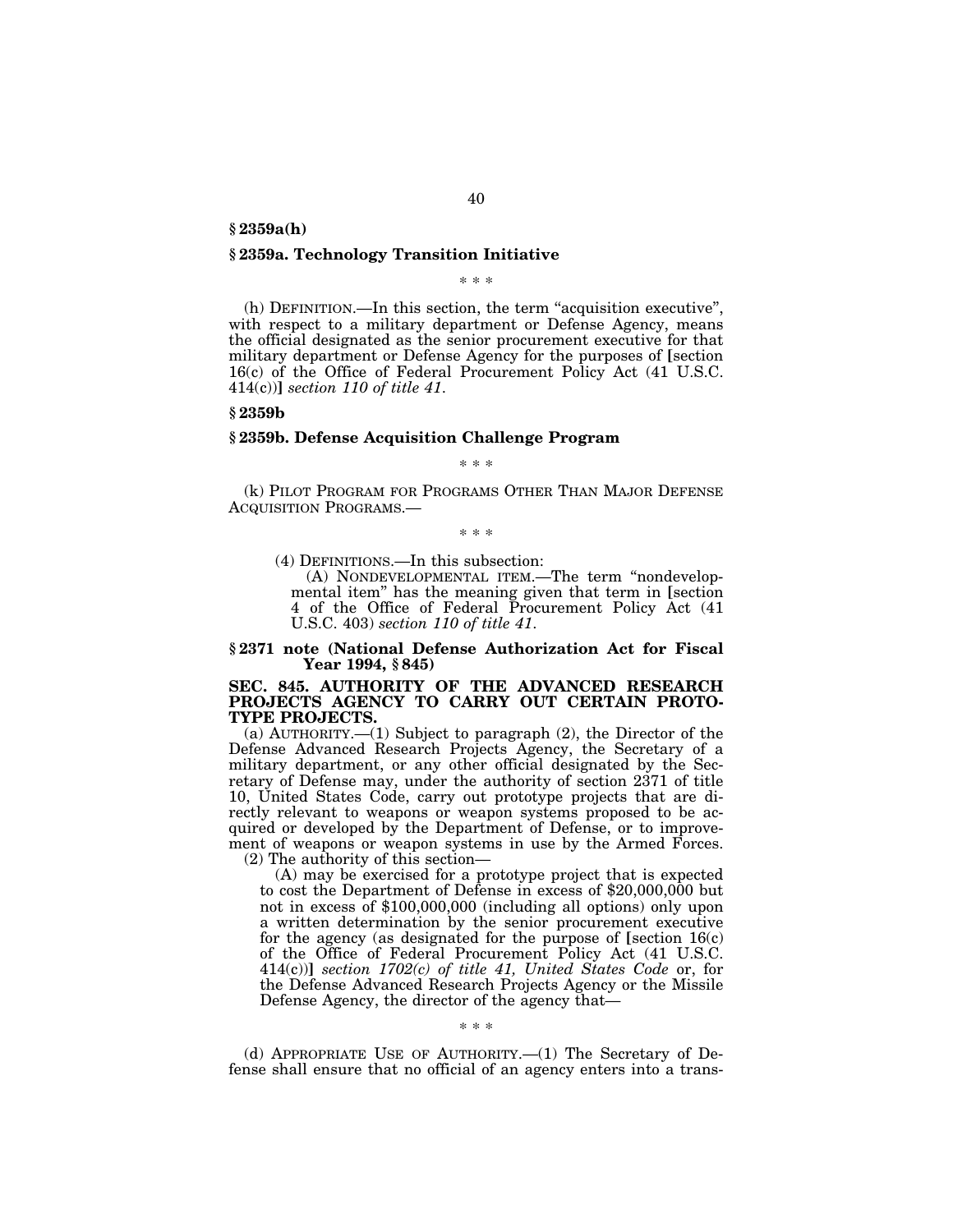action (other than a contract, grant, or cooperative agreement) for a prototype project under the authority of this section unless—

# \* \* \*

(B) no nontraditional defense contractor is participating to a significant extent in the prototype project, but at least one of the following circumstances exists:

# \* \* \*

(ii) The senior procurement executive for the agency (as designated for the purposes of **[**section 16(3) of the Office of Federal Procurement Policy Act 41 U.S.C. 414(3))**]** *section 1702(c)(1) and (2) of title 41, United States Code*) determines in writing that exceptional circumstances justify the use of a transaction that provides for innovative business arrangements or structures that would not be feasible or appropriate under a contract.

\* \* \*

(e) PILOT PROGRAM FOR TRANSITION TO FOLLOW-ON CON-TRACTS.—(1) The Secretary of Defense is authorized to carry out a pilot program for follow-on contracting for the production of items or processes developed under prototype projects carried out under this section or research projects carried out pursuant to section 2371 of title 10, United States Code.

(2) Under the pilot program—

(A) a qualifying contract for the procurement of such an item or process, or a qualifying subcontract under a contract for the procurement of such an item or process, may be treated as a contract or subcontract, respectively, for the procurement of commercial items, as defined in **[**section 4(12) of the Office of Federal Procurement Policy Act (41 U.S.C. 403(12))**]** *section 103 of title 41*; and

\* \* \*

(h) APPLICABILITY OF PROCUREMENT ETHICS REQUIREMENTS.—An agreement entered into under the authority of this section shall be treated as a Federal agency procurement for the purposes of **[**section 27 of the Office of Federal Procurement Policy Act (41 U.S.C. 423) *chapter 21 of title 41, United States Code*.

# **§ 2375 note (Federal Acquisition Streamlining Act of 1994, § 8304(5))**

## **SEC. 8304. PROVISIONS NOT AFFECTED.**

Nothing in this title shall be construed as modifying or superseding, or as intended to impair or restrict, authorities or responsibilities under—

(5) **[**the Javits-Wagner-O'Day Act (41 U.S.C. 46–48c) *chapter 85 of title 41, United States Code*.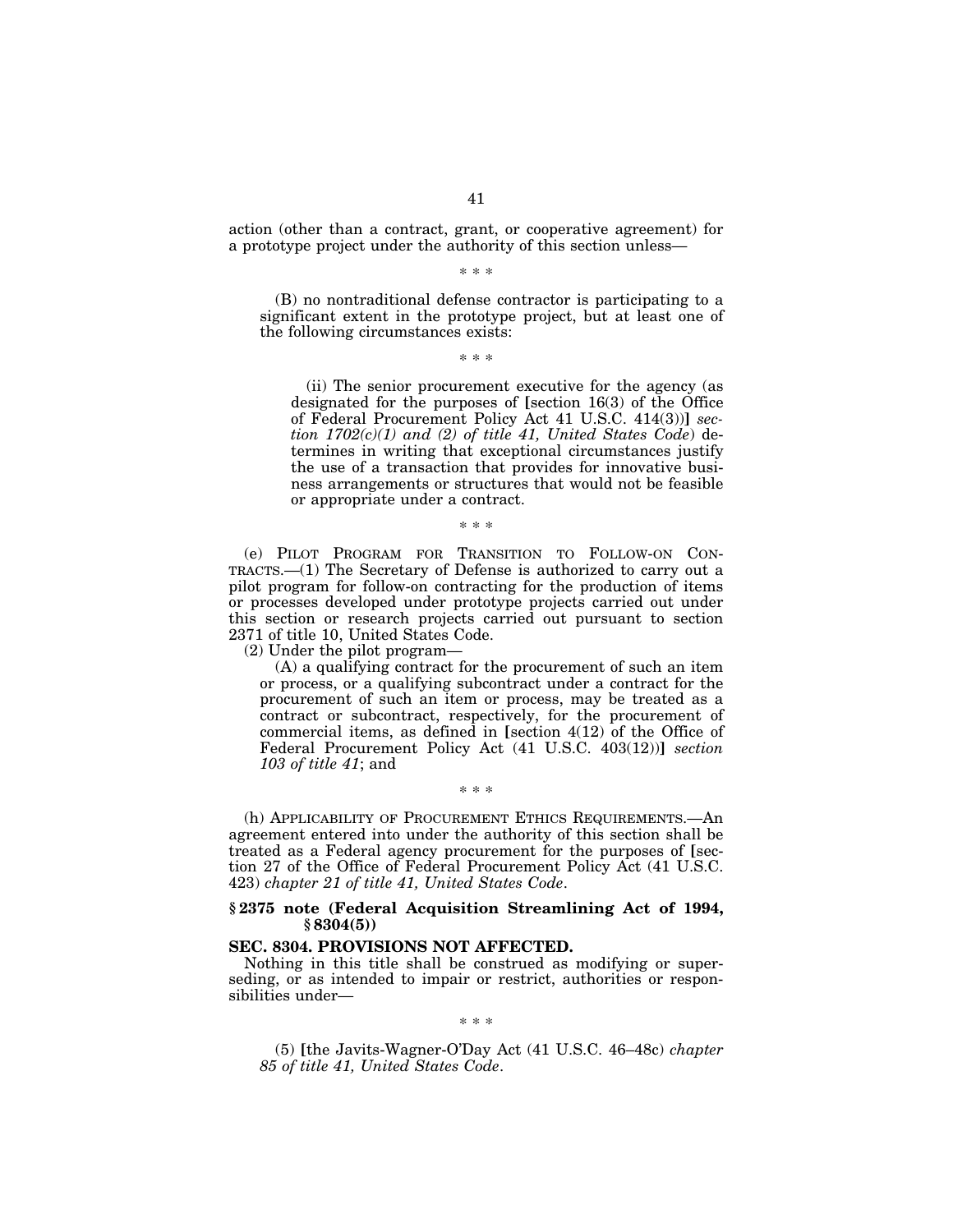**§ 2379** 

# **§ 2379. Requirement for determination by Secretary of Defense and notification to Congress before procurement of major weapon systems as commercial items**

(a) REQUIREMENT FOR DETERMINATION AND NOTIFICATION.—A major weapon system of the Department of Defense may be treated as a commercial item, or purchased under procedures established for the procurement of commercial items, only if—

 $(1)$  the Secretary of Defense determines that—

(A) the major weapon system is a commercial item, as defined in [section 4(12) of the Office of Federal Procurement Policy Act (41 U.S.C. 403(12))**]** *section 103 of title 41*; and

\* \* \*

(b) TREATMENT OF SUBSYSTEMS AS COMMERCIAL ITEMS.—A subsystem of a major weapon system (other than a commercially available off-the-shelf item as defined in **[**section 35(c) of the Office of Federal Procurement Policy Act (41 U.S.C. 431(c))**]** *section 104 of title 41*) shall be treated as a commercial item and purchased under procedures established for the procurement of commercial items only if—

#### \* \* \*

(2) the contracting officer determines in writing that— (A) the subsystem is a commercial item, as defined in **[**section 4(12) of the Office of Federal Procurement Policy Act (41 U.S.C. 403(12))**]** *section 103 of title 41*; and

#### \* \* \*

(c) TREATMENT OF COMPONENTS AND SPARE PARTS AS COMMER-CIAL ITEMS.—(1) A component or spare part for a major weapon system (other than a commercially available off-the-shelf item as defined in **[**section 35(c) of the Office of Federal Procurement Policy Act (41 U.S.C. 431(c))**]** *section 104 of title 41*) may be treated as a commercial item for the purposes of section 2306a of this title only if—

#### \* \* \*

(B) the contracting officer determines in writing that—

(i) the component or spare part is a commercial item, as defined in **[**section 4(12) of the Office of Federal Procurement Policy Act (41 U.S.C. 403(12))**]** *section 103 of title 41*; and

# **§ 2382**

#### **§ 2382. Consolidation of contract requirements: policy and restrictions**

(c) DEFINITIONS.—In this section: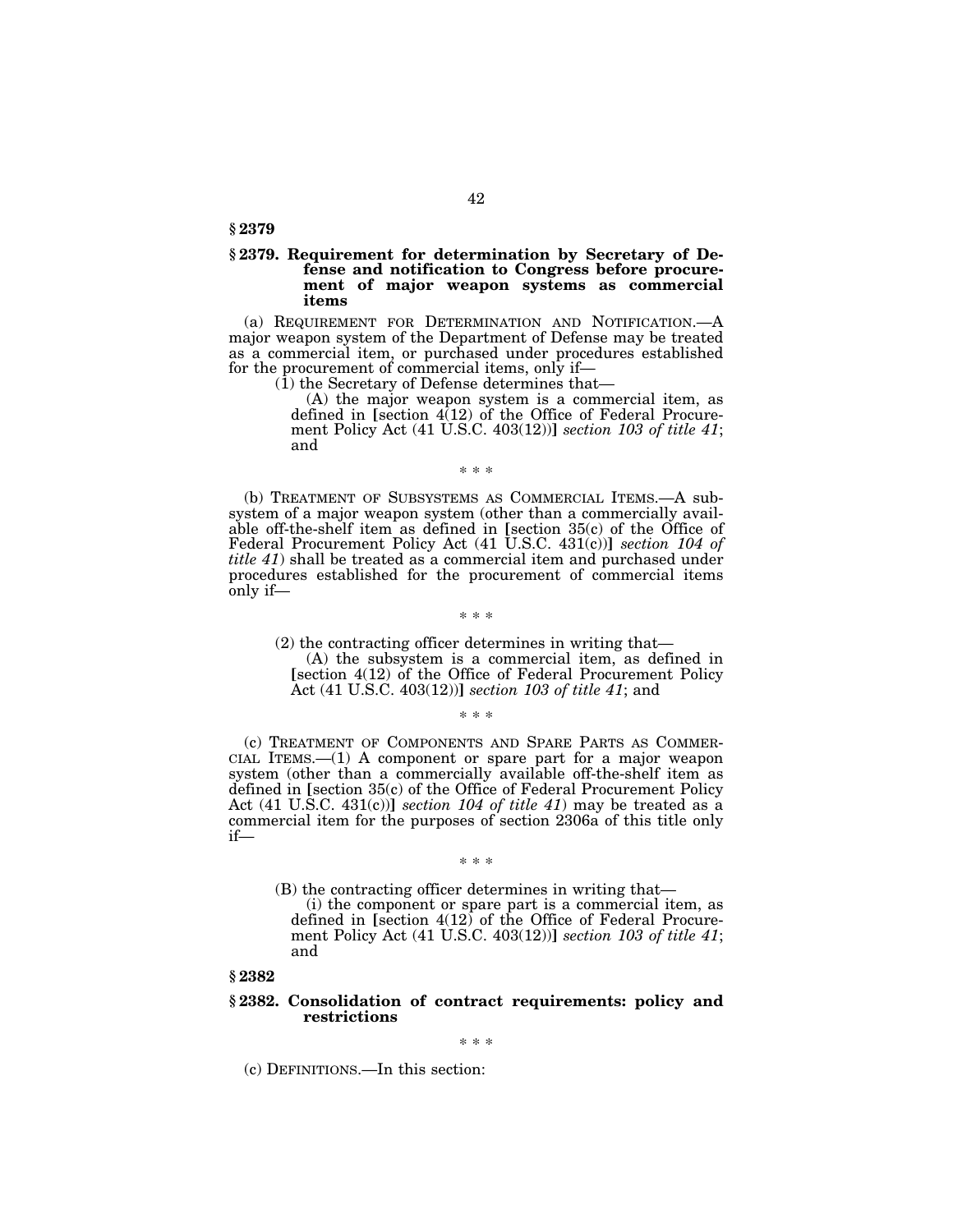(2) The term ''multiple award contract'' means—

#### \* \* \*

(B) a multiple award task order contract or delivery order contract that is entered into under the authority of sections 2304a through 2304d of this title or **[**sections 303H through 303K of the Federal Property and Administrative Services Act of 1949 (41 U.S.C. 253h through 253k)**]** *sections 4101, 4103, 4105, and 4106 of title 41*; and

(3) The term ''senior procurement executive concerned'' means—

(A) with respect to a military department, the official designated under **[**section 16(c) of the Office of Federal Procurement Policy Act (41 U.S.C. 414(c))**]** *section 1702(c) of title 41* as the senior procurement executive for the military department; or

## **§ 2405 note (National Defense Authorization Act for Fiscal Year 1998, § 810(b)(2)(A))**

# **SEC. 810. REPEAL OF LIMITATION ON ADJUSTMENT OF SHIPBUILDING CONTRACTS.**

#### \* \* \*

(b) APPLICABILITY.—(1) Except as provided in paragraph (2), the repeal made by subsection (a) shall be effective with respect to claims, requests for equitable adjustment, and demands for payment under shipbuilding contracts that have been or are submitted before, on, or after the date of the enactment of this Act.

(2) Section 2405 of title 10, United States Code, as in effect immediately before the date of the enactment of this Act, shall continue to apply to a contractor's claim, request for equitable adjustment, or demand for payment under a shipbuilding contract that was submitted before such date if—

(A) a contracting officer denied the claim, request, or demand, and the period for appealing the decision to a court or board under **[**the Contract Disputes Act of 1978**]** *chapter 71 of title 41, United States Code* expired before such date;

#### **§ 2410d note (Department of Defense Appropriations Act, 2004, § 8025(c))**

SEC. 8025. (a) Of the funds for the procurement of supplies or services appropriated by this Act and hereafter, qualified nonprofit agencies for the blind or other severely handicapped shall be afforded the maximum practicable opportunity to participate as subcontractors and suppliers in the performance of contracts let by the Department of Defense.

(c) For the purpose of this section, the phrase ''qualified nonprofit agency for the blind or other severely handicapped'' means a non-

<sup>\* \* \*</sup>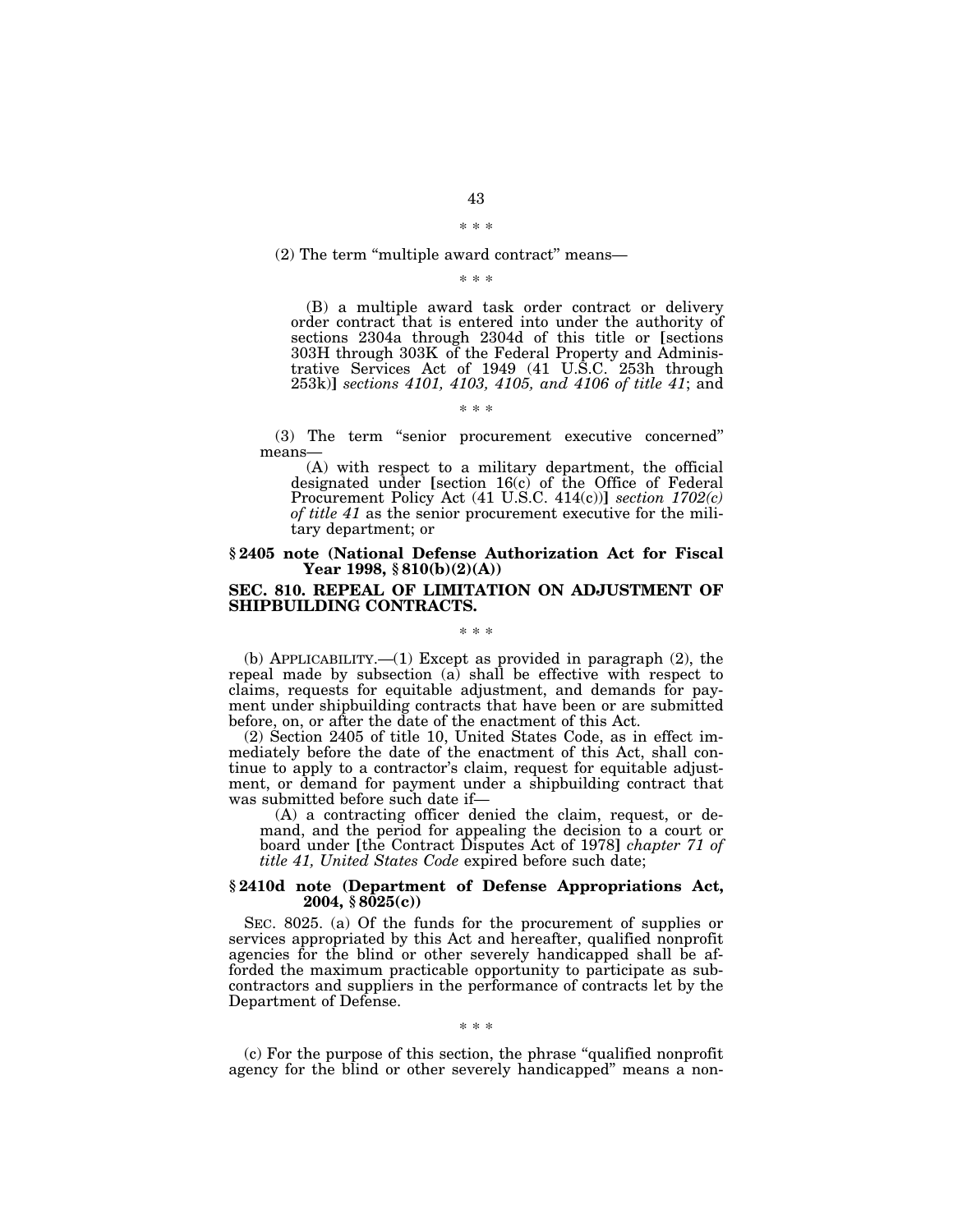profit agency for the blind or other severely handicapped that has been approved by the Committee for the Purchase from the Blind and Other Severely Handicapped under **[**the Javits-Wagner-O'Day Act (41 U.S.C. 46–48)**]** *chapter 85 of title 41, United States Code*.

#### **§ 2410m(b)(1)(B)(ii)**

# **§ 2410m. Retention of amounts collected from contractor during the pendency of contract dispute**

\* \* \*

(b) PERIOD OF AVAILABILITY.—(1) The period of availability of an amount under subsection (a), in connection with a claim—

\* \* \*

(B) if not expiring under subparagraph (A), expires—

\* \* \*

(ii) in the case of a judgment rendered on the claim in an appeal to the Armed Services Board of Contract Appeals under **[**section 7 of the Contract Disputes Act of 1978**]** *section 7104(a) of title 41* or an action in a court of the United States, 180 days after the date on which the judgment becomes final and not appealable.

## **§ 2461(d)(1)**

# **§ 2461. Public-private competition required before conversion to contractor performance**

\* \* \*

(d) EXEMPTION FOR THE PURCHASE OF PRODUCTS AND SERVICES OF THE BLIND AND OTHER SEVERELY HANDICAPPED PERSONS.—This section shall not apply to a commercial or industrial type function of the Department of Defense that—

(1) is included on the procurement list established pursuant to **[**section 2 of the Javits-Wagner-O'Day Act (41 U.S.C. 47)**]**  *section 8503 of title 41*; or

# **§ 2501 note (National Defense Authorization Act for Fiscal Year 2004, § 812(b)(2))**

**SEC. 812. ASSESSMENT AND ANNUAL REPORT OF UNITED STATES DEFENSE INDUSTRIAL BASE CAPABILI-TIES AND ACQUISITIONS OF ARTICLES, MATERIALS, AND SUPPLIES MANUFACTURED OUTSIDE THE UNITED STATES.** 

\* \* \*

(b) USE OF EXISTING DATA.—(1) At a minimum, with respect to each prime contract with a value greater than \$25,000 for the procurement of defense items and components, the following information from existing sources shall be used for purposes of the assessment program: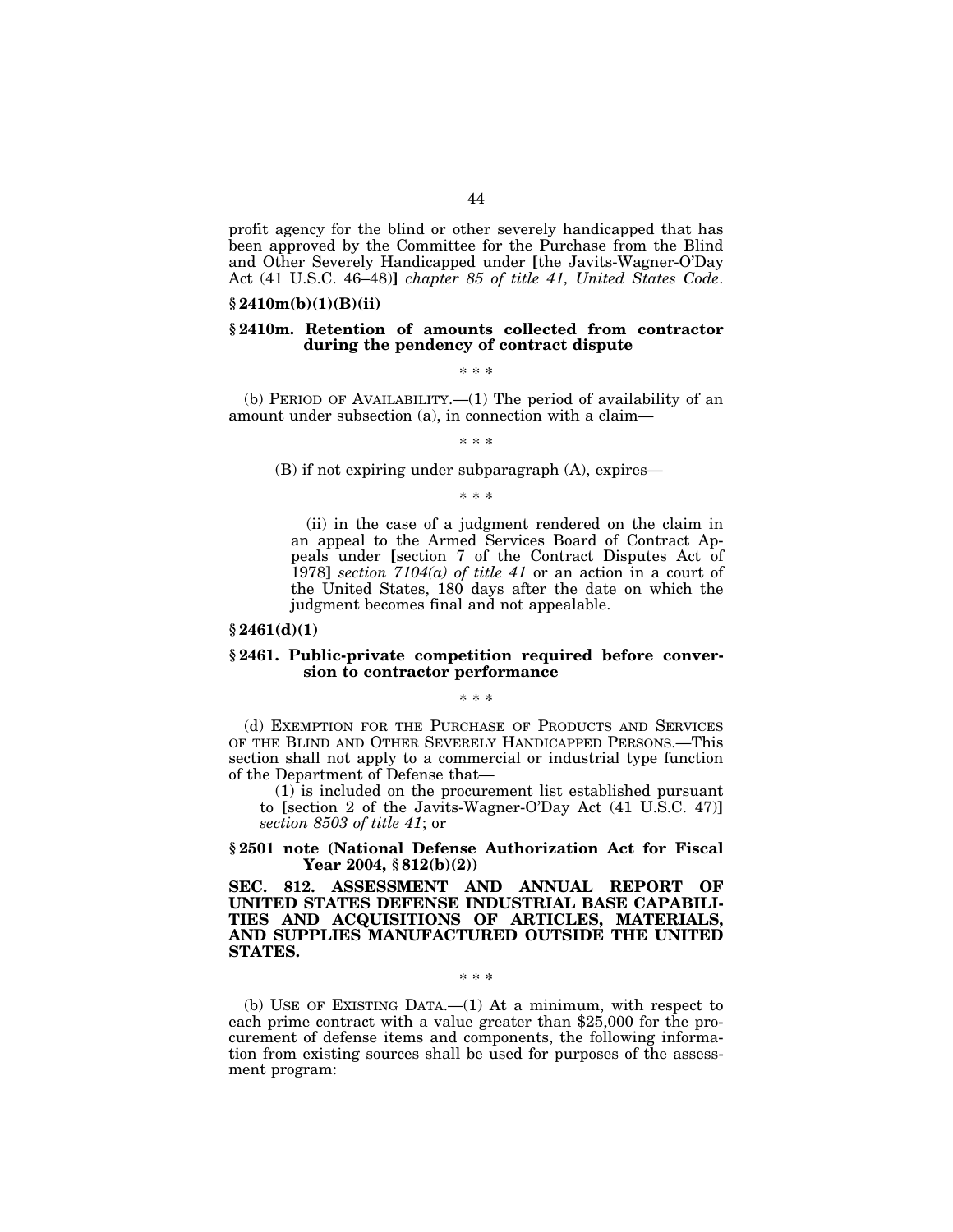(2) The Federal Procurement Data System described in **[**section 6(d)(4)(A) of the Office of Federal Procurement Policy Act (41 U.S.C. 405(d)(4)(A))**]** *section 1122(a)(4)(A) of title 41, United States Code*, or any successor system, shall collect from contracts described in paragraph (1) the information specified in that paragraph.

## **§ 2533a note (Department of Defense Appropriations Act. 2005, § 8118)**

SEC. 8118. Notwithstanding any other provision of law, section 2533a(f) of title 10, United States Code, shall hereafter not apply to any fish, shellfish, or seafood product. This section applies to contracts and subcontracts for the procurement of commercial items notwithstanding **[**section 34 of the Office of Federal Procurement Policy Act (41 U.S.C. 430)**]** *section 1906 of title 41, United States Code*.

## **§ 2533b**

# **§ 2533b. Requirement to buy strategic materials critical to national security from American sources; exceptions**

#### \* \* \*

(h) APPLICABILITY TO ACQUISITIONS OF COMMERCIAL ITEMS.—(1) Except as provided in paragraphs (2) and (3), this section applies to acquisitions of commercial items, notwithstanding **[**sections 34 and 35 of the Office of Federal Procurement Policy Act (41 U.S.C.

430 and 431)**]** *sections 1906 and 1907 of title 41*. (2) This section does not apply to contracts or subcontracts for the acquisition of commercially available off-the-shelf items, as defined in **[**section 35(c) of the Office of Federal Procurement Policy Act (41 U.S.C. 431(c))**]** *section 104 of title 41*, other than—

#### \* \* \*

(m) ADDITIONAL DEFINITIONS.—In this section:

\* \* \*

(2) The term ''component'' has the meaning provided in **[**section 4 of the Office of Federal Procurement Policy Act (41 U.S.C. 403)] section 105 of title 41. U.S.C. 403)**]** *section 105 of title 41*. (3) The term ''acquisition'' has the meaning provided in **[**sec-

tion 4 of the Office of Federal Procurement Policy Act (41 U.S.C. 403)**]** *section 131 of title 41*.

\* \* \*

(5) The term ''commercially available off-the-shelf'' has the meaning provided in **[**section 35(c) of the Office of Federal Procurement Policy Act (41 U.S.C. 431(c))**]** *section 104 of title 41*.

# **§ 2534 note (Ike Skelton National Defense Authorization Act for Fiscal Year 2011, § 846(a))**

# **SEC. 846. PROCUREMENT OF PHOTOVOLTAIC DEVICES.**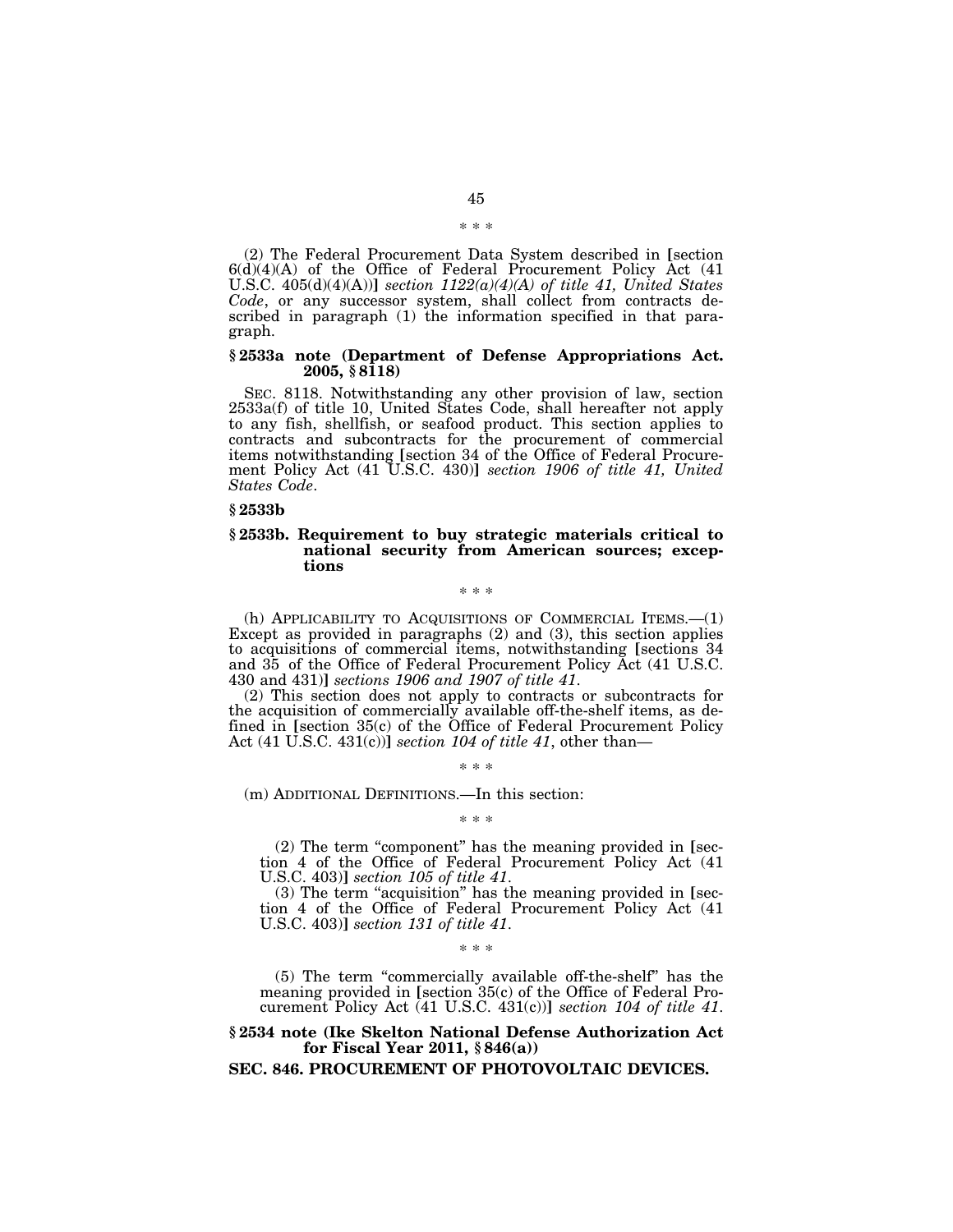(a) CONTRACT REQUIREMENT.—The Secretary of Defense shall ensure that each contract described in subsection (b) awarded by the Department of Defense includes a provision requiring the photovoltaic devices provided under the contract to comply with **[**the Buy American Act (41 U.S.C. 10a et seq.)**]** *chapter 83 of title 41, United States Code*, subject to the exceptions to **[**that Act**]** *that chapter*  provided in the Trade Agreements Act of 1979 (19 U.S.C. 2501 et seq.) or otherwise provided by law.

## **§ 2545(1)**

# **§ 2545. Definitions**

In this chapter:

(1) The term ''acquisition'' has the meaning provided in **[**section 4(16) of the Office of Federal Procurement Policy Act (41 U.S.C. 403(16))**]** *section 131 of title 41*.

### **§ 2562(a)(1)**

# **§ 2562. Limitation on use of excess construction or fire equipment from Department of Defense stocks in foreign assistance or military sales programs**

(a) LIMITATION.—Excess construction or fire equipment from the stocks of the Department of Defense may be transferred to any foreign country or international organization pursuant to part II of the Foreign Assistance Act of 1961 (22 U.S.C. 2301 et seq.) or section 21 of the Arms Export Control Act (22 U.S.C. 2761) only if—

(1) no department or agency of the Federal Government (other than the Department of Defense), no State, and no other person or entity eligible to receive excess or surplus property under **[**subtitle I of title 40 and division C (except sections 3302, 3501(b), 3509, 3906, 4710, and 4711) of subtitle I**]** *the provisions of section 171(b) and (c)* of title 41 submits to the Defense Reutilization and Marketing Service a request for such equipment during the period for which the Defense Reutilization and Marketing Service accepts such a request; or

# **§ 2576(a)**

# **§ 2576. Surplus military equipment: sale to State and local law enforcement, firefighting, homeland security, and emergency management agencies**

(a) The Secretary of Defense, under regulations prescribed by him, may sell to State and local law enforcement, firefighting, homeland security, and emergency management agencies, at fair market value, pistols, revolvers, shotguns, rifles of a caliber not exceeding .30, ammunition for such firearms, gas masks, personal protective equipment, and other appropriate equipment which (1) are suitable for use by such agencies in carrying out law enforcement, firefighting, homeland security, and emergency management activities, and  $(2)$  have been determined to be surplus property under **[**subtitle I of title 40 and division C (except sections 3302, 3501(b), 3509, 3906, 4710, and 4711) of subtitle I**]** *the provisions of section 171(b) and (c)* of title 41.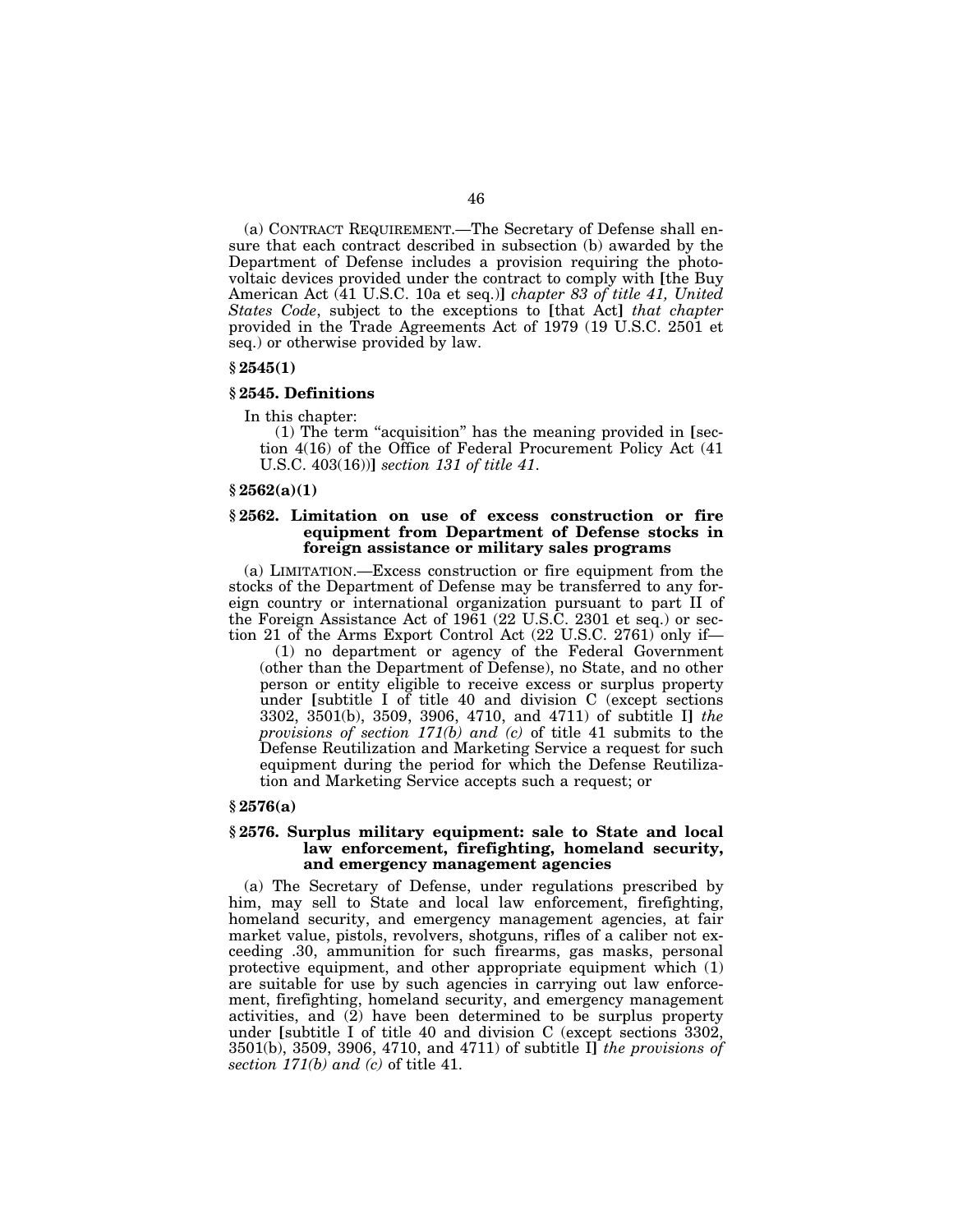**§ 2664(a)** 

# **§ 2664. Limitations on real property acquisition**

(a) AUTHORIZATION FOR ACQUISITION REQUIRED.—No military department may acquire real property not owned by the United States unless the acquisition is expressly authorized by law. The foregoing limitation shall not apply to the acceptance by a military department of real property acquired under the authority of the Administrator of General Services to acquire property by the exchange of Government property pursuant to **[**subtitle I of title 40 and title III of the Federal Property and Administrative Services Act of 1949 (41 U.S.C. 251 et seq.)**]** *the provisions of section 171(b) and (c) of title 41*.

# **§ 2667(g)(1)**

# **§ 2667. Leases: non-excess property of military departments and Defense Agencies**

\* \* \*

(g) SPECIAL RULES FOR BASE CLOSURE AND REALIGNMENT PROP-ERTY.— $(1)$  Notwithstanding [subsection  $(a)(2)$  or subtitle I of title 40 and title III of the Federal Property and Administrative Services Act of 1949 (to the extent subtitle I and title III are inconsistent with this subsection)**]** *chapter 5 of title 40 (to the extent such chapter is inconsistent with this subsection) or subsection (a)(3)*, pending the final disposition of real property and personal property located at a military installation to be closed or realigned under a base closure law, the Secretary concerned may lease the property to any individual or entity under this subsection if the Secretary determines that such a lease would facilitate State or local economic adjustment efforts.

# **§ 2687 note (Defense Base Closure and Realignment Act of 1990, § 2905(b)(2)(A)(i))**

\* \* \*

# **SEC. 2905. IMPLEMENTATION**

(b) MANAGEMENT AND DISPOSAL OF PROPERTY.—(1) The Administrator of General Services shall delegate to the Secretary of Defense, with respect to excess and surplus real property, facilities, and personal property located at a military installation closed or realigned under this part—

\* \* \*

 $(2)(A)$  Subject to subparagraph  $(B)$  and paragraphs  $(3)$ ,  $(4)$ ,  $(5)$ , and (6), the Secretary of Defense shall exercise the authority delegated to the Secretary pursuant to paragraph (1) in accordance with—

(i) all regulations governing the utilization of excess property and the disposal of surplus property under **[**the Federal Property and Administrative Services Act of 1949**]** *chapter 5 of title 40, United States Code*; and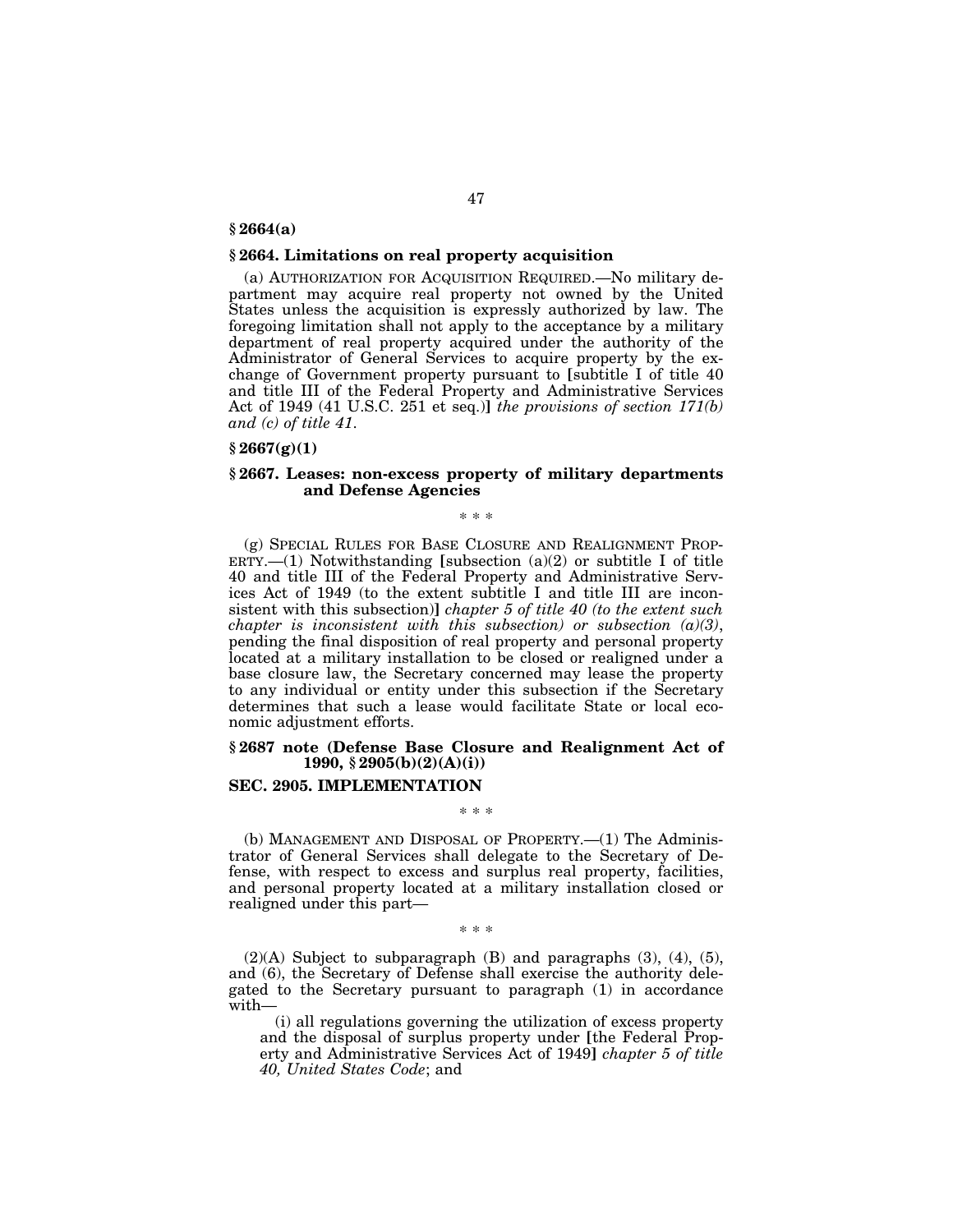# **§ 2687 note (Defense Authorization Amendments and Base Closure and Realignment Act, § 204(b)(2)(A)(i)**

# **SEC. 204. IMPLEMENTATION**

#### \* \* \*

(b) MANAGEMENT AND DISPOSAL OF PROPERTY.—(1) The Administrator of General Services shall delegate to the Secretary, with respect to excess and surplus real property, facilities, and personal property located at a military installation closed or realigned under this title—

\* \* \*

(2)(A) Subject to subparagraph (B), the Secretary shall exercise authority delegated to the Secretary pursuant to paragraph (1) in accordance with—

(i) all regulations in effect on the date of the enactment of this title governing utilization of excess property and disposal of surplus property under **[**the Federal Property and Administrative Services Act of 1949**]** *chapter 5 of title 40, United States Code*; and

# **§ 2691(b)**

## **§ 2691. Restoration of land used by permit or lease**

#### \* \* \*

(b) Unless otherwise prohibited by law or the terms of the permit or lease, before restoration of any land under subsection (a) is begun, the Secretary concerned shall determine, under the provisions of **[**subtitle I of title 40 and division C (except sections 3302, 3501(b), 3509, 3906, 4710, and 4711) of subtitle I**]** *section 171(b) and (c)* of title 41, whether another military department or Federal agency has a use for the land in its existing, improved state. During the period required to make such a determination, the Secretary may provide for maintenance and repair of improvements on the land to the standards established for excess property by the Administrator of General Services.

#### **§ 2696(b)**

# **§ 2696. Real property: transfer between armed forces and screening requirements for other Federal use**

# \* \* \*

(b) SCREENING REQUIREMENTS FOR ADDITIONAL FEDERAL USE.— The Secretary concerned may not convey real property that is authorized or required to be conveyed, whether for or without consideration, by any provision of law enacted after December 31, 1997, unless the Administrator of General Services has screened the property for further Federal use in accordance with **[**subtitle I of title 40 and title III of the Federal Property and Administrative Services Act of 1949 (41 U.S.C. 251 et seq.)**]** *chapter 5 of title 40*.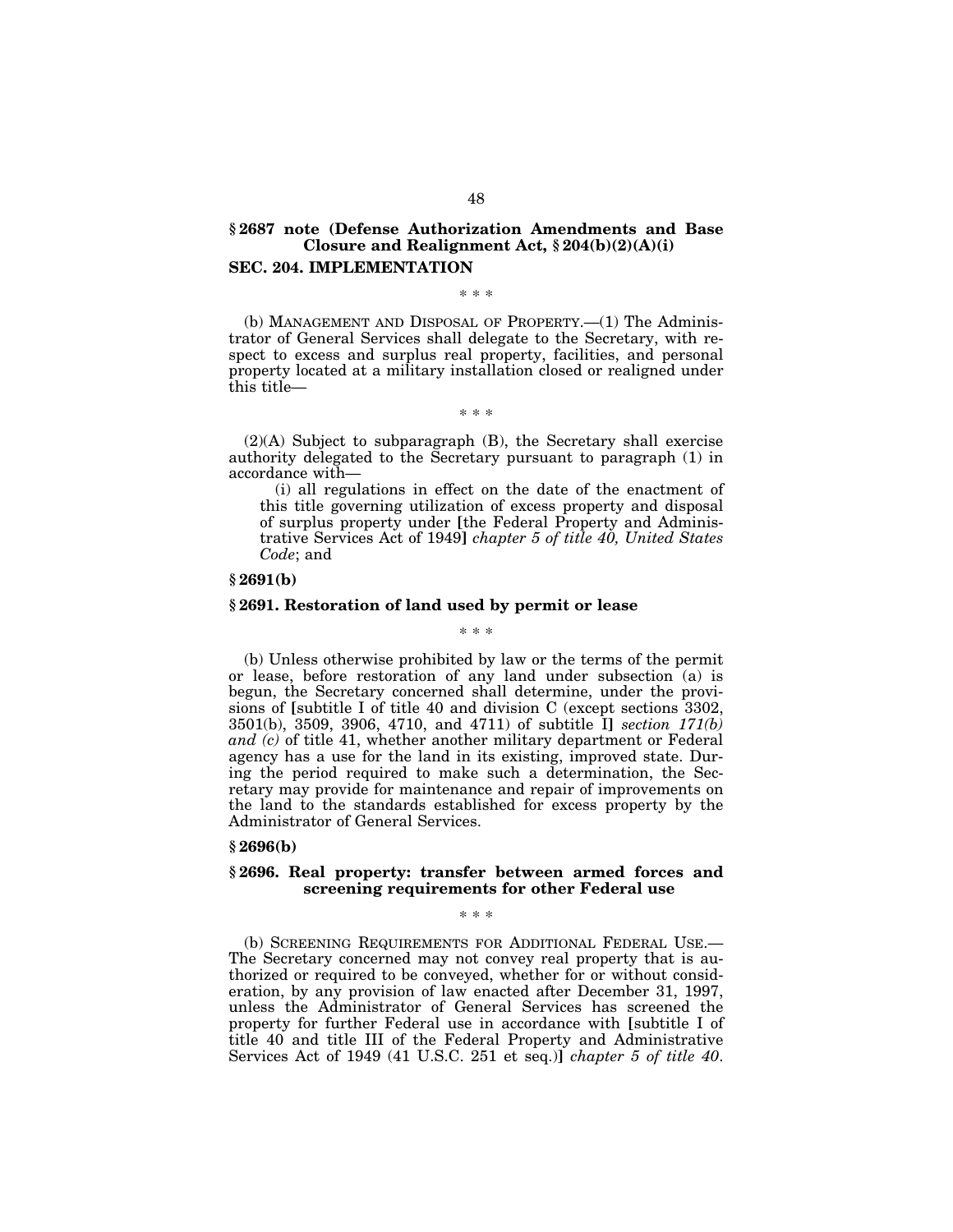## **§ 2854a(d)(1)**

# **§ 2854a. Conveyance of damaged or deteriorated military family housing; use of proceeds**

#### \* \* \*

(d) INAPPLICABILITY OF CERTAIN PROPERTY DISPOSAL LAWS.—The following provisions of law do not apply to the conveyance of a family housing facility under this section:

(1) **[**Subtitle I of title 40 and division C (except sections 3302, 3501(b), 3509, 3906, 4710, and 4711) of subtitle I**]** *Section 171(b) and (c)* of title 41.

#### **§ 2878(e)(2)**

# **§ 2878. Conveyance or lease of existing property and facilities**

# \* \* \*

(e) INAPPLICABILITY OF CERTAIN PROPERTY MANAGEMENT LAWS.— The conveyance or lease of property or facilities under this section shall not be subject to the following provisions of law:

\* \* \*

(2) **[**Subtitle I of title 40 and title III of the Federal Property and Administrative Services Act of 1949 (41 U.S.C. 251 et seq.)**]** *chapter 5 of title 40*.

## **§ 7305(d)**

#### **§ 7305. Vessels stricken from Naval Vessel Register: sale**

\* \* \*

(d) APPLICABILITY.—This section does not apply to a vessel the disposal of which is authorized by **[**subtitle I of title 40 and division C (except sections 3302, 3501(b), 3509, 3906, 4710, and 4711) of subtitle I**]** *the provisions of section 171(b) and (c)* of title 41, if it is to be disposed of under those provisions.

#### **§ 7312(f)**

# **§ 7312. Service craft stricken from Naval Vessel Register; obsolete boats: use of proceeds from exchange or sale**

#### \* \* \*

(f) INAPPLICABILITY OF ADVERTISING REQUIREMENT.—**[**Section 3709 of the Revised Statutes (41 U.S.C. 5)**]** *Section 6101 of title 41*  does not apply to sales of service craft and boats described in subsection (a).

**§ 7420 note (National Defense Authorization Act for Fiscal Year 1996, § 3412(k))** 

# **SEC. 3412. SALE OF NAVAL PETROLEUM RESERVE NUM-BERED 1.**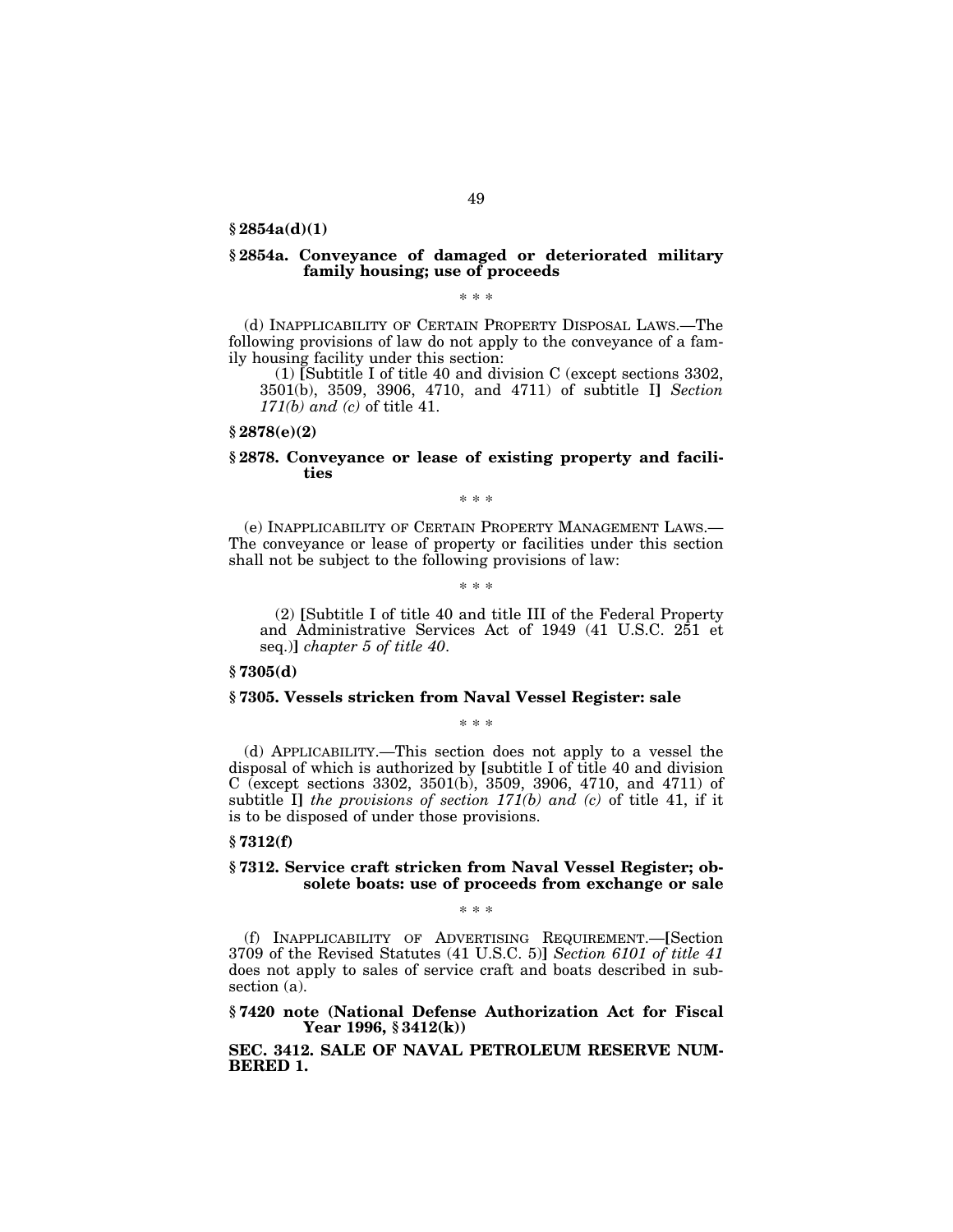(k) ACQUISITION OF SERVICES.—The Secretary may enter into contracts for the acquisition of services required under this section under the authority of **[**paragraph (7) of section 303(c) of the Federal Property and Administrative Services Act of 1949 (41 U.S.C. 253(c))**]** *section 3304(a)(7) of title 41, United States Code*, except that the notification required under subparagraph (B) of such paragraph [now 41 U.S.C.  $3304(a)(7)(B)$ ] for each contract shall be submitted to Congress not less than 7 days before the award of the contract.

#### **§ 9444(b)(1)**

#### **§ 9444. Activities performed as auxiliary of the Air Force**

\* \* \*

(b) FORMS OF AIR FORCE SUPPORT.—The Secretary of the Air Force may, under subsection (a)—

(1) give, lend, or sell to the Civil Air Patrol without regard to **[**subtitle I of title 40 and division C (except sections 3302, 3501(b), 3509, 3906, 4710, and 4711) of subtitle I**]** *the provisions of section 171(b) and (c)* of title 41—

## **§ 9781(g)(1)**

#### **§ 9781. Disposition of real property at missile sites**

# \* \* \*

(g) If any real property interest of the United States described in subsection (a) is not purchased under the procedures provided in subsections (a) through (f), such tract may be disposed of only in accordance with **[**subtitle I of title 40 and division C (except sections 3302, 3501(b), 3509, 3906, 4710, and 4711) of subtitle I**]** *the provisions of section 171(b) and (c)* of title 41.

# **TITLE 12—BANKS AND BANKING**

# **§ 90 (Section 5153 of the Revised Statutes)**

SEC. 5153. All national banking associations, designated for that purpose by the Secretary of the Treasury, shall be depositaries of public money, under such regulations as may be prescribed by the Secretary; and they may also be employed as financial agents of the Government; and they shall perform all such reasonable duties, as depositaries of public money and financial agents of the Government, as may be required of them. The Secretary of the Treasury shall require the associations thus designated to give satisfactory security, by the deposit of United States bonds and otherwise, for the safe-keeping and prompt payment of the public money deposited with them, and for the faithful performance of their duties as financial agents of the Government: *Provided*, That the Secretary shall, on or before the 1st of January of each year, make a public statement of the securities required during that year for such deposits. And every association so designated as receiver or depositary of the public money shall take and receive at par all of the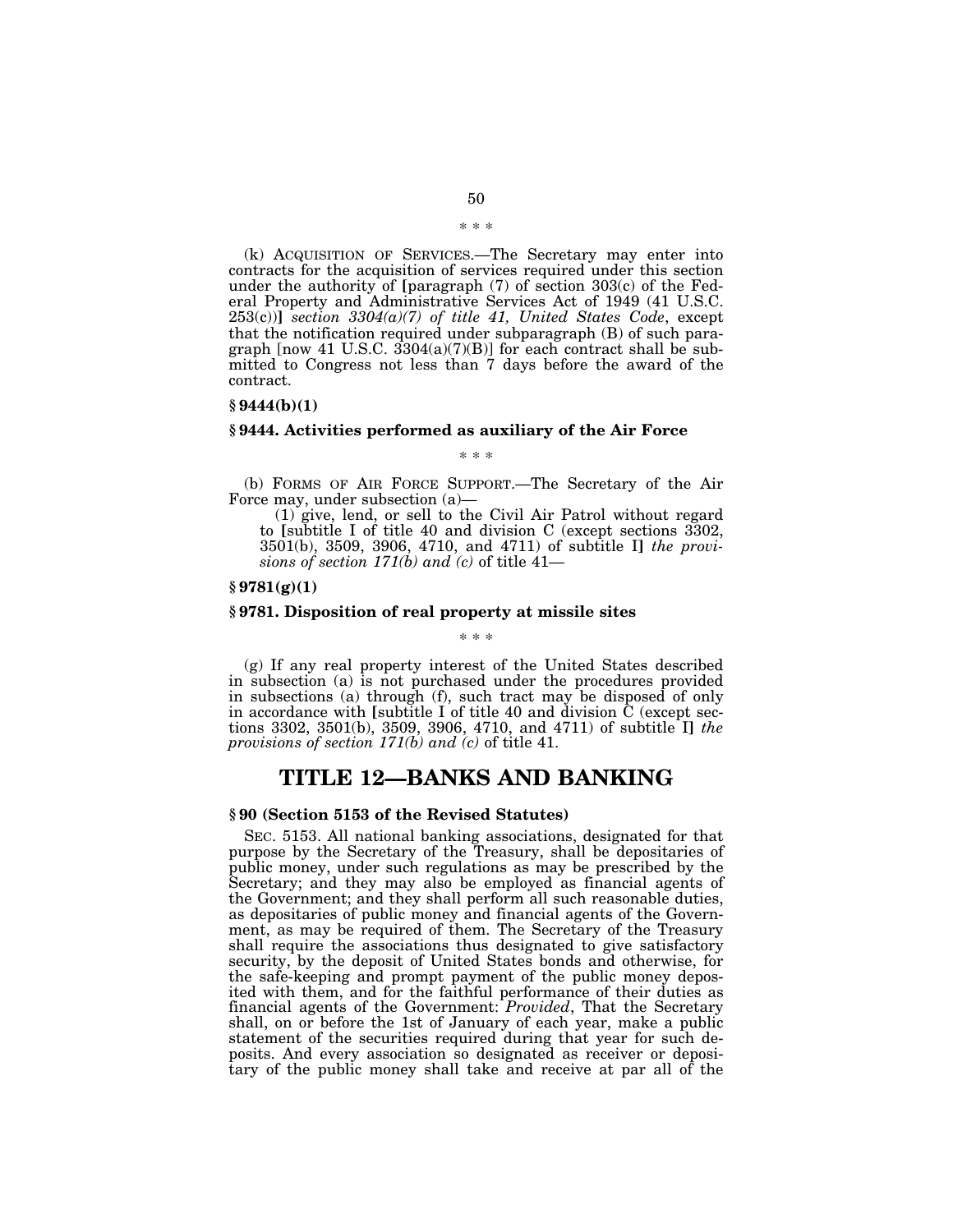national currency bills, by whatever association issued, which have been paid into the Government for internal revenue, or for loans or stocks: *Provided*, That the Secretary of the Treasury shall distribute the deposits herein provided for, as far as practicable, equitably between the different States and sections.

\* \* \*

Notwithstanding the **[**Federal Property and Administrative Services Act of 1949, as amended**]** *provisions referred to in section 171(b) and (c) of title 41, United States Code*, the Secretary may select associations as financial agents in accordance with any process the Secretary deems appropriate and their reasonable duties may include the provision of electronic benefit transfer services (including State-administered benefits with the consent of the States), as defined by the Secretary.

## **§ 1141b(7) (Agricultural Marketing Act, § 4(7))**

SEC. 4. THE BOARD—

\* \* \*

(7) may sell at public or private sale to the highest responsible bidder, upon such terms and after such public advertisement as the Farm Credit Administration may deem in the public interest, any property, real or personal, or any interest therein, acquired by the United States on account of or as a result of any loans made from the revolving fund authorized by section 6 of this Act; may lease any such property, pending its sale, on such terms and for such period, not in excess of five years, as the Farm Credit Administration may deem in the public interest; and may incur and pay, from the said revolving fund, obligations and expenses for the operation, upkeep, maintenance, repair, disposition, insurance, and protection of any such property: *Provided*, That **[**section 3709 of the Revised Statutes**]** *section 6101 of title 41, United States Code,* shall not be construed to apply to any purchase or service on account of such property.

#### **§ 1701c(c)(2) (Housing Act of 1948, § 502(c)(2))**

SEC. 502. In carrying out his functions, powers, and duties—

\* \* \*

(c) The Secretary of Housing and Urban Development, the Comptroller of the Currency, and the Federal Deposit Insurance Corporation, respectively, may, in addition to and not in derogation of any powers and authorities conferred elsewhere in this Act—

\* \* \*

(2) utilize, contract with and act through, without regard to **[**section 3709 of the Revised Statutes**]** *section 6101 of title 41, United States Code*, any Federal, State, or local public agency or instrumentality, educational institution, or non-profit agency or organization with the consent of the agency or organization concerned, and any funds available to said officers for car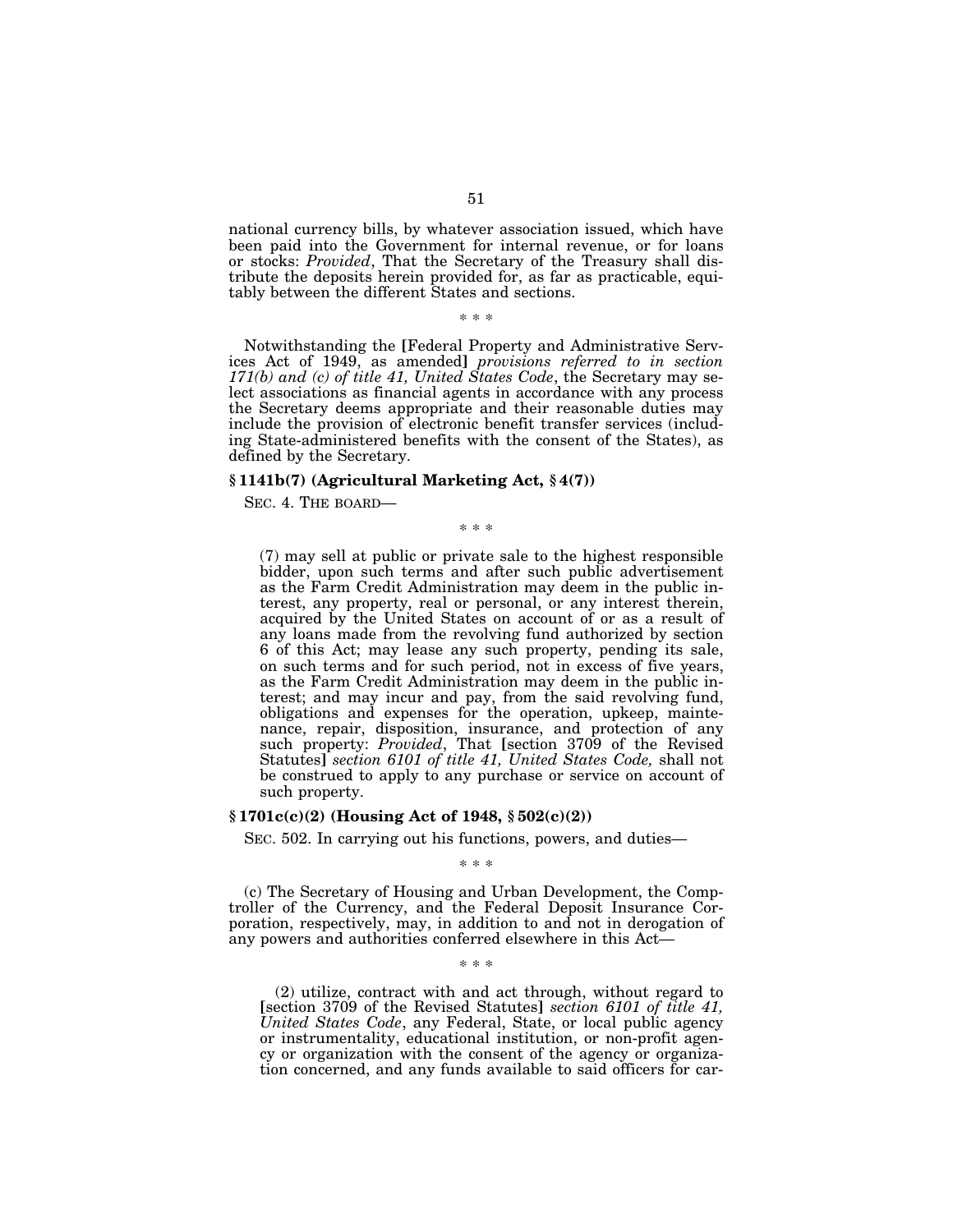rying out their respective functions, powers, and duties shall be available to reimburse or pay any such agency or organization; and, whenever in the judgment of any such officer necessary, he may make advance, progress, or other payments with respect to such contracts without regard to the provisions of subsections (a) and (b) of section 3324 of title 31; and

# **§ 1701z(d) (Housing and Urban Development Act of 1968, § 108(d))**

SEC. 108. (a) In order to encourage the use of new housing technologies in providing decent, safe, and sanitary housing for lower income families; to encourage large-scale experimentation in the use of such technologies; to provide a basis for comparison of such technologies with existing housing technologies in providing such housing; and to evaluate the effect of local housing codes and zoning regulations on the large-scale use of new housing technologies in the provision of such housing, the Secretary of Housing and Urban Development (hereinafter referred to as the ''Secretary'') shall institute a program under which qualified organizations, public and private, will submit plans for the development of housing for lower income families, using new and advanced technologies, on Federal land which has been made available by the Secretary for the purposes of this section, or on other land where (1) local building regulations permit the construction of experimental housing, or (2) State or local law permits variances from building regulations in the construction of experimental housing for the purpose of testing and developing new building technologies.

\* \* \*

(d) Notwithstanding the provisions of **[**the Federal Property and Administrative Services Act of 1949**]** *chapter 5 of title 40, United States Code*, any land which is excess property within the meaning of **[**such Act**]** *such chapter* and which is determined by the Secretary to be suitable in furtherance of the purposes of this section may be transferred to the Secretary upon his request.

# **§ 1701z–2 (Housing and Urban Development Act of 1970, § 502)**

SEC. 502. (a) The Secretary shall require, to the greatest extent feasible, the employment of new and improved technologies, methods, and materials in housing construction, rehabilitation, and maintenance under programs administered by him with a view to reducing costs, and shall encourage and promote the acceptance and application of such advanced technology, methods, and materials by all segments of the housing industry, communities, industries engaged in urban development activities, and the general public. To the extent feasible, in connection with the construction, major rehabilitation, or maintenance of any housing assisted under section 501, the Secretary shall assure that there is no restraint by contract, building code, zoning ordinance, or practice against the employment of new or improved technologies, techniques, materials, and methods or of preassembled products which may reduce the cost or improve the quality of such construction, rehabilitation, and maintenance, and therefore stimulate expanded production of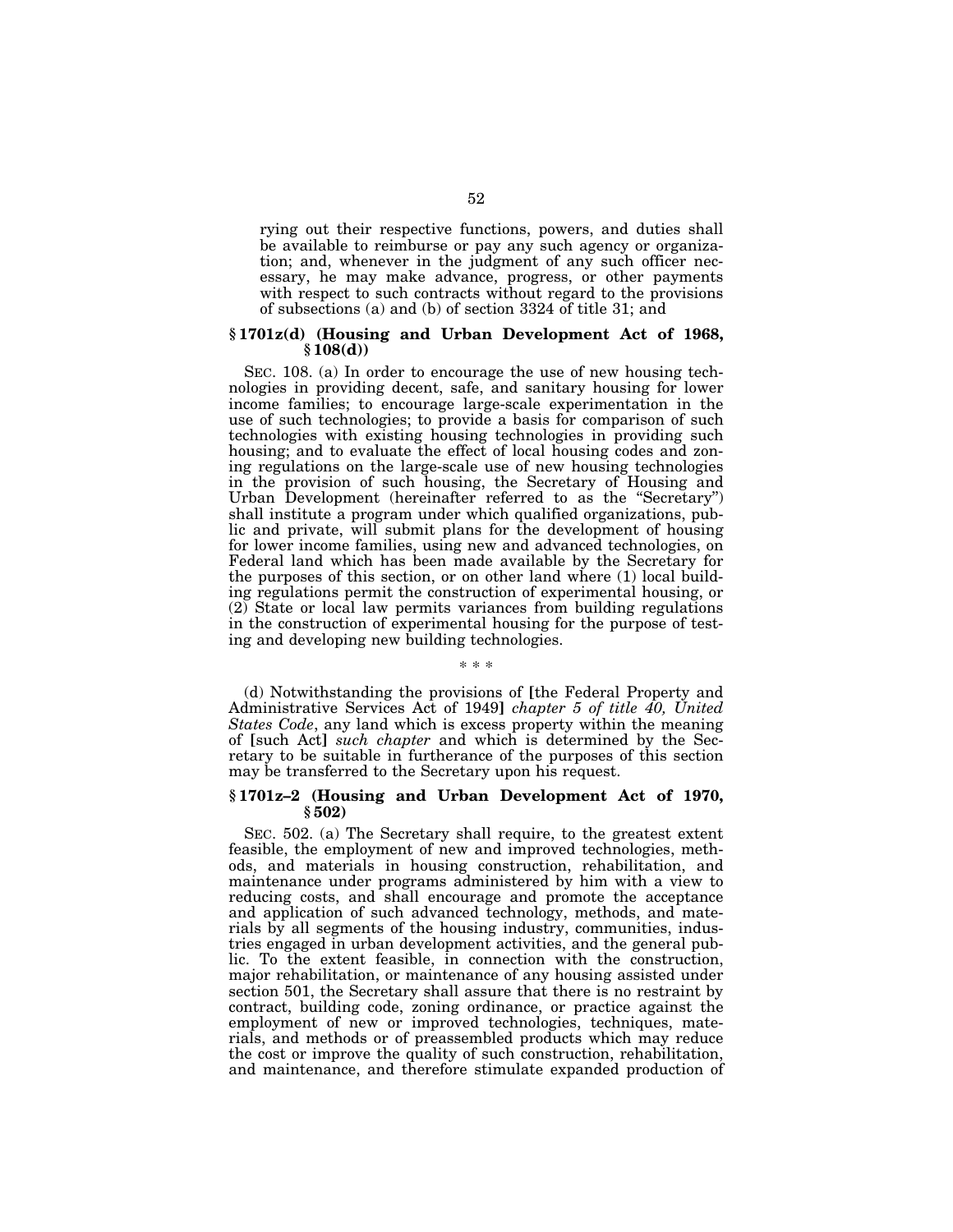housing, except where such restraint is necessary to insure safe and healthful working and living conditions.

#### \* \* \*

(c) Notwithstanding any other provision of law, the Secretary is authorized, in connection with projects under this title, to acquire, use and dispose of any land and other property required for the project as he deems necessary. Notwithstanding the provisions of **[**the Federal Property and Administrative Services Act of 1949**]**  *chapter 5 of title 40, United States Code*, any land which is excess property within the meaning of **[**such Act**]** *such chapter* and which is determined by the Secretary to be suitable in furtherance of the purposes of subsection (b) of this section may be transferred to the Secretary upon his request.

\* \* \*

(e) The Secretary is authorized to carry out the functions authorized in section 1701z–1 of this title either directly or, without regard to **[**section 3709 of the Revised Statutes**]** *section 6101 of title 41, United States Code*, by contract or by grant. Advance and progress payments may be made under such contracts or grants without regard to the provisions of subsections (a) and (b) of section 3324 of title 31 and such contracts or grants may be made for work to continue for not more than four years from the date thereof.

#### **§ 1703(c)(2) (National Housing Act, § 2(c)(2))**

SEC. 2. (a) The Secretary is authorized and empowered upon such terms and conditions as he may prescribe, to insure banks, trust companies, personal finance companies, mortgage companies, building and loan associations, installment lending companies and other such financial institutions, which the Secretary finds to be qualified by experience or facilities and approves as eligible for credit insurance, against losses which they may sustain as a result of loans and advances of credit, and purchases of obligations representing loans and advances of credit, made by them for the purpose of (i) financing alterations, repairs, and improvements upon or in connection with existing structures or manufactured homes, and the building of new structures, upon urban, suburban, or rural real property (including the restoration, rehabilitation, rebuilding, and replacement of such improvements which have been damaged or destroyed by earthquake, conflagration, tornado, hurricane, cyclone, flood, or other catastrophe), by the owners thereof or by lessees of such real property under a lease expiring not less than six months after the maturity of the loan or advance of credit; and for the purpose of (ii) financing the purchase of a manufactured home to be used by the owner as his principal residence or financing the purchase of a lot on which to place such home and paying expenses reasonably necessary for the appropriate preparation of such lot, including the installation of utility connections, sanitary facilities, and paving, and the construction of a suitable pad, or financing only the acquisition of such a lot either with or without such preparation by an owner of a manufactured home; and for the purpose of financing the preservation of historic structures, and, as used in this section, the term ''historic structures'' means residential struc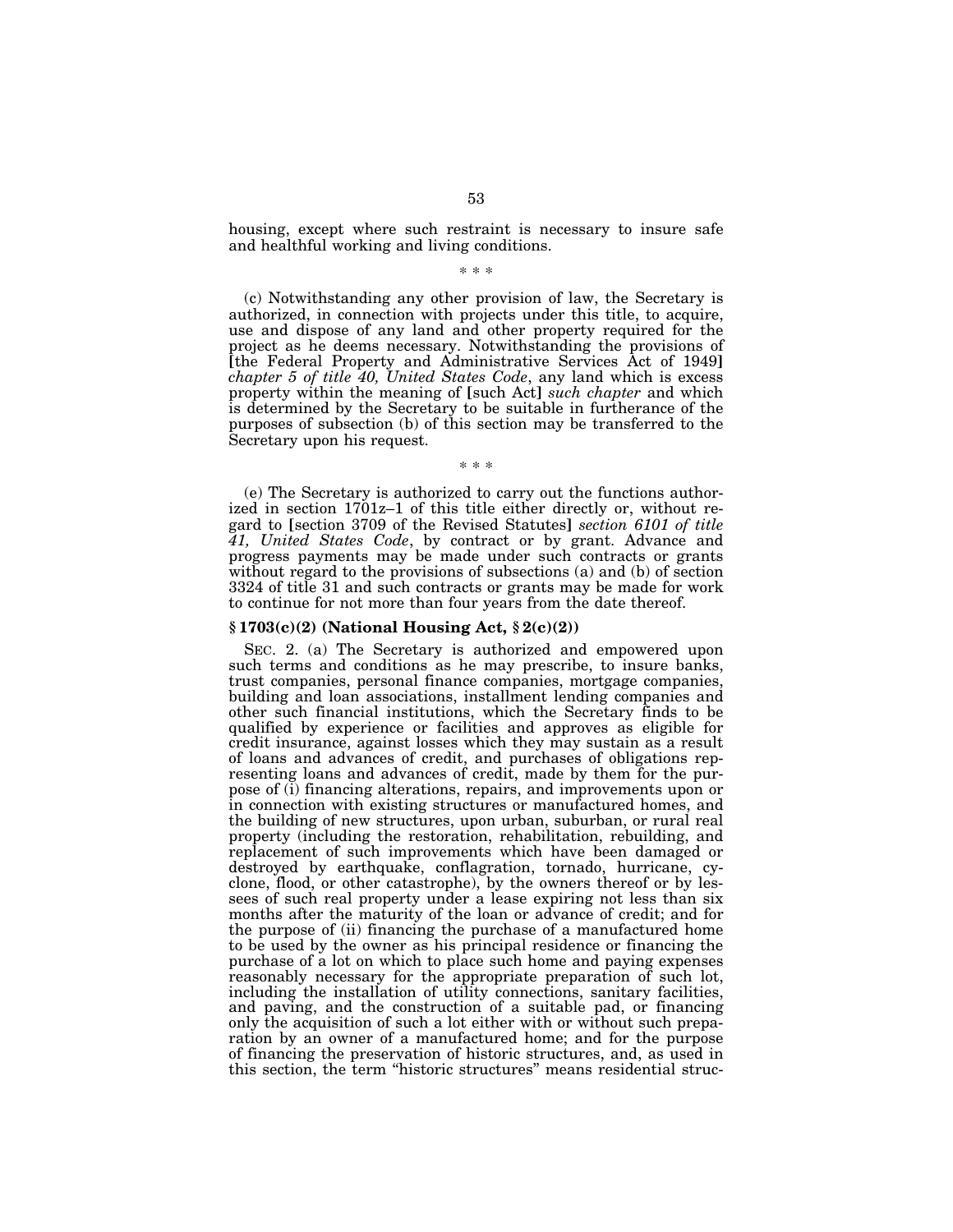tures which are registered in the National Register of Historic Places or which are certified by the Secretary of the Interior to conform to National Register criteria; and the term "preservation" means restoration or rehabilitation undertaken for such purposes as are approved by the Secretary in regulations issued by him, after consulting with the Secretary of the Interior. Other than in connection with a manufactured home or a lot on which to place such a home (or both), in no case shall the insurance granted by the Secretary under this section to any such financial institution on loans, advances of credit, and purchases made by such financial institution for such purposes exceed 10 per centum of the total amount of such loans, advances of credit, and purchases. With respect to any loan, advance of credit, or purchase, the amount of any claim for loss on any such individual loan, advance of credit or purchase paid by the Secretary under the provisions of this section to a lending institution shall not exceed 90 per centum of such loss.

# \* \* \*

## (c) HANDLING AND DISPOSAL OF PROPERTY.—

## \* \* \*

(2) ADVERTISEMENTS FOR PROPOSALS.—**[**Section 3709 of the Revised Statutes**]** *Section 6101 of title 41* shall not be construed to apply to any contract of hazard insurance or to any purchase or contract for services or supplies on account of such property if the amount thereof does not exceed \$25,000.

## **§ 1710(g) (National Housing Act, § 204(g))**

SEC. 204. (a) IN GENERAL.—

#### \* \* \*

(g) Notwithstanding any other provision of law relating to the acquisition, handling, or disposal of real property by the United States, the Secretary shall have power to deal with, complete, rent, renovate, modernize, insure, or sell for cash or credit, in his discretion, any properties conveyed to him in exchange for debentures and certificates of claim as provided in this section; and notwithstanding any other provision of law, the Secretary shall also have power to pursue to final collection, by way of compromise or otherwise, all claims against mortgagors assigned by mortgagees to the Secretary as provided in this section: *Provided*, That **[**section 3709 of the Revised Statutes**]** *section 6101 of title 41, United States Code*  shall not be construed to apply to any contract for hazard insurance, or to any purchase or contract for services or supplies on account of such property if the amount thereof does not exceed \$1,000. The Secretary shall, by regulation, carry out a program of sales of such properties and shall develop and implement appropriate credit terms and standards to be used in carrying out the program. The power to convey and to execute in the name of the Secretary deeds of conveyance, deeds of release, assignments and satisfactions of mortgages, and any other written instrument relating to real or personal property or any interest therein heretofore or hereafter acquired by the Secretary pursuant to the provisions of this chapter, may be exercised by an officer appointed by him,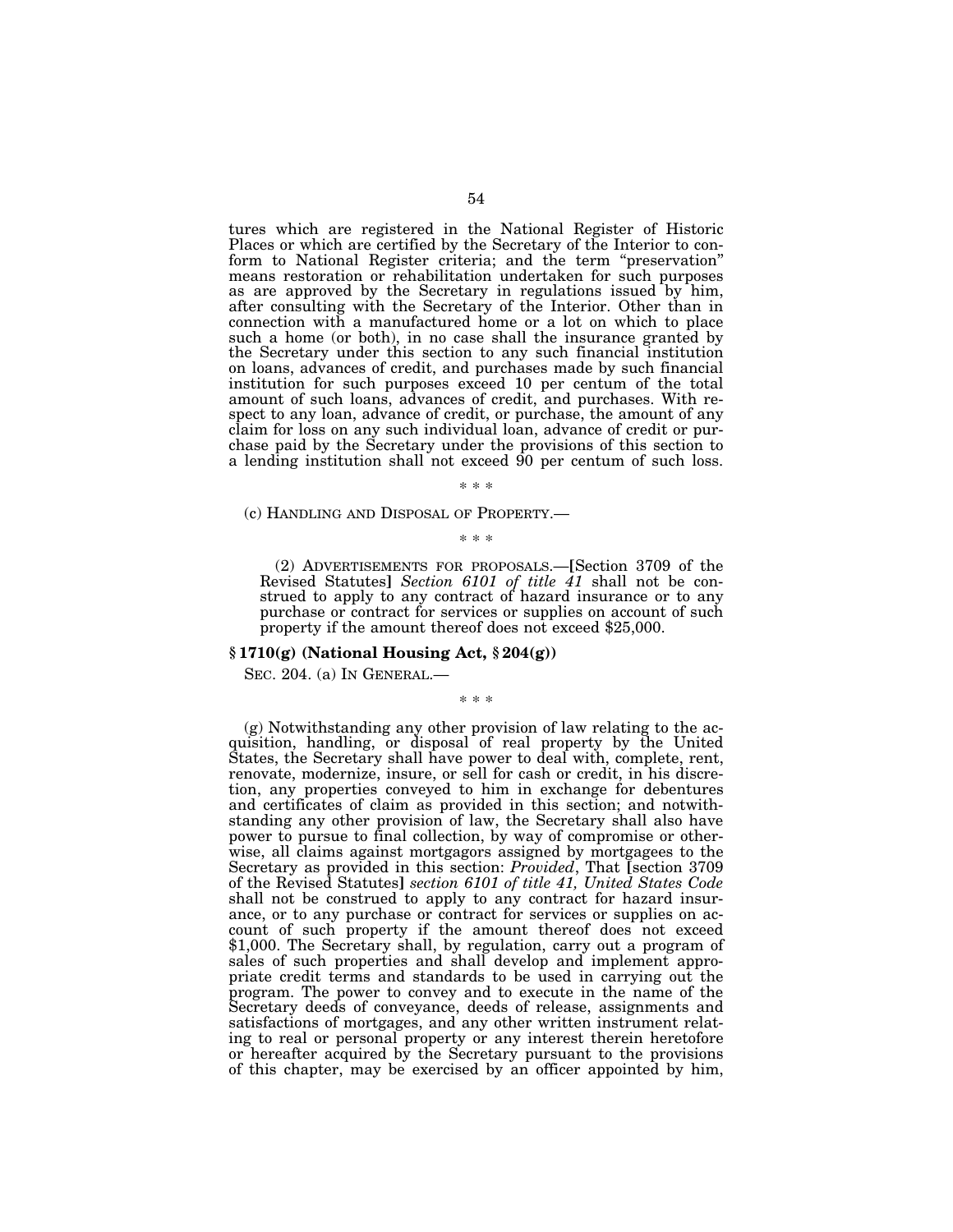without the execution of any express delegation of power or power of attorney: *Provided*, That nothing in this subsection shall be construed to prevent the Secretary from delegating such power by order or by power of attorney, in his discretion, to any officer, agent, or employee he may appoint: *And provided further*, That a conveyance or transfer of title to real or personal property or an interest therein to the Secretary of Housing and Urban Development, his successors and assigns, without identifying the Secretary therein, shall be deemed a proper conveyance or transfer to the same extent and of like effect as if the Secretary were personally named in such conveyance or transfer. The Secretary may sell real and personal property acquired by the Secretary pursuant to the provisions of this chapter on such terms and conditions as the Secretary may prescribe.

## **§ 1713(***l***) (National Housing Act, § 207(l))**

SEC. 207. (a) As used in this section—

\* \* \*

(l) Notwithstanding any other provisions of law relating to the acquisition, handling, or disposal of real and other property by the United States, the Secretary shall also have power, for the protection of the interests of the General Insurance Fund, to pay out of the General Insurance Fund all expenses or charges in connection with, and to deal with, complete, reconstruct, rent, renovate, modernize, insure, make contracts for the management of, or establish suitable agencies for the management of, or sell for cash or credit or lease in his discretion, any property acquired by him under this section, and notwithstanding any other provision of law, the Secretary shall also have power to pursue to final collection by way of compromise or otherwise all claims assigned and transferred to him in connection with the assignment, transfer, and delivery provided for in this section, and at any time, upon default, to foreclose on any property secured by any mortgage assigned and transferred to or held by him: *Provided*, That **[**section 3709 of the Revised Statutes**]** *section 6101 of title 41, United States Code* shall not be construed to apply to any contract for hazard insurance, or to any purchase or contract for services or supplies on account of such property if the amount thereof does not exceed \$1,000.

## **§ 1739(g) (National Housing Act, § 604(g))**

SEC. 604. (a) In any case in which the mortgagee under a mortgage insured under section 603 shall have foreclosed and taken possession of the mortgaged property, in accordance with regulations of, and within a period to be determined by, the Secretary, or shall, with the consent of the Secretary, have otherwise acquired such property from the mortgagor after default, the mortgagee shall be entitled to receive the benefit of the insurance as hereinafter provided, upon (1) the prompt conveyance to the Secretary of title to the property which meets the requirements of rules and regulations of the Secretary in force at the time the mortgage was insured, and which is evidenced in the manner prescribed by such rules and regulations; and (2) the assignment to him of all claims of the mortgagee against the mortgagor or others, arising out of the mortgage transaction or foreclosure proceedings, except such claims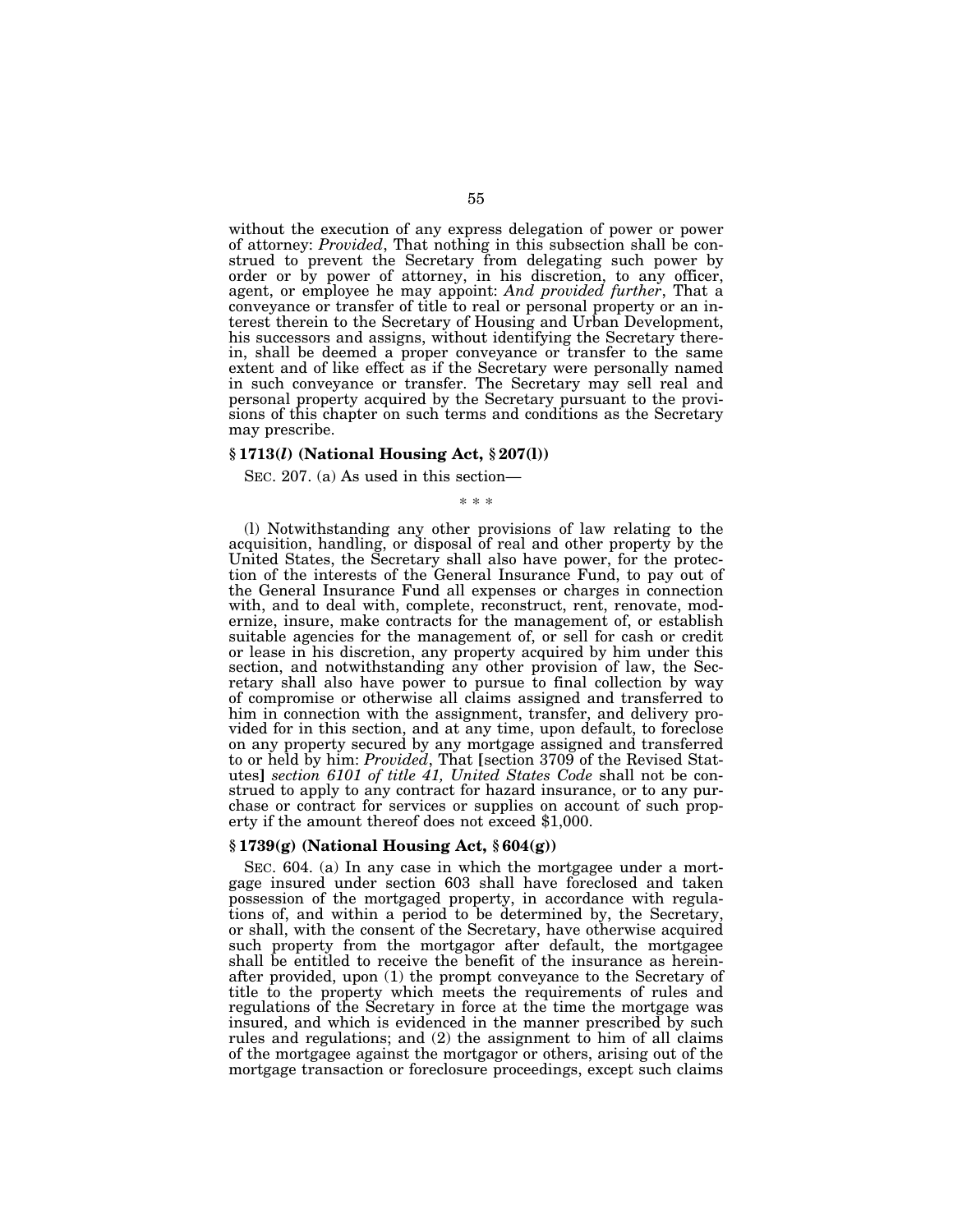as may have been released with the consent of the Secretary. Upon such conveyance and assignment the obligation of the mortgagee to pay the premium charges for insurance shall cease and the Secretary shall, subject to the cash adjustment hereinafter provided, issue to the mortgagee debentures having a total face value equal to the value of the mortgage and a certificate of claim, as hereinafter provided. For the purposes of this subsection, the value of the mortgage shall be determined, in accordance with rules and regulations prescribed by the Secretary, by adding to the amount of the original principal obligation of the mortgage which was unpaid on the date of the institution of foreclosure proceedings, or on the date of the acquisition of the property after default other than by foreclosure, the amount of all payments which have been made by the mortgagee for taxes, ground rents, and water rates, which are liens prior to the mortgage, special assessments which are noted on the application for insurance or which become liens after the insurance of the mortgage, insurance of the mortgaged property, and any mortgage insurance premiums and by deducting from such total amount any amount received on account of the mortgage after either of such dates, and any amount received as rent or other income from the property, less reasonable expenses incurred in handling the property, after either of such dates: *Provided*, That with respect to mortgages which are foreclosed before there shall have been paid on account of the principal obligation of the mortgage a sum equal to 10 per centum of the appraised value of the property as of the date the mortgage was accepted for insurance, there may be included in the debentures issued by the Secretary, on account of the cost of foreclosure (or of acquiring the property by other means) actually paid by the mortgagee and approved by the Secretary an amount—

(g) Notwithstanding any other provision of law relating to the acquisition, handling, or disposal of real property by the United States, the Secretary shall have power to deal with, complete, rent, renovate, modernize, insure, make contracts or establish suitable agencies for the management of, or sell for cash or credit, in his discretion, any properties conveyed to him in exchange for debentures and certificates of claim as provided in this title; and notwithstanding any other provision of law, the Secretary shall also have power to pursue to final collection, by way of compromise or otherwise, all claims against mortgagors assigned by mortgagees to the Secretary as provided in this title, except that no suit or action shall be commenced by the Secretary against any such mortgagor on account of any claim so assigned with respect to mortgages insured under section 603 unless such suit or action is commenced within six months after the assignment of such claim to the Secretary, or within six months after the last payment was made to the Secretary with respect to the claim so assigned, whichever is later: *Provided*, That **[**section 3709 of the Revised Statutes**]** *section 6101 of title 41, United States Code* shall not be construed to apply to any contract for hazard insurance, or to any purchase or contract for services or supplies on account of such property if the amount thereof does not exceed \$1,000. The power to convey and to execute in the name of the Secretary deeds of conveyances, deeds of re-

\* \* \*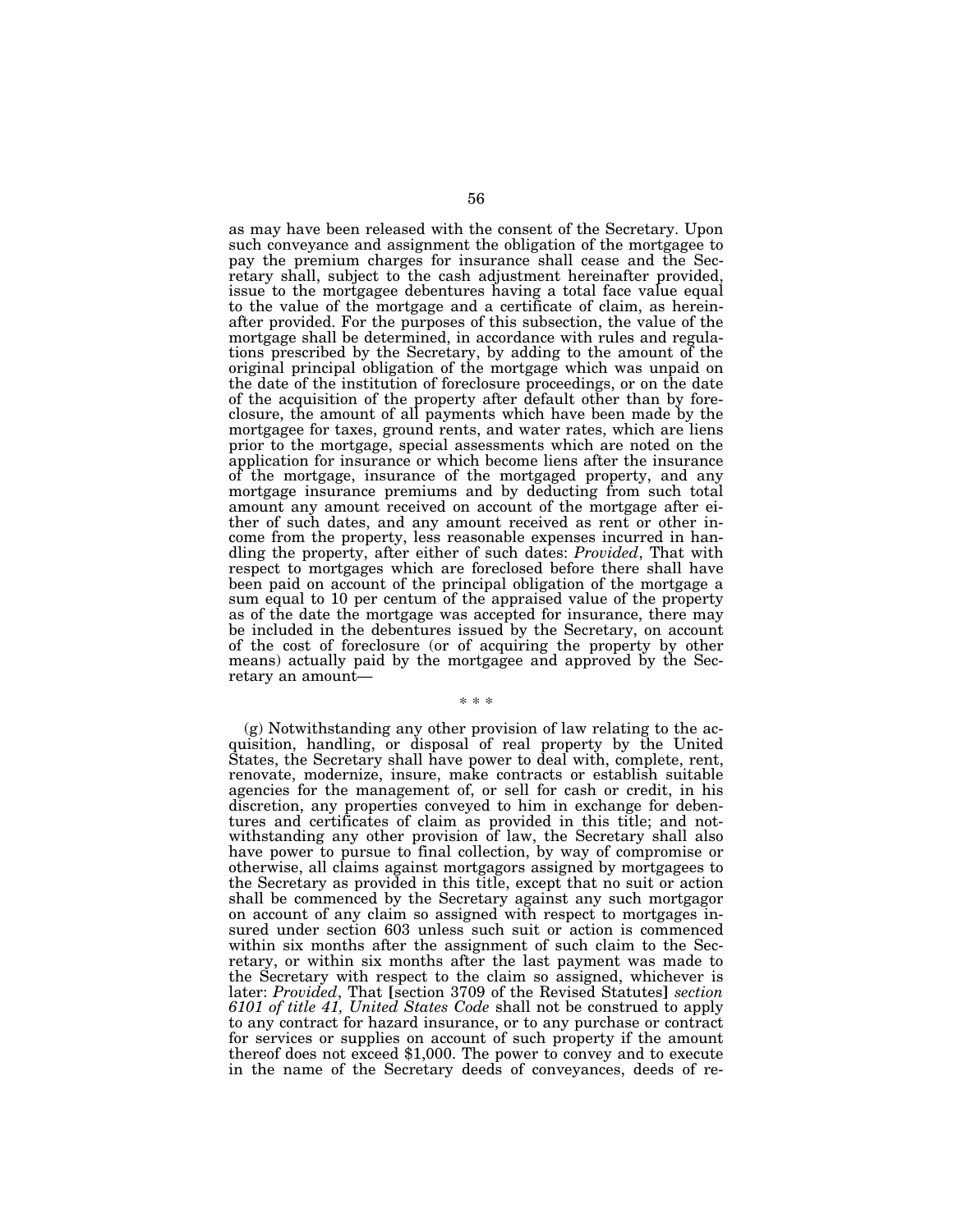lease, assignments, and satisfactions of mortgages, and any other written instrument relating to real property or any interest therein heretofore or hereafter acquired by the Secretary pursuant to the provisions of this chapter, may be exercised by an officer appointed by him, without the execution of any express delegation of power or power of attorney: *Provided*, That nothing in this subsection shall be construed to prevent the Secretary from delegating such power by order or by power of attorney in his discretion, to any officer, agent, or employee he may appoint.

#### **§ 1747g(h) (National Housing Act, § 708(h))**

SEC. 708. (a) If the aggregate of the amounts paid to the investor pursuant to section 707 hereof with respect to a project insured under this title shall at any time equal or exceed 15 per centum of the established investment, the Secretary thereafter shall have the right, after written notice to the investor of his intentions so to do, to acquire, as of the first day of any operating year, such project in consideration of the issuance and delivery to the investor of debentures having a total face value equal to 90 per centum of the outstanding investment for such operating year. In any such case the investor shall be obligated to convey to said Secretary title to the project which meets the requirements of the rules and regulations of the Secretary in force at the time the insurance contract was executed and which is evidenced in the manner prescribed by such rules and regulations, and, in the event that the investor fails so to do, said Secretary may, at his option, terminate the insurance contract.

\* \* \*

(h) Notwithstanding any other provisions of law relating to the acquisition, handling, or disposal of real and other property by the United States, the Secretary shall have power, for the protection of the General Insurance Fund, to pay out of said Fund all expenses or charges in connection with, and to deal with, complete, reconstruct, rent, renovate, modernize, insure, make contracts for the management of, or establish suitable agencies for the management of, or sell for cash or credit or lease in his discretion, in whole or in part, any project acquired pursuant to this title; and, notwithstanding any other provisions of law, the Secretary shall also have power to pursue to final collection by way of compromise or otherwise all claims acquired by, or assigned or transferred to, him in connection with the acquisition or disposal of any project pursuant to this title: *Provided*, That **[**section 3709 of the Revised Statutes**]**  *section 6101 of title 41, United States Code,* shall not be construed to apply to any contract for hazard insurance, or to any purchase or contract for services or supplies on account of any project acquired pursuant to this subchapter if the amount of such purchase or contract does not exceed \$1,000.

#### **§ 1747k (National Housing Act, § 712)**

SEC. 712. The Secretary may make such rules and regulations as may be necessary or desirable to carry out the provisions of this subchapter, including, without limiting the foregoing, rules and regulations relating to the maintenance by the investor of books, records, and accounts with respect to the project and the examina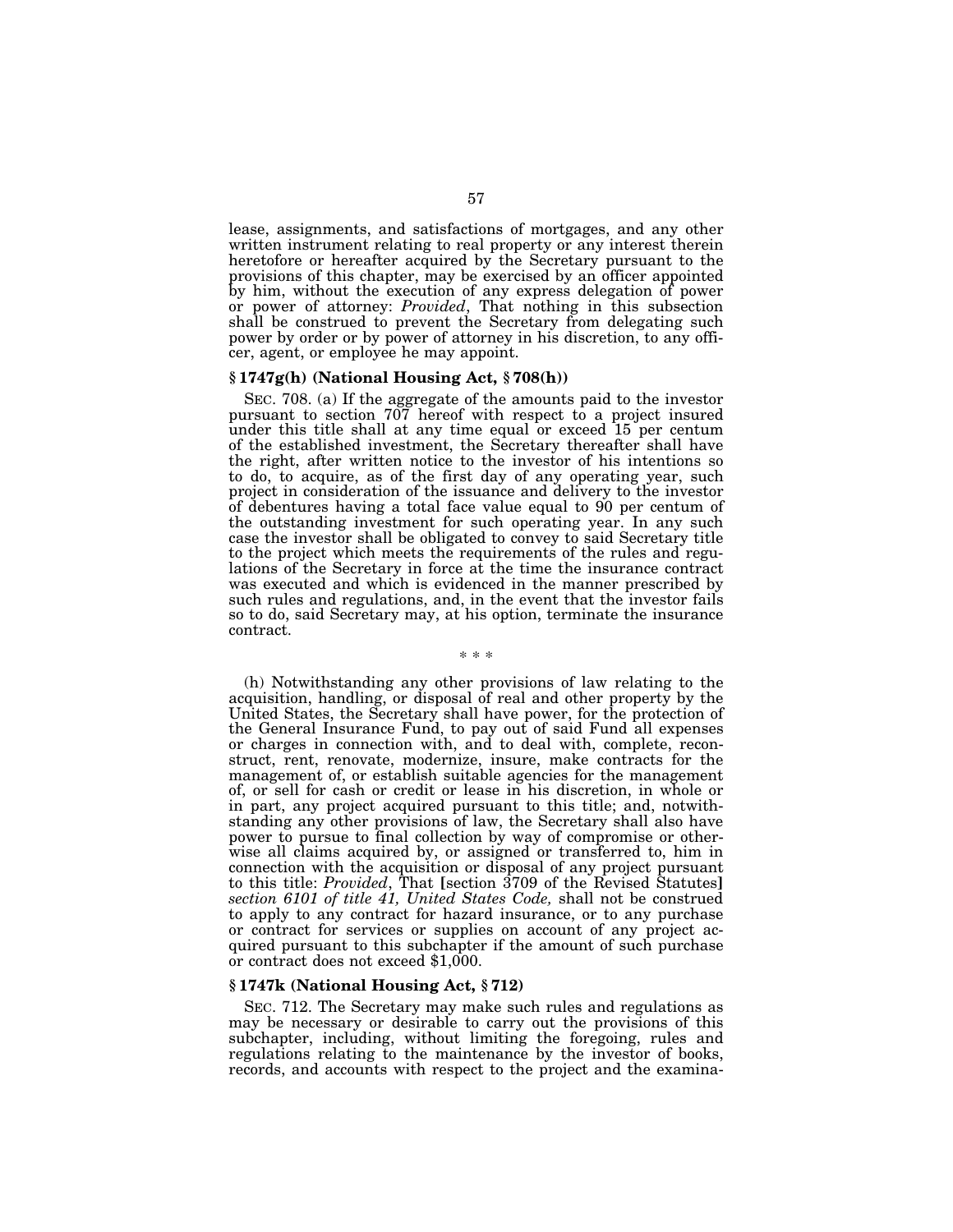tion of such books, records, and accounts by representatives of the Secretary; the submission of financial and operating statements and the approval thereof; the submission of claims for payments under insurance contracts, the proof of the validity of such claims, and the payment or disallowance thereof; the increase of the established investment if the investor shall make capital improvements or additions to the project; the decrease of the established investment if the investor shall sell part of the project; and the reduction of the outstanding investment for the appropriate operating year or operating years pending the restoration of dwelling or nondwelling facilities damaged by fire or other casualty. With respect to any investor which is subject to supervision or regulation by a State banking, insurance, or other State department or agency, the Secretary may, in carrying out any of his supervisory and regulatory functions with respect to projects insured under this subchapter, utilize, contract with, and act through, such department or agency and without regard to **[**section 3709 of the Revised Statutes**]** *section 6101 of title 41, United States Code*.

#### **§ 1750c(f) (National Housing Act, § 904(f))**

SEC. 904. (a) In any case in which the mortgagee under a mortgage insured under section 903 title shall have foreclosed and taken possession of the mortgaged property, in accordance with regulations of, and within a period to be determined by, the Secretary, or shall, with the consent of the Secretary, have otherwise acquired such property from the mortgagor after default, the mortgagee shall be entitled to receive the benefit of the insurance as hereinafter provided, upon (1) the prompt conveyance to the Secretary of title to the property which meets the requirements of rules and regulations of the Secretary in force at the time the mortgage was insured, and which is evidenced in the manner prescribed by such rules and regulations; and (2) the assignment to him of all claims of the mortgagee against the mortgagor or others, arising out of the mortgage transaction or foreclosure proceedings, except such claims as may have been released with the consent of the Secretary. Upon such conveyance and assignment the obligation of the mortgagee to pay the premium charges for insurance shall cease and the Secretary shall, subject to the cash adjustment hereinafter provided, issue to the mortgagee debentures having a total face value equal to the value of the mortgage and a certificate of claim, as hereinafter provided. For the purposes of this subsection, the value of the mortgage shall be determined, in accordance with rules and regulations prescribed by the Secretary, by adding to the amount of the original principal obligation of the mortgage which was unpaid on the date of the institution of foreclosure proceedings, or on the date of the acquisition of the property after default other than by foreclosure, the amount of all payments which have been made by the mortgagee for taxes, ground rents, and water rates, which are liens prior to the mortgage, special assessments which are noted on the application for insurance or which become liens after the insurance of the mortgage, insurance of the mortgaged property, and any mortgage insurance premiums and by deducting from such total amount any amount received on account of the mortgage after either of such dates and any amount received as rent or other income from the property, less reasonable expenses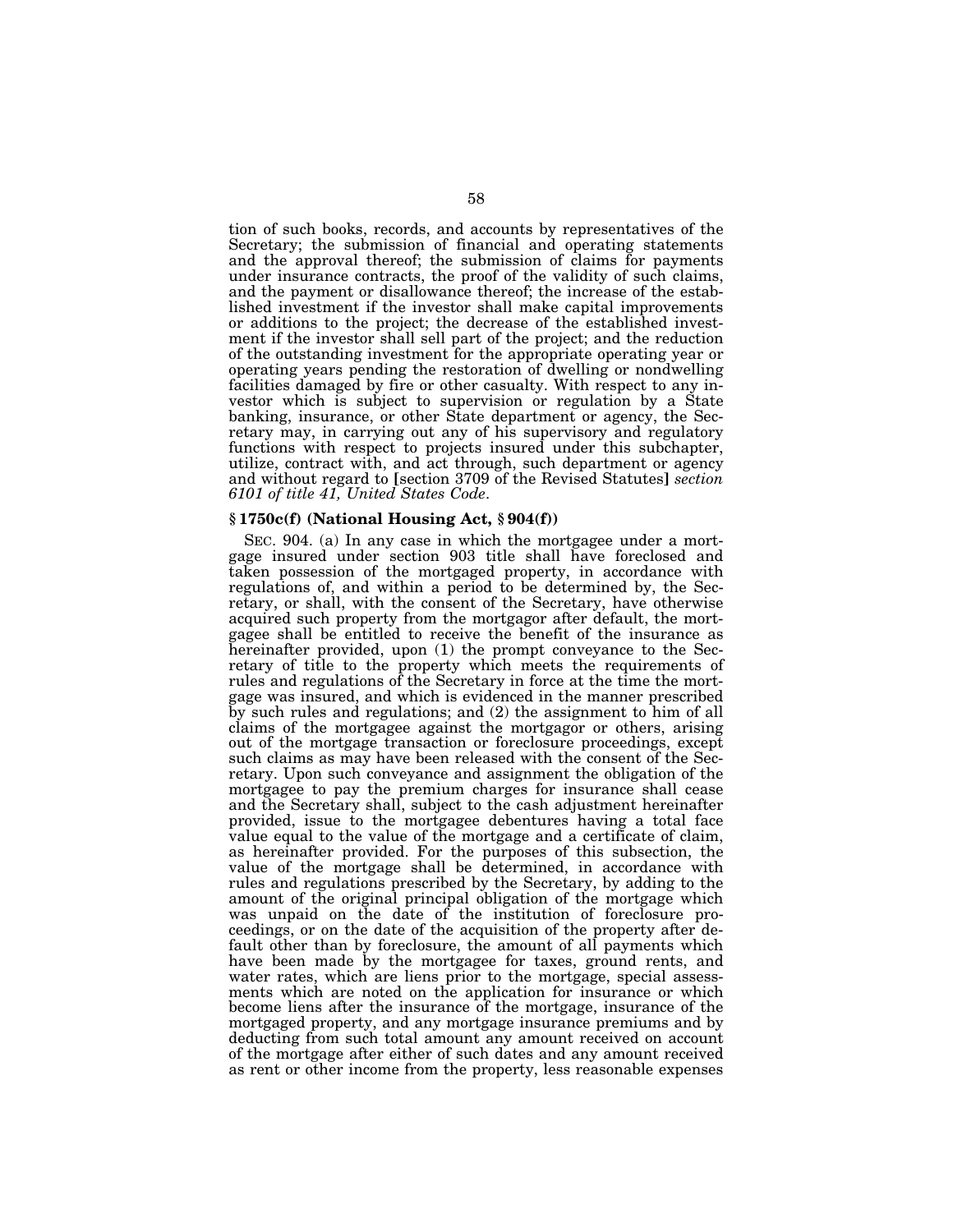incurred in handling the property, after either of such dates: *Provided*, That with respect to mortgages which are foreclosed before there shall have been paid on account of the principal obligation of the mortgage a sum equal to 10 per centum of the appraised value of the property as of the date the mortgage was accepted for insurance, there may be included in the debentures issued by the Secretary, on account of the cost of foreclosure (or of acquiring the property by other means) actually paid by the mortgagee and approved by the Secretary an amount—

\* \* \*

(f) Notwithstanding any other provision of law relating to the acquisition, handling, or disposal of real property by the United States, the Secretary shall have power to deal with, complete, rent, renovate, modernize, insure, make contracts or establish suitable agencies for the management of, or sell for cash or credit, in his discretion, any properties conveyed to him in exchange for debentures and certificates of claim as provided in this section; and, notwithstanding any other provision of law, the Secretary shall also have power to pursue to final collection, by way of compromise or otherwise, all claims against mortgagors assigned by mortgagees to the Secretary as provided in this subchapter: *Provided*, That **[**section 3709 of the Revised Statututes**]** *section 6101 of title 41, United States Code* shall not be construed to apply to any purchase or contract for services or supplies on account of such property if the amount thereof does not exceed \$1,000. The power to convey and to execute in the name of the Secretary deeds of conveyances, deeds of release, assignments, and satisfactions of mortgages, and any other written instrument relating to real property or any interest therein heretofore or hereafter acquired by the Secretary pursuant to the provisions of this chapter, may be exercised by an officer appointed by him, without the execution of any express delegation of power or power of attorney: *Provided*, That nothing in this subsection shall be construed to prevent the Secretary from delegating such power by order or by power of attorney in his discretion, to any officer, agent, or employee he may appoint.

## **§ 1788(b) (Federal Credit Union Act, § 208(b))**

SEC. 208. (a)(1) In order to reopen a closed insured credit union or in order to prevent the closing of an insured credit union which the Board has determined is in danger of closing or in order to assist in the voluntary liquidation of a solvent credit union, the Board, in its discretion, is authorized to make loans to, or purchase the assets of, or establish accounts in such insured credit union upon such terms and conditions as it may prescribe. Except with respect to the voluntary liquidation of a solvent credit union, such loans shall be made and such accounts shall be established only when, in the opinion of the Board, such action is necessary to protect the fund or the interests of the members of the credit union.

\* \* \*

(b) For the protection of the Fund, the Board, without regard to the **[**Federal Property and Administrative Services Act of 1949**]**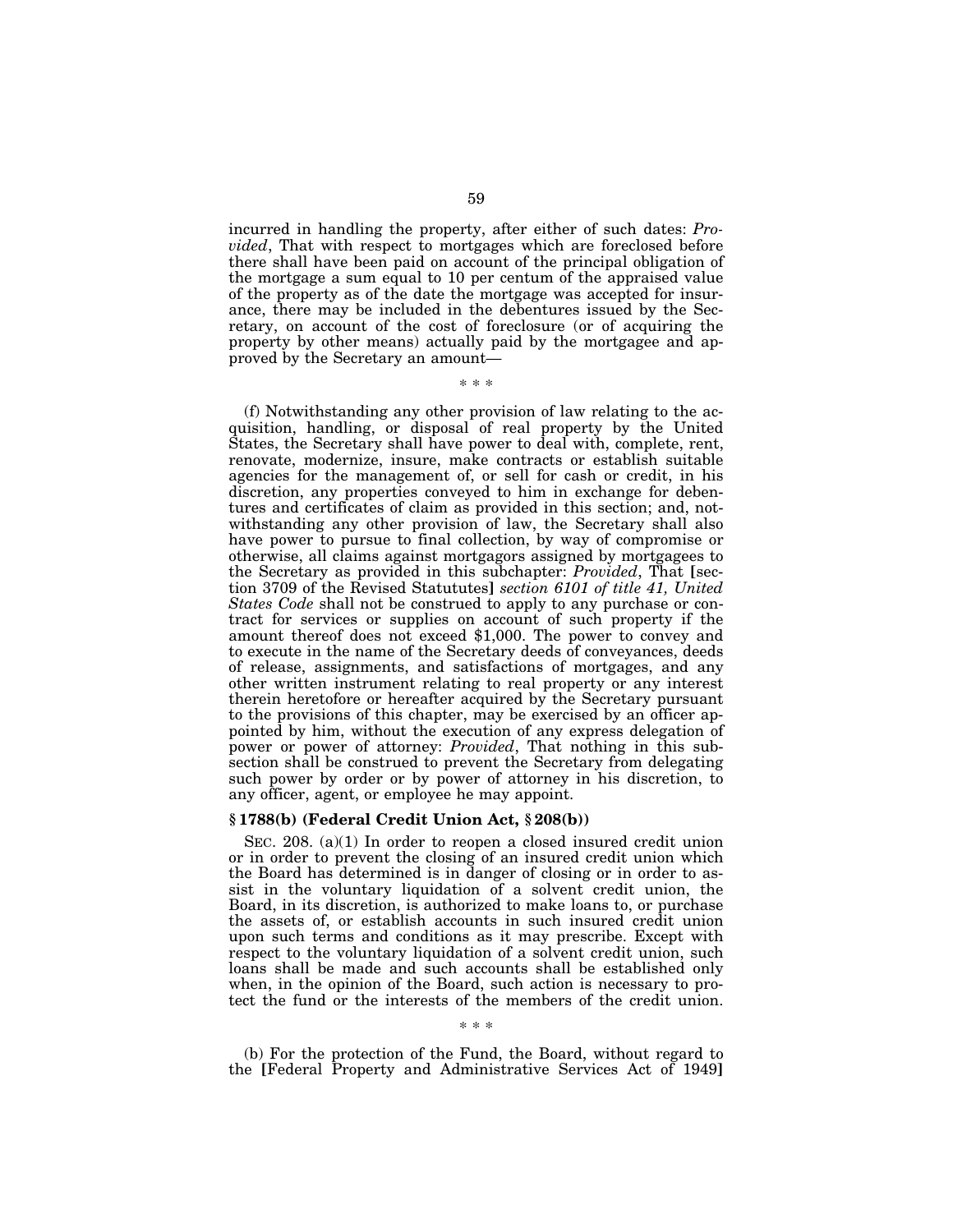*provisions referred to in section 171(b) and (c) of title 41, United States Code*, may—

(1) deal with, complete, reconstruct, rent, renovate, modernize, insure, make contracts for the management of, sell for cash or credit, or lease, in its discretion, any real property acquired or held by it under this section; and

(2) assign or sell at public or private sale, or otherwise dispose of, any evidence of debt, contract, claim, personal property, or security assigned to or held by it under this section. **[**Section 3709 of the Revised Statutes of the United States**]** *Section 6101 of title 41, United States Code* shall not apply to any purchase or contract for services or supplies made or entered into by the Board under this section if the amount thereof does not exceed \$1,000, or to any contract for hazard insurance on any real property acquired or held by it under this section.

# **§ 1827(g) (Federal Deposit Insurance Act, § 17(g))**

(a) ANNUAL REPORTS ON THE DEPOSIT INSURANCE FUND AND THE FSLIC RESOLUTION FUND.—

\* \* \*

(g) For the purpose of conducting such audit the Comptroller General is authorized in his discretion to employ by contract, without regard to **[**section 3709 of the Revised Statutues**]** *section 6101 of title 41, United States Code*, professional services of firms and organizations of certified public accountants, with the concurrence of the Corporation, for temporary periods or for special purposes. The Corporation shall reimburse the Government Accountability Office for the cost of any such audit as billed therefor by the Comptroller General, and the Government Accountability Office shall deposit the sums so reimbursed into the Treasury as miscellaneous receipts.

# **§ 4516(h)(3) (Federal Housing Enterprises Financial Safety and Soundness Act of 1992, § 1316(h)(3))**

# **SEC. 1316. FUNDING.**

\* \* \*

(h) AUDIT OF AGENCY.—

\* \* \*

(3) ASSISTANCE AND COSTS.—For the purpose of conducting an audit under this subsection, the Comptroller General may, in the discretion of the Comptroller General, employ by contract, without regard to **[**section 3709 of the Revised Statutes of the United States (41 U.S.C. 5)**]** *section 6101 of title 41, United States Code*, professional services of firms and organizations of certified public accountants for temporary periods or for special purposes. Upon the request of the Comptroller General, the Director of the Agency shall transfer to the Government Accountability Office from funds available, the amount requested by the Comptroller General to cover the full costs of any audit and report conducted by the Comptroller General. The Comptroller General shall credit funds transferred to the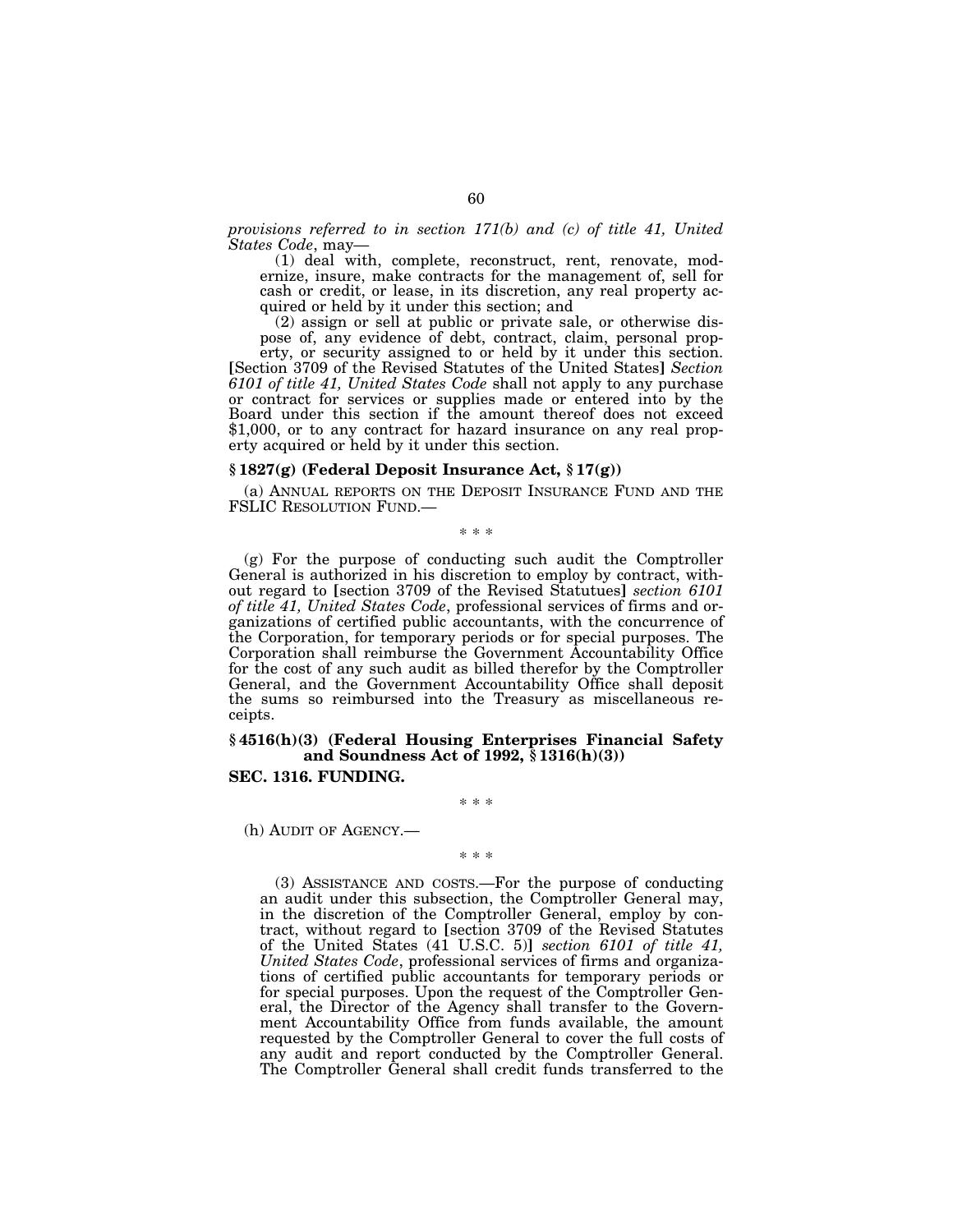account established for salaries and expenses of the Government Accountability Office, and such amount shall be available upon receipt and without fiscal year limitation to cover the full costs of the audit and report.

# **§ 5416 (Enhancing Financial Institution Safety and Soundness Act of 2010, § 319)**

# **SEC. 319. CONTRACTING AND LEASING AUTHORITY.**

Notwithstanding the **[**Federal Property and Administrative Services Act of 1949 (41 U.S.C. 251 et seq.)**]** *provisions referred to in section 171(b) and (c) of title 41, United States Code* or any other provision of law (except the full and open competition requirements of the Competition in Contracting Act), the Office of the Comptroller of the Currency may—

(1) enter into and perform contracts, execute instruments, and acquire real property (or property interest) as the Comptroller deems necessary to carry out the duties and responsibilities of the Office of the Comptroller of the Currency; and

(2) hold, maintain, sell, lease, or otherwise dispose of the property (or property interest) acquired under paragraph (1).

## **§ 5497(a)(5)(C) (Consumer Financial Protection Act of 2010,**   $§ 1017(a)(5)(C))$

#### **SEC. 1017. FUNDING; PENALTIES AND FINES**

(a) TRANSFER OF FUNDS FROM BOARD OF GOVERNORS.—

\* \* \*

(5) AUDIT OF THE BUREAU.—

# \* \* \*

(C) ASSISTANCE AND COSTS.—For the purpose of conducting an audit under this subsection, the Comptroller General may, in the discretion of the Comptroller General, employ by contract, without regard to **[**section 3709 of the Revised Statutes of the United States (41 U.S.C. 5)**]** *section 6101 of title 41, United States Code*, professional services of firms and organizations of certified public accountants for temporary periods or for special purposes. Upon the request of the Comptroller General, the Director of the Bureau shall transfer to the Government Accountability Office from funds available, the amount requested by the Comptroller General to cover the full costs of any audit and report conducted by the Comptroller General. The Comptroller General shall credit funds transferred to the account established for salaries and expenses of the Government Accountability Office, and such amount shall be available upon receipt and without fiscal year limitation to cover the full costs of the audit and report.

# **TITLE 14—COAST GUARD**

**Public Law 111–350, § 5(c) SEC. 5. CONFORMING CROSS-REFERENCES.**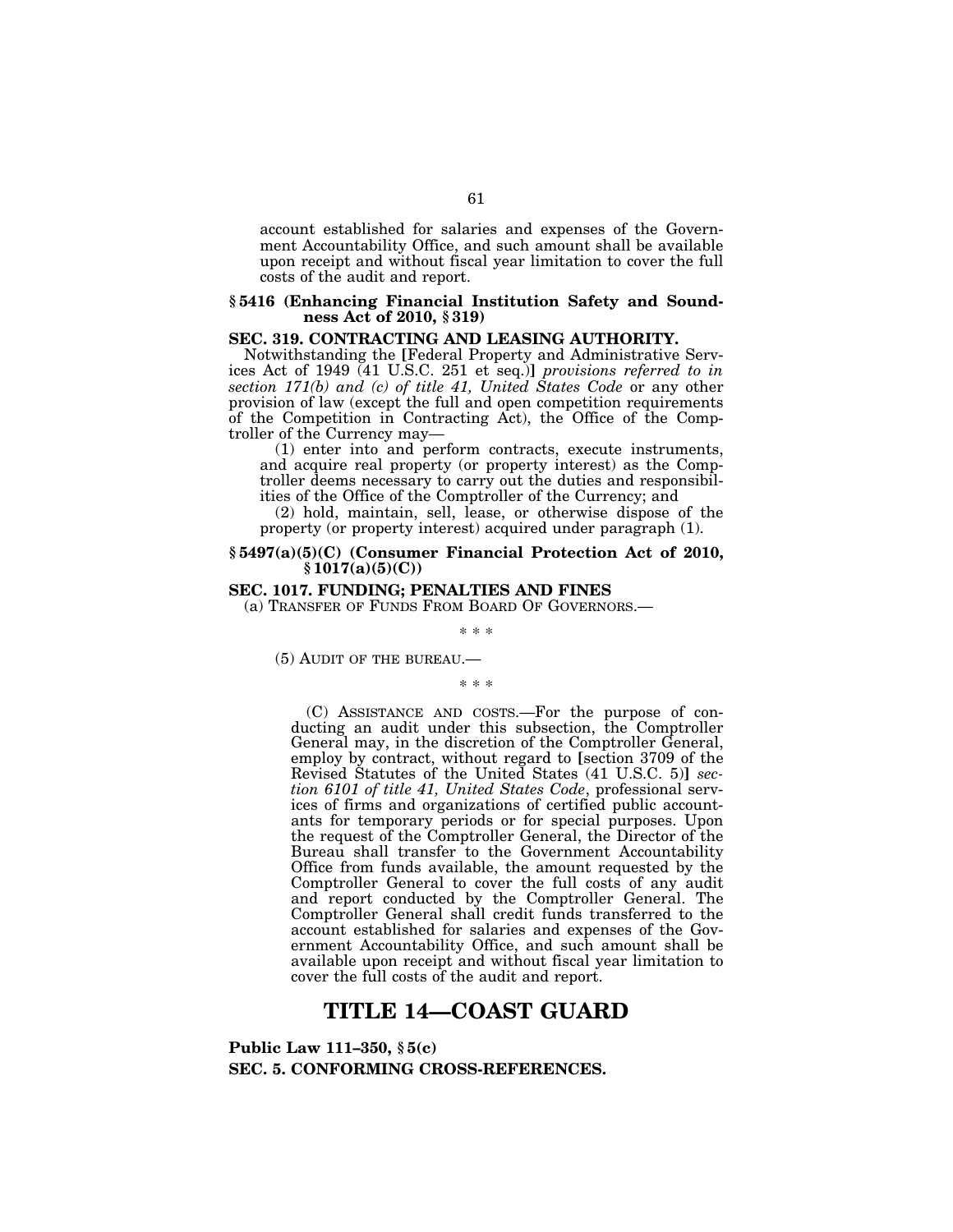(b) TITLE 14.—Title 14, United States Code, is amended as follows:

\* \* \*

(2) In section  $[93(h)]$   $93(a)(8)$ , strike "title III of the Federal Property and Administrative Services Act of 1949 (41 U.S.C.  $251$  et seq.)" and substitute "division C (except sections 3302, 3501(b), 3509, 3906, 4710 and 4711) of subtitle I of title 41''

\* \* \*

 $[(4)$  In section  $685(c)(1)$ , strike "title III of the Federal Property and Administrative Services Act of 1949 (41 U.S.C. 251 et seq.)" and substitute "division C (except sections 3302, 3501(b), 3509, 3906, 4710 and 4711) of subtitle I of title 41''.**]** 

#### **§ 92(d)**

#### **§ 92. Secretary; general powers**

For the purpose of executing the duties and functions of the Coast Guard the Secretary may within the limits of appropriations made therefor:

\* \* \*

(d) design or cause to be designed, cause to be constructed, accept as gift, or otherwise acquire vessels, and subject to applicable regulations under **[**subtitle I of title 40 and division C (except sections 3302, 3501(b), 3509, 3906, 4710, and 4711) of subtitle I of title 41**]** *chapter 5 of title 40* dispose of them;

#### **§ 93(a)(8)**

## **§ 93. Commandant; general powers**

(a) For the purpose of executing the duties and functions of the Coast Guard the Commandant may:

\* \* \*

(8) design or cause to be designed, cause to be constructed, accept as gift, or otherwise acquire patrol boats and other small craft, equip, operate, maintain, supply, and repair such patrol boats, other small craft, aircraft, and vehicles, and subject to applicable regulations under **[**subtitle I of title 40 and division  $\dot{C}$  (except sections 3302, 3501(b), 3509, 3906, 4710, and 4711) of subtitle I of title 41**]** *chapter 5 of title 40* dispose of them;

# **§ 576(2)**

# **§ 576. Acquisition approval authority**

Nothing in this subchapter shall be construed as altering or diminishing in any way the statutory authority and responsibility of the Secretary of the department in which the Coast Guard is operating, or the Secretary's designee, to—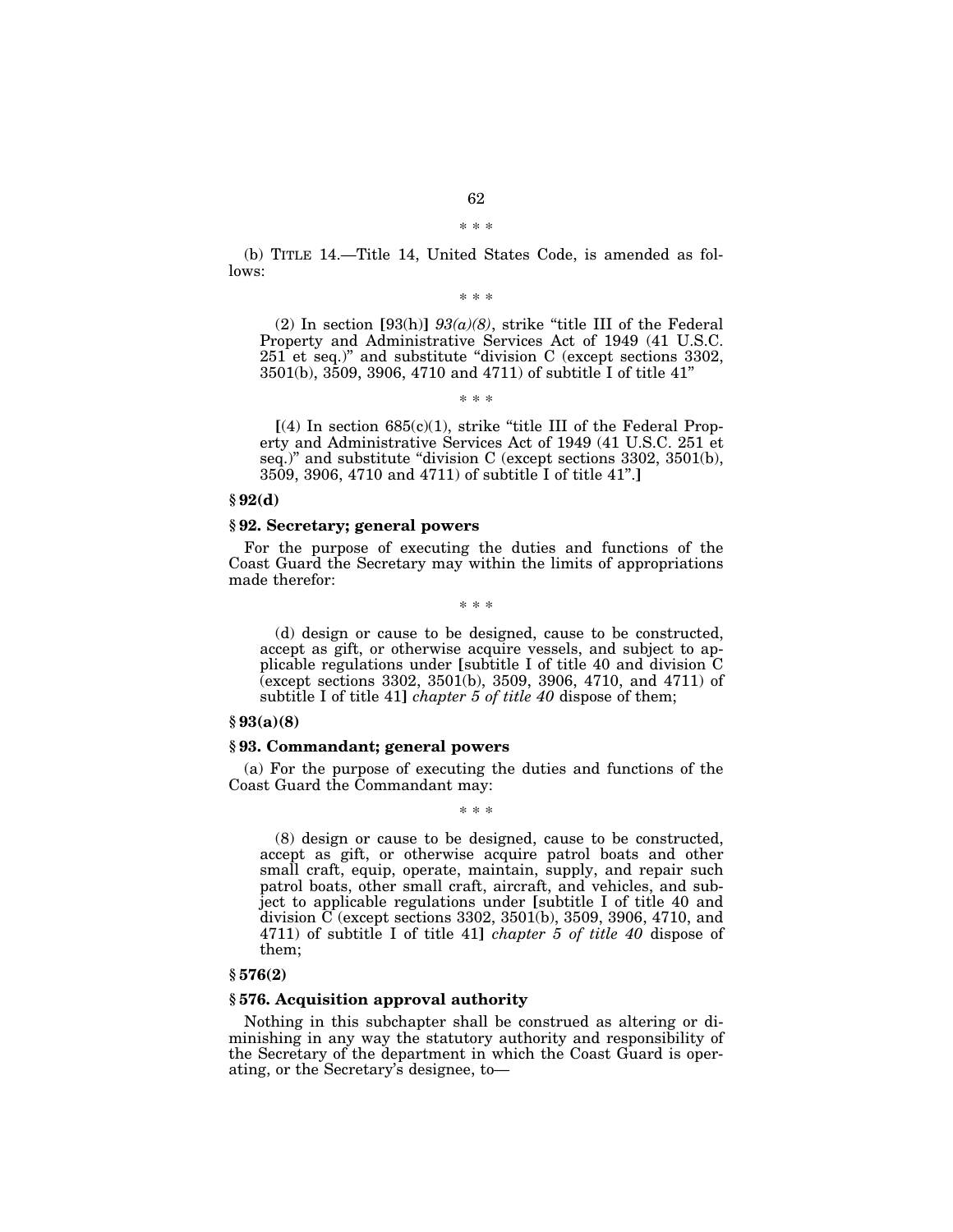(2) manage department acquisition activities and act as the Acquisition Decision Authority with regard to the review or approval of a Coast Guard Level 1 or Level 2 acquisition project or program, as required by **[**section 16 of the Office of Federal Procurement Policy Act (41 U.S.C. 414)**]** *section 1702 of title 41*  and related implementing regulations and directives.

#### **§ 641(a)**

## **§ 641. Disposal of certain material**

(a) The Commandant subject to applicable regulations under **[**subtitle I of title 40 and division C (except sections 3302, 3501(b), 3509, 3906, 4710, and 4711) of subtitle I of title 41**]** *chapter 5 of title 40* may dispose of, with or without charge, to the Coast Guard Auxiliary, including any incorporated unit thereof, to the sea-scout service of the Boy Scouts of America, and to any public body or private organization not organized for profit having an interest therein for historical or other special reasons, such obsolete or other material as may not be needed for the Coast Guard.

# **TITLE 15—COMMERCE AND TRADE**

# **§ 205c (Metric Conversion Act of 1975, § 4)**

SEC. 4. As used in this Act, the term.—

\* \* \*

 $(5)$  "full and open competition" has the same meaning as defined in **[**section 403(6) of title 41, United States Code**]** *section 107 of title 41, United States Code*;

\* \* \*

(8) ''cost or pricing data or price analysis'' **[**has the meaning given such terms in section 304A of the Federal Property and Administrative Services Act of 1949 (41 U.S.C. 254b)**]** *has the meaning given the term ''cost or pricing data'' in section 3501(a) of title 41, United States Code*; and

## **§ 205f(4) (Metric Conversion Act of 1975, § 7(4))**

SEC. 7. In carrying out its duties under this Act, the Board may.—

\* \* \*

(4) enter into contracts, in accordance with the **[**Federal Property and Administrative Services Act of 1949, as amended (40 U.S.C. 471 et seq.)**]** *provisions referred to in secion 171(b) and (c) of title 41, United States Code*, with Federal or State agencies, private firms, institutions, and individuals for the conduct of research or surveys, the preparation of reports, and other activities necessary to the discharge of its duties;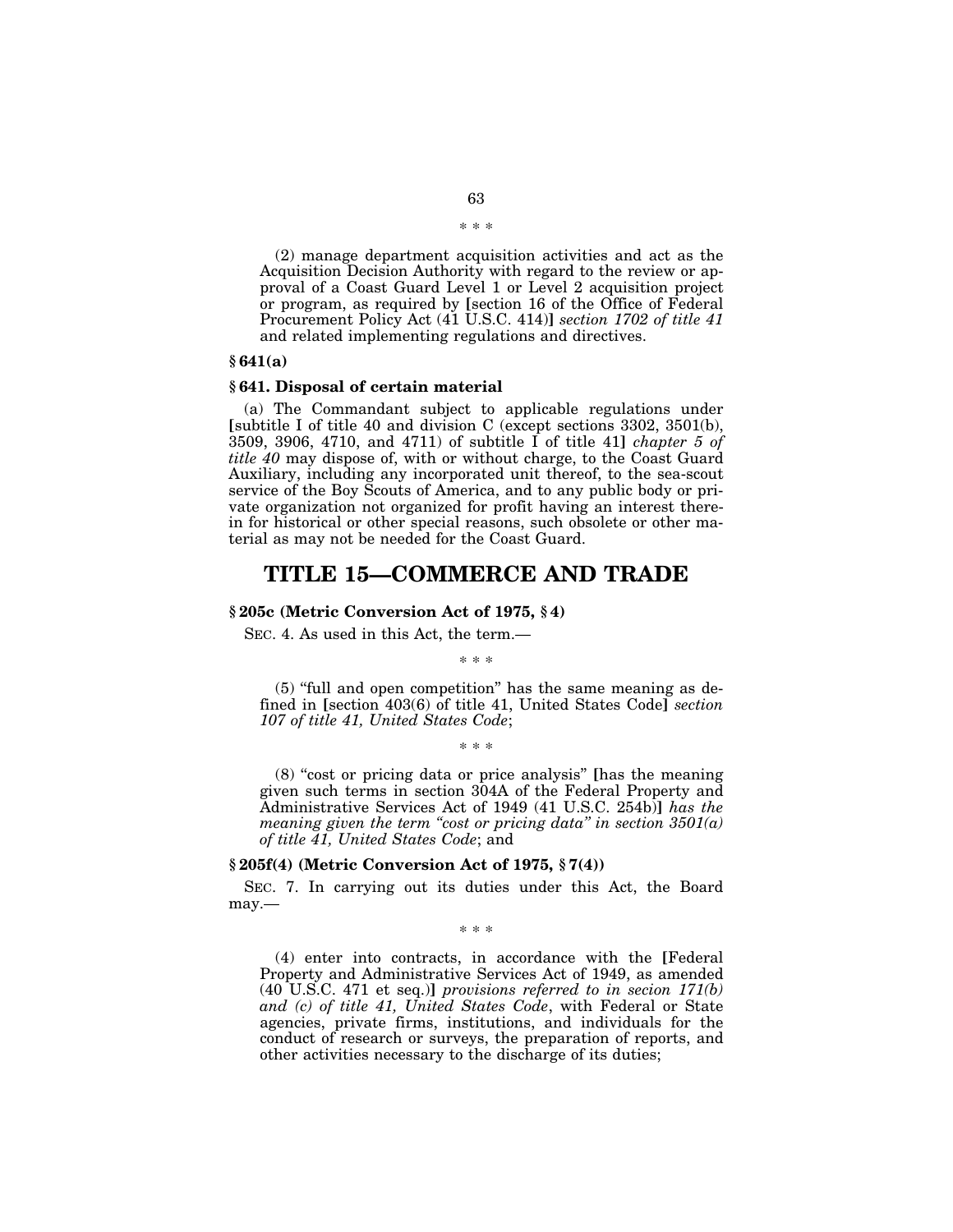#### **§ 205***l***(a) (Metric Conversion Act of 1975, § 14(a))**

# **SEC. 14. IMPLEMENTATION IN ACQUISITION OF CONSTRUCTIN SERVICES AND MATERIALS FOR FED-ERAL FACILITIES.**

(a) IN GENERAL.—Construction services and materials for Federal facilities shall be procured in accordance with the policies and procedures set forth in chapter 137 of title 10, United States Code, section 2377 of title 10, United States Code, **[**title III of the Federal Property and Administrative Services Act of 1949 (41 U.S.C. 251 et seq.)**]** *the provisions referred to in section 171(c) of title 41, United States Code*, and section 3(2) of this Act. Determination of a design method shall be based upon preliminary market research as required under section 2377(c) of title 10, United States Code, and **[**section 314B(c) of the Federal Property and Administrative Services Act of 1949 (41 U.S.C. 264b(c))**]** *section 3307(d) of title 41, United States Code*. If the requirements of this Act conflict with the provisions of section 2377 of title 10, United States Code, or **[**section 314B of the Federal Property and Administrative Services Act of 1949**]** *subsections (b) through (d) of section 3307 of title 41, United States Code*, then the provisions of **[**2377 or 314B**]** *section 2377 or subsections (b) through (d) of section 307* shall take precedence.

#### **§ 313 note (Act of June 16, 1948, § 2)**

SEC. 2. The Chief of the Weather Bureau is empowered to make such expenditures at the seat of government and elsewhere as may be necessary to carry out the purposes of this Act and as from time to time may be appropriated for by Congress, including expenditures for the development and purchase of special meteorological instruments and other equipment (including motor vehicles and aircraft), without regard to the provisions of **[**section 3709 of the Revised Statutes**]** *section 6101 of title 41, United States Code*. There is hereby authorized to be appropriated such sums as are necessary for the purpose of carrying out the provisions of this Act.

#### **§ 631 note (Small Business Reauthorization Act of 1997, § 417(a))**

# **SEC. 417. DEADLINES FOR ISSUANCE OF REGULATIONS.**

(a) PROPOSED REGULATIONS.—Proposed amendments to the Federal Acquisition Regulation or proposed Small Business Administration regulations under this subtitle and the amendments made by this subtitle shall be published not later than 120 days after the date of enactment of this Act for the purpose of obtaining public comment pursuant to **[**section 22 of the Office of Federal Procurement Policy Act (41 U.S.C. 418b)**]** *section 1707 of title 41, United States Code*, or chapter 5 of title 5, United States Code, as appropriate. The public shall be afforded not less than 60 days to submit comments.

#### **§ 632 (Small Business Act, § 3)**

SEC. 3. (a)(1) For the purposes of this Act, a small-business concern, including but not limited to enterprises that are engaged in the business of production of food and fiber, ranching and raising of livestock, agriculture, and all other farming and agricultural related industries, shall be deemed to be one which is independently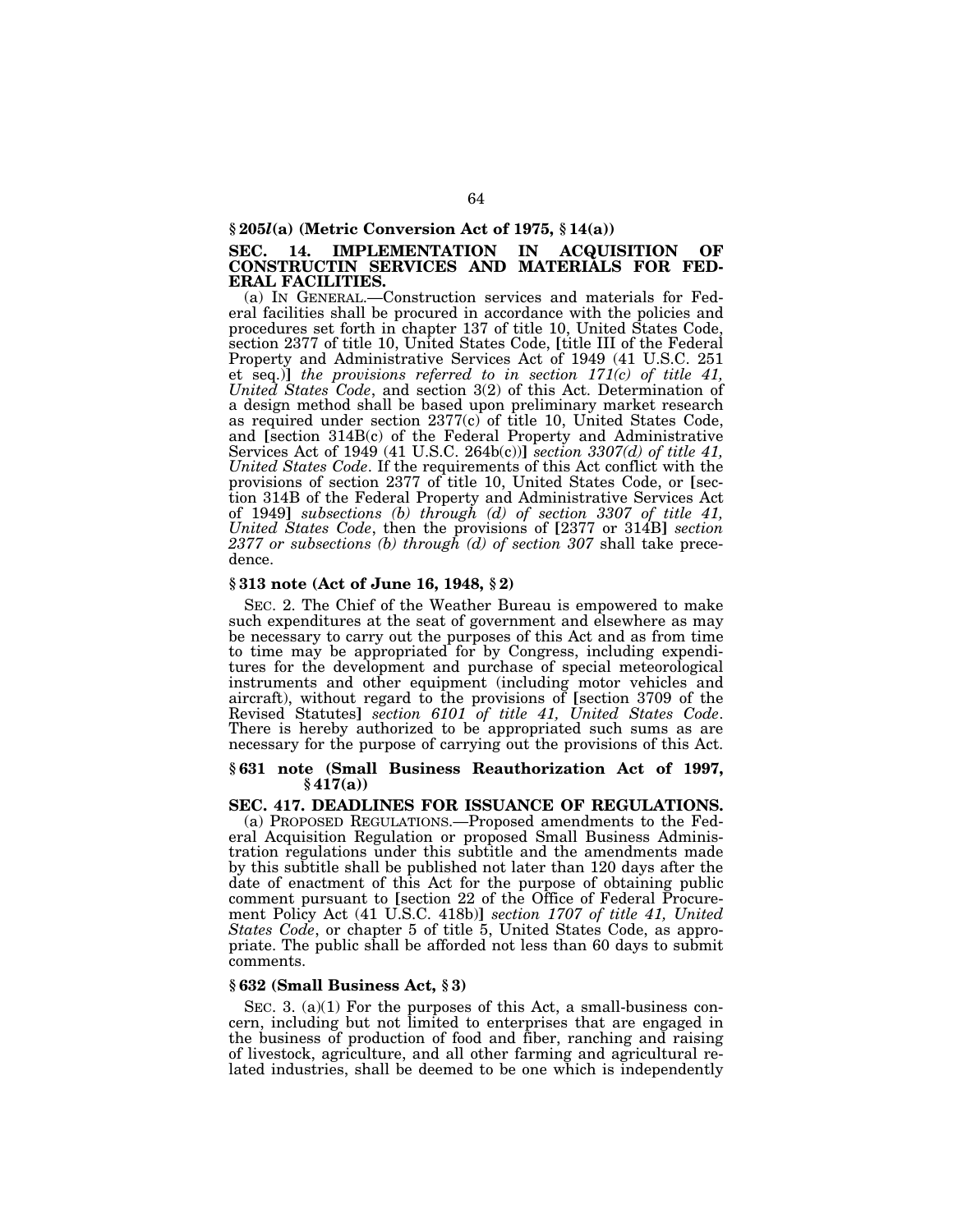owned and operated and which is not dominant in its field of operation: *Provided*, That notwithstanding any other provision of law, an agricultural enterprise shall be deemed to be a small business concern if it (including its affiliates) has annual receipts not in excess of \$750,000.

\* \* \*

(m) For purposes of this Act, the term ''simplified acquisition threshold'' has the meaning given such term in **[**section 4(11) of the Office of Federal Procurement Policy Act (41 U.S.C. 403(11))**]** *section 134 of title 41, United States Code*.

\* \* \*

(v) MULTIPLE AWARD CONTRACT.—In this Act, the term ''multiple award contract'' means—

(1) a multiple award task order contract or delivery order contract that is entered into under the authority of **[**sections 303H through 303K of the Federal Property and Administrative Services Act of 1949 (41 U.S.C. 25h through 253k)**]** *sections 4101, 4103, 4105, and 4106 of title 41, United States Code*; and

## **§ 634 (Small Business Act, § 5)**

SEC. 5. (a) The Administration shall have power to adopt, alter, and use a seal, which shall be judicially noticed. The Administrator is authorized, subject to the civil service and classification laws, to select, employ, appoint, and fix the compensation of such officers, employees, attorneys, and agents as shall be necessary to carry out the provisions of this chapter; to define their authority and duties; and to pay the costs of qualification of certain of them as notaries public. The Administration, with the consent of any board, commission, independent establishment, or executive department of the Government, may avail itself on a reimbursable or nonreimbursable basis of the use of information, services, facilities (including any field service thereof), officers, and employees thereof, in carrying out the provisions of this Act.

#### \* \* \*

(b) In the performance of, and with respect to, the functions, powers, and duties vested in him by this Act the Administrator may—

\* \* \*

(4) pursue to final collection, by way of compromise or otherwise, all claims against third parties assigned to the Administrator in connection with loans made by him. This shall include authority to obtain deficiency judgments or otherwise in the case of mortgages assigned to the Administrator. **[**Section 3709 of the Revised Statutes, as amended (41 U.S.C., sec. 5)**]** *Section 6101 of title 41, United States Code*, shall not be construed to apply to any contract of hazard insurance or to any purchase or contract for services or supplies on account of property obtained by the Administrator as a result of loans made under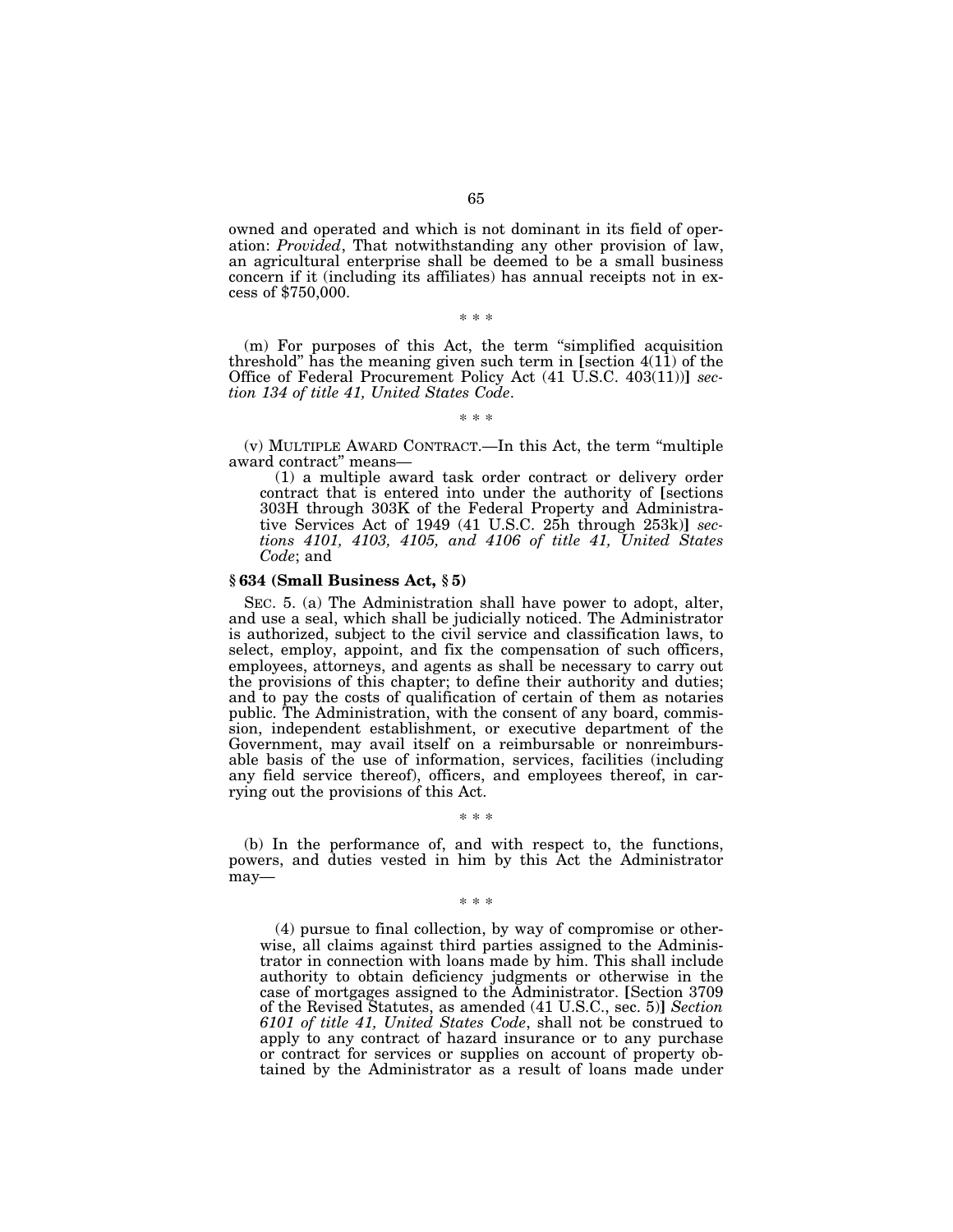this chapter if the premium therefor or the amount thereof does not exceed \$1,000. The power to convey and to execute in the name of the Administrator deeds of conveyance, deeds of release, assignments and satisfactions of mortgages, and any other written instrument relating to real property or any interest therein acquired by the Administrator pursuant to the provisions of this Act may be exercised by the Administrator or by any officer or agent appointed by him without the execution of any express delegation of power or power of attorney. Nothing in this section shall be construed to prevent the Administrator from delegating such power by order or by power of attorney, in his discretion, to any officer or agent he may appoint;

# \* \* \*

(c) To such extent as he finds necessary to carry out the provisions of this Act, the Administrator is authorized to procure the temporary (not in excess of one year) or intermittent services of experts or consultants or organizations thereof, including stenographic reporting services, by contract or appointment, and in such cases such services shall be without regard to the civil-service and classification laws and, except in the case of stenographic reporting services by organizations, without regard to **[**section 3709 of the Revised Statutes, as amended (41 U.S.C., sec. 5)**]** *section 6101 of title 41, United States Code*. Any individual so employed may be compensated at a rate not in excess of the daily equivalent of the highest rate payable under section 5332 of title 5, including travel time, and, while such individual is away from his or her home or regular place of business, he or she may be allowed travel expenses (including per diem in lieu of subsistence) as authorized by section 5703 of title 5.

#### **§ 637 (Small Business Act, § 8)**

SEC. 8. (a)(1) It shall be the duty of the Administration and it is hereby empowered, whenever it determines such action is necessary or appropriate—

#### \* \* \*

 $(d)(1)$  It is the policy of the United States that small business concerns, small business concerns owned and controlled by veterans, small business concerns owned and controlled by service-disabled veterans, qualified HUBZone small business concerns, small business concerns owned and controlled by socially and economically disadvantaged individuals, and small business concerns owned and controlled by women, shall have the maximum practicable opportunity to participate in the performance of contracts let by any Federal agency, including contracts and subcontracts for subsystems, assemblies, components, and related services for major systems. It is further the policy of the United States that its prime contractors establish procedures to ensure the timely payment of amounts due pursuant to the terms of their subcontracts with small business concerns, small business concerns owned and controlled by veterans, small business concerns owned and controlled by service-disabled veterans, qualified HUBZone small business concerns, small business concerns owned and controlled by socially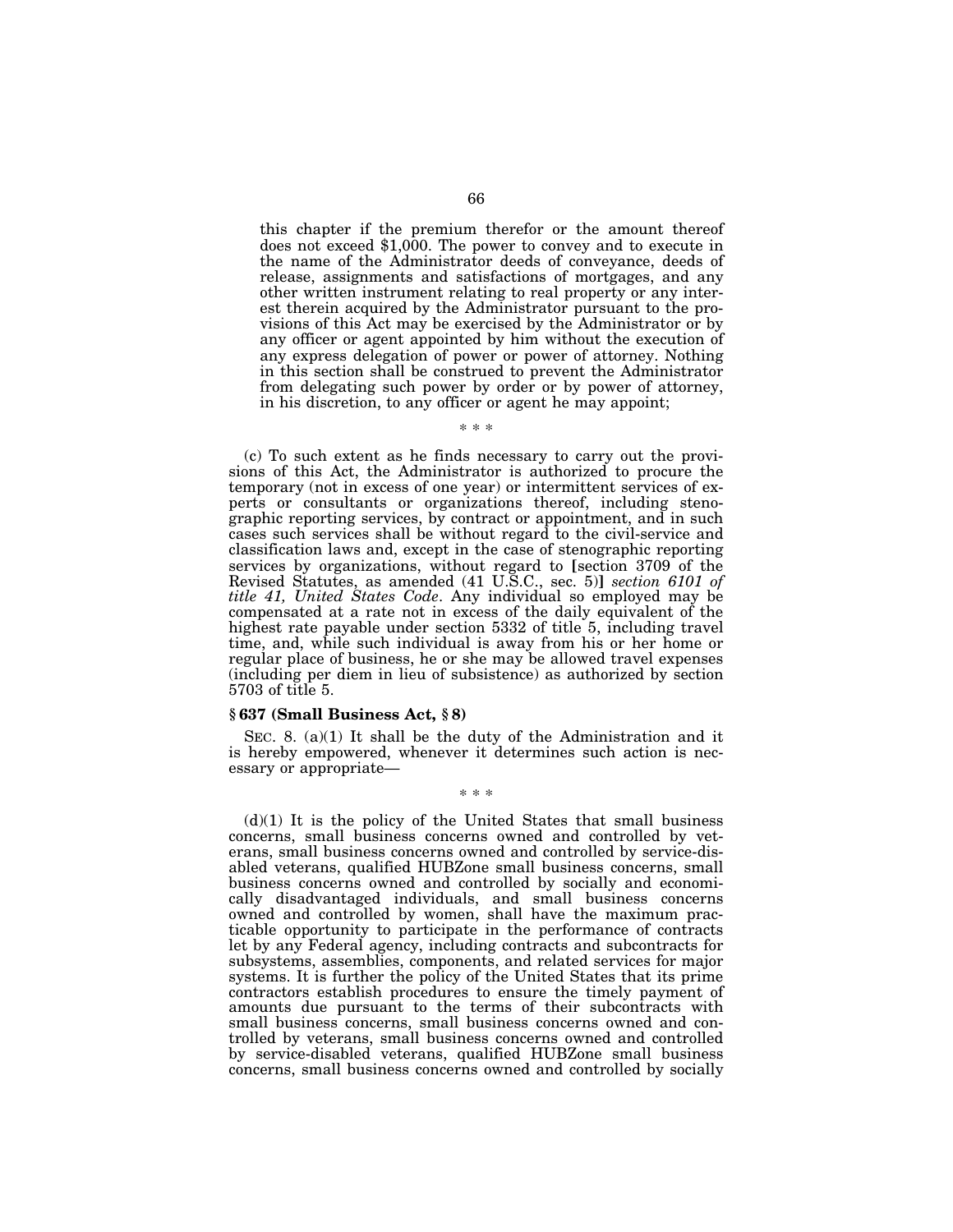and economically disadvantaged individuals, and small business concerns owned and controlled by women.

## \* \* \*

(4)(A) Each solicitation of an offer for a contract to be let by a Federal agency which is to be awarded pursuant to the negotiated method of procurement and which may exceed \$1,000,000, in the case of a contract for the construction of any public facility, or \$500,000, in the case of all other contracts, shall contain a clause notifying potential offering companies of the provisions of this subsection relating to contracts awarded pursuant to the negotiated method of procurement.

\* \* \*

(F)(i) Each contract subject to the requirements of this paragraph or paragraph (5) shall contain a clause for the payment of liquidated damages upon a finding that a prime contractor has failed to make a good faith effort to comply with the requirements imposed on such contractor by this subsection.

(ii) The contractor shall be afforded an opportunity to demonstrate a good faith effort regarding compliance prior to the contracting officer's final decision regarding the imposition of damages and the amount thereof. The final decision of a contracting officer regarding the contractor's obligation to pay such damages, or the amounts thereof, shall be subject to **[**the Contract Disputes Act of 1978 (41 U.S.C. 601–613)**]** *chapter 71 of title 41, United States Code*.

\* \* \*

(12) PAYMENT OF SUBCONTRACTORS.—

\* \* \*

(E) Regulations.—Not later than 1 year after the date of enactment of this paragraph, the Federal Acquisition Regulatory Council established under **[**section 25(a) of the Office of Federal Procurement Policy Act (41 U.S.C. 421(a))**]** *section 1302(a) of title 41, United States Code,* shall amend the Federal Acquisition Regulation issued under **[**section 25 of such Act**]** *section 1303(a) of title 41, United States Code,* to—

#### \* \* \*

(e)(1) Except as provided in subsection (g) of this section—

\* \* \*

(2)(A) A notice of solicitation required to be published under paragraph (1) may be published—

(i) by electronic means that meet the accessibility requirements under **[**section 18(a)(7) of the Office of Federal Procurement Policy Act (41 U.S.C. 416(a)(7))**]** *section 1708(d) of title 41, United States Code*; or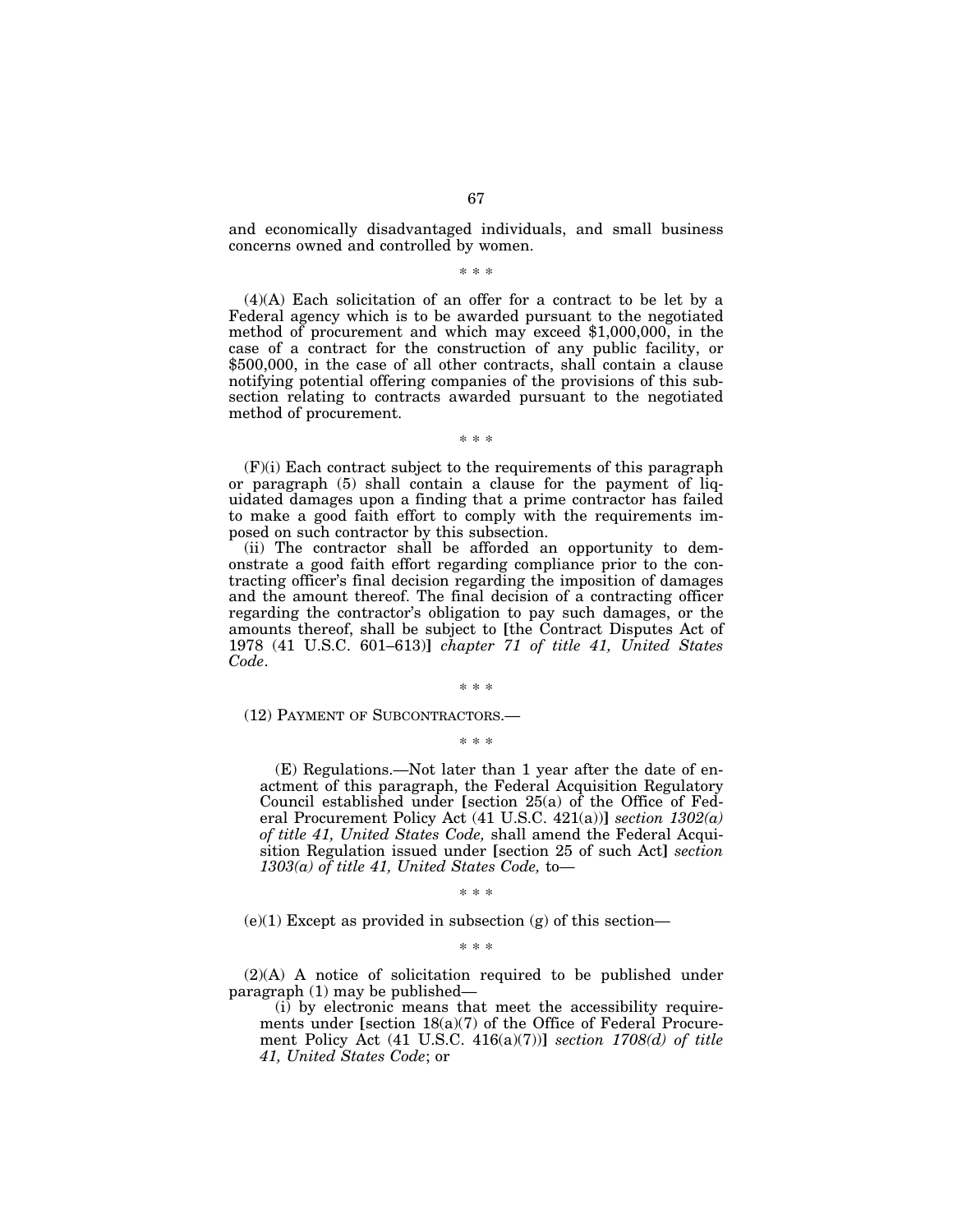$(g)(1)$  A notice is not required under subsection  $(e)(1)$  of this section if—

\* \* \*

(2) The requirements of subsection  $(a)(1)(A)$  of this section do not apply to any procurement under conditions described in paragraph (2), (3), (4), (5), or (7) of **[**section 303(c) of the Federal Property and Administrative Services Act of 1949 (41 U.S.C. 253(c))**]** *section 3304(a) of title 41, United States Code,* or paragraph (2), (3), (4), (5), or (7) of section 2304(c) of title 10, United States Code.

#### \* \* \*

 $(h)(1)$  An executive agency may not award a contract using procedures other than competitive procedures unless—

(A) except as provided in paragraph (2), a written justification for the use of such procedures has been approved—

#### \* \* \*

(iii) in the case of a contract for an amount exceeding \$10,000,000, by the senior procurement executive of the agency designated pursuant to **[**section 16(3) of the Office of Federal Procurement Policy Act (41 U.S.C. 414(3))**]** *section 1702(c)(1) and (2) of title 41, United States Code,*  (without further delegation); and

(B) all other requirements applicable to the use of such procedures under **[**title III of the Federal Property and Administrative Services Act of 1949 (41 U.S.C. 251 et seq.)**]** *the provisions referred to in section 171(c) of title 41, United States Code,* or chapter 137 of title 10, United States Code, as appropriate, have been satisfied.

(2) The same exceptions as are provided in **[**section 303(f)(2) of the Federal Property and Administrative Services Act of 1949 (41 U.S.C. 253(f)(2))**]** *section 3304(e)(3) and (4) of title 41, United States Code,* or section 2304(f)(2) of title 10 shall apply with respect to the requirements of paragraph  $(1)(A)$  of this subsection in the same manner as such exceptions apply to the requirements of **[**section 303(f)(1) of such Act or section 2304(f)(1) of such title**]** *section 3304(e)(1) of title 41, United States Code, or section 2304(f)(1) of title 10, United States Code,* as appropriate.

#### \* \* \*

(j) For purposes of this section, the term "executive agency" has the meaning provided such term in **[**section 4(1) of the Office of Federal Procurement Policy Act (41 U.S.C. 403(1))**]** *section 133 of title 41, United States Code*.

\* \* \*

(m) PROCUREMENT PROGRAM FOR WOMEN-OWNED SMALL BUSI-NESS CONCERNS.—

(1) DEFINITIONS.—In this subsection, the following definitions apply: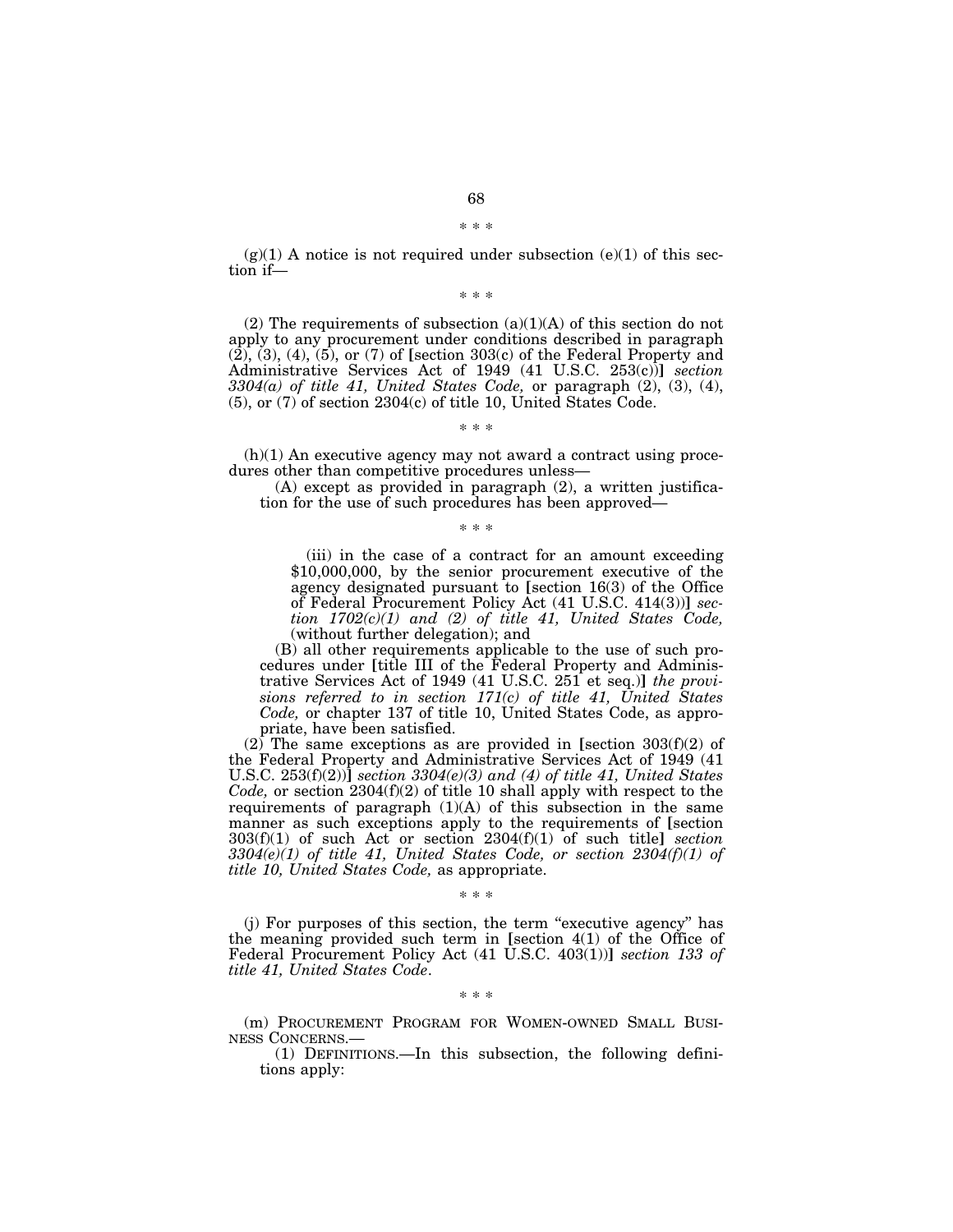(A) CONTRACTING OFFICER.—The term ''contracting officer'' has the meaning given such term in **[**section 27(f)(5) of the Office of Federal Procurement Policy Act (41 U.S.C. 42(f)(5))**]** *section 2101(1) of title 41, United States Code*.

# **§ 637 note (Small Business Jobs Act of 2010, § 1321)**

## **SEC. 1321. SUBCONTRACTING MISREPRESENTATIONS.**

Not later than 1 year after the date of enactment of this Act, the Administrator, in consultation with the Administrator for Federal Procurement Policy, shall promulgate regulations relating to, and the Federal Acquisition Regulatory Council established under **[**section 25(a) of the Office of Federal Procurement Policy Act (41 U.S.C. 421(a))**]** *section 1302(a) of title 41, United States Code,* shall amend the Federal Acquisition Regulation issued under **[**section 25 of such Act**]** *section 1303(a) of title 41, United States Code,* to establish a policy on, subcontracting compliance relating to small business concerns, including assignment of compliance responsibilities between contracting offices, small business offices, and program offices and periodic oversight and review activities.

# **§ 637 note (Business Opportunity Development Reform Act of 1988, § 304(b))**

# **SEC. 304. SUBCONTRACTING ASSISTANCE.**

\* \* \*

(b) LIQUIDATED DAMAGES CLAUSE.—The contract clause required by section  $8(d)(4)(F)$  of the Small Business Act (as added by subsection (a)) shall be made part of the Federal Acquisition Regulation and promulgated pursuant to **[**section 22 of the Office of Federal Procurement Policy Act (41 U.S.C. 418b)**]** *section 1707 of title 41, United States Code*.

#### **§ 638 (Small Business Act, § 9)**

SEC. 9. (a) Research and development are major factors in the growth and progress of industry and the national economy. The expense of carrying on research and development programs is beyond the means of many small-business concerns, and such concerns are handicapped in obtaining the benefits of research and development programs conducted at Government expense. These small-business concerns are thereby placed at a competitive disadvantage. This weakens the competitive free enterprise system and prevents the orderly development of the national economy. It is the policy of the Congress that assistance be given to small-business concerns to enable them to undertake and to obtain the benefits of research and development in order to maintain and strengthen the competitive free enterprise system and the national economy.

\* \* \*

(e) For the purpose of this section—

\* \* \*

 $(8)$  the term "research institution" means a nonprofit institution, as defined in section 4(5) of the Stevenson-Wydler Technology Innovation Act of 1980, and includes federally funded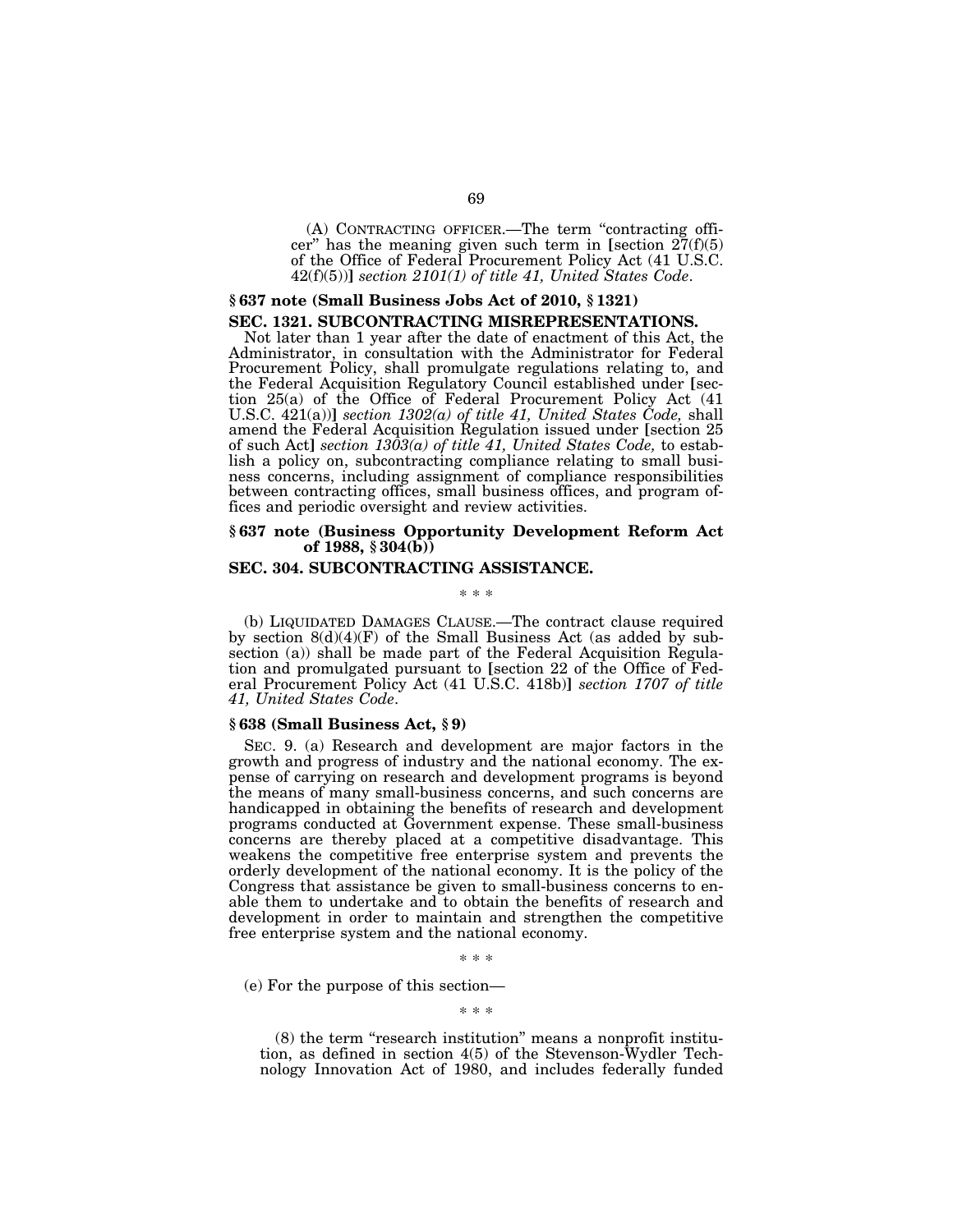research and development centers, as identified by the National Scientific Foundation in accordance with the governmentwide Federal Acquisition Regulation issued in accordance with [section 35(c)(1) of the Office of Federal Procurement Policy Act**]** *section 1303(a)(1) of title 41, United States Code* (or any successor regulation thereto);

\* \* \*

## (n) REQUIRED EXPENDITURES FOR STTR BY FEDERAL AGENCIES.—

\* \* \*

(2) LIMITATIONS.—A Federal agency shall not—

(A) use any of its STTR budget established pursuant to paragraph (1) for the purpose of funding administrative costs of the program, including costs associated with salaries and expenses, or, in the case of a small business concern or a research institution, costs associated with salaries, expenses, and administrative overhead (other than those direct or indirect costs allowable under guidelines of the Office of Management and Budget and the governmentwide Federal Acquisition Regulation issued in accordance with [section 25(c)(1) of the Office of Federal Procurement Policy Act**]** *section 1303(a)(1) of title 41, United States Code*); or

# **§ 644 (Small Business Act, § 15)**

SEC. 15. (a) To effectuate the purposes of this Act, small-business concerns within the meaning of this Act shall receive any award or contract or any part thereof, and be awarded any contract for the sale of Government property, as to which it is determined by the Administration and the contracting procurement or disposal agency (1) to be in the interest of maintaining or mobilizing the Nation's full productive capacity, (2) to be in the interest of war or national defense programs, (3) to be in the interest of assuring that a fair proportion of the total purchases and contracts for property and services for the Government in each industry category are placed with small-business concerns, or  $(4)$  to be in the interest of assuring that a fair proportion of the total sales of Government property be made to small-business concerns; but nothing contained in this Act shall be construed to change any preferences or priorities established by law with respect to the sale of electrical power or other property by the Government or any agency thereof. These determinations may be made for individual awards or contracts or for classes of awards or contracts. If a proposed procurement includes in its statement of work goods or services currently being performed by a small business, and if the proposed procurement is in a quantity or estimated dollar value the magnitude of which renders small business prime contract participation unlikely, or if a proposed procurement for construction seeks to package or consolidate discrete construction projects, or the solicitation involves an unnecessary or unjustified bundling of contract requirements, as determined by the Administration, the Procurement Activity shall provide a copy of the proposed procurement to the Procurement Activity's Small Business Procurement Center Representative at least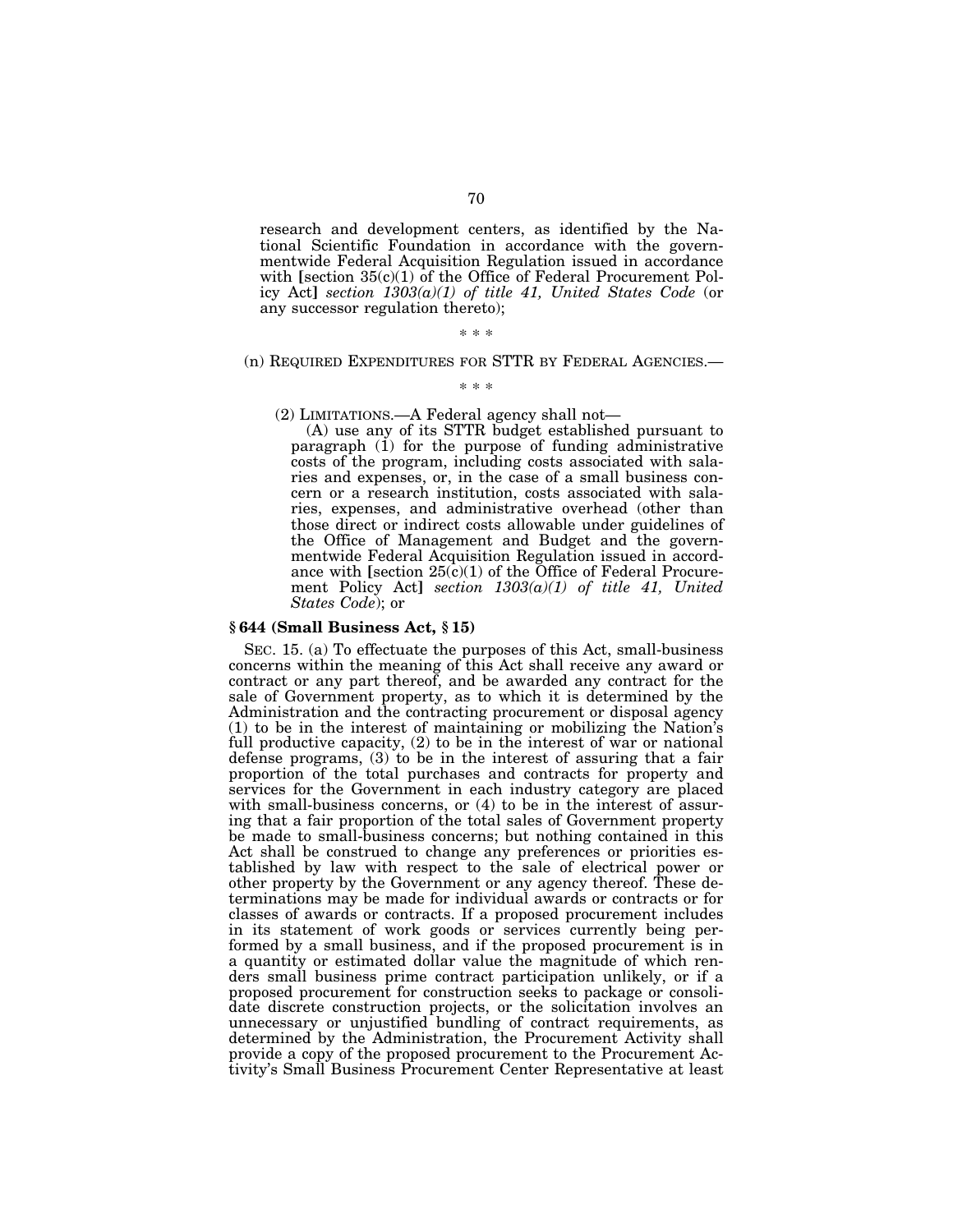30 days prior to the solicitation's issuance along with a statement explaining (1) why the proposed acquisition cannot be divided into reasonably small lots (not less than economic production runs) to permit offers on quantities less than the total requirement, (2) why delivery schedules cannot be established on a realistic basis that will encourage small business participation to the extent consistent with the actual requirements of the Government,  $(3)$  why the proposed acquisition cannot be offered so as to make small business participation likely, (4) why construction cannot be procured as separate discrete projects, or (5) why the agency has determined that the bundled contract (as defined in section 632(*o*) of this title) is necessary and justified. The thirty-day notification process shall occur concurrently with other processing steps required prior to issuance of the solicitation. Within 15 days after receipt of the proposed procurement and accompanying statement, if the Procurement Center Representative believes that the procurement as proposed will render small business prime contract participation unlikely, the Representative shall recommend to the Procurement Activity alternative procurement methods which would increase small business prime contracting opportunities. Whenever the Administration and the contracting procurement agency fail to agree, the matter shall be submitted for determination to the Secretary or the head of the appropriate department or agency by the Administrator. For purposes of clause (3) of the first sentence of this subsection, an industry category is a discrete group of similar goods and services. Such groups shall be determined by the Administration in accordance with the definition of a ''United States industry'' under the North American Industry Classification System, as established by the Office of Management and Budget, except that the Administration shall limit such an industry category to a greater extent than provided under such classification codes if the Administration receives evidence indicating that further segmentation for purposes of this paragraph is warranted due to special capital equipment needs or special labor or geographic requirements or to recognize a new industry. A market for goods or services may not be segmented under the preceding sentence due to geographic requirements unless the Government typically designates the area where work for contracts for such goods or services is to be performed and Government purchases comprise the major portion of the entire domestic market for such goods or services and, due to the fixed location of facilities, high mobilization costs, or similar economic factors, it is unreasonable to expect competition from business concerns located outside of the general areas where such concerns are located. A contract may not be awarded under this subsection if the award of the contract would result in a cost to the awarding agency which exceeds a fair market price.

 $(c)(1)$  As used in this subsection:

(A) The term ''Committee'' means the Committee for Purchase From People Who Are Blind or Severely Disabled established under **[**the first section of the Act entitled ''An Act to create a Committee on Purchases of Blind-made Products, and for other purposes'', approved June 25, 1938 (41 U.S.C. 46)**]**  *section 8502 of title 41, United States Code*.

\* \* \*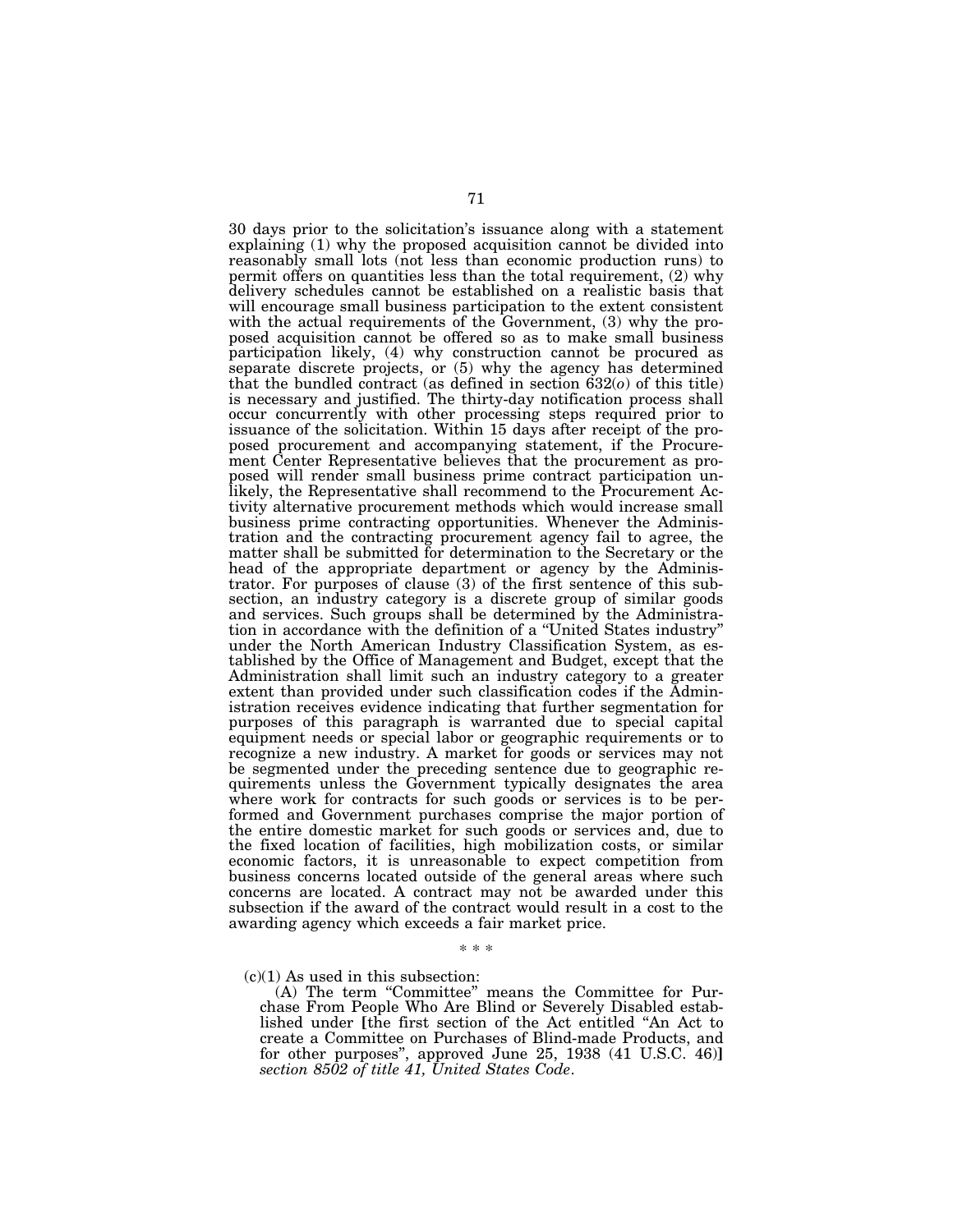(2)(A) During fiscal year 1995, public or private organizations for the handicapped shall be eligible to participate in programs authorized under this section in an aggregate amount not to exceed \$40,000,000.

(B) None of the amounts authorized for participation by subparagraph (A) may be placed on the procurement list maintained by the Committee pursuant to **[**section 2 of the Act entitled ''An Act to create a Committee on Purchases of Blind-made Products, and for other purposes,'', approved June 25, 1938 (41 U.S.C. 47**]** *section 8503 of title 41, United States Code*.

#### \* \* \*

# (q) BUNDLING ACCOUNTABILITY MEASURES.—

#### \* \* \*

(2) POLICIES ON REDUCTION OF CONTRACT BUNDLING.—

(A) IN GENERAL.—Not later than 1 year after the date of enactment of this subsection, the Federal Acquisition Regulatory Council established under **[**section 25(a) of the Office of Federal Procurement Policy Act (41 U.S.C. 4219(a))**]**  *section 1302(a) of title 41, United States Code,* shall amend the Federal Acquisition Regulation issued under **[**section 25 of such Act**]** *section 1303(a) of title 41, United States Code,* to—

\* \* \*

(r) MULTIPLE AWARD CONTRACTS.—Not later than 1 year after the date of enactment of this subsection, the Administrator for Federal Procurement Policy and the Administrator, in consultation with the Administrator of General Services, shall, by regulation, establish guidance under which Federal agencies may, at their discretion—

\* \* \*

(2) notwithstanding the fair opportunity requirements under section 2304c(b) of title 10 and **[**section 303J(b) of the Federal Proprety and Administrative Services Act of 1949 (41 U.S.C. 253j(b))**]** *section 4106(c) of title 41, United States Code*, set aside orders placed against multiple award contracts for small business concerns, including the subcategories of small business concerns identified in subsection  $(g)(2)$ ; and

# **§ 644 note (Federal Acquisition Streamlining Act of 1994, § 2353)**

# **SEC. 2353. EXPEDITED RESOLUTION OF CONTRACT AD-MINISTRATION MATTERS.**

(a) REGULATIONS REQUIRED.—(1) The Federal Acquisition Regulation shall include provisions that require a contracting officer—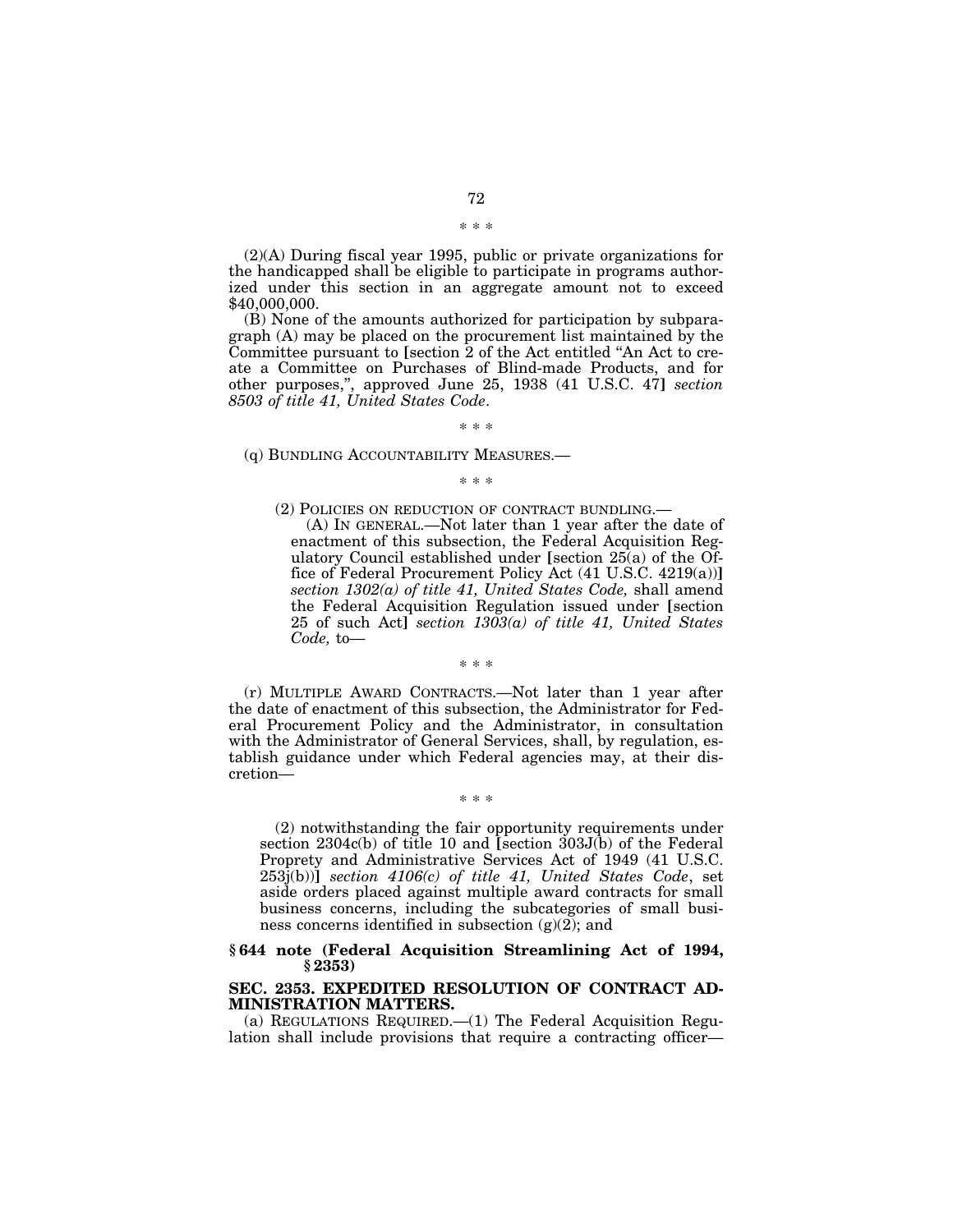(2) The provisions shall not apply to a request for a contracting officer's decision under [the Contract Disputes Act of 1978 (41 U.S.C. 601 et seq.)] *chapter 71 of title 41, United States Code*.

(b) RULE OF CONSTRUCTION.—Nothing in this section shall be considered as creating any rights under **[**the Contract Disputes Act of 1978 (41 U.S.C. 601 et seq.)**]** *chapter 71 of title 41, United States Code*.

#### **§ 644 note (Small Business Administration Reauthorization and Amendment Act of 1988, § 133(c))**

## **SEC. 133. AMENDMENTS RELATING TO PROGRAMS FOR BLIND AND HANDICAPPED.**

#### \* \* \*

(c) TASK FORCE.—There is established within the Small Business Administration a task force on purchases from the blind and severely handicapped which shall consist of one representative of the small business community appointed by the Administrator of the Small Business Administration and one individual knowledgeable in the affiars of or experienced in the work of sheltered workshops appointed by the Executive Director of the Committee for Purchase from the Blind and Other Severely Handicapped established under the first section of the Act entitled ''An Act to create a Committee on Purchases of Blind-made Products, and for other purposes'', approved June 25, 1938 (41 U.S.C. 46)**]** *section 8502 of title 41, United States Code*. The task force shall meet at least once every six months for the purpose of reviewing the award of contracts under section 15(c) of the Small Business Act [15 U.S.C. 644(c)] and recommending to the Small Business Administration such administrative or statutory changes as it deems appropriate.

#### **§ 657a(b) (Small Business Act, § 31(b))**

#### **SEC. 31. HUBZONE PROGRAM.**

(a) IN GENERAL.—There is established within the Administration a program to be carried out by the Administrator to provide for Federal contracting assistance to qualified HUBZone small business concerns in accordance with this section.<br>(b) ELIGIBLE CONTRACTS.—

(b) ELIGIBLE CONTRACTS.— (1) DEFINITIONS.—In this subsection—

(A) the term ''contracting officer'' has the meaning given that term in **[**section 27(f)(5) of the Office of Federal Procurement Policy Act (41 U.S.C. 423(f)(5))**]** *section 2101(1) of title 41, United States Code*; and

(B) the term "full and open competition" has the meaning given that term in **[**section 4 of the Office of Federal Procurement Policy Act (41 U.S.C. 403**]** *section 107 of title 41, United States Code*.

\* \* \*

(4) RELATIONSHIP TO OTHER CONTRACTING PREFERENCES.—A procurement may not be made from a source on the basis of a preference provided in paragraph (2) or (3), if the procurement would otherwise be made from a different source under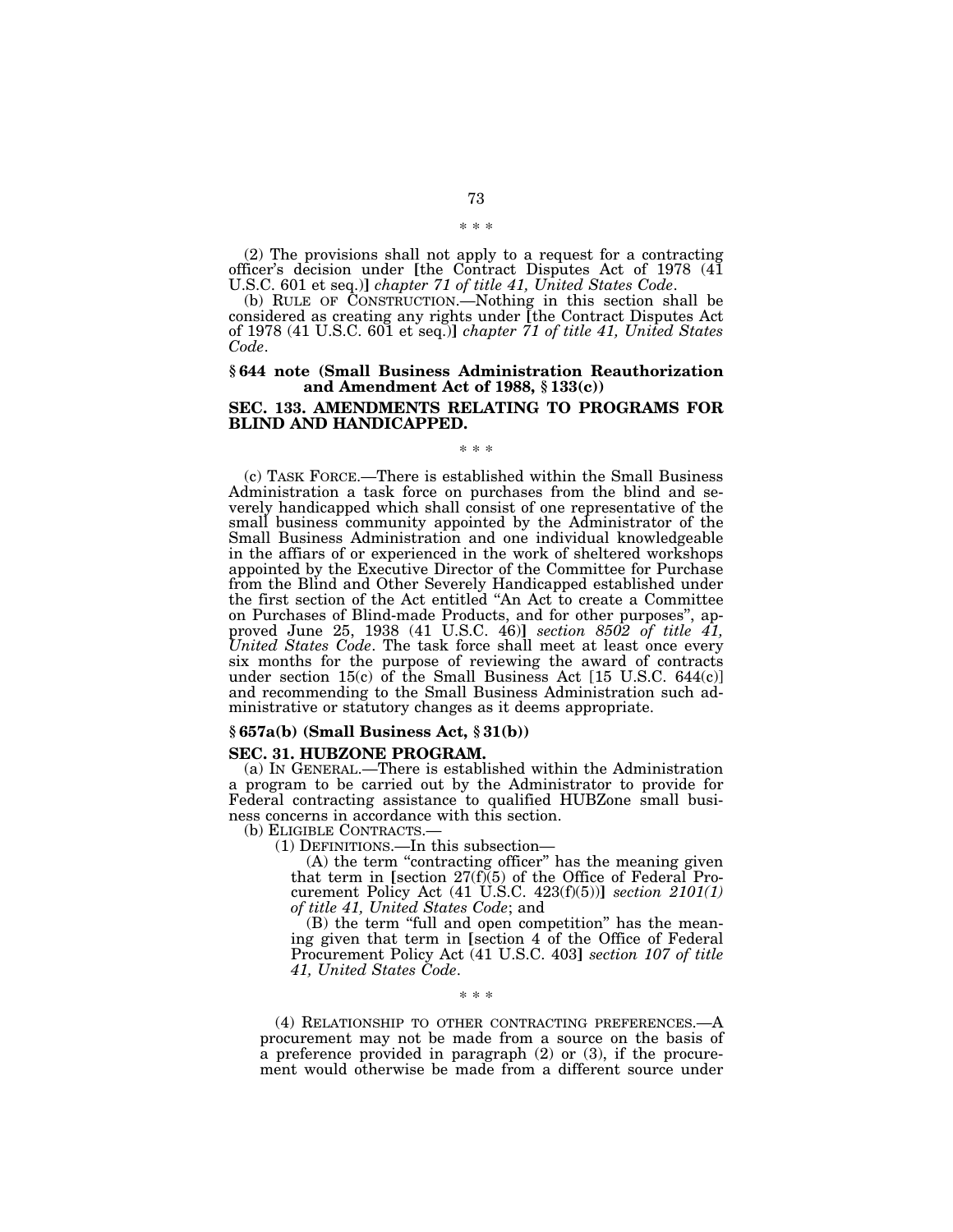section 4124 or 4125 of title 18, United States Code, or **[**the Javits-Wagner-O'Day Act (41 U.S.C. 46 et seq.)**]** *chapter 85 of title 41, United States Code*.

#### **§ 657b note (Veterans Entrepreneurship and Small Business Development Act of 1999, § 604(d))**

## **SEC. 604. DATA AND INFORMATION COLLECTION.**

#### \* \* \*

(d) DATA COLLECTION REQUIRED.—The Federal Procurement Data System described in **[**section 6(d)(4)(A) of the Office of Federal Procurement Policy Act (41 U.S.C. 405(d)(4)(A))**]** *section 1122(a)(4)(A) of title 41, United States Code,* shall be modified to collect data regarding the percentage and dollar value of prime contracts and subcontracts awarded to small business concerns owned and controlled by veterans and small business concerns owned and controlled by service-disabled veterans.

## **§ 657f (Small Business Act, § 36)**

## **SEC. 36. PROCUREMENT PROGRAM FOR SMALL BUSI-NESS CONCERNS OWNED AND CONTROLLED BY SERV-ICES-DISABLED VETERANS.**

\* \* \*

(c) RELATIONSHIP TO OTHER CONTRACTING PREFERENCES.—A procurement may not be made from a source on the basis of a preference provided under subsection (a) or (b) of this section if the procurement would otherwise be made from a different source under section 4124 or 4125 of title 18, United States Code, or **[**the Javits-Wagner-O'Day Act (41 U.S.C. 46 st seq.)**]** *chapter 85 of title 41, United States Code* 

\* \* \*.

(e) CONTRACTING OFFICER.—For purposes of this section, the term ''contracting officer'' has the meaning given such term in **[**section  $27(f)(5)$  of the Office of Federal Procurement Policy Act  $(41)$ U.S.C. 423(f)(5))**]** *section 2101(1) of title 41, United States Code*.

#### **§ 657q(a) (Small Business Act, § 44(a))**

## **SEC. 44. CONSOLIDATION OF CONTRACT REQUIRE-MENTS.**

(a) DEFINITIONS.—In this section—

(1) the term "Chief Acquisition Officer" means the employee of a Federal agency designated as the Chief Acquisition Officer for the Federal agency under **[**section 16(a) of the Office of Federal Procurement Policy Act (41 U.S.C. 414(A))**]** *section 1702(a) of title 41, United States Code*;

\* \* \*

(3) the term ''senior procurement executive'' means an official designated under **[**section 16(c) of the Office of Federal Procurement Policy Act (41 U.S.C. 414(c))**]** *section 1702(c) of title*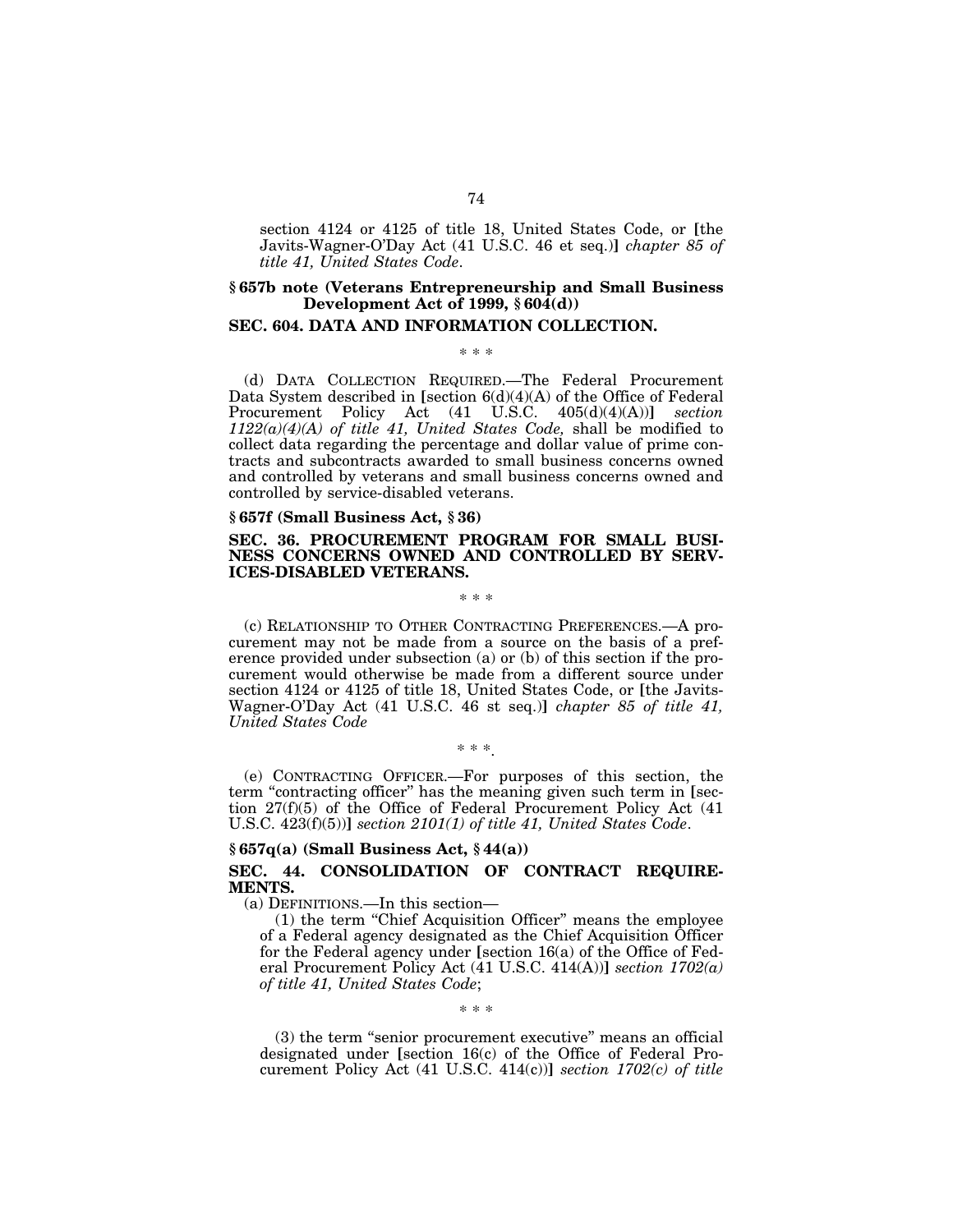*41, United States Code* as the senior procurement executive for a Federal agency.

#### **§ 714b(h) (Community Credit Corporation Charter Act, § 4(h))**

SEC. 4. GENERAL POWERS.—The Corporation—

\* \* \*

(h) May contract for the use, in accordance with the usual customs of trade and commerce, of plants and facilities for the physical handling, storage, processing, servicing, and transportation of the agricultural commodities subject to its control. The Corporation shall not have power to acquire real property or any interest therein except that it may (a) rent or lease office space necessary for the conduct of its business and (b) acquire real property or any interest therein for the purpose of providing storage adequate to carry out effectively and efficiently any of the Corporation's programs, or of securing or discharging obligations owing to the Corporation, or of otherwise protecting the financial interests of the Corporation: *Provided*, That the authority contained in this subsection shall not be utilized by the Corporation for the purpose of acquiring real property, or any interest therein, in order to provide storage facilities for any commodity unless the Corporation determines that existing privately owned storage facilities for such commodity in the area concerned are not adequate: *Provided further*, That no refrigerated cold storage facilities shall be constructed or purchased except with funds specifically provided by Congress for that purpose: *And provided further*, That any contract entered into by the Corporation for the use of a storage facility shall provide at least that (1) the rental rate charged for an extended term in excess of one year shall be at an annual rate less than that which is charged for a one-year contract, (2) any obligation of the Corporation to pay for the use of any space in a facility shall be relieved to the extent that the Corporation does not use the space and payment is made by another person for the use of such space, and  $(3)$  if the Corporation determines that it no longer needs the space reserved in the facility, the Corporation may be relieved, for the remaining term of the contract, of its obligations to an extent and in a manner that will provide significant savings to the Corporation while permitting the owner of the facility reasonable time to lease such space to another person: *And provided further*, That nothing contained in this subsection shall limit the duty of the Corporation, to the maximum extent practicable consistent with the fulfillment of the Corporation's purposes and the effective and efficient conduct of its business, to utilize the usual and customary channels, facilities, and arrangements of trade and commerce in the warehousing of commodities: *And provided further*, That to encourage the storage of grain on farms, where it can be stored at the lowest cost, the Corporation may make loans to grain growers needing storage facilities when such growers shall apply to the Corporation for financing the construction or purchase of suitable storage, and these loans shall be deducted from the proceeds of price support loans or purchase agreements made between the Corporation and the growers, except that the Secretary shall make such loans in areas in which the Secretary determines that there is a deficiency of such storage. To en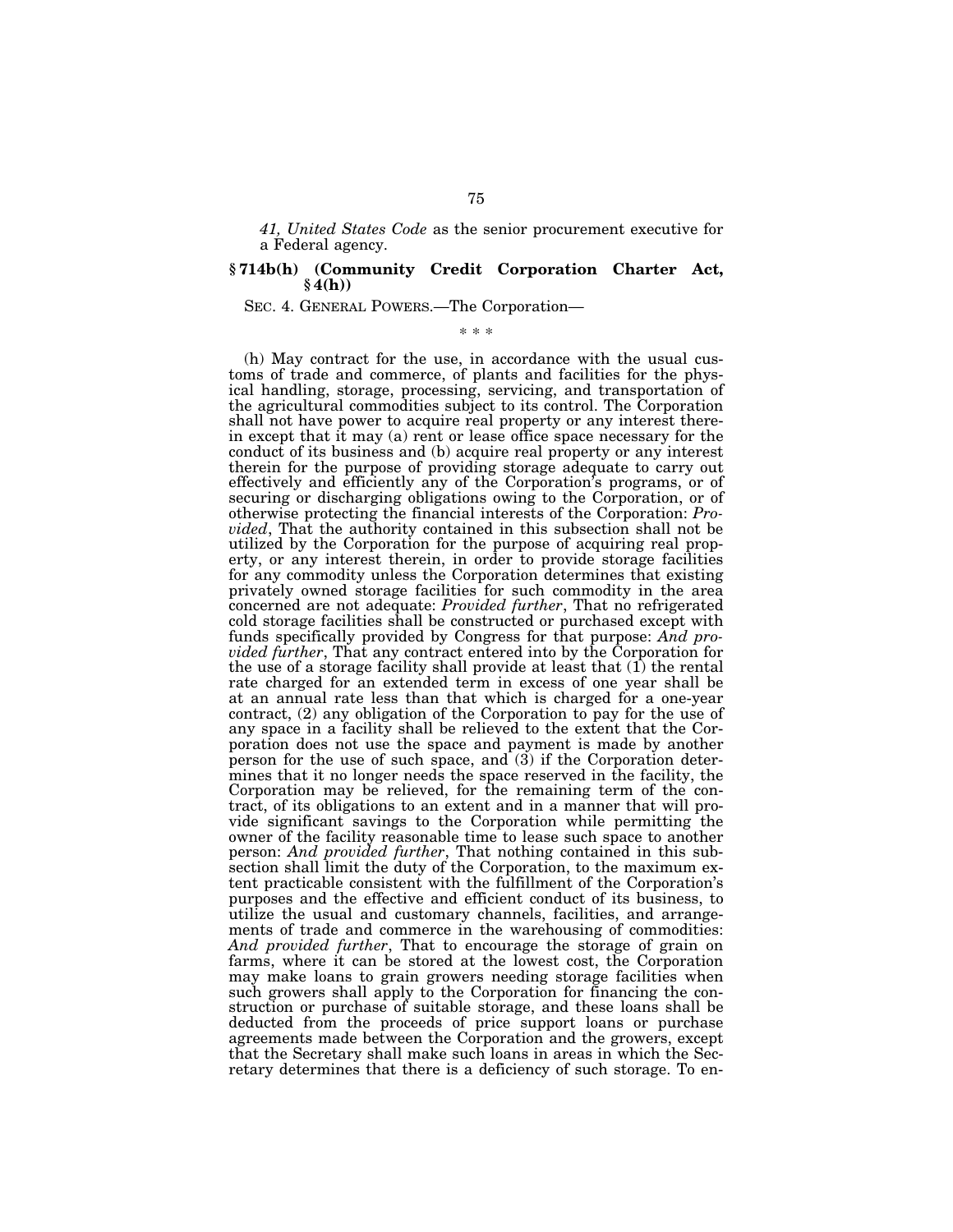courage the alleviation of natural resource conservation problems that reduce the productive capacity of the Nation's land and water resources or that cause degradation of environmental quality, the Corporation may, beginning with enactment of the Agriculture and Food Act of 1981, make loans to any agricultural producer for those natural resource conservation and environmental enhancement measures that are recommended by the applicable county and State committees established under section 8(b) of the Soil Conservation and Domestic Allotment Act and are included in the producer's conservation plan approved by the local soil and water conservation district; such loans shall be for a period not to exceed ten years at a rate of interest based upon the rate of interest charged the Corporation by the United States Treasury; the Corporation may make loans to any one producer in any fiscal year in an amount not to exceed \$25,000; loans up to \$10,000 in amount may be unsecured and loans in excess of \$10,000 shall be secured; and the total of such unsecured and secured loans made in each fiscal year shall not exceed \$200,000,000: *Provided*, That the authority provided by this sentence to make loans shall be effective only to the extent and in such amounts as may be provided for in prior appropriation Acts. Notwithstanding any other provision of law, the Commodity Credit Corporation shall, to the maximum extent practicable, in consultation with the Secretary of State, and upon terms and conditions prescribed or approved by the Secretary of Agriculture, accept strategic and critical materials produced abroad in exchange for agricultural commodities acquired by the Corporation. Insofar as practicable, in effecting such exchange of goods, the Secretary shall: (1) use normal commercial trade channels; (2) take action to avoid displacing usual marketings of United States agricultural commodities and the products thereof; (3) take reasonable precautions to prevent the resale or transshipment to other countries, or use for other than domestic use in the importing country, of agricultural commodities used for such exchange; and (4) give priority to commodities easily storable and those which serve as prime incentive goods to stimulate production of critical and strategic materials. The Corporation may solicit bids from, and utilize, private trading firms to effect such exchange of goods. The determination of the quantities and qualities of such materials which are desirable for stock piling and the determination of which materials are strategic and critical shall be made in the manner prescribed by section 3 of the Strategic and Critical Materials Stock Piling Act. Strategic and critical materials acquired by Commodity Credit Corporation in exchange for agricultural commodities shall, to the extent approved by the President, be transferred to the stock pile provided for by the Strategic and Critical Materials Stock Piling Act; and in the same fiscal year such materials are transferred to the stock pile the Commodity Credit Corporation shall be reimbursed for the strategic and critical materials so transferred to the stock pile from the funds made available for the purpose of the Strategic and Critical Materials Stock Piling Act, in an amount equal to the fair market value, as determined by the Secretary of the Treasury, of the material transferred to the stock pile. If the volume of petroleum products (including crude oil) stored in the Strategic Petroleum Reserve is less than the level prescribed under section 154 of the Energy Policy and Conservation Act (42 U.S.C.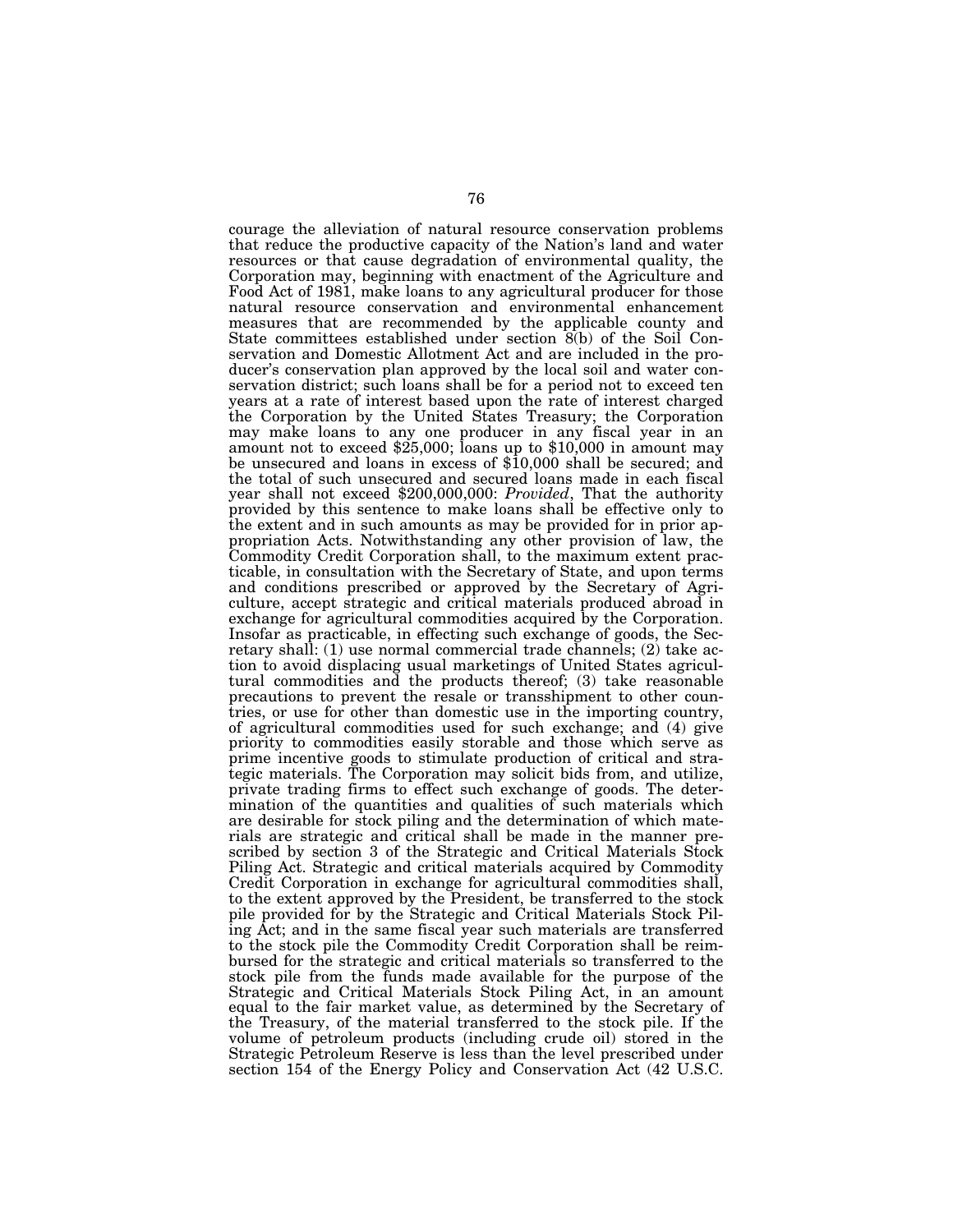6234), the Corporation shall, to the maximum extent practicable and with the approval of the Secretary of Agriculture, make available annually to the Secretary of Energy, upon the request of the Secretary of Energy, a quantity of agricultural products owned by the Corporation with a market value at the time of such request of at least \$300,000,000 for use by the Secretary of Energy in acquiring petroleum products (including crude oil) produced abroad for placement in the Strategic Petroleum Reserve through an exchange of such agricultural products. The terms and conditions of each such exchange, including provisions for full reimbursement to the Commodity Credit Corporation, shall be determined by the Secretary of Energy and the Secretary of Agriculture. Nothing contained herein shall limit the authority of the Commodity Credit Corporation to acquire, hold, or dispose of such quantity of strategic and critical materials as it deems advisable in carrying out its functions and protecting its assets: *Provided*, That, notwithstanding any other provision of law, where a grain storage facility owned by the Corporation is not needed by the Corporation and, upon being offered for sale no person offers to pay the minimum price set by the Corporation for such facility for use in connection with storage or handling of agricultural commodities, then the Corporation may, without declaring such facility to be excess property, sell it by bids at not less than such minimum price to any public or private nonprofit agency or organization for use for the purposes of such agency or organization. This provision shall apply also to facilities which on the effective date of this Act have been declared excess to the needs of the Commodity Credit Corporation but have not been claimed by any other Government agency, or surplus to the needs of the Government but not disposed of pursuant to the provisions of **[**the Federal Property and Administrative Services act of 1949, as amended**]** *chapter 5 of title 40, United States Code*.

#### **§ 714***l* **(Community Credit Corporation Charter Act, § 14)**

SEC. 14. INTEREST OF MEMBERS OF THE CONGRESS.—The provisions of **[**section 1 of the Act of February 27, 1877, as amended (41 U.S.C., 1940 edition, 22)**]** *section 6306(a) of title 41, United States Code,* shall apply to all contracts or agreements of the Corporation, except contracts or agreements of a kind which the Corporation may enter into with farmers participating in a program of the Corporation.

#### **§ 2218(b)(1) (Federal Fire Prevention and Control Act of 1974, § 21(b)(1))**

SEC. 21. (a) Each department, agency, and instrumentality of the executive branch of the Federal Government and each independent regulatory agency of the United States is authorized and directed to furnish to the Administrator, upon written request, on a reimbursable basis or otherwise, such assistance as the Administrator deems necessary to carry out his functions and duties pursuant to this Act, including, but not limited to, transfer of personnel with their consent and without prejudice to their position and ratings.

(b) POWERS.—With respect to this Act, the Administrator is authorized to—

(1) enter into, without regard to **[**section 3709 of the Revised Statutes, as amended (41 U.S.C. 5)**]** *section 6101 of title 41,*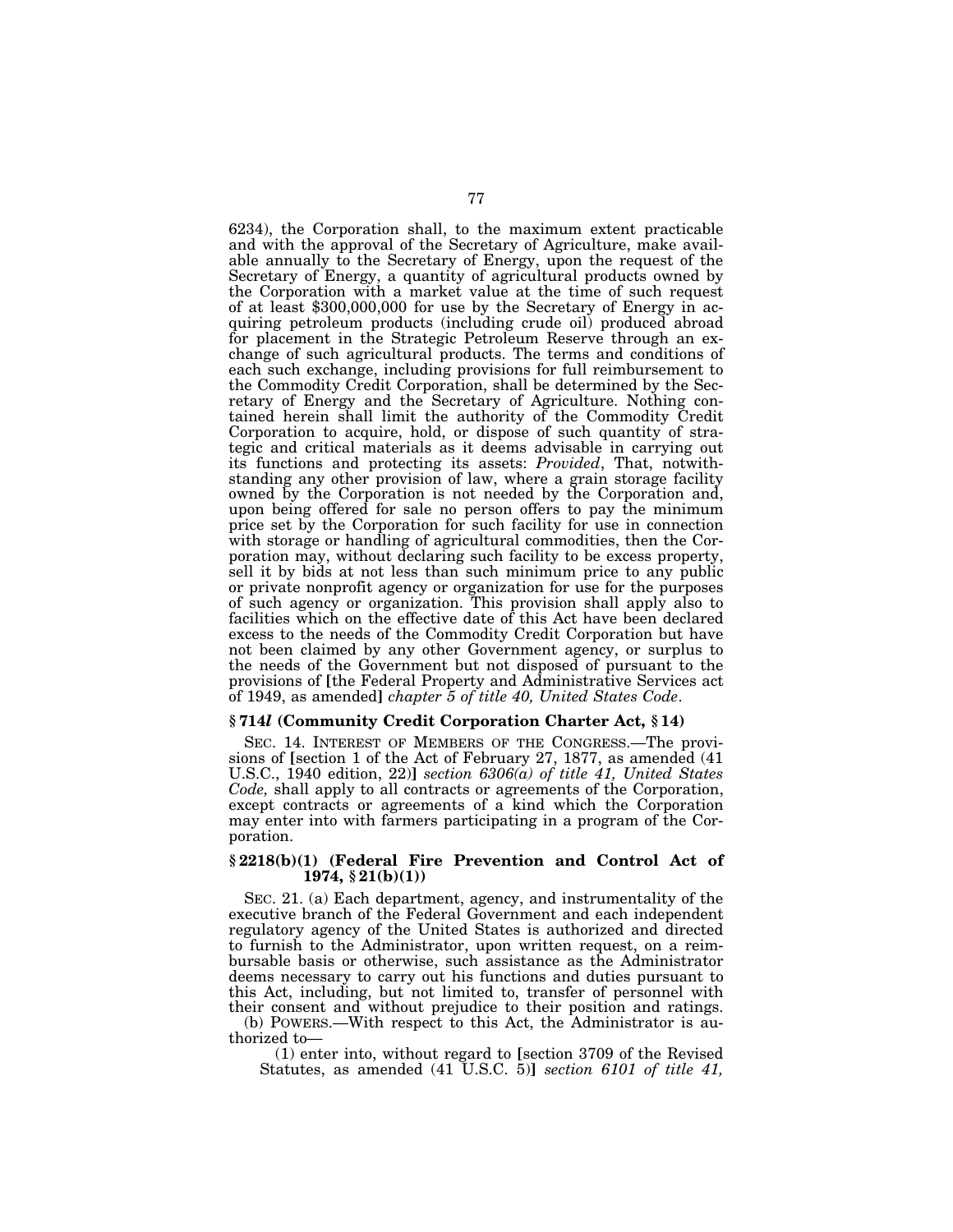*United States Code,* such contracts, grants, leases, cooperative agreements, or other transactions as may be necessary to carry out the provisions of this Act;

#### **§ 2507 (Electric and Hybrid Vehicle Research, Development, and Demonstration Act of 1976, § 8)**

#### **SEC. 8. CONTRACTS.**

\* \* \*

(c) Each contract under this section shall be entered into in accordance with such rules as the Secretary of Energy may prescribe in accordance with the provisions of this section. Each application for funding shall be made in writing in such form and with such content and other submissions as the Secretary of Energy shall require. The Secretary of Energy may enter into contracts under this section without regard to **[**section 3709 of the Revised Statutes (41 U.S.C. 5)**]** *section 6101 of title 41, United States Code*.

#### \* \* \*

(e) When contracting and otherwise using Federal funds to conduct demonstrations under this chapter, the Secretary of Energy shall seek cost-sharing with others to the maximum extent practical. During the first 2 years of demonstration activities the Secretary of Energy may enter into procurement or lease contracts for purposes of carrying out demonstrations under this chapter without regard to the provisions of **[**title III of the Act of March 3, 1933 (47 Stat. 1520; 41 Stat. 10a–10c)**]** *chapter 83 of title 41, United States Code*.

#### **§ 2609 (Toxic Substances Control Act, § 10)**

## **SEC. 10. RESEARCH, DEVELOPMENT, COLLECTION, DIS-SEMINATION, AND UTILIZATION OF DATA.**

(a) AUTHORITY.— The Administrator shall, in consultation and cooperation with the Secretary of Health and Human Services and with other heads of appropriate departments and agencies, conduct such research, development, and monitoring as is necessary to carry out the purposes of this chapter. The Administrator may enter into contracts and may make grants for research, development, and monitoring under this subsection. Contracts may be entered into under this subsection without regard to **[**sections 3648 and 3709 of the Revised Statutes (31 U.S.C. 529, 41 U.S.C. 5)**]** *section 3324(a) and (b) of title 31, United States Code, and section 6101 of title 41, United States Code*.

(b) DATA SYSTEMS.—(1) The Administrator shall establish, administer, and be responsible for the continuing activities of an interagency committee which shall design, establish, and coordinate an efficient and effective system, within the Environmental Protection Agency, for the collection, dissemination to other Federal departments and agencies, and use of data submitted to the Administrator under this chapter.

(2)(A) The Administrator shall, in consultation and cooperation with the Secretary of Health and Human Services and other heads of appropriate departments and agencies design, establish, and coordinate an efficient and effective system for the retrieval of toxi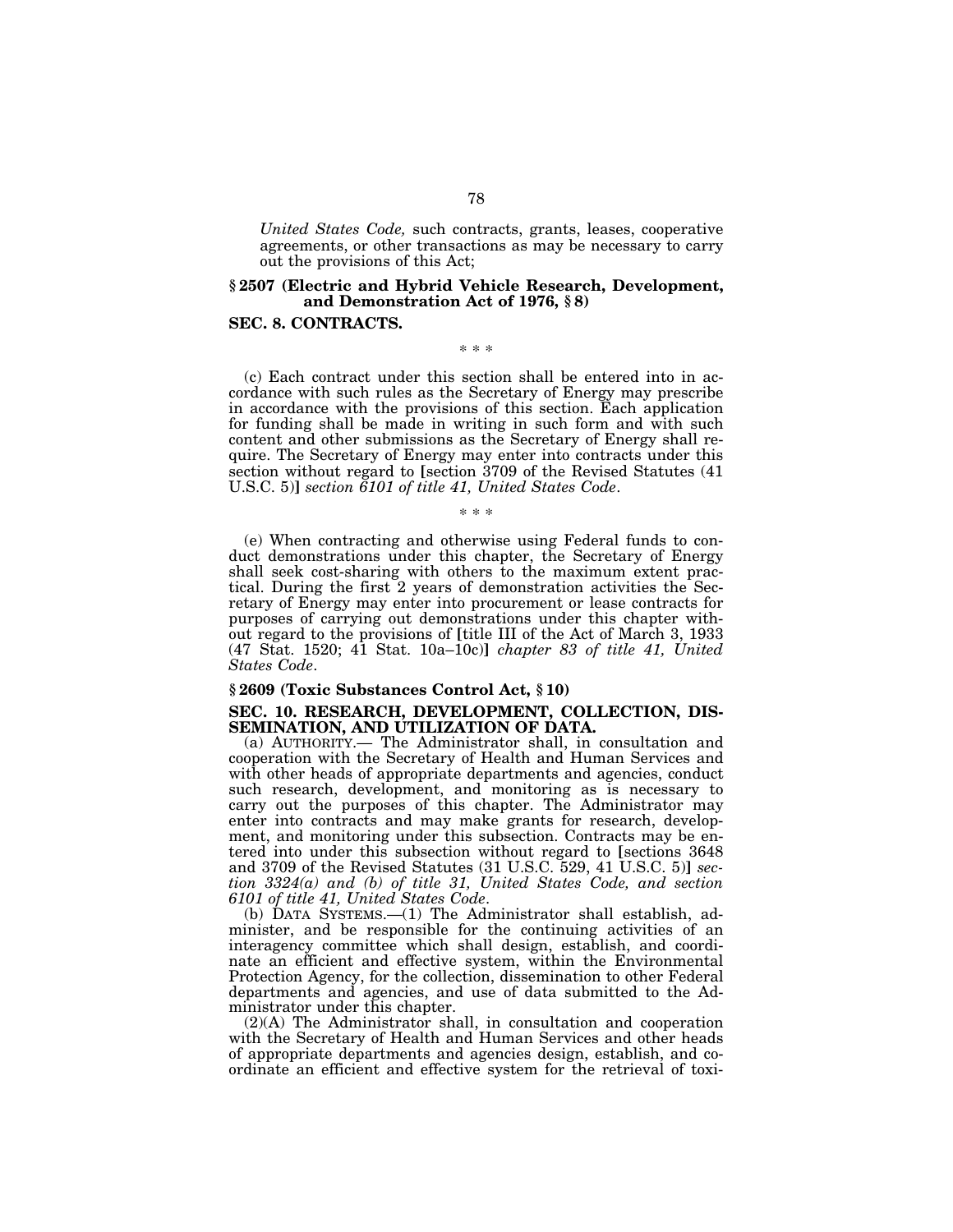cological and other scientific data which could be useful to the Administrator in carrying out the purposes of this chapter. Systematized retrieval shall be developed for use by all Federal and other departments and agencies with responsibilities in the area of regulation or study of chemical substances and mixtures and their effect on health or the environment.

(B) The Administrator, in consultation and cooperation with the Secretary of Health and Human Services, may make grants and enter into contracts for the development of a data retrieval system described in subparagraph (A). Contracts may be entered into under this subparagraph without regard to **[**sections 3648 and 3709 of the Revised Statutes (31 U.S.C. 529, 41 U.S.C. 5)**]** *section 3324(a) and (b) of title 31, United States Code, and section 6101 of title 41, United States Code*.

#### **§ 2626(b) (Toxic Substances Control Act, § 27(b))**

## **SEC. 27. DEVELOPMENT AND EVALUATION OF TEST METHODS.**

\* \* \*

(b) APPROVAL BY SECRETARY.—No grant may be made or contract entered into under subsection (a) of this section unless an application therefor has been submitted to and approved by the Secretary. Such an application shall be submitted in such form and manner and contain such information as the Secretary may require. The Secretary may apply such conditions to grants and contracts under subsection (a) of this section as the Secretary determines are necessary to carry out the purposes of such subsection. Contracts may be entered into under such subsection without regard to **[**sections 3648 and 3709 of the Revised Statutes (31 U.S.C. 529, 41 U.S.C. 5)**]** *section 3324(a) and (b) of title 31, United States Code, and section 6101 of title 41, United States Code*.

# **§ 5528 (High-Performance Computing Act of 1991, § 208) SEC. 208. FOSTERING UNITED STATES COMPETITIVE-NESS IN HIGH-PERFORMANCE COMPUTING AND RE-LATED ACTIVITIES.**

\* \* \*

(b) ANNUAL REPORT.—

(1) REPORT.—The Director shall submit an annual report to Congress that identifies

\* \* \*

(B) any procurement exceeding \$1,000,000 by any Federal agency or department under the Program for—

(i) unmanufactured articles, materials, or supplies mined or produced outside the United States; or

(ii) manufactured articles, materials, or supplies other than those manufactured in the United States substantially all from articles, materials, or supplies mined, produced, or manufactured in the United States,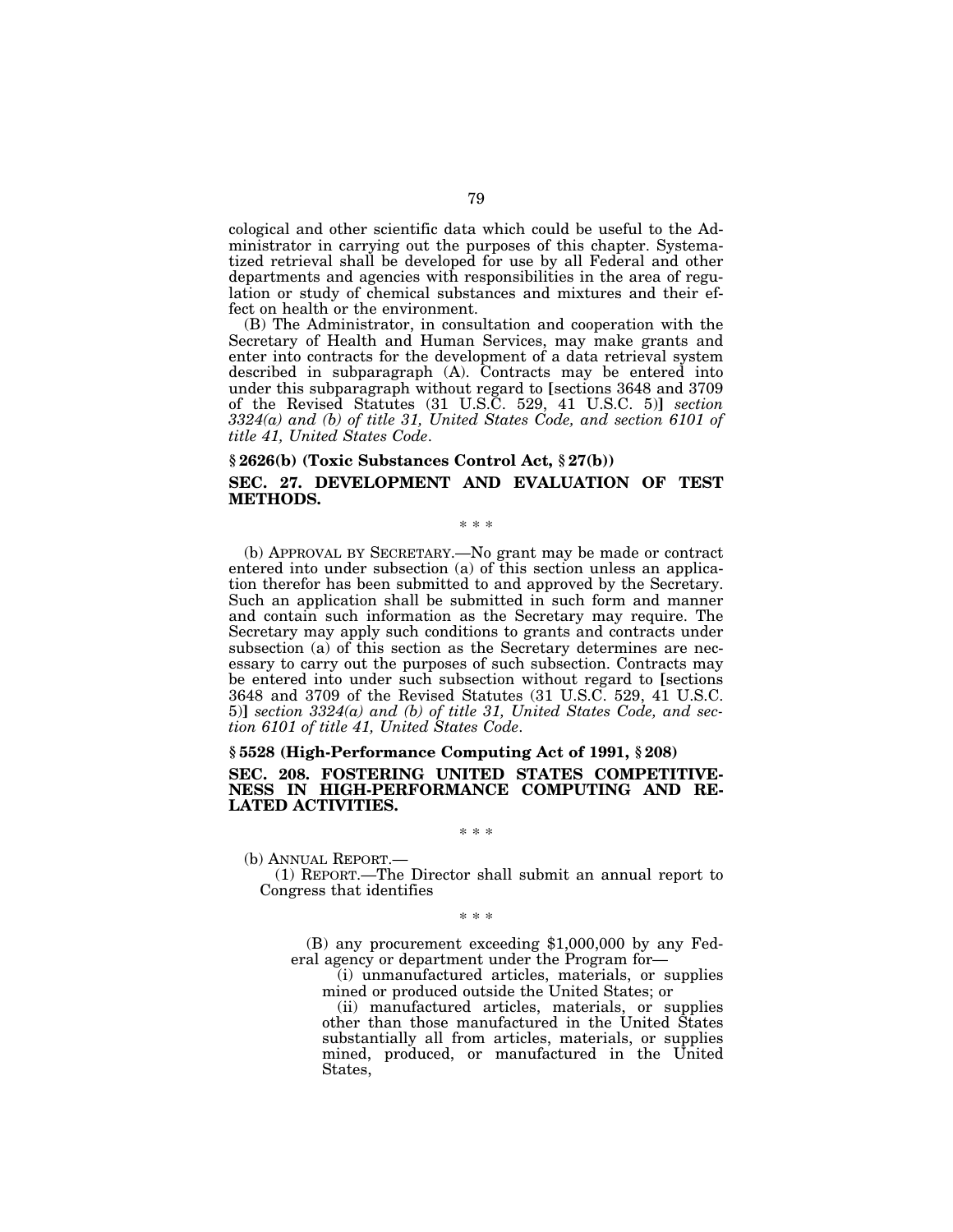under the meaning of **[**title III of the Act of March 3, 1933 (41 U.S.C. 10a–10d; popularly known as the Buy American Act)**]** *chapter 83 of title 41, United States Code*.

\* \* \*

(c) APPLICATION OF **[**BUY AMERICAN ACT**]** *CHAPTER 83 OF TITLE 41, UNITED STATES CODE*.—This Act does not affect the applicability of **[**title III of the Act of March 3, 1933 (41 U.S.C. 10a–10d; popularly known as the Buy American Act), as amended by the Buy American Act of 1988,**]** *chapter 83 of title 41, United States Code* to procurements by Federal agencies and departments undertaken as a part of the Program.

# **TITLE 16—CONSERVATION**

#### **§ 1a–2(g) (Public Law 91–383, § 3(g))**

SEC. 3. In order to facilitate the administration of the national park system, the Secretary of the Interior is authorized, under such terms and conditions as he may deem advisable, to carry out the following activities:

\* \* \*

(g) Sell at fair market value without regard to the requirements of **[**the Federal Property and Administrative Services Act of 1949, as amended,**]** *chapter 5 of title 40, United States Code* products and services produced in the conduct of living exhibits and interpretive demonstrations in areas of the national park system, to enter into contracts including cooperative arrangements with respect to such living exhibits and interpretive demonstrations, and to credit the proceeds therefrom to the appropriation bearing the cost of such exhibits and demonstrations. Sixty percent of the fees paid by permittees for the privilege of entering into Glacier Bay for the period beginning on the first full fiscal year following November 12, 1996, shall be deposited into a special account and that such funds shall be available—

#### **§ 17b (Act of May 26, 1930, § 3)**

SEC. 3. That the Secretary of the Interior is hereby authorized to contract for services or other accommodations provided in the national parks and national monuments for the public under contract with the Department of the Interior, as may be required in the administration of the National Park Service, at rates approved by him for the furnishing of such services or accommodations to the Government and without compliance with the provisions of **[**section 3709 of the Revised Statutes of the United States] *section 6101 of title 41, United States Code*.

### **§ 17i (Act of May 26, 1930, § 10)**

Hereafter the National Park Service may hire, with or without personal services, work animals and animal-drawn and motor-propelled vehicles and equipment at rates to be approved by the Secretary of the Interior and without compliance with the provisions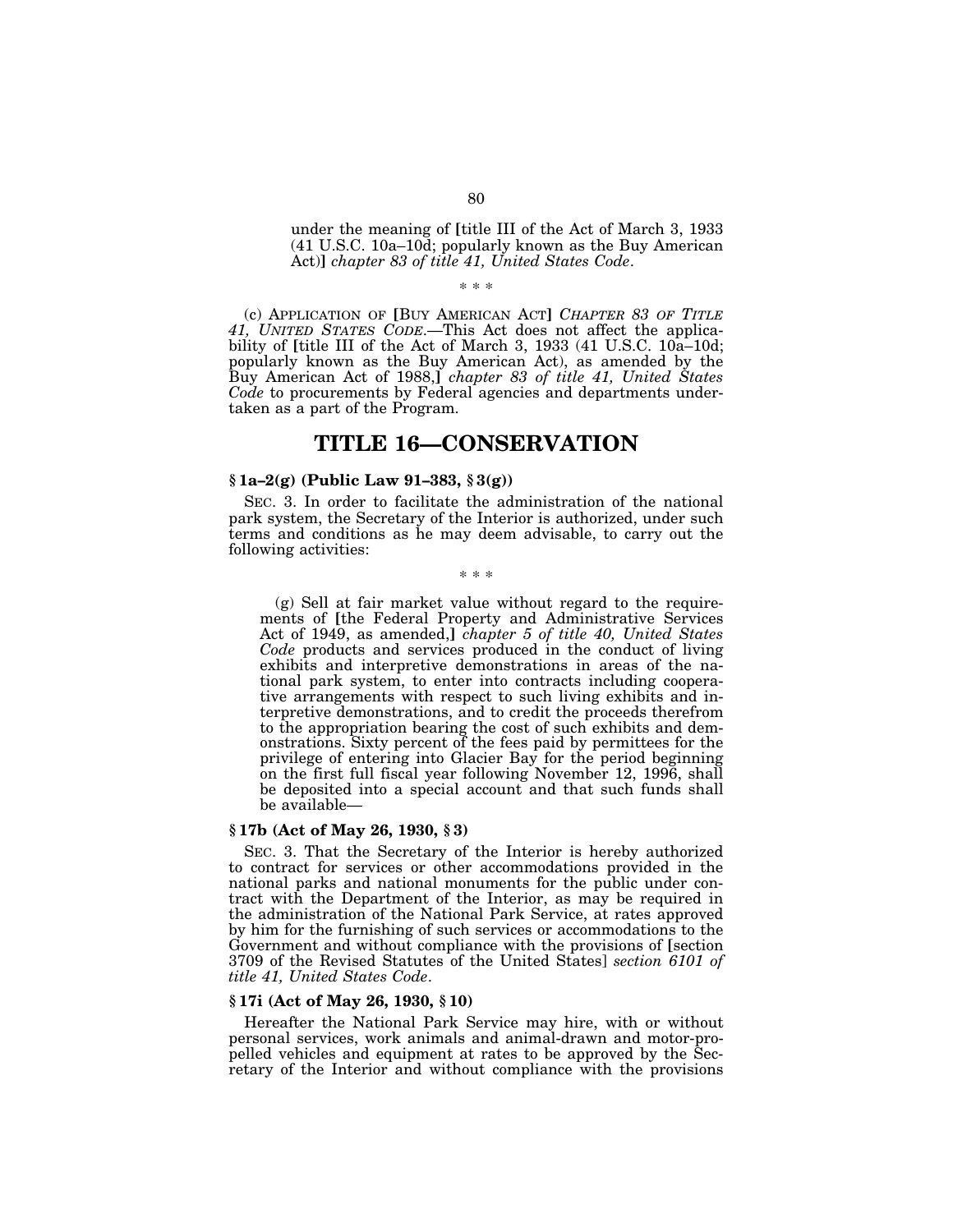of **[**sections 3709 and 3744 of the Revised Statutes**]** *section 6101 of title 41, United States Code*.

#### **§ 79c (Public Law 90–545, § 3)**

SEC. 3. (a) The Secretary is authorized to acquire lands and interests in land within the boundaries of the Redwood National Park and, in addition thereto, not more than ten acres outside of those boundaries for an administrative site or sites. Such acquisition may be by donation, purchase with appropriated or donated funds, exchange, or otherwise, but lands and interests in land owned by the State of California may be acquired only by donation which donation of lands or interest in lands may be accepted in the discretion of the Secretary subject to such preexisting reverters and other conditions as may appear in the title to these lands held by the State of California, and such other reverters and conditions as may be consistent with the use and management of the donated lands as a portion of Redwood National Park. Notwithstanding any other provision of law, the Secretary may expend appropriated funds for the management of and for the construction, design, and maintenance of permanent improvements on such lands and interests in land as are donated by the State of California in a manner not inconsistent with such reverters and other conditions.

(b)(1) Effective on the date of enactment of this Act, there is hereby vested in the United States all right, title, and interest in, and the right to immediate possession of, all real property within the park boundaries designated in maps NPS–RED–7114–A and NPS–RED–7114–B and effective on March 27, 1978, there is hereby vested in the United States all right, title, and interest in, and the right to immediate possession of, all real property within the area indicated as ''Proposed Additions'' on the map entitled ''Additional Lands, Redwood National Park, California,'' numbered 167– 80005–D and dated March 1978, and all right, title, and interest in, and the right to immediate possession of the down tree personal property (trees severed from the ground by man) severed prior to January 1, 1975, or subsequent to January 31, 1978, within the area indicated as ''Proposed Additions'' on the map entitled ''Additional Lands, Redwood National Park, California,'' numbered 167– 80005–D and dated March 1978, except real property owned by the State of California or a political subdivision thereof and except as provided in paragraph  $(3)$  of this subsection. The Secretary shall allow for the orderly termination of all operations on real property acquired by the United States under this subsection, and for the removal of equipment, facilities, and personal property therefrom.

\* \* \*

(2) The United States will pay just compensation to the owner of any real property taken by paragraph (1) of this subsection. Such compensation shall be paid either: (A) by the Secretary of the Treasury from money appropriated from the Land and Water Conservation Fund, including money appropriated to the Fund pursuant to section 4(b) of the Land and Water Conservation Fund Act of 1965, as amended, subject to the appropriation limitation in section 10 of this Act, upon certification to him by the Secretary of the agreed negotiated value of such property, or the valuation of the property awarded by judgment, including interest at the rate of 6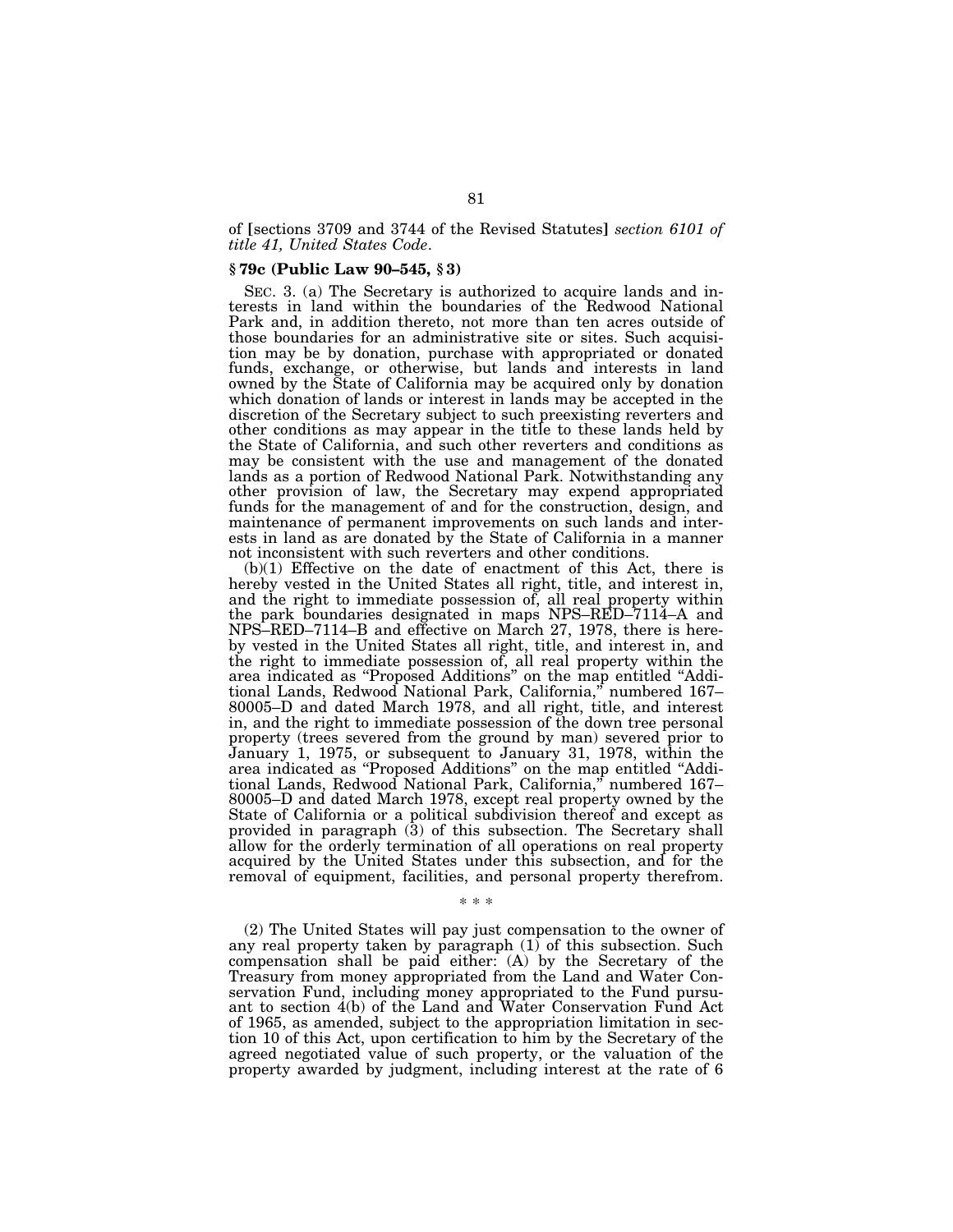per centum per annum from the date of taking the property to the date of payment therefor; or (B) by the Secretary, if the owner of the land concurs, with any federally owned property available to him for purposes of exchange pursuant to the provisions of section 79e of this title; or (C) by the Secretary using any combination of such money or federally owned property. Any action against the United States with regard to the provisions of this subchapter and for the recovery of just compensation for the lands and interests therein taken by the United States, and for the down tree personal property taken, shall be brought in the United States district court for the district where the land is located without regard to the amount claimed. The United States may initiate proceedings at any time seeking a determination of just compensation in the district court in the manner provided by sections 1358 and 1403 of title 28, United States Code, and may deposit in the registry of the court the estimated just compensation, or a part thereof, in accordance with the procedure generally described by section 258aa of title 40, United States Code. Interest shall not be allowed on such amounts as shall have been paid into the court. In the event that the Secretary determines that the fee simple title to any property (real or personal) taken under this section is not necessary for the purposes of this Act, he may, with particular attention to minimizing the payment of severance damages and to allow for the orderly removal of down timber, revest title to such property subject to such reservations, terms, and conditions, if any, as he deems appropriate to carry out the purposes of this Act, and may compensate the former owner for no more than the fair market value of the rights so reserved, except that the Secretary may not revest title to any property for which just compensation has been paid; or, the Secretary may sell at fair market value without regard to the requirements of **[**the Federal Property and Administrative Services Act of 1949, as amended**]** *chapter 5 of title 40, United States Code*, such down timber as in his judgment may be removed without damage to the park, the proceeds from such sales being credited to the Treasury of the United States. If the State of California designates a right-of-way for a bypass highway around the eastern boundary of Prairie Creek Redwood State Park prior to October 1, 1984, the Secretary is authorized and directed to acquire such lands or interests in lands as may be necessary for such a highway and, subject to such conditions as the Secretary may determine are necessary to assure the adequate protection of Redwood National Park, shall thereupon donate the designated right-of-way to the State of California for a new bypass highway from a point south of Prairie Creek Redwood State Park through the drainage of May Creek and Boyes Creek to extend along the eastern boundary of Prairie Creek Redwood State Park within Humboldt County. Such acreage as may be necessary in the judgment of the Secretary for this conveyance, and for a buffer thereof, shall be deemed to be a publicly owned highway for purposes of section  $101(a)(2)$  of this amendment effective on the date of enactment of this section.

(c) If any individual tract or parcel of land acquired is partly inside and partly outside the boundaries of the park or the administrative site the Secretary may, in order to minimize the payment

\* \* \*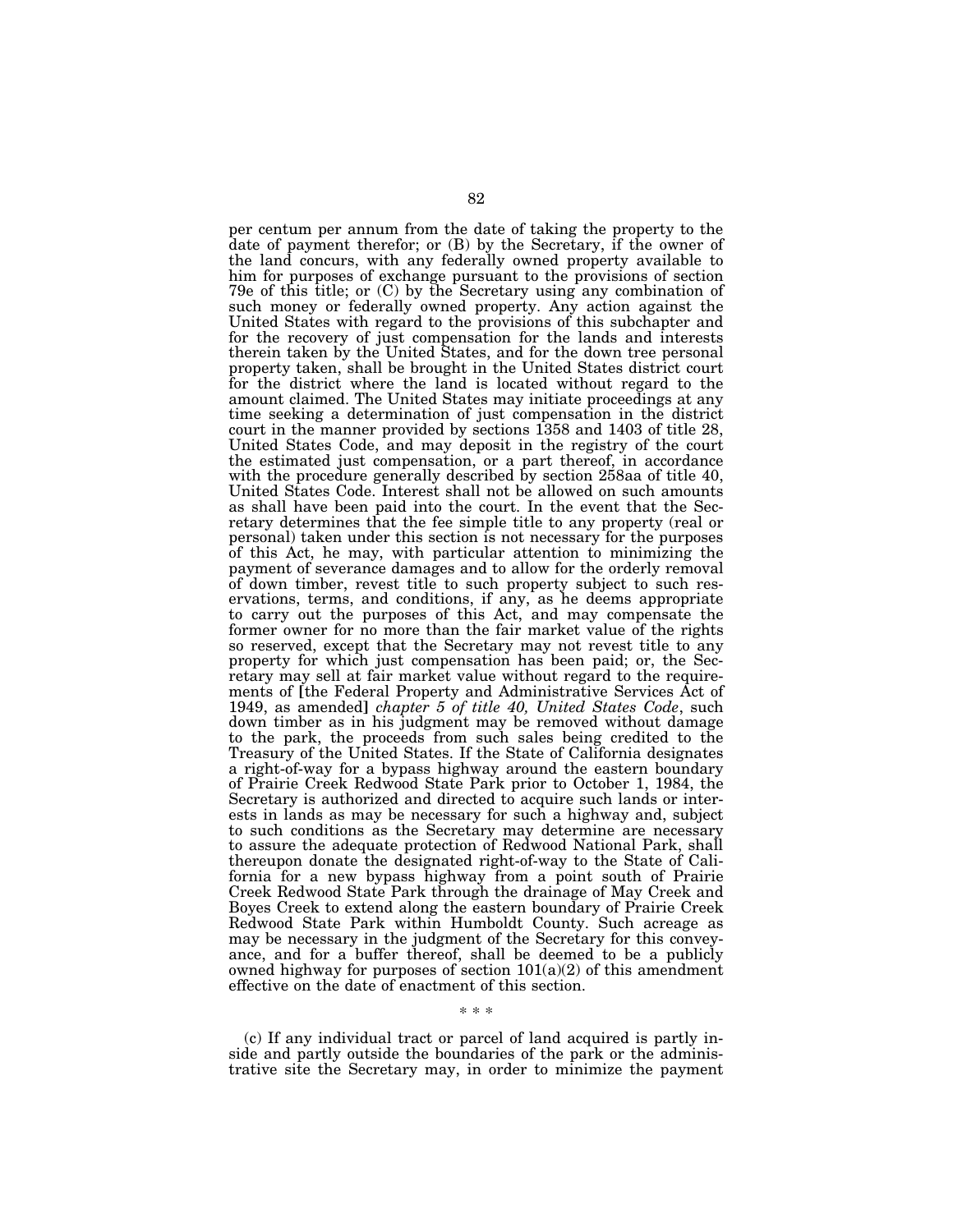of severance damages, acquire the whole of the tract or parcel and exchange that part of it which is outside the boundaries for land or interests in land inside the boundaries or for other land or interests in land acquired pursuant to this Act, and dispose of so much thereof as is not so utilized in accordance with the provisions of **[**the Federal Proprety and Administrative Services Act of 1949 (63 Stat. 377)**]** *chapter 5 of title 40*. The cost of any land so acquired and disposed of shall not be charged against the limitation on authorized appropriations contained in section 10 of this Act.

#### **§ 160b(a) (Public Law 91–661, § 201(a))**

SEC. 201. (a) The Secretary may acquire lands or interests therein within the boundaries of the park by donation, purchase with donated or appropriated funds, or exchange. When any tract of land is only partly within such boundaries, the Secretary may acquire all or any portion of the land outside of such boundaries in order to minimize the payment of severance costs. Land so acquired outside of the park boundaries may be exchanged by the Secretary for non-Federal lands within the park boundaries. Any portion of land acquired outside the park boundaries and not utilized for exchange shall be reported to the General Services Administration for disposal under **[**the Federal Property and Administrative Services Act of 1949 (63 Stat. 77), as amended **]** *chapter 5 of title 40, United States Code*. Any Federal property located within the boundaries of the park may be transferred without consideration to the administrative jurisdiction of the Secretary for the purposes of the park. Lands within the boundaries of the park owned by the State of Minnesota, or any political subdivision thereof, may be acquired only by donation.

#### **§ 343b (Act of December 22, 1944, § 2)**

SEC. 2. The Secretary of the Interior, for and on behalf of the United States of America, is authorized and directed to accept the conveyance and transfer of such property without regard to the provisions of **[**section 355, as amended, section 116, as amended and section 3709 of the Revised Statutes (except the last paragraph of said section 355, as amended)**]** *sections 3111 and 3112 of title 40, United States Code, and section 6101 of title 41, United States Code (except said section 3112*, which shall be applicable hereto), or any other provision of law. The Secretary of the Interior is further authorized and directed to pay all necessary fees, charges, and expenses in connection with such conveyance and transfer.

#### **§ 396f (Public Law 98–146, § 317)**

SEC. 317. Notwithstanding any other provision of law, the Secretary of the Interior is authorized and shall seek to acquire the private lands described in section 505(a) of the Act of November 10, 1978 (92 Stat. 3467), by crediting a surplus property account, to be established in the name of each landowner, in the amount of the acquisition price for such landowner's lands. The National Park Service shall update the existing appraisals for the parcels and, based on the approved appraised values, shall negotiate with the landowners for acquisition prices. Each owner may, using such credits in his surplus property account, bid, as any other bidder for surplus property, wherever located, in accordance with **[**the Federal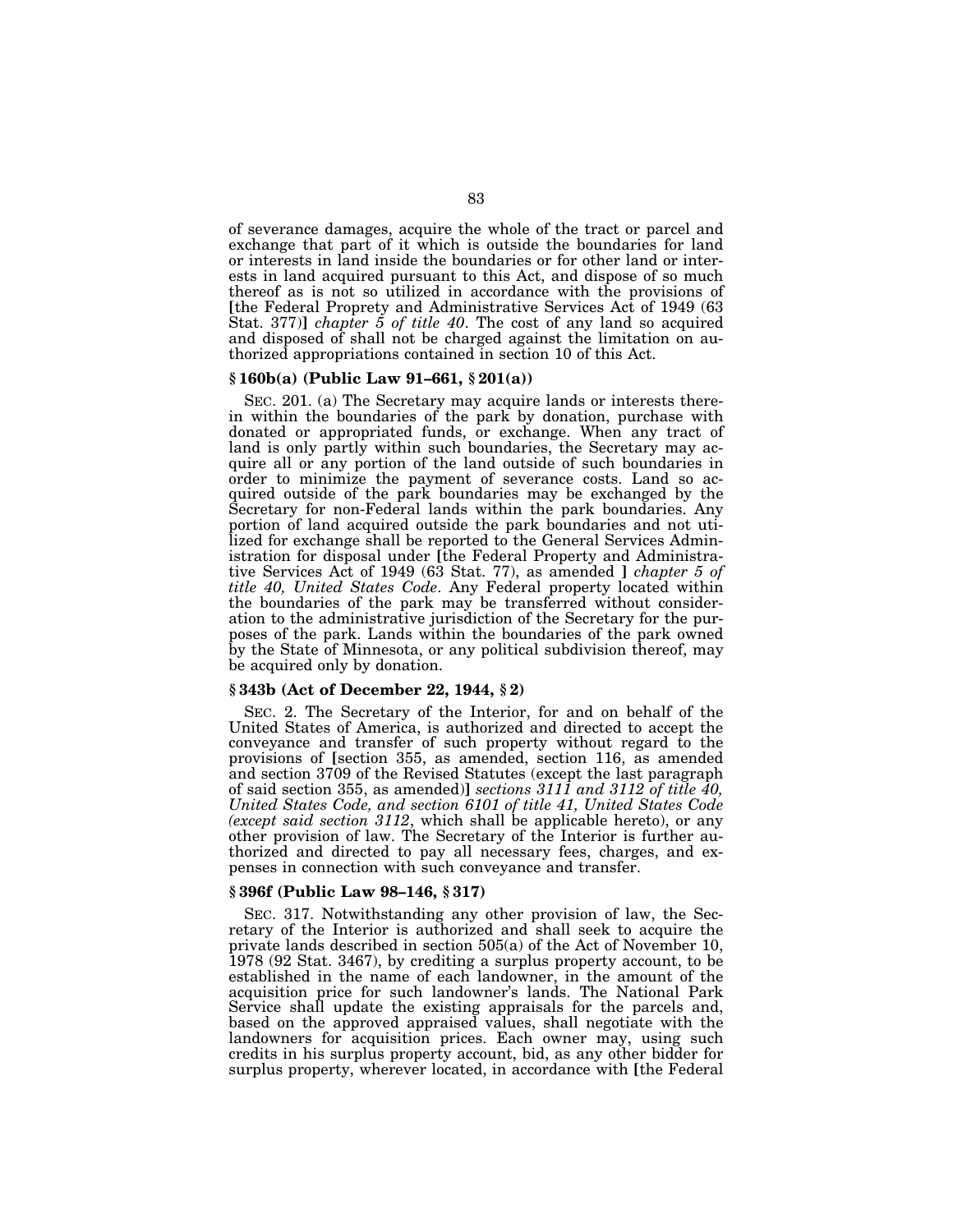Property and Administrative Services Act of 1949**]** *chapter 5 title 40, United States Code*. The Administrator of the General Services Administration shall establish each landowner's surplus property account and shall adjust the credits in such accounts to reflect successful bids under this section. Title to the lands described in this section shall pass to the Government at the time of establishment of the surplus property accounts. The credits in any of the surplus property accounts may be transferred or sold in whole or in part at any time by the landowner to any other party, thereby vesting such party with all the rights of the landowner, and after such transfer, the landowner shall notify the Administrator of the transfer. At any time the Secretary may purchase the balance of any surplus property account subject to the availability of appropriated funds. The land owner may also use the credits in exchange for excess lands, wherever located, under the jurisdiction of the Secretary of the Interior.

#### **§ 396f note (Department of Defense Appropriations Act, 1990,**   $$9102(e)$

SEC. 9102. USE OF ACCOUNTS FOR SALE OF PROPERTIES BY AGEN-CIES.—(a) AVAILABILITY OF AMOUNTS IN ACCOUNTS.— \* \* \*

(e) PROPERTY DEFINED.—Notwithstanding the definition of ''property'' found in **[**the Federal Property and Administrative Services Act of 1949, as amended**]** *section 102 of title 41, United States Code*, in this section the term ''property'' includes any property real, personal (including intangible assets sold or offered by the Federal Deposit Insurance Corporation or the Resolution Trust Corporation, such as financial instruments, notes, loans, and bonds), or mixed—owned, held, or controlled by the United States (including that in a corporate capacity or as a receiver or conservator, or such other similar fiduciary relationship), and offered for sale by any agency or instrumentality of the United States, including but not limited to the General Services Administration, Department of Defense, Department of the Interior, Department of Agriculture, Department of Housing and Urban Development, the United States Courts and any Government corporation, agency or instrumentality subject to chapter 91 of title 31, United States Code; real property as used in this section means any land or interest in land or option to purchase land, any improvements on such lands, or rights to their use or exploitation.

#### **§ 410r–6(d) (Everglades National Park Protection and Expansion Act of 1989, § 102(d))**

#### **SEC. 102. BOUNDARY MODIFICATION.**

\* \* \*

(d) ACQUISITION OF TRACTS PARTIALLY OUTSIDE BOUNDARIES.— When any tract of land is only partly within boundaries referred to in subsection (a) of this section, the Secretary may acquire all or any portion of the land outside of such boundaries in order to minimize the payment of severance costs. Land so acquired outside of the boundaries may be exchanged by the Secretary for non-Fed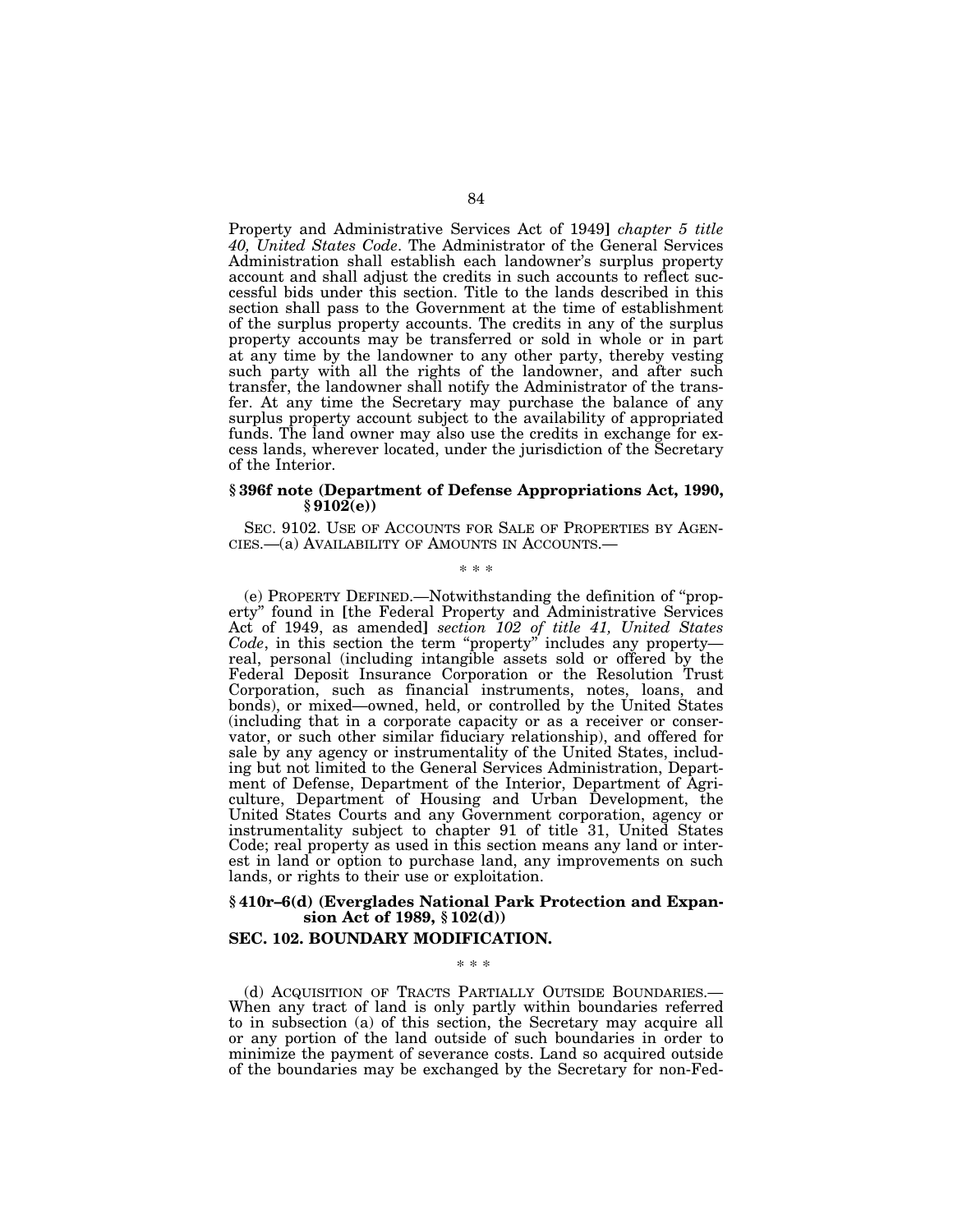eral lands within the boundaries, and any land so acquired and not utilized for exchange shall be reported to the General Services Administration for disposal under **[**the Federal Property and Administrative Services Act of 1949, as amended**]** *chapter 5 of title 40, United States Code*.

#### **§ 430a–2 (Public Law 89–62, § 2)**

SEC. 2. The Secretary of the Interior is authorized to acquire lands and interests in lands within the revised boundary by purchase, donation, with donated funds, or by exchange, utilizing for such exchanges federally owned lands of approximately equal value excluded from the park pursuant to this Act. Federally owned lands so excluded which the Secretary of the Interior determines are not needed for such exchanges shall be disposed of in accordance with the provisions of **[**the Federal Property and Administrative Services Act of 1949, as amended**]** *chapter 5 of title 40, United States Code*.

# **§ 430h–7(c) (Public Law 101–422, § 102(c)) SEC. 102. EXCLUSION OF LAND FROM PARK.**

#### \* \* \*

(c) EXCESS PROPERTY.—Any lands not conveyed pursuant to subsection (b) of this section shall be reported to the Administrator of General Services as excess to the needs of the Department of the Interior and shall be subject to transfer or disposition in accordance with **[**the Federal Property and Administrative Services Act of 1949, as amended**]** *chapter 5 of title 40, United States Code*.

#### **§ 441***l* **(Public Law 90–468, § 3, subpar. (D) of introductory provisions)**

SEC. 3. Inasmuch as (A) most of the lands added to the Badlands National Park by section 1 of this Act are inside the boundaries of the Pine Ridge Sioux Indian Reservation, (B) such lands are also within a tract of land forty-three miles long and twelve and onehalf miles wide which is in the north-western part of such Indian reservation and has been used by the United States Air Force as a gunnery range since the early part of World War II, (C) the tribal lands within such gunnery range were leased by the Federal Government and the other lands within such gunnery range were purchased by the Federal Government from the individual owners (mostly Indians), (D) the Department of the Air Force has declared most of such gunnery range lands excess to its needs and such excess lands have been requested by the National Park Service under **[**the Federal Property and Administrative Services Act of 1949**]**  *chapter 5 of title 40, United States Code*, (E) the leased tribal lands and the excess lands within the enlarged Badlands National Park are needed for the park, (F) the other excess lands in such gunnery range should be restored to the former Indian owners of such lands, and (G) the tribe is unwilling to sell its tribal lands for inclusion in the national park, but is willing to exchange them or interests therein for the excess gunnery range lands, which, insofar as the lands within the gunnery range formerly held by the tribe are concerned, should be returned to Indian ownership in any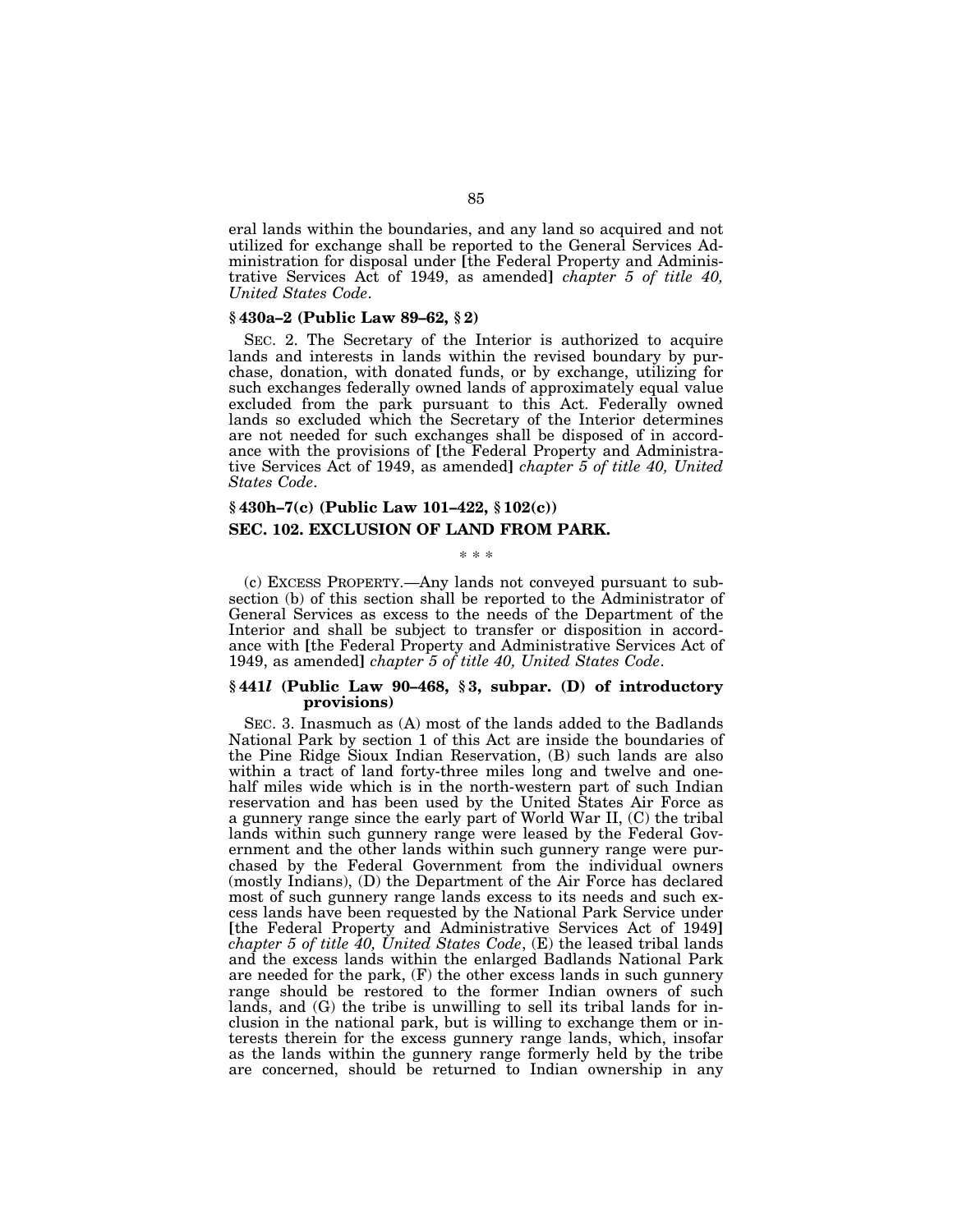event, the Congress hereby finds that such exchange would be in the national interest and authorizes the following actions:

#### **§ 450jj–1(a) (Act of May 17, 1954, § 2(a))**

SEC. 2. (a) The memorial authorized herein shall be constructed in general, in accordance with the plan approved by the United States Territorial Expansion Memorial Commission on May 25, 1948. The Secretary of the Interior is authorized to enter into such contracts as may be necessary to carry out the purposes of this Act. The Secretary is also authorized to employ, in his discretion, by contract or otherwise, landscape architects, architects, engineers, sculptors, artists, other expert consultants, or firms, partnerships, or associations thereof, and to include in any such contract provision for the utilization of the services and facilities, and the payment of the travel and other expenses, of their respective organizations, in accordance with the usual customs of the several professions and at the prevailing rates for such services and facilities, without regard to the civil-service laws or regulations, the Classification Act of 1929, **[**section 3709 of the Revised Statutes, as amended**]** *section 6101 of title 41, United States Code*, or any other law or regulation relating to either employment or compensation.

#### **§ 459a–4 note (Public Law 87–313)**

That the tract of Federal property comprising eight and onetenth acres of land situated in Dare County, North Carolina, approximately two miles north of Kitty Hawk, which was transferred to the administrative jurisdiction of the Department of the Interior by the Act of June 3, 1948 (62 Stat. 301; 16 U.S.C. 459a), to be administered as a part of the Cape Hatteras National Seashore Recreational Area, may be disposed of by the Administrator of General Services in accordance with the provisions of **[**the Federal Property and Administrative Services Act of 1949, as amended**]** *chapter 5 of title 40, United States Code*.

#### **§ 460***l***–5(a) (Land and Water Conservation Fund Act of 1965,**   $\S$  2(a))

SEC. 2. SEPARATE FUND.—During the period ending September 30, 2015, there shall be covered into the land and water conservation fund in the Treasury of the United States, which fund is hereby established and is hereinafter referred to as the ''fund'', the following revenues and collections:

(a) SURPLUS PROPERTY SALES.—All proceeds (except so much thereof as may be otherwise obligated, credited, or paid under authority of those provisions of law set forth in section 485(b) (e), title 40, United States Code, or the Independent Offices Appropriation Act, 1963 (76 Stat. 725) or in any later appropriation Act) hereafter received from any disposal of surplus real property and related personal property under **[**the Federal Property and Administrative Services Act of 1949, as amended**]** *chapter 5 of title 40, United States Code*, notwithstanding any provision of law that such proceeds shall be credited to miscellaneous receipts of the Treasury. Nothing in this part shall affect existing laws or regulations concerning disposal of real or personal surplus property to schools, hospitals, and States and their political subdivisions.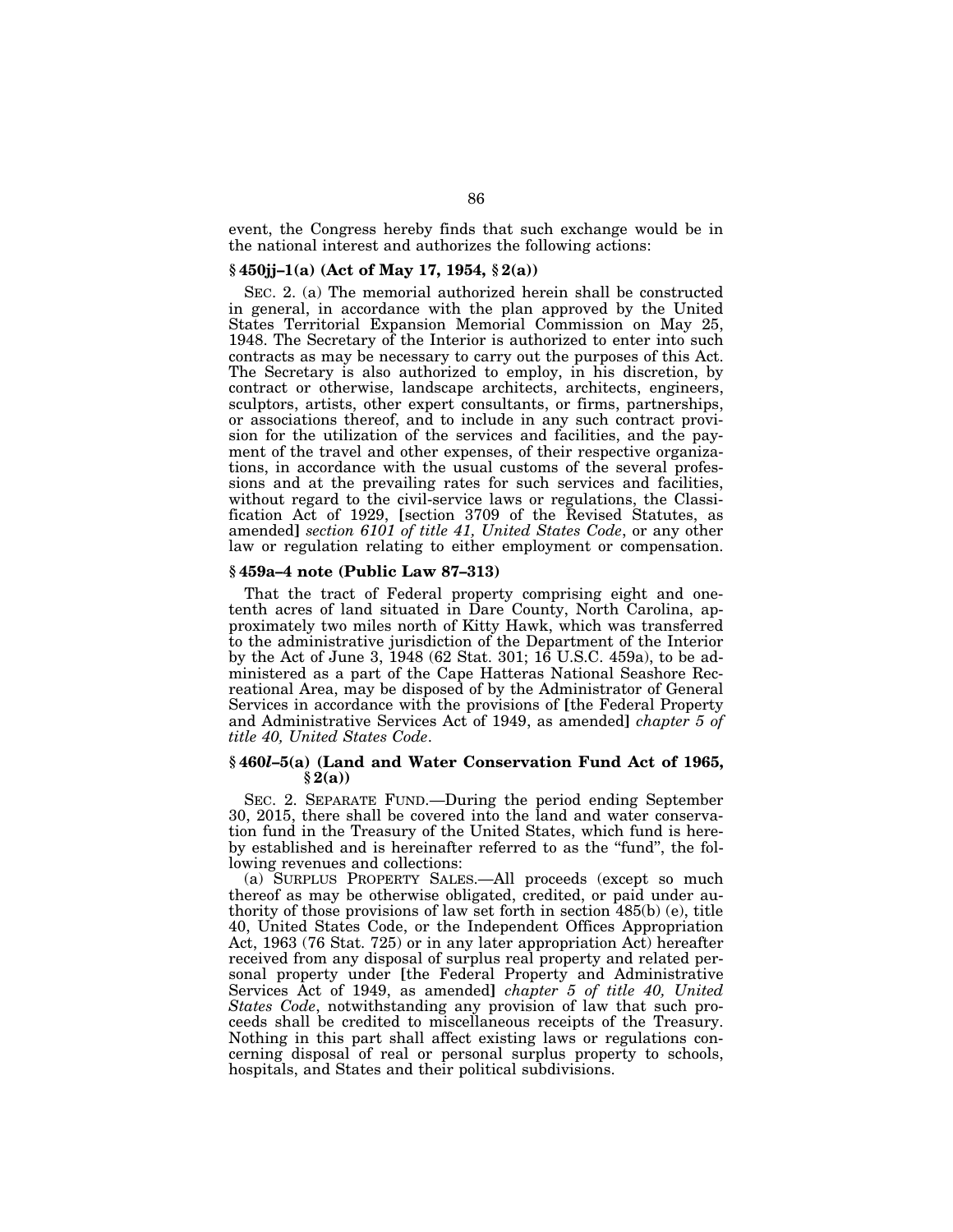#### **§ 460m–9(a) (Public Law 92–237, § 2(a))**

SEC. 2. (a) Within the boundaries of the Buffalo National River, the Secretary may acquire lands and waters or interests therein by donation, purchase or exchange, except that lands owned by the State of Arkansas or a political subdivision thereof may be acquired only by donation: *Provided*, That the Secretary may, with funds appropriated for development of the area, reimburse such State for its share of the cost of facilities developed on State park lands if such facilities were developed in a manner approved by the Secretary and if the development of such facilities commenced subsequent to the enactment of this Act: *Provided further*, That such reimbursement shall not exceed a total of \$375,000. When an individual tract of land is only partly within the boundaries of the national river, the Secretary may acquire all of the tract by any of the above methods in order to avoid the payment of severance costs. Land so acquired outside of the boundaries of the national river may be exchanged by the Secretary for non-Federal lands within the national river boundaries, and any portion of the land not utilized for such exchanges may be disposed of in accordance with the provisions of **[**the Federal Property and Administrative Services Act of 1949 (63 Stat. 377; 40 U.S.C. 471 et seq.), as amended**]** *chapter 5 of title 40, United States Code*. With the concurrence of the agency having custody thereof, any Federal property within the boundaries of the national river may be transferred without consideration to the administrative jurisdiction of the Secretary for administration as part of the national river.

#### **§ 460x–7(a) (Public Law 91–479, § 8(a))**

SEC. 8. (a) The Secretary is authorized to acquire by donation, purchase with donated or appropriated funds, transfer funds, transfer from any Federal agency, or exchange lands and interests therein for the purposes of this Act. When an individual tract of land is only partly within the area designated, the Secretary may acquire the entire tract by any of the above methods to avoid the payment of severance costs. Land so acquired outside the designated area may be exchanged by the Secretary for non-Federal lands within such area, and any portion of the land not utilized for such exchanges may be disposed of in accordance with the provisions of **[**the Federal Property and Administrative Services Act of 1949 (63 Stat. 377), as amended (40 U.S.C. 471 et seq.)**]** *chapter 5 of title 40, United States Code*.

#### **§ 460bb–2(a) (Public Law 92–589, § 3(a))**

SEC. 3. (a) Within the boundaries of the recreation area, the Secretary may acquire lands, improvements, waters, or interests therein, by donation, purchase, exchange or transfer. Any lands, or interests therein, owned by the State of California or any political subdivision thereof, may be acquired only by donation. When any tract of land is only partly within such boundaries, the Secretary may acquire all or any portion of the land outside of such boundaries in order to minimize the payment of severance costs. Land so acquired outside of the boundaries may be exchanged by the Secretary for non-Federal lands within the boundaries. Any portion of land acquired outside the boundaries and not utilized for exchange shall be reported to the General Services Administration for dis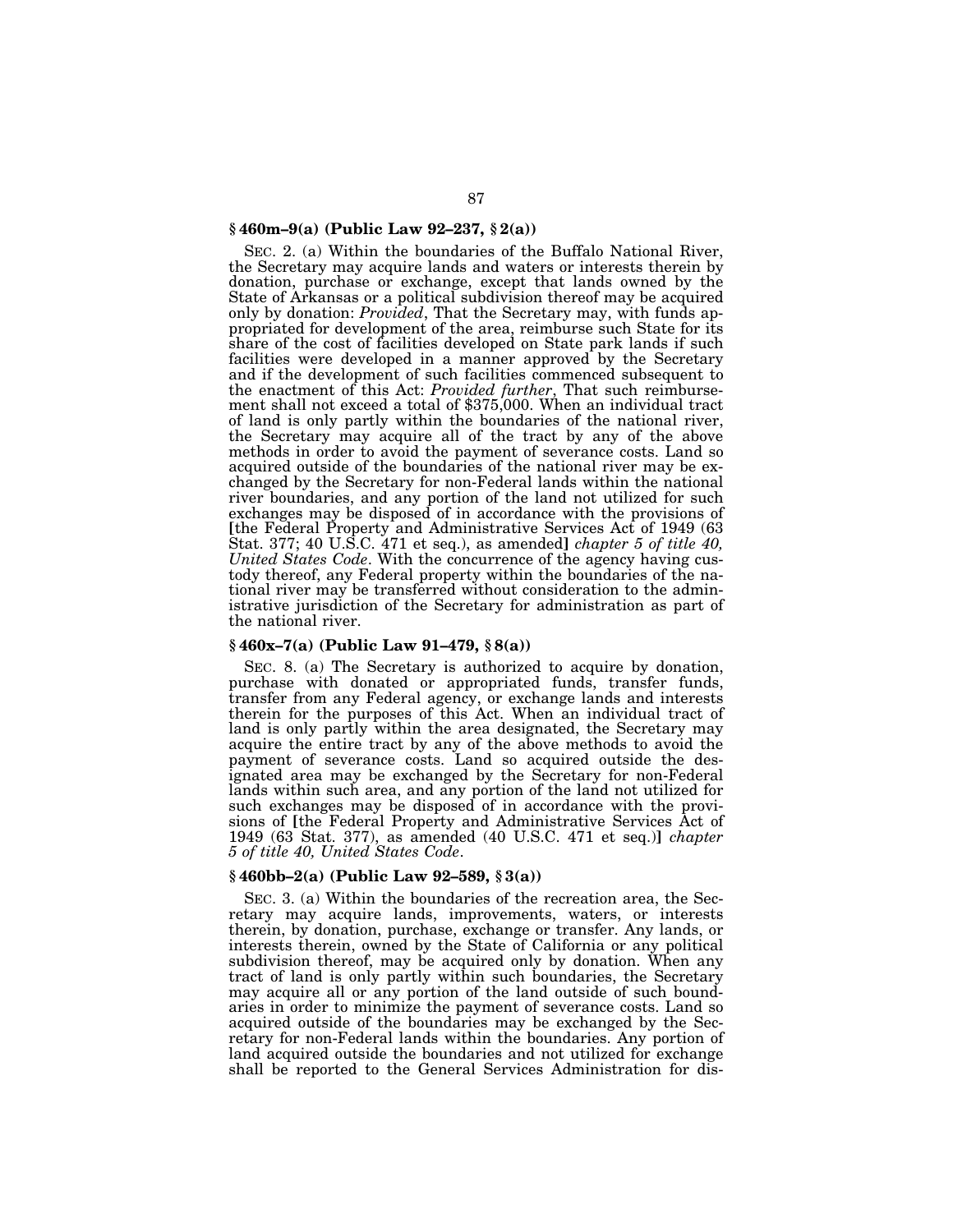posal under **[**the Federal Property and Administrative Services Act of 1949 (63 Stat. 377), as amended**]** *chapter 5 of title 40, United States Code*: *Provided*, That no disposal shall be for less than fair market value. Except as hereinafter provided, Federal property within the boundaries of the recreation area is hereby transferred without consideration to the administrative jurisdiction of the Secretary for the purposes of this Act, subject to the continuation of such existing uses as may be agreed upon between the Secretary and the head of the agency formerly having jurisdiction over the property. Notwithstanding any other provision of law, the Secretary may develop and administer for the purposes of this Act structures or other improvements and facilities on lands for which he receives a permit of use and occupancy from the Secretary of the Army.

#### **§ 460ee(c)(1) (Water Resources Development Act of 1974, § 108(c)(1))**

SEC. 108. (a) As used in this section the term "Secretary" shall mean the Secretary of the Army, acting through the Chief of Engineers. The Secretary, in accordance with the national recreation area concept included in the interagency report prepared pursuant to section 218 of the Flood Control Act of 1968 (Public Law 90–483) by the Corps of Engineers, the Department of the Interior, and the Department of Agriculture, as modified by this section, is authorized and directed to establish on the Big South Fork of the Cumberland River in Kentucky and Tennessee the Big South Fork National River and Recreation Area (hereafter in this section referred to as the ''National Area'') for the purposes of conserving and interpreting an area containing unique cultural, historic, geologic, fish and wildlife, archeologic, scenic, and recreational values, preserving as a natural, free-flowing stream the Big South Fork of the Cumberland River, major portions of its Clear Fork and New River stems, and portions of their various tributaries for the benefit and enjoyment of present and future generations, the preservation of the natural integrity of the scenic gorges and valleys, and the development of the area's potential for healthful outdoor recreation. The boundaries shall be as generally depicted on the drawing prepared by the Corps of Engineers and entitled ''Big South Fork National River and Recreation Area'' identified as map number BSF–  $NRRA(1)(A)$  and dated October 1972, which shall be on file and available for public inspection in the office of the District Engineer, U.S. Army Engineer District, Nashville, Tennessee. The Secretary may acquire sites at locations outside such boundaries, as he determines necessary, for administrative and visitor orientation facilities. The Secretary may also acquire a site outside such boundaries at or near the location of the historic Tabard Inn in Ruby, Tennessee, including such lands as he deems necessary, for the establishment of a lodge with recreational facilities as provided in subsection (e)(3) of this section.

\* \* \*

 $(c)(1)$  Within the boundaries of the National Area, the Secretary may acquire lands and waters or interests therein by donation, purchase with donated or appropriated funds, or exchange or otherwise, except that lands (other than roads and rights-of-way for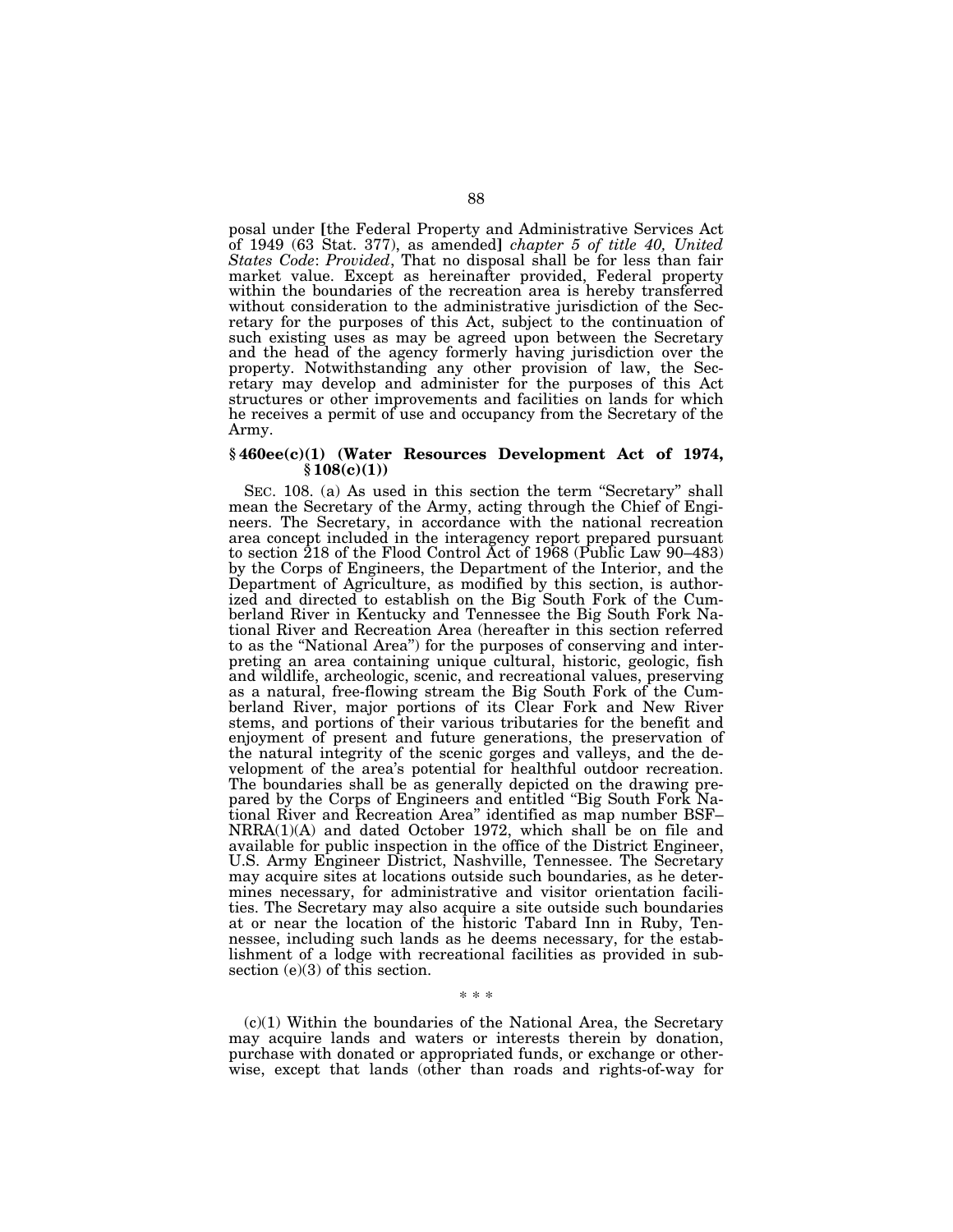roads) owned by the States of Kentucky and Tennessee or any political subdivisions thereof which were in public ownership at the time of enactment of this section may be acquired only by donation. When an individual tract of land is only partly within the boundaries of the National Area, the Secretary may acquire all of the tract by any of the above methods in order to avoid the payment of severance costs. Land so acquired outside of the boundaries of the National Area may be exchanged by the Secretary for non-Federal lands within the National Area boundaries, and any portion of the land not utilized for such exchanges may be disposed of in accordance with the provisions of **[**the Federal Property and Administrative Services Act of 1949 (63 Stat. 377; 40 U.S.C. 471 et seq.)**]**  *chapter 5 of title 40, United States Code*. Notwithstanding any other provision of law, any Federal property within the boundaries of the National Area shall be transferred without consideration to the administrative jurisdiction of the Secretary for the purposes of this section.

#### **§ 460ff–1(d) (Public Law 93–555, § 2(d))**

SEC. 2. (a) The park shall comprise the lands and waters generally depicted on the map entitled ''Boundary Map, Cuyahoga Valley National Park, Ohio'', numbered 644–80,054 and dated July 1986, which shall be on file and available for inspection in the offices of the National Park Service, Department of the Interior, Washington, District of Columbia, and in the main public library of Akron, Ohio, and Cleveland, Ohio. After advising the Committee on Energy and Natural Resources of the Senate and the Committee on Natural Resources of the House of Representatives, in writing, the Secretary may make minor revisions of the boundaries of the park when necessary by publication of a revised drawing or other boundary description in the Federal Register: *Provided*, That with respect to the property known as the Hydraulic Brick Company located in Independence, Ohio, the Secretary shall have the first right of refusal to purchase such property for a purchase price not exceeding the fair market value of such property on the date it is offered for sale. When acquired such property shall be administered as part of the park, subject to the laws and regulations applicable thereto. The park shall also comprise any lands designated as ''City of Akron Lands'' on the map referred to in the first sentence which are offered as donations to the Department of the Interior or which become privately owned. The Secretary shall revise such map to depict such lands as part of the park.

(d) When any tract of land is only partly within the boundaries of the park, the Secretary may acquire all or any portion of the land outside of such boundaries in order to minimize the payment of severance costs. Land so acquired outside of the boundaries may be exchanged by the Secretary for non-Federal lands within the boundaries. Any portion of the land acquired outside the boundaries and not utilized for exchange shall be reported to the General Services Administration for disposal under **[**the Federal Property and Administrative Services Act of 1949, as amended**]** *chapter 5 of title 40, United States Code*: *Provided*, That no disposal shall be for less than the fair market value of the lands involved.

\* \* \*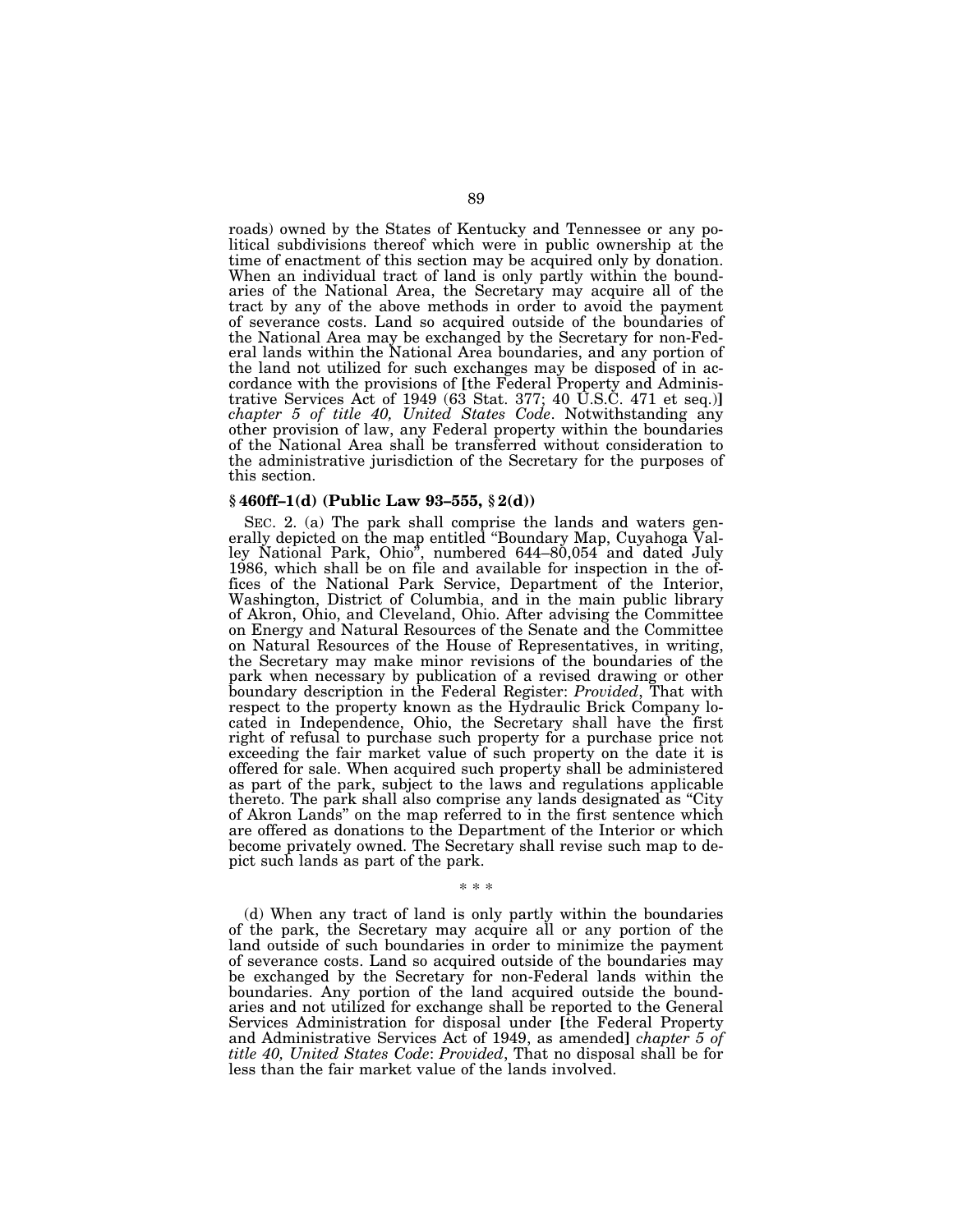#### **§ 460hh–1(a) (Public Law 94–235, § 2(a))**

SEC. 2 (a) The Secretary may acquire land or interests in lands within the boundaries of the recreation area by donation, purchase with donated or appropriated funds, or exchange. When any tract of land is only partly within such boundaries, the Secretary may acquire all or any portion of the land outside of such boundaries in order to minimize the payment of severance costs. Land so acquired outside of the boundaries may be exchanged by the Secretary for non-Federal lands within the boundaries, and any land so acquired and not utilized for exchange shall be reported to the General Services Administration for disposal under **[**the Federal Property and Administrative Services Act of 1949 (63 Stat. 377), as amended**]** *chapter 5 of title 40, United States Code*. Any Federal property located within the boundaries of the recreation area may be transferred without consideration to the administrative jurisdiction of the Secretary for the purposes of the recreation area. Lands within the boundaries of the recreation area owned by the State of Oklahoma, or any political subdivision thereof, may be acquired only by donation: *Provided*, That the Secretary may also acquire lands by exchange with the city of Sulphur, utilizing therefor only such lands as may be excluded from the recreation area which were formerly within the Platt National Park.

#### **§ 460ii–1(b) (Public Law 95–344, § 102(b))**

SEC. 102. (a) Within the recreation area the Secretary is authorized to acquire lands, waters, and interests therein by donation, purchase from willing sellers with donated or appropriated funds, or exchange. Property owned by the State of Georgia or any political subdivision thereof may be acquired only by donation.

(b) When a tract of land lies partly within and partly without the boundaries of the recreation area, the Secretary may acquire the entire tract by any of the above methods in order to avoid the payment of severance costs. Land so acquired outside of the boundaries of the recreation area may be exchanged by the Secretary for non-Federal land within such boundaries, and any portion of the land not utilized for such exchanges may be disposed of in accordance with the provisions of **[**the Federal Property and Administrative Services Act of 1949 (40 U.S.C. 471 et seq.)**]** *chapter 5 of title 40, United States Code*.

#### **§ 460***lll***–45(d)(1)(B) (The Land Between the Lakes Protection Act of 1998, § 545(d)(1)(B))**

# **SEC. 545. TRANSFER OF PERSONAL PROPERTY.**<br>(d) SURPLUS PROPERTY.—

(1) DISPOSITION.—Any personal property, including structures and facilities, that the Secretary determines cannot be efficiently managed and maintained either by the Forest Service or by lease or permit to other persons may be declared excess by the Secretary and—

\* \* \*

(B) disposed of under **[**the Federal Property and Administrative Services Act of 1949 (40 U.S.C. 471 et seq.)**]** *chapter 5 of title 40, United States Code*.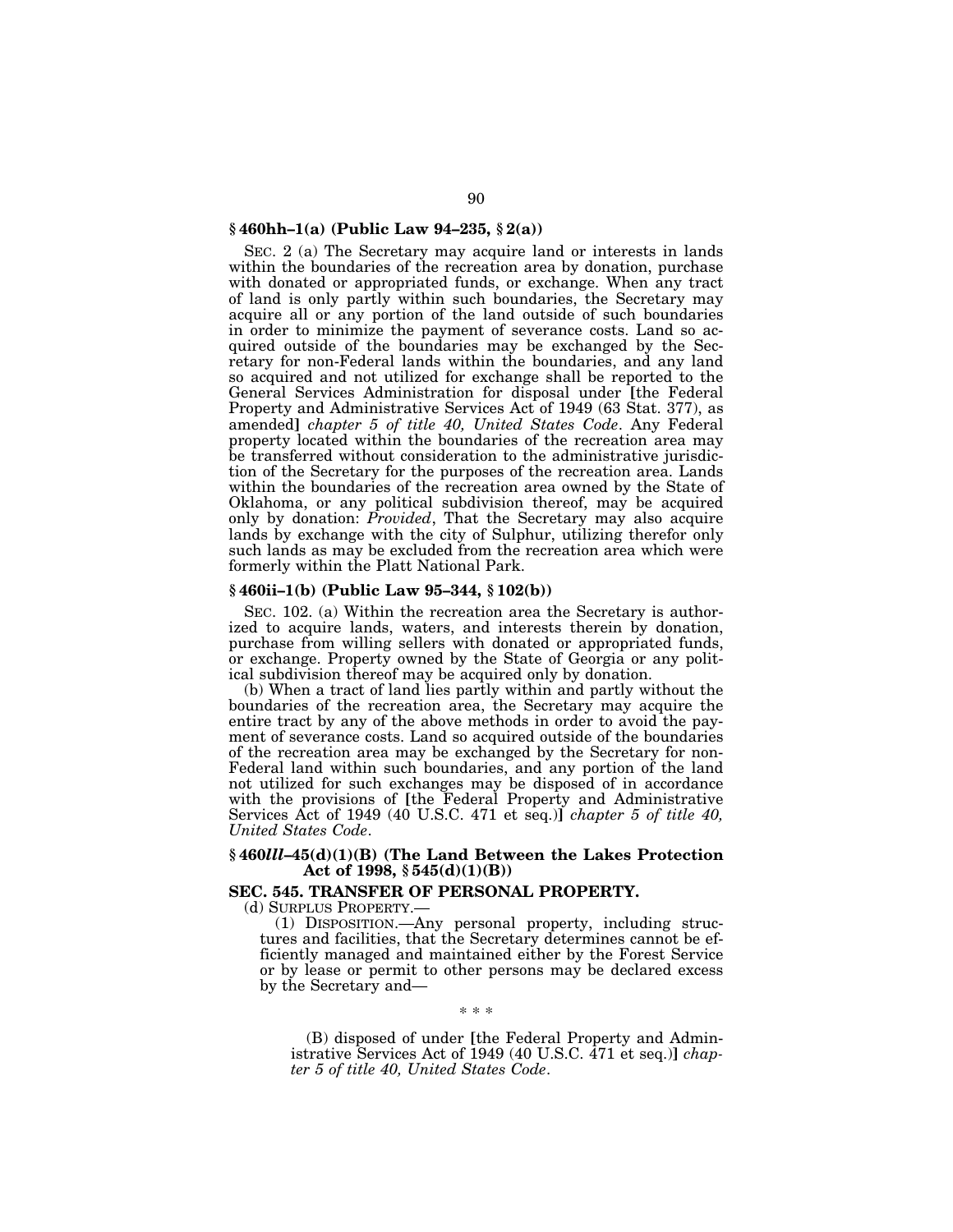## **§ 504 (Act of June 30, 1914, proviso relating to open purchase, without advertising, of seeds, cones, and nursery stock)**

That the provisions of **[**section 3709, Revised Statutes (41 U.S.C. 5)**]** *section 6101 of title 41, United States Code*, shall not apply to any purchase by the Forest Service of forest-tree seed or cones or of forage plant seed when the amount involved does not exceed \$10,000, nor to any purchase of forest-tree nursery stock when the amount involved does not exceed \$500, whenever, in the discretion of the Secretary of Agriculture, such method is in the public interest.

#### **§ 505a (Act of July 26, 1956, first section)**

The Secretary of Agriculture with respect to National Forest System lands and the Secretary of a military department with respect to lands under the control of the military department which lie within or adjacent to the exterior boundaries of a unit of the National Forest System are authorized, subject to any applicable provisions of **[**the Federal Property and Administrative Services Act of 1949, as amended**]** *chapter 5 of title 40, United States Code*, to interchange such lands, or any part thereof, without reimbursement or transfer of funds whenever they shall determine that such interchange will facilitate land management and will provide maximum use thereof for authorized purposes: *Provided*, That no such interchange of lands shall become effective until forty-five days (counting only days occurring during any regular or special session of the Congress) after the submission to the Congress by the respective Secretaries of notice of intention to make the interchange.

#### **§ 580c (Act of April 24, 1950, § 3)**

SEC. 3. The provisions of **[**section 3709, Revised Statutes (41 U.S.C. 5)**]** *section 6101 of title 41, United States Code*, shall not apply to purchases by the Forest Service of (1) materials to be tested or upon which experiments are to be made or (2) special devices, test models, or parts thereof, to be used (a) for experimentation to determine their suitability for or adaptability to accomplishment of the work for which designed or (b) in the designing or developing of new equipment: *Provided*, That not to exceed \$50,000 may be expended in any one fiscal year pursuant to this authority and not to exceed \$10,000 on any one item or purchase.

#### **§ 590q–1 (Department of Agriculture Organic Act of 1944, § 302(b))**

SEC. 302. (a) Section 6 of the Soil Conservation and Domestic Allotment Act, as amended (16 U.S.C. 590f), is amended by adding at the end thereof a new paragraph, to read as follows:

\* \* \*

(b) The Soil Conservation Service subject to applicable regulations under **[**the Federal Property and Administrative Services Act of 1949, as amended**]** *chapter 5 of title 40, United States Code*, may sell and distribute supplies, materials, and equipment to other Government activities, the cost of such supplies and materials or the value of such equipment (including the cost of transportation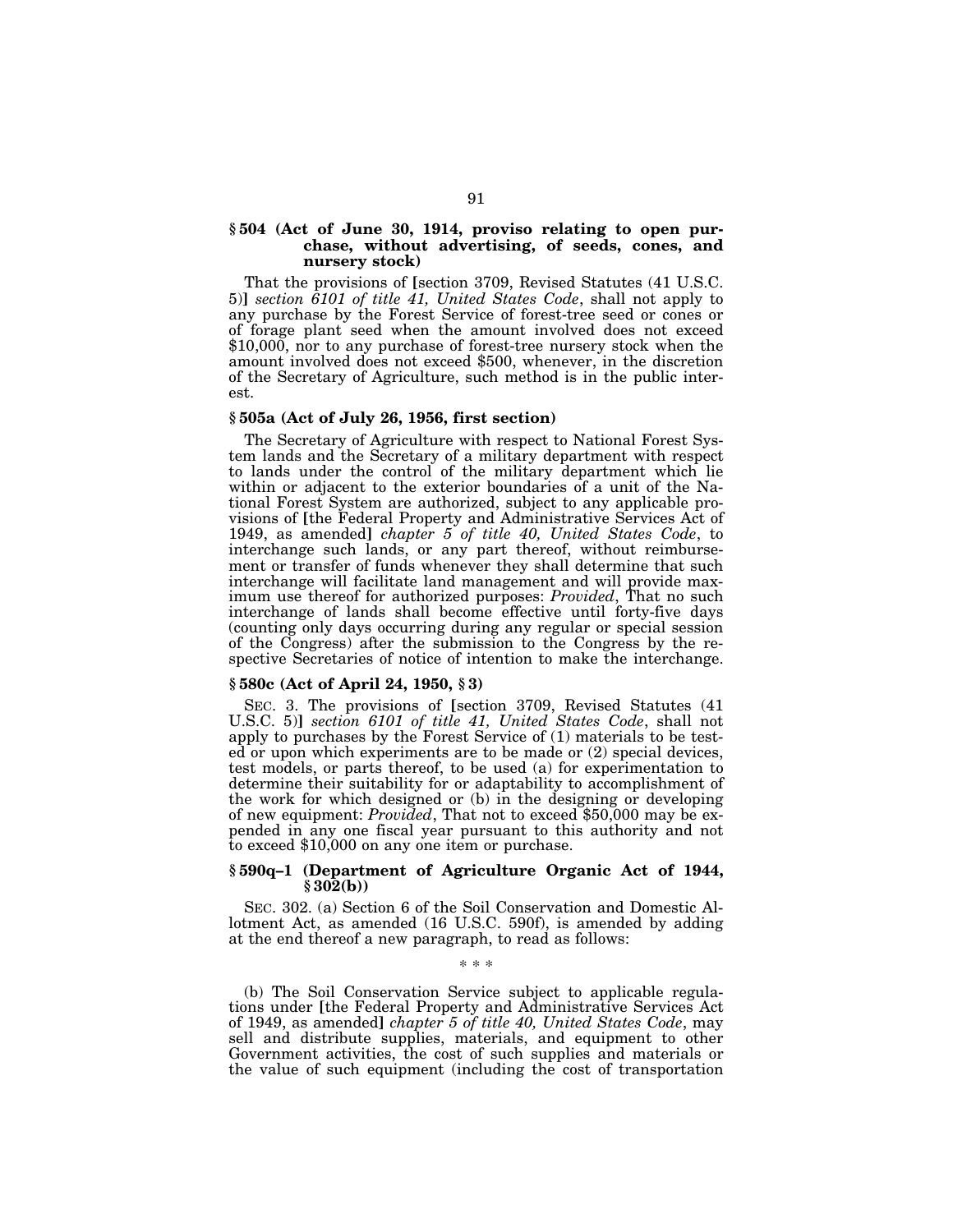and handling) to be reimbursed to appropriations current at the time additional supplies, materials, or equipment are procured from the appropriations chargeable with the cost or value of such supplies, materials, or equipment.

#### **§ 590z–3(c) (Act of August 11, 1939, § 5(c))**

SEC. 5. (a) In connection with the construction or operation and maintenance of projects undertaken pursuant to the authority of this Act, and in order to further in the Great Plains and arid and semiarid areas of the United States an effective rehabilitation program, stabilization of the agricultural economy and maximum utilization of funds spent for relief purposes, the Secretary of Agriculture is authorized, pursuant to cooperative agreement with the Secretary of the Interior, (1) to arrange for the settlement of the projects on a sound agricultural basis, and insofar as practicable, the location thereon of persons in need; (2) to extend guidance and advice to settlers thereon in matters of farm practice, soil conservation, and efficient land use; (3) to acquire agricultural lands within the boundaries of such projects, with titles and at prices satisfactory to him; and (4) to arrange for the improvement of lands within the project boundaries, including clearing, leveling, and preparing them for distribution of irrigation water. Contracts between the United States and water users or water users' organizations for the lease or purchase of, or the improvement of, lands within such projects shall provide for annual or semiannual payments to the United States, of the number and amounts fixed by the Secretary of Agriculture. The lease, purchase, or improvement contracts for each tract of land shall provide in the aggregate for the return, in not to exceed fifty years from the date the land is first settled upon, of the costs incurred by the United States in acquiring and improving such tract of land with funds appropriated under authority of section 12 (2), except administrative expenses incurred in the District of Columbia, together with interest on unpaid balances of said costs at not less than 3 per centum per annum. Such lease, purchase, or improvement contracts shall also provide for the fulfillment of such obligations related to reimbursable construction costs and operation and maintenance charges as may be applicable to such lands in accordance with the repayment contract or contracts required by section 4.

\* \* \*

(c) Where the aggregate amount involved does not exceed \$300, the provisions of **[**section 3709 of the Revised Statutes (41 U.S.C. 5) *section 6101 of title 41, United States Code,* shall not apply to any purchase or service authorized for the Department of Agriculture under this Act or under the 1940 water conservation appropriation.

#### **§ 669h(d)(2)(A) (Pittman-Robertson Wildlife Restoration Act,**   $§ 9(d)(2)(A))$

**SEC. 9. REQUIREMENTS AND RESTRICTIONS CON-CERNING USE OF AMOUNTS FOR EXPENSES FOR AD-MINISTRATION.**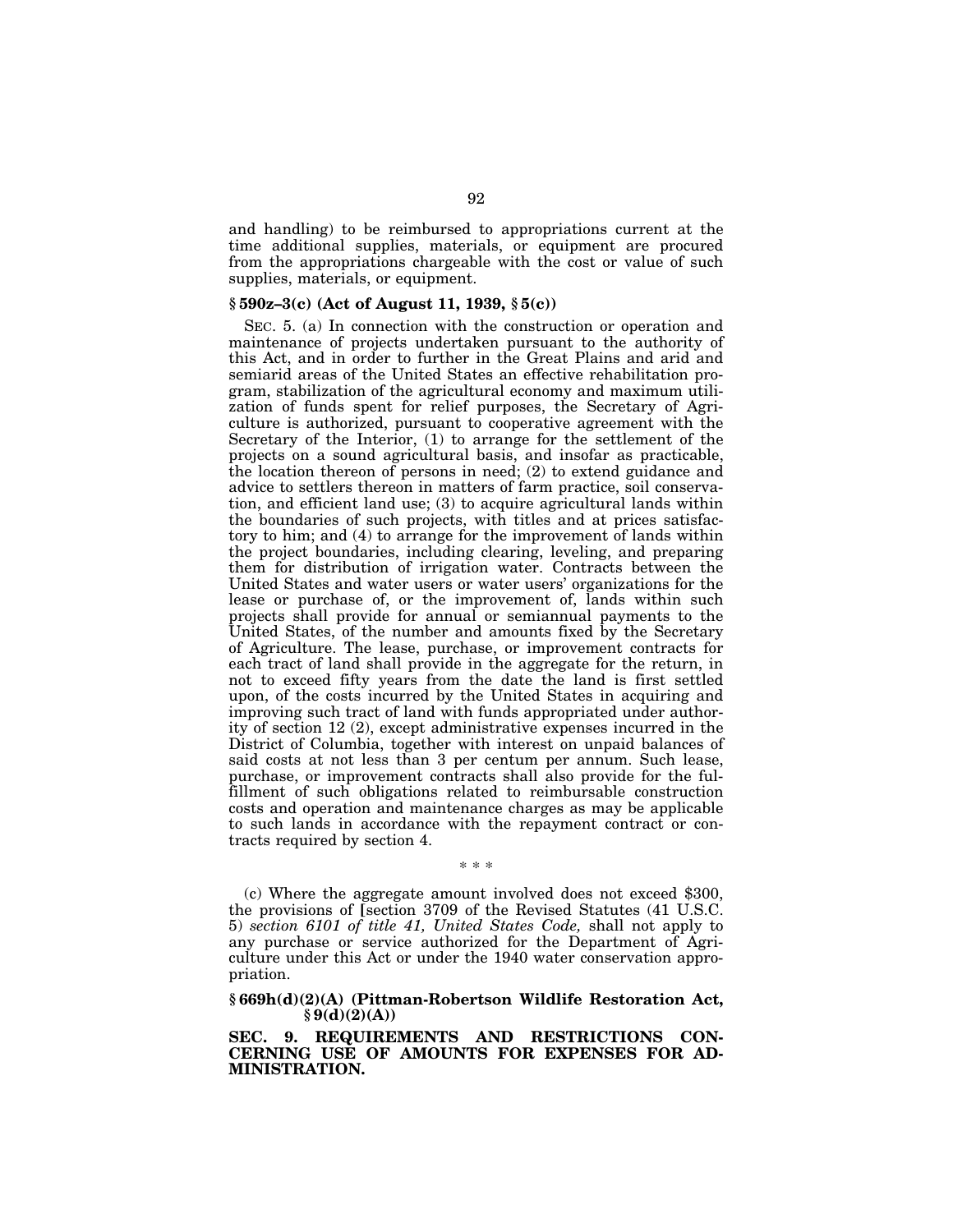\* \* \*

(d) AUDIT REQUIREMENT.—

\* \* \*

(2) AUDITOR.— (A) IN GENERAL.—An audit under this subsection shall be performed under a contract that is awarded under competitive procedures (as defined in **[**section 4 of the Office of Federal Procurement Policy Act (41 U.S.C. 403)**]** *section 132 of title 41, United States Code*) by a person or entity that is not associated in any way with the Department of the Interior (except by way of a contract for the performance of an audit or other review).

#### **§ 670***o***(d) (Sikes Act, § 208(d))**

# **SEC. 208. AUTHORIZATION OF APPROPRIATIONS.**<br>
(a) FUNCTIONS AND RESPONSIBILITIES OF SECRETARY OF THE IN-

TERIOR.—There are authorized to be appropriated  $$4,000,000$  for each of fiscal years 1998 through 2003, to enable the Secretary of the Interior to carry out his functions and responsibilities under this title, including data collection, research, planning, and conservation and rehabilitation programs on public lands. Such funds shall be in addition to those authorized for wildlife, range, soil, and water management pursuant to section 318 of the Federal Land Policy and Management Act of 1976 (43 U.S.C. 1748), or other provisions of law.

\* \* \*

(d) CONTRACT AUTHORITY.—The Secretary of the Interior and the Secretary of Agriculture may each make purchases and contracts for property and services from, or provide assistance to, the State agencies concerned, if such property, services or assistance is required to implement those projects and programs carried out on, or of benefit to, Federal lands and identified in the comprehensive plans or cooperative agreements developed under section 670h of this title without regard to **[**title III (other than section 304) of the Federal Property and Administrative Services Act of 1949 (41 U.S.C. 251–260)**]** *the provisions referred to in section 171(c) (except*  sections 3901 and 3905) of title 41, United States Code. Contract authority provided in this section is effective only to such extent or in such amounts as are provided in appropriation Acts.

# **§ 757 (Act of May 11, 1938, § 3)**

In carrying out the authorizations and duties imposed by section 2 of this Act, the Secretary of Commerce is authorized to utilize the facilities and services of the agencies of the States of Oregon, Washington, and Idaho responsible for the conservation of the fish and wildlife resources in such States, under the terms of agreements entered into between the United States and these States, without regard to the provisions of **[**section 3709 of the Revised Statutues**]** *section 6101 of title 41, United States Code*, and funds appropriated to carry out the purposes of this Act may be expended for the construction of facilities on and the improvement of lands not owned or controlled by the United States: *Provided*, That the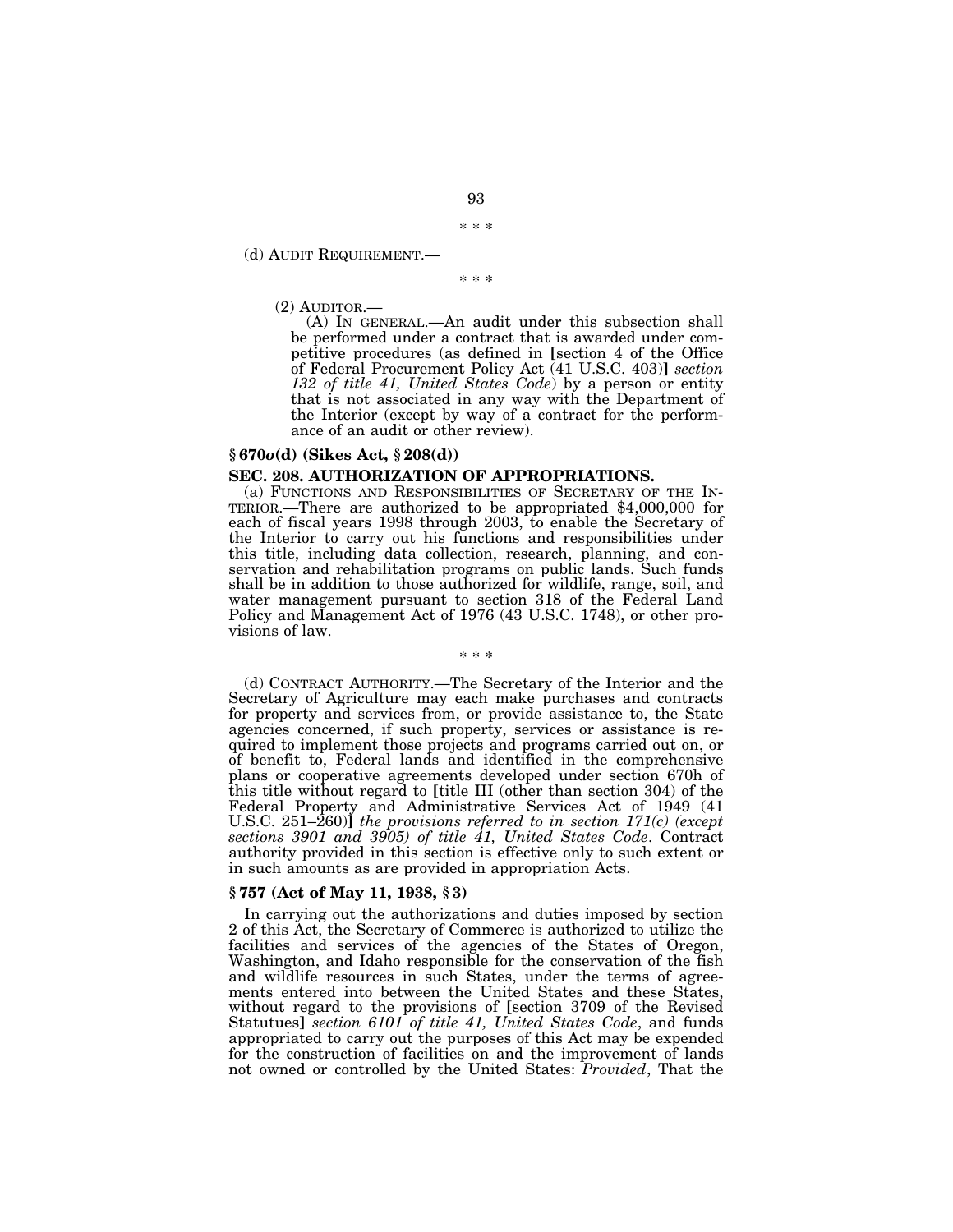appropriate agency of the State wherein such construction or improvement is to be carried on first shall have obtained without cost to the United States the necessary title to, interest therein, rightsof-way over, or licenses covering the use of such lands.

#### **§ 777h(d)(2)(A) Dingell-Johnson Sport Fish Restoration Act,**   $§ 9(d)(2)(A))$

#### **SEC. 9. REQUIRMENTS AND RESTRICTIONS CON-CERNING USE OF AMOUNTS FOR EXPENSES FOR AD-MINISTRATION.**

(a) AUTHORIZED EXPENSES FOR ADMINISTRATION.—Except as provided in subsection (b), the Secretary of the Interior may use available amounts under section 4(b) of this title only for expenses for administration that directly support the implementation of this Act that consist of—

\* \* \*

(d) AUDIT REQUIREMENT.–

\* \* \*

(2) AUDITOR.—

(A) IN GENERAL.–An audit under this subsection shall be performed under a contract that is awarded under competitive procedures (as defined in **[**section 4 of the Office of Federal Procurement Policy Act (41 U.S.C. 403)**]** *section 132 of title 41, United States Code*) by a person or entity that is not associated in any way with the Department of the Interior (except by way of a contract for the performance of an audit or other review).

#### **§ 793 (Federal Power Act, § 2)**

SEC. 2. The commission shall have authority to appoint, prescribe the duties, and fix the salaries of, a secretary, a chief engineer, a general counsel, a solicitor, and a chief accountant; and may, subject to the civil service laws, appoint such other officers and employees as are necessary in the execution of its functions and fix their salaries in accordance with the Classification Act of 1949, as amended. The commission may request the President to detail an officer or officers from the Corps of Engineers, or other branches of the United States Army, to serve the commission as engineer officer or officers, or in any other capacity, in field work outside the seat of government, their duties to be prescribed by the commission; and such detail is authorized. The President may also, at the request of the commission, detail, assign, or transfer to the commission, engineers in or under the Departments of the Interior or Agriculture for field work outside the seat of government under the direction of the commission.

The commission may make such expenditures (including expenditures for rent and personal services at the seat of government and elsewhere, for law books, periodicals, and books of reference, and for printing and binding) as are necessary to execute its functions. Expenditures by the commission shall be allowed and paid upon the presentation of itemized vouchers therefor, approved by the chairman of the commission or by such other member or officer as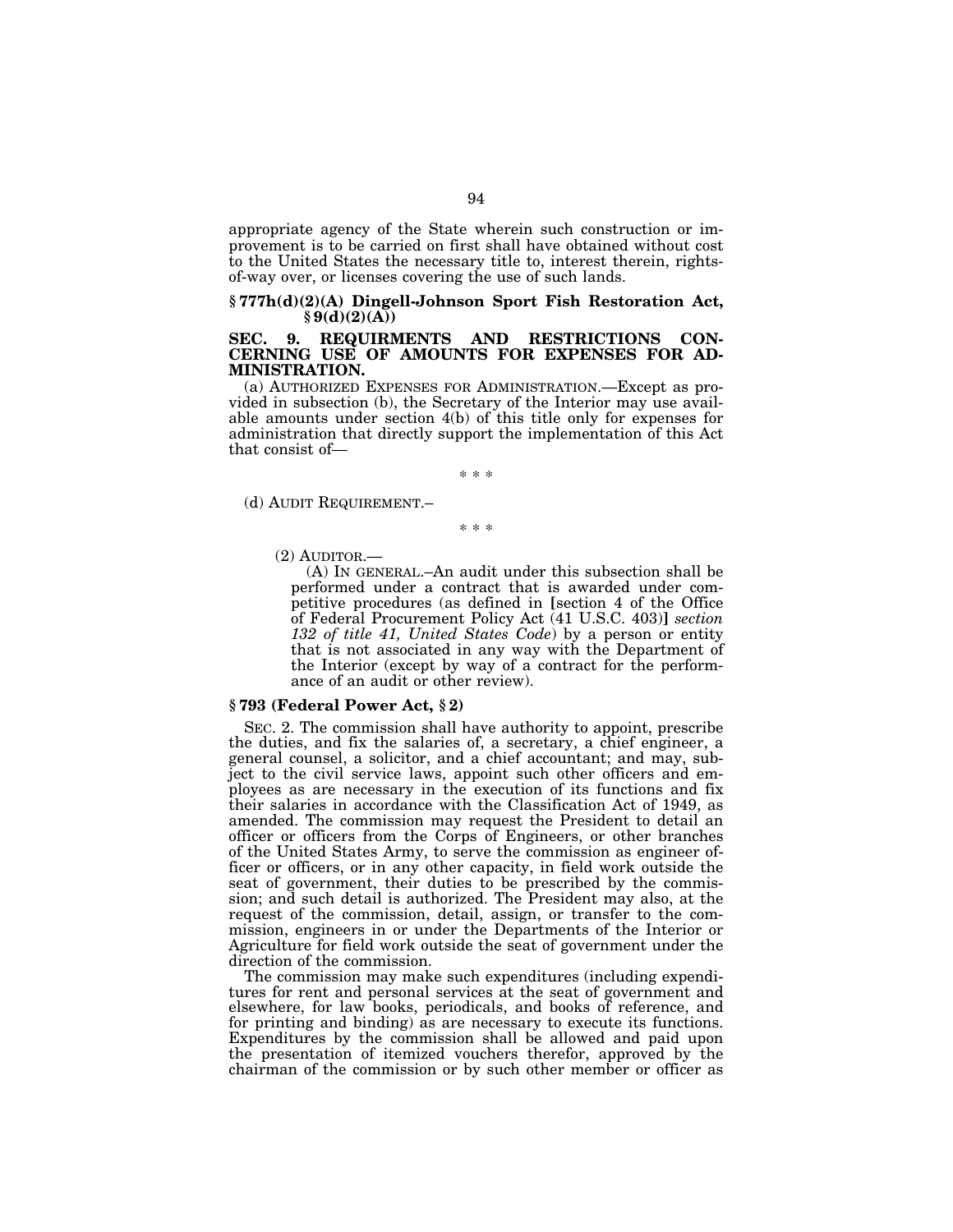may be authorized by the commission for that purpose subject to applicable regulations under the **[**Federal Property and Administrative Services Act of 1949, as amended**]** *provisons referred to in section 171(b) and (c) of title 41, United States Code*.

#### **§ 916***l* **(Whaling Convenstion of 1949, § 14)**

SEC. 14. There is hereby authorized to be appropriated from time to time, out of any moneys in the Treasury not otherwise appropriated, such sums as may be necessary to carry out the provisions of the convention and of this subchapter, including (1) contributions to the Commission for the United States share of any joint expenses of the Commission agreed by the United States and any of the other contracting governments, and (2) the expenses of the United States Commissioner and his staff, including (a) personal services in the District of Columbia and elsewhere, without regard to the Classification Act of 1923, as amended; (b) travel expenses without regard to the Travel Expense Act of 1949 and section 10 of the Act of March 3, 1933 (U.S.C., title 5, sec. 73(b); (c) transportation of things, communication services; (d) rent of offices; (e) printing and binding without regard to **[**section 11 of the Act of March 1, 1919 (U.S.C., title 44, sec. 111), and section 3709 of the Revised Statutes (U.S.C., title 41, sec. 5)**]** *section 501 of title 44, United States Code, and section 6101 of title 41, United States Code*; (f) stenographic and other services by contract, if deemed necessary, without regard to **[**section 3709 of the Revised Statutes (U.S.C., title 41, sec. 5)**]** *section 6101 of title 41, United States Code*; (g) supplies and materials; (h) equipment; (i) purchase, hire, operation, maintenance, and repair of aircraft, motor vehicles (including passenger-carrying vehicles), boats, and research vessels.

#### **§ 961 (Tuna Conventions Act of 1950, § 12)**

SEC. 12. There is hereby authorized to be appropriated from time to time, out of any moneys in the Treasury not otherwise appropriated, such sums as may be necessary to carry out the provisions of each convention and of this Act, including—

\* \* \*

(c) printing and binding without regard to **[**section 11 of the Act of March 1, 1919 (U.S.C., title 44, sec. 111), or section 3709 of the Revised Statutes (U.S.C., title 41, sec. 5) *section 501 of title 44, United States Code, or section 6101 of title 41, United States Code*;

(d) stenographic and other services by contract, if deemed necessary, without regard to **[**section 3709 of the Revised Statutes (U.S.C., title 41, sec. 5)**]** *section 6101 of title 41, United States Code*; and

#### **§ 1052(b)(1) (Public Law 87–758, § 2(b)(1))**

SEC. 2. (a) The Secretary of the Interior (hereinafter referred to as the ''Secretary'') shall operate the National Fisheries Center and Aquarium.

(b) The Secretary is further authorized to—

(1) construct, purchase or lease, and operate and maintain vessels for specimen collecting purposes and, without regard to **[**section 3709 of the Revised Statues of the United States (41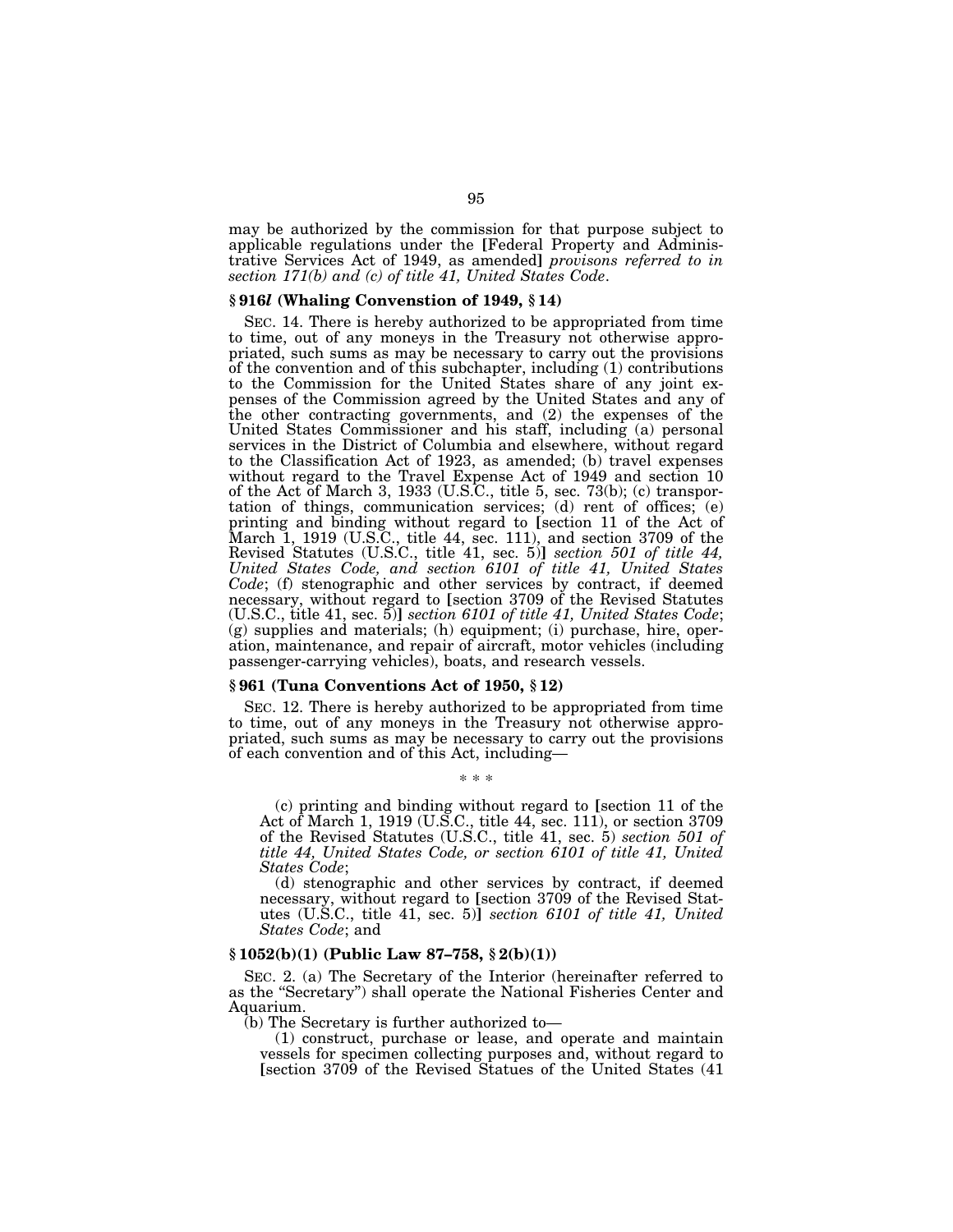U.S.C. 5)**]** *section 6101 of title 41, United States Code*, to contract for such collection of specimens and to purchase or exchange specimens and exhibit materials;

#### **§ 1336 note (Department of the Interior, Environment, and Related Agencies Appropriations Act, 2012, § 114(a))**

SEC. 114. (a) Notwithstanding any other provision of this Act, the Secretary of the Interior may enter into multiyear cooperative agreements with nonprofit organizations and other appropriate entities, and may enter into multiyear contracts in accordance with the provisions of **[**section 304B of the Federal Property and Administrative Services Act of 1949 (41 U.S.C. 254c)**]** *section 3903 of title 41, United States Code* (except that the **[**5-year term restriction in subsection (d)**]** *5-year term restriction in subsection (a)* shall not apply), for the long-term care and maintenance of excess wild free roaming horses and burros by such organizations or entities on private land. Such cooperative agreements and contracts may not exceed 10 years, subject to renewal at the discretion of the Secretary.

#### **§ 2104(f)(2) (Cooperative Forestry Assistance Act of 1978,**   $§ 8(f)(2)$

#### **SEC. 8. FOREST HEALTH PROTECTION.**

(a) IN GENERAL.–The Secretary may protect trees and forests and wood products, stored wood, and wood in use directly on the National Forest System and, in cooperation with others, on other lands in the United States, from natural and man-made causes, to—

\* \* \*

(f) LIMITATION ON USE OF APPROPRIATIONS.—

\* \* \*

(2) INSECTS AND DISEASES AFFECTING TREES.—The Secretary may procure materials and equipment necessary to prevent, retard, control, or suppress insects and diseases affecting trees without regard to **[**section 3709 of the Revised Statutes (41 U.S.C. 5)**]** *section 6101 of title 41, United States Code*, under whatever procedures the Secretary may prescribe, if the Secretary determines that such action is necessary and in the public interest.

#### **§ 2104 note (Department of the Interior and Related Agencies Appropriations Act, 1999, § 347(c)(2))**

SEC. 347. STEWARDSHIP END RESULT CONTRACTING DEMONSTRA-TION PROJECT. (a) IN GENERAL.—Until September 30, 2013, the Forest Service and the Bureau of Land Management, via agreement or contract as appropriate, may enter into stewardship contracting projects with private persons or other public or private entities to perform services to achieve land management goals for the national forests and the public lands that meet local and rural community needs.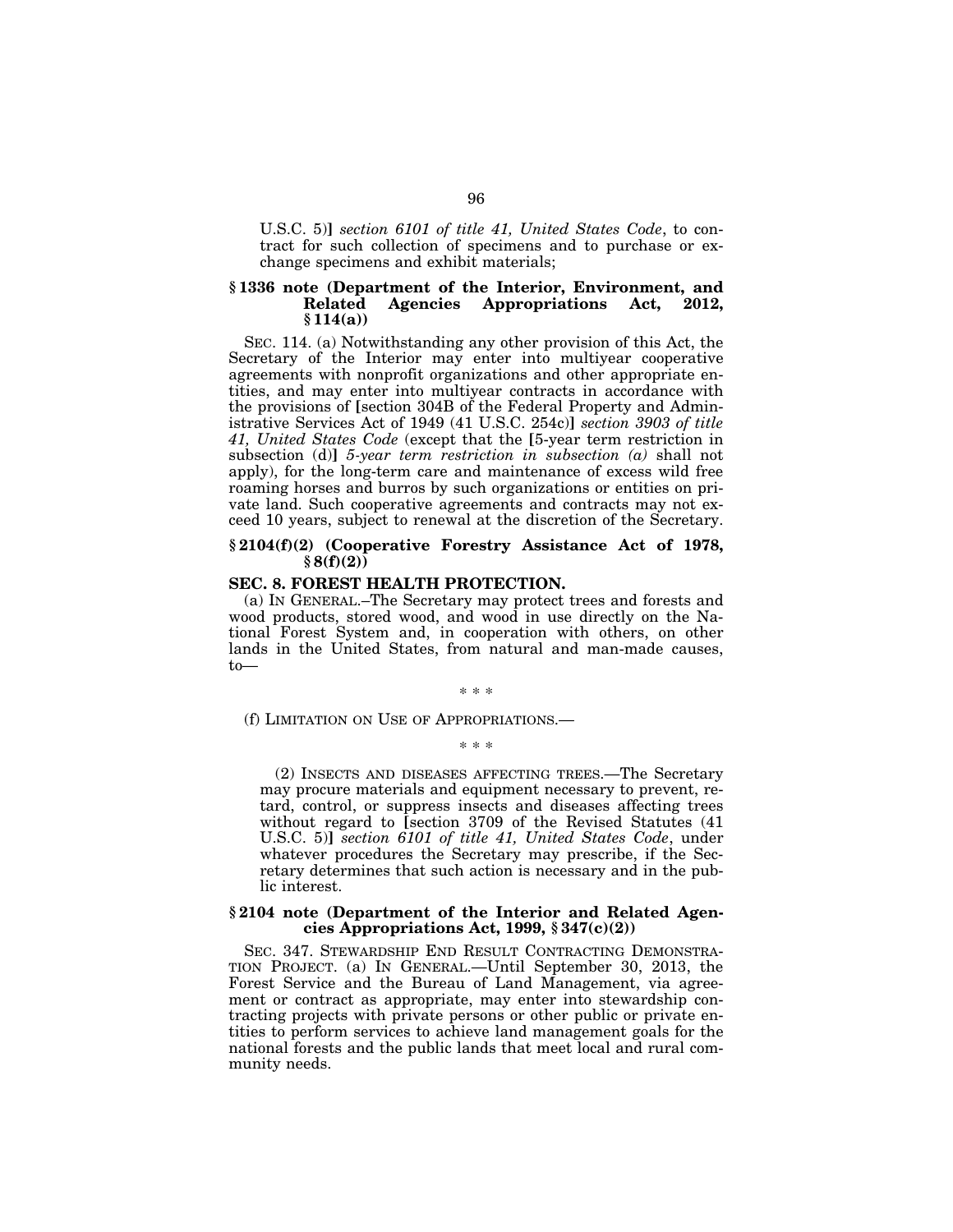(c) AGREEMENTS OR CONTRACTS.—

\* \* \*

(2) TERM.—A multiyear contract may be entered into under subsection (a) in accordance with **[**section 304B of the Federal Property and Administrative Services Act of 1949 (41 U.S.C. 254c)**]** *section 3903 of title 41, United States Code*, except that the period of the contract may exceed 5 years but may not exceed 10 years.

#### **§ 2106(c)(Cooperative Forestry Assistance Act of 1978, § 10(c))**

SEC. 10. (a) Congress finds that.—

\* \* \*

(c) The Secretary, with the cooperation and assistance of the Administrator of General Services, shall encourage the use of excess personal property (within the meaning of **[**the Federal Property and Administrative Services Act of 1949**]** *chapter 5 of title 40, United States Code*) by State and local fire forces receiving assistance under this section.

# **§ 3503(e)(1) (Coastal Barrier Resources Act, § 4(e)(1)) SEC. 4. ESTABLISHMENT OF JOHN H. CHAFEE COASTAL BARRIER RESOURCE SYSTEM.**

\* \* \*

(e) ADDITION OF EXCESS FEDERAL PROPERTY.— (1) CONSULTATION AND DETERMINATION.—Prior to transfer or disposal of excess property under **[**the Federal Property and Administrative Services Act of 1949 (40 U.S.C. 471 et seq.)**]**  *chapter 5 of title 40, United States Code,* that may be an undeveloped coastal barrier, the Administrator of General Services shall consult with and obtain from the Secretary a determination as to whether and what portion of the property constitutes an undeveloped coastal barrier. Not later than 180 days after the initiation of such consultation, the Secretary shall make and publish notice of such determination. Immediately upon issuance of a positive determination, the Secretary shall—

# **TITLE 18—CRIMES AND CRIMINAL PROCEDURE**

**§ 443** 

#### **§ 443. War contracts**

\* \* \*

The definitions of terms in **[**section 103 of Title 41**]** *section 3 of the Contract Settlement Act of 1944 (ch. 358, 58 Stat. 650)* shall apply to similar terms used in this section.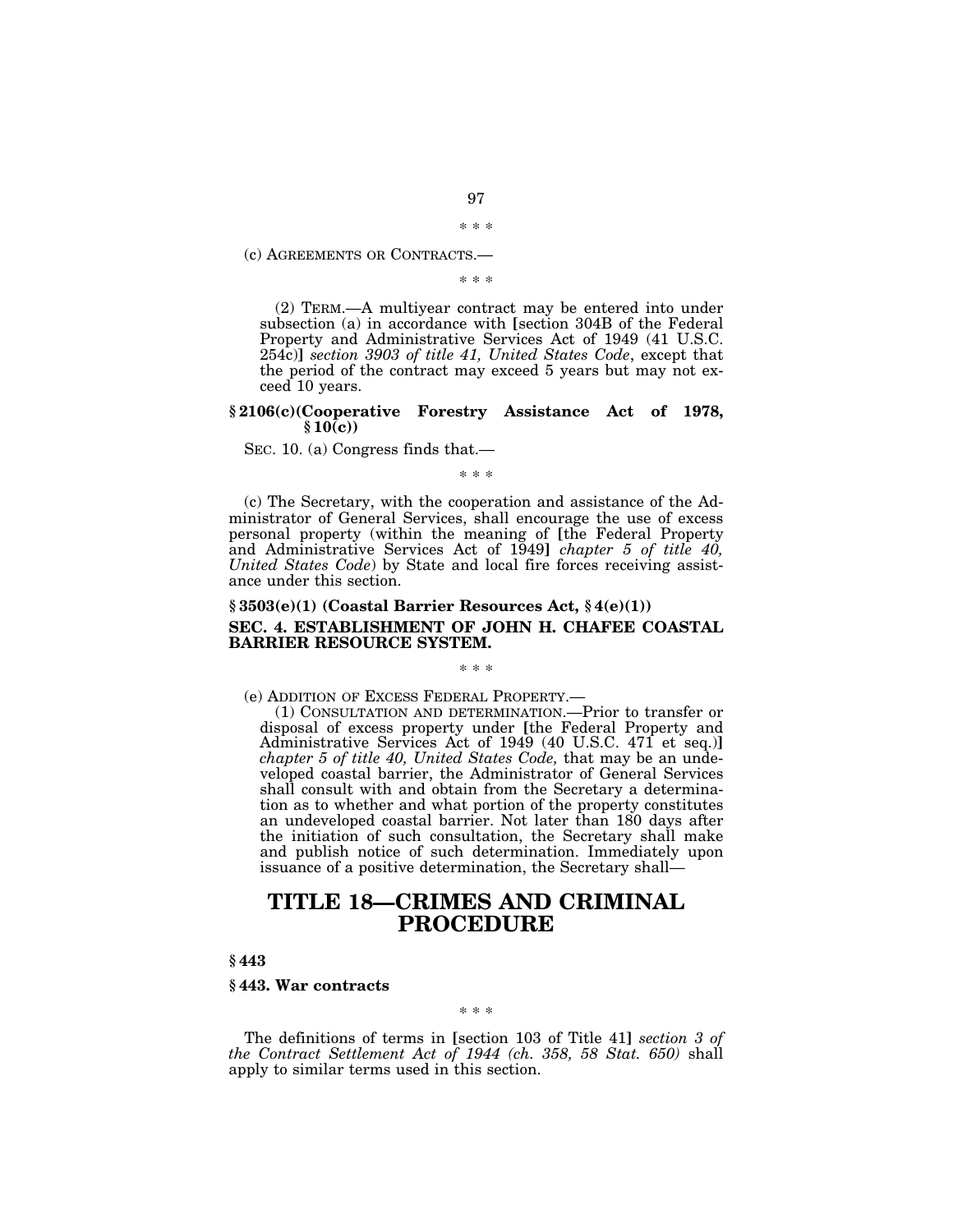#### **§ 1761 note (Omnibus Crime Control and Safe Streets Act of 1968, § 819(c))**

SEC. 819. (a) Section 1761 of title 18, Unite dStates Code, is amended by adding thereto a new subsection (c) as follows—

\* \* \*

(c) The provisions of section 1761 of title 18, United States Code, and of **[**the first section of the Act of June 30, 1936 (49 Stat. 2036; 41 U.S.C. 35), commonly known as the Walsh-Healey Act**]** *section 6502 of title 41, United States Code*, creating exemptions to Federal restrictions on marketability of prison-made goods, as amended from time to time, shall not apply unless—

#### **§ 3287**

#### **§ 3287. Wartime suspension of limitations**

\* \* \*

Definitions of terms in **[**section 103 of title 41**]** *section 3 of the Contract Settlement Act of 1944 (ch. 358, 58 Stat. 650)* shall apply to similar terms used in this section. For purposes of applying such definitions in this section, the term "war" includes a specific authorization for the use of the Armed Forces, as described in section 5(b) of the War Powers Resolution (50 U.S.C. 1544(b)).

#### **§ 3672**

#### **§ 3672. Duties of Director of Administrative Office of the United States Courts**

\* \* \*

He shall have the authority to contract with any appropriate public or private agency or person for the detection of and care in the community of an offender who is an alcohol-dependent person, an addict or a drug-dependent person, or a person suffering from a psychiatric disorder within the meaning of section 2 of the Public Health Service Act. This authority shall include the authority to provide equipment and supplies; testing; medical, educational, social, psychological and vocational services; corrective and preventative guidance and training; and other rehabilitative services designed to protect the public and benefit the alcohol-dependent person, addict or drug-dependent person, or a person suffering from a psychiatric disorder by eliminating his dependence on alcohol or addicting drugs, by controlling his dependence and his susceptibility to addiction, or by treating his psychiatric disorder. He may negotiate and award contracts identified in this paragraph without regard to **[**section 6101(b) to (d)**]** *section 6101* of title 41. He also shall have the authority to expend funds or to contract with any appropriate public or private agency or person to monitor and provide services to any offender in the community authorized by this Act, including treatment, equipment and emergency housing, corrective and preventative guidance and training, and other rehabilitative services designed to protect the public and promote the successful reentry of the offender into the community.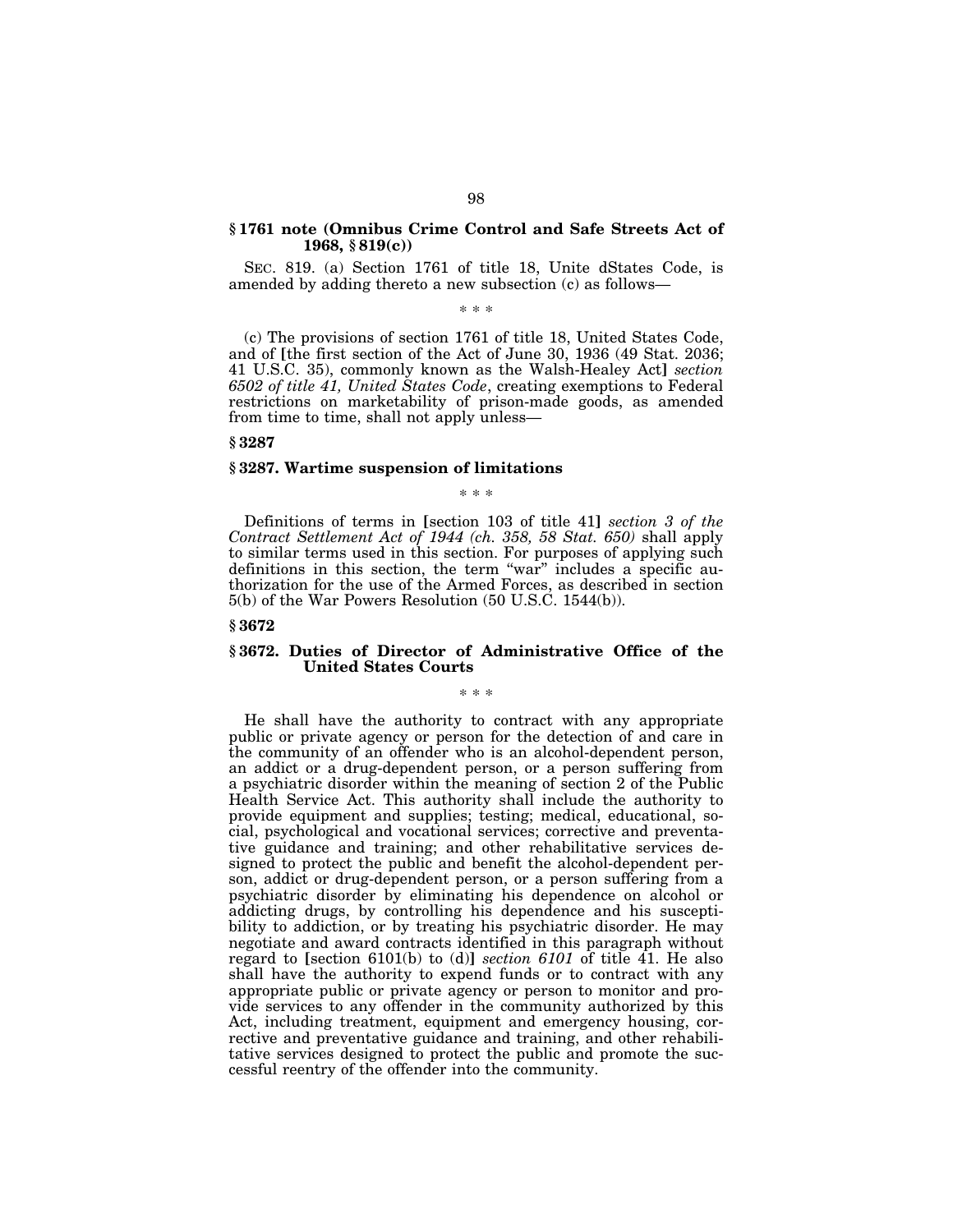#### **§ 4013 note (Department of Justice Appropriations Act, 2001, § 118)**

SEC. 118. Notwithstanding any other provision of law, including **[**section 4(d) of the Service Contract Act of 1965 (41 U.S.C. 353(d))**]**  *section 6707(d) of title 41, United States Code*, the Attorney General hereafter may enter into contracts and other agreements, of any reasonable duration, for detention or incarceration space or facilities, including related services, on any reasonable basis.

#### **§ 4124 note (Consolidated Appropriations Act, 2005, division H, § 637)**

SEC. 637. None of the funds made available under this or any other Act for fiscal year 2005 and each fiscal year thereafter shall be expended for the purchase of a product or service offered by Federal Prison Industries, Inc., unless the agency making such purchase determines that such offered product or service provides the best value to the buying agency pursuant to governmentwide procurement regulations, issued pursuant to **[**section 25(c)(1) of the Office of Federal Procurement Act (41 U.S.C. 421(c)(1))**]** *section 1303(a)(1) of title 41, United States Code,* that impose procedures, standards, and limitations of section 2410n of title 10, United States Code.

# **TITLE 19—CUSTOMS DUTIES**

#### **§ 2081(a)(1) (Anti-Drug Abuse Act of 1986, § 3131(a)(1))**

#### **SEC. 3131. UNDERCOVER INVESTIGATIVE OPERATIONS OF CUSTOMS SERVICE.**

(a) CERTIFICATION REQUIRED FOR EXEMPTION OF UNDERCOVER OPERATIONS FROM CERTAIN LAWS.—With respect to any undercover investigative operation of the United States Customs Service (hereinafter in this section referred to as the "Service") which is necessary for the detection and prosecution of offenses against the United States which are within the jurisdiction of the Secretary of the Treasury—

(1) sums authorized to be appropriated for the Service may be used—

(A) to purchase property, buildings, and other facilities, and to lease space, within the United States, the District of Columbia, and the territories and possessions of the United States without regard to—

(i) sections 1341 and 3324 of title 31,

**[**(ii) sections 3732(a) and 3741 of the Revised Statutes of the United States (41 U.S.C. 11(a) and 22),

(iii) section 305 of the Act of June 30, 1949 (63 Stat. 396; 41 U.S.C. 255),

(iv) the third undesignated paragraph under the heading ''Miscellaneous'' of the Act of March 3, 1877 (19 stat. 370; 40 Stat. 34), and

(v) section 304(a) and (c) of the Federal Property and Administrative Services Act of 1949 (41 U.S.C. 254(a) and (c)), and**]** 

 $(ii)$  sections  $6301(a)$  and  $(b)(1)$  through  $(3)$  and  $6306$ *of title 41, United States Code,*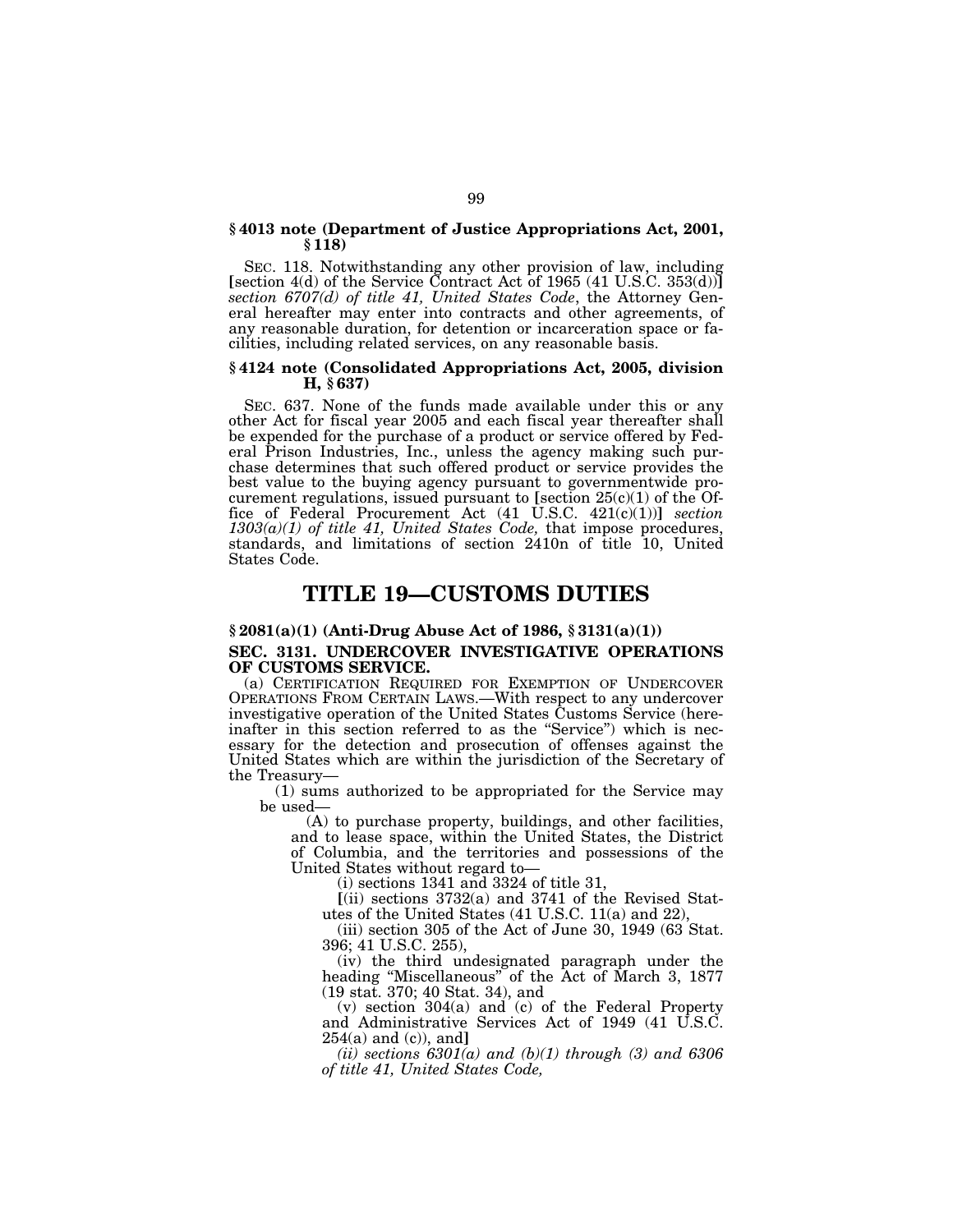*(iii) chapter 45 of title 41, United States Code, (iv) section 8141 of title 40, United States Code, and (v) section 3901 of title 41, United States Code, and* 

# **§ 2512(c)(2)(B) (Trade Agreements Act of 1979, § 302(c)(2)(B)) SEC. 302. AUTHORITY TO ENCOURAGE RECIPROCAL COMPETITIVE PROCUREMENT PRACTICES.**

\* \* \*

(c) REPORT ON IMPACT OF RESTRICTIONS.—

\* \* \*

(2) RECOMMENDATIONS FOR ATTAINING RECIPROCITY.—The report required by paragraph (1) shall include an evaluation of alternative means to obtain equity and reciprocity in such product sectors, including (A) prohibiting the procurement of products of such countries by United States entities not covered by the Agreement, and (B) modifying the application of **[**title III of the Act of March 3, 1933 (41 U.S.C. 10a et seq.), commonly referred to as the Buy American Act**]** *chapter 83 of title 41, United States Code*. The report shall include an analysis of the effect of such alternative means on the United States economy (including effects on employment, production, competition, costs and prices, technological development, export trade, balance of payments, inflation, and the Federal budget), and on successful negotiations on the expansion of the coverage of the Agreement pursuant to section 2514(a) and (b) of this title, other trade negotiating objectives, the relationship of the Federal Government to State and local governments, and such other factors as the President deems appropriate.

**§ 2513 (Trade Agreements Act of 1979, § 303)** 

### **SEC. 303. WAIVER OF DISCRIMINATORY PURCHASING REQUIREMENTS WITH RESPECT TO PURCHASE OF CIVIL AIRCRAFT.**

The President may waive the application of the provisions of **[**title III of the Act of March 3, 1933 (41 U.S.C. 10a et seq.), popularly referred to as the Buy American Act**]** *chapter 83 of title 41, United States Code*, in the case of any procurement of civil aircraft and related articles of a country or instrumentality which is a party to the Agreement on Trade in Civil Aircraft referred to in section 2503(c) of this title and approved under section 2503(a) of this title. The President may modify or withdraw any waiver granted pursuant to this section.

#### **§ 3105(b)(1) (Telecommunications Trade Act of 1988, § 1376(b)(1))**

## **SEC. 1376. ACTIONS TO BE TAKEN IF NO AGREEMENT OBTAINED.**

(b) ACTIONS AUTHORIZED.—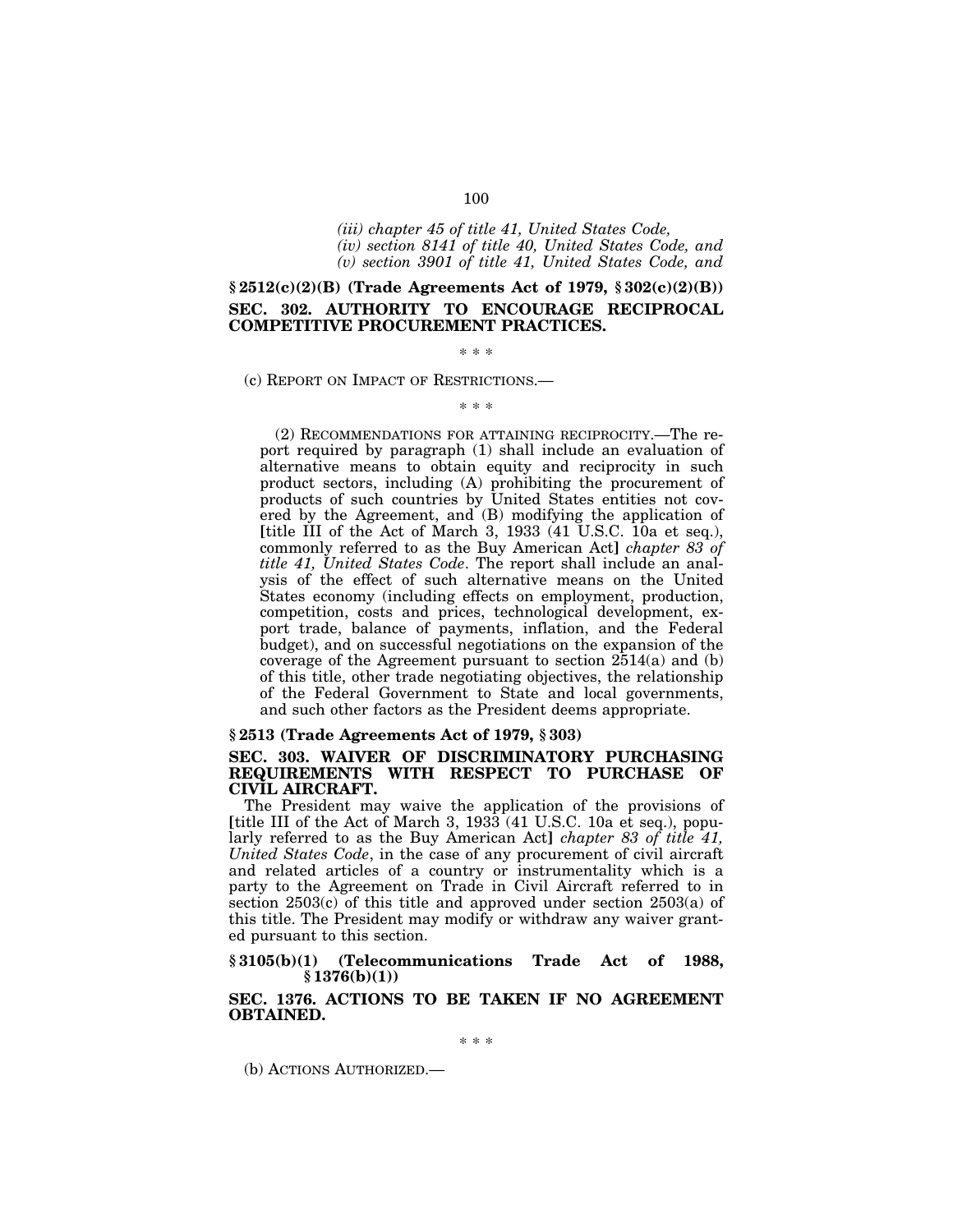(1) The President is authorized to take any of the following actions under subsection (a) of this section with respect to any priority foreign country:

\* \* \*

(D) increases in domestic preferences under **[**title III of the Act of March 3, 1933 (41 U.S.C. 10a, et seq.)**]** *chapter 83 of title 41, United States Code,* for purchases by the Federal Government of telecommunications products of such country;

(E) suspension of any waiver of domestic preferences under **[**title III of the Act of March 3, 1933 (41 U.S.C. 10a, et seq.)**]** *chapter 83 of title 41, United States Code,* which may have been extended to such country pursuant to the Trade Agreements Act of 1979 with respect to telecommunications products or any other products;

# **TITLE 20—EDUCATION**

## **§ 196(a) (Act of March 4, 1927, § 6(a))**

## **SEC. 6. CONCESSIONS, FEES, AND VOLUNTARY SERV-ICES.**

(a) IN GENERAL.—Notwithstanding **[**the Federal Property and Administrative Services Act of 1949 (40 U.S.C. 471 et seq.) and section 321 of the Act of June 30, 1932 (40 U.S.C. 303b)**]** *section 1302 of title 40, United States code, and the provisions referred to in section 171(b) and (c) of title 41, United States Code*, the Secretary of Agriculture, in furtherance of the mission of the National Arboretum, may—

# **§ 1018a (Higher Education Act of 1965, § 142) SEC. 142. PROCUREMENT FLEXIBILITY.**

#### \* \* \*

(d) TWO-PHASE SOURCE-SELECTION PROCEDURES.—

\* \* \*

(2) FIRST PHASE.—The procedures for the first phase of the process for a procurement are as follows:

(A) PUBLICATION OF NOTICE.—The contracting officer for the procurement shall publish a notice of the procurement in accordance with **[**section 18 of the Office of Federal Procurement Policy Act (41 U.S.C. 416)**]** *section 1708 of title 41, United States Code* and subsections (e), (f), and (g) of section 8 of the Small Business Act (15 U.S.C. 637), except that the notice shall include only the following:

\* \* \*

(3) SECOND PHASE.—

(A) IN GENERAL.—The contracting officer shall conduct the second phase of the source selection process in accordance with **[**sections 303A and 303B of the Federal Property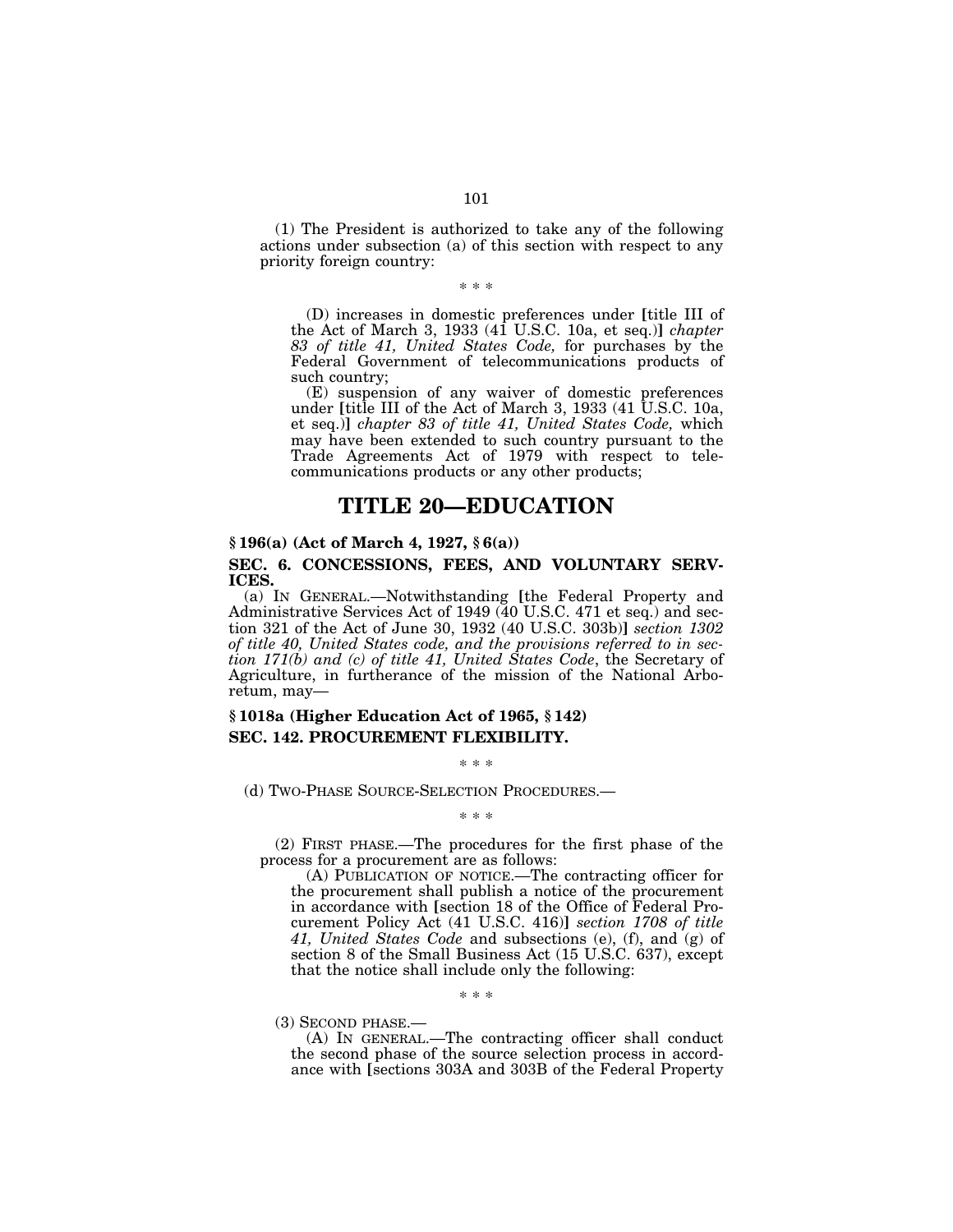and Administrative Services Act of 1949 (41 U.S.C. 253a and 253b)**]** *sections 3306(a) through (e) and 3308, chapter 37, and section 4702 of title 41, United States Code*.

\* \* \*

(f) FLEXIBLE WAIT PERIODS AND DEADLINES FOR SUBMISSION OF OFFERS OF NONCOMMERCIAL ITEMS.—

(1) AUTHORITY.—In carrying out a procurement, the PBO may—

(A) apply a shorter waiting period for the issuance of a solicitation after the publication of a notice under **[**section 18 of the Office of Federal Procurement Policy Act (41 U.S.C. 416)**]** *section 1708 of title 41, United States Code,*  than is required under subsection  $(a)(3)(A)$  of such section; and

\* \* \*

(g) MODULAR CONTRACTING.—

\* \* \*

(5) NOTICE REQUIREMENT.—

\* \* \*

(C) CONTENT OF NOTICE.—A notice published under subparagraph (A) with respect to a use of procedures described in paragraph (4) shall contain the information required under **[**section 18(b) of the Office of Federal Procurement Policy Act (41 U.S.C. 416(b))**]** *section 1708(c) of title 41, United States Code*, other than paragraph (4) of such section, and shall invite the submission of any assertion that the use of the procedures for the procurement involved is not in the best interest of the Federal Government together with information supporting the assertion.

(6) DOCUMENTATION.—The basis for an award of a contract under this subsection shall be documented. However, a justification pursuant to **[**section 303(f) of the Federal Property and Administrative Services Act of 1949 (41 U.S.C. 253(f)) *section 3304(e) of title 41, United States Code* or section 8(h) of the Small Business Act (15 U.S.C. 637(h)) is not required.

\* \* \*

(l) DEFINITIONS.—In this section:

(1) COMMERCIAL ITEM.—The term ''commercial item'' has the meaning given the term in **[**section 4(12) of the Office of Federal Procurement Policy Act (41 U.S.C. 401(12))**]** *section 103 of title 41, United States Code*.

(2) COMPETITIVE PROCEDURES.—The term ''competitive procedures'' has the meaning given the term in **[**section 309(b) of the Federal Property and Administrative Services Act of 1949 (41 U.S.C. 259(b))**]** *section 152 of title 41, United States Code*.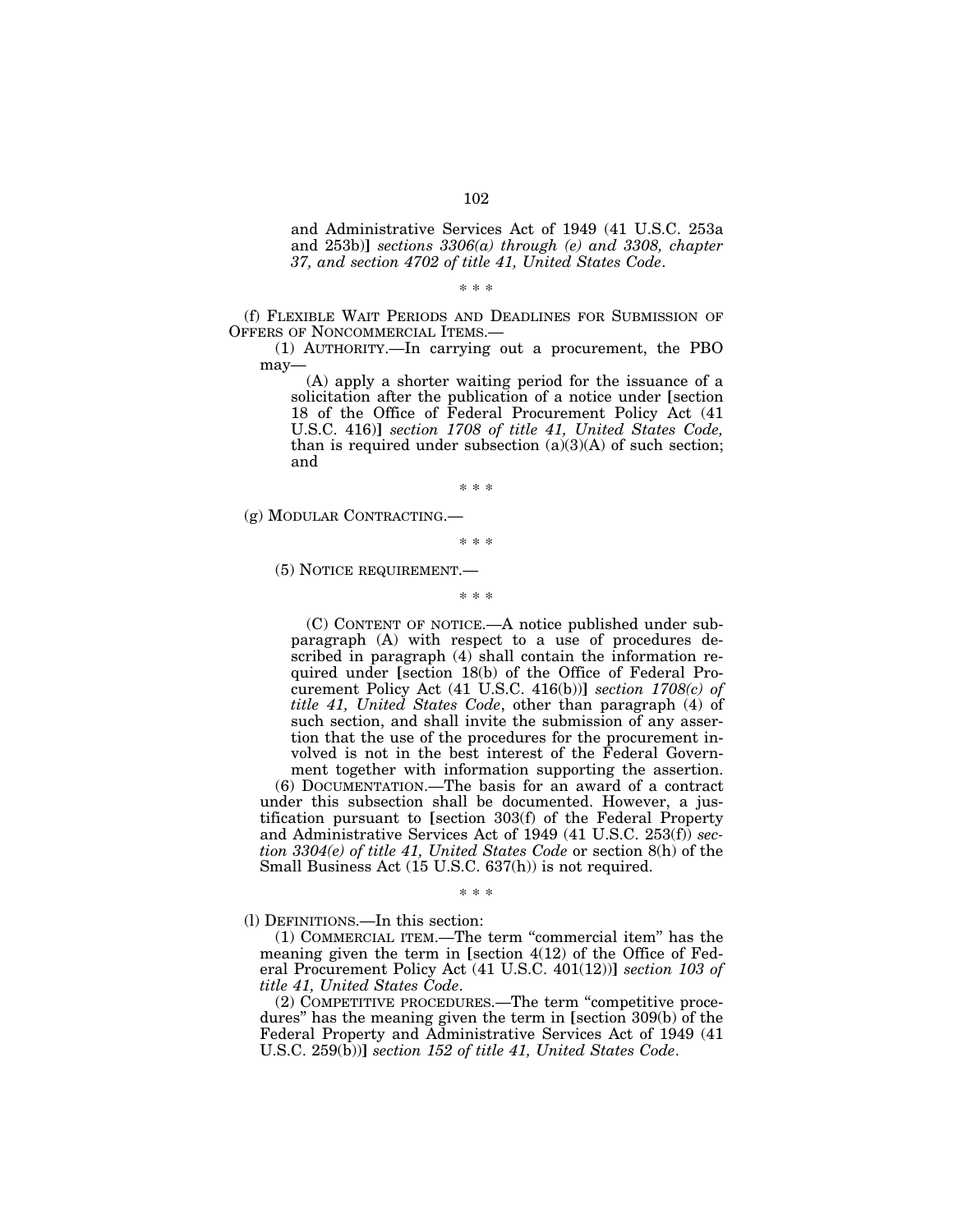(4) SPECIAL RULES FOR COMMERCIAL ITEMS.—The term ''special rules for commercial items'' means the regulations set forth in the Federal Acquisition Regulation pursuant to **[**section 303(g)(1) of the Federal Property and Administrative Services Act of 1949 (41 U.S.C.  $253(g)(1)$ ) and section 31 of the Office of Federal Procurement Policy (41 U.S.C. 427)**]** *sections 1901 and 3305(a) of title 41, United States Code*.

(5) SPECIAL SIMPLIFIED PROCEDURES.—The term ''special simplified procedures'' means the procedures applicable to purchases of property and services for amounts not greater than the simplified acquisition threshold that are set forth in the Federal Acquisition Regulation pursuant to **[**section  $303(g)(1)(B)$  of the Federal Property and Administrative Services Act of 1949 (41 U.S.C.  $253(g)(1)(A)$ ) and section  $31(a)(1)$  of the Office of Federal Procurement Policy Act (41 U.S.C. 427(a)(1))**]** *sections 1901(a)(1) and 3305(a)(1) of title 41, United States Code*.

#### **§ 1070a(i) (Higher Education Act of 1965, § 401(i))**

SEC. 401. (a) PROGRAM AUTHORITY AND METHOD OF DISTRIBU- $TION.$ — $(1)$  For each fiscal year through fiscal year 2017, the Secretary shall pay to each eligible institution such sums as may be necessary to pay to each eligible student (defined in accordance with section  $\overline{484}$  for each academic year during which that student is in attendance at an institution of higher education, as an undergraduate, a Federal Pell Grant in the amount for which that student is eligible, as determined pursuant to subsection (b). Not less than 85 percent of such sums shall be advanced to eligible institutions prior to the start of each payment period and shall be based upon an amount requested by the institution as needed to pay eligible students until such time as the Secretary determines and publishes in the Federal Register with an opportunity for comment, an alternative payment system that provides payments to institutions in an accurate and timely manner, except that this sentence shall not be construed to limit the authority of the Secretary to place an institution on a reimbursement system of payment.

(i) Treatment of Institutions and Students Under Other Laws.— Any institution of higher education which enters into an agreement with the Secretary to disburse to students attending that institution the amounts those students are eligible to receive under this subpart shall not be deemed, by virtue of such agreement, a contractor maintaining a system of records to accomplish a function of the Secretary. Recipients of Pell Grants shall not be considered to be individual grantees for purposes of **[**subtitle D of title V of Public Law 100–690**]** *chapter 81 of title 41, United States Code*.

\* \* \*

# **§ 1070a–11(b)(1) (Higher Education Act of 1965, § 402A(b)(1)) SEC. 402A. PROGRAM AUTHORITY; AUTHORIZATION OF APPROPRIATIONS.**

(a) GRANTS AND CONTRACTS AUTHORIZED.—The Secretary shall, in accordance with the provisions of this chapter, carry out a pro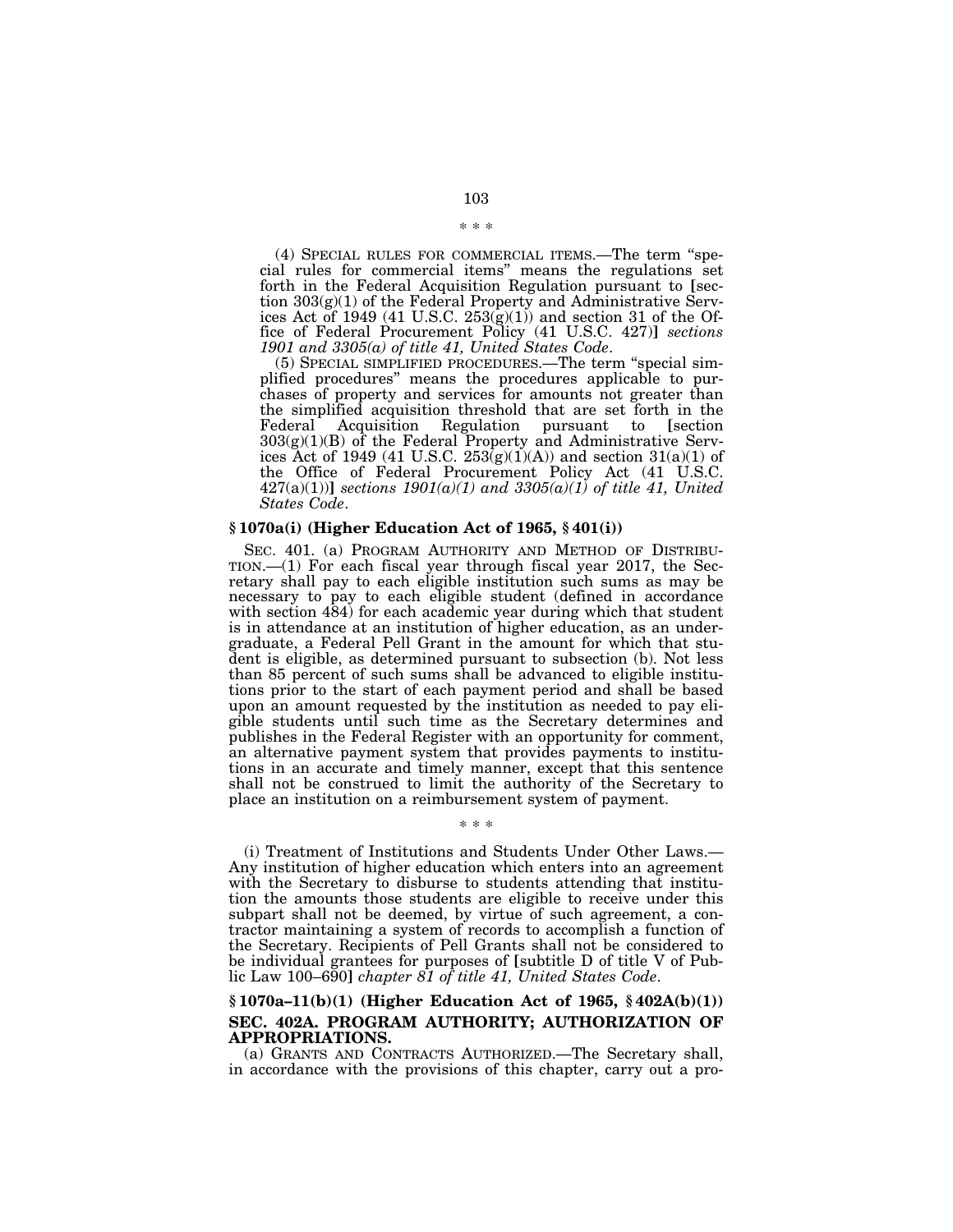gram of making grants and contracts designed to identify qualified individuals from disadvantaged backgrounds, to prepare them for a program of postsecondary education, to provide support services for such students who are pursuing programs of postsecondary education, to motivate and prepare students for doctoral programs, and to train individuals serving or preparing for service in programs and projects so designed.

(b) RECIPIENTS, DURATION, AND SIZE.—

(1) RECIPIENTS.—For the purposes described in subsection (a) of this section, the Secretary is authorized, without regard to **[**section 3709 of the Revised Statutes (41 U.S.C. 5)**]** *section 6101 of title 41, United States Code*, to make grants to, and contracts with, institutions of higher education, public and private agencies and organizations, including community-based organizations with experience in serving disadvantaged youth, combinations of such institutions, agencies and organizations, and, as appropriate to the purposes of the program, secondary schools, for planning, developing, or carrying out one or more of the services assisted under this division.

#### **§ 2012(a)(6) (Harry S. Truman Memorial Scholarship Act, § 13(a)(6))**

SEC. 13. (a) In order to carry out the provisions of this Act, the Foundation is authorized to—

\* \* \*

(6) enter into contracts, grants, or other arrangements, or modifications thereof, to carry out the provisions of this Act, and such contracts or modifications thereof may, with the concurrence of two-thirds of the members of the Board, be entered into without performance or other bonds, and without regard to **[**section 3709 of the Revised Statutes, as amended (41 U.S.C. 5)**]** *section 6101 of title 41, United States Code*;

## **§ 2106(a)(7) American Folklife Preservation Act, § 7(a)(7))**

SEC. 7. (a) In addition to any authority vested in it by other provisions of this Act, the Librarian of Congress, in carrying out the Center's functions, is authorized to—

\* \* \*

(7) enter into contracts to carry out the provisions of this Act, and such contracts may, with the concurrence of twothirds of the members of the Board, be entered into without performance or other bonds and in conformity with **[**section 3709 of the Revised Statutes, as amended (41 U.S.C. 5)**]** *section 6101 of title 41, United States Code*; and

#### **§ 3475(a) (Department of Education Organization Act,**   $§ 415(a)$

SEC. 415. (a) Subject to the provisions **[**of the Federal Property and Administrative Services Act of 1949**]** *referred to in section 171(b) and (c) of title 41, United States Code*, the Secretary is authorized to make, enter into, and perform such contracts, grants, leases, cooperative agreements, or other similar transactions with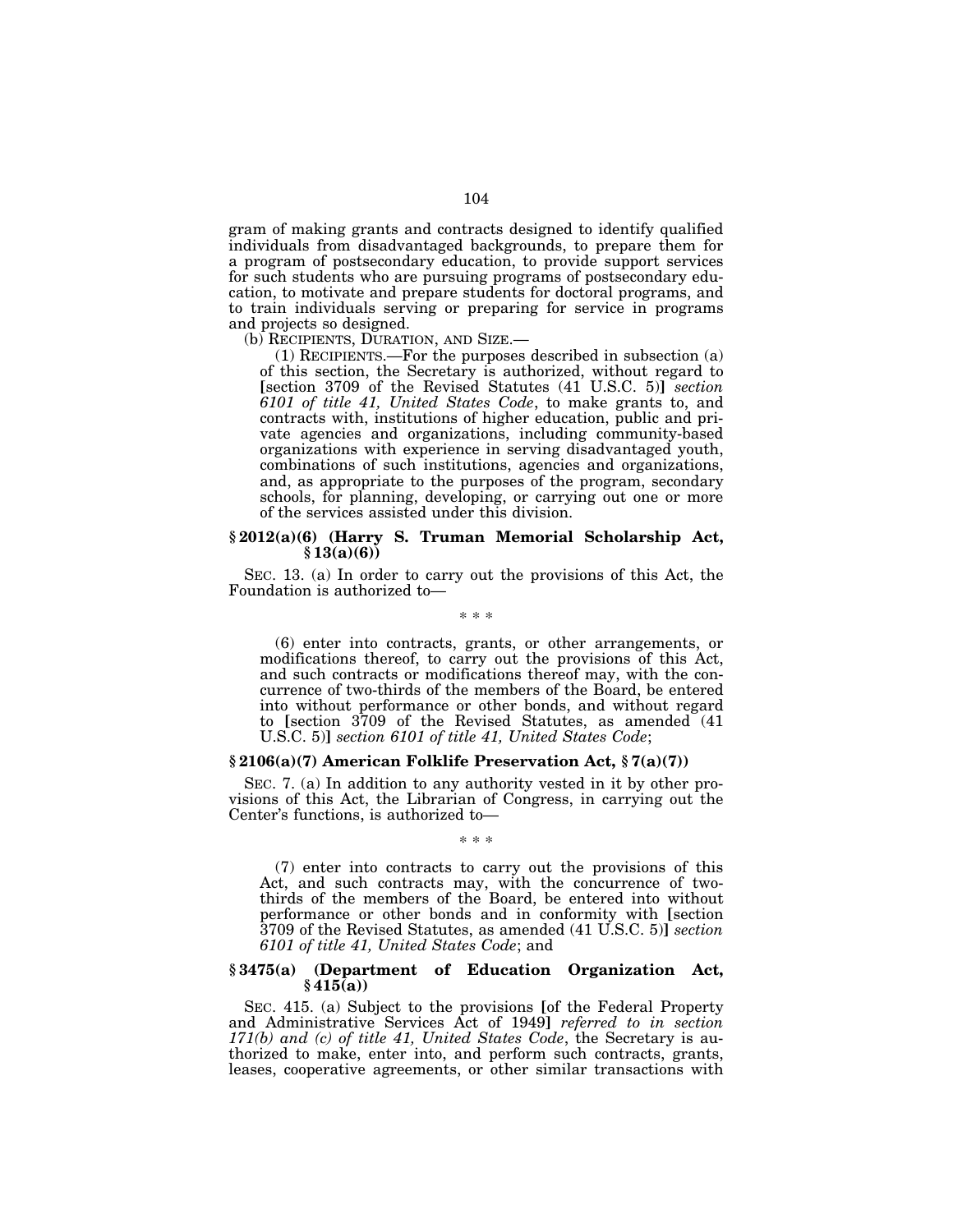Federal or other public agencies (including State and local governments) and private organizations and persons, and to make such payments, by way of advance or reimbursement, as the Secretary may determine necessary or appropriate to carry out functions of the Secretary or the Department.

## **§ 4513(a)(6) (James Madison Memorial Fellowship Act, § 814(a)(6))**

SEC. 814. (a) The Foundation is authorized—

(6) to enter into contracts, grants, or other arrangements, or modifications thereof, to carry out the provisions of this Act, and such contracts or modifications thereof may, with the concurrence of two-thirds of the members of the Board, be entered into without performance or other bonds, and without regard to **[**section 5 of title 41**]** *section 6101 of title 41, United States Code*;

## **§ 4710(a)(6) (Barry Goldwater Scholarship and Excellence in Education Act, § 1411(a)(6))**

## **SEC. 1411. ADMINISTRATIVE PROVISIONS.**

(a) IN GENERAL.—–In order to carry out this title, the Foundation may—

\* \* \*

(6) enter into contracts or other arrangements, or make grants, to carry out the provisions of this title, and enter into such contracts or other arrangements, or make such grants, with the concurrence of two-thirds of the members of the Board, without performance or other bonds and without regard to **[**section 3709 of the Revised Statutes (41 U.S.C. 5)**]** *section 6101 of title 41, United States Code*;

## **§ 5608(a)(6) (Morris K. Udall and Stewart L. Udall Foundation Act, § 12(a)(6))**

# **SEC. 12. ADMINISTRATIVE PROVISIONS.**

(a) IN GENERAL.—–In order to carry out the provisions of this Act, the Foundation may—

\* \* \*

(6) enter into contracts, grants, or other arrangements or modifications thereof, to carry out the provisions of this Act, and such contracts or modifications thereof may, with the concurrence of two-thirds of the members of the Board of Trustees, be entered into without performance or other bonds, and without regard to **[**section 3709 of the Revised Statutes (41 U.S.C. 5T2] *section 6101 of title 41, United States Code*;

#### **§ 5708(a)(6) (Christopher Columbus Fellowship Act,**   $§ 429(a)(6))$

#### **SEC. 429. ADMINISTRATIVE PROVISIONS.**

(a) THE FOUNDATION MAY.—

<sup>\* \* \*</sup>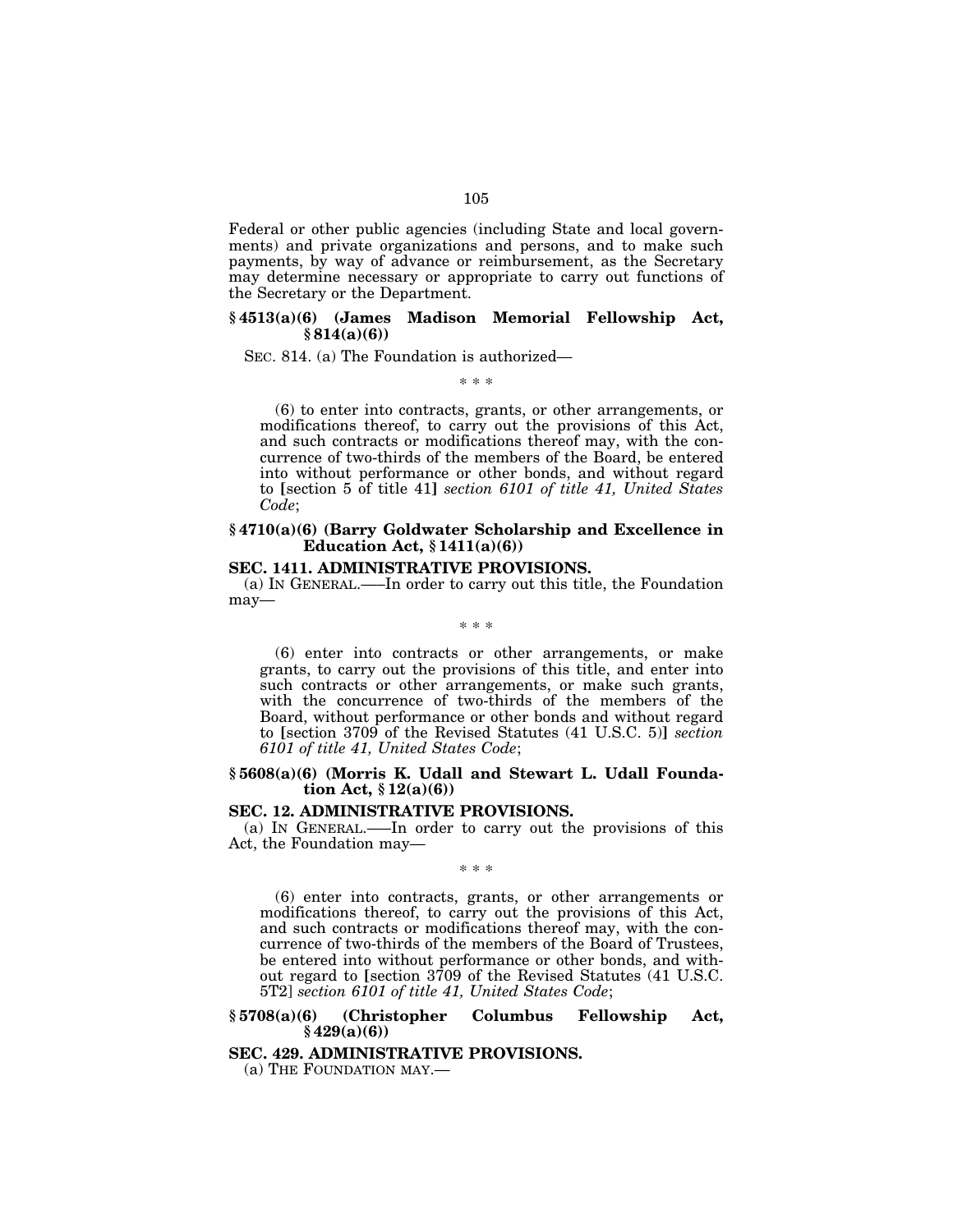(6) enter into contracts, grants, or other arrangements, or modifications thereof, to carry out the provisions of this chapter, and such contracts or modifications thereof may, with the concurrence of two-thirds of the members of the Board, be entered into without performance or other bonds, and without regard to **[**section 3709 of the Revised Statutes**]** *section 6101 of title 41, United States Code*;

#### **§ 6067(1) (Goals 2000: Educate America Act, § 1022(1))**

# **SEC. 1022. SENSE OF THE CONGRESS.**

It is the sense of the Congress that—

(1) no funds appropriated pursuant to this Act should be expended by an entity unless the entity agrees that in expending the assistance the entity will comply with **[**sections 2 through 4 of the Act of March  $3, 1933$  (41 U.S.C. 10a–10c, popularly known as the ''Buy American Act'')**]** *chapter 83 of title 41, United States Code*;

## **§ 9275(a) (Workforce Investment Act of 1998, § 505(a))**

#### **SEC. 505. BUY-AMERICAN REQUIREMENTS.**

(a) COMPLIANCE WITH **[**BUY AMERICAN ACT**]** *CHAPTER 83 OF TITLE 41*.—None of the funds made available under title I, II, or III or this title may be expended by an entity unless the entity agrees that in expending the funds the entity will comply with **[**the Buy American Act(41 U.S.C. 10a et seq.)**]** *chapter 83 of title 41, United States Code*.

# **TITLE 21—FOOD AND DRUGS**

#### **§ 355(k)(4)(H) (Federal Food, Drug, and Cosmetic Act,**   $§ 505(k)(4)(H))$

SEC. 505. (a) No person shall introduce or deliver for introduction into interstate commerce any new drug, unless an approval of an application filed pursuant to subsection (b) or (j) of this section is effective with respect to such drug.

#### \* \* \*

 $(k)(1)$  In the case of any drug for which an approval of an application filed under subsection  $(b)$  or  $(j)$  of this section is in effect, the applicant shall establish and maintain such records, and make such reports to the Secretary, of data relating to clinical experience and other data or information, received or otherwise obtained by such applicant with respect to such drug, as the Secretary may by general regulation, or by order with respect to such application, prescribe on the basis of a finding that such records and reports are necessary in order to enable the Secretary to determine, or facilitate a determination, whether there is or may be ground for invoking subsection (e) of this section. Regulations and orders issued under this subsection and under subsection (i) of this section shall have due regard for the professional ethics of the medical profession and the interests of patients and shall provide, where the Secretary deems it to be appropriate, for the examination, upon re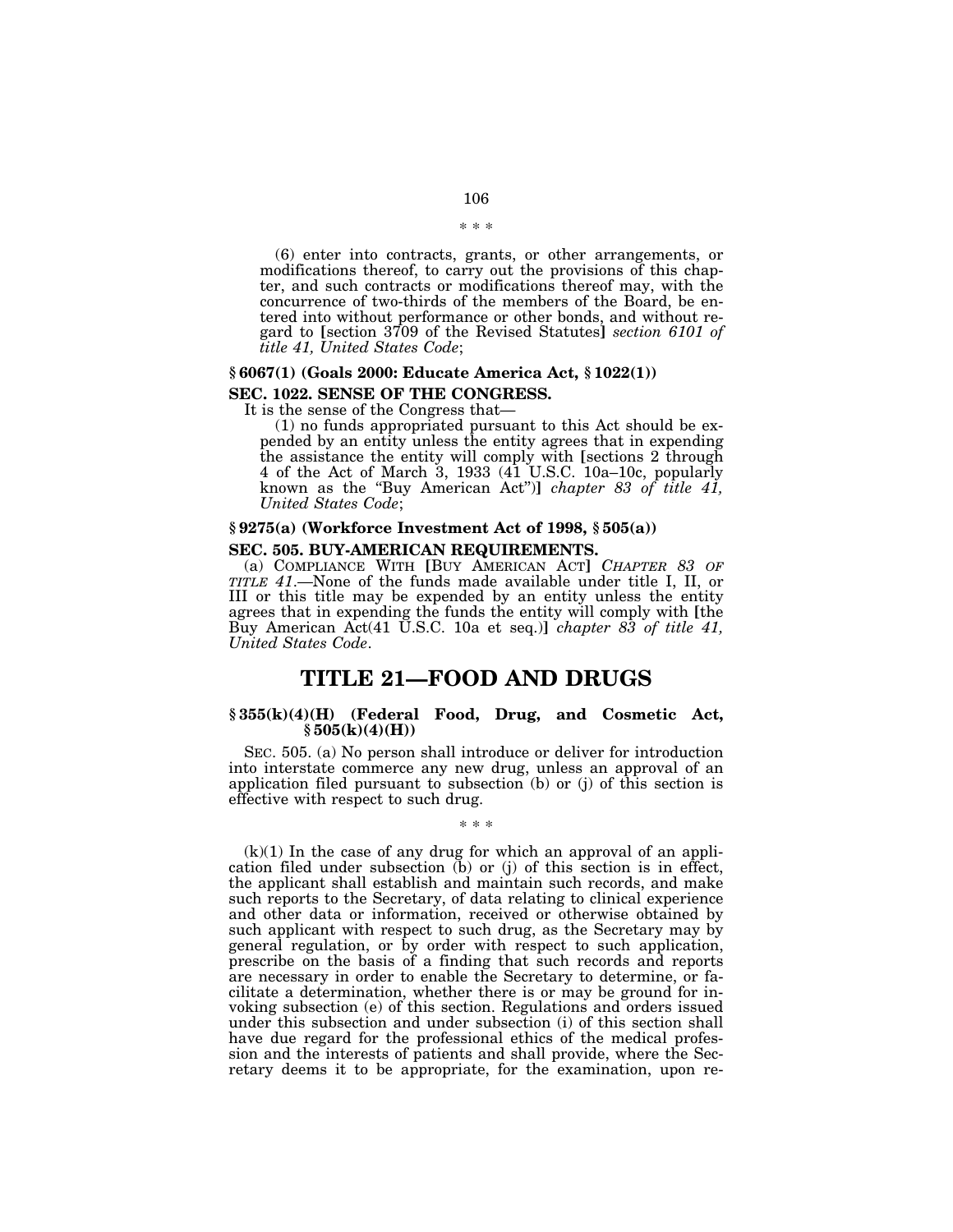quest, by the persons to whom such regulations or orders are applicable, of similar information received or otherwise obtained by the Secretary.

\* \* \*

#### (4) ADVANCED ANALYSIS OF DRUG SAFETY DATA.–

\* \* \*

(H) COMPETITIVE PROCEDURES.—The Secretary shall use competitive procedures (as defined in **[**section 4(5) of the Federal Procurement Policy Act**]** *section 132 of title 41, United States Code*) to enter into contracts under subparagraph (G).

## **§ 360j(k) (Federal Food, Drug, and Cosmetic Act, § 520(k))**

SEC. 520. (a) Any requirement authorized by or under section 501, 502, 510, or 519 applicable to a device intended for human use shall apply to such device until the applicability of the requirement to the device has been changed by action taken under section 513, 514, or 515 or under subsection (g) of this section, and any requirement established by or under section 501, 502, 510, or 519 which is inconsistent with a requirement imposed on such device under section 514 or 515 or under subsection (g) of this section shall not apply to such device.

\* \* \*

(k) The Secretary may enter into contracts for research, testing, and demonstrations respecting devices and may obtain devices for research, testing, and demonstration purposes without regard to **[**sections 3648 and 3709 of the Revised Statutes (31 U.S.C. 529, 41 U.S.C. 5)**]** *section 3324(a) and (b) of title 31, United States Code, and section 6101 of title 41, United States Code*.

#### **§ 360ii(b)(3) (Federal Food, Drug, and Cosmetic Act, § 523(b)(3))**

SEC. 532. (a) The Secretary shall establish and carry out an electronic product radiation control program designed to protect the public health and safety from electronic product radiation. As a part of such program, he shall—

\* \* \*

(b) In carrying out the purposes of subsection (a) of this section, the Secretary is authorized to—

\* \* \*

(3) contract with public or private agencies, institutions, and organizations, and with individuals, without regard to section 3324 of title 31, United States Code, and **[**section 3709 of the Revised Statutes of the United States (41 U.S.C. 5)**]** *ection 6101 of title 41, United States Code*; and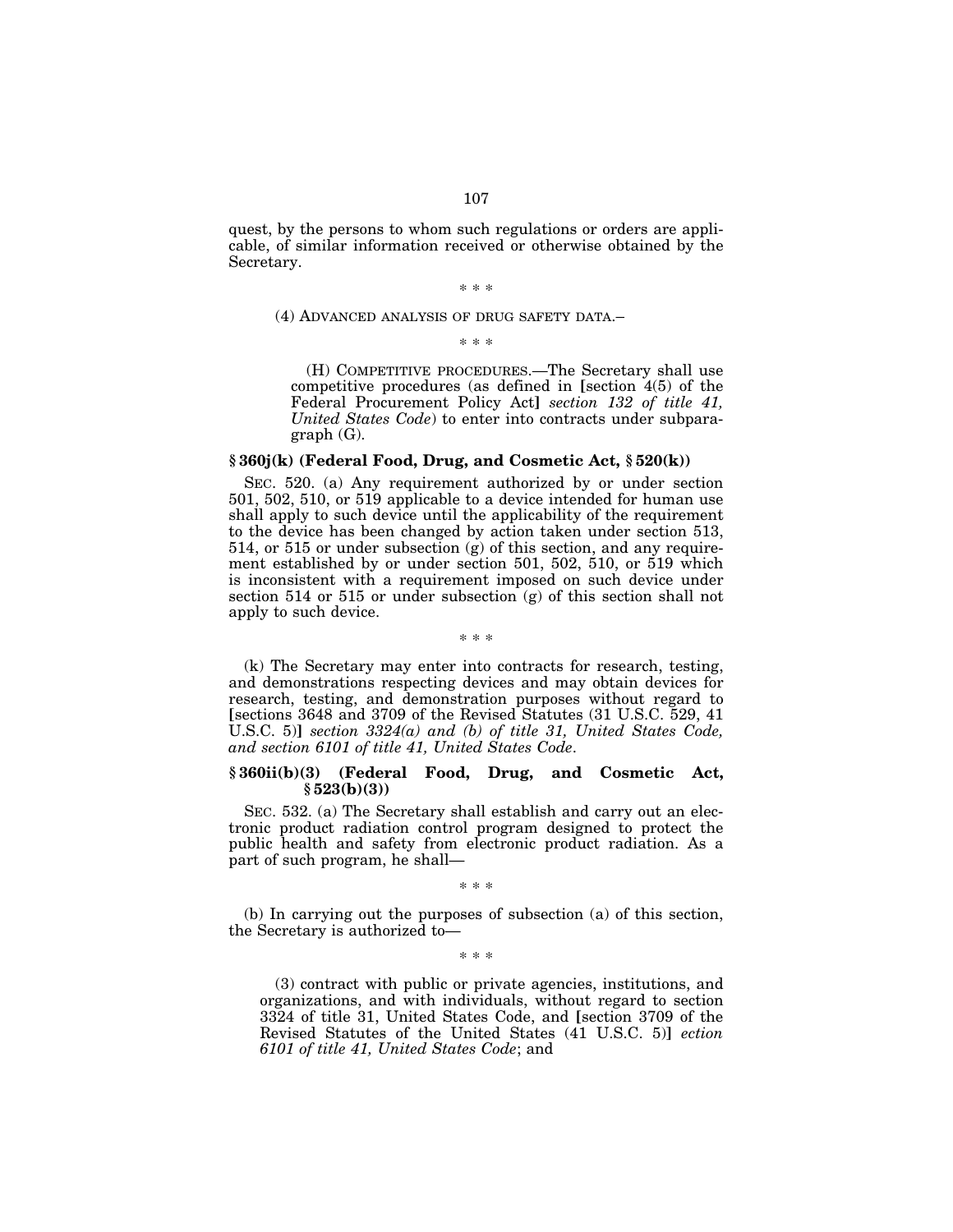#### **§ 872(b) (Controlled Substances Act, § 502(b))**

SEC. 502. (a) The Attorney General is authorized to carry out educational and research programs directly related to enforcement of the laws under his jurisdiction concerning drugs or other substances which are or may be subject to control under this title. Such programs may include—

\* \* \*

(b) The Attorney General may enter into contracts for such educational and research activities without performance bonds and without regard to **[**sectin 3709 of the Revised Statutes (41 U.S.C. 5)**]** *section 6101 of title 41, United States Code*.

#### **§ 1708(g) (Office of National Drug Control Policy Reauthorization Act of 1998, § 709(g))**

#### **SEC. 709. NATIONAL YOUTH ANTI-DRUG MEDIA CAM-PAIGN.**

(a) IN GENERAL.—The Director shall conduct a national youth anti-drug media campaign (referred to in this subtitle as the ''national media campaign") in accordance with this section for the purposes of—

\* \* \*

(g) FINANCIAL AND PERFORMANCE ACCOUNTABILITY.—The Director shall cause to be performed—

(1) audits and reviews of costs of the national media campaign pursuant to **[**section 304C of the Federal Property and Administrative Services Act of 1949 (41 U.S.C. 254d)**]** *section 4706 of title 41, United States Code*; and

(2) an audit to determine whether the costs of the national media campaign are allowable under **[**section 306 of such Act (41 U.S.C. 256**]** *chapter 43 of title 41, United States Code*.

# **TITLE 22—FOREIGN RELATIONS AND INTERCOURSE**

#### **§ 272a(b)(1) (Joint Resolution of June 30, 1948, § 2(b)(1))**

SEC. 2. There is hereby authorized to be appropriated annually to the Department of State—

\* \* \*

(b) such additional sums as may be necessary to pay the expenses incident to participation by the United States in the activities of the Organization, including—

(1) salaries of the representative or representatives and alternates and appropriate staff, including personal services in the District of Columbia and elsewhere, without regard to the civil-service laws and the Classification Act of 1949, as amended; services as authorized by section 15 of Public Law 600, Seventy-ninth Congress; under such rules and regulations as the Secretary of State may prescribe, allowances for living quarters, including heat, fuel, and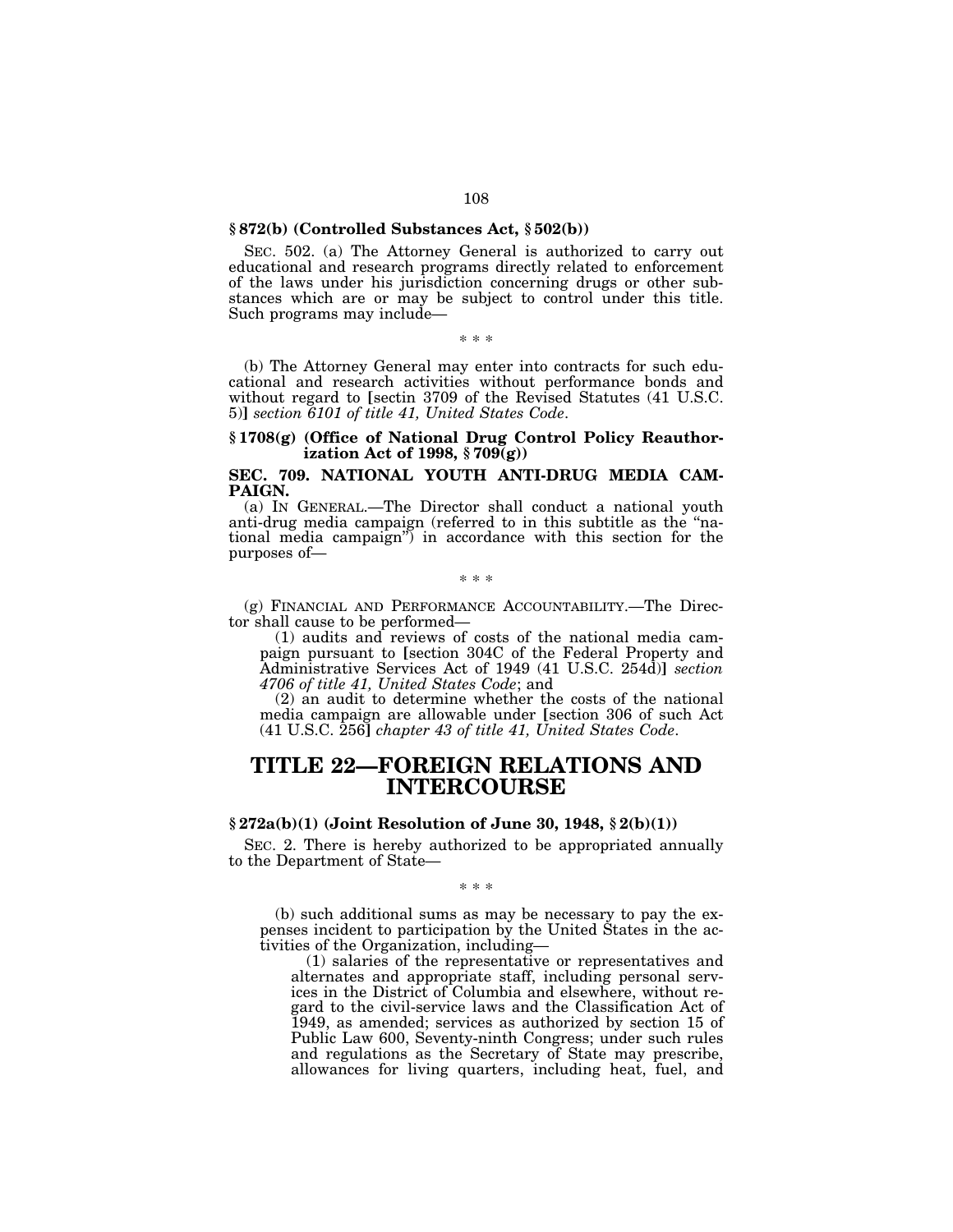light and cost-of-living allowances to persons temporarily stationed abroad; printing and binding without regard to **[**section 11 of the Act of March 1, 1919 (44 U.S.C. 111), and section 3709 of the Revised Statutes, as amended**]** *section 501 of title 44, United States Code, and section 6101 of title 41, United States Code*; and

#### **§ 277d–3 (American-Mexican Treat Act of 1950, § 103)**

SEC. 103. There are authorized to be appropriated to the Department of State for the use of the Commission, out of any money in the Treasury not otherwise appropriated, such sums as may be necessary to carry out the provisions of the Treaty of February 3, 1944, and other treaties and conventions between the United States of America and the United Mexican States, under which the United States Section operates, and to discharge the statutory functions and duties of the United States Section. Such sums shall be available for construction, operation and maintenance of stream gaging stations, and their equipment and sites therefor; personal services and rent in the District of Columbia and elsewhere; services, including those of attorneys and appraisers, in accordance with the provisions of Section 15 of the Act of August 2, 1946 (5 U.S.C. sec. 55a), at rates for individuals not in excess of the maximum daily rate for grade GS–15 of the General Schedule and the United States Commissioner is authorized, notwithstanding the provisions of any other Act, to employ as consultants by contract or otherwise without regard to the Classification Act of 1949, as amended, and the civil-service laws and regulations, retired personnel of the Armed Forces of the United States, who shall not be required to revert to an active status; travel expense, including, in the discretion of the Commissioner, expenses of attendance at meetings of organizations concerned with the activities of the Commission which may be necessary for the efficient discharge of the responsibilities of the Commission; hire, with or without personal services, of work animals, and animal-drawn, and motor-propelled (including passenger) vehicles and aircraft and equipment; acquisition by donation, purchase, or condemnation, of real and personal property, including expenses of abstracts, certificates of title, and recording fees; purchase of ice and drinking water; inspection of equipment, supplies and materials by contract or otherwise; drilling and testing of foundations and dam sites, by contract if deemed necessary; payment for official telephone service in the field in case of official telephones installed in private houses when authorized under regulations established by the Commissioner; purchase of firearms and ammunition for guard purposes; official entertainment and other representation expenses within the United States for the United States section; and such other objects and purposes as may be permitted by laws applicable, in whole or in part, to the United States Section: *Provided*, That, when appropriations have been made for the commencement or continuation of construction or operation and maintenance of any such project, the United States Commissioner, notwithstanding the provisions of **[**sections 3679, 3732, and 3733 of the Revised Statues**]** *sections 1341, 1342, and 1349 through 1351 and subchapter II of chapter 15 of title 31, United States Code, and sections 6301(a) and (b) and 6303 of title 41, United States Code*, or any other law, may enter into contracts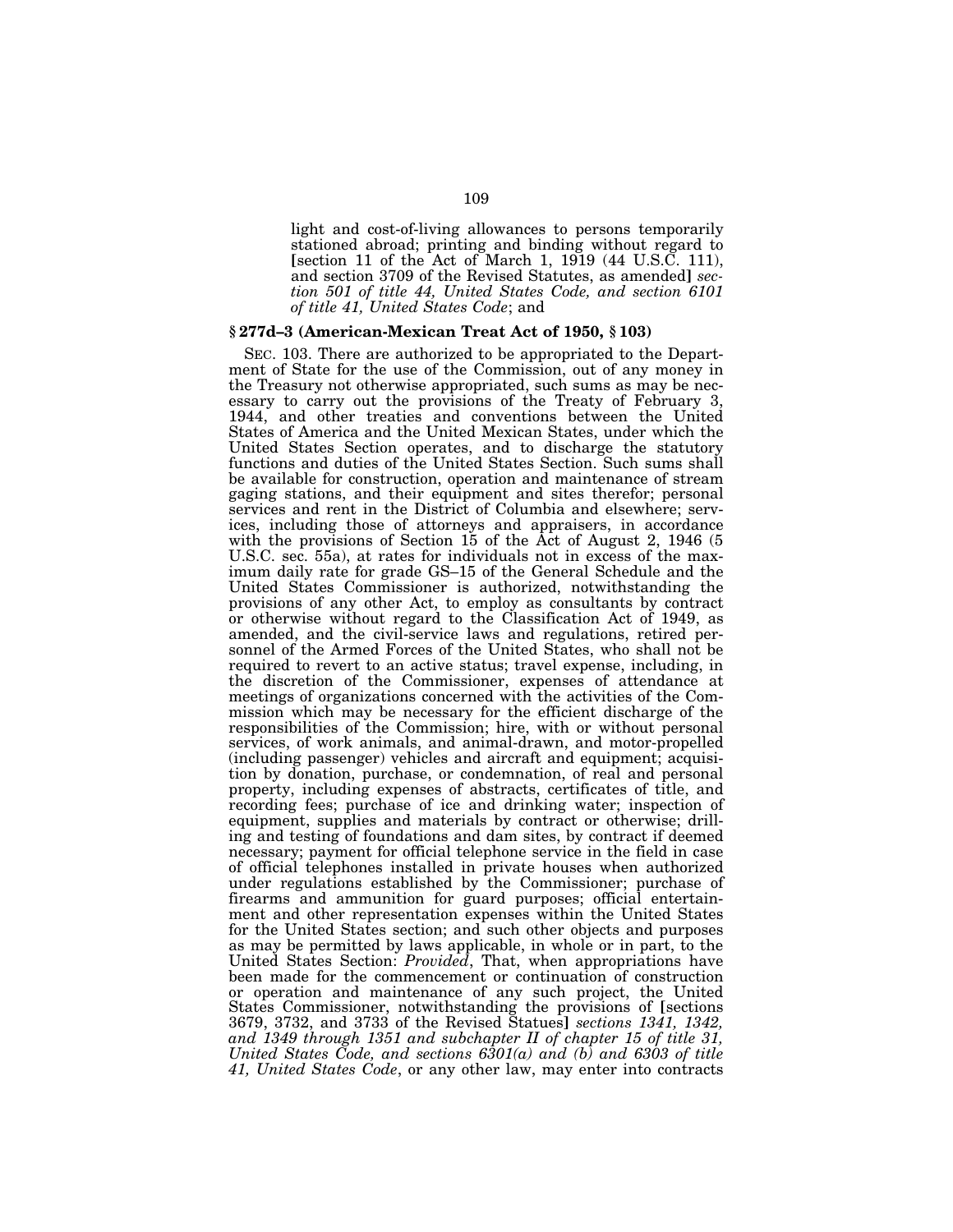beyond the amount actually appropriated for so much of the work on any such authorized project as the physical and orderly sequence of construction makes necessary, such contracts to be subject to and dependent upon future appropriations by Congress: *Provided further*, That the United States Commissioner shall prepare, within 30 days after the end of each fiscal year, a report of all expenditures during that year for official entertainment and other representation expenses, which shall be available for public inspection.

#### **§ 277d–36 (American-Mexican Boundary Treaty Act of 1972, § 103)**

SEC. 103. Notwithstanding any other provision of law, the Commissioner is authorized to dispose of by warranty deed, or otherwise, any land acquired by him on behalf of the United States, or obtained by the United States pursuant to treaty between the United States and Mexico, and not required for project purposes, under procedures to be formulated by the Commissioner, to adjoining landowners at such price as he considers fair and equitable, and, if not so disposed of, to turn such land over to the General Services Administration for disposal under the provisions of **[**the Federal Property and Administrative Services Act of 1949**]** *chapter 5 of title 40, United States Code*.

#### **§ 277d–44(c)(2)(N) (Tijuana River Valley Estuary and Beach Sewage Cleanup Act of 2000, § 804(c)(2)(N))**

# **SEC. 804. ACTIONS TO BE TAKEN BY THE COMMIS-SIONER AND THE ADMINISTRATOR.**

\* \* \*

(c) CONTRACT.–

# \* \* \*

(2) TERMS.—Any contract under this subsection shall provide, at a minimum, for the following:

#### \* \* \*

(N) The use of competitive procedures under applicable law, consistent with **[**title III of the Federal Property and Administrative Services Act of 1949 (41 U.S.C. 251 et seq.)**]** *the provisions referred to in section 171(c) of title 41, United States Code*, by the owner of the Mexican facility in the procurement of property or services for the engineering, construction, and operation and maintenance of the Mexican facility.

#### **§ 277e (Act of August 27, 1935)**

The Secretary of State is authorized to lease any land heretofore or hereafter acquired under any Act, Executive order, or treaty in connection with projects, in whole or in part, constructed or administered by the Secretary of State through the said American Commissioner, or to dispose of such lands when no longer needed, subject to applicable regulations under **[**the Federal Property and Ad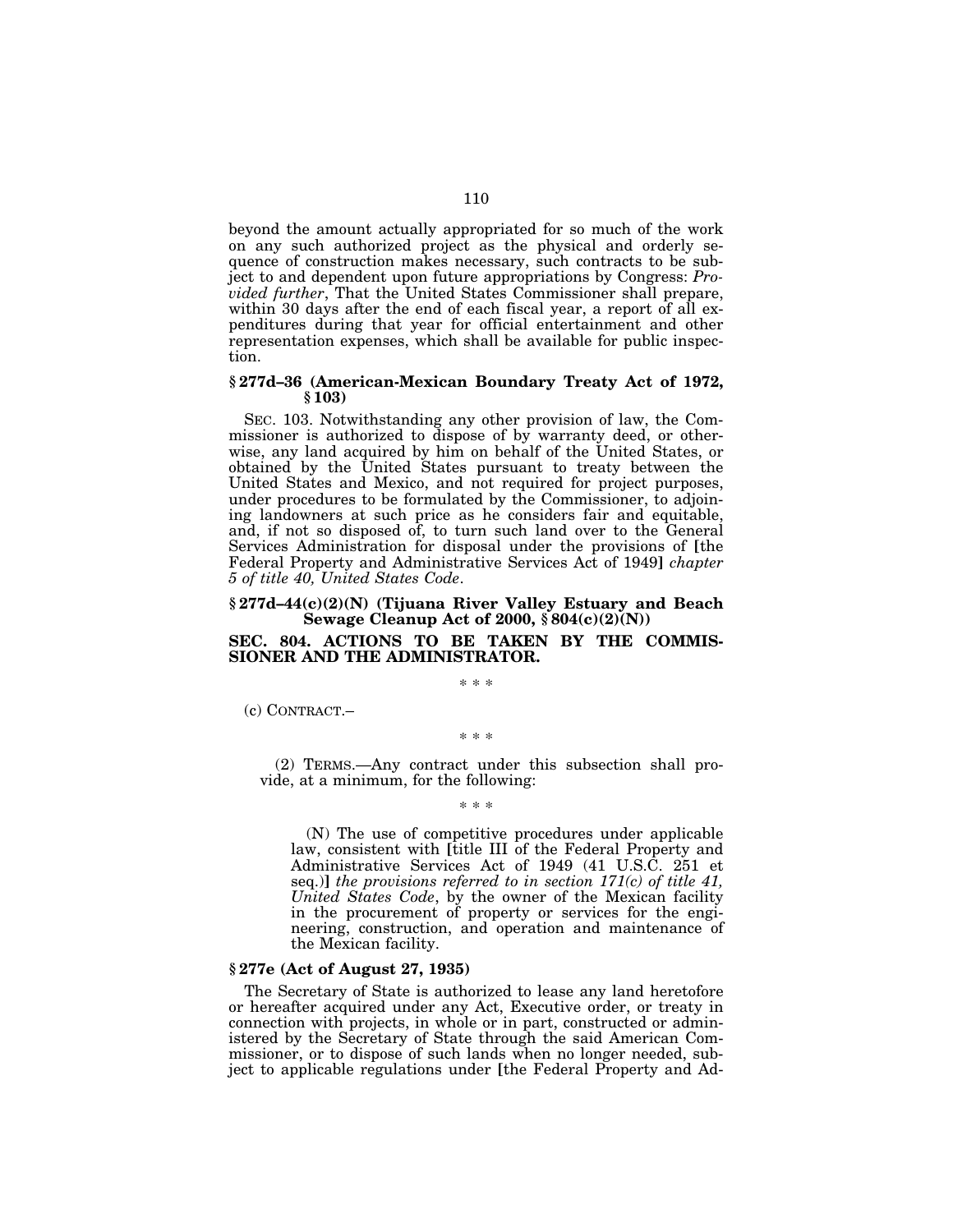ministrative Services Act of 1949, as amended**]** *chapter 5 of title 40, United States Code*, \* \* \*

#### **§ 280b(b) (Joint Resolution of January 28, 1948, § 3(b))**

SEC. 3. There is hereby authorized to be appropriated to the Department of State, out of any money in the Treasury not otherwise appropriated—

\* \* \*

(b) Such additional sums as may be needed for the payment of all necessary expenses incident to participation by the United States in the activities of the Commission, including salaries of the United States Commissioners, their alternates, and appropriate staff, without regard to the civil-service laws and the Classification Act of 1949, as amended; personal services in the District of Columbia; services as authorized by section 15 of Public Law 600, Seventy-ninth Congress; under such rules and regulations as the Secretary of State may prescribe, allowances for living quarters, including heat, fuel, and light and cost-of-living allowances to persons temporarily stationed abroad; hire of passenger motor vehicles and other local transportation; printing and binding without regard to **[**section 11 of the Act of March 1, 1919 (44 U.S.C. 111), and section 3709 of the Revised Statutes, as amended**]** *section 501 of title 44, United States Code, and section 6101 of title 41, United States Code*; and such other expenses as the Secretary of State finds necessary to participation by the United States in the activities of the Commission: *Provided*, That the provisions of section 6 of the Act of July 30, 1946 (Public Law 565, Seventy-ninth Congress), and regulations thereunder, applicable to expenses incurred pursuant to that Act shall be applicable to any expenses incurred pursuant to this paragraph (b).

#### **§ 280i(b) (Joint Resolution of March 4, 1948, § 2(b))**

SEC. 2. There is hereby authorized to be appropriated to the Department of State, out of any money in the Treasury not otherwise appropriated—

\* \* \*

(b) Such additional sums as may be needed for the payment of all necessary expenses incident to participation by the United States in the activities of the Commission, including salaries of the United States Commissioners, their alternates, and appropriate staff, without regard to the civil-service laws and the Classification Act of 1949, as amended; personal services in the District of Columbia; services as authorized by section 15 of Public Law 600, Seventy-ninth Congress; hire of passenger motor vehicles and other local transportation; printing and binding without regard to **[**section 11 of the Act of March 1, 1919 (44 U.S.C. 111), and section 3709 of the Revised Statutes, as amended**]** *section 501 of title 44, United States Code, and section 6101 of title 41, United States Code*; and such other expenses as the Secretary of State finds necessary to participation by the United States in the activities of the Commission: *Provided*, That the provisions of section 6 of the Act of July 30, 1946 (Public Law 565, Seventy-ninth Congress), and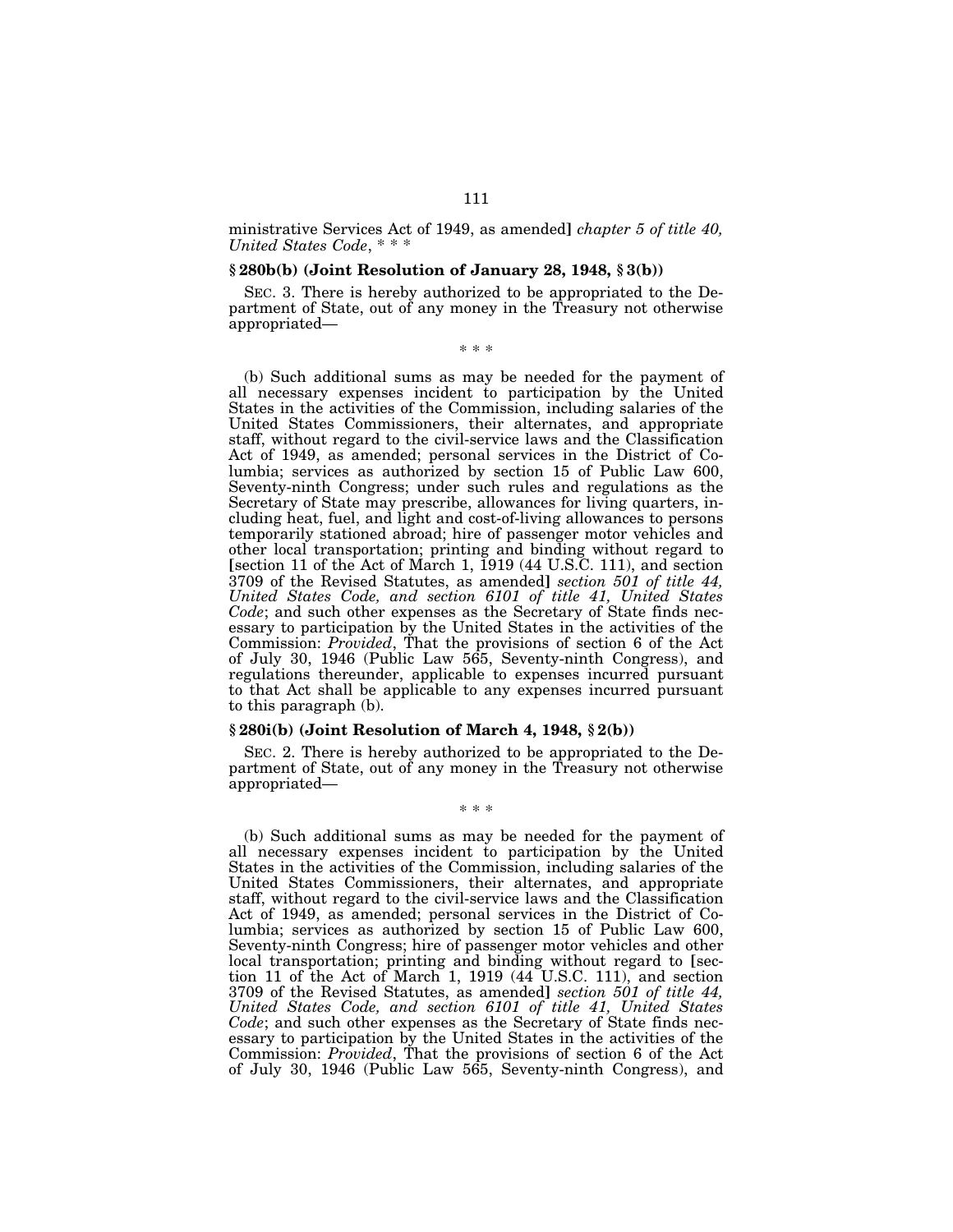regulations thereunder, applicable to expenses incurred pursuant to that Act shall be applicable to any expenses incurred pursuant to this paragraph (b).

#### **§ 280k(b) (Joint Resolution of June 28, 1948, § 2(b))**

SEC. 2. There is hereby authorized to be appropriated to the Department of State, out of any money in the Treasury not otherwise appropriated—

\* \* \*

(b) Such additional sums as may be needed for the payment of all necessary expenses incident to participation by the United States in the activities of the Commission, including salaries of the United States Commissioners, their alternates, and appropriate staff, without regard to the civil-service laws and the Classification Act of 1949, as amended; personal services in the District of Columbia; services as authorized by section 15 of Public Law 600, Seventy-ninth Congress; hire of passenger motor vehicles and other local transportation; printing and binding without regard to **[**section 11 of the Act of March 1, 1919 (44 U.S.C. 111), and section 3709 of the Revised Statutes, as amended**]** *section 501 of title 44, United States Code, and section 6101 of title 41, United States Code*; and such other expenses as the Secretary of State finds necessary to participation by the United States in the activities of the organization: *Provided*, That the provisions of section 6 of the Act of July 30, 1946 (Public Law 565, Seventy-ninth Congress), and regulations thereunder, applicable to expenses incurred pursuant to that Act shall be applicable to any expenses incurred pursuant to this paragraph (b).

#### **§ 287e (United Nations Participation Act of 1945, § 8)**

SEC. 8. There is hereby authorized to be appropriated annually to the Department of State, out of any money in the Treasury not otherwise appropriated, such sums as may be necessary for the payment by the United States of its share of the expenses of the United Nations as apportioned by the General Assembly in accordance with article 17 of the Charter, and for all necessary salaries and expenses of the representatives provided for in section 2 of this Act, and of their appropriate staffs, including personal services in the District of Columbia and elsewhere, without regard to the civilservice laws and the Classification Act of 1949, as amended; travel expenses without regard to the Standardized Government Travel Regulations, as amended, the Travel Expense Act of 1949 and, under such rules and regulations as the Secretary of State may prescribe, travel expenses of families and transportation of effects of United States representatives and other personnel in going to and returning from their post of duty; allowances for living quarters, including heat, fuel, and light, as authorized by the Act approved June 26, 1930 (5 U.S.C. 118a); cost-of-living allowances for personnel stationed abroad under such rules and regulations as the Secretary of State may prescribe; communications services; stenographic reporting, translating, and other services, by contract; hire of passenger motor vehicles and other local transportation; rent of offices; printing and binding without regard to section 11 of the Act of March 1, 1919 (44 U.S.C. 111); allowances and expenses as pro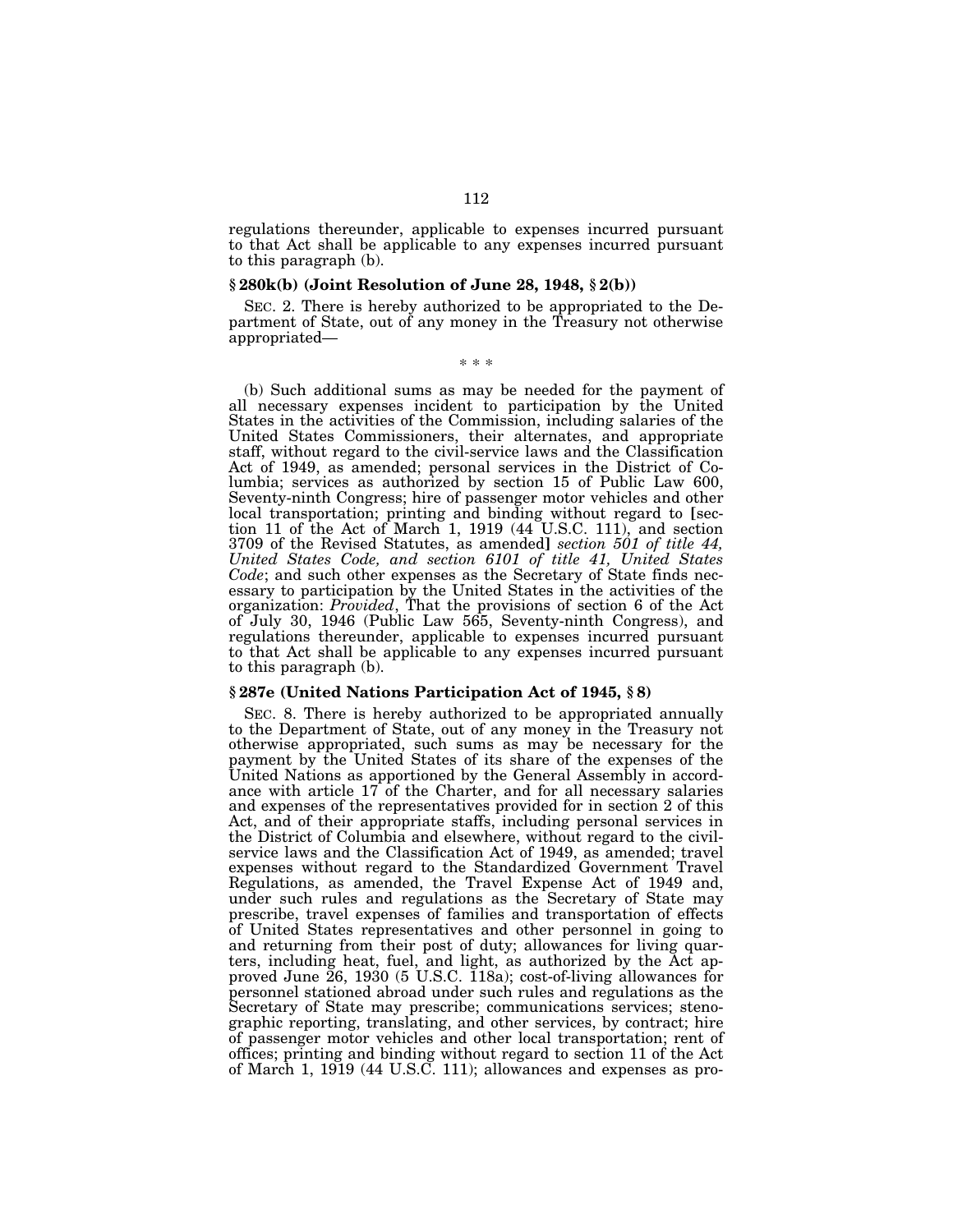vided in section 6 of the Act of the Act of July 30, 1946 (Public Law 565, Seventy-ninth Congress), and allowances and expenses equivalent to those provided in section 905 of the Foreign Service Act of 1980; the lease or rental (for periods not exceeding ten years) of living quarters for the use of the representatives provided for in section 2 of this Act serving abroad and of their appropriate staffs the cost of installation and use of telephones in the same manner as telephone service is provided for use of the Foreign Service pursuant to the Act of August 23, 1912, as amended (31 U.S.C. 679), and unusual expenses similar to those authorized by section 22 of the Administrative Expenses Act of 1946, as amended by section 311 of the Overseas Differentials and Allowances Act, incident to the operation and maintenance of such living quarters abroad; and such other expenses as may be authorized by the Secretary of State; all without regard to **[**section 709 of the Revised Statutes, as amended (41 U.S.C. 5)**]** *section 6101 of title 41, United States Code*.

#### **§ 287r (Joint Resolution of July 30, 1946, § 6)**

SEC. 6. There is hereby authorized to be appropriated annually to the Department of State, out of any money in the Treasury not otherwise appropriated such sums as may be necessary for the payment by the United States of its share of the expenses of the Organization as apportioned by the General Conference of the Organization in accordance with article IX of the constitution of the Organization, and such additional sums as may be necessary to pay the expenses of participation by the United States in the activities of the Organization, including: \* \* \* (f) stenographic reporting, translating, and other services, by contract, if deemed necessary, without regard to **[**section 3709 of the Revised Statutes (U.S.C., title 41, sec. 5)**]** *section 6101 of title 41, United States Code*; \* \* \* (k) printing and binding without regard to **[**section 11 of the Act of March 1, 1919 (U.S.C., title 44, sec. 111), and section 3709 of the Revised Statutes (U.S.C., title 41, sec. 5)**]** *section 501 of title 44, United States Code, and section 6101 of title 41, United States Code*; (l) official entertainment; (m) stationery; (n) purchase of newspapers, periodicals, books, and documents; and (*o*) such other expenses as may be authorized by the Secretary of State.

#### **§ 289c(a) (Joint Resolution of July 1, 1947, § 4(a))**

SEC. 4. (a) Sums from the appropriations made pursuant to paragraph (a) of section 3 may be transferred to any department, agency, or independent establishment of the Government to carry out the purposes of such subsection, and such sums shall be available for obligation and expenditure in accordance with the laws governing obligations and expenditures of the department, agency, independent establishment, or organizational unit thereof concerned, and without regard to **[**sections 3709 and 3648 of the Revised Statutes, as amended (U.S.C., 1940 edition, title 41, sec. 5, and title 31, sec. 529)**]** *section 3324(a) and (b) of title 31, United States Code, and section 6101 of title 41, United States Code*.

# **§ 290b(b)(1)) (Joint Resolution of June 14, 1948, § 3(b)(1))**

SEC. 3. There are hereby authorized to be appropriated to the Department of State for contribution to the working capital fund of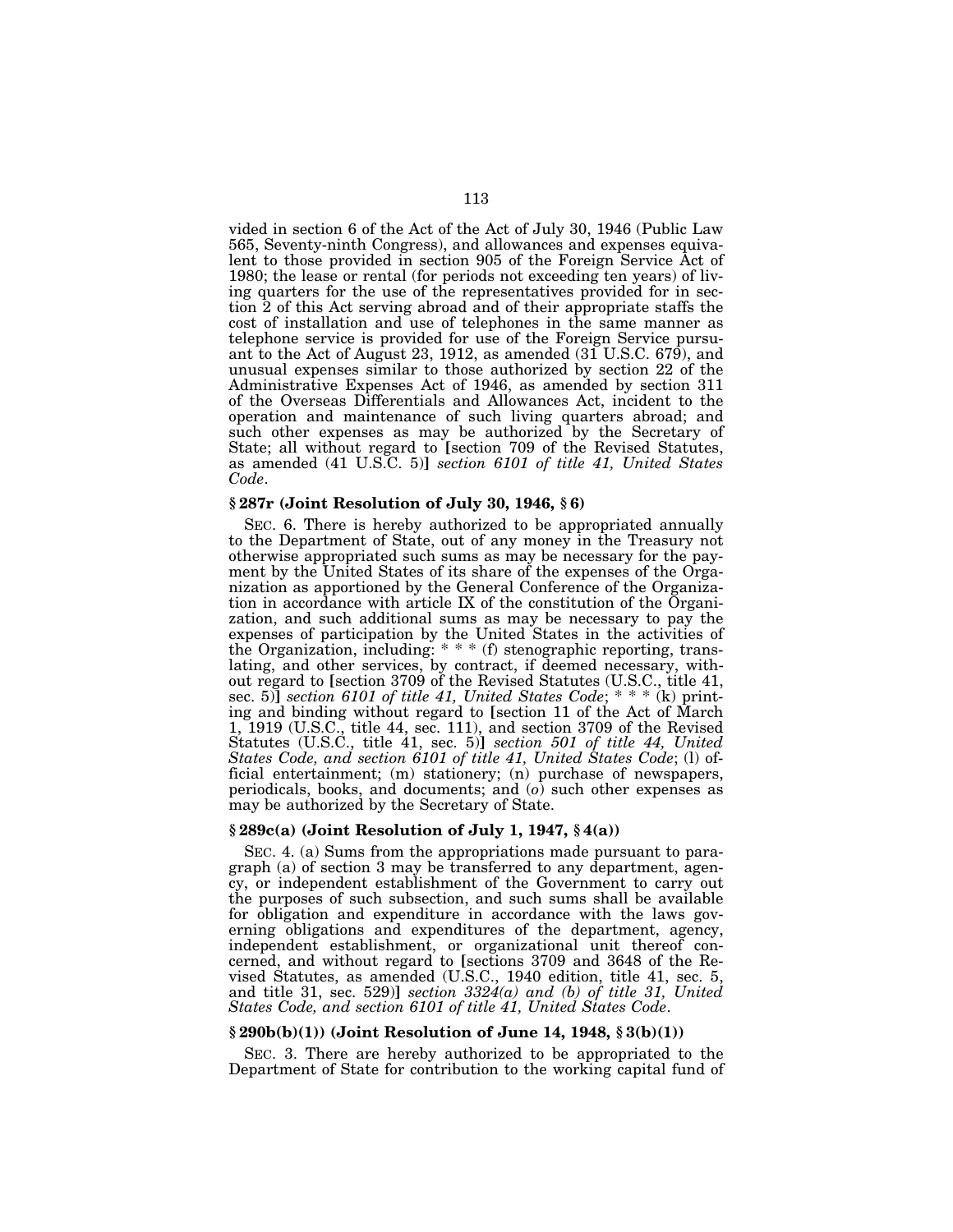the organization the sum of \$560,000 and as annual appropriations the following:

#### \* \* \*

(b) such additional sums, not to exceed \$83,000 for the fiscal year beginning July 1, 1947, as may be necessary to pay the expenses incident to participation by the United States in the activities of the Organization, including—

(1) salaries of the representative and alternate provided for in section 2 hereof, and appropriate staff, including personal services in the District of Columbia and elsewhere, without regard to the civil-service laws and the Classification Act of 1949, as amended; services as authorized by section 15 of Public Law 600, Seventy-ninth Congress; under such rules and regulations as the Secretary of State may prescribe, allowances for living quarters, including heat, fuel, and light and cost of living allowances to persons temporarily stationed abroad; printing and binding without regard to **[**section 11 of the Act of March 1, 1919 (44 U.S.C. 111), and section 3709 of the Revised Statutes, as amended**]** *section 501 of title 44, United States Code, and section 6101 of title 41, United States Code*; and

### **§ 1472(a)(2) (United States Information and Educational Exchange Act of 1948, § 802(a)(2))**

SEC. 802. (a) In carrying on activities which further the purposes of this Act, subject to approval of such activities by the Secretary, the Department and the other Government agencies are authorized—

#### \* \* \*

(2) to make contracts, including contracts with governmental agencies, foreign or domestic, including subdivisions thereof, and intergovernmental organizations of which the United States is a member, and, with respect to contracts entered into in foreign countries, without regard to **[**section 3741 of the Revised Statutes (41 U.S.C. 22)**]** *section 6306 of title 41, United States Code*;

# **§ 2103(c)(2) (International Health Research Act of 1960,**   $\S 5(c)(2)$

SEC. 5. (a) It is the sense of Congress that the President should use his authority under the Constitution and laws of the United States to accomplish the purposes of section 2 of this joint resolution and in accomplishing such purposes (1) use to the fullest extent practicable foreign currencies or credits available for utilization by the United States, (2) enter into agreements to use foreign currencies and credits available to other nations for use with the agreement of the United States, and (3) use any other foreign currencies and credits which may be made available by participating foreign countries.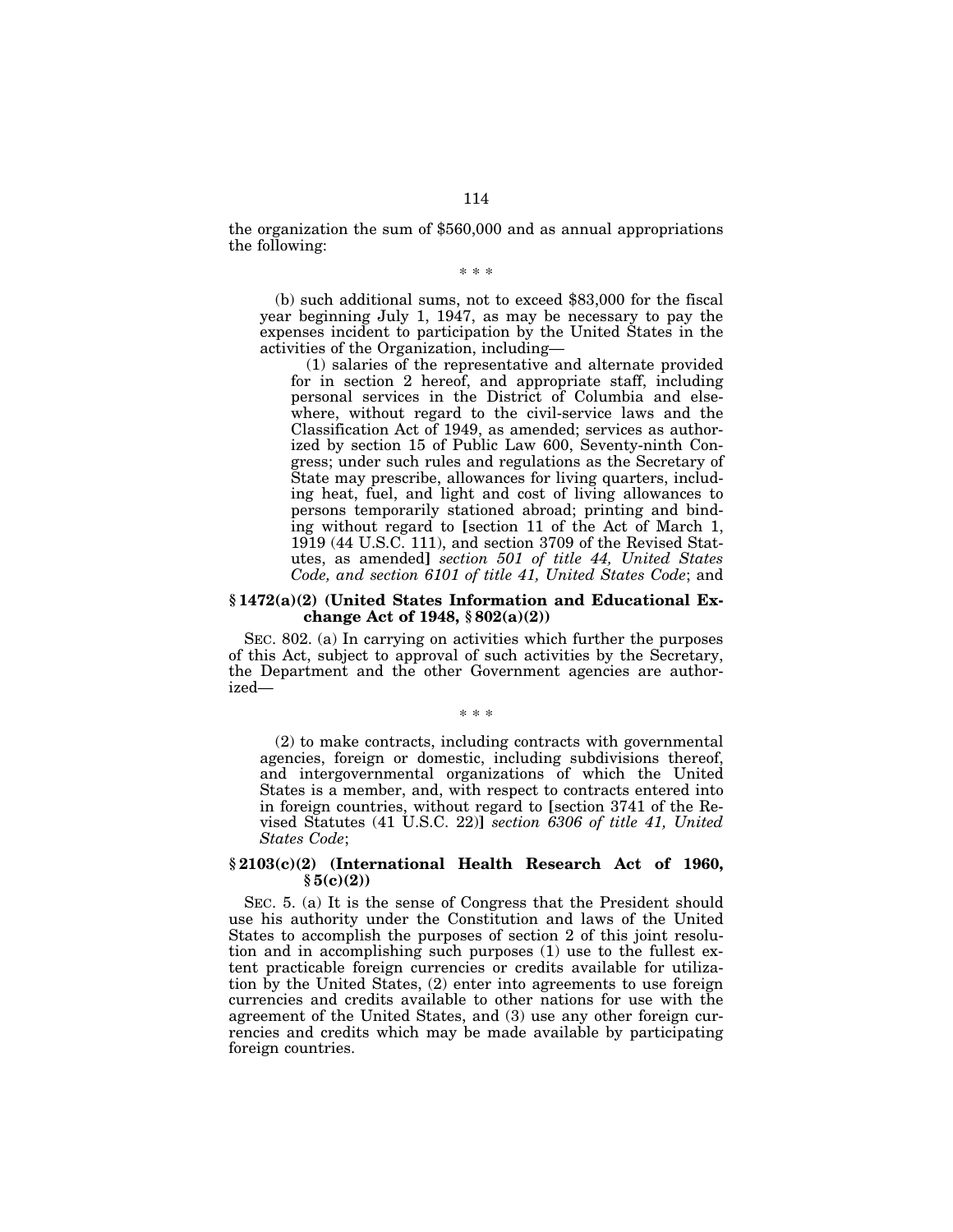(c) To carry out his responsibilities under this jointresolution the President may—

\* \* \*

(2) make financial grants to establish and maintain fellowships, and for other purposes, to public institutions and agencies and to nonprofit private institutions and agencies, and to individuals in participating foreign countries, or contract with such institutions, agencies, or individuals without regard to **[**sections 3648 and 3709 of the Revised Statutes of the United States**]** *section 3324(a) and (b) of title 31, United States Code, and section 6101 of title 41, United States Code*;

#### **§ 2179(c) (Foreign Assistance Act of 1961, § 219(c))**

SEC. 219. PROTOTYPE DESALTING PLANT.—(a) In furtherance of the purposes of this part and for the purpose of improving existing, and developing and advancing new, technology and experience in the design, construction, and operation of large-scale desalting plants of advanced concepts which will contribute materially to low-cost desalination in all countries, including the United States, the President, if he determines it to be feasible, is authorized to participate in the development of a large-scale water treatment and desalting prototype plant and necessary appurtenances to be constructed in Israel as an integral part of a dual-purpose power generating and desalting project. Such participation shall include financial, technical, and such other assistance as the President deems appropriate to provide for the study, design, construction, and, for a limited demonstration period of not to exceed five years, operation and maintenance of the water treatment and desalting facilities of the dual-purpose project.

#### \* \* \*

(c) In carrying out the provisions of this section, the President may enter into contracts with public or private agencies and with any person without regard to **[**sections 3648 and 3709 of the Revised Statutes of the United States (31 U.S.C. 529 and 41 U.S.C. 5)**]** *section 3324(a) and (b) of title 31, United States Code, and section 6101 of title 41, United States Code*.

#### **§ 2358 (Foreign Assistance Act of 1961, § 608)**

SEC. 608. ADVANCE ACQUISITION OF PROPERTY.—(a) It is the sense of the Congress that in furnishing assistance under chapter 1 of part I excess personal property, or (if a substantial savings would occur) other property already owned by an agency of the United States Government, shall be utilized wherever practicable in lieu of or supplementary to the procurement of new items for United States-assisted projects and programs. The President is authorized to maintain in a separate account, which shall, notwithstanding section 1210 of the General Appropriation Act, 1951 (64 Stat. 765), be free from fiscal year limitation, \$5,000,000 of funds made available under chapter 1 of part I, which may be used to pay costs (including personnel costs) of acquisition, storage, renovation and rehabilitation, packing, crating, handling, transportation,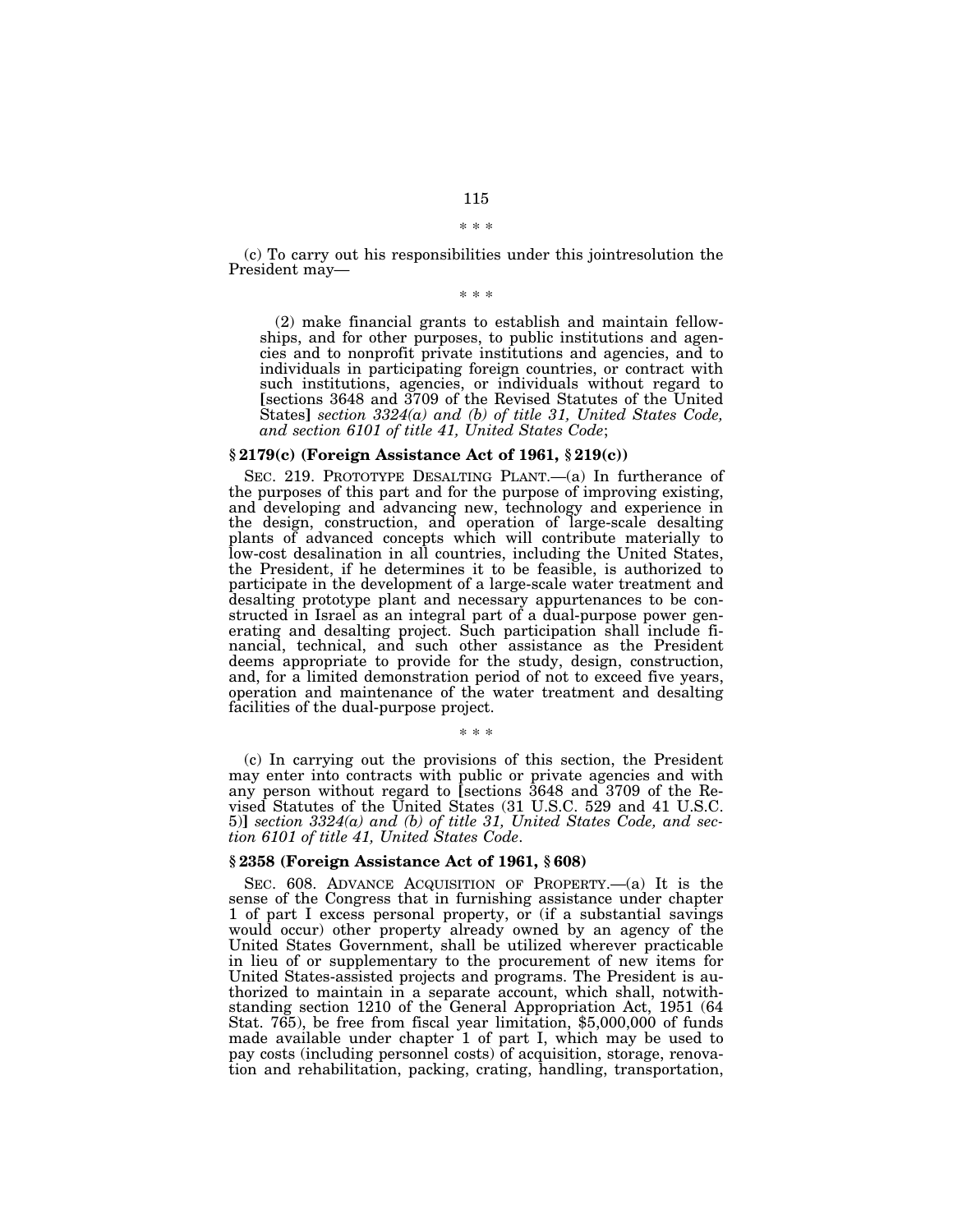and related costs of property classified as domestic or foreign excess property pursuant to **[**the Federal Property and Administrative Services Act of 1949, as amended (40 U.S.C. 471 et seq.)**]** *chapter 5 of title 40, United States Code*, any property available from an agency of the United States Government, or other property, in advance of known requirements therefor for use in furtherance of the purposes of part I: *Provided*, That the amount of property classified as domestic excess property pursuant to **[**the Federal Proprety and Administrative Services Act of 1949, as amended,**]**  *chapter 5 of title 40, United States Code* held at any one time pur- suant to this section shall not exceed \$15,000,000 in total original acquisition cost. Property acquired pursuant to the preceding sentence may be furnished (1) pursuant to any provision of part I for which funds are authorized for the furnishing of assistance, in which case the separate account established pursuant to this section shall be repaid from funds made available for such provision for all costs incurred, or (2) pursuant to section 607, in which case such separate account shall be repaid in accordance with the provisions of that section for all costs incurred.

(b) Property classified as domestic excess property under **[**the Federal Property and Administrative Services Act of 1949, as amended**]** *chapter 5 of title 40, United States Code*, shall not be transferred to the agency primarily responsible for administering part I for use pursuant to the provisions of part I or section 607 unless (1) such property is transferred for use exclusively by an agency of the United States Government, or (2) it has been determined in the same manner as provided for surplus property in section 549(a) to (e) of title 40, that such property is not needed for donation pursuant to those subsections. The foregoing restrictions shall not apply to the transfer in any fiscal year for use pursuant to the provisions of part I of amounts of such property with a total original acquisition cost to the United States Government not exceeding \$45,000,000.

#### **§ 2392(e)(1) (Foreign Assistance Act of 1961, § 632(e)(1))**

SEC. 632. ALLOCATION AND REIMBURSEMENT AMONG AGENCIES.— (a) The President may allocate or transfer to any agency of the United States Government any part of any funds available for carrying out the purposes of this Act, including any advance to the United States Government by any country or international organization for the procurement of commodities, defense articles, military education and training, or services (including defense services). Such funds shall be available for obligation and expenditure for the purposes for which authorized, in accordance with authority granted in this Act or under authority governing the activities of the agencies of the United States Government to which such funds are allocated or transferred.

(e) In furnishing assistance under this Act, accounts may be established on the books of any agency of the United States Government or, on terms and conditions approved by the Secretary of the Treasury, in banking institutions in the United States, (1) against which letters of commitment may be issued which shall constitute recordable obligations of the United States Government, and mon-

\* \* \*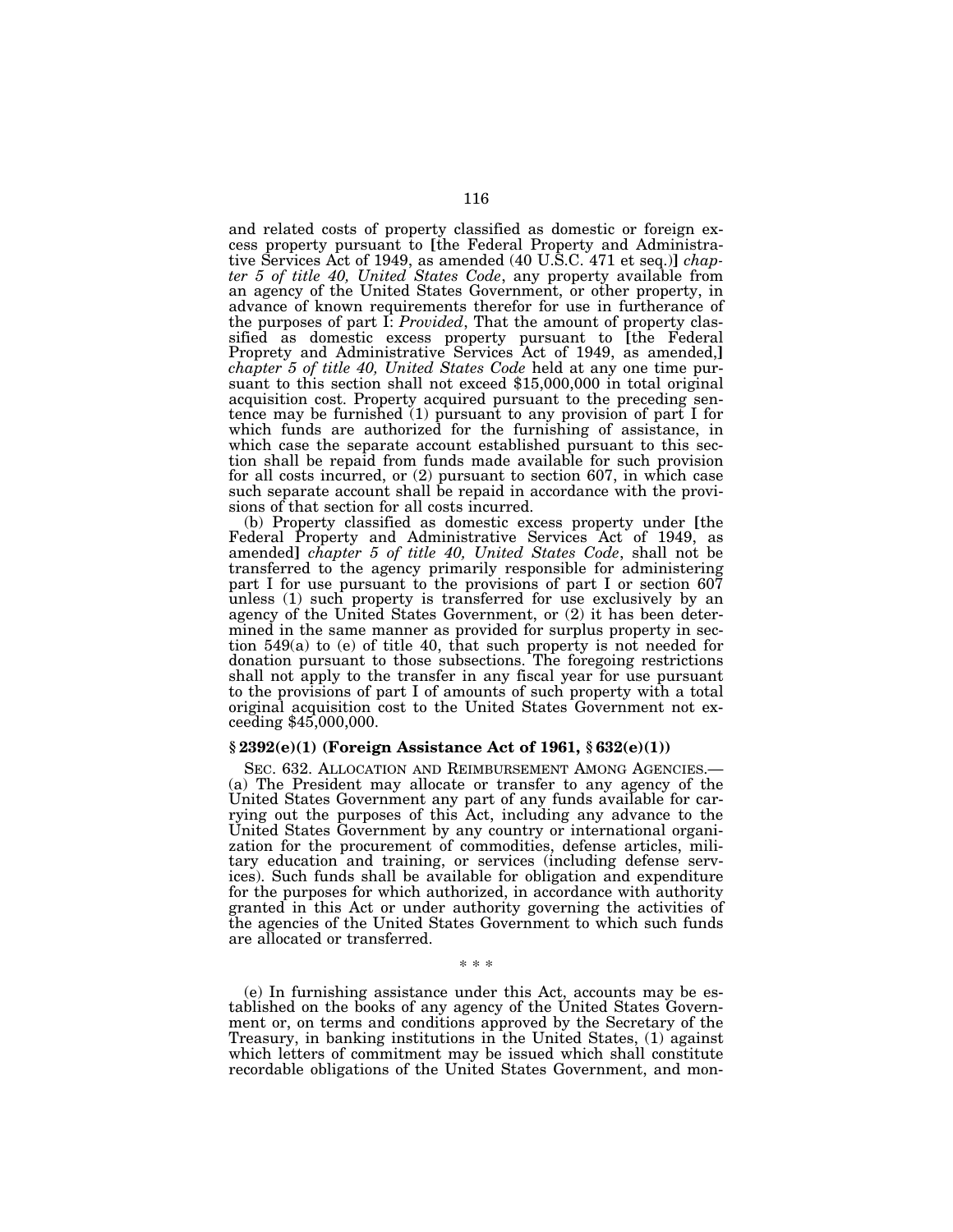eys due or to become due under such letters of commitment shall be assignable under **[**the Assignment of Claims Act of 1940, as amended (second and third paragraphs of 31 U.S.C. 203 and 41 U.S.C. 15)**]** *section 3727(b) (last sentence (and (c) of title 31, United States Code, and section 6305(b)(1) through (7) of title 41, United States Code*, and (2) from which disbursements may be made to, or withdrawals may be made by, recipient countries or agencies, organizations, or persons upon presentation of contracts, invoices, or other appropriate documentation. Expenditure of funds which have been made available through accounts so established shall be accounted for on standard documentation required for expenditure of funds of the United States Government: *Provided,* That such expenditures for commodities, defense articles, military education and training, services (including defense services), or facilities procured outside the United States may be accounted for exclusively on such certification as may be prescribed in regulations approved by the Comptroller General of the United States.

# **§ 2396(g)(3)) (Foreign Assistance Act of 1961, § 636(g)(3))**

SEC. 636. PROVISIONS ON USES OF FUNDS.—(a) Appropriations for the purposes of or pursuant to this Act (except for part II), allocations to any agency of the United States Government, from other appropriations, for functions directly related to the purposes of this Act, and funds made available for other purposes to the agency primarily responsible for administrating part I, shall be available for:

\* \* \*

(g) Funds made available for the purposes of part II or the Arms Export Control Act shall be available for—

\* \* \*

(3) maintenance, repair, alteration and furnishing of United States-owned facilities in the District of Columbia or elsewhere for the training of foreign military and related civilian personnel, without regard to the provisions of **[**section 733 of the Revised Statutes (41 U.S.C. 12)**]** *section 6303 of title 41, United States Code,* or other provision of law requiring a specific authorization or specific appropriation for such public contracts.

#### **§ 2509(d) (Peace Corps Act, § 10(d))**

SEC. 10. (a) In furtherance of the purposes of this chapter, the President may—

\* \* \*

(d) Whenever the President determines it to be in furtherance of the purposes of this Act, functions authorized by this chapter may be performed without regard to such provisions of law (other than **[**section 3709 of the Revised Statutes of the United States, as amended, section 302 of the Federal Property and Administrative Services Act of 1949**]** *sections 3101(a) and (c), 3104, 3106, 3301(b)(2), and 6101 of title 41, United States Code*, and the Renegotiation Act of 1951, as amended) regulating the making, performance, amendment, or modification of contracts and the expenditure of Government funds as the President may specify.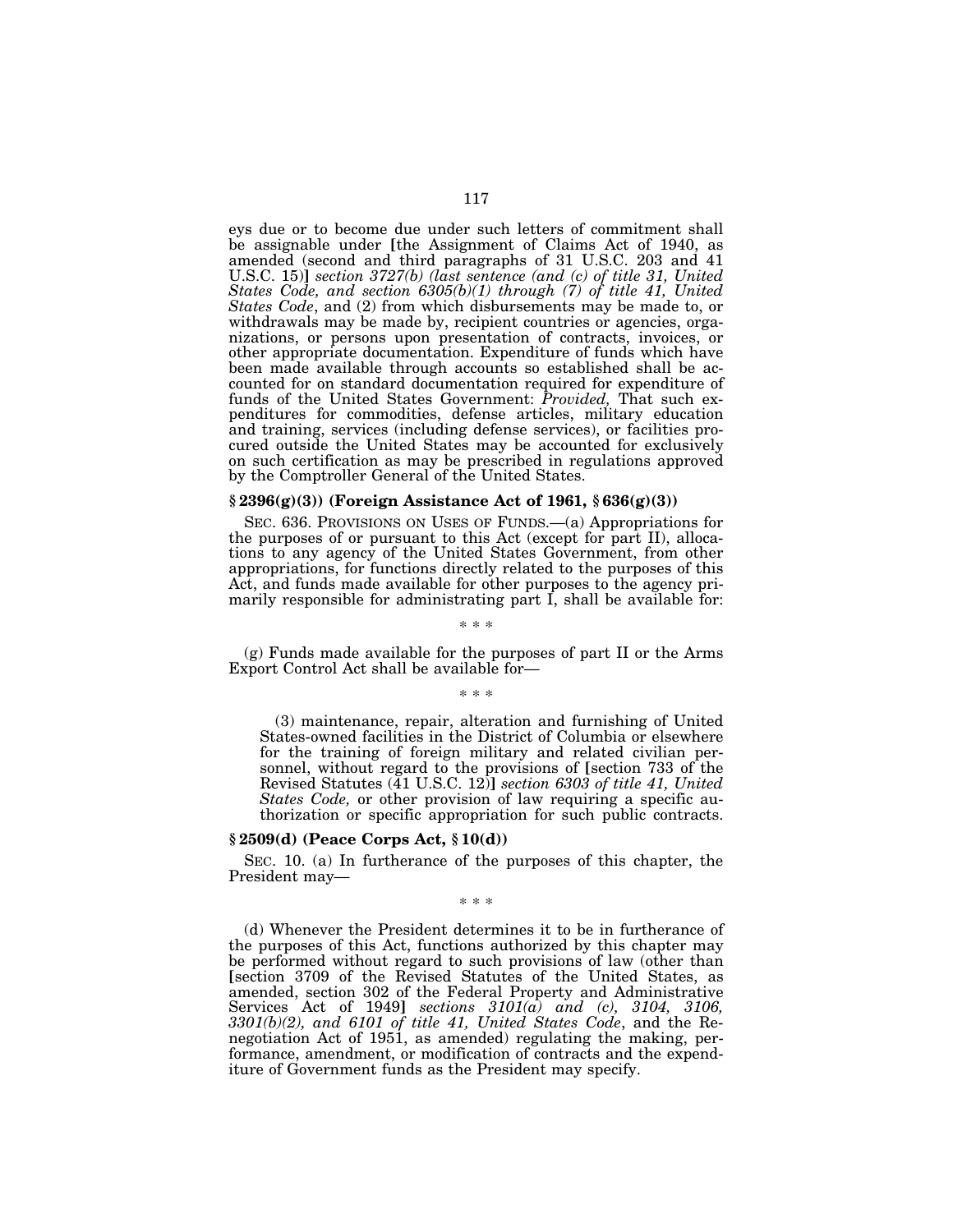#### **§ 2581(a) (Arms Control and Disarmament Act, § 401(a))**

SEC. 401. In addition to any authorities otherwise available, the Secretary of State in the performance of functions under this Act is authorized to—

(a) utilize or employ the services, personnel, equipment, or facilities of any other Government agency, with the consent of the agency concerned, to perform such functions on behalf of the Department of State as may appear desirable. Any Government agency is authorized, not withstanding any other provision of law, to transfer to or to receive from the Secretary of State, without reimbursement, supplies and equipment other than administrative supplies or equipment. Transfer or receipt of excess property shall be in accordance with the provisions of **[**the Federal Property and Administrative Services Act of 1949, as amended**]** *chapter 5 of title 40, United States Code*;

#### **§ 2669(h) (State Department Basic Authorities Act of 1956,**   $\S$  2(h))

SEC. 2. The Secretary of State may use funds appropriated or otherwise available to the Secretary to—

\* \* \*

(h) directly procure goods and services in the United States or abroad, solely for use by United States Foreign Service posts abroad when the Secretary of State, in accordance with guidelines established in consultation with the Administrator of General Services, determines that use of the Federal Supply Service or otherwise applicable Federal goods and services acquisition authority would not meet emergency overseas security requirements determined necessary by the Secretary, taking into account overseas delivery, installation, maintenance, or replacement requirements, except that the authority granted by this paragraph shall cease to be effective when the amendment made by section 2711 of the Competition in Contracting Act of 1984 takes effect and thereafter procurement by the Secretary of State for the purposes described in this paragraph shall be in accordance with **[**section 303(c)(2) of the Federal Property and Administrative Services Act of 1949**]** *section 3304(a)(2) of title 41, United States Code*;

# **§ 2676 (State Department Basic Authorities Act of 1956, § 9)**

SEC. 9. The Secretary of State is authorized to enter into contracts in foreign countries involving expenditures from funds appropriated or otherwise made available to the Department of State, without regard to the provisions of **[**section 3741 of the Revised Statutes (41 U.S.C. 22)**]** *section 6306 of title 41, United States Code*: *Provided*, That nothing in this section shall be construed to waive the provisions of section 431 of title 18 of the United States Code.

#### **§ 2679c(a)(1) (Anti-Economic Discrimination Act of 1994,**   $§ 565(a)(1))$

## **SEC. 565. PROHIBITION ON DISCRIMINATORY CON-TRACTS.**

(a) PROHIBITION.—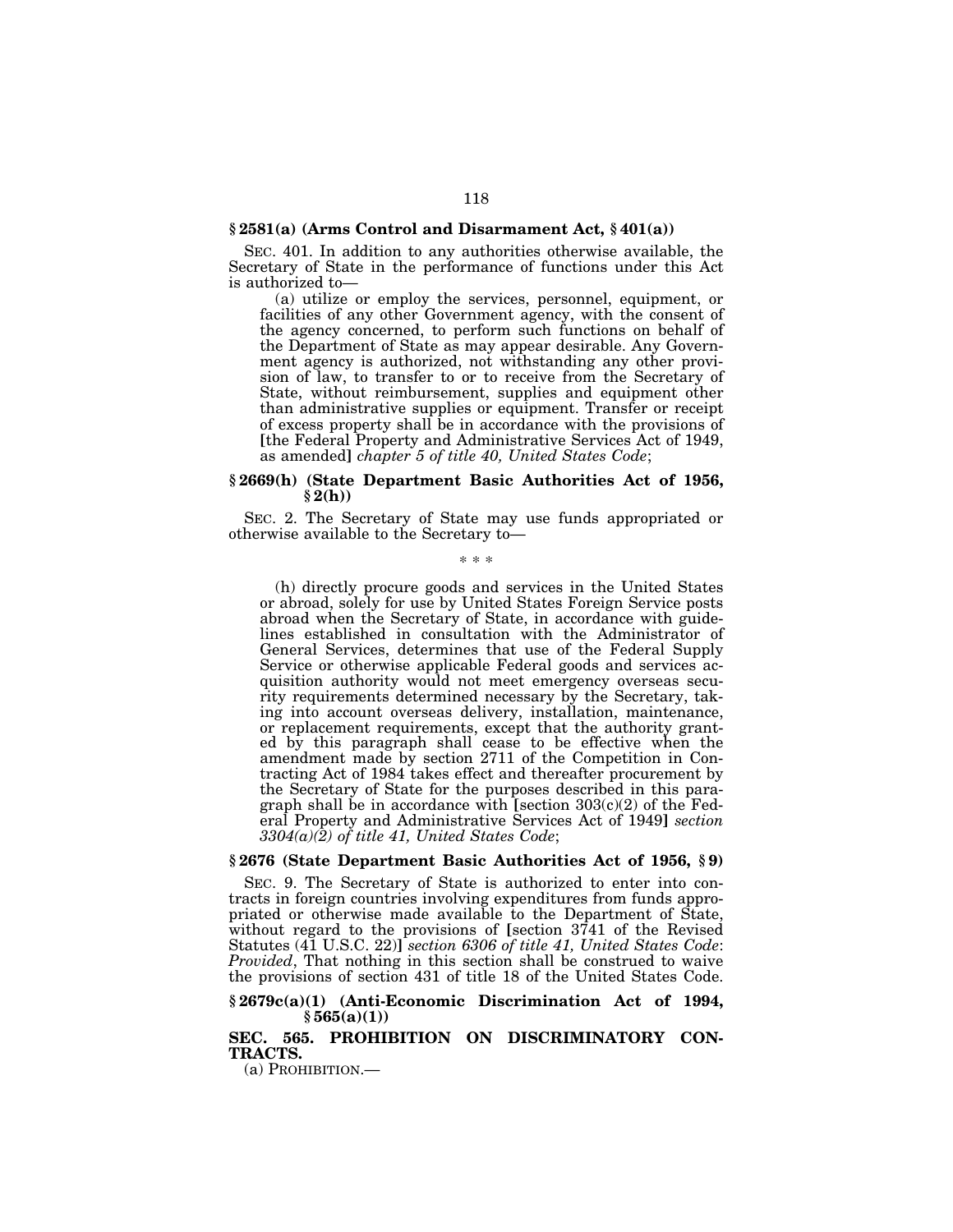(1) Except for real estate leases and as provided in subsection (b), the Department of State may not enter into any contract that expends funds appropriated to the Department of State for an amount in excess of the small purchase threshold (as defined in **[**section 4(11) of the Office of Federal Procurement Policy Act (41 U.S.C. 403(11)) *section 134 of title 41, United States Code)—* 

#### **§ 2713(b)(2) (State Department Basic Authorities Act of 1956,**   $§ 41(b)(2))$

# **SEC. 41. PROTECTION OF HISTORIC AND ARTISTIC FUR-NISHINGS OF RECEPTION AREAS OF THE HARRY S. TRU-MAN FEDERAL BUILDING.**

(a) IN GENERAL.—The Secretary of State shall administer the historic and artistic articles of furniture, fixtures, and decorative objects of the reception areas of the Department of State by such means and measures as conform to the purposes of the reception areas, which include conserving those articles, fixtures, and objects and providing for their enjoyment in such manner and by such means as will leave them for the use of the American people. Nothing shall be done under this subsection which conflicts with the administration of the Department of State or with the use of the reception areas for official purposes of the United States Government.

(b) DISPOSITION OF HISTORIC AND ARTISTIC ITEMS.—

(2) SALE OR TRADE.—Whenever the Secretary of State determines that—

(A) any item covered by paragraph (1) is no longer needed for use or display in the reception areas, or

(B) in order to upgrade the reception areas, a better use of that article would be its sale or exchange,

the Secretary may, with the advice and concurrence of the Director of the National Gallery of Art, sell the item at fair market value or trade it, without regard to the requirements of **[**the Federal Property and Administrative Services Act of 1949**]**  *chapter 5 of title 40, United States Code*. The proceeds of any such sale may be credited to the unconditional gift account of the Department of State, and items obtained in trade shall be the property of the Secretary of State under this subsection.

## **§ 3861(c)(2) (Panama Canal Act of 1979, § 3101(c)(2))**

SEC. 3101. (a) PANAMA CANAL ACQUISITION REGULATION.—(1) The Commission shall establish by regulation a comprehensive procurement system. The regulation shall be known as the ''Panama Canal Acquisition Regulation'' (in this section referred to as the ''Regulation'') and shall provide for the procurement of goods and services by the Commission in a manner that—

\* \* \*

(c) WAIVER AUTHORITY.—(1) Subject to paragraph (2), the Commission shall determine which provisions of Federal law should not

<sup>\* \* \*</sup>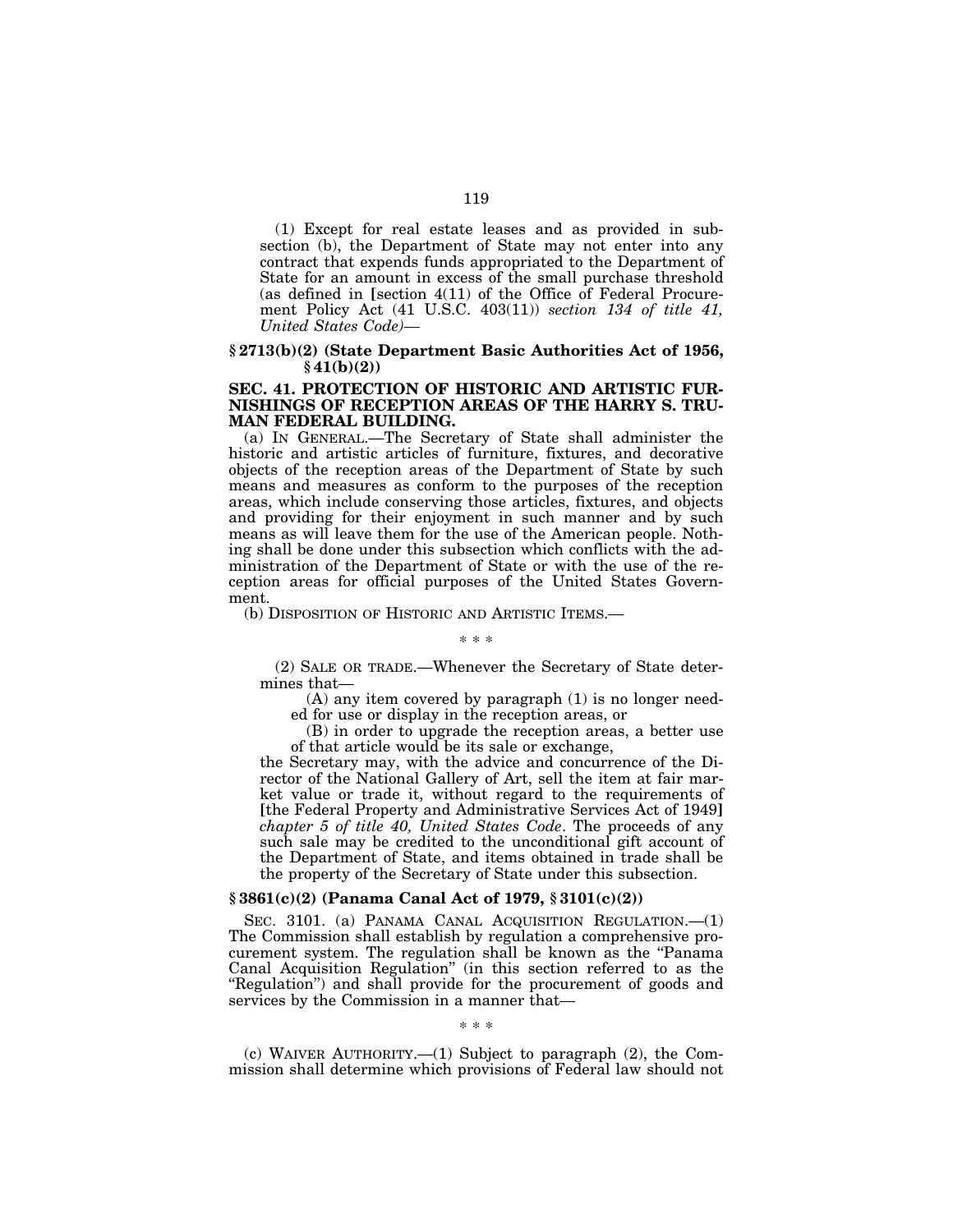apply to procurement by the Commission and may waive those laws for purposes of the Regulation and Supplement.

(2) For purposes of paragraph (1), the Commission may not waive—

(A) **[**section 27 of the Office of Federal Procurement Policy Act (41 U.S.C. 423)**]** *chapter 21 of title 41, United States Code*; (B) **[**the Contract Disputes Act of 1978 (41 U.S.C. 601 et seq.), other than section 10(a) of such Act (41 U.S.C. 609(a))**]**  *chapter 71 (other than section 7104(b)) of title 41, United States Code*; or

#### **§ 3862 (Panama Canal Act of 1979, § 3102)**

SEC. 3102. (a) ESTABLISHMENT.—(1) The Secretary of Defense, in consultation with the Commission, may establish a board of contract appeals, to be known as the Panama Canal Board of Contract Appeals, in accordance with **[**section 8 of the Contract Disputes Act of 1978 (41 U.S.C. 607) *sections 7105(a), (c) through (e), and (g), 7106(a), and 7107(a) of title 41, United States Code*. Except as otherwise provided by this section, the Panama Canal Board of Contract Appeals (in this section referred to as the ''Board'') shall be subject to **[**the Contracts Disputes Act of 1978 (41 U.S.C. 601 et seq.)**]** *chapter 71 of title 41, United States Code* in the same manner as any other agency board of contract appeals established under **[**that Act**]** *that chapter*.

\* \* \*

(b) EXCLUSIVE JURISDICTION TO DECIDE APPEALS.—Notwithstanding **[**section 10(a)(1) of the Contract Disputes Act of 1978 (41 U.S.C. 609(a)(1))**]** *section 7104(b)(1) of title 41, United States Code*  or any other provision of law, the Board shall have exclusive jurisdiction to decide an appeal from a decision of a contracting officer under **[**section 8(d) of such Act (41 U.S.C. 607(d))**]** *section 7105(e) of title 41, United States Code*.

#### **§ 4024(a)(5) (Foreign Service Act of 1980, § 704(a)(5))**

Sec. 704. Training Authorities.—(a) In the exercise of functions under this chapter, the Secretary of State may—

\* \* \*

(5) acquire such real and personal property and equipment as may be necessary for the establishment, maintenance, and operation of the facilities necessary to carry out the provisions of this chapter without regard to **[**section 3709 of the Revised Statutes of the United States (41 U.S.C. 5) and section 302 of the Federal Property and Administrative Services Act of 1949 (41 U.SC. 252)**]** *sections 3101(a) and (c), 3104, 3106, 3301(b)(2), and 6101 of title 41, United States Code*.

### **§ 5422(c)(1) (Support for East European Democracy (SEED) Act of 1989, § 202(c)(1))**

# **SEC. 202. LABOR MARKET TRANSITION IN POLAND AND HUNGARY.**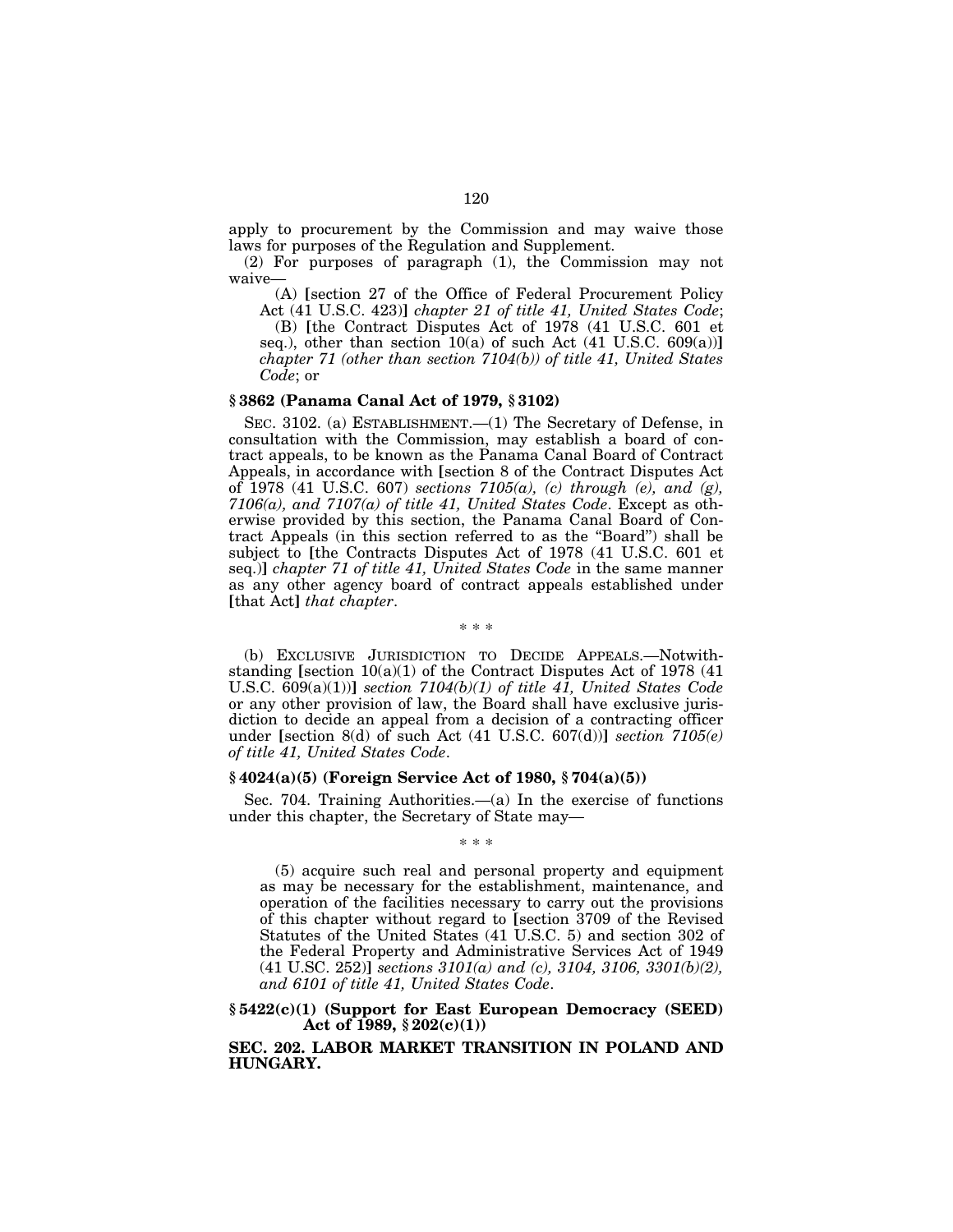(a) TECHNICAL ASSISTANCE.—The Secretary of Labor (hereinafter in this section referred to as the ''Secretary''), in consultation with representatives of labor and business in the United States, shall—

\* \* \*

(c) ADMINISTRATIVE AUTHORITIES.—–In carrying out subsection (a) of this section, the Secretary is authorized to do the following:

(1) Solicit and accept in the name of the Department of Labor, and employ or dispose of in furtherance of the purposes of this section, any money or property, real, personal, or mixed, tangible or intangible, received by gift, devise, bequest, or otherwise. Gifts and donations of property which are no longer required for the discharge of the purposes of this section shall be reported to the Administrator of General Services for transfer, donation, or other disposal in accordance with **[**the Federal Property and Administrative Services Act of 1949 (40 U.S.C. and following)**]** *chapter 5 of title 40, United States Code*.

# **§ 8511(3) (Comprehensive Iran Sanctions, Accountability, and Divestment Act of 2010, § 101(3))**

#### **SEC. 101. DEFINITIONS.**

In this title:

\* \* \*

(3) EXECUTIVE AGENCY.—The term ''executive agency'' has the meaning given that term in section 133 of title 41, United States Code.

# **TITLE 23—HIGHWAYS**

#### **§ 140(b) and (c)**

#### **§ 140. Nondiscrimination**

#### \* \* \*

(b) The Secretary, in cooperation with any other department or agency of the Government, State agency, authority, association, institution, Indian tribal government, corporation (profit or nonprofit), or any other organization or person, is authorized to develop, conduct, and administer surface transportation and technology training, including skill improvement programs, and to develop and fund summer transportation institutes. Whenever apportionments are made under section 104(b)(3) of this title, the Secretary shall deduct such sums as necessary, not to exceed \$10,000,000 per fiscal year, for the administration of this subsection. Such sums so deducted shall remain available until expended. The provisions of **[**section 6101(b) to (d)**]** *section 6101* of title 41 shall not be applicable to contracts and agreements made under the authority herein granted to the Secretary. Notwithstanding any other provision of law, not to exceed 1/2 of 1 percent of funds apportioned to a State for the surface transportation program under section 104(b) and the bridge program under section 144 may be available to carry out this subsection upon request of the State transportation department to the Secretary.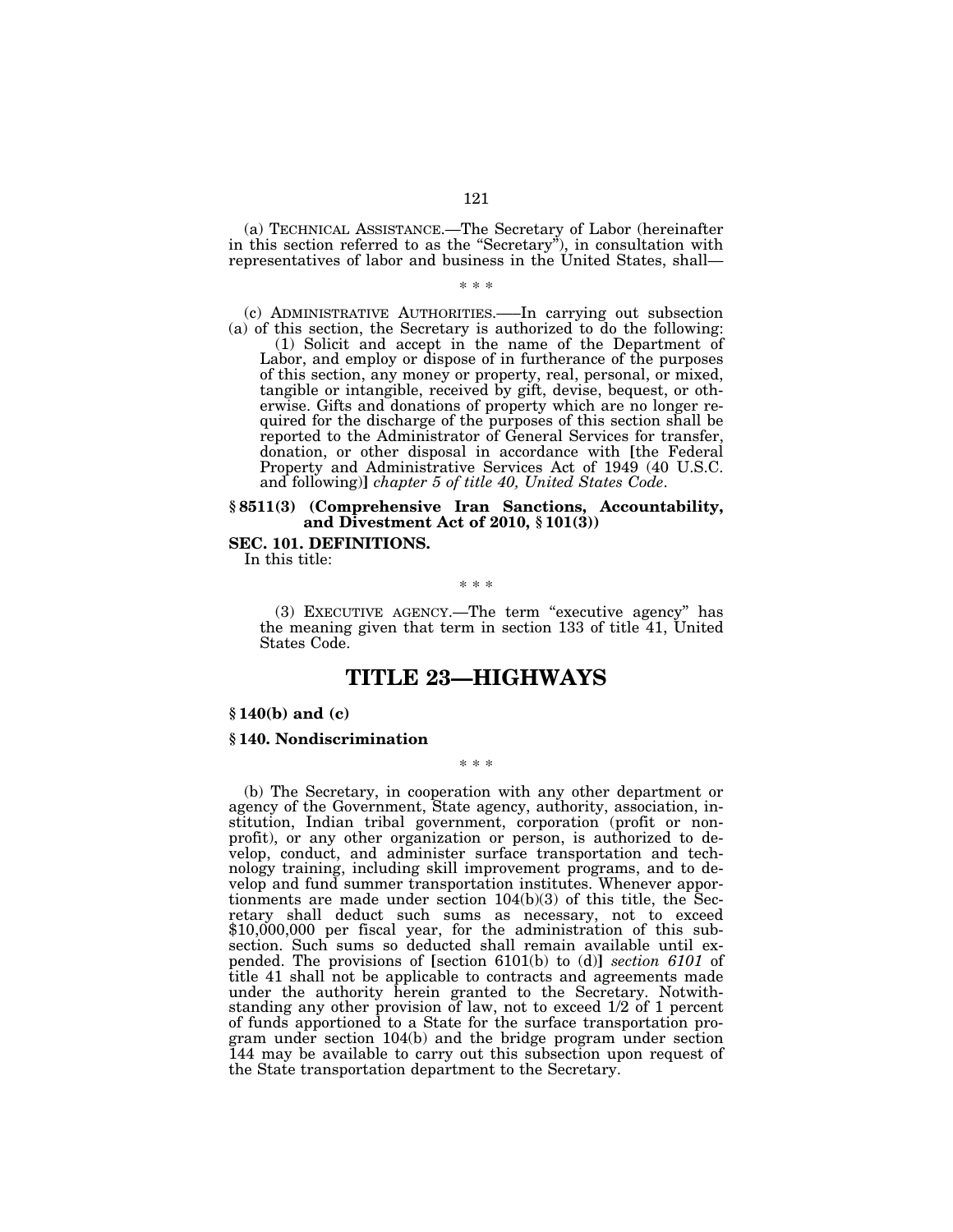(c) The Secretary, in cooperation with any other department or agency of the Government, State agency, authority, association, institution, Indian tribal government, corporation (profit or nonprofit), or any other organization or person, is authorized to develop, conduct, and administer training programs and assistance programs in connection with any program under this title in order that minority businesses may achieve proficiency to compete, on an equal basis, for contracts and subcontracts. Whenever apportionments are made under section 104(b)(3), the Secretary shall deduct such sums as necessary, not to exceed \$10,000,000 per fiscal year, for the administration of this subsection. The provisions of **]**section 6101(b) to (d)**]** *section 6101* of title 41 shall not be applicable to contracts and agreements made under the authority herein granted to the Secretary notwithstanding the provisions of section 3106 of title 41.

### **§ 502(c)(5)**

#### **§ 502. Surface transportation research**

$$
\ast\ast\ast
$$

(c) COLLABORATIVE RESEARCH AND DEVELOPMENT.—

\* \* \*

(5) WAIVER OF ADVERTISING REQUIREMENTS.—**[**Section 6101(b) to (d)**]** *Section 6101* of title 41 shall not apply to a contract or agreement entered into under this chapter.

# **TITLE 24—HOSPITALS AND ASYLUMS**

## **§ 225h (Saint Elizabeths Hospital and District of Columbia Mental Health Services Act, § 11)**

#### **SEC. 11. BUY AMERICAN PROVISIONS.**

(a) The Mayor shall insure that the requirements of **[**the Buy American Act of 1933, as amended**]** *chapter 83 of title 41, United States Code*, apply to all procurements made under this subchapter.

(b) DETERMINATION BY THE MAYOR.—(1) If the Mayor, after consultation with the United States Trade Representative, determines that a foreign country which is party to an agreement described in paragraph  $(2)$  has violated the terms of the agreement by discriminating against certain types of products produced in the United States that are covered by the agreement, the United States Trade Representative shall rescind the waiver of **[**the Buy American Act**]**  *chapter 83 of title 41, United States Code,* with respect to such types of products produced in that foreign country.

 $(2)$  An agreement referred to in paragraph  $(1)$  is any agreement, between the United States and a foreign country pursuant to which the head of an agency of the United States Government has waived the requirements of **[**the Buy American Act**]** *chapter 83 of title 41, United States Code,* with respect to certain products produced in the foreign country.

(c) REPORT TO CONGRESS.—The Mayor shall submit to Congress a report on the amount of purchases from foreign entities under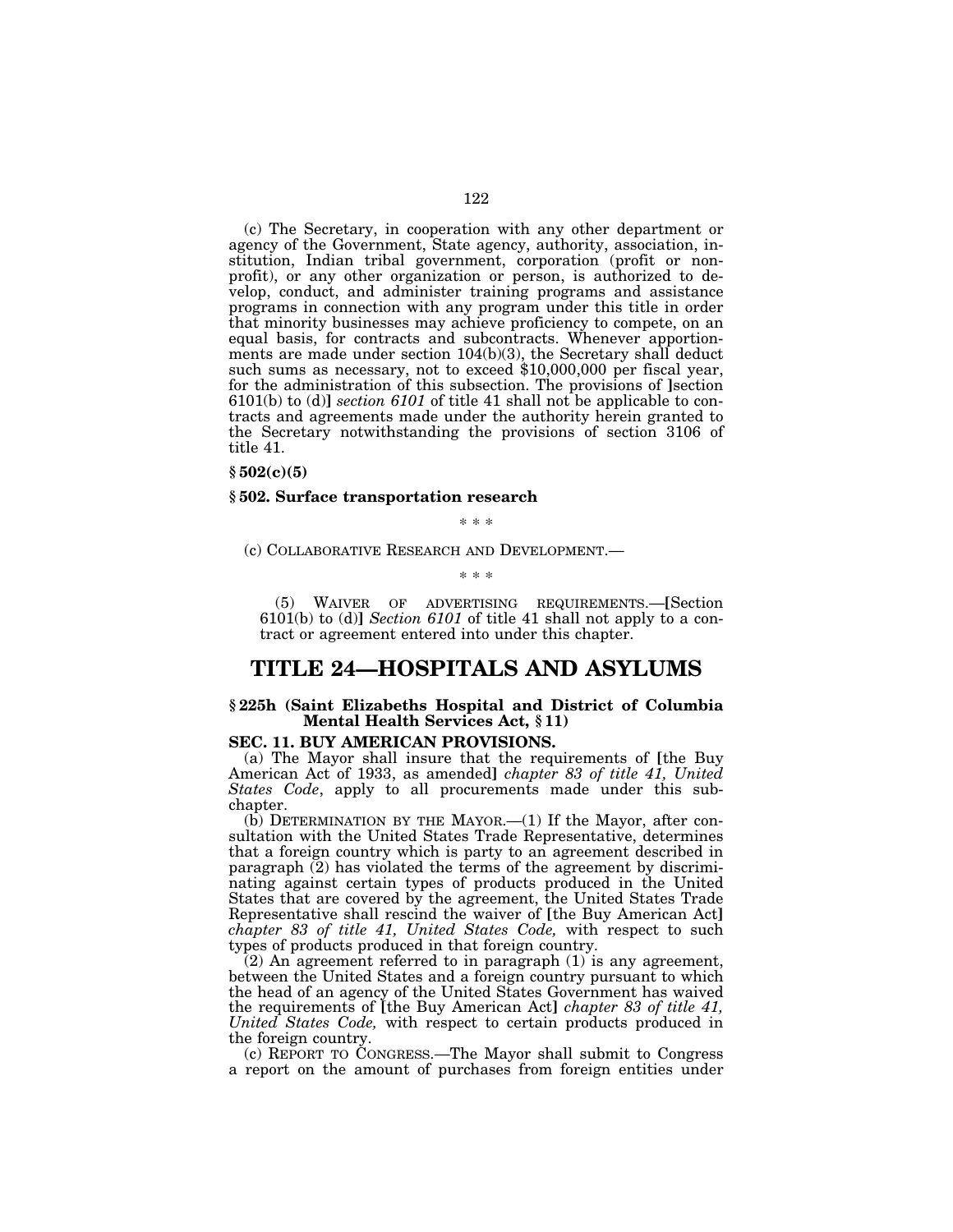this subchapter from foreign entities in fiscal years 1992 and 1993. Such report shall separately indicate the dollar value of items for which **[**the Buy American Act**]** *chapter 83 of title 41, United States Code,* was waived pursuant to any agreement described in subsection (a)(2) of this section, the Trade Agreement Act of 1979 (19 U.S.C. 2501 et seq.), or any international agreement to which the United States is a party.

**[**(d) **[**BUY AMERICAN ACT DEFINED.—For purposes of this section, the term ''Buy American Act'' means title III of the Act entitled ''An Act making appropriations for the Treasury and Post Office Departments for the fiscal year ending June 30, 1934, and for other purposes'', approved March 3, 1933 (41 U.S.C. 10a et seq.).**]** 

**[**(e)**]** *(d)* RESTRICTIONS ON CONTRACT AWARDS.—No contract or subcontract made with funds authorized under this title may be awarded for the procurement of an article, material, or supply produced or manufactured in a foreign country whose government unfairly maintains in government procurement a significant and persistent pattern or practice of discrimination against United States products or services which results in identifiable harm to United States businesses, as identified by the President pursuant to  $(g)(1)(A)$  of section 305 of the Trade Agreements Act of 1979 (19)  $\overline{U}$ .S.C. 2515(g)(1)(A)). Any such determination shall be made in accordance with section 305.

**[**(f)**]** *(e)* PROHIBITION AGAINST FRAUDULENT USE OF ''MADE IN AMERICA'' LABELS.—If it has been finally determined by a court or Federal agency that any person intentionally affixed a label bearing a ''Made in America'' inscription, or any inscription with the same meaning, to any product sold in or shipped to the United States that is not made in the United States, that person shall be ineligible to receive any contract or subcontract under this Act, pursuant to the debarment, suspension, and ineligibility procedures in subpart 9.4 of chapter 1 of title 48, Code of Federal Regulations.

#### **§ 322(a) (Public Law 86–571, § 2(a))**

SEC. 2. (a) Upon request of the Secretary of State, the Secretary of Health and Human Services is authorized (directly or through arrangements under this subsection) to receive any eligible person at any port of entry or debarkation upon arrival from a foreign country and, to the extent he finds it necessary, to temporarily care for and treat at suitable facilities (including a hospital), and otherwise render assistance to, such person pending his transfer or hospitalization pursuant to other sections of this Act. For the purpose of providing such care and treatment and assistance, the Secretary is authorized to enter into suitable arrangements with appropriate State or other public or nonprofit agencies. Such arrangements shall be made without regard to **[**section 3709 of the Revised Statutes, as amended (41 U.S.C. 5),**]** *section 6101 of title 41, United States Code* and may provide for payment by the Secretary either in advance or by way of reimbursement.

#### **§ 324(a) (Public Law 86–571, § 4(a))**

SEC. 4. (a) Until the transfer and release of an eligible person pursuant to section 3, the Secretary is authorized to provide care and treatment for such person at any Federal hospital within or (pursuant to agreement) outside of the Department, or (under con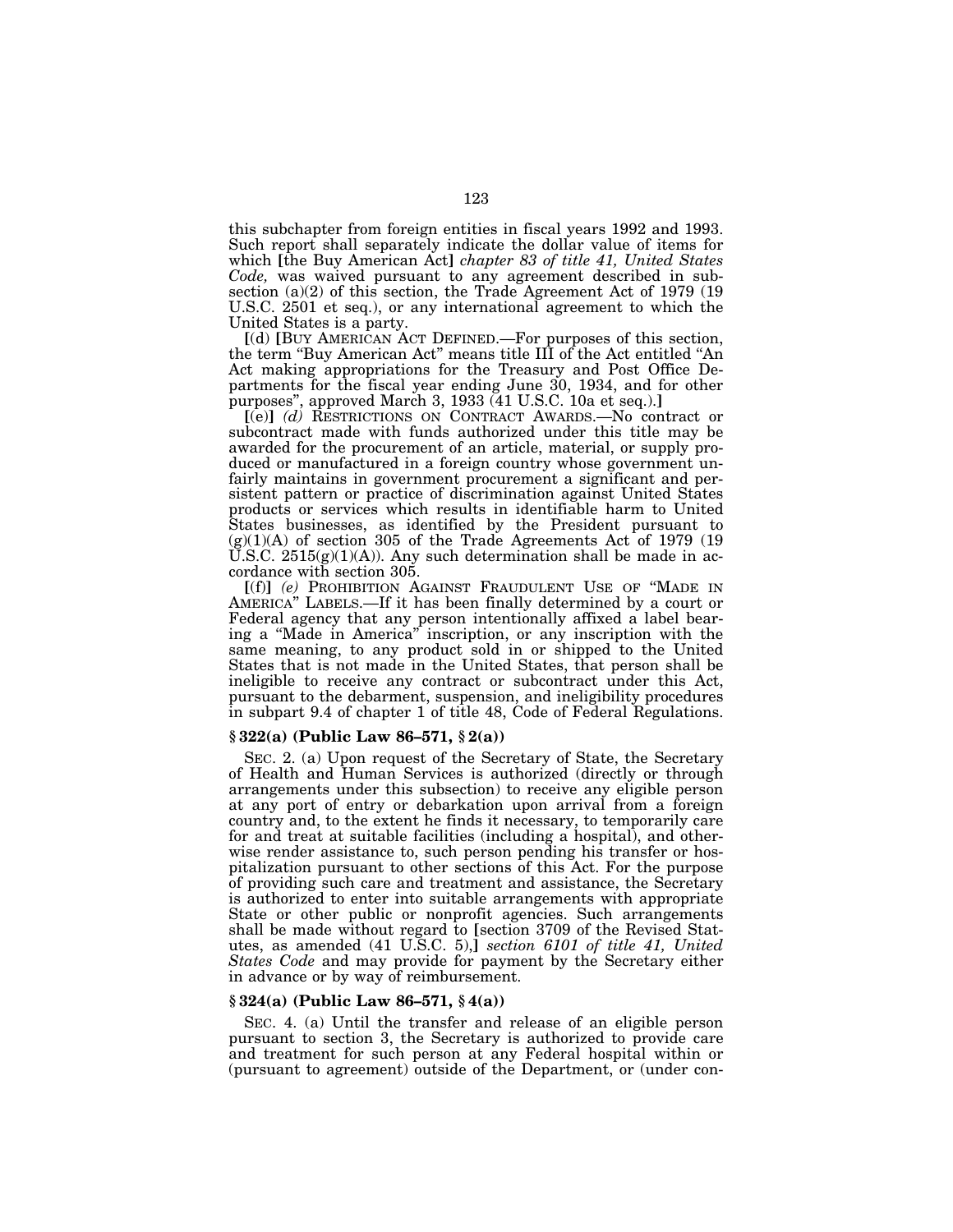tract or other arrangements made without regard to **[**section 3709 of the Revised Statutes, as amended**]** *section 6101 of title 41, United States Code*) at any other public or private hospital in any State and, for such purposes, to transfer such person to any such hospital from a place of temporary care provided pursuant to section 2. In determining the place of such hospitalization, the Secretary shall give due weight to the best interests of the patient.

# **TITLE 25—INDIANS**

#### **§ 190 (Act of April 12, 1924)**

Subject to applicable regulations under **[**the Federal Property and Administrative Services Act of 1949, as amended**]** *chapter 5 of title 40, United States Code*, the Secretary of the Interior is authorized in his discretion to sell and convey by deed or patent, under such terms and conditions as he may prescribe, at not less than their appraised value, nonreservation Government tracts or plants or tribal administrative plants or reserves, or parts thereof, not exceeding forty acres in area and not exceeding \$2,000 in value, not longer needed for Indian administrative or allotment purposes, and small unallotted tracts not exceeding forty acres, where a sale will serve the tribal interests. All sales made under this section shall be at public auction, to the highest and best bidder.

### **§ 293 (Act of March 2, 1917, first section)**

Subject to applicable regulations under **[**the Federal Property and Administrative Services Act, as amended**]** *chapter 5 of title 40, United States Code,* the Secretary of the Interior is authorized to cause to be sold, to the highest bidder, under such rules and regulations as he may prescribe any tract or part of a tract of land purchased by the United States for day school or other Indian administrative uses, not exceeding one hundred and sixty acres in any one tract, when said land or a part thereof is no longer needed for the original purpose; the proceeds therefrom in all cases to be paid into the Treasury of the United States; title to be evidenced by a patent in fee simple for such lands as can be described in terms of the legal survey, or by deed duly executed by the Secretary of the Interior containing such metes-and-bounds description as will identify the land so conveyed as the land which had been purchased: *Provided*, That where the purchase price was paid from tribal funds, the net proceeds shall be placed in the Treasury of the United States to the credit of the respective tribes of Indians.

#### **§ 450j(a)(3) (Indian Self-Determination and Education Assistance Act, § 105(a)(3))**

SEC. 105. (a)(1) Notwithstanding any other provision of law, subject to paragraph (3), the contracts and cooperative agreements entered into with tribal organizations pursuant to section 102 shall not be subject to Federal contracting or cooperative agreement laws (including any regulations), except to the extent that such laws expressly apply to Indian tribes.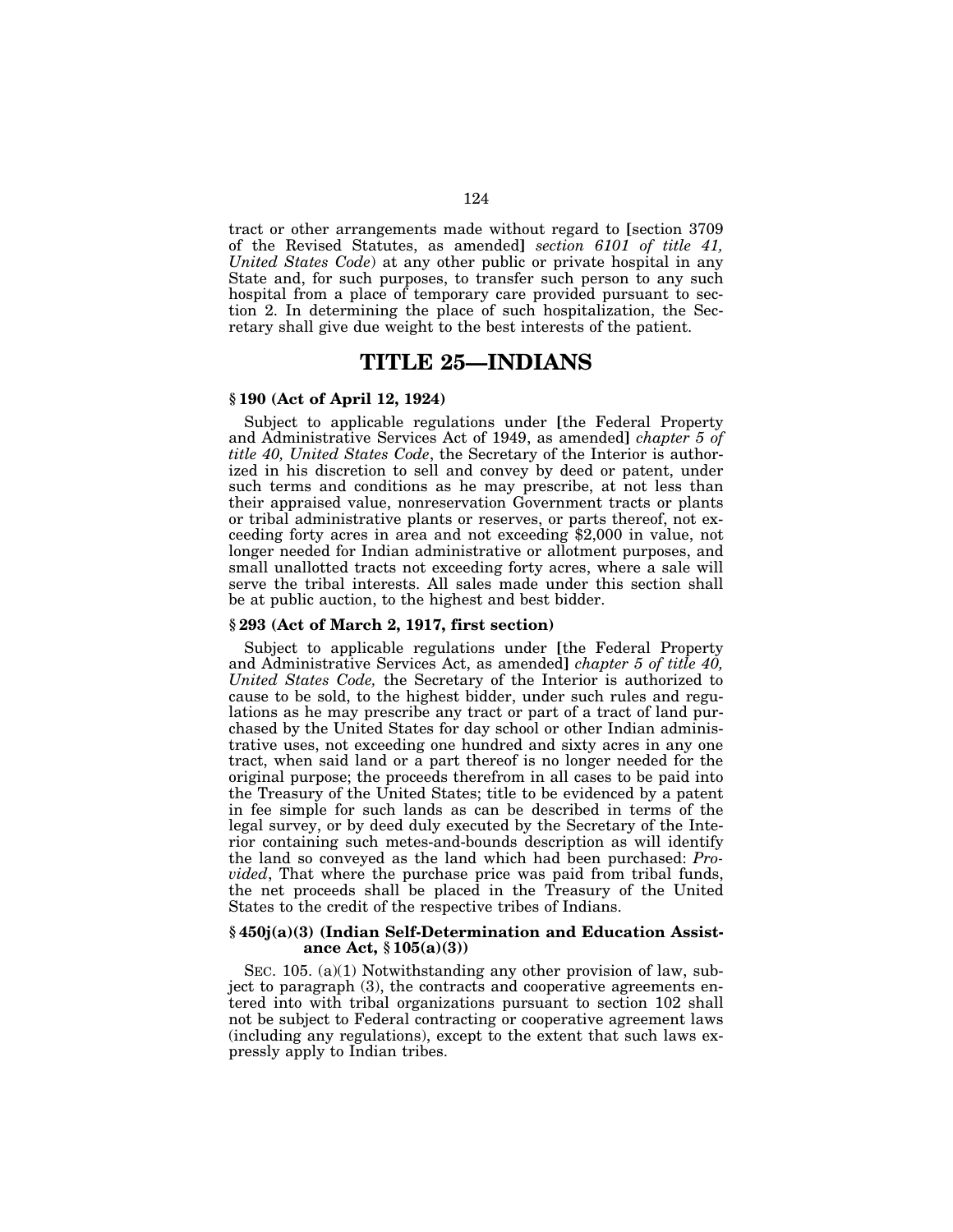$(3)(A)$  With respect to a construction contract (or a subcontract of such a construction contract), the provisions **[**of the Office of Federal Procurement Policy Act (41 U.S.C. 401 et seq.)**]** *referred to in section 172(b) of title 41, United States Code,* and the regulations relating to acquisitions promulgated under **[**such Act**]** *such provisions* shall apply only to the extent that the application of such provision to the construction contract (or subcontract) is—

\* \* \*

(C)(i) Except as provided in subparagraph (B), no Federal law listed in clause (ii) or any other provision of Federal law (including an Executive order) relating to acquisition by the Federal Government shall apply to a construction contract that a tribe or tribal organization enters into under this Act, unless expressly provided in such law.

(ii) The laws listed in this paragraph are as follows:

(I) The **[**Federal Property and Administrative Services Act of 1949 (40 U.S.C. 471 et seq.)**]** *provisions referred to in section 171(b) and (c) of title 41, United States Code*.

(II) **[**Section 3709 of the Revised Statutes**]** *Section 6101 of title 41, United States Code*.

\* \* \*

(VIII) **[**Sections 1 through 12 of the Act of June 30, 1936 (49 Stat. 2036 et seq.), chapter 881)**]** *Chapter 65 of title 41, United States Code*.

(IX) **[**The Service Control Act of 1965 (41 U.S.C. 351 et seq.)**]**  *Chapter 67 of title 41, United States Code*.

### **§ 450k(a)(1) (Indian Self-Determination and Education Assistance Act, § 107(a)(1))**

SEC. 107. (a)(1) Except as may be specifically authorized in this subsection, or in any other provision of this Act, the Secretary of the Interior and the Secretary of Health and Human Services may not promulgate any regulation, nor impose any nonregulatory requirement, relating to self-determination contracts or the approval, award, or declination of such contracts, except that the Secretary of the Interior and the Secretary of Health and Human Services may promulgate regulations under this Act relating to chapter 171 of title 28, commonly known as the ''Federal Tort Claims Act'', **[**the Contract Disputes Act of 1978 (41 U.S.C. 601 et seq.)**]** *chapter 71 of title 41, United States Code*, declination and waiver procedures, appeal procedures, reassumption procedures, discretionary grant procedures for grants awarded under section 103, property donation procedures arising under section 105(f), internal agency procedures relating to the implementation of this Act, retrocession and tribal organization relinquishment procedures, contract proposal contents, conflicts of interest, construction, programmatic reports and data requirements, procurement standards, property management standards, and financial management standards.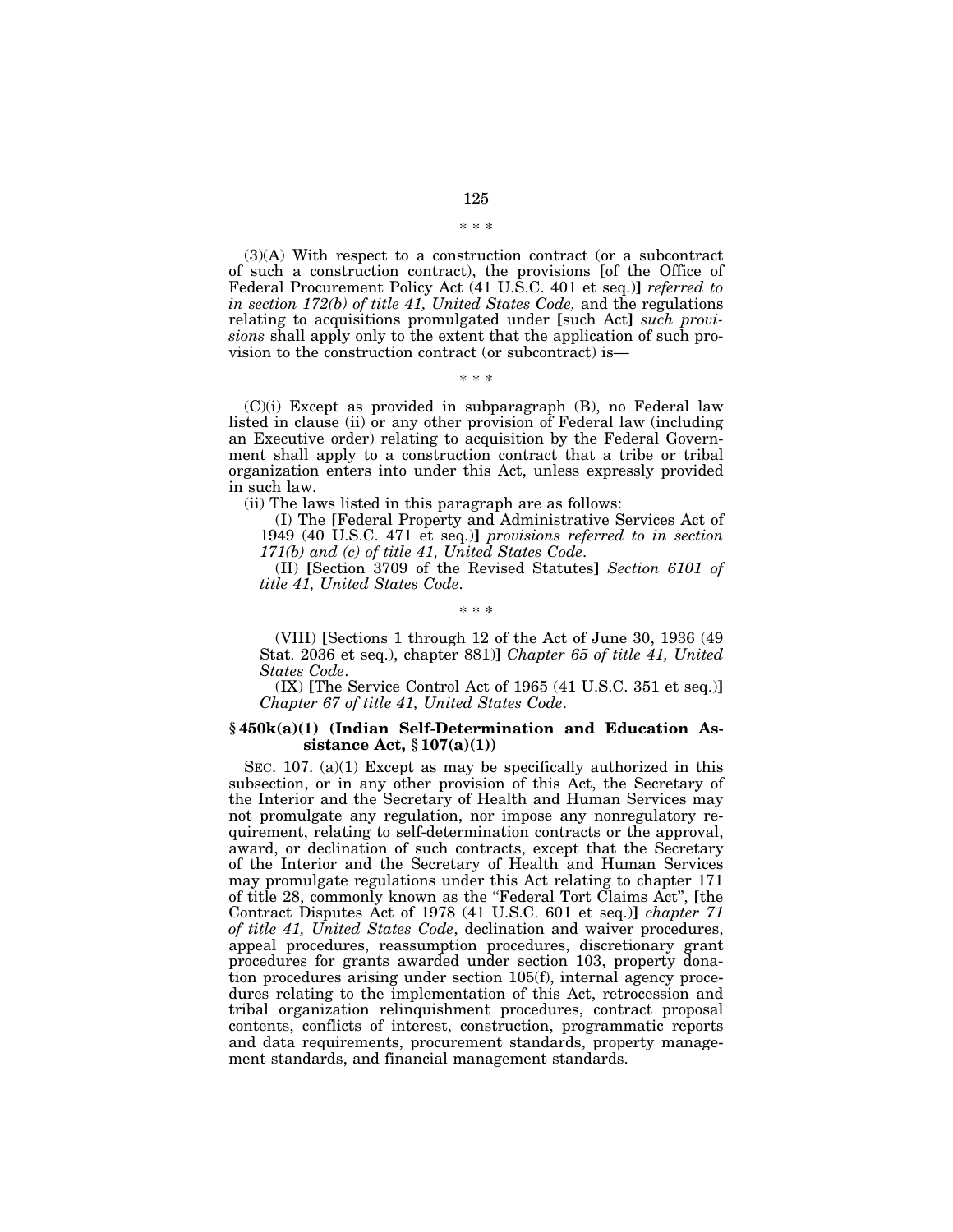#### **§ 450m–1(d) (Indian Self-Determination and Education Assistance Act, § 110(d))**

SEC. 110. (a) The United States district courts shall have original jurisdiction over any civil action or claim against the appropriate Secretary arising under this Act and, subject to the provisions of subsection (d) of this section and concurrent with the United States Court of Claims, over any civil action or claim against the Secretary for money damages arising under contracts authorized by this Act. In an action brought under this paragraph, the district courts may order appropriate relief including money damages, injunctive relief against any action by an officer of the United States or any agency thereof contrary to this Act or regulations promulgated thereunder, or mandamus to compel an officer or employee of the United States, or any agency thereof, to perform a duty provided under this Act or regulations promulgated hereunder (including immediate injunctive relief to reverse a declination finding under section  $102(a)(2)$  or to compel the Secretary to award and fund an approved self-determination contract).

\* \* \*

(d) **[**The Contract Disputes Act (Public Law 95–563, Act of November 1, 1978; 92 Stat. 2383, as amemded)**]** *Chapter 71 of title 41, United States Code,* shall apply to self-determination contracts, except that all administrative appeals relating to such contracts shall be heard by the **[**Interior Board of Contract Appeals established pursuant to section 8 of such Act (41 U.S.C. 607)**]** *Civilian Board of Contract Appeals established pursuant to section 7105(b) of title 41, United States Code*.

## **§ 458cc(e)(1) (Indian Self-Determination and Education Assistance Act, § 403(e)(1))**

#### **SEC. 403. FUNDING AGREEMENTS.**

(a) AUTHORIZATION.—The Secretary shall negotiate and enter into an annual written funding agreement with the governing body of each participating tribal government in a manner consistent with the Federal Government's laws and trust relationship to and responsibility for the Indian people.

\* \* \*

(e) CONSTRUCTION PROJECTS.—(1) Regarding construction programs or projects, the Secretary and Indian tribes may negotiate for the inclusion of specific provisions **[**of the Office of Federal Procurement and Policy Act**]** *referred to in section 172(b) of title 41, United States Code* and Federal acquisition regulations in any funding agreement entered into under this Act. Absent a negotiated agreement, such provisions and regulatory requirements shall not apply.

### **§ 458aaa–8(h) (Indian Self-Determination and Education Assistance Act, § 509(h))**

#### **SEC. 509. CONSTRUCTION PROJECTS.**

(a) IN GENERAL.—Indian tribes participating in tribal self-governance may carry out construction projects under this title if they elect to assume all Federal responsibilities under the National En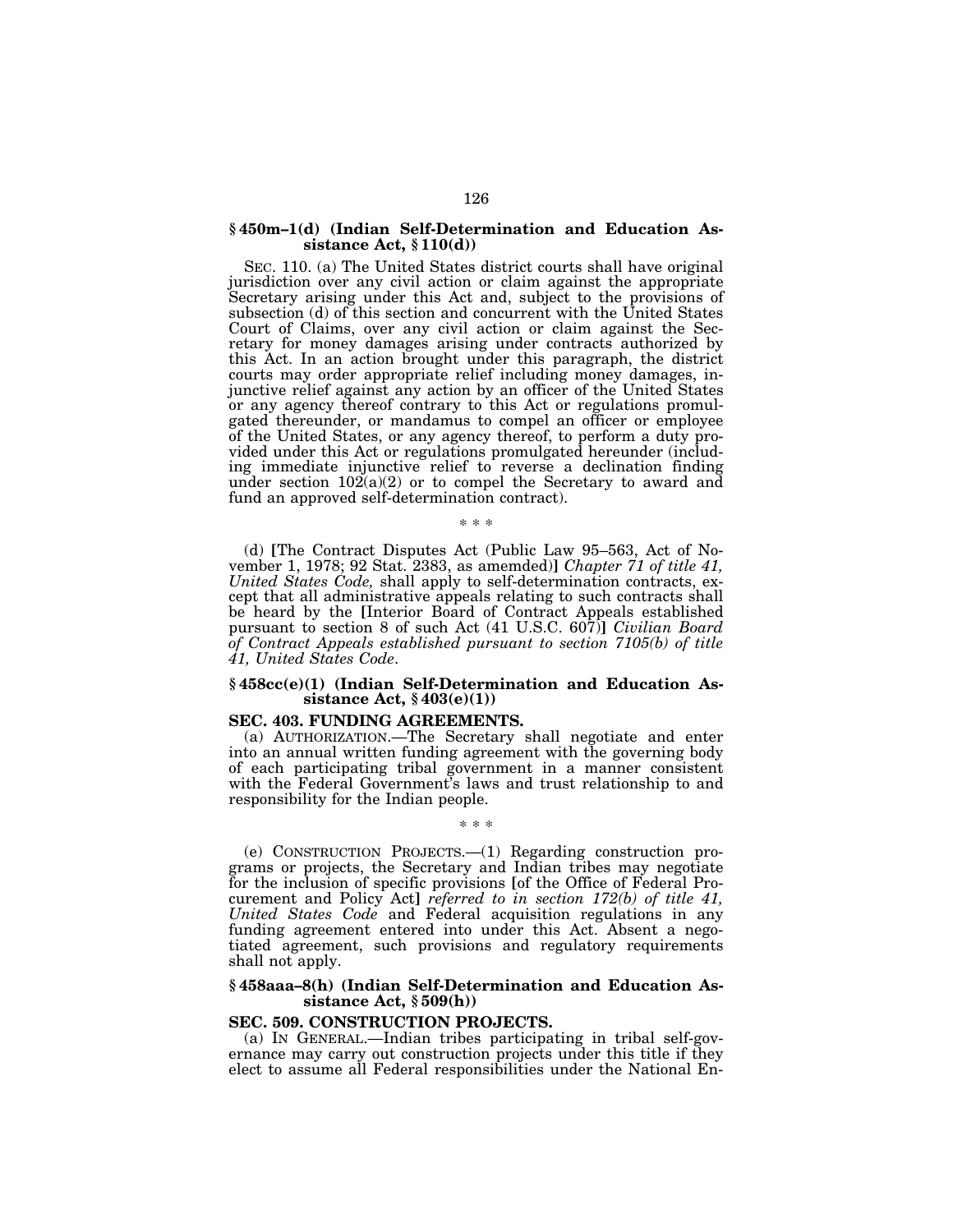vironmental Policy Act of 1969 (42 U.S.C. 4321 et seq.), the National Historic Preservation Act (16 U.S.C. 470 et seq.), and related provisions of law that would apply if the Secretary were to undertake a construction project, by adopting a resolution—

\* \* \*

(h) APPLICATION OF OTHER LAWS.—Unless otherwise agreed to by the Indian tribe, no provision **[**of the Office of Federal Procurement Policy Act**]** *referred to in section 172(b) of title 41, United States Code*, the Federal Acquisition Regulations issued pursuant thereto, or any other law or regulation pertaining to Federal procurement (including Executive orders) shall apply to any construction project conducted under this title.

## **§ 458aaa–9) (Indian Self-Determination and Education Assistance Act, § 510)**

## **SEC. 510. FEDERAL PROCURMENT LAWS AND REGULA-TIONS.**

Regarding construction programs or projects, the Secretary and Indian tribes may negotiate for the inclusion of specific provisions **[**of the Office of Federal Procurement and Policy Act (41 U.S.C. 401 et seq.)**]** *referred to in section 172(b) of title 41, United States Code*  and Federal acquisition regulations in any funding agreement entered into under this part. Absent a negotiated agreement, such provisions and regulatory requirements shall not apply.

# **§ 463d note (Public Law 85–186, first section)**

That, upon request of any Indian tribe, group, or corporate entity, and approval of the request by the Secretary of the Interior as provided in this Act, the Administrator of the General Services Administration is authorized to transfer, without cost to such Indian tribe, group, or corporate entity, title to any property of the United States at the McNary Dam townsite, Umatilla, Oregon, or at Pickstown, South Dakota, that is declared surplus pursuant to **[**the Federal Property and Administrative Services Act of 1949 (Act of June 30, 1949; 63 Stat. 378), as amended**]** *chapter 5 of title 40, United States Code*. Such property shall not be exempt from taxation because of the fact that title is held by the Indian tribe, group, or corporate entity.

### **§ 1638b (Indian Health Care Improvement Act, § 310)**

SEC. 310. (a) The Secretary shall ensure that the requirements of **[**the Buy American Act**]** *chapter 83 of title 41, United States Code* apply to all procurements made with funds made available to carry out this title.

(b) The Secretary shall submit to the Congress a report on the amount of procurements from foreign entities made in fiscal years 1993 and 1994 with funds made available to carry out this title. Such report shall separately indicate the dollar value of items procured with such funds for which **[**the Buy American Act**]** *chapter 83 of title 41, United States Code* was waived pursuant to the Trade Agreement Act of 1979 or any international agreement to which the United States is a party.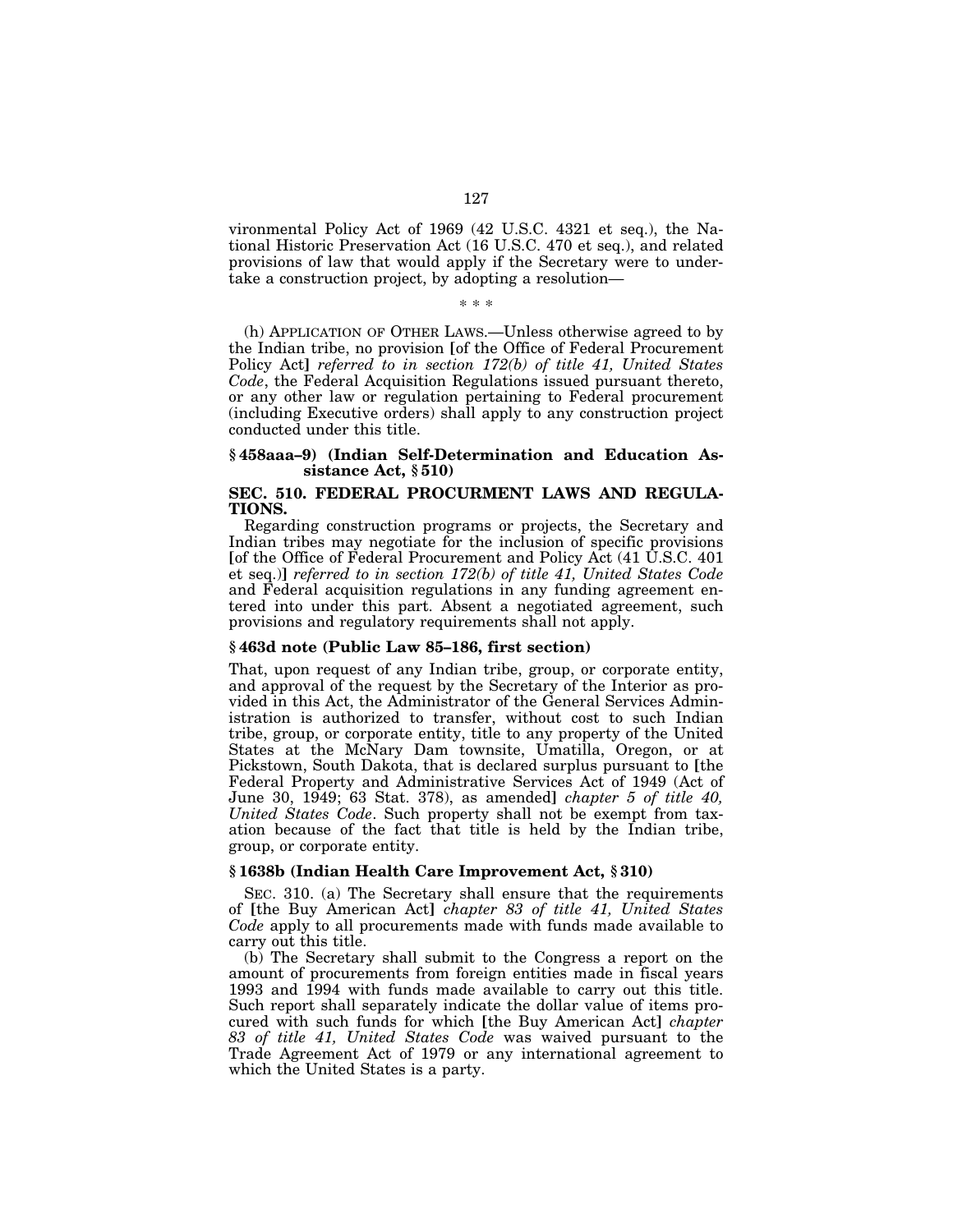**[**(d) For purposes of this section, the term ''Buy American Act'' means title III of the Act entitled ''An Act making appropriations for the Treasury and Post Office Departments for the fiscal year ending June 30, 1934, and for other purposes'', approved March 3, 1933 (41 U.S.C. 10a et seq.).**]** 

# **TITLE 26—INTERNAL REVENUE CODE**

#### **§ 5000C note (James Zadroga 9/11 Health and Compensation**  Act of  $2010, \, \frac{8}{301}$ (b)(3))

**SEC. 301. EXCISE TAX ON CERTAIN FOREIGN PROCURE-MENT.** 

\* \* \*

(b) PROHIBITION ON REIMBURSEMENT OF FEES.—

\* \* \*

(3) EXECUTIVE AGENCY.—For purposes of this subsection, the term ''executive agency'' has the meaning given the term in **[**section 4 of the Office of Federal Procurement Policy Act (41 U.S.C. 403)**]** *section 133 of title 41, United States Code*.

# **TITLE 28—JUDICIARY AND JUDICIAL PROCEDURE**

# **§ 524(c)(1)**

## **§ 524. Availability of appropriations**

 $(c)(1)$  There is established in the United States Treasury a special fund to be known as the Department of Justice Assets Forfeiture Fund (hereafter in this subsection referred to as the "Fund") which shall be available to the Attorney General without fiscal year limitation for the following law enforcement purposes—

\* \* \*

\* \* \*

Amounts for paying the expenses authorized by subparagraphs (B), (F), and (G) shall be specified in appropriations Acts and may be used under authorities available to the organization receiving the funds. Amounts for other authorized expenditures and payments from the Fund, including equitable sharing payments, are not required to be specified in appropriations acts. The Attorney General may exempt the procurement of contract services under subparagraph (A) under the Fund from **[**division C (except sections 3302, 3501(b), 3509, 3906, 4710, and 4711) of subtitle I of title 41, section 6101(b) to (d) of title 41,**]** *the provisions referred to in section 171(c), and section 6101, of title 41* and other provisions of law as may be necessary to maintain the security and confidentiality of related criminal investigations.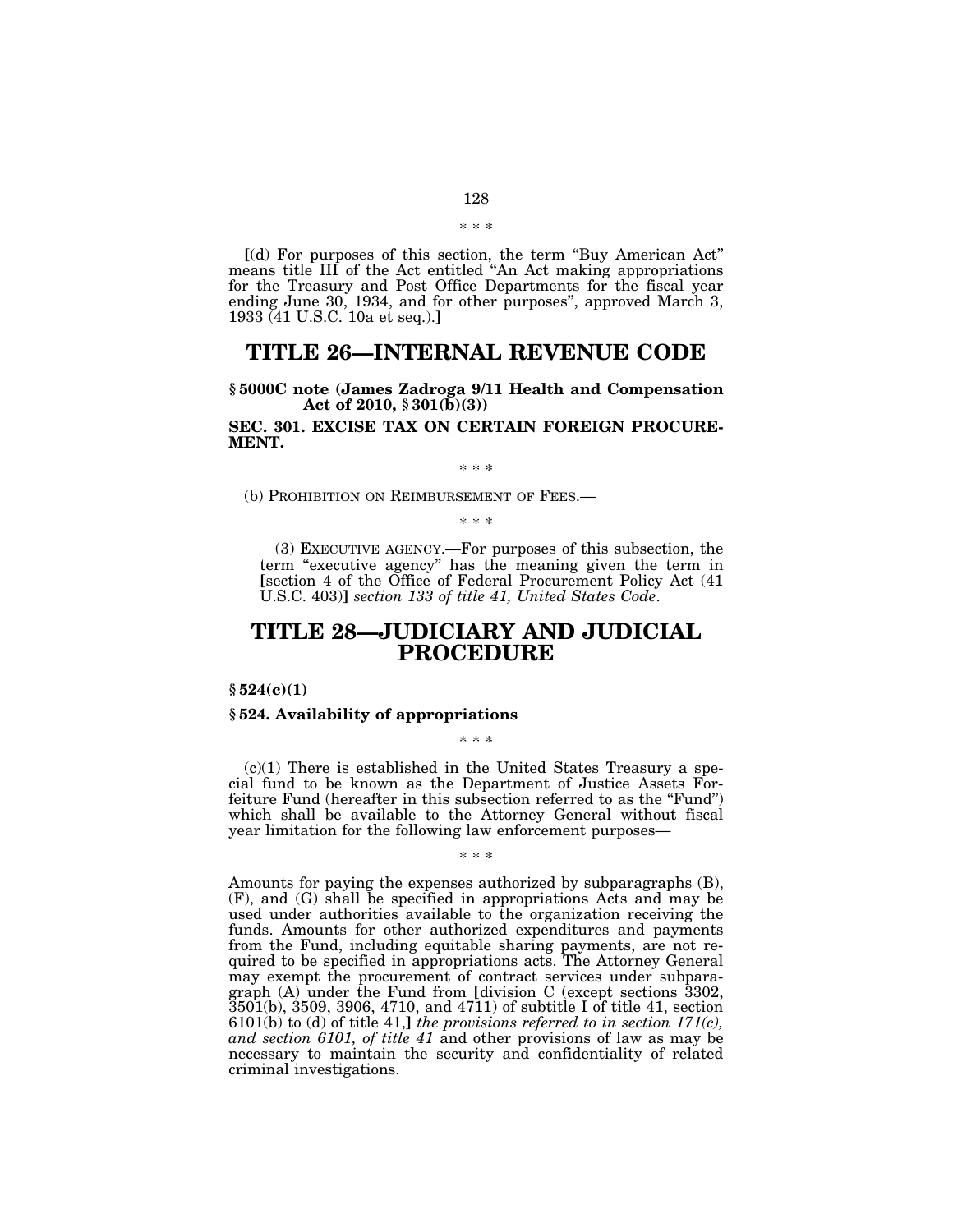### **§ 524 note (Department of Justice Appropriations Act, 1999,**   $$115(a)(2))$

SEC. 115. (a)(1) Notwithstanding any other provision of law, for fiscal year 1999, the Attorney General may obligate any funds appropriated for or reimbursed to the Counterterrorism programs, projects or activities of the Department of Justice to purchase or lease equipment or any related items, or to acquire interim services, without regard to any otherwise applicable Federal acquisition rule, if the Attorney General determines that—

\* \* \*

(2) In this subsection, the term "Federal acquisition rule" means any provision of title II or IX of the Federal Property and Administrative Services Act of 1949, the **[**Office of Federal Procurement Policy Act**]** *provisions referred to in section 172(b) of title 41, United States Code*, the Small Business Act, the Federal Acquisition Regulation, or any other provision of law or regulation that establishes policies, procedures, requirements, conditions, or restrictions for procurements by the head of a department or agency or the Federal Government.

### **§ 533 note (Department of Justice and Related Agencies Appropriations Act, 1993, § 102(b)(1)(A))**

SEC. 102. Subject to subsection (b) of this section, authorities contained in Public Law 96–132, ''The Department of Justice Appropriation Authorization Act, Fiscal Year 1980'', shall remain in effect until the termination date of this Act or until the effective date of a Department of Justice Appropriation Authorization Act, whichever is earlier.

(b)(1) During fiscal year 1996, with respect to any undercover investigative operation of the Federal Bureau of Investigation or the Drug Enforcement Administration which is necessary for the detection and prosecution of crimes against the United States or for the collection of foreign intelligence or counterintelligence-

(A) sums authorized to be appropriated for the Federal Bureau of Investigation and for the Drug Enforcement Administration may be used for purchasing property, buildings, and other facilities, and for leasing space, within the United States, the District of Columbia, and the territories and possessions of the United States, without regard to section 1341 of title 31 of the United States Code, **[**section 3732(a) of the Revised Statutes (41 U.S.C. 11(a)), section 305 of the Act of June 30, 1949 (63 Stat. 396; 41 U.S.C. 255), the third undesignated paragraph under the heading of ''Miscellaneous'' of the Act of March 3, 1877 (19 Stat. 370; 40 U.S.C. 34**]** *chapter 45 and section 6301(a) and (b)(1) through (3) of title 41 of the United States Code, section 8141 of title 40 of the United States Code*, section 3324 of title 31 of the United States Code, **[**section 3741 of the Revised Statutes (41 U.S.C. 22), and subsections (a) and (c) of section 304 of the Federal Property and Administrative Service [Services] Act of 1949 (63 Stat. 395; 41 U.S.C. 254(a) and (c))**]** *and sections 3901 and 6306(a) of title 41 of the United States Code*,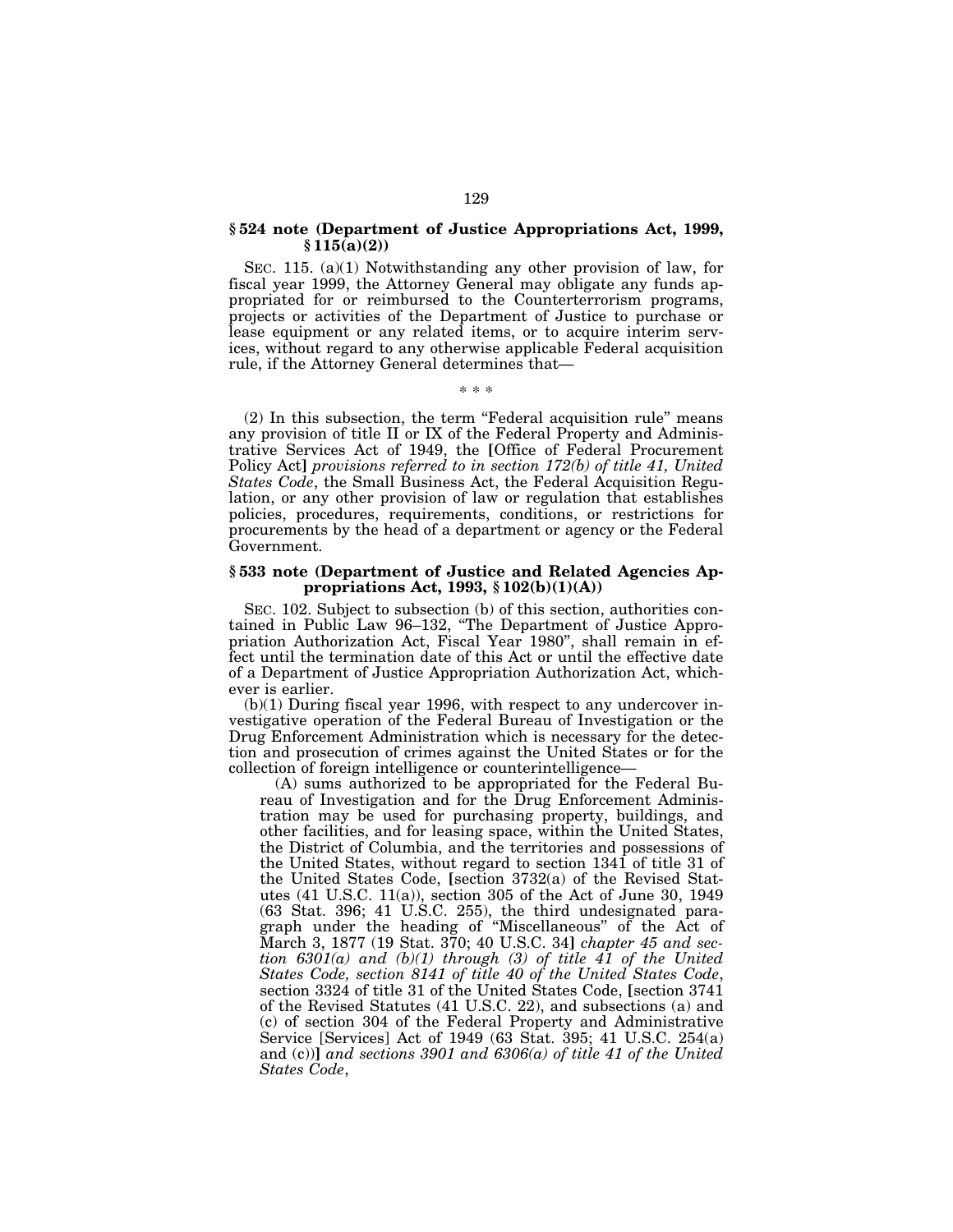## **§ 581 note (Bankruptcy Judges, United States Trustees, and Family Farmer Bankruptcy Act of 1986, § 310(a)(2))**

## **SEC. 310. ELECTRONIC CASE MANAGEMENT DEM-ONSTRATION PROJECT.**

(a) ESTABLISHMENT OF PROJECT.—Not later than 1 year after the effective date of this Act, the Director of the Executive Office for United States Trustees, in consultation with the Director of the Administrative Office of the United States Courts, shall establish an electronic case management demonstration project to be carried out in 3 Federal judicial districts that have a sufficiently large and varied bankruptcy caseload so as to provide a meaningful evaluation of the cost and effectiveness of such system. A contract for such project shall be awarded—

\* \* \*

(2) in accordance with **[**the Federal Property and Administrative Services Act of 1949, the Office of Federal Procurement Policy Act, and title 31 of the United States Code**]** *title 31 of the United States Code and the provisions referred to in sections 171(b) and (c) and 172(b) of title 41 of the United States Code*.

#### **§ 604**

#### **§ 604. Duties of Director generally**

(a) The Director shall be the administrative officer of the courts, and under the supervision and direction of the Judicial Conference of the United States, shall:

\* \* \*

(10)(A) Purchase, exchange, transfer, distribute, and assign the custody of lawbooks, equipment, supplies, and other personal property for the judicial branch of Government (except the Supreme Court unless otherwise provided pursuant to paragraph (17)); (B) provide or make available readily to each court appropriate equipment for the interpretation of proceedings in accordance with section 1828 of this title; and (C) enter into and perform contracts and other transactions upon such terms as the Director may deem appropriate as may be necessary to the conduct of the work of the judicial branch of Government (except the Supreme Court unless otherwise provided pursuant to paragraph (17)), and contracts for nonpersonal services providing pretrial services, agencies, for the interpretation of proceedings, and for the provision of special interpretation services pursuant to section 1828 of this title may be awarded without regard to **[**section 6101(b) to (d)**]** *section 6101* of title 41;

\* \* \*

 $(g)(1)$  When authorized to exchange personal property, the Director may exchange or sell similar items and may apply the exchange allowance or proceeds of sale in such cases in whole or in part payment for the property acquired, but any transaction carried out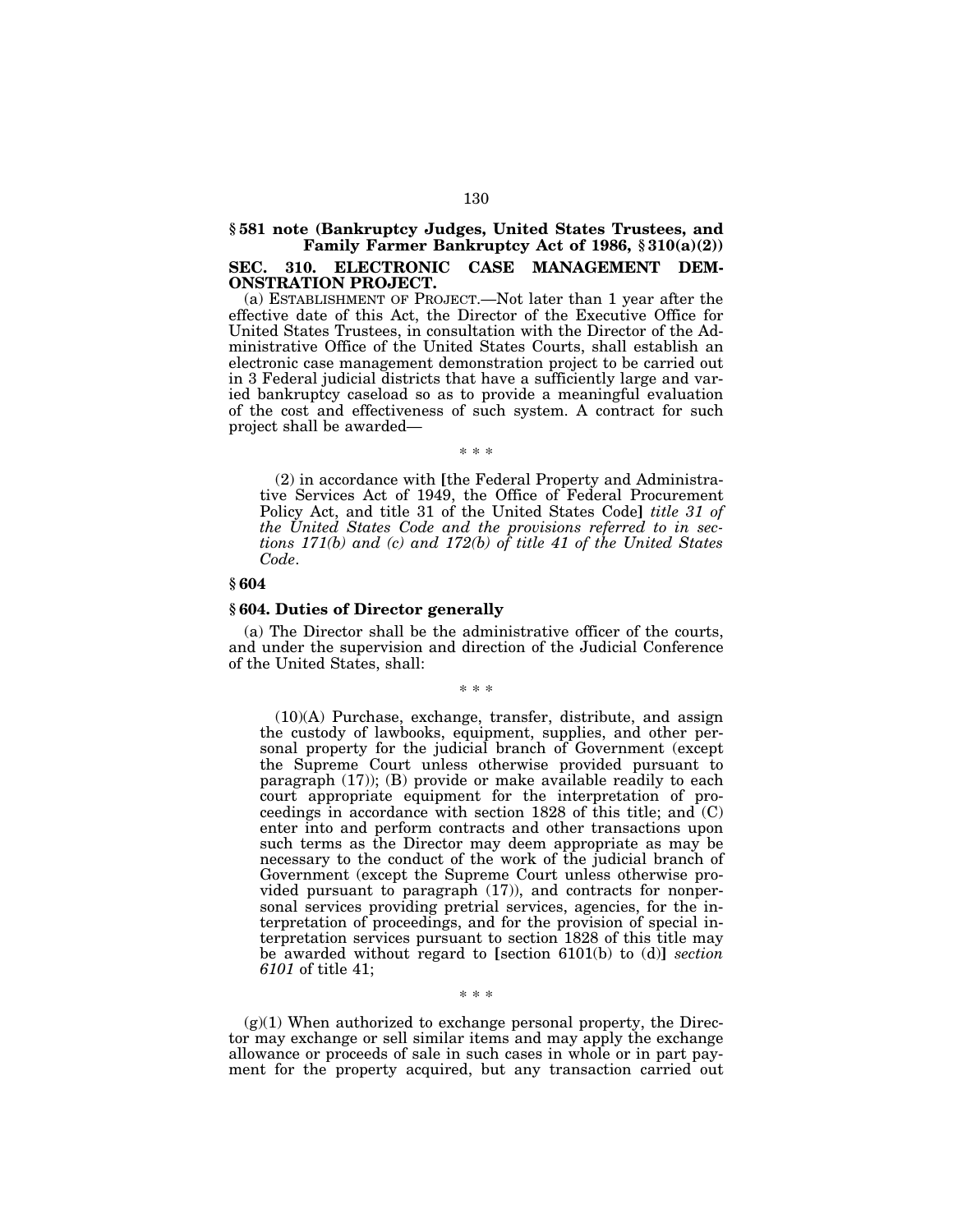under the authority of this subsection shall be evidenced in writing.

\* \* \*

(4) The Director is hereby authorized:

(A) to enter into contracts for the acquisition of severable services for a period that begins in one fiscal year and ends in the next fiscal year to the same extent as the head of an executive agency under the authority of **[**section 253*l* of title 41, United States Code**]** *section 3902 of title 41*;

(B) to enter into contracts for multiple years for the acquisition of property and services to the same extent as executive agencies under the authority of **[**section 254c of title 41, United States Code**]** *section 3903 of title 41*; and

(C) to make advance, partial, progress or other payments under contracts for property or services to the same extent as executive agencies under the authority of **[**section 255 of title 41, United States Code**]** *chapter 45 of title 41*.

#### **§ 624(3)**

#### **§ 624. Powers of the Board**

The Board is authorized—

\* \* \*

(3) to contract with and compensate government and private agencies or persons for research projects and other services, without regard to **[**section 6101(b) to (d)**]** *section 6101* of title 41, and to delegate such contract authority to the Director of the Federal Judicial Center, who is hereby empowered to exercise such delegated authority.

## **§ 753(g)**

#### **§ 753. Reporters**

\* \* \*

(g) If, upon the advice of the chief judge of any district court within the circuit, the judicial council of any circuit determines that the number of court reporters provided such district court pursuant to subsection (a) of this section is insufficient to meet temporary demands and needs and that the services of additional court reporters for such district court should be provided the judges of such district court (including the senior judges thereof when such senior judges are performing substantial judicial services for such court) on a contract basis, rather than by appointment of court reporters as otherwise provided in this section, and such judicial council notifies the Director of the Administrative Office, in writing, of such determination, the Director of the Administrative Office is authorized to and shall contract, without regard to **[**section 6101(b) to (d)**]** *section 6101* of title 41, with any suitable person, firm, association, or corporation for the providing of court reporters to serve such district court under such terms and conditions as the Director of the Administrative Office finds, after consultation with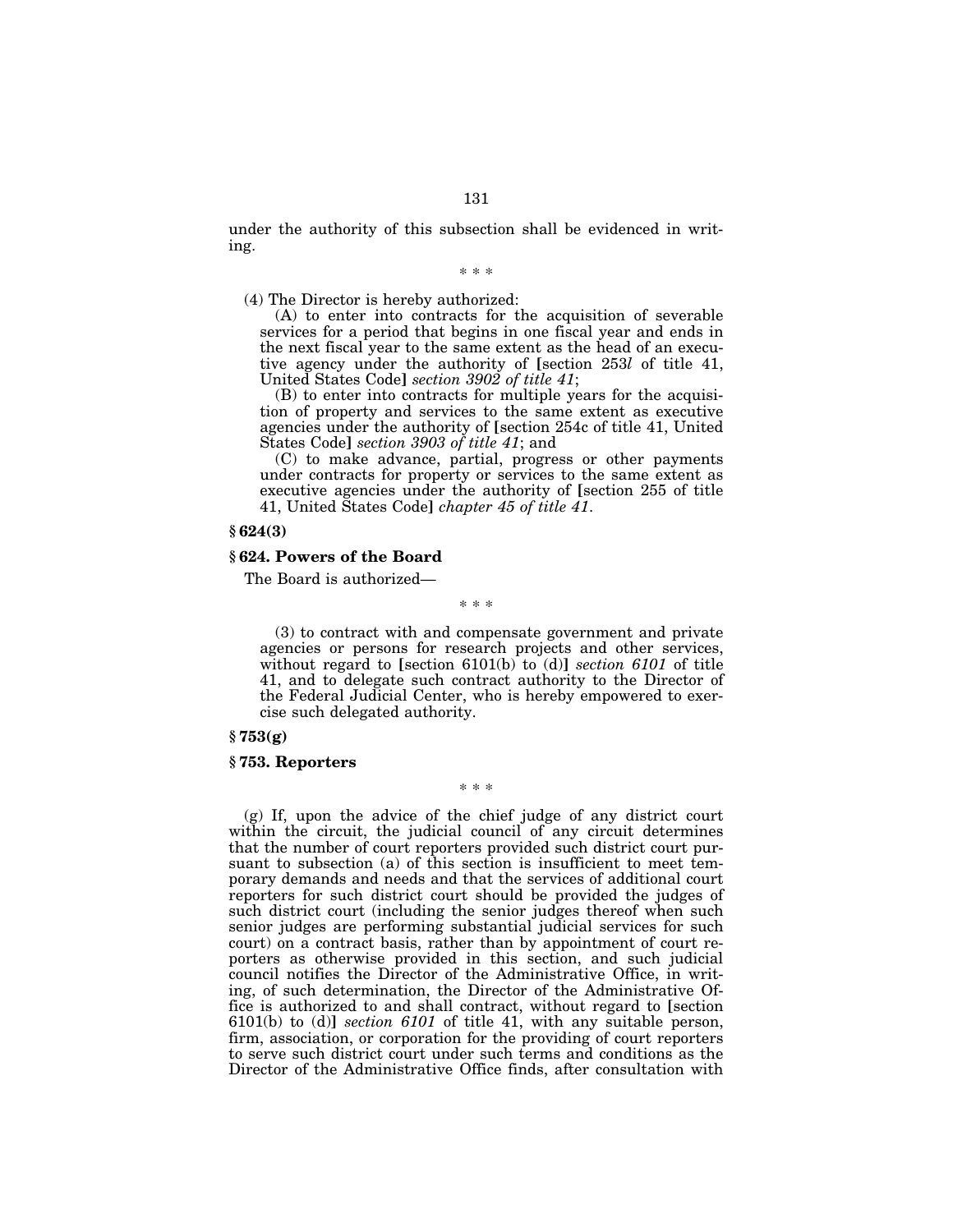the chief judge of the district court, will best serve the needs of such district court.

## **§ 1491(a)(2)**

## **§ 1491. Claims against United States generally; actions involving Tennessee Valley Authority**

(a)(1) The United States Court of Federal Claims shall have jurisdiction to render judgment upon any claim against the United States founded either upon the Constitution, or any Act of Congress or any regulation of an executive department, or upon any express or implied contract with the United States, or for liquidated or unliquidated damages in cases not sounding in tort. For the purpose of this paragraph, an express or implied contract with the Army and Air Force Exchange Service, Navy Exchanges, Marine Corps Exchanges, Coast Guard Exchanges, or Exchange Councils of the National Aeronautics and Space Administration shall be considered an express or implied contract with the United States.

(2) To provide an entire remedy and to complete the relief afforded by the judgment, the court may, as an incident of and collateral to any such judgment, issue orders directing restoration to office or position, placement in appropriate duty or retirement status, and correction of applicable records, and such orders may be issued to any appropriate official of the United States. In any case within its jurisdiction, the court shall have the power to remand appropriate matters to any administrative or executive body or official with such direction as it may deem proper and just. The Court of Federal Claims shall have jurisdiction to render judgment upon any claim by or against, or dispute with, a contractor arising under section  $7104(b)(1)$  of title 41, including a dispute concerning termination of a contract, rights in tangible or intangible property, compliance with cost accounting standards, and other nonmonetary disputes on which a decision of the contracting officer has been issued under **[**section 6 of that Act**]** *section 7103 (except subsection (c)(2)) of title 41*.

# **TITLE 29—LABOR**

#### **§ 206(e) (Fair Labor Standards Act of 1938, § 6(e))**

SEC. 6. (a) Every employer shall pay to each of his employees who in any workweek is engaged in commerce or in the production of goods for commerce, or is employed in an enterprise engaged in commerce or in the production of goods for commerce, wages at the following rates:

#### \* \* \*

(e)(1) Notwithstanding the provisions of section 13 of this Act (except subsections  $(a)(1)$  and  $(f)$  thereof), every employer providing any contract services (other than linen supply services) under a contract with the United States or any subcontract thereunder shall pay to each of his employees whose rate of pay is not governed by **[**the Service Contract Act of 1965 (41 U.S.C. 351–357)**]**  *chapter 67 of title 41, United States Code,* or to whom subsection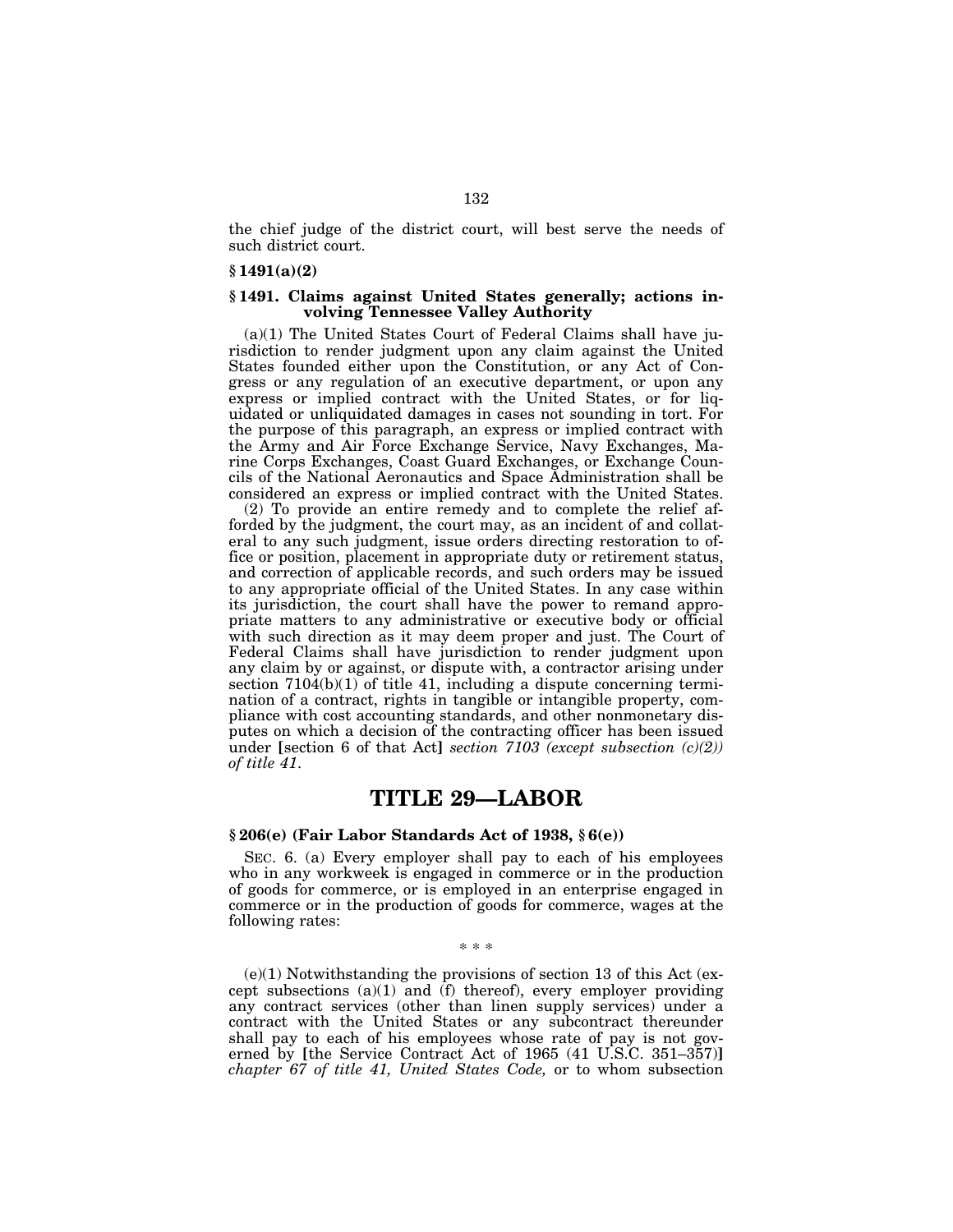$(a)(1)$  of this section is not applicable, wages at rates not less than the rates provided for in subsection (b) of this section.

(2) Notwithstanding the provisions of section 13 of this Act (except subsections  $(a)(1)$  and  $(f)$  thereof) and the provisions of [the Service Contract Act of 1965**]** *chapter 67 of title 41, United States Code,*, every employer in an establishment providing linen supply services to the United States under a contract with the United States or any subcontract thereunder shall pay to each of his employees in such establishment wages at rates not less than those prescribed in subsection (b) of this section, except that if more than 50 per centum of the gross annual dollar volume of sales made or business done by such establishment is derived from providing such linen supply services under any such contracts or subcontracts, such employer shall pay to each of his employees in such establishment wages at rates not less than those prescribed in subsection (a)(1) of this section.

#### **§ 262(d) (Portal-to-Portal Act of 1947, § 13(d))**

SEC. 13. DEFINITIONS.—

#### \* \* \*

(d) **[**The term ''Wash-Healey Act'' means the Act entitled ''An Act to provide conditions for the purchase of supplies and the making of contracts by the United States, and for other purposes'', approved June 30, 1936 (49 Stat. 2036), as amended**]** *The term ''Walsh-Healy Act'' means chapter 65 of title 41, United States Code*; and the term ''Bacon-Davis Act'' means **[**the Act entitled ''An Act to amend the Act approved March 3, 1931, relating to the rate of wages for laborers and mechanics employed by contractors and subcontractors on public buildings'', approved August 30, 1935 (49 Stat. 1011), as amended**]** *sections 3141 through 3144, 3146, and 3147 of title 40, United States Code*.

#### **§ 653(b)(2) (Occupational Safety and Health Act of 1970,**   $\frac{2}{9}$  4(b)(2))

SEC. 4. (a) This Act shall apply with respect to employment performed in a workplace in a State, the District of Columbia, the Commonwealth of Puerto Rico, the Virgin Islands, American Samoa, Guam, the Trust Territory of the Pacific Islands, Lake Island, Outer Continental Shelf lands defined in the Outer Continental Shelf Lands Act, Johnston Island, and the Canal Zone. The Secretary of the Interior shall, by regulation, provide for judicial enforcement of this Act by the courts established for areas in which there are no United States district courts having jurisdiction.

(b)(1) Nothing in this Act shall apply to working conditions of employees with respect to which other Federal agencies, and State agencies acting under section 274 of the Atomic Energy Act of 1954, as amended (42 U.S.C. 2021), exercise statutory authority to prescribe or enforce standards or regulations affecting occupational safety or health.

(2) The safety and health standards promulgated under **[**the Act of June 30, 1936, commonly known as the Walsh-Healey Act (41 U.S.C. 35 et seq.), the Service Contract Act of 1965 (41 U.S.C. 351 et seq.)**]** *chapter 65 of title 41, United States Code, chapter 67 of title 41, United States Code*, Public Law 91–54, Act of August 9,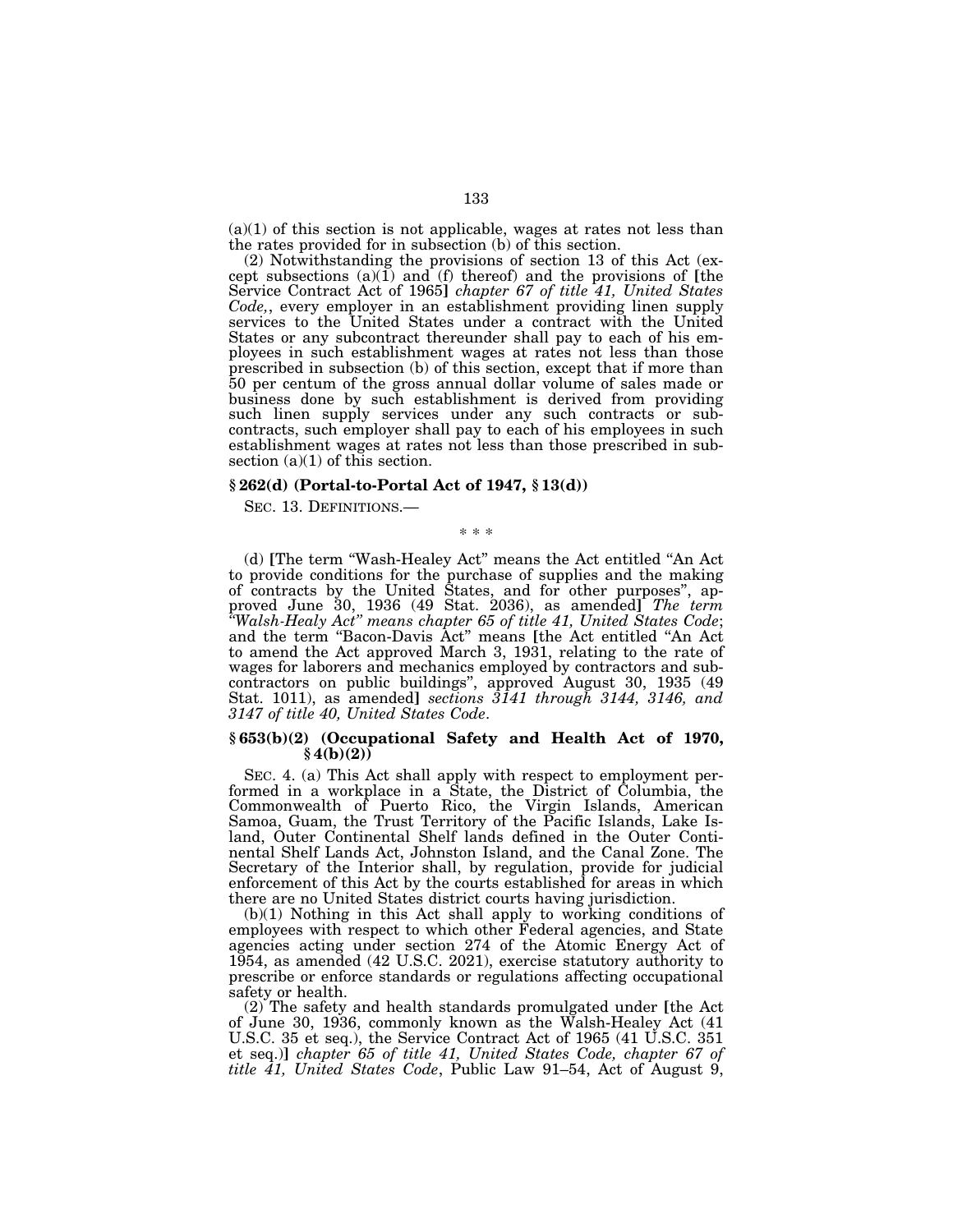1969 (40 U.S.C. 333), Public Law 85–742, Act of August 23, 1958 (33 U.S.C. 941), and the National Foundation on Arts and Humanities Act (20 U.S.C. 951 et seq.) are superseded on the effective date of corresponding standards, promulgated under this Act, which are determined by the Secretary to be more effective. Standards issued under the laws listed in this paragraph and in effect on or after the effective date of this Act shall be deemed to be occupational safety and health standards issued under this Act, as well as under such other *chapters or* Acts.

### **§ 671(e)(7) (Occupational Safety and Health Act of 1970,**   $§ 22(e)(7))$

SEC. 22. (a) It is the purpose of this section to establish a National Institute for Occupational Safety and Health in the Department of Health and Human Services in order to carry out the policy set forth in section 2 of this Act and to perform the functions of the Secretary of Health and Human Services under sections 20 and 21 of this Act.

#### \* \* \*

(e) In addition to any authority vested in the Institute by other provisions of this section, the Director, in carrying out the functions of the Institute, is authorized to—

#### \* \* \*

(7) enter into contracts, grants or other arrangements, or modifications thereof to carry out the provisions of this section, and such contracts or modifications thereof may be entered into without performance or other bonds, and without regard to **[**section 3709 of the Revised Statutes, as amended (41 U.S.C. 5)**]** *section 6101 of title 41, United States Code*, or any other provision of law relating to competitive bidding;

#### **§ 2887(a)(2)(A) (Workforce Investment Act of 1998,**   $§ 147(a)(2)(A))$

#### **SEC. 147. JOB CORPS CENTERS.**

(a) OPERATORS AND SERVICE PROVIDERS.—

#### \* \* \*

(2) SELECTION PROCESS.—

(A) COMPETITIVE BASIS.—Except as provided in **[**subsections (c) and (d) of section 303 of the Federal Property and Administrative Services Act of 1949 (41 U.S.C. 253)**]**  *section 3304(a) through (c) of title 41, United States Code*, the Secretary shall select on a competitive basis an entity to operate a Job Corps center and entities to provide activities described in this subchapter to the Job Corps center. In developing a solicitation for an operator or service provider, the Secretary shall consult with the Governor of the State in which the center is located, the industry council for the Job Corps center (if established), and the applicable local board regarding the contents of such solicitation, including elements that will promote the consistency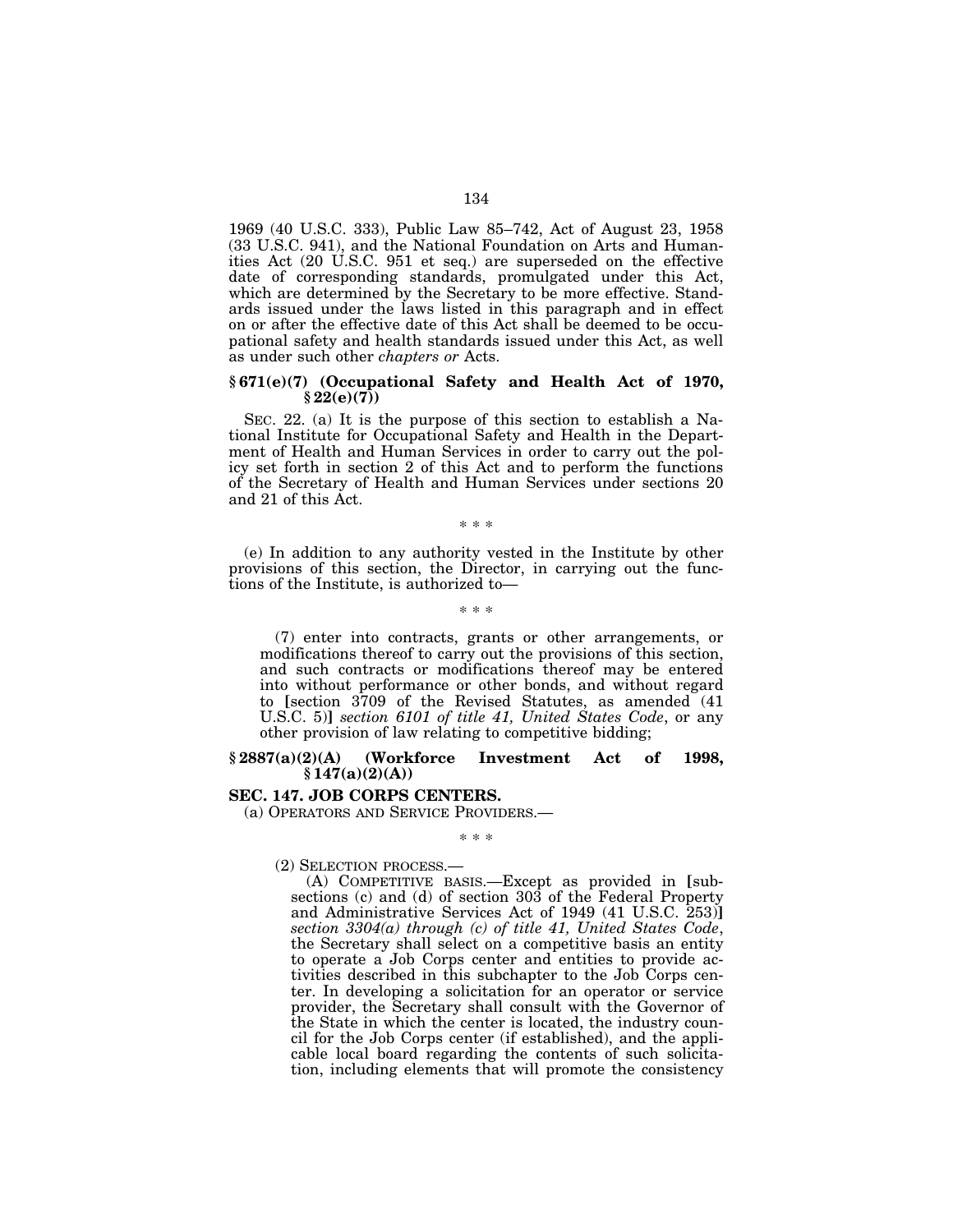of the activities carried out through the center with the objectives set forth in the State plan or in a local plan.

# **TITLE 30—MINERAL LANDS AND MINING**

#### **§ 4 (Act of February 25, 1919, § 2)**

SEC. 2. The Secretary of the Interior is authorized and directed to make experiments and investigations, through the United States Bureau of Mines, of lignite coals and peat, to determine the commercial and economic practicability of their utilization in producing fuel oil, gasoline substitutes, ammonia, tar, solid fuels, gas for power, and other purposes. The Secretary of the Interior is authorized and directed subject to applicable regulations under **[**the Federal Property and Administrative Services Act of 1949, as amended**]** *chapter 5 of title 40, United States Code,* to sell or otherwise dispose of any property, plant, or machinery purchased or acquired under the provisions of this section, as soon as the experiments and investigations authorized have been concluded, and report the results of such experiments and investigations to Congress.

#### **§ 556(b) (Act of August 31, 1954, § 6(b))**

SEC. 6. In carrying out the provisions of section 3 of this Act the Secretary of the Interior is authorized—

\* \* \*

(b) to hire, with or without personal services, work animals and animal-drawn and motor-propelled vehicles and equipment, at rates to be approved by the Secretary of the Interior and without regard to the provisions of **[**section 3709 of the Revised Statutes (41 U.S.C. 5)**]** *section 6101 of title 41, United States Code*;

# **§ 846 (Federal Mine Safety and Health Act of 1977, § 206)**

SEC. 206. On and after the operative date of this title, the standards on noise prescribed under **[**the Walsh-Healey Public Contracts Act, as amended**]** *chapter 65 of title 41, United States Code*, in effect October 1, 1969, shall be applicable to each coal mine and each operator of such mine shall comply with them. Within six months after the date of enactment of this Act, the Secretary of Health, Education, and Welfare shall establish, and the Secretary shall publish, as provided in section 101 of this Act, proposed mandatory health standards establishing maximum noise exposure levels for all underground coal mines. Beginning six months after the operative date of this title, and at intervals of at least every six months thereafter, the operator of each coal mine shall conduct, in a manner prescribed by the Secretary of Health, Education, and Welfare, tests by a qualified person of the noise level at the mine and report and certify the results to the Secretary and the Secretary of Health, Education, and Welfare. In meeting such standard under this section, the operator shall not require the use of any protective device or system, including personal devices, which the Secretary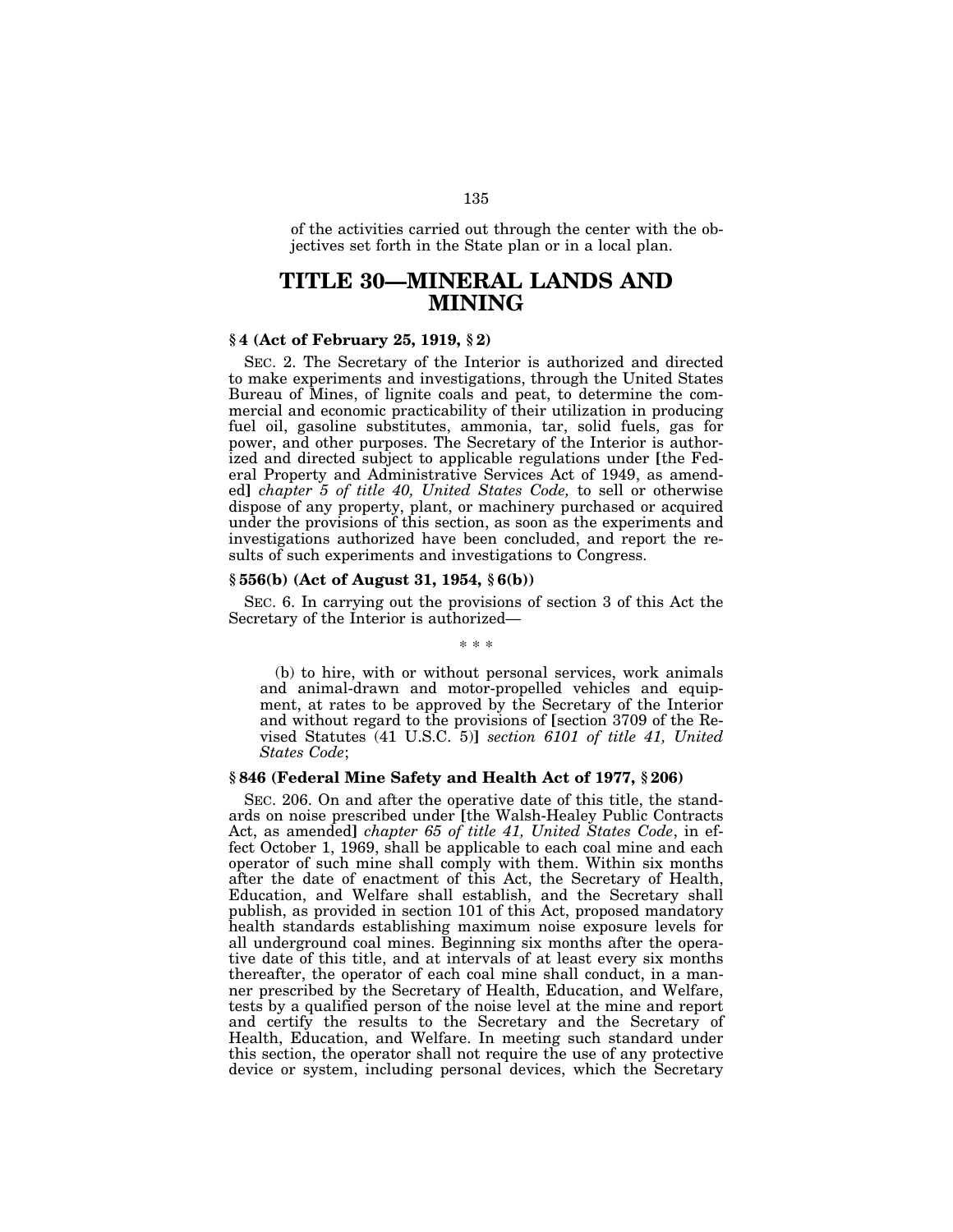or his authorized representative finds to be hazardous or cause a hazard to the miners in such mine.

#### **§ 1711(c)(2) (Federal Oil and Gas Royalty Management Act of 1982, § 101(c)(2))**

SEC. 101. (a) The Secretary shall establish a comprehensive inspection, collection and fiscal and production accounting and auditing system to provide the capability to accurately determine oil and gas royalties, interest, fines, penalties, fees, deposits, and other payments owed, and to collect and account for such amounts in a timely manner.

\* \* \*

 $(c)(1)$  The Secretary shall audit and reconcile, to the extent practicable, all current and past lease accounts for leases of oil or gas and take appropriate actions to make additional collections or refunds as warranted. The Secretary shall conduct audits and reconciliations of lease accounts in conformity with the business practices and recordkeeping systems which were required of the lessee by the Secretary for the period covered by the audit. The Secretary shall give priority to auditing those lease accounts identified by a State or Indian tribe as having significant potential for underpayment. The Secretary may also audit accounts and records of selected lessees and operators.

(2) The Secretary may enter into contracts or other appropriate arrangements with independent certified public accountants to undertake audits of accounts and records of any lessee or operator relating to the lease of oil or gas. Selection of such independent certified public accountants shall be by competitive bidding in accordance with the **[**Federal Property and Administrative Services Act of 1949 (41 U.S.C. 252)**]** *provisons referred to in section 171(b) and (c) of title 41, United States Code*, except that the Secretary may not enter into a contract or other arrangement with any independent certified public accountant to audit any lessee or operator where such lessee or operator is a primary audit client of such certified public accountant.

# **TITLE 31—MONEY AND FINANCE**

# **§ 501 note (Financial Services and General Government Appropriations Act, 2010, § 743(i))**

SEC. 743. (a) SERVICE CONTRACT INVENTORY REQUIREMENT.—

\* \* \*

(i) EXECUTIVE AGENCY DEFINED.—In this section, the term ''executive agency'' has the meaning given the term in **[**section 4 of the Office of Federal Procurement Policy Act (41 U.S.C. 403)**]** *section 133 of title 41, United States Code*.

### **§ 501 note (National Defense Authorization Act for Fiscal Year 2010, § 326)**

**SEC. 326. REQUIREMENT FOR DEBRIEFING RELATED TO CONVERSION OF FUNCTIONS FROM PERFORMANCE BY**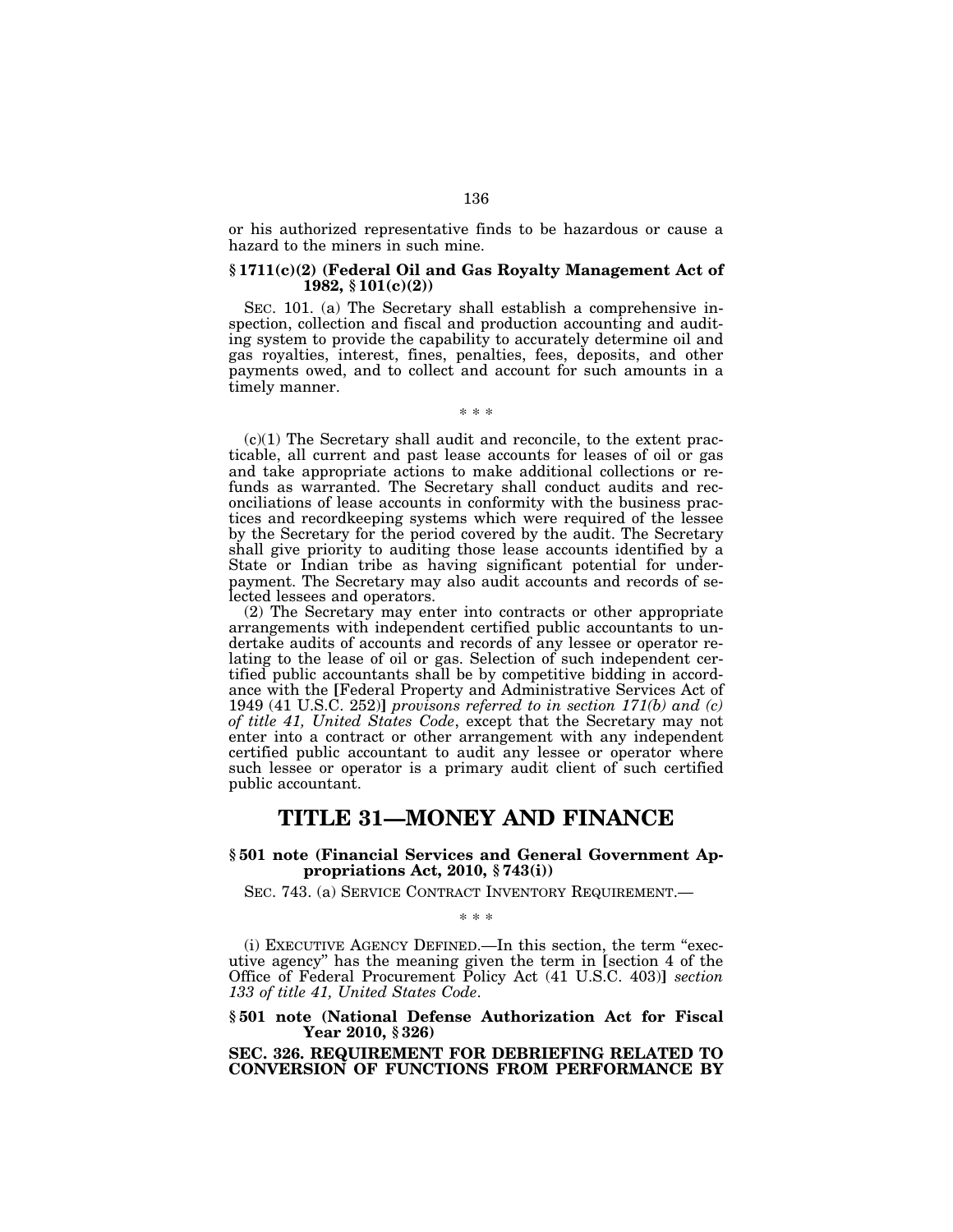# **FEDERAL EMPLOYEES TO PERFORMANCE BY A CON-TRACTOR.**

The Administrator for Federal Procurement Policy shall revise the Federal Acquisition Regulation to allow for debriefings of Federal employee representatives designated pursuant to  $3551(2)(B)$  of title 31, United States Code, to the same extent and under the same circumstances as any offeror, in the case of a conversion of any function from performance by Federal employees to performance by a contractor. Such debriefings will conform to the requirements of section 2305(b)(6)(A) of title 10, United States Code, **[**section 303B(f) of the Federal Property and Administrative Services Act of 1949 ([former] 41 U.S.C. 253b(f))**]** *section 3705 of title 41, United States Code*, and subparts 15.505 and 15.506 (as in effect on the date of the enactment of this Act) of the Federal Acquisition Regulation.

#### **§ 501 note (Duncan Hunter National Defense Authorization Act for Fiscal Year 2009, § 321(a))**

#### **SEC. 321. COMPREHENSIVE ANALYSIS AND DEVELOP-MENT OF SINGLE GOVERNMENT-WIDE DEFINITION OF INHERENTLY GOVERNMENTAL FUNCTION AND CRI-TERIA FOR CRITICAL FUNCTIONS.**

(a) DEVELOPMENT AND IMPLEMENTATION.—The Director of the Office of Management and Budget, in consultation with appropriate representatives of the Chief Acquisition Officers Council under **[**section 16A of the Office of Federal Procurement Policy Act (41 U.S.C. 414b)**]** *subchapter II of chapter 13 of title 41, United States Code,* and the Chief Human Capital Officers Council under section 1401 of title 5, United States Code, shall—

#### **§ 501 note (Financial Services and General Government Appropriations Act, 2008, § 739(a)(2)(C))**

SEC. 739. (a) REQUIREMENT FOR PUBLIC-PRIVATE COMPETITION.—

\* \* \*

(2) This paragraph shall not apply to—

\* \* \*

(C) a commercial or industrial type function that—

(i) is included on the procurement list established pursuant to **[**section 2 of the Javits-Wagner-O'Day Act (41 U.S.C. 47)**]** *section 8503 of title 41, United States Code*; or

(ii) is planned to be converted to performance by a qualified nonprofit agency for the blind or by a qualified nonprofit agency for other severely handicapped individuals in accordance with **[**that Act**]** *chapter 85 of title 41 United States Code*;

## **§ 501 note (Transportation, Treasury, and Independent Agencies Appropriations Act, 2004, § 647(f))**

SEC. 647. (a) LIMITATION ON CONVERSION TO CONTRACTOR PER-FORMANCE.—None of the funds appropriated by this Act shall be available to convert to contractor performance an activity or func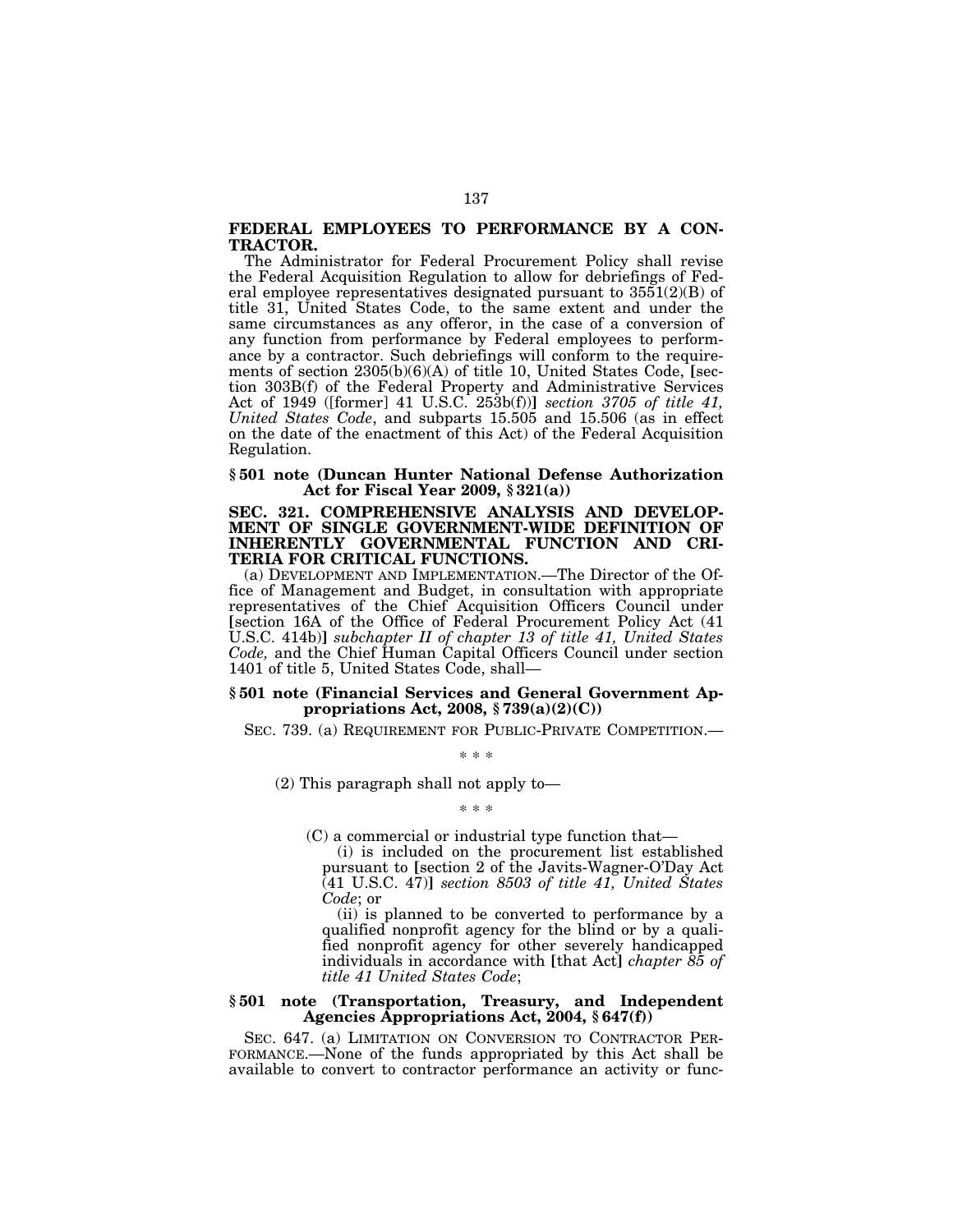tion of an executive agency, that on or after the date of enactment of this Act, is performed by more than 10 Federal employees unless—

\* \* \*

(f) In this section, the term ''executive agency'' has the meaning given such term in **[**section 4 of the Office of Federal Procurement Policy Act (41 U.S.C. 403)**]** *section 133 of title 41, United States Code*.

#### **§ 702 note (Legislative Branch Appropriations Act, 2008,**   $$1501(d)$

SEC. 1501. CONTRACTS APPEAL BOARD. (a) DEFINITIONS.—In this section—

(d) PROVISIONS APPLICABLE TO APPEALS.—**[**The Contract Disputes Act of 1978 (Public Law 95–563, 41 U.S.C. 601 et seq.), as amended**]** *Chapter 71 of title 41, United States Code*, shall apply to appeals to the Board, except that **[**section 4, subsections 8(a), (b), and (c), and subsection 10(a)**]** *sections 7102(d), 7104(b), and*   $7105(a)$ , (c), (d), and (e)(1)(C) of title 41, United States Code, shall not apply to such appeals and the amount of any claim referenced in **[**subsection 6(c)**]** *subsections (b) and (f) of section 7103 of title 41, United States Code*, shall be \$50,000. The Comptroller General shall prescribe regulations for procedures for appeals to the Board that are consistent with procedures under **[**the Contract Disputes Act of 1978**]** *chapter 71 of title 41, United States Code*.

#### **§ 781(c)(1)**

# **§ 781. Authority over the General Accounting Office Building**  \* \* \*

 $(c)(1)$  The Comptroller General is authorized to enter into agreements or contracts to acquire property or services on such terms and conditions and in such a manner as he deems necessary and without regard to **[**section 6101(b) to (d)**]** *section 6101* of title 41; except that the Comptroller General may not acquire real property unless specifically authorized by law. In exercising the authority granted by this section, the Comptroller General shall obtain full and open competition in accordance with the principles and purposes of the Competition in Contracting Act of 1984.

# **§ 1113 note (Public Law 107–74, § 1(17)) SEC. 1. REPORTS.**

Section 3003(a)(1) of the Federal Reports Elimination and Sunset Act of 1995 (31 U.S.C. 1113 note) does not apply to any report required to be submitted under any of the following provisions of law:

\* \* \*

(17) **[**Section 303(c)(7) of the Federal Property and Administrative Services Act of 1949 (41 U.S.C. 253(c)(7))**]** *Section 3304(a)(7) of title 41, United States Code*.

<sup>\* \* \*</sup>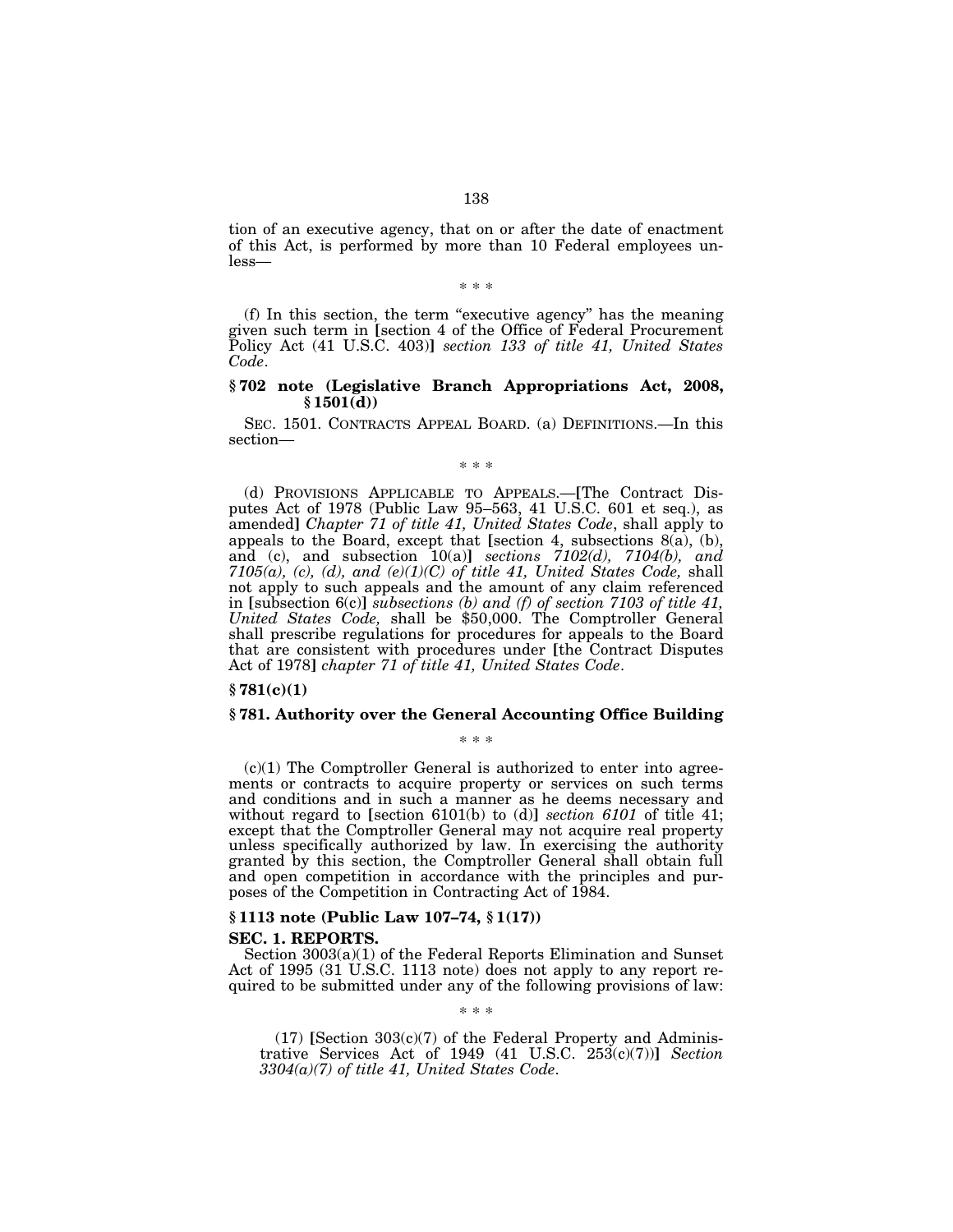#### **§ 1113 note (Public Law 106–65, § 1031(13))**

# **SEC. 1031. PRESERVATION OF CERTAIN DEFENSE REORTING REQUIREMENTS.**

Section  $3003(a)(1)$  of the Federal Reports Elimination and Sunset Act of 1995 (31 U.S.C. 1113 note) does not apply to any report required to be submitted under any of the following provisions of law:

\* \* \*

(13) **[**Section 3732 of the Revised Statutes, popularly known as the 'Food and Forage Act' (41 U.S.C. 11)**]** *Section 6301(a) and (b) of title 41, United States Code*.

# **§ 1535 note (Duncan Hunter National Defense Authorization Act for Fiscal Year 2009, § 865(d)(1))**

# **SEC. 865. PREVENTING ABUSE OF INTERAGENCY CON-TRACTS.**

\* \* \*

(d) DEFINITIONS.—In this section:

(1) The term ''executive agency'' has the meaning given such term in **[**section 4(1) of the Office of Federal Procurement Policy Act (41 U.S.C. 403(1))**]** *section 133 of title 41, United States Code*, except that, in the case of a military department, it means the Department of Defense.

## **§ 3321 note (Improper Payments Elimination and Recovery Act of 2010, § 2(h)(2)(C)(i))**

# **SEC. 2. IMPROPER PAYMENTS ELIMINATION AND RE-COVERY.**

\* \* \*

(h) RECOVERY AUDITS.—

\* \* \*

(2) IN GENERAL.—

#### \* \* \*

(C) RECOVERY AUDIT CONTRACTS.—With respect to recovery audits procured by an agency by contract—

 $(i)$  subject to subparagraph  $(B)(iii)$ , and except to the extent such actions are outside the agency's authority, as defined by **[**section 605(a) of the Contract Disputes Act of 1978 (41 U.S.C. 605(a))**]** *section 7103(a), (c)(1), (d) and (e) of title 41, United States Code*, the head of the agency may authorize the contractor to notify entities (including persons) of potential overpayments made to such entities, respond to questions concerning potential overpayments, and take other administrative actions with respect to overpayment claims made or to be made by the agency; and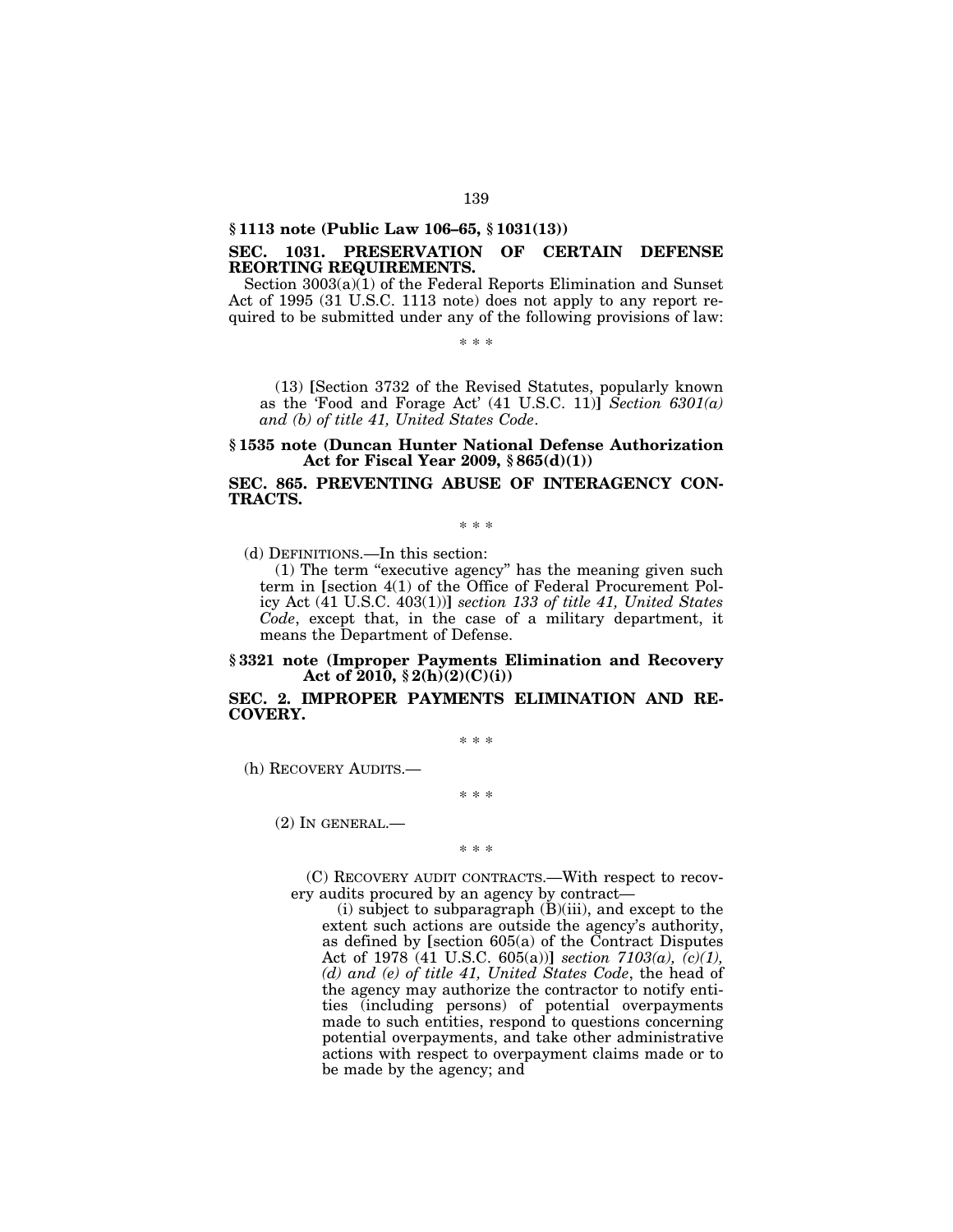**§ 3718(b)(1)(A)** 

#### **§ 3718. Contracts for collection services**

\* \* \*

(b)(1)(A) The Attorney General may make contracts retaining private counsel to furnish legal services, including representation in negotiation, compromise, settlement, and litigation, in the case of any claim of indebtedness owed the United States. Each such contract shall include such terms and conditions as the Attorney General considers necessary and appropriate, including a provision specifying the amount of the fee to be paid to the private counsel under such contract or the method for calculating that fee. The amount of the fee payable for legal services furnished under any such contract may not exceed the fee that counsel engaged in the private practice of law in the area or areas where the legal services are furnished typically charge clients for furnishing legal services in the collection of claims of indebtedness, as determined by the Attorney General, considering the amount, age, and nature of the indebtedness and whether the debtor is an individual or a business entity. Nothing in this subparagraph shall relieve the Attorney General of the competition requirements set forth in **[**division C (except sections 3302, 3501(b), 3509, 3906, 4710, and 4711) of subtitle I**]** *the provisions referred to in section 171(c)* of title 41.

#### **§ 3903 note (Prompt Payment Act Amendments of 1988, § 11)**

SEC. 11. (a) The Federal Acquisition Regulation shall be modified to provide appropriate solicitation provisions and contract clauses that implement chapter 39 of title 31, United States Code, as amended by this Act, and the regulations prescribed under section 3903 of such title (as amended).

(b) The solicitation provisions and contract clauses required by subsection (a) of this section shall include (but not be limited to) the following matters:

\* \* \*

(1) Authority for a contracting officer to specify for a contract or class of contracts a specific payment period, which—

(C) in the case of payments for items of property or services in an amount less than the amount specified as a small purchase in **[**section 303(g)(2) of the Federal Property and Administrative Services Act of 1949 (41 U.S.C. 253(g)(2))**]** *section 3305(b) of title 41, United States Code*, does not exceed 15 days after the date of receipt of the invoice, if—

\* \* \*

(c) The regulations required by subsection (a) of this section shall be published as proposed regulations for public comment as provided in **[**section 22 of the Office of Federal Procurement Policy Act (41 U.S.C. 418b)**]** *section 1707 of title 41, United States Code,* within 120 days after the date of the enactment of this Act.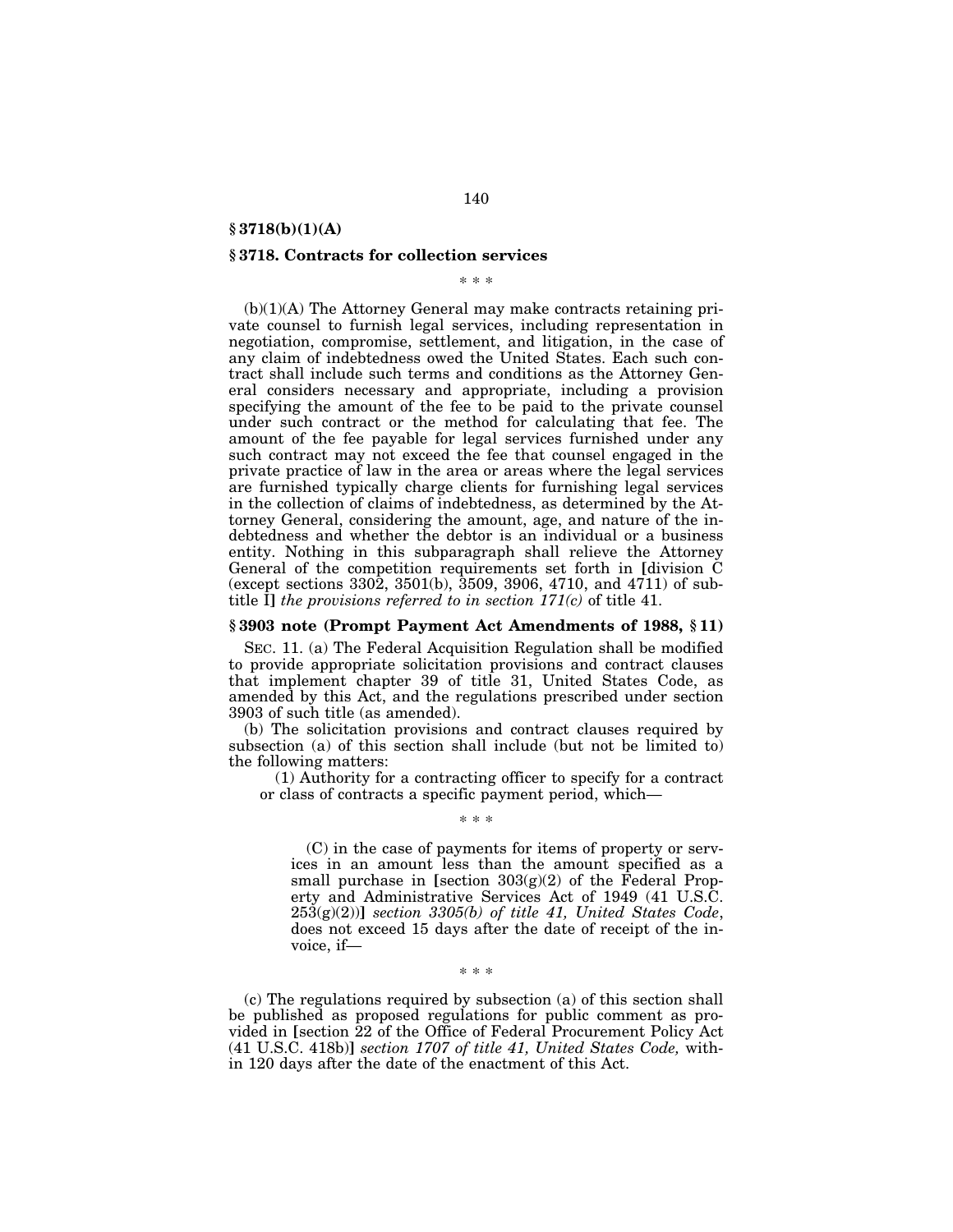**§ 5114(a)(3)** 

# **§ 5114. Engraving and printing currency and security documents**

(a) AUTHORITY TO ENGRAVE AND PRINT.—

\* \* \*

(3) PROCUREMENT GUIDELINES.—Articles, material, and supplies procured for use in the production of currency, postage stamps, and other security documents for foreign governments pursuant to paragraph (2) shall be treated in the same manner as articles, material, and supplies procured for public use within the United States for purposes of **[**title III of the Act of March 3, 1933 (41 U.S.C. 10a et seq.; commonly referred to as the Buy American Act)**]** *chapter 83 of title 41*.

## **§ 6101 note (Federal Funding Accountability and Transparency Act of 2006, § 2(b)(1))**

# **SEC. 2. FULL DISCLOSURE OF ENTITIES RECEIVING FEDERAL FUNDING.**

\* \* \*

(b) IN GENERAL.—

(1) WEBSITE.—Not later than January 1, 2008, the Office of Management and Budget shall, in accordance with this section, section 204 of the E-Government Act of 2002 (Public Law 107– 347; 44 U.S.C. 3501 note), and the **[**Office of Federal Procurement Policy Act (41 U.S.C. 403 et seq.)**]** *provisions referred to in section 172(b) of title 41, United States Code*, ensure the existence and operation of a single searchable website, accessible by the public at no cost to access, that includes for each Federal award—

### **§ 6101 note (Federal Acquisition Streamlining Act of 1994,**   $$2455(c)(1))$

# **SEC. 2455. UNIFORM SUSPENSION AND DEBARMENT.**

\* \* \*

(c) DEFINITIONS.—In this section:

(1) The term ''procurement activities'' means all acquisition programs and activities of the Federal Government, as defined in the Federal Acquisition Regulation. Such term includes subcontracts at any tier, other than subcontracts for commercially available off-the-shelf items (as defined in **[**section 35(c) of the Office of Federal Procurement Policy Act (41 U.S.C. 431(c))**]**  *section 104 of title 41, United States Code*), except that in the case of a contract for commercial items, such term includes only first-tier subcontracts.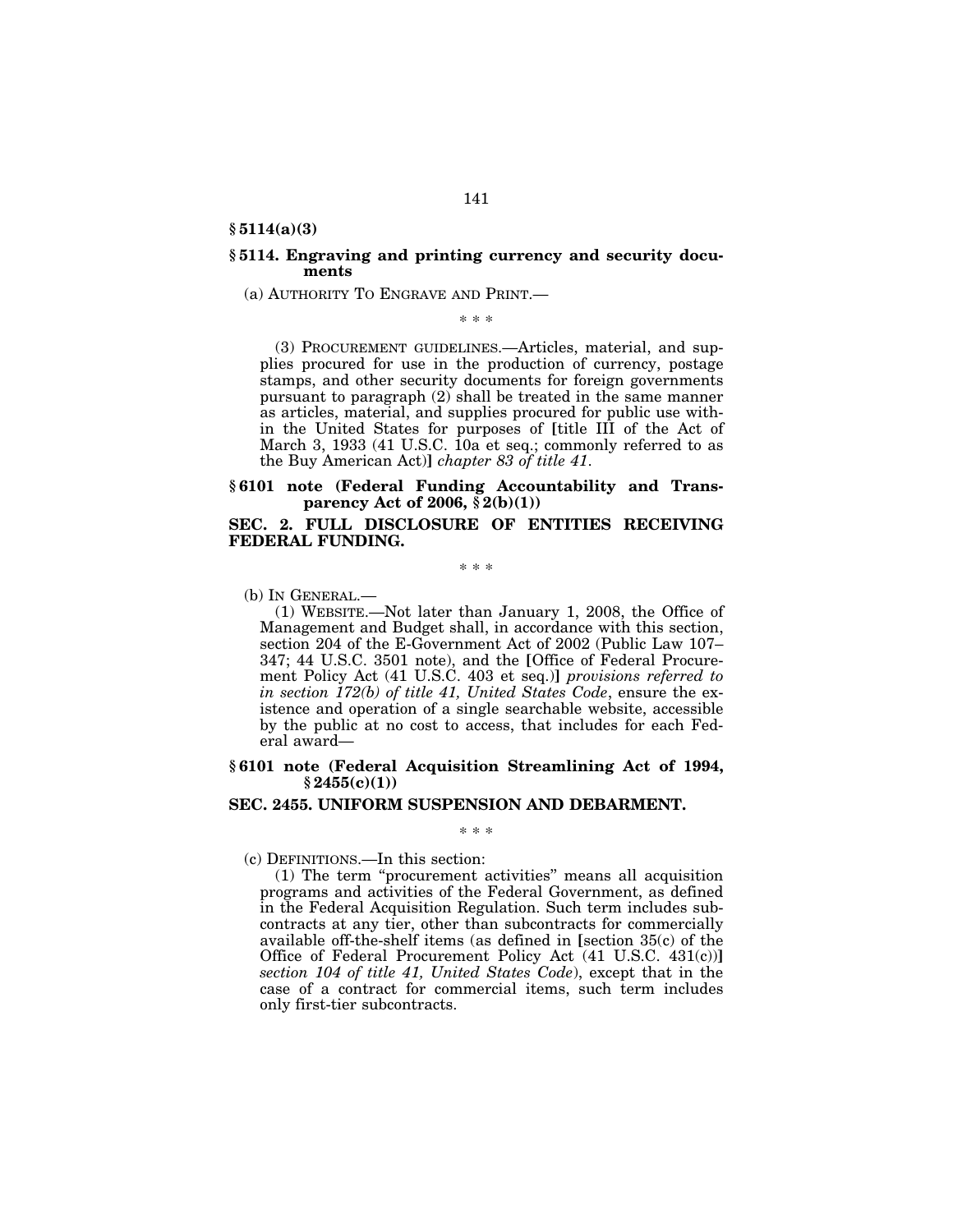## **§ 9703(b)(3) (as added by section 638(b)(1) of the Treasury Forfeiture Fund Act of 1992)**

#### **§ 9703. Department of the Treasury Forfeiture Fund**

\* \* \*

(b) LIMITATIONS.—

\* \* \*

(3) The Secretary may exempt the procurement of contract services under the Fund from *[division<sup>1</sup>C* (except sections 3302, 3501(b), 3509, 3906, 4710, and 4711) of subtitle I**]** *the provisions referred to in section*  $171(c)$  *of title 41, [section 6101(b) to* (d)**]** *section 6101* of title 41, and other provisions of law as may be necessary to maintain the security and confidentiality of related criminal investigations.

# **TITLE 33—NAVIGATION AND NAVIGABLE WATERS**

#### **§ 578(a) (River and Harbor Act of 1960, § 108(a))**

SEC. 108. (a) Whenever the Secretary of the Army, upon the recommendation of the Chief of Engineers, determines that notwithstanding **[**the Federal Property and Administrative Services Act of 1949 (63 Stat. 377), as amended**]** *chapter 5 of title 40, United States Code* with respect to disposal of surplus real property, (1) the development of public port or industrial facilities on land which is part of a water resource development project under his jurisdiction will be in the public interest; (2) that such development will not interfere with the operation and maintenance of the project; and (3) that disposition of the property for these purposes under this section will serve the objectives of the project within which the land is located, he may convey the land by quitclaim deed to a State, political subdivision thereof, port district, port authority, or other body created by the State or through a compact between two or more States for the purpose of developing or encouraging the development of such facilities. In any case, where two or more political subdivisions thereof, or bodies created by, a State or group of States, seek to obtain the same land, the Secretary of the Army shall give preference to that political subdivision or body whose intended use of land will, in his opinion, best promote the purposes for which the project involved was authorized.

#### **§ 702m (Act of May 15, 1928, § 14)**

SEC. 14. In every contract or agreement to be made or entered into for the acquisition of land either by private sale or condemnation as in this Act provided the provisions contained in **[**section 3741 of the Revised Statutes being section 22 of title 41 of the United States Code**]** *section 6306(a) of title 41, United States Code*  shall be applicable.

**§ 891d(a)(1) (NOAA Fleet Modernization Act, § 606(a)(1)) SEC. 606. CONTRACT AUTHORITY.**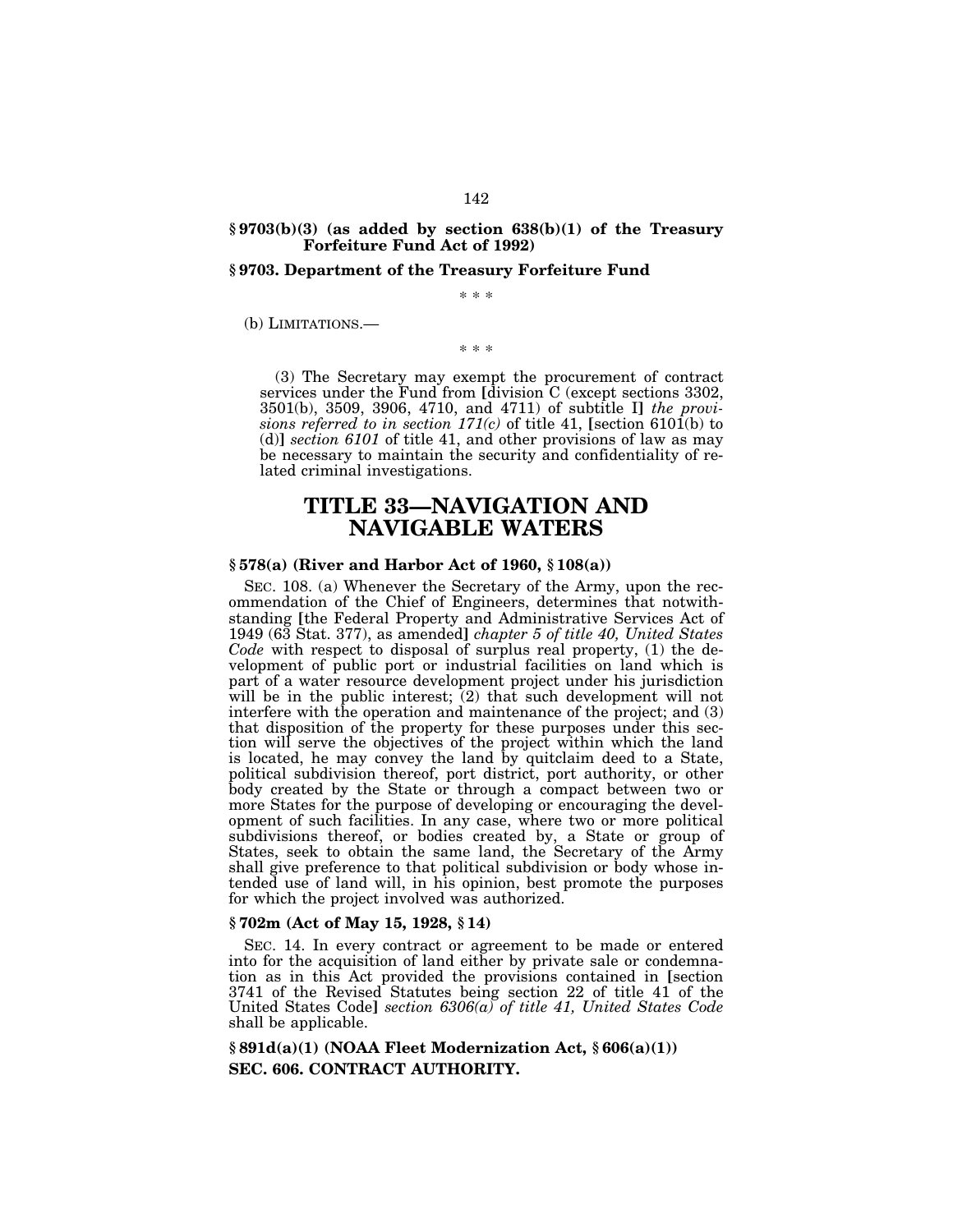(a) MULTIYEAR CONTRACTS.—

(1) IN GENERAL.—Subject to paragraphs (2) and (3), and notwithstanding section 1341 of title 31, **[**United States Code and section 3732 of the Revised Statutes of the United States (41 U.S.C. 11)**]** *United States Code, and section 6301(a) and (b) of title 41, United States Code*, the Secretary may acquire vessels for the NOAA fleet by purchase, lease, lease-purchase, or otherwise, under one or more multiyear contracts.

# **§ 941(b)(5) (Longshore and Harbor Workers' Compensation Act, § 41(b)(5))**

SEC. 41. (a) Every employer shall furnish and maintain employment and places of employment which shall be reasonably safe for his employees in all employments covered by this Act and shall install, furnish, maintain, and use such devices and safeguards with particular reference to equipment used by and working conditions established by such employers as the Secretary may determine by regulation or order to be reasonably necessary to protect the life, health, and safety of such employees, and to render safe such employment and places of employment, and to prevent injury to his employees. However, the Secretary may not make determinations by regulation or order under this section as to matters within the scope of title 52 of the Revised Statutes and Acts supplementary or amendatory thereto, the Act of June 15, 1917 (ch. 30, 40 Stat. 220), as amended, or section 4(e) of the Act of August 7, 1953 (ch. 345, 67 Stat. 462), as amended.

(b) The Secretary, in enforcing and administering the provisions of this section, is authorized in addition to such other powers and duties as are conferred upon him—

\* \* \*

(5) to hold such hearings, issue such orders, and make such decisions, based upon findings of fact, as are deemed to be necessary to enforce the provisions of this section, and for such purposes the Secretary and the district courts shall have the authority and jurisdiction provided by **[**section 5 of the Act of June 30, 1936 (ch. 881, 49 Stat. 2036, as amended,**]** *section 6507(b) through (f) of title 41, United States Code* and the Secretary shall be represented in any court proceedings as provided in the Act of May 4, 1928 (ch. 502, 45 Stat. 390), as amended.

### **§ 1123(c)(4)(D) (National Sea Grant College Program Act,**   $§ 204(c)(4)(D))$

### **SEC. 204. NATIONAL SEA GRANT COLLEGE PROGRAM.**

(a) PROGRAM MAINTENANCE.—The Secretary shall maintain within the Administration a program to be known as the national sea grant college program. The national sea grant college program shall be administered by a national sea grant office within the Administration.

(c) RESPONSIBILITIES OF THE SECRETARY.—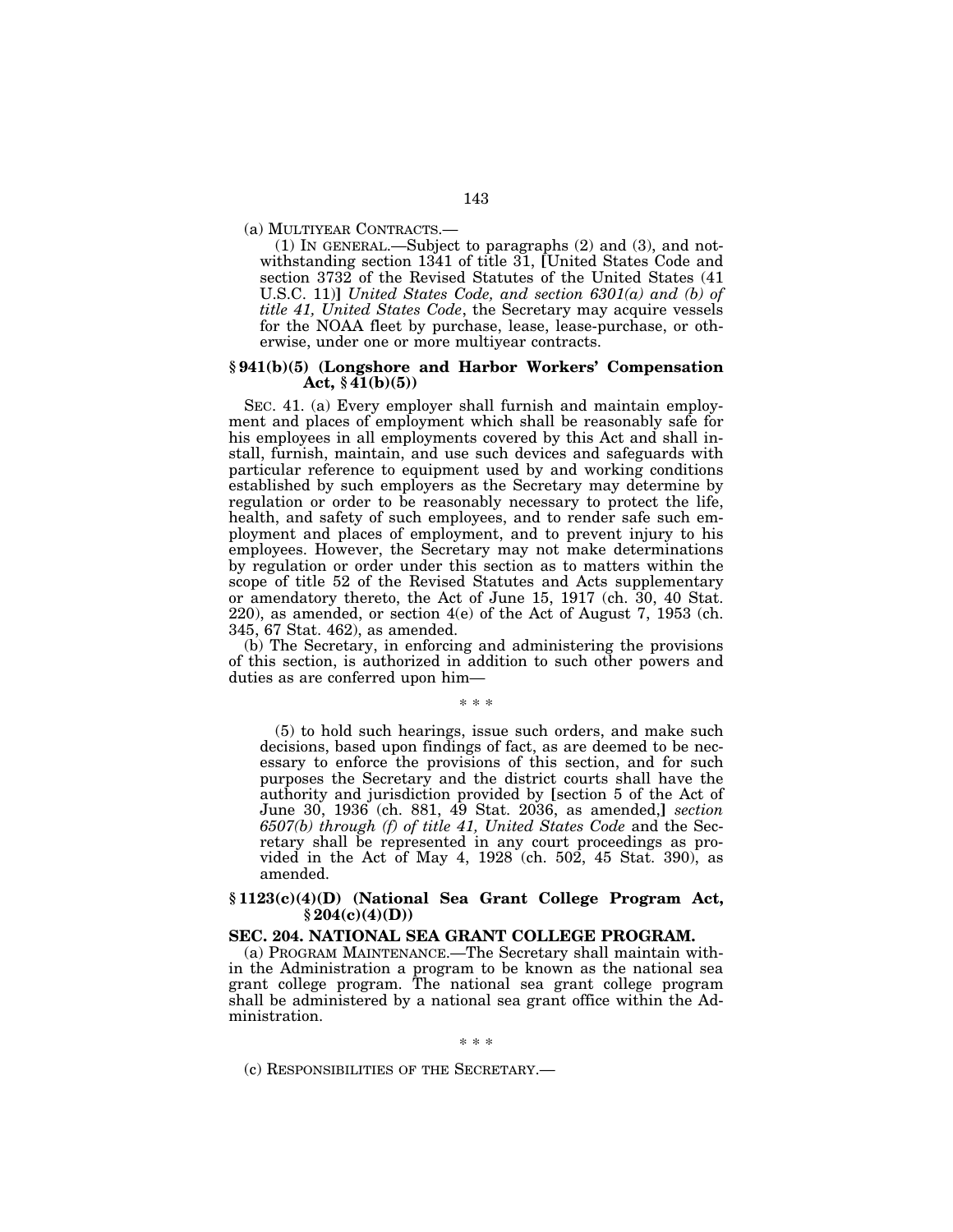(4) To carry out the provisions of this title, the Secretary may—

\* \* \*

(D) enter into contracts, cooperative agreements, and other transactions without regard to **[**section 5 of title 41**]**  *section 6101 of title 41, United States Code*;

#### **§ 1254 (Federal Water Pollution Control Act, § 104)**

SEC. 104. (a) The Administrator shall establish national programs for the prevention, reduction, and elimination of pollution and as part of such programs shall—

\* \* \*

(b) In carrying out the provisions of subsection (a) of this section the Administrator is authorized to—

\* \* \*

(4) contract with public or private agencies, institutions, organizations, and individuals, without regard to **[**sections 3648 and 3709 of the Revised Statutes (31 U.S.C. 529; 41 U.S.C. 5**]**  *section 3324(a) and (b) of title 31, United States Code, and section 6101 of title 41, United States Code*, referred to in paragraph (1) of subsection (a);

\* \* \*

 $(g)(1)$  For the purpose of providing an adequate supply of trained personnel to operate and maintain existing and future treatment works and related activities, and for the purpose of enhancing substantially the proficiency of those engaged in such activities, the Administrator shall finance pilot programs, in cooperation with State and interstate agencies, municipalities, educational institutions, and other organizations and individuals, of manpower development and training and retraining of persons in, on entering into, the field of operation and maintenance of treatment works and related activities. Such program and any funds expended for such a program shall supplement, not supplant, other manpower and training programs and funds available for the purposes of this paragraph. The Administrator is authorized, under such terms and conditions as he deems appropriate, to enter into agreements with one or more States, acting jointly or severally, or with other public or private agencies or institutions for the development and implementation of such a program.

(3) In furtherance of the purposes of this Act, the Administrator is authorized to—

\* \* \*

(A) make grants to public or private agencies and institutions and to individuals for training projects, and provide for the conduct of training by contract with public or private agencies and institutions and with individuals without regard to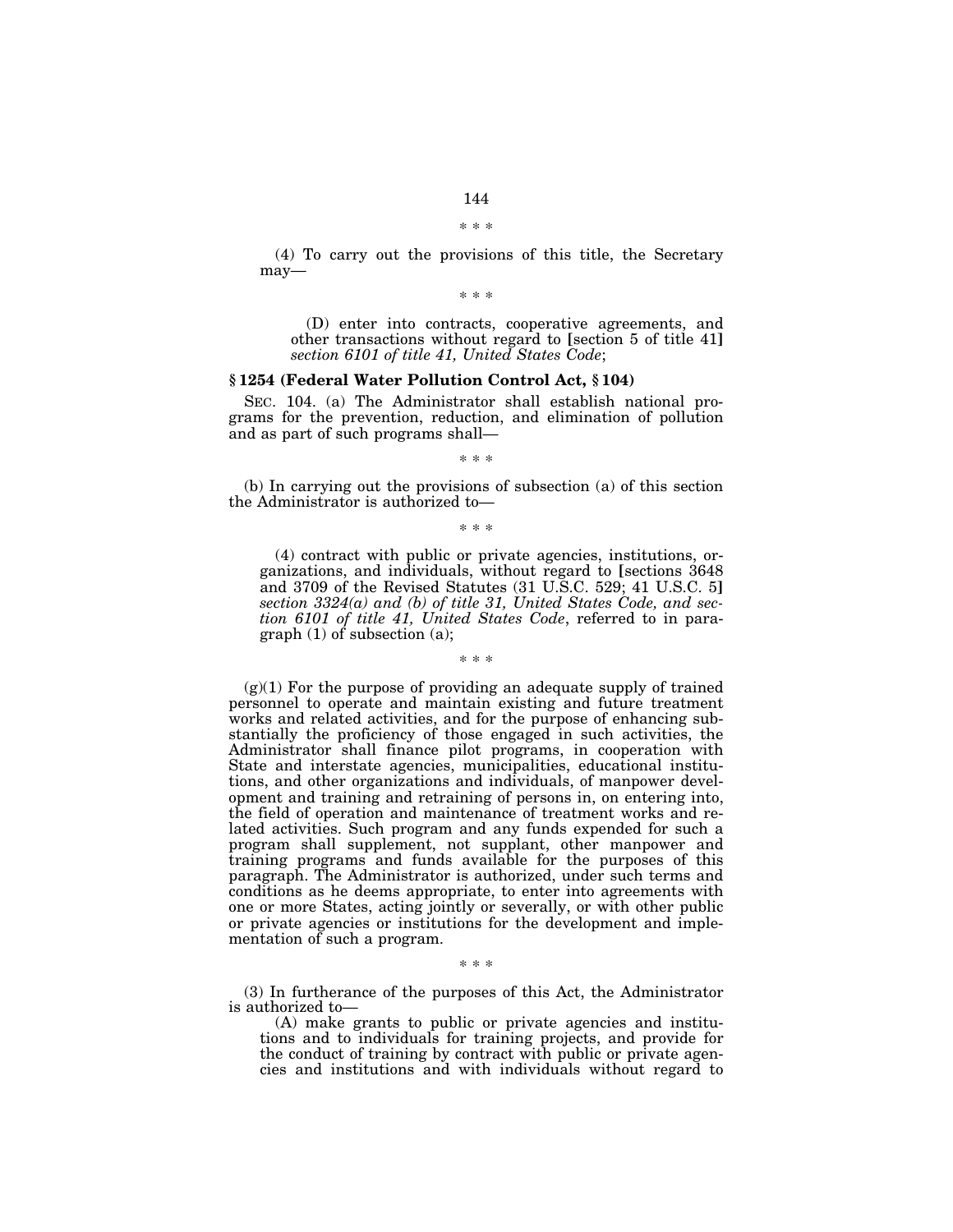**[**sections 3648 and 3709 of the Revised Statutes**]** *section 3324(a) and (b) of title 31, United States Code, and section 6101 of title 41, United States Code*;

# **§ 1368(f)(2) (Federal Water Pollution Control Act, § 508(f)(2))**

SEC. 508. (a) No Federal agency may enter into any contract with any person, who has been convicted of any offense under section  $309(c)$  of this Act, for the procurement of goods, materials, and services if such contract is to be performed at any facility at which the violation which gave rise to such conviction occurred, and if such facility is owned, leased, or supervised by such person. The prohibition in the preceding sentence shall continue until the Administrator certifies that the condition giving rise to such conviction has been corrected.

\* \* \*

 $(f)(1)$  No certification by a contractor, and no contract clause, may be required in the case of a contract for the acquisition of commercial items in order to implement a prohibition or requirement of this section or a prohibition or requirement issued in the implementation of this section.

 $(2)$  In paragraph  $(1)$ , the term "commercial item" has the meaning given such term in **[**section 4(12) of the Office of Federal Procurement Policy Act (41 U.S.C. 403(12))**]** *section 103 of title 41, United States Code*.

# **TITLE 35—PATENTS**

# **§ 1 note (Omnibus Budget Reconciliation Act of 1990, § 10102)**

# **SEC. 10102. FEDERAL AGENCY STATUS.**

For the purposes of Federal law, the Patent and Trademark Office shall be considered a Federal agency. In particular, the Patent and Trademark Office shall be subject to all Federal laws pertaining to the procurement of goods and services that would apply to a Federal agency using appropriated funds, including the **[**Federal Property and Administrative Services Act of 1949 and the Office of Federal Procurement Policy Act**]** *provisions referred to in sections 171(b) and (c) and 172(b) of title 41, United States Code*.

# $§ 2(b)(4)(A)$

### **§ 2. Powers and duties**

\* \* \*

(b) SPECIFIC POWERS.—The Office—

\* \* \*

(4)(A) may make such purchases, contracts for the construction, maintenance, or management and operation of facilities, and contracts for supplies or services, without regard to the provisions of subtitle I and chapter 33 of title 40, **[**division C (except sections 3302, 3501(b),  $3509$ , 3906, 4710, and 4711) of subtitle I**]** *the provisions referred to in section171(c)* of title 41,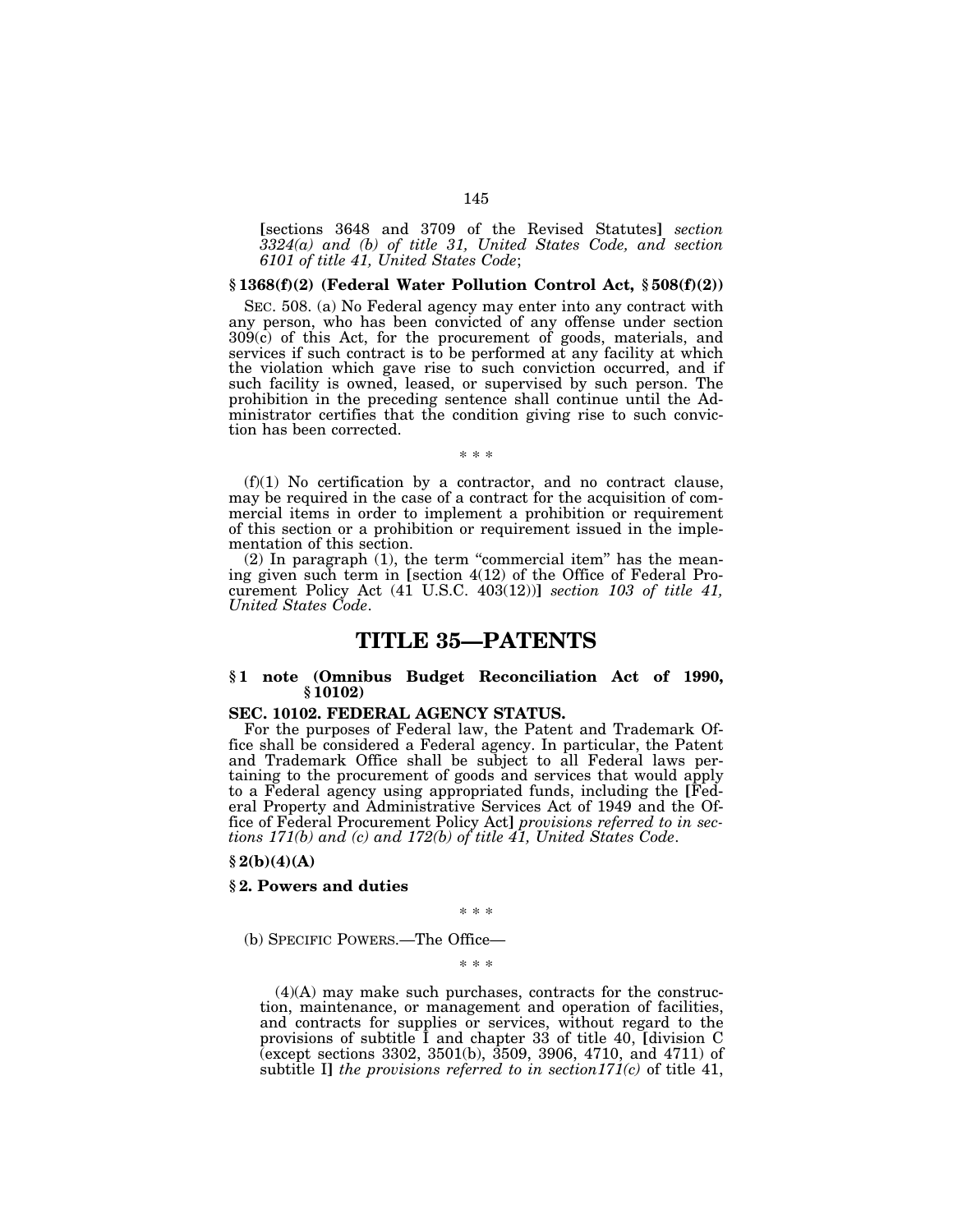and the McKinney-Vento Homeless Assistance Act (42 U.S.C. 11301 et seq.); and

# **TITLE 38—VETERANS' BENEFITS**

# **§ 1966(a)**

# **§ 1966. Eligible insurance companies**

(a) The Secretary is authorized, without regard to **[**section 6101(b) to (d) of title 41**]** *section 6101 of title 41*, to purchase from one or more life insurance companies a policy or policies of group life insurance to provide the benefits specified in this subchapter. Each such life insurance company must  $(1)$  be licensed to issue life insurance in each of the fifty States of the United States and in the District of Columbia, and (2) as of the most recent December 31 for which information is available to the Secretary, have in effect at least 1 percent of the total amount of group life insurance which all life insurance companies have in effect in the United States.

# **§ 2412(c)(1)**

## **§ 2412. Lease of land and buildings**

\* \* \*

(c) LEASE TO PUBLIC OR NONPROFIT ORGANIZATIONS.—(1) A lease under subsection (a) to any public or nonprofit organization may be made without regard to the provisions of **[**section 3709 of the Revised Statutes (41 U.S.C. 5)**]** *section 6101 of title 41*.

### **§ 3720(b)**

### **§ 3720. Powers of Secretary**

\* \* \*

(b) The powers granted by this section may be exercised by the Secretary without regard to any other provision of law not enacted expressly in limitation of this section, which otherwise would govern the expenditure of public funds, except that **[**division C (except sections 3302, 3501(b), 3509, 3906, 4710, and 4711) of subtitle I**]**  *the provisions referred to in section 171(c)* of title 41 shall apply to any contract for services or supplies on account of any property acquired pursuant to this section.

#### **§ 7317(f)**

### **§ 7317. Hazardous research projects: indemnification of contractors**

\* \* \*

(f) In administering the provisions of this section, the Secretary may use the facilities and services of private insurance organizations and may contract to pay a reasonable compensation therefor. Any contract made under the provisions of this section may be made without regard to the provisions of **[**section 6101(b) to (d)**]**  *section 6101* of title 41, upon a showing by the Secretary that ad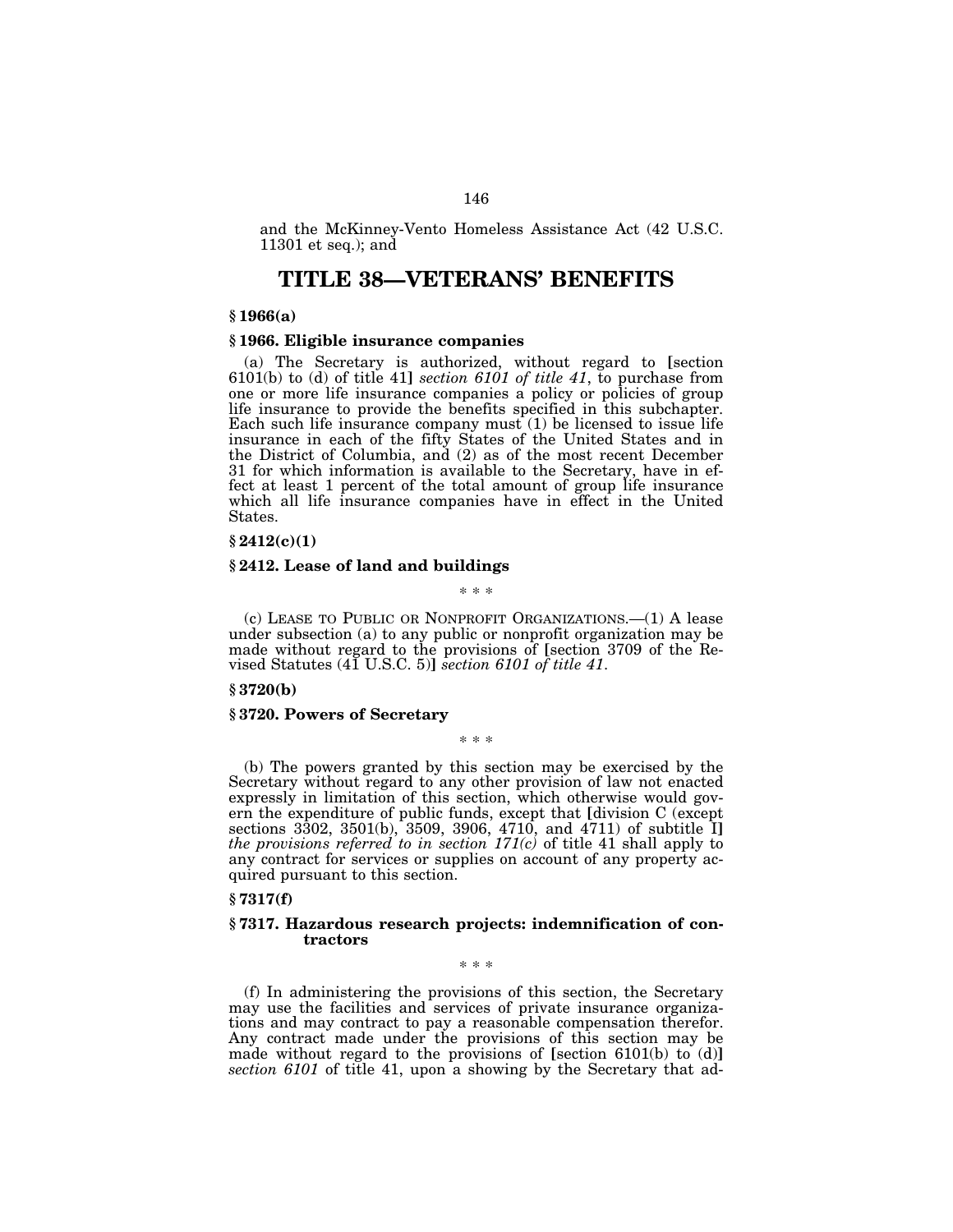vertising is not reasonably practicable, and advance payments may be made under any such contract.

#### **§ 7802(f)**

# **§ 7802. Duties of Secretary with respect to Service**

\* \* \*

(f) CONTRACTS AND AGREEMENTS.—The Secretary shall make all necessary contracts or agreements to purchase or sell merchandise, fixtures, equipment, supplies, and services, without regard to **[**section 6101(b) to (d)**]** *section 6101* of title 41 and to do all things necessary to carry out such contracts or agreements, including the making of necessary adjustments and compromising of claims in connection therewith.

# **§ 8122(a)(1)**

# **§ 8122. Authority to procure and dispose of property and to negotiate for common services**

(a)(1) The Secretary may lease for a term not exceeding three years lands or buildings, or parts or parcels thereof, belonging to the United States and under the Secretary's control. Any lease made pursuant to this subsection to any public or nonprofit organization may be made without regard to the provisions of **[**section 6101(b) to (d)**]** *section 6101* of title 41. Notwithstanding section 1302 of title 40, or any other provision of law, a lease made pursuant to this subsection to any public or nonprofit organization may provide for the maintenance, protection, or restoration, by the lessee, of the property leased, as a part or all of the consideration for the lease. Prior to the execution of any such lease, the Secretary shall give appropriate public notice of the Secretary's intention to do so in the newspaper of the community in which the lands or buildings to be leased are located. The proceeds from such leases, less expenses for maintenance, operation, and repair of buildings leased for living quarters, shall be covered into the Treasury of the United States as miscellaneous receipts.

### **§ 8201(e)**

### **§ 8201. Coordination with public health programs; administration**

\* \* \*

(e) In carrying out the purposes of this chapter, the Secretary may lease to any eligible institution for such consideration and under such terms and conditions as the Secretary deems appropriate, such land, buildings, and structures (including equipment therein) under the control and jurisdiction of the Department as may be necessary. The three-year limitation on the term of a lease prescribed in section  $8122(a)$  of this title shall not apply with respect to any lease entered into pursuant to this chapter, but no such lease may be for a period of more than 50 years. Any lease entered into pursuant to this chapter may be entered into without regard to the provisions of **[**section 6101(b) to (d)**]** *section 6101* of title 41. Notwithstanding section 1302 of title 40, or any other pro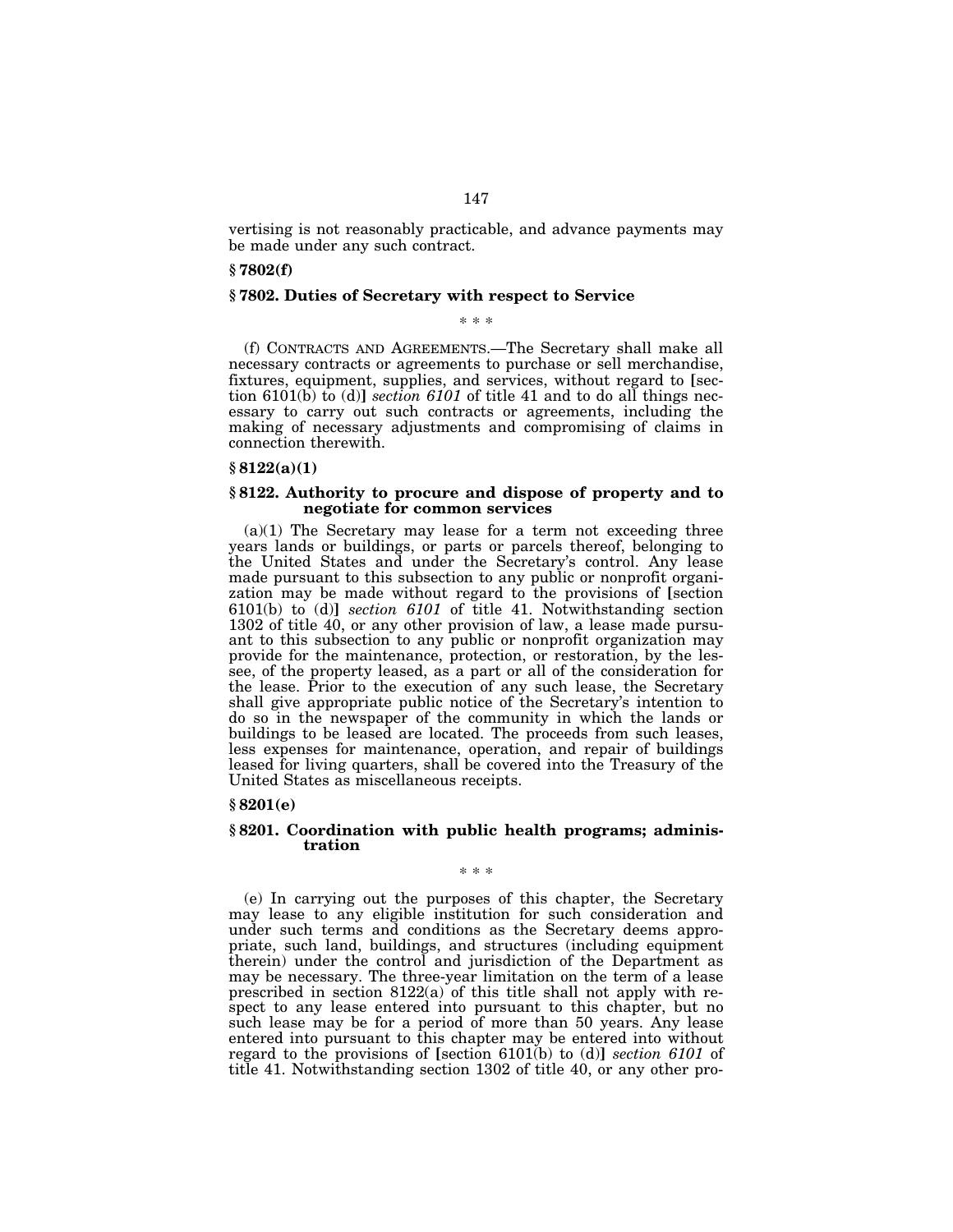vision of law, a lease entered into pursuant to this chapter may provide for the maintenance, protection, or restoration, by the lessee, of the property leased, as a part or all of the consideration of the lease.

# **TITLE 40—PUBLIC BUILDINGS, PROPERTY, AND WORKS**

# **Public Law 111–350, § 5(***l***)(23) SEC. 5. CONFORMING CROSS-REFERENCES.**

\* \* \*

(*l*) TITLE 40.—Title 40, United States Code, is amended as follows:

\* \* \*

(23) In section 8711(d), strike ''section 3709 of the Revised **[**Statutes**]** *Statues* (41 U.S.C. 5)'' and substitute ''section 6101(b) to (d) of title 41''.

# **§ The analysis for chapter 1**

# **CHAPTER 1—GENERAL**

\* \* \*

#### SUBCHAPTER II—SCOPE

111. Application to **[**division C (except sections 3302, 3501(b), 3509, 3906, 4710, and 4711) of subtitle I**]** *the provisions referred to in section 171(c)* of title 41.

# **§ 102 (matter before (1))**

### **§ 102. Definitions**

The following definitions apply in chapters 1 through 7 of this title **[**and in division C (except sections 3302, 3501(b), 3509, 3906, 4710, and 4711) of subtitle I of title 41**]:** 

# **§ 111. Application to [division C (except sections 3302, 3501(b), 3509, 3906, 4710, and 4711) of subtitle I]** *the provisions referred to in section 171(c)* **of title 41**

In the following provisions, the words ''this subtitle'' are deemed to refer also to **[**division C (except sections 3302, 3501(b), 3509, 3906, 4710, and 4711) of subtitle I**]** *the provisions referred to in section 171(c)* of title 41:

# **§ 113(b)**

#### **§ 113. Limitations**

\* \* \*

(b) LIMITATION REGARDING **[**Division B (Except Sections 1704 and 2303) of Subtitle I**]** *THE PROVISIONS REFERRED TO IN SECTION 172(b)* of Title 41.—The authority conferred by this subtitle is subject to **[**division B (Except Sections 1704 and 2303) of subtitle I**]** *the provisions referred to in section 172(b)* of title 41.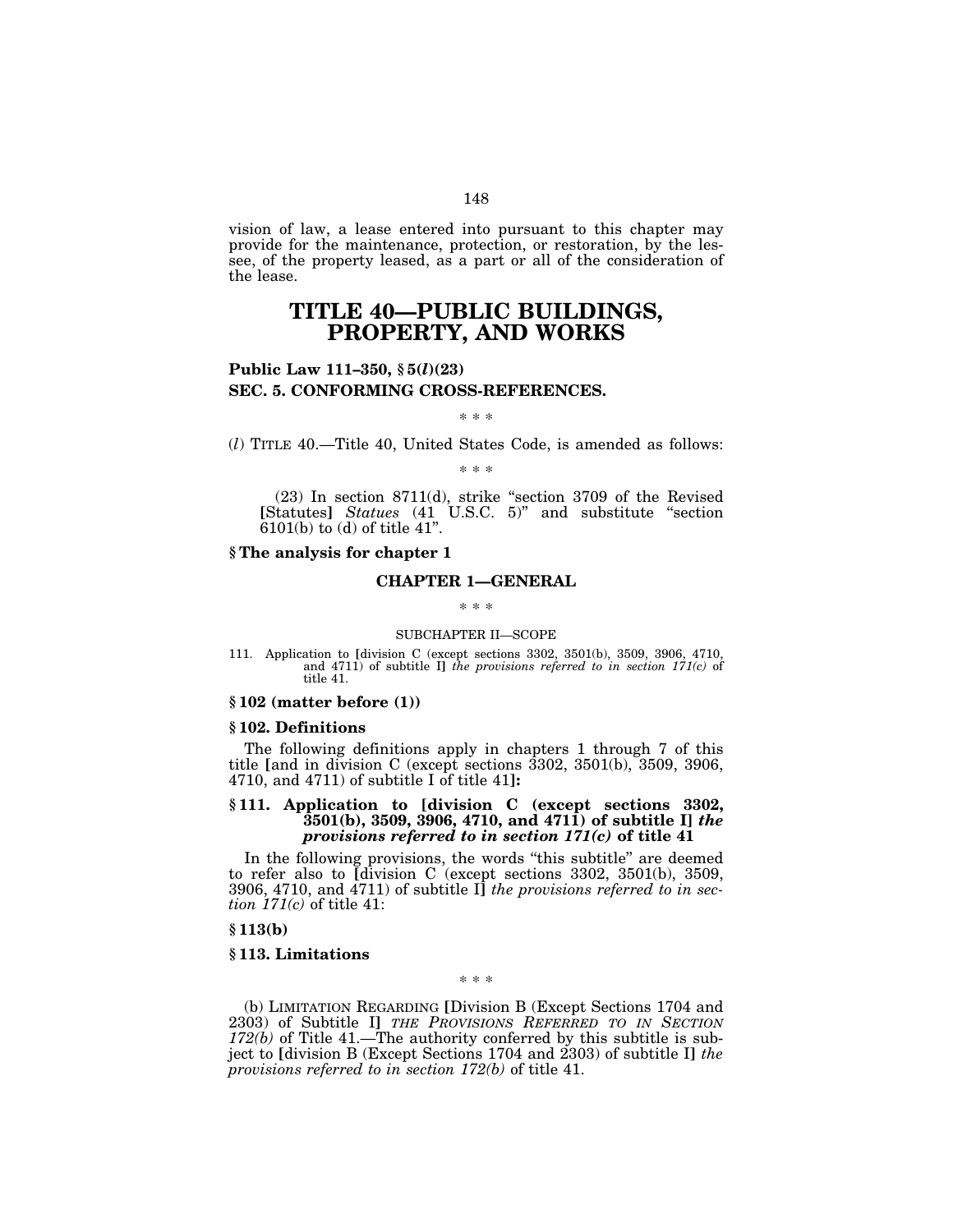# **§ 311. Personnel**

**§ 311** 

(a) APPOINTMENT AND COMPENSATION.—The Administrator of General Services, subject to chapters 33 and 51 and subchapter III of chapter 53 of title 5, may appoint and fix the compensation of personnel necessary to carry out chapters 1, 3, and 5 of this title and **[**division C (except sections 3302, 3501(b), 3509, 3906, 4710, and 4711) of subtitle I**]** *the provisions referred to in section 171(c)*  of title 41.

(b) TEMPORARY EMPLOYMENT.—The Administrator may procure the temporary or intermittent services of experts or consultants under section 3109 of title 5 to the extent the Administrator finds necessary to carry out chapters 1, 3, and 5 of this title and **[**division C (except sections 3302, 3501(b), 3509, 3906, 4710, and 4711) of subtitle I**]** *the provisions referred to in section 171(c)* of title 41.

# **§ 501(b)(2)(B)**

# **§ 501. Services for executive agencies**

\* \* \*

(b) PROCUREMENT AND SUPPLY.—

\* \* \*

(2) POLICIES AND METHODS.—

\* \* \*

(B) CONTROLLING REGULATION.—Policies and methods prescribed by the Administrator of General Services under this paragraph are subject to regulations prescribed by the Administrator for Federal Procurement Policy under **[**division B (except sections 1704 and 2303) of subtitle I**]** *the provisions referred to in section 172(b)* of title 41.

# **§ 503(b)(3)**

# **§ 503. Exchange or sale of similar items**

\* \* \*

(b) APPLICABLE REGULATION AND LAW.—

(1) REGULATIONS PRESCRIBED BY ADMINISTRATOR OF GENERAL SERVICES.—A transaction under subsection (a) must be carried out in accordance with regulations the Administrator of General Services prescribes, subject to regulations prescribed by the Administrator for Federal Procurement Policy under **[**division B (except sections 1704 and 2303) of subtitle I**]** *the provisions referred to in section 172(b)* of title 41.

\* \* \*

(3) **[**SECTION 6101(b) TO (d)**]** *SECTION 6101* OF TITLE 41.—**[**Section 6101(b) to (d) of title 41**]** *Section 6101* applies to a sale of property under subsection (a), except that fixed price sales may be conducted in the same manner and subject to the same con-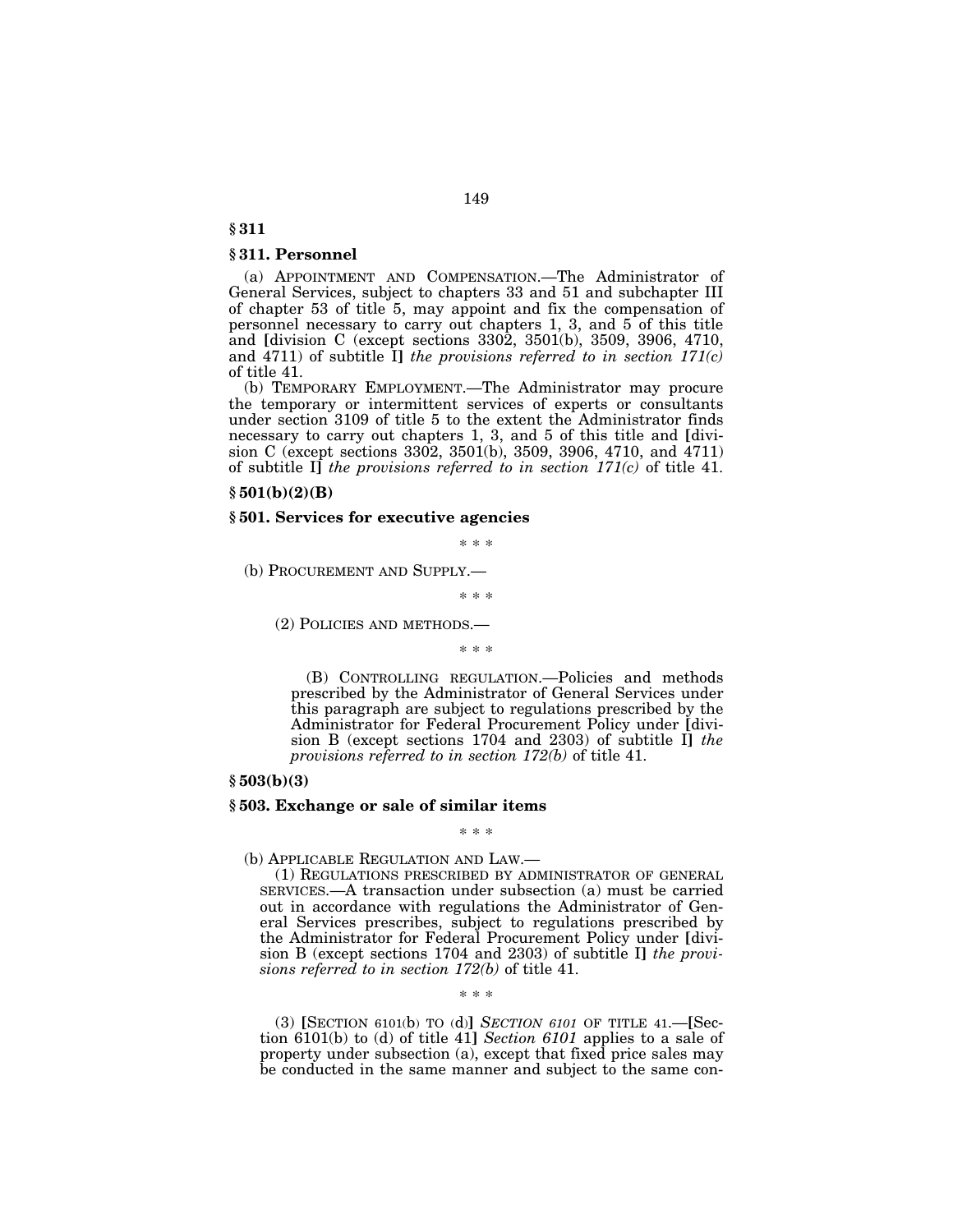ditions as are applicable to the sale of property under section 545(d) of this title.

### $§ 506(a)(1)(D)$

# **§ 506. Inventory controls and systems**

(a) ACTIVITIES OF THE ADMINISTRATOR OF GENERAL SERVICES.— (1) IN GENERAL.—Subject to paragraph (2), and after adequate advance notice to affected executive agencies, the Administrator of General Services may undertake the following activities as necessary to carry out functions under this chapter:

\* \* \*

(D) STANDARD PURCHASE SPECIFICATIONS AND STANDARD FORMS AND PROCEDURES.—Prescribe standard purchase specifications and standard forms and procedures (except forms and procedures that the Comptroller General prescribes by law) subject to regulations the Administrator for Federal Procurement Policy prescribes under **[**division B (except sections 1704 and 2303) of subtitle I**]** *the provisions referred to in section 172(b) of title 41*.

# **§ 545(f)**

### **§ 545. Procedure for disposal**

\* \* \*

(f) APPLICABILITY OF OTHER LAW.—**[**Section 6101(b)–(d)**]** *Section 6101* of title 41 does not apply to a disposal or contract for disposal made under this section.

# **§ 1103 note (Services Acquisition Reform Act of 2003, division A, § 1427(b))**

# **SEC. 1427. IMPROVEMENTS IN CONTRACTING FOR AR-CHITECTURAL AND ENGINEERING SERVICES.**  \* \* \*

# (b) ARCHTECTURAL AND ENGINEERING SERVICES.—Architectural and engineering services (as defined in section 1102 of title 40, United States Code) shall not be offered under multiple-award schedule contracts entered into by the Administrator of General Services or under Governmentwide task and delivery order contracts entered into under sections 2304a and 2304b of title 10, United States Code, or **[**sections 303H and 303I of the Federal Property and Administrative Services Act of 1949 (41 U.S.C. 253h and 253i)**]** *sections 4103 and 4105 of title 41, United States Code,*  unless such services—

# **§ 1305**

# **§ 1305. Disposition of land acquired by devise**

The General Services Administration may take custody, for disposal as excess property under **[**this subtitle and division C (except sections 3302,  $3501(b)$ , 3509, 3906, 4710, and 4711) of subtitle I of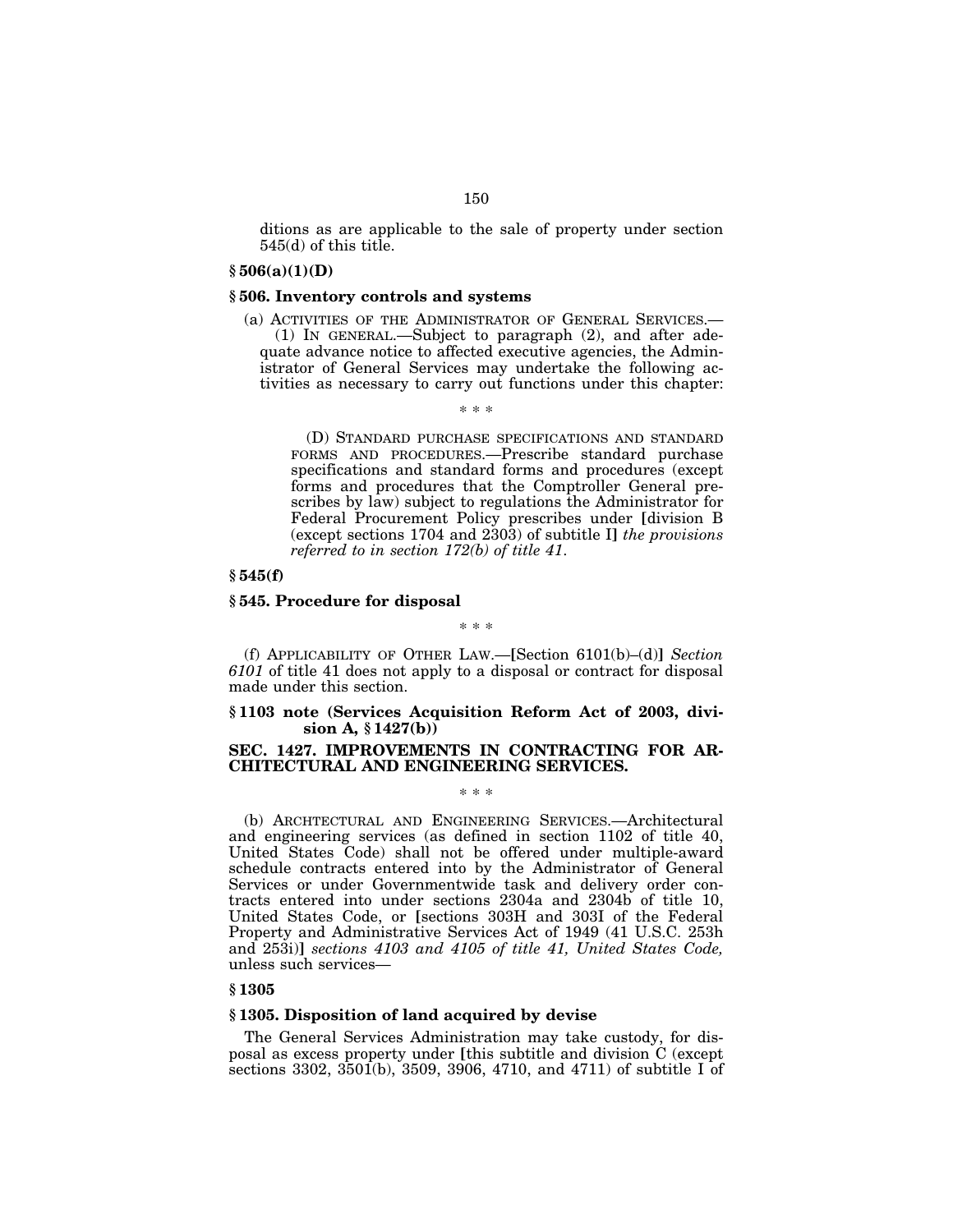title 41**]** *chapter 5 of this title*, of land acquired by the Federal Government by devise.

#### **§ 1308**

# **§ 1308. Disposition of unfit horses and mules**

Subject to applicable regulations under this subtitle and **[**division C (except sections 3302, 3501(b), 3509, 3906, 4710, and 4711) of subtitle I**]** *the provisions referred to in section 171(c)* of title 41, horses and mules belonging to the Federal Government that have become unfit for service may be destroyed or put out to pasture, either on pastures belonging to the Government or those belonging to financially sound and reputable humane organizations whose facilities permit them to care for the horses and mules during the remainder of their natural lives, at no cost to the Government.

### **§ 3148**

# **§ 3148. Application of this subchapter to certain contracts**

This subchapter applies to a contract authorized by law that is made without regard to **[**section 6101(b) to (d) of title 41**]** *section 6101 of title 41*, or on a cost-plus-a-fixed-fee basis or otherwise without advertising for proposals, if this subchapter otherwise would apply to the contract.

#### **§ 3304(d)(2)**

# **§ 3304. Acquisition of buildings and sites**

\* \* \*

(d) SOLICITATION OF PROPOSALS FOR SALE, DONATION, OR EX-CHANGE OF REAL PROPERTY.—When the Administrator is to acquire a site under subsection (b), the Administrator, if the Administrator considers it necessary, by public advertisement may solicit proposals for the sale, donation, or exchange of real property to the Federal Government to be used as the site. In selecting a site under subsection (b) the Administrator (with the concurrence of the United States Postal Service if any part of the public building to be constructed on the site is to be used for post office purposes) may—

\* \* \*

(2) acquire the site without regard to **[**division C (except sections 3302, 3501(b), 3509, 3906, 4710, and 4711) of subtitle I**]**  *the provisions referred to in section 171(c)* of title 41.

# **§ 3305(a)**

#### **§ 3305. Construction and alteration of buildings**

(a) CONSTRUCTION.—

(1) REPLACEMENT OF EXISTING BUILDINGS.—When the Administrator of General Services considers it to be in the best interest of the Federal Government to construct a new public building to take the place of an existing public building, the Administrator may demolish the existing building and use the site on which it is located for the site of the proposed public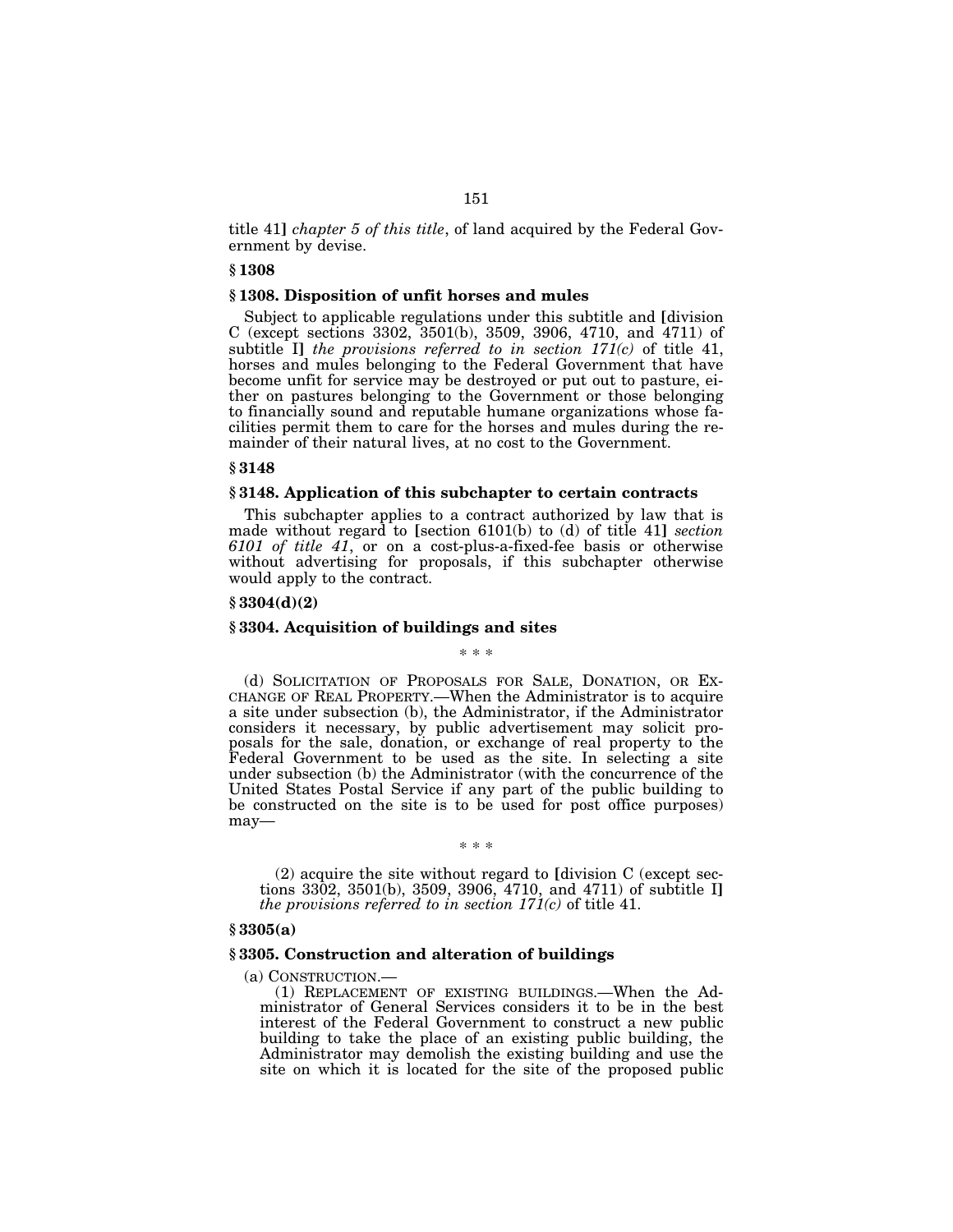building. If the Administrator believes that it is more advantageous to construct the public building on a different site in the same city, the Administrator may exchange the building and site, or the site, for another site, or may sell the building and site in accordance with **[**subtitle I of this title and division C (except sections 3302, 3501(b), 3509, 3906, 4710, and 4711) of subtitle I of title 41**]** *chapter 5 of this title*.

(2) SALE OR EXCHANGE OF SITES.—When the Administrator decides that a site acquired for the construction of a public building is not suitable for that purpose, the Administrator may exchange the site for another site, or may sell it in accordance with **[**subtitle I of this title and division C (except sections 3302, 3501(b), 3509, 3906, 4710, and 4711) of subtitle I of title 41**]** *chapter 5 of this title*.

### **§ 3308(a)**

# **§ 3308. Architectural or engineering services**

(a) EMPLOYMENT BY ADMINISTRATOR.—When the Administrator of General Services decides it to be necessary, the Administrator may employ, by contract or otherwise, without regard to chapters 33 and 51 and subchapter III of chapter 53 of title 5, civil service rules and regulations, or **[**section 6101(b) to (d)**]** *section 6101* of title 41, the services of established architectural or engineering corporations, firms, or individuals, to the extent the Administrator may require those services for any public building authorized to be constructed or altered under this chapter.

# **§ 3313(g)**

# **§ 3313. Use of energy efficient lighting fixtures and bulbs**

\* \* \*

(g) APPLICABILITY OF **[**Buy American Act**]** *CHAPTER 83 OF TITLE 41*.—Acquisitions carried out pursuant to this section shall be subject to the requirements of **[**the Buy American Act (41 U.S.C. 10c et seq.)**]** *chapter 83 of title 41*.

# **§ 6111(b)(2)(D)**

# **§ 6111. Supreme Court Building**

\* \* \*

(b) AVAILABILITY OF APPROPRIATIONS.—Amounts appropriated under—

# \* \* \*

(2) the heading ''Supreme Court of the United States'' and "care of the building and grounds" are available for-

\* \* \*

(D) without compliance with **[**section 6101(b) to (d)**]** *section 6101* of title 41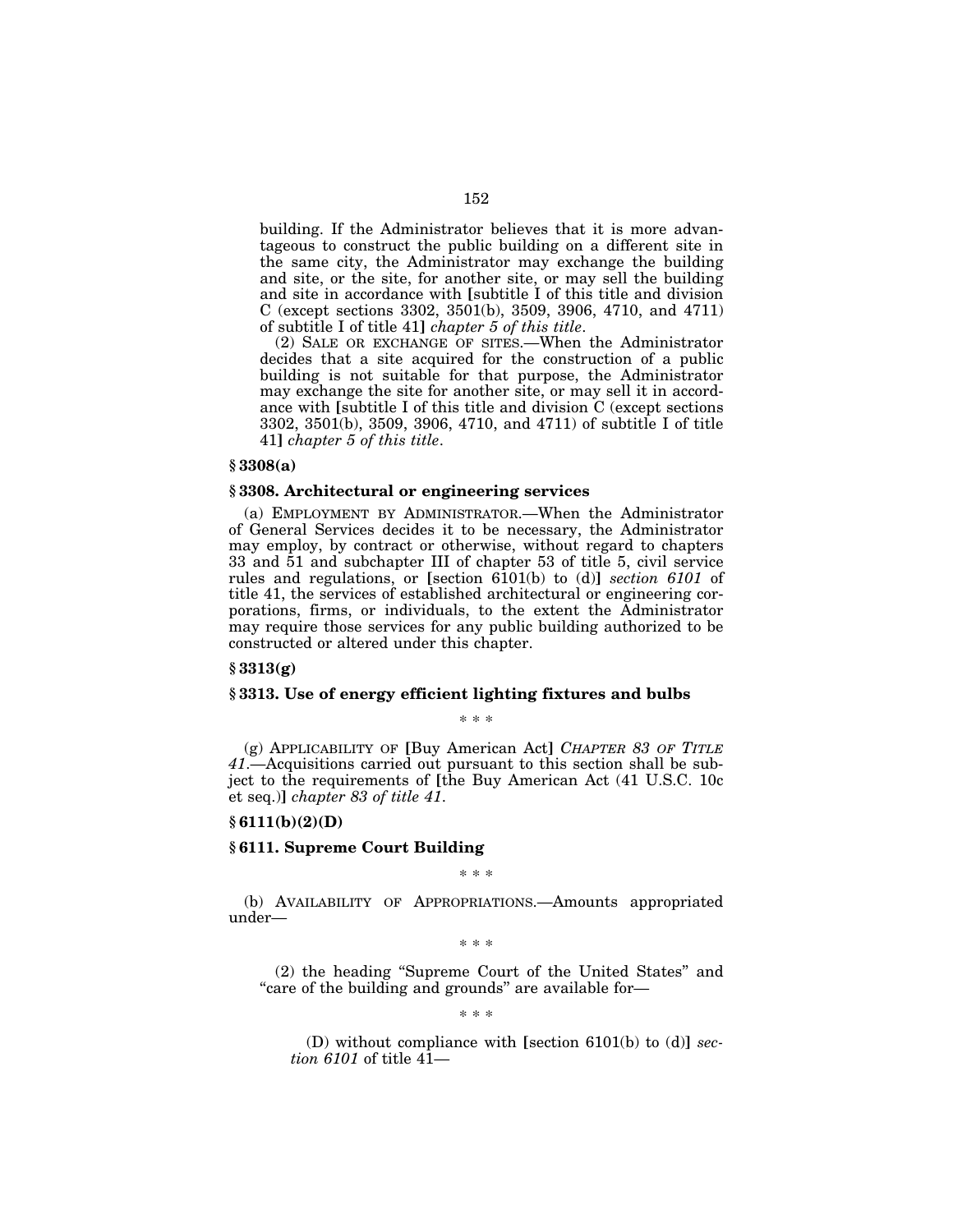**§ 8711(d)** 

# **§ 8711. National Capital Planning Commission**

\* \* \*

(d) PERSONNEL.—The National Capital Planning Commission may employ a Director, an executive officer, and other technical and administrative personnel as it considers necessary. Without regard to **[**section 6101(b) to (d)**]** *section 6101* of title 41 and section 3109, chapters 33 and 51, and subchapter III of chapter 53, of title 5, the Commission may employ, by contract or otherwise, the temporary or intermittent (not more than one year) services of city planners, architects, engineers, appraisers, and other experts or organizations of experts, as may be necessary to carry out its functions. The Commission shall fix the rate of compensation so as not to exceed the rate usual for similar services.

# **§ 11302 note (Floyd D. Spence National Defense Authorization Act for Fiscal Year 2001, section 1 [H.R. 5408], § 813)**

# **SEC. 813. APPROPRIATE USE OF REQUIREMENTS RE-GARDING EXPERIENCE AND EDUCATION OF CON-TRACTOR PERSONNEL IN THE PROCUREMENT OF IN-FORMATION TECHNOLOGY SERVICES.**

(a) AMENDMENT OF THE FEDERAL ACQUISITION REGULATION.—Not later than 180 days after the date of the enactment of this Act, the Federal Acquisition Regulation issued in accordance with **[**sections 6 and 25 of the Office of Federal Procurement Policy Act (41 U.S.C. 405 and 421)**]** *sections 1121 and 1303 of title 41, United States Code* shall be amended to address the use, in the procurement of information technology services, of requirements regarding the experience and education of contractor personnel.

\* \* \*

(d) DEFINITIONS.—In this section:

(1) The term ''executive agency'' has the meaning given that term in **[**section 4(1) of the Office of Federal Procurement Policy Act (41 U.S.C. 403(1))**]** *section 133 of title 41, United States Code*.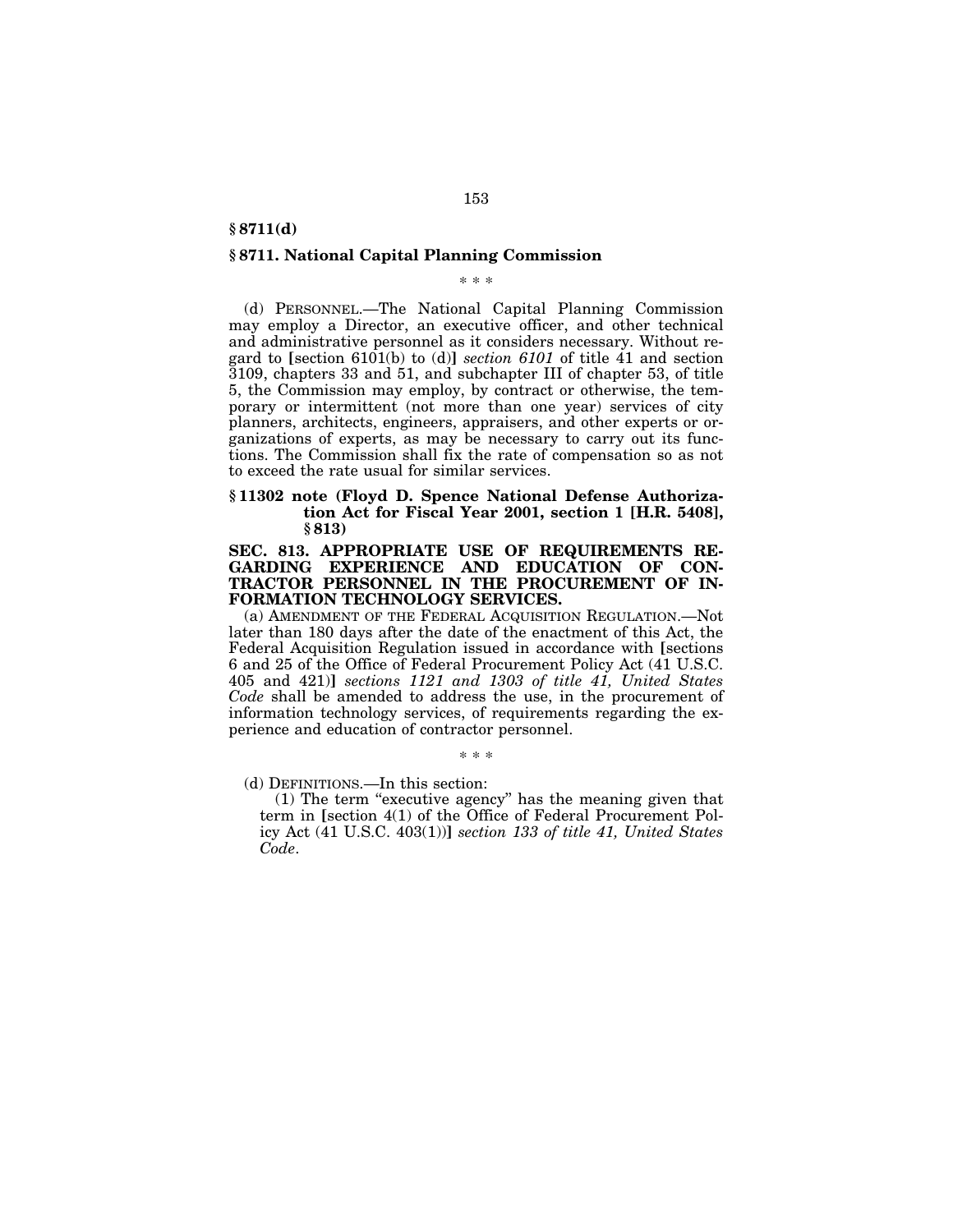154

**§ Subtitle V** 

# **SUBTITLE V—REGIONAL ECONOMIC AND INFRASTRUCTURE DEVELOPMENT**

\* \* \*

# **CHAPTER [1]** *151***—GENERAL PROVISIONS**

\* \* \*

# **CHAPTER [2]** *153***—REGIONAL COMMISSIONS**

\* \* \*

# **CHAPTER [3]** *155***—FINANCIAL ASSISTANCE**

\* \* \*

# **CHAPTER [4]** *157***—ADMINISTRATIVE PROVISIONS**

# **TITLE 41—PUBLIC CONTRACTS**

**Public Law 111–350, § 7(b) SEC. 7. REPEALS.** 

\* \* \*

(b) REPEALER SCHEDULE.—The laws specified in the following schedule are repealed, except for rights and duties that matured, penalties that were incurred, and proceedings that were begun before the date of enactment of this Act.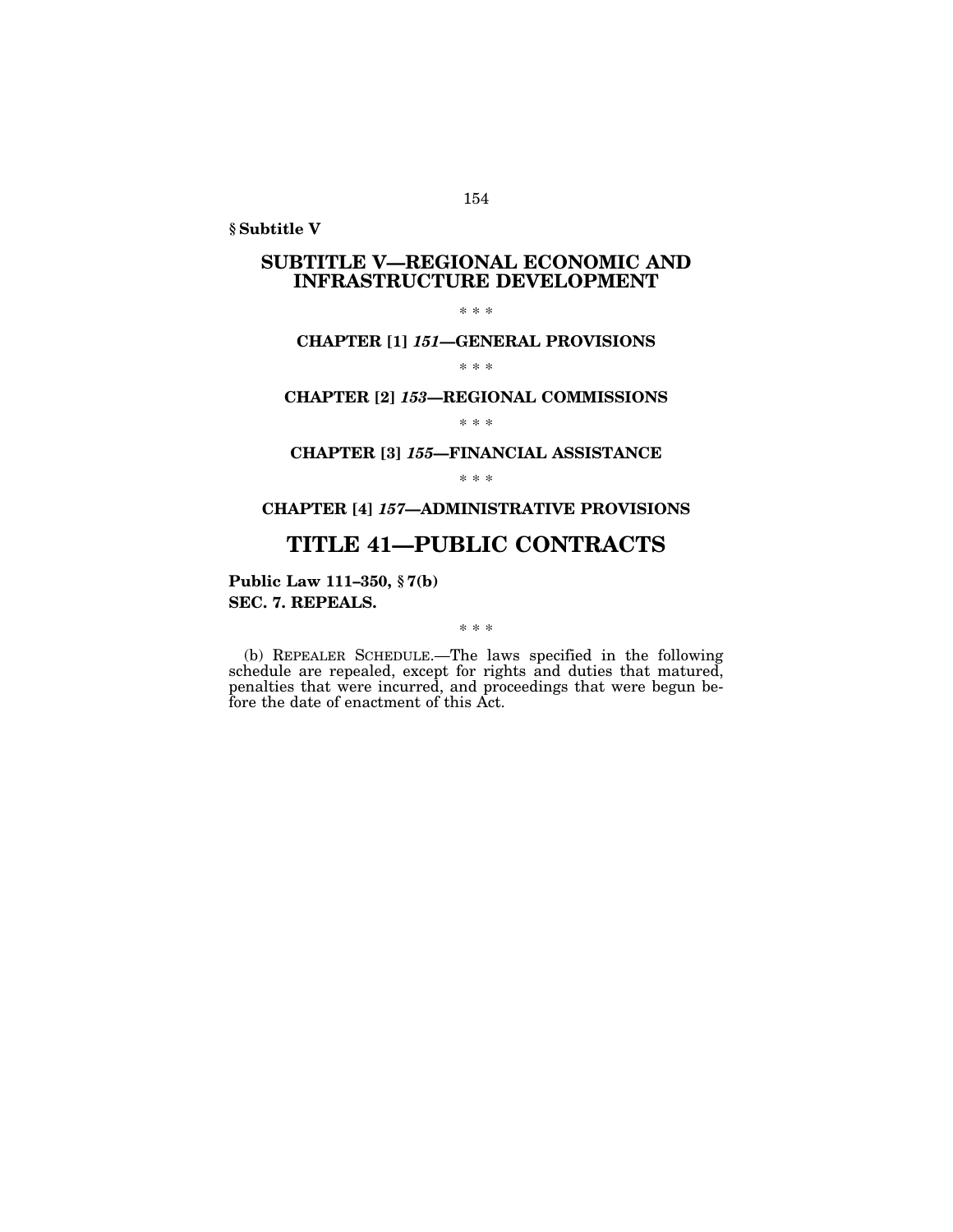Schedule of Laws Repealed<br>Statutes at Large

| Statures at Large |                                            |             | Proposed |       | 8301 |                                                                     |                                                                                                                                                                                                                               |                                                      |               |                 |                 |  |
|-------------------|--------------------------------------------|-------------|----------|-------|------|---------------------------------------------------------------------|-------------------------------------------------------------------------------------------------------------------------------------------------------------------------------------------------------------------------------|------------------------------------------------------|---------------|-----------------|-----------------|--|
|                   | U.S. Code (title 41 unless otherwise       | specificed) | Existing |       | 10c  | $[10b-1]$ 10c note                                                  | 51                                                                                                                                                                                                                            | 322                                                  |               | 601 note        | 601 note        |  |
|                   | Statutes at Large                          |             | Page     |       |      |                                                                     |                                                                                                                                                                                                                               |                                                      |               |                 | 2391            |  |
|                   |                                            | Vol-        | ume      |       | 47   | $\begin{array}{c} \vdots \\ \vdots \\ \vdots \\ \vdots \end{array}$ | $\overline{60}$                                                                                                                                                                                                               | $rac{8}{68}$                                         |               | $\overline{58}$ | $\overline{58}$ |  |
|                   | Section                                    |             |          |       |      |                                                                     | $[1]$ , and an anomalization of the continuum continuum continuum continuum continuum continuum continuum continuum continuum continuum continuum continuum continuum continuum continuum continuum continuum continuum conti |                                                      |               |                 | $\frac{6}{16}$  |  |
|                   | Pub-<br>Chapter or <del>I</del><br>lic Law |             |          |       |      |                                                                     |                                                                                                                                                                                                                               |                                                      |               |                 |                 |  |
|                   |                                            | Date        |          | * * * | 1933 | * * * *                                                             | $\begin{array}{c} 1946\\ \text{Mar. 8} \; \ldots \\ * \; * \end{array}$                                                                                                                                                       | $[1954] \label{eq:13}$ May 11 $\ldots \ldots \ldots$ | $1978$<br>*** |                 |                 |  |

155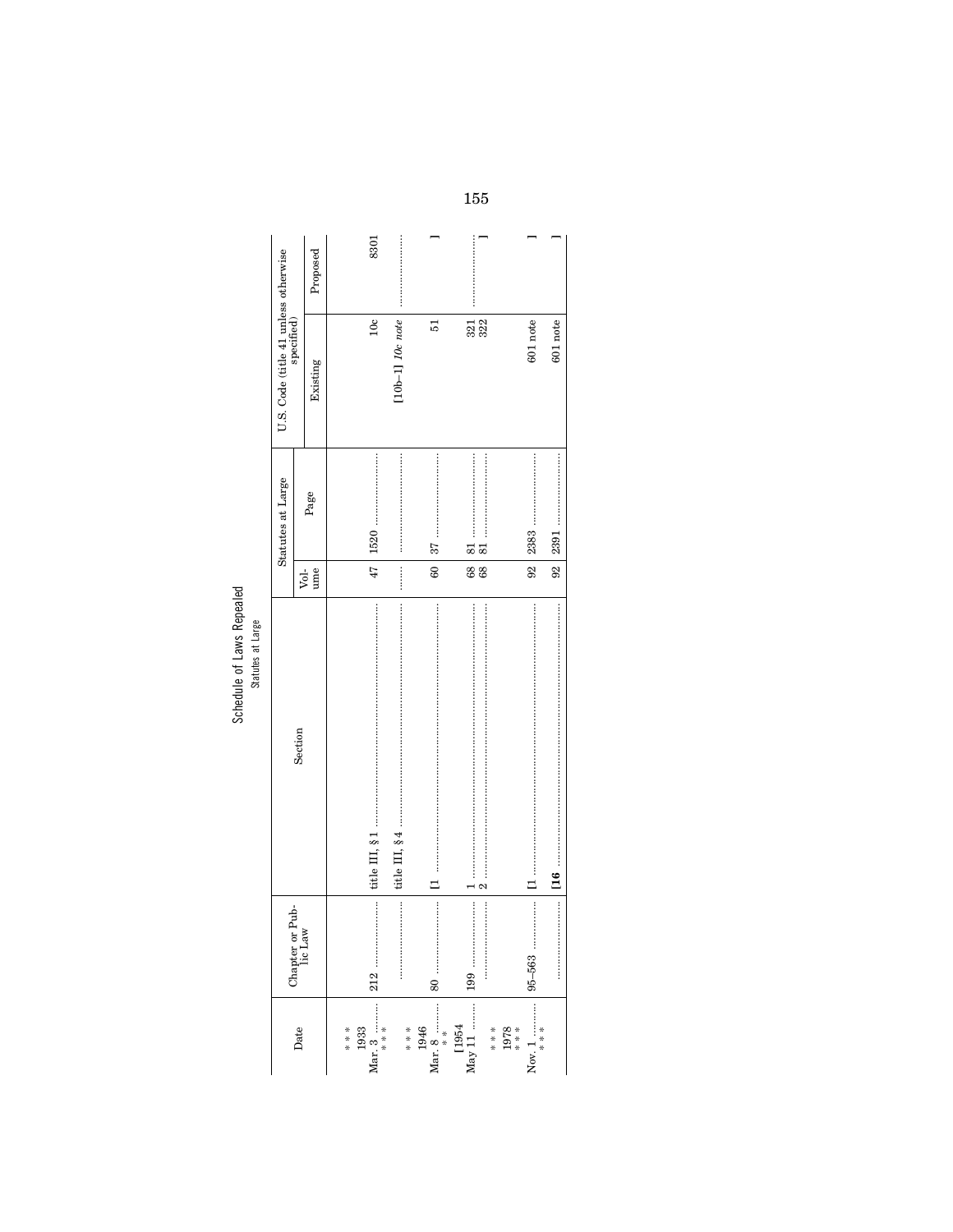# **The analysis for chapter 1**

# **CHAPTER 1—DEFINITIONS**

# \* \* \*

## *SUBCHAPTER III—DIVISION C DEFINITIONS*

\* \* \*

#### *154. Additional definitions.*

#### *SUBCHAPTER IV—REFERENCES TO PROVISIONS FORMERLY CONTAINED IN OTHER LAWS*

*171. References to provisions formerly contained in the Federal Property and Administrative Services Act of 1949.* 

*172. References to provisions formerly contained in the Office of Federal Procurement Policy Act.* 

# **§§ 154, 171, 172**

## *§ 154. Additional definitions*

*In the provisions referred to in section 171(c), the terms ''executive agency'', ''Federal agency'', and ''property'' have the same meanings given in section 102 of title 40.* 

# *SUBCHAPTER IV—REFERENCES TO PROVISIONS FORMERLY CONTAINED IN OTHER LAWS*

# *§ 171. References to provisions formerly contained in Federal Property and Administrative Services Act of 1949*

*(a) TRANSLATION OF OBSOLETE REFERENCES.—This section provides a convenient form for references to provisions formerly contained in the Federal Property and Administrative Services Act of 1949.* 

*(b) PROVISIONS FORMERLY CONTAINED IN FEDERAL PROPERTY AND ADMINISTRATIVE SERVICES ACT OF 1949 (OTHER THAN TITLE III).— Provisions formerly contained in the Federal Property and Administrative Services Act of 1949 (other than title III) are restated in chapters 1 through 11 of title 40.* 

*(c) PROVISIONS FORMERLY CONTAINED IN TITLE III OF FEDERAL PROPERTY AND ADMINISTRATIVE SERVICES ACT OF 1949.—Provisions formerly contained in title III of the Federal Property and Administrative Services Act of 1949 are restated in the following provisions of this title:* 

*(1) Chapter 31.* 

*(2) Sections 3301, 3303 through 3305, 3306(a) through (e), 3307(a) through (d), and 3308 through 3311.* 

*(3) Sections 3501(a) and 3502 through 3509.* 

*(4) Chapter 37.* 

*(5) Sections 3901 through 3903 and 3905.* 

- *(6) Sections 4101, 4105, and 4106.*
- *(7) Chapter 43.*
- *(8) Chapter 45.*
- *(9) Sections 4701 through 4706 and 4709.*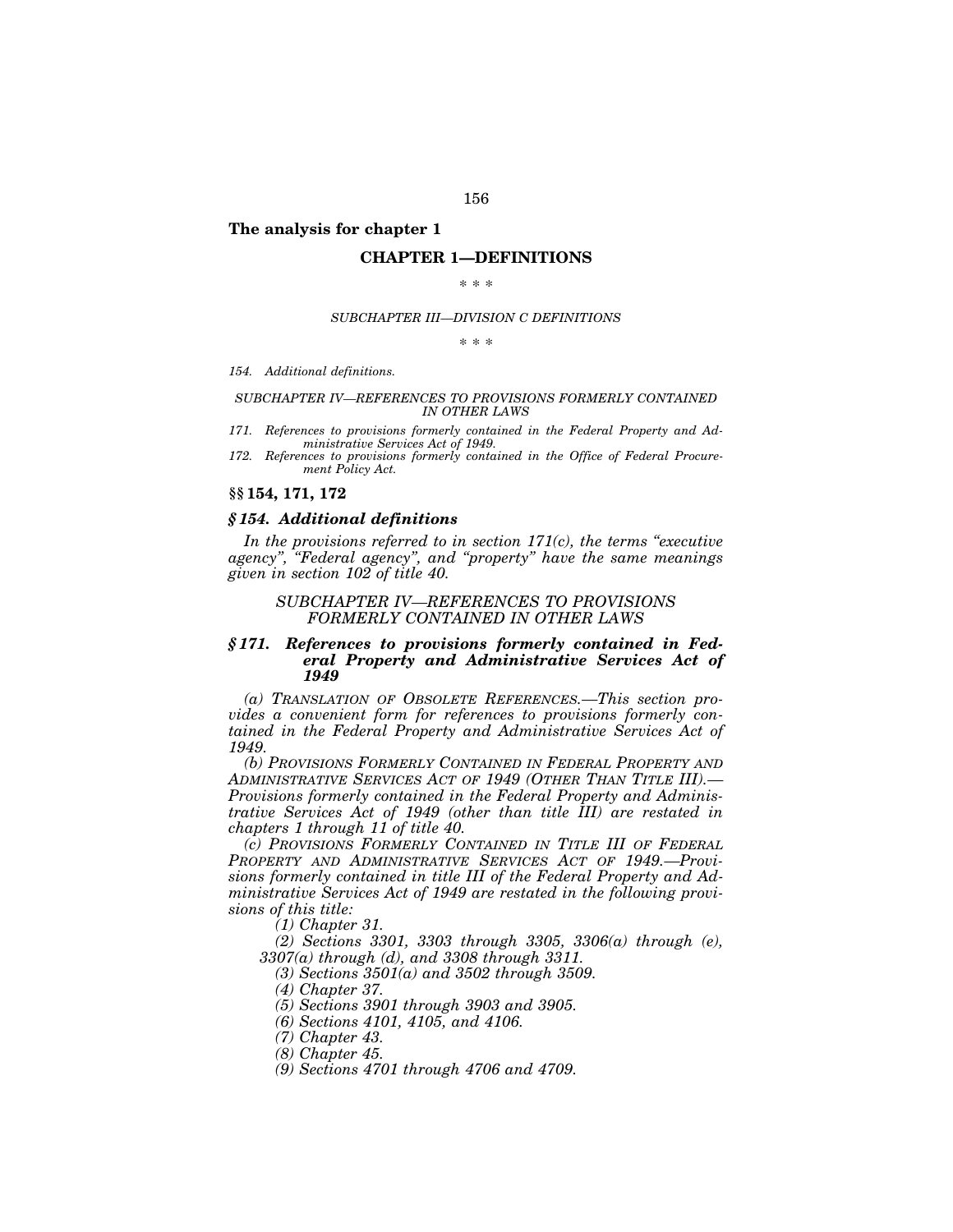# *§ 172. References to provisions formerly contained in the Office of Federal Procurement Policy Act*

*(a) TRANSLATION OF OBSOLETE REFERENCES.—This section provides a convenient form for references to provisions formerly contained in the Office of Federal Procurement Policy Act.* 

*(b) PROVISIONS FORMERLY CONTAINED IN OFFICE OF FEDERAL PROCUREMENT POLICY ACT.—Provisions formerly contained in the Office of Federal Procurement Policy Act are restated in the following provisions of this title:* 

*(1) Sections 1101, 1102, 1121(a) through (c)(1) and (c)(3) through (f), 1122, 1124 through 1127, and 1130.* 

*(2) Chapter 13.* 

*(3) Chapter 15.* 

*(4) Sections 1701, 1702, 1703(a) through (h), (i)(2) through (8), and (k), 1705, and 1707 through 1712.* 

*(5) Sections 1901 through 1903, 1905 through 1907, and*   $1908(b)(1)$  and (2), (c)(1) and (2), and (d) through (f).

*(6) Chapter 21.* 

*(7) Sections 2301, 2302, 2305 through 2310, and 2312.* 

# **§ 1101 note (Department of Labor, Health and Human Services, and Education, and Related Agencies Appropriations Act, 1993, § 502)**

SEC. 502. No part of any appropriation contained in this Act or subsequent Departments of Labor, Health and Human Services, and Education, and Related Agencies Appropriations Acts shall be expended by an executive agency, as referred to in **[**the Office of Federal Procurement Policy Act (41 U.S.C. 401 et seq.)**]** *section 133 of title 41, United States Code*, pursuant to any obligation for services by contract, unless such executive agency has awarded and entered into such contract in full compliance with **[**such Act**]** *the provisions referred to in section 172(b) of title 41, United States Code*  and regulations promulgated thereunder.

# **§ 1122 note (Small Business Reauthorization Act of 1997, § 414(a))**

# **SEC. 414. REPORTING OF BUNDLED CONTRACT OPPOR-TUNITIES.**

(a) DATA COLLECTION REQUIRED.—The Federal Procurement Data System described in [section 6(d)(4)(A) of the Office of Federal<br>Procurement Policy Act (41 U.S.C. 405(d)(4)(A))] section Procurement Policy Act (41 U.S.C. 405(d)(4)(A))**]** *section 1122(a)(4)(A) of title 41, United States Code,* shall be modified to collect data regarding bundling of contract requirements when the contracting officer anticipates that the resulting contract price, including all options, is expected to exceed \$5,000,000. The data shall reflect a determination made by the contracting officer regarding whether a particular solicitation constitutes a contract bundling.

# **§ 1122 note (Federal Acquisition Streamlining Act of 1994, § 10004)**

# **SEC. 10004. DATA COLLECTION THROUGH FEDERAL PROCUREMENT DATA SYSTEM.**

(a) DATA COLLECTION REQUIRED.—The Federal Procurement Data System described in **[**section 6(d)(4)(A) of the Office of Federal Procurement Policy Act (41 U.S.C. 405(d)(4)(A))**]** *section*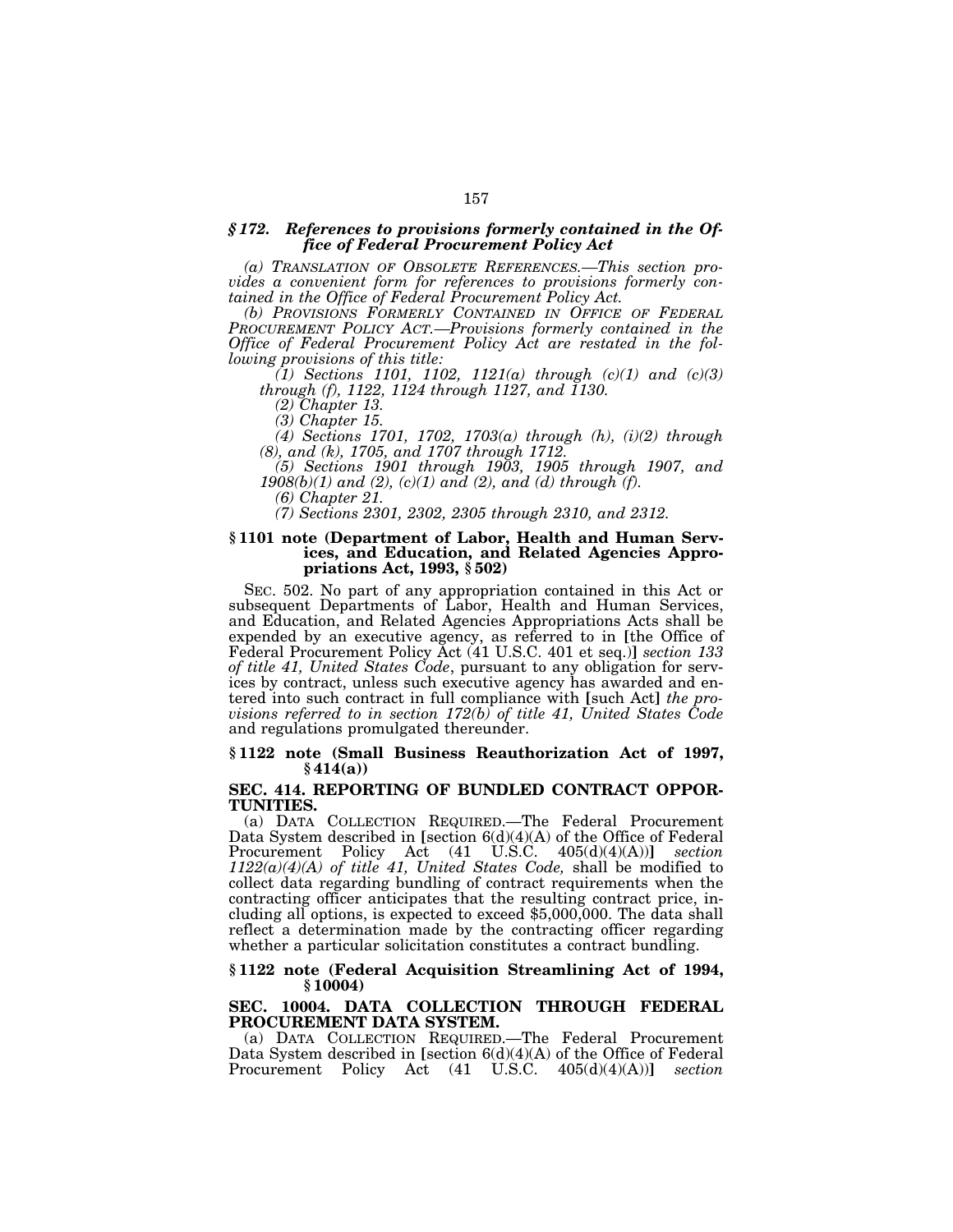*1122(a)(4)(A) of title 41, United States Code,* shall be modified to collect from contracts in excess of the simplified acquisition threshold data identifying the following matters:

\* \* \*

(b) DEFINITION.—In this section, the term ''simplified acquisition threshold'' has the meaning given such term in **[**section 4(11) of the Office of Federal Procurement Policy Act (41 U.S.C. 403(11))**]** *section 134 of title 41, United States Code*.

# **§ 1127 note National Defense Authorization Act for Fiscal Year 1998, § 808(g))**

# **SEC. 808. LIMITATION ON ALLOWABILITY OF COM-PENSATION FOR CERTAIN CONTRACTOR PERSONNEL.**

\* \* \*

(g) DEFINITIONS.—In this section:

(1) The term ''covered contract'' has the meaning given such term in section 2324(l) of title 10, United States Code, and section 306(l) of the Federal Property and Administrative Services Act of 1949 (41 U.S.C. 256(l))**]** *section 4301(2) of title 41, United States Code*.

(2) The terms ''compensation'' and ''senior executives'' have the meanings given such terms in section 2324(l) of title 10, United States Code, and **[**section 306(m) of the Federal Property and Administrative Services Act of 1949**]** *section 4301 of title 41, United States Code*.

# **§ 1303(a)(1)**

# **§ 1303. Functions and authority**

(a) FUNCTIONS.—

(1) ISSUE AND MAINTAIN FEDERAL ACQUISITION REGULATION.— Subject to sections 1121, 1122(a) to (c)(1), 1125, 1126, 1130, 1131, and 2305 of this title, the Administrator of General Services, the Secretary of Defense, and the Administrator of National Aeronautics and Space, pursuant to their respective authorities under division  $\hat{C}$  of this subtitle, chapters 4 and 137 of title 10, and **[**the National Aeronautics and Space Act of 1958 (42 U.S.C. 2451 et seq.)**]** *chapter 201 of title 51, shall jointly issue and maintain in accordance with subsection (d) a single Government-wide procurement regulation, to be known as the Federal Acquisition Regulation.* 

# **§ 1502 note (National Defense Authorization Act of Fiscal Year 2000, § 802)**

# **SEC. 802. STREAMLINED APPLICABILITY OF COST AC-COUNTING STANDARDS.**

\* \* \*

(c) REGULATION ON TYPES OF CAS COVERAGE.—(1) The Administrator for Federal Procurement Policy shall revise the rules and procedures prescribed pursuant to **[**section 26(f) of the Office of Federal Procurement Policy Act (41 U.S.C. 422(f))**]** *section 1502(a)*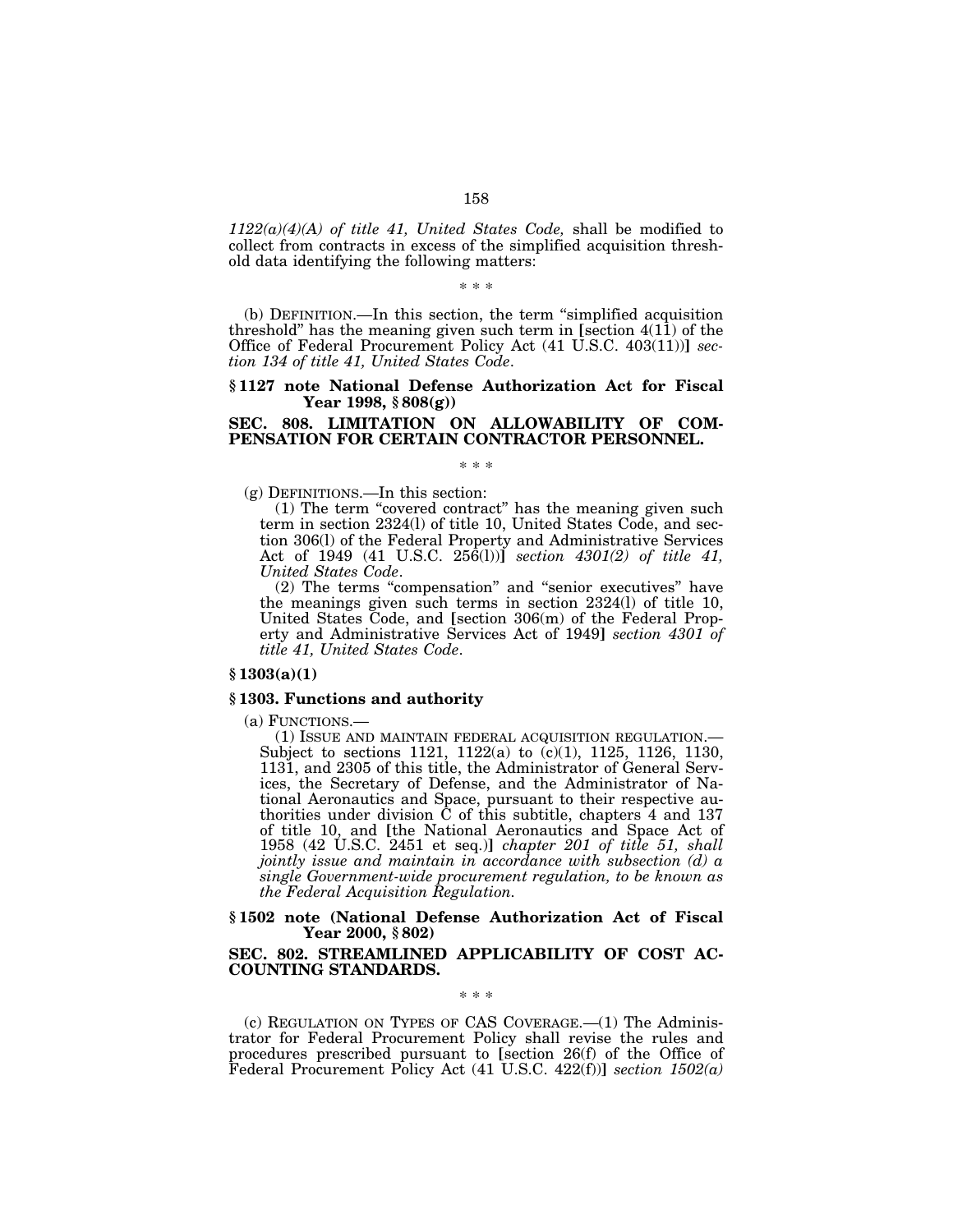*and (b) of title 41, United States Code,* to the extent necessary to increase the thresholds established in section 9903.201–2 of title 48 of the Code of Federal Regulations from \$25,000,000 to \$50,000,000.

(2) Paragraph (1) requires only a change of the statement of a threshold condition in the regulation referred to by section number in that paragraph, and shall not be construed as—

'(A) a ratification or expression of approval of—

#### \* \* \*

(ii) the manner in which **[**section 26 of the Office of Federal Procurement Policy Act**]** *chapter 15 of title 41, United States Code,* is administered through the regulation; or

#### \* \* \*

(g) INAPPLICABILITY OF STANDARDS TO CERTAIN CONTRACTS.—The cost accounting standards issued pursuant to **[**section 26(f) of the Office of Federal Procurement Policy Act (41 U.S.C. 422(f)), as amended by this section**]** *section 1502(a) and (b) of title 41, United States Code, as in effect on February 10, 1996, and amended by this section*, shall not apply during fiscal year 2000 with respect to a contract entered into under the authority provided in chapter 89 of title 5, United States Code (relating to health benefits for Federal employees).

(h) CONSTRUCTION REGARDING CERTAIN NOT-FOR-PROFIT ENTI-TIES.—The amendments made by subsections (a) and (b) shall not be construed as modifying or superseding, nor as intended to impair or restrict, the applicability of the cost accounting standards described in **[**section 26(f) of the Office of Federal Procurement Policy Act (41 U.S.C. 422(f)) *section 1502(a) and (b) of title 41, United States Code,* to—

(i) EFFECTIVE DATE.—The amendments made by subsections (a) and (b) shall take effect 180 days after the date of enactment of this Act, and shall apply with respect to—

\* \* \*

#### \* \* \*

(2) determinations made on or after such effective date regarding whether a segment of a contractor or subcontractor is subject to the cost accounting standards under **[**section 26(f) of the Office of Federal Procurement Policy Act (41 U.S.C. 422(f))**]**  *section 1502(a) and (b) of title 41, United States Code*, regardless of whether the contracts on which such determinations are made were entered into before, on, or after such date.

# **§ 1703(i)(6)**

#### **§ 1703. Acquisition workforce**

\* \* \*

(i) TRAINING FUND.—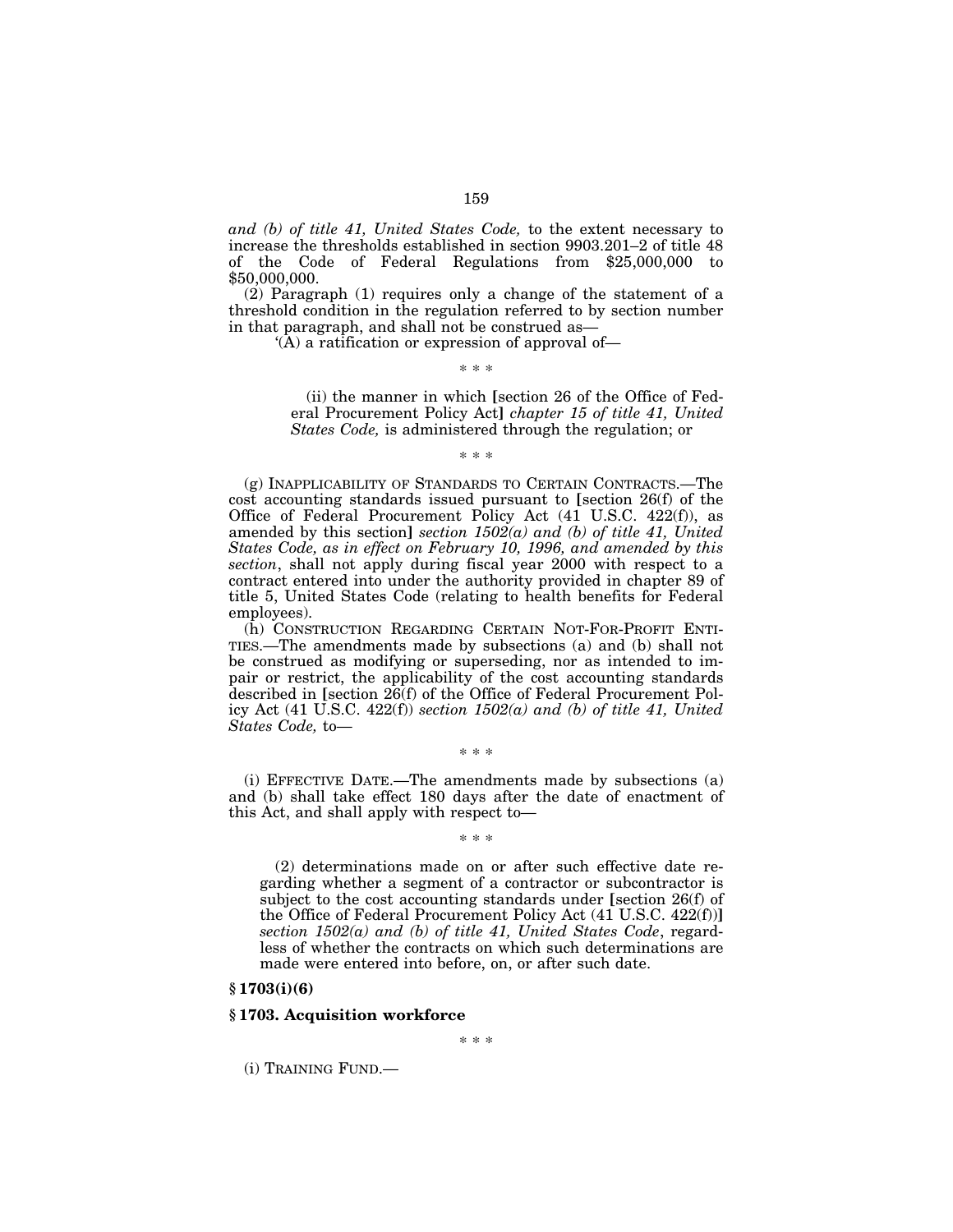(6) AMOUNTS NOT TO BE USED FOR OTHER PURPOSES.—The Administrator of General Services, through the Office of Federal **[**Procurememt**]** *Procurement* Policy, shall ensure that amounts collected under this section are not used for a purpose other than the activities set forth in section  $1201(a)$  of this title.

# **§ 1703 note (National Defense Authorization Act for Fiscal Year 2006, § 821(c))**

# **SEC. 821. PARTICIPATION BY DEPARTMENT OF DE-FENSE IN ACQUISITION WORKFORCE TRAINING FUND.**

\* \* \*

(c) DEFENSE ACQUISITION UNIVERSITY FUNDING.—Amounts transferred under **[**section 37(h)(3)(D) of the Office of Federal Procurement Policy Act (as amended by subsection (a))**]** *section 1703(i)(5) of title 41, United States Code,* for use by the Defense Acquisition University shall be in addition to other amounts authorized for the University.

### **§ 1703 note (Federal Acquisition Streamlining Act of 1994,**   $§ 5051(c)(2)(A))$

# **SEC. 5051. PERFORMANCE BASED MANAGEMENT.**

#### \* \* \*

(c) ENHANCED SYSTEM OF PERFORMANCE INCENTIVES.—Within one year after the date of the enactment of this Act, the Deputy Director for Management of the Office of Management and Budget, in consultation with appropriate officials in other departments and agencies of the Federal Government, shall, to the maximum extent consistent with applicable law—

\* \* \*

(2) review the incentives and personnel actions available to the heads of departments and agencies of the Federal Government for encouraging excellence in the acquisition workforce of the Federal Government and provide an enhanced system of incentives for the encouragement of excellence in such workforce which-

(A) relates pay to performance (including the extent to which the performance of personnel in such workforce contributes to achieving the cost goals, schedule goals, and performance goals established for acquisition programs pursuant to **[**section 313(b) of the Federal Property and Administrative Services Act of 1949, as added by subsection (a)**]** *section 3103(b) of title 41, United States Code*; and

# **§ 1709 note (Federal Acquisition Streamlining Act of 1994, § 6002(b))**

# **SEC. 6002. CONTRACTING FUNCTIONS BY FEDERAL PER-SONNEL.**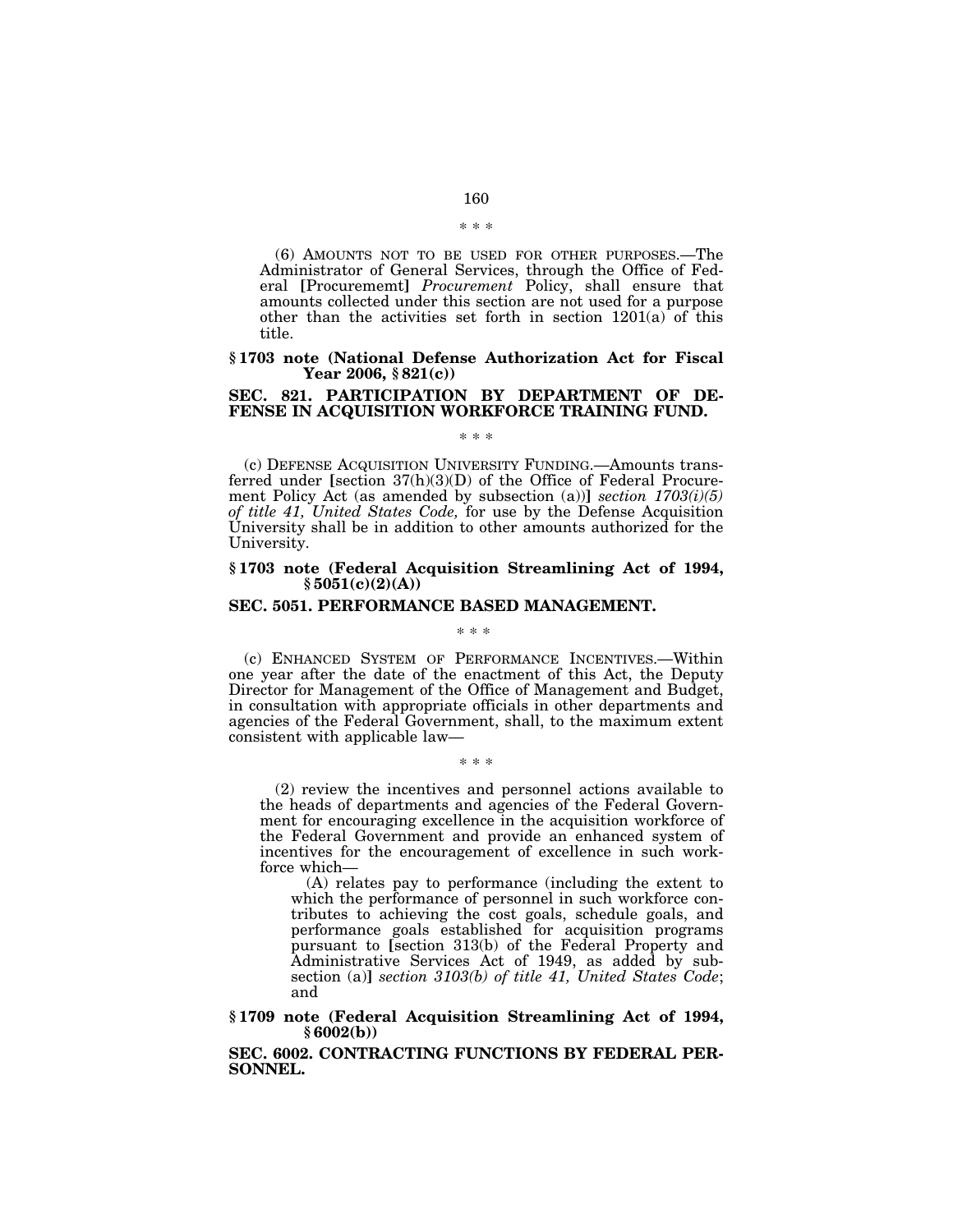(b) REQUIREMENT FOR GUIDANCE AND REGULATIONS.—The Federal Acquisition Regulatory Council established by **[**section 25(a) of the Office of Federal Procurement Policy Act (41 U.S.C. 421(a))**]**  *section 1302(a) of title 41, United States Code,* shall—

## **§ 1902 note (Small Business Jobs Act of 2010, § 1332)**

#### **SEC. 1332. MICRO-PURCHASE GUIDELINES.**

Not later than 1 year after the date of enactment of this Act, the Director of the Office of Management and Budget, in coordination with the Administrator of General Services, shall issue guidelines regarding the analysis of purchase card expenditures to identify opportunities for achieving and accurately measuring fair participation of small business concerns in purchases in an amount not in excess of the micro-purchase threshold, as defined in **[**section 32 of the Office of Federal Procurement Policy Act (41 U.S.C. 428)**]** *section 1902 of title 41, United States Code* (in this section referred to as ''micro-purchases''), consistent with the national policy on small business participation in Federal procurements set forth in sections  $2(a)$  and  $15(g)$  of the Small Business Act (15 U.S.C. 631(a) and 644(g)), and dissemination of best practices for participation of small business concerns in micro-purchases.

# **§ 2313**

# **§ 2313. Database for Federal agency contract and grant officers and suspension and debarment officials**

#### \* \* \*

(c) INFORMATION INCLUDED.—With respect to a covered person, the database shall include information (in the form of a brief description) for the most recent 5-year period regarding the following:

(1) Each civil or criminal proceeding, or any administrative proceeding, in connection with the award or performance of a contract or grant with the Federal Government with respect to the person during the period to the extent that the proceeding results in the following dispositions:

# \* \* \*

*(E) In an administrative proceeding, a final determination of contractor fault by the Secretary of Defense pursuant to section 823(d) of the National Defense Authorization Act for Fiscal Year 2010 (Public Law 111–84, 10 U.S.C. 2302 note).* 

\* \* \*

(e) USE OF DATABASE.—

**[**(1) AVAILABILITY TO GOVERNMENT OFFICIALS.—The Administrator of General Services shall ensure that the information in the database is available to appropriate acquisition officials of Federal agencies, other government officials as the Administrator of General Services determines appropriate, and, on request, the Chairman and Ranking Member of the committees of Congress having jurisdiction.**]**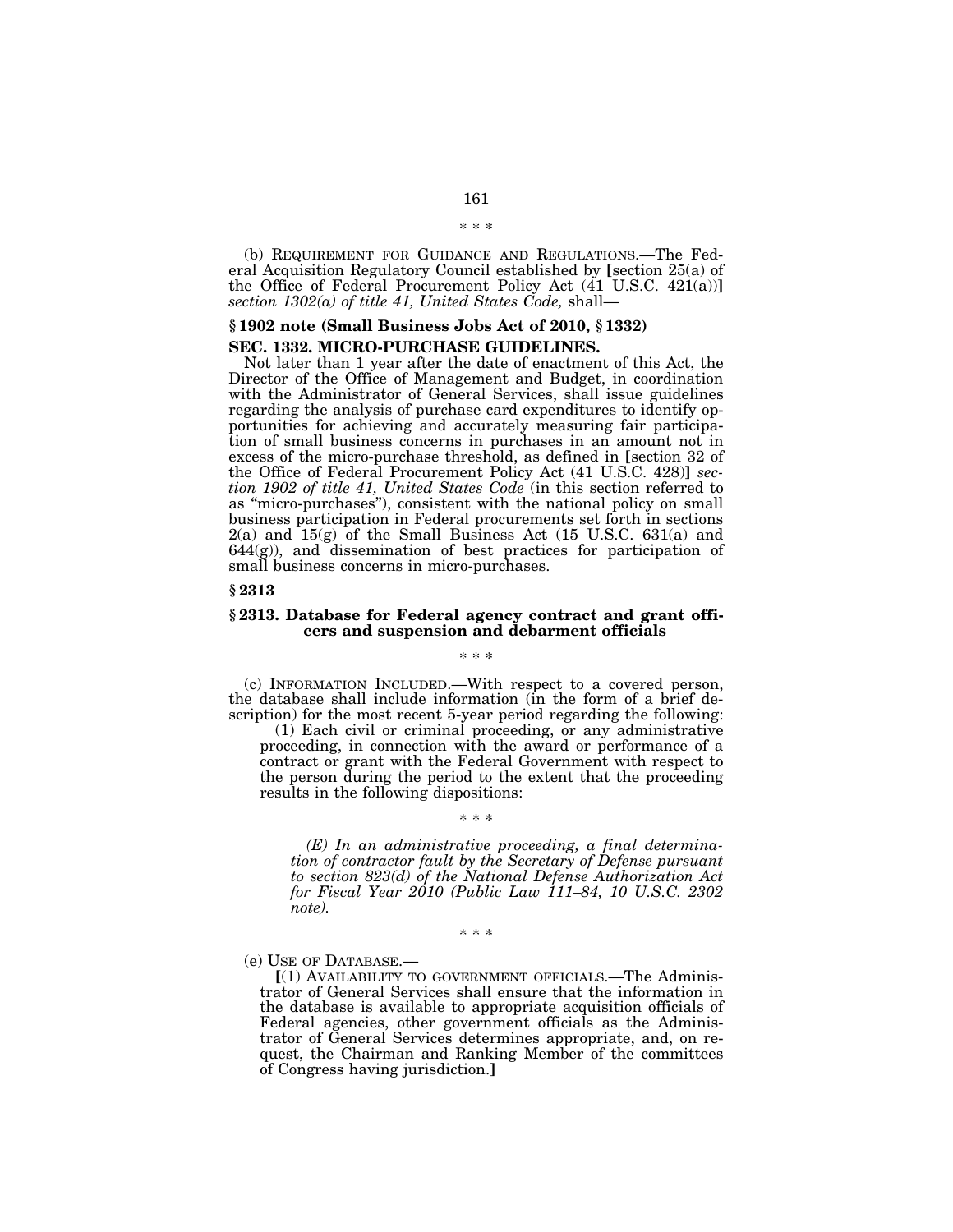*(1) AVAILABILITY.—* 

*(A) TO GOVERNMENT OFFICIALS.—The Administrator of General Services shall ensure that the information in the database is available to appropriate acquisition officials of Federal agencies, other government officials as the Administrator of General Services determines appropriate, and, on request, the Chairman and Ranking Member of the committees of Congress having jurisdiction.* 

*(B) TO THE PUBLIC.—The Administrator of General Services shall post the information in the database, excluding past performance reviews, on a publicly available website.* 

# *The analysis for chapter 31*

# *CHAPTER 31—GENERAL*

Sec.

\* \* \*

**[**3103. Acquisition programs.**]** *Goals for major acquisition programs.* 

**§ 3103** 

# **§ 3103. [Acquisition programs]** *Goals for major acquisition programs.*

**note prec. 3901 (Federal Property and Administrative Services Act of 1949, § 317(b)(3)(B))** 

### **SEC. 317. SHARE-IN-SAVINGS CONTRACTS.**

#### \* \* \*

(b) CANCELLATION AND TERMINATION.—(1) If funds are not made available for the continuation of a share-in-savings contract entered into under this section in a subsequent fiscal year, the contract shall be canceled or terminated. The costs of cancellation or termination may be paid out of—

#### \* \* \*

(3)(A) Subject to subparagraph (B), the head of an executive agency may enter into share-in-savings contracts under this section in any given fiscal year even if funds are not made specifically available for the full costs of cancellation or termination of the contract if funds are available and sufficient to make payments with respect to the first fiscal year of the contract and the following conditions are met regarding the funding of cancellation and termination liability:

\* \* \*

(B) The aggregate number of share-in-savings contracts that may be entered into under subparagraph (A) by all executive agencies to which **[**this chapter**]** *the provisions referred to in section 171(c) of title 41, United States Code apply* in a fiscal year may not exceed  $5$  in each of fiscal years 2003,  $2004$ , and 2005.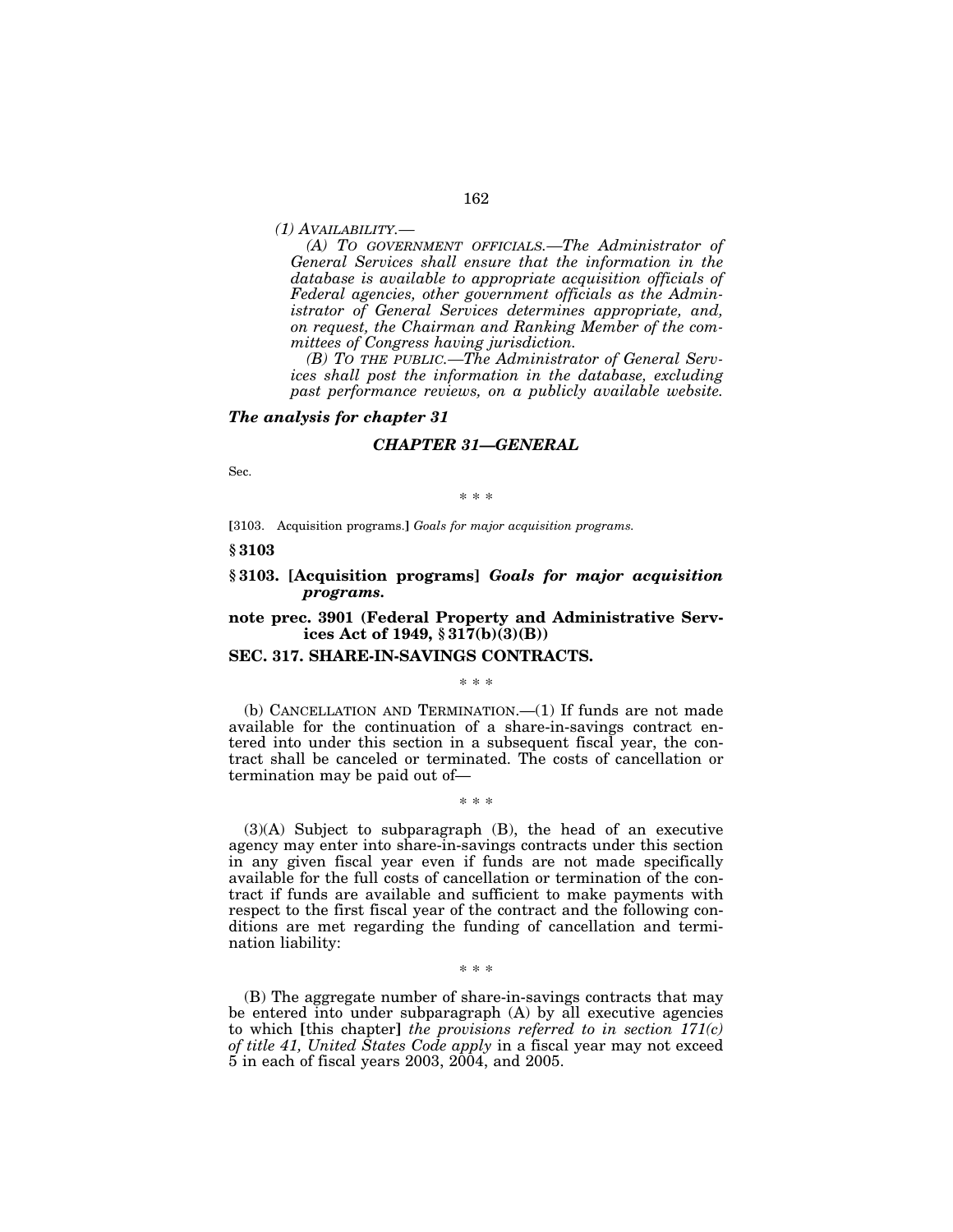# **§ 4304 note (Federal Acquisition Streamlining Act of 1994, § 2192(b)(2))**

**SEC. 2192. REVISION OF COST PRINCIPLE RELATING TO ENTERTAINMENT, GIFT, AND RECREATION COST FOR CONTRACTOR EMPLOYEES.** 

\* \* \*

(b) DEFINITIONS.—In this section:

\* \* \*

(2) The term ''covered contract'' has the meaning given such term in section 2324(l) of title 10, United States Code (as amended by section 2101(c)), and **[**section 306(l) of the Federal Property and Administrative Services Act of 1949 (as added by section 2151)**]** *section 4301(2) of title 41, United States Code*.

#### **§ 6503(b)**

# **§ 6503. Breach or violation of required contract terms**

### \* \* \*

(b) LIQUIDATED DAMAGES.—In addition to damages for any other breach of the contract, the party responsible for a breach or violation described in subsection (a) is liable to the Federal Government for the following liquidated damages:

(1) An amount equal to the sum of \$10 per day for each individual under 16 years of age **[**and each incarcerated**]** *or each incarcerated* individual knowingly employed in the performance of the contract.

(2) An amount equal to the sum of **[**each underpayment**]** *underpayments* of wages due an employee engaged in the performance of the contract, including any underpayments arising from deductions, rebates, or refunds.

# **§ 6504**

# **§ 6504. Three-year prohibition on new contracts in case of breach or violation**

(a) DISTRIBUTION OF LIST.—The Comptroller General shall distribute to **[**each agency**]** *all agencies* of the United States a list containing the names of persons *or firms* found by the Secretary to have breached or violated a representation or stipulation included in a contract under section 6502 of this title.

(b) THREE-YEAR PROHIBITION.—Unless the Secretary recommends otherwise, a contract **[**described in section 6502 of this title**]** may not be awarded to a person named on the list under subsection (a), or to a firm, corporation, partnership, or association in which the person has a controlling interest, until 3 years have elapsed from the date of the determination by the Secretary that a breach or violation occurred.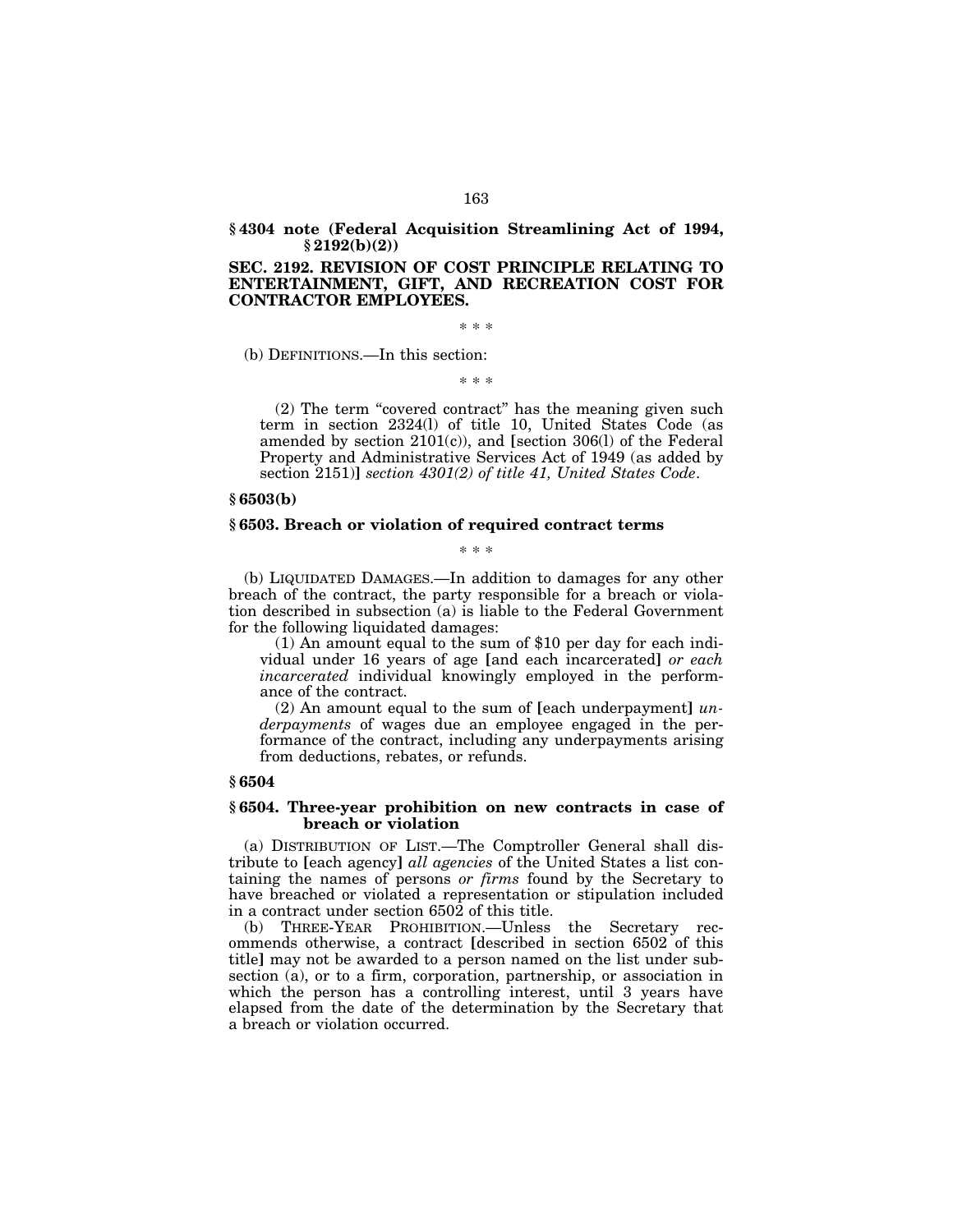**§ 6506(b)** 

# **§ 6506. Administrative provisions**

\* \* \*

(b) REGULATIONS.—The Secretary may make, amend, and rescind *rules and* regulations as *may be* necessary to carry out this chapter.

#### **§ 6507**

#### **§ 6507. Hearing authority and procedures**

\* \* \*

(b) AUTHORITY TO HOLD HEARINGS.—The Secretary or an impartial representative designated by the Secretary may hold hearings when there is a complaint of breach or violation of a representation or stipulation **[**included in a contract**]** *included in a proposal or contract* under section 6502 of this title. The Secretary may initiate hearings on the Secretary's own motion or on the application of a person affected by the ruling of an agency of the United States relating to a proposal or contract under this chapter.

\* \* \*

(d) ENFORCEMENT OF ORDERS.—If a person refuses or fails to obey an order issued under subsection (c), the Secretary or **[**an impartial**]** *a* representative designated by the Secretary may bring an action to enforce the order in a district court of the United States or in the district court of a territory or possession of the United States. A court has jurisdiction to enforce the order if the inquiry is being carried out within the court's judicial district or if the person is found or resides or transacts business within the court's judicial district. The court may issue an order requiring the person to obey the order issued under subsection (c), and the court may punish any further refusal or failure as contempt of court.

# **§ 6508**

# **§ 6508. Authority to make exceptions**

(a) DUTY OF THE SECRETARY TO MAKE EXCEPTIONS.—When the head of **[**an agency**]** *the contracting agency* of the United States makes a written finding that the inclusion of representations or stipulations under section 6502 of this title in a proposal or contract will seriously impair the conduct of Federal Government business, the Secretary shall make exceptions, in specific cases or otherwise, when justice or the public interest will be served.

(b) AUTHORITY OF THE SECRETARY TO MODIFY EXISTING CON-TRACTS.—When **[**an agency**]** *the contracting agency* of the United States and a contractor jointly recommend, the Secretary may modify the terms of an existing contract with respect to minimum wages and maximum hours of labor as the Secretary finds necessary and proper in the public interest or to prevent injustice and undue hardship.

(c) AUTHORITY OF THE SECRETARY TO ALLOW LIMITATIONS, VARI-ATIONS, TOLERANCES, AND EXEMPTIONS.—The Secretary may pro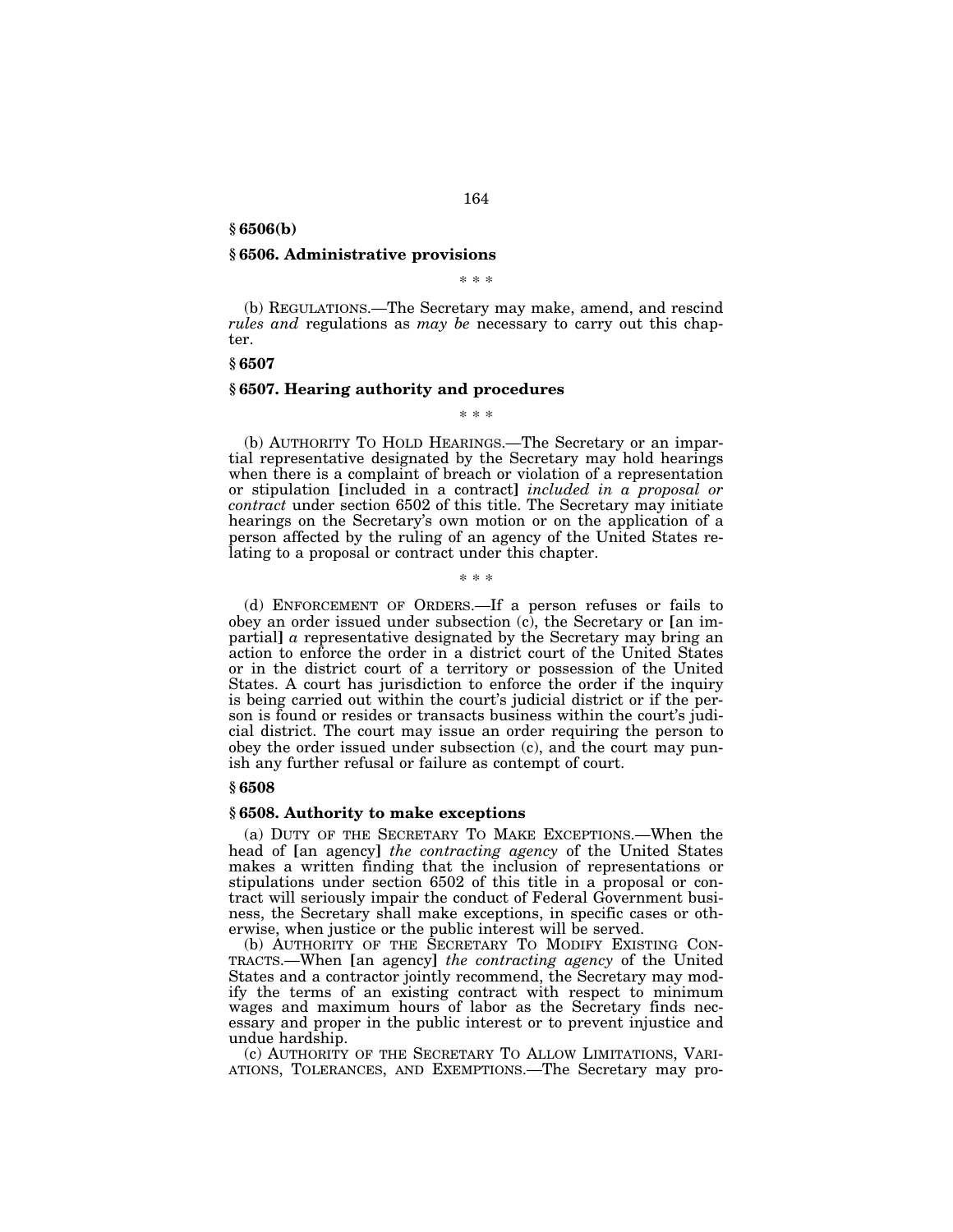vide reasonable limitations and may prescribe *rules and* regulations to allow reasonable variations, tolerances, and exemptions in the application of this chapter to contractors, including with respect to minimum wages and maximum hours of labor.

# **§ 6701(3)(A)**

#### **§ 6701. Definitions**

In this chapter:

\* \* \*

- (3) SERVICE EMPLOYEE.—The term ''service employee''—
	- (A) means an individual engaged in the performance of a contract made by the Federal Government *or the District of Columbia* and not exempted under section 6702(b) of this title, whether negotiated or advertised, the principal purpose of which is to furnish services in the United States;

# **§ 6702(a)**

### **§ 6702. Contracts to which this chapter applies**

(a) IN GENERAL.—Except as provided in subsection (b), this chapter applies to any contract or bid specification for a contract, whether negotiated or advertised, that—

(1) is made by the Federal Government or the District of Columbia; *and* 

**[**(2) involves an amount exceeding \$2,500; and**]** 

**[**(3)**]** *(2)* has as its principal purpose the furnishing of services in the United States through the use of service employees.

#### **§ 6703**

#### **§ 6703. Required contract terms**

A contract, and bid specification for a contract, to which this chapter applies under section 6702 of this title *and involves an amount exceeding \$2,500* shall contain the following terms:

(1) MINIMUM WAGE.—The contract and bid specification shall contain a provision specifying the minimum wage to be paid to **[**each class of service employee**]** *the various classes of service employees* engaged in the performance of the contract or any subcontract, as determined by the Secretary or the Secretary's authorized representative, in accordance with prevailing rates in the locality, or, where a collective-bargaining agreement covers the service employees, in accordance with the rates provided for in the agreement, including prospective wage increases provided for in the agreement as a result of arm's length negotiations. In any case the minimum wage may not be less than the minimum wage specified in section 6704 of this title.

(2) FRINGE BENEFITS.—The contract and bid specification shall contain a provision specifying the fringe benefits to be provided to **[**each class of service employee**]** *the various classes of service employees* engaged in the performance of the contract or any subcontract, as determined by the Secretary or the Secretary's authorized representative to be prevailing in the local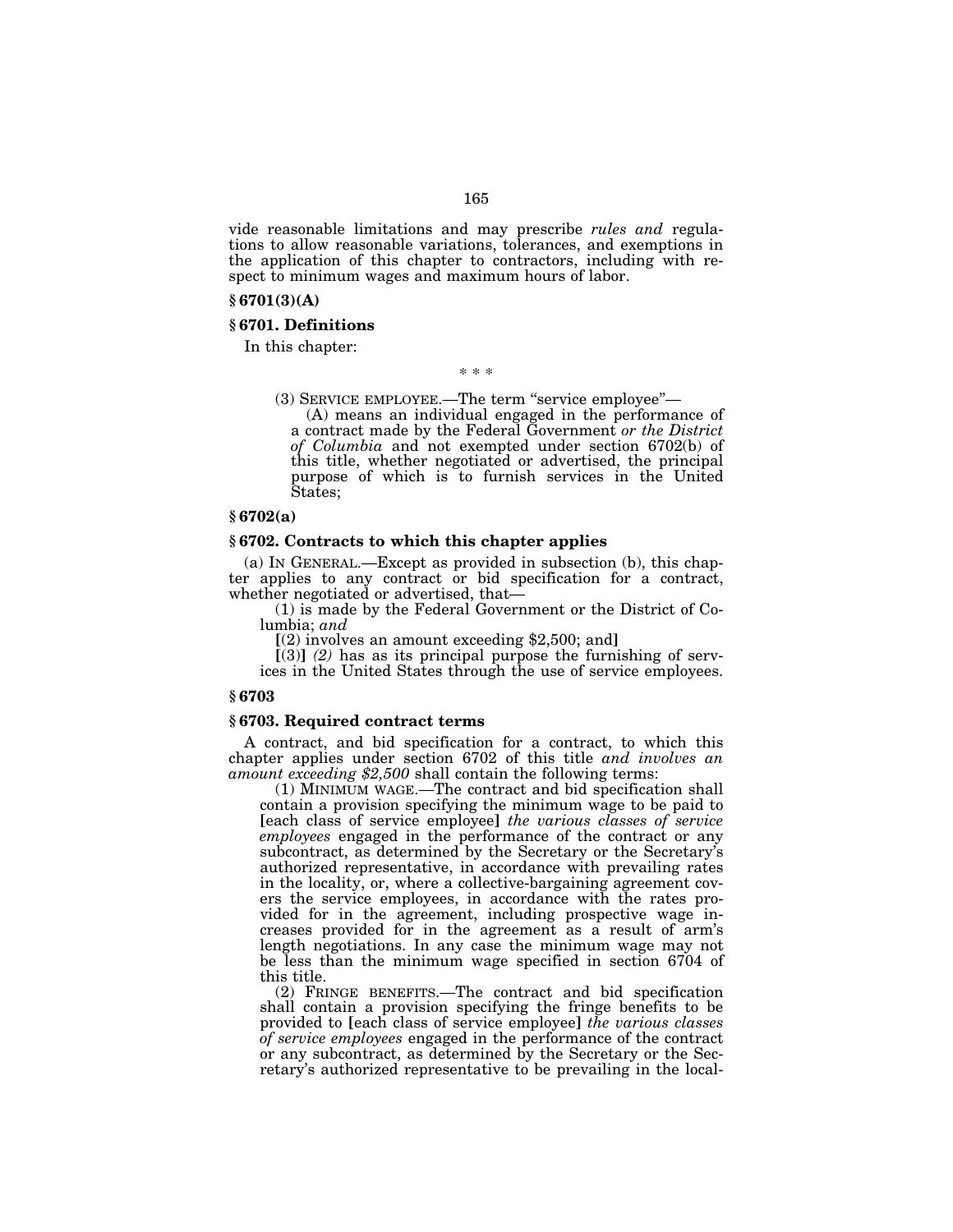ity, or, where a collective-bargaining agreement covers the service employees, to be provided for under the agreement, including prospective fringe benefit increases provided for in the agreement as a result of arm's-length negotiations. The fringe benefits shall include medical or hospital care, pensions on retirement or death, compensation for injuries or illness resulting from occupational activity, or insurance to provide any of the foregoing, unemployment benefits, life insurance, disability and sickness insurance, accident insurance, vacation and holiday pay, costs of apprenticeship or other similar programs and other bona fide fringe benefits not otherwise required by Federal, State, or local law to be provided by the contractor or subcontractor. The obligation under this paragraph may be discharged by furnishing any equivalent combinations of fringe benefits or by making equivalent or differential payments in cash under *rules and* regulations established by the Secretary.

(5) GENERAL SCHEDULE PAY RATES AND PREVAILING RATE SYS-TEMS.—The contract and bid specification shall contain a statement of the rates that would be paid by the Federal agency to **[**each class of service employee**]** *the various classes of service employees* if section 5332 or 5341 of title 5 were applicable to them. The Secretary shall give due consideration to these rates in making the wage and fringe benefit determinations specified in this section.

\* \* \*

### **§ 6705**

### **§ 6705. Violations**

\* \* \*

(b) RECOVERY OF AMOUNTS UNDERPAID TO EMPLOYEES.— (1) WITHHOLDING ACCRUED PAYMENTS DUE ON CONTRACTS.—

**[**The total amount**]** *An amount* determined under subsection (a) to be due any employee engaged in the performance of a contract may be withheld from accrued payments due on the contract or on any other contract between the same contractor and the Federal Government. The amount withheld shall be held in a deposit fund. On order of the Secretary, the compensation found by the Secretary or the head of a Federal agency to be due an underpaid employee pursuant to this chapter shall be paid from the deposit fund directly to the underpaid employee.

(2) BRINGING ACTIONS AGAINST CONTRACTORS.—If the accrued payments withheld under the terms of the contract are insufficient to reimburse **[**a service employee**]** *all service employees*  with respect to whom there has been a failure to pay the compensation required pursuant to this chapter, the Federal Government may bring action against the contractor, subcontractor, or any sureties in any court of competent jurisdiction to recover the remaining amount of underpayment. Any amount recovered shall be held in the deposit fund and shall be paid, on order of the Secretary, directly to the **[**underpaid employee**]** *underpaid employees*. Any amount not paid to an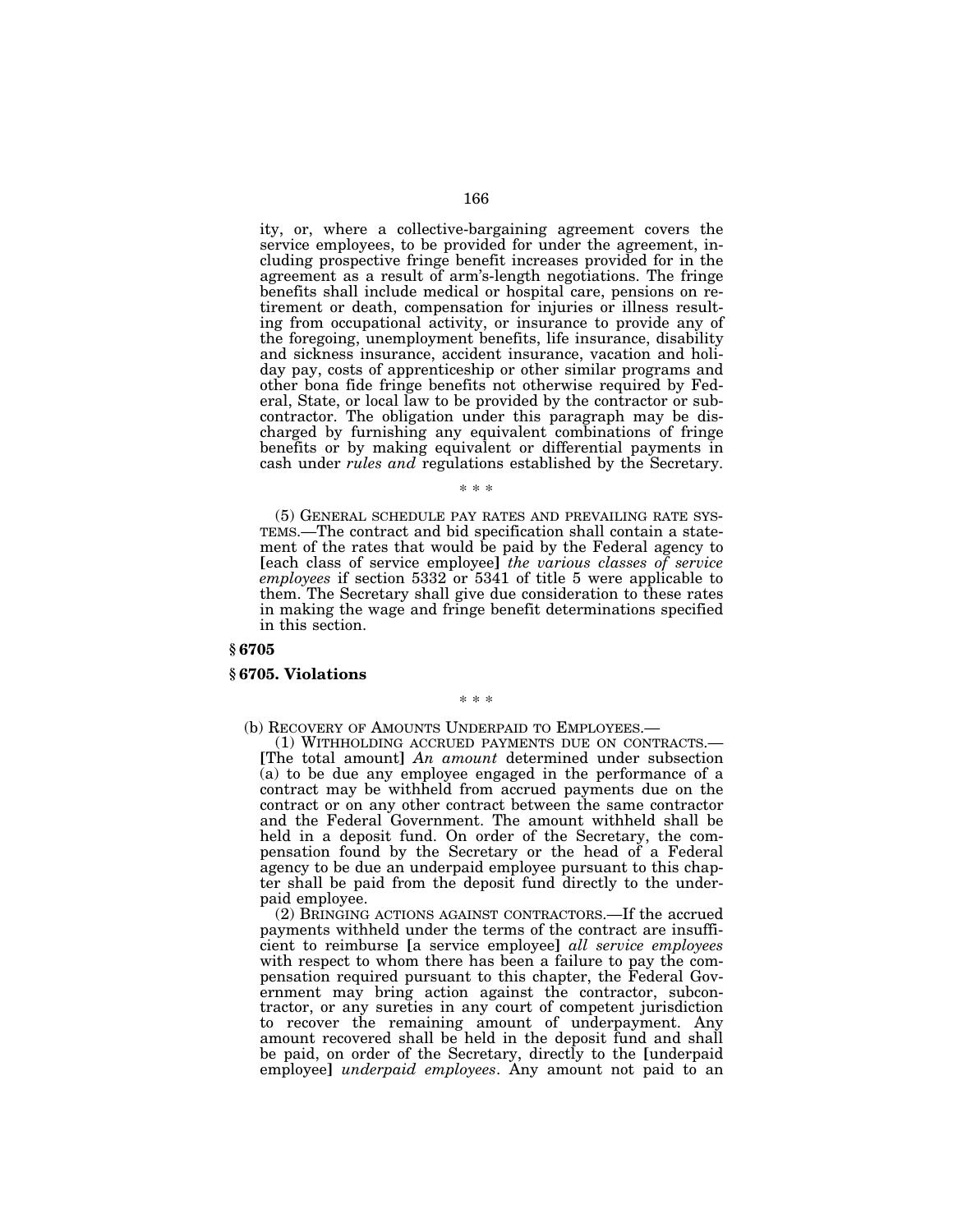employee because of inability to do so within 3 years shall be covered into the Treasury as miscellaneous receipts.

\* \* \*

(d) ENFORCEMENT OF SECTION.—In accordance with *rules and*  regulations prescribed pursuant to section  $6707(a)$ –(d) of this title, the Secretary or the head of **[**a Federal agency**]** *the Federal agency*  may carry out this section.

### **§ 6706(b)**

# **§ 6706. Three-year prohibition on new contracts in case of violation**

\* \* \*

(b) THREE-YEAR PROHIBITION.—Unless the Secretary recommends otherwise because of unusual circumstances, a Federal Government contract may not be awarded to a person or firm named on the list under subsection (a), or to an entity in which the person or firm has a substantial interest, until 3 years have elapsed from the date of publication of the list. If the Secretary does not recommend otherwise because of unusual circumstances, the Secretary shall, not later than 90 days after **[**a hearing examiner**]** *an administrative law judge* has made a finding of a violation of this chapter, forward to the Comptroller General the name of the person or firm found to have violated this chapter.

# **§ 6707**

### **§ 6707. Enforcement and administration of chapter**

(a) ENFORCEMENT OF CHAPTER.—Sections 6506 and **[**6507**]**  *6507(b) through (f)* of this title govern the Secretary's authority to enforce this chapter, including the Secretary's authority to prescribe *rules and* regulations, issue orders, hold hearings, make decisions based on findings of fact, and take other appropriate action under this chapter.

(b) LIMITATIONS AND REGULATIONS FOR VARIATIONS, TOLERANCES, AND EXEMPTIONS.—The Secretary may provide reasonable limitations and may prescribe *rules and* regulations allowing reasonable variation, tolerances, and exemptions with respect to this chapter (other than subsection (f)), but only in special circumstances where the Secretary determines that the limitation, variation, tolerance, or exemption is necessary and proper in the public interest or to avoid the serious impairment of Federal Government business, and is in accord with the remedial purpose of this chapter to protect prevailing labor standards.

(c) PRESERVATION OF WAGES AND BENEFITS DUE UNDER PREDE-CESSOR CONTRACTS.—

(1) IN GENERAL.—Under a contract which succeeds a contract subject to this chapter, and under which substantially the same services are furnished, a contractor or subcontractor may not pay a service employee less than **[**the wages and fringe benefits the service employee would have received under the predecessor contract, including accrued wages and fringe benefits and any prospective increases in wages and fringe benefits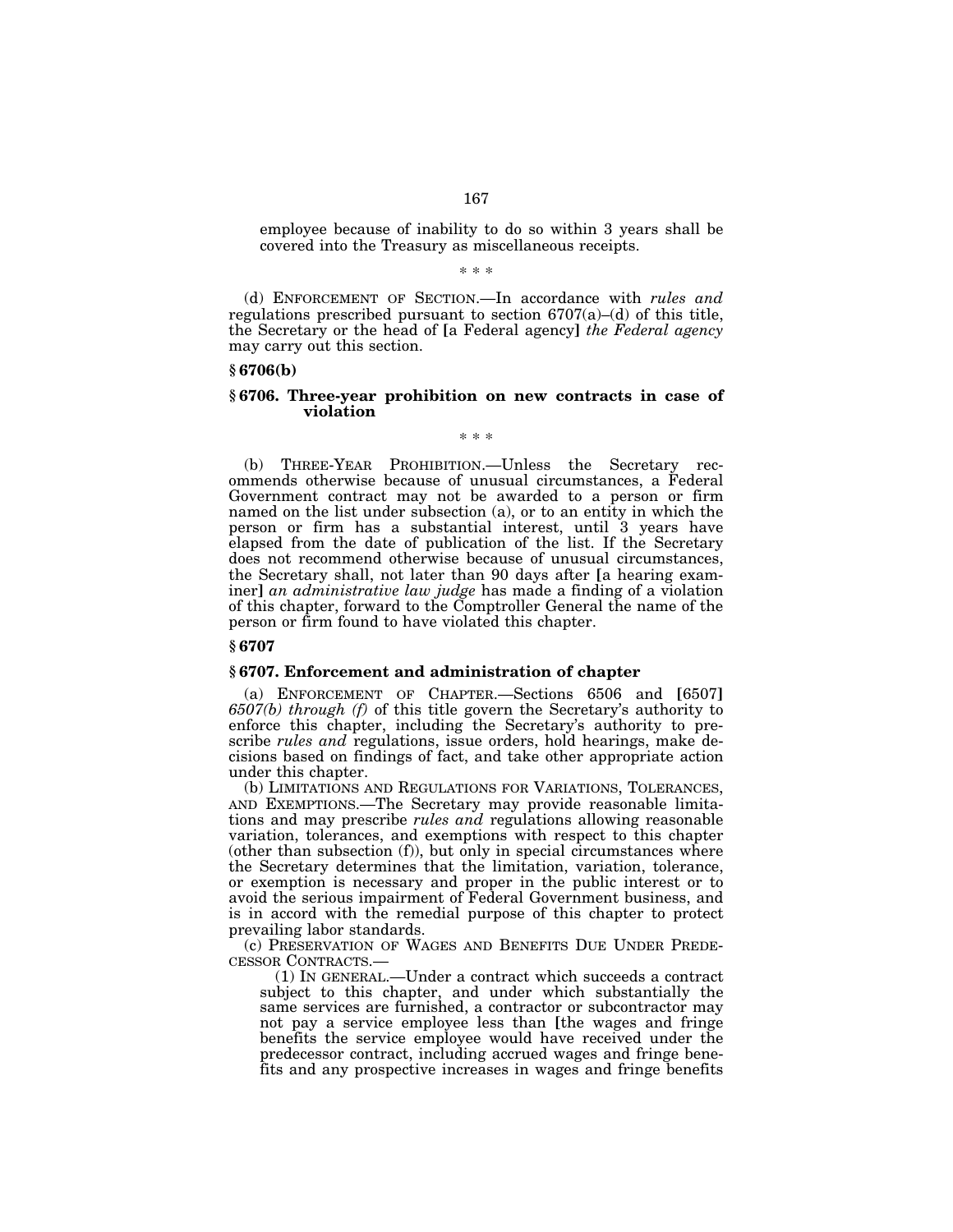provided for in a collective-bargaining agreement as a result of arm's-length negotiations**]** *the wages and fringe benefits provided for in a collective-bargaining agreement as a result of arm's-length negotiations to which the service employees would have been entitled if they were employed under the predecessor contract, including accrued wages and fringe benefits and any prospective increases in wages and fringe benefits provided for in the collective-bargaining agreement*.

(2) EXCEPTION.—This subsection does not apply if the Secretary finds after a hearing in accordance with regulations adopted by the Secretary that wages and fringe benefits **[**under the predecessor contract**]** *established under the predecessor contract through collective bargaining* are substantially at variance with wages and fringe benefits prevailing in the same locality for services of a similar character.

(d) DURATION OF CONTRACTS.—Subject to limitations in annual appropriation acts but notwithstanding any other law, a contract to which this chapter applies may, if authorized by the Secretary, be for any term of years not exceeding 5, if the contract provides for periodic adjustment of wages and fringe benefits pursuant to future determinations, issued in the manner prescribed in section 6703 of this title at least once every 2 years during the term of the contract, covering **[**each class of service employee**]** *the various classes of service employees*.

#### \* \* \*

# **The analysis for subtitle III**

# **Subtitle III—Contract Disputes**

| Chapter                                                             | Sec. |
|---------------------------------------------------------------------|------|
|                                                                     | 7101 |
| 73. Limitation on Judicial Review of Administrative Decisions  7301 |      |

# **§ 7105**

# **§ 7105. Agency boards**

\* \* \*

(b) CIVILIAN BOARD.—

\* \* \*

### (4) FUNCTIONS.—

(A) IN GENERAL.—The Civilian Board has jurisdiction as provided by **[**subsection (e)(1)(B)**]** *subparagraphs (B) and (D) of subsection (e)(1)*.

\* \* \*

*(D) CENTRAL INTELLIGENCE AGENCY CONTRACTS.—The Armed Services Board or the Civilian Board, as specified by a contracting officer of the Central Intelligence Agency as the agency board to which an appeal of a decision of that contracting officer relative to a contract made by the*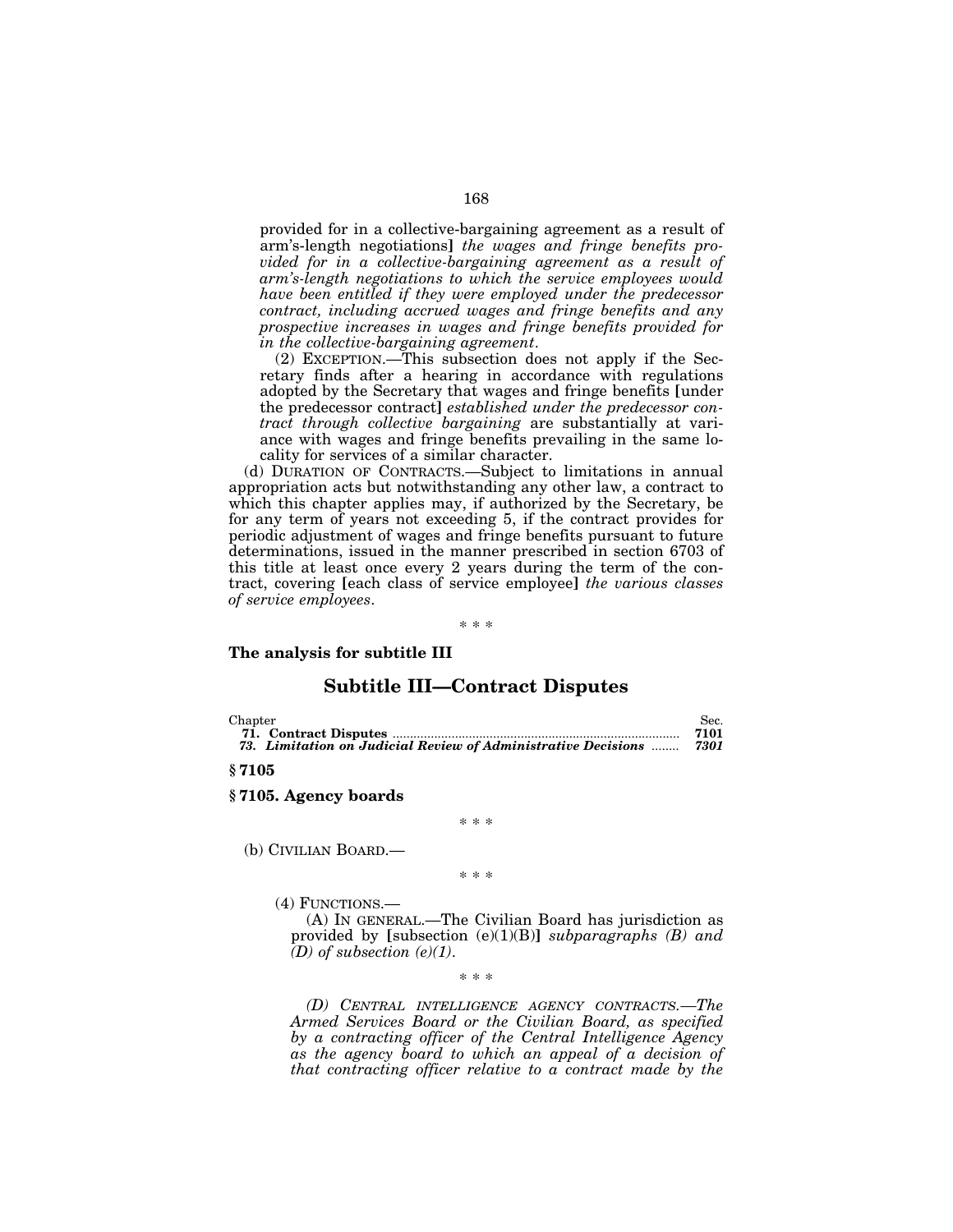*Central Intelligence Agency may be made, has jurisdiction to decide that appeal.* 

(**[**D**]** *E*) POSTAL SERVICE BOARD.—

# **chapter 73**

### *CHAPTER 73—LIMITATION ON JUDICIAL REVIEW OF ADMINISTRATIVE DECISIONS*

*Sec.* 

*7301. Applicability. 7302. In general. 7303. Prohibition of contract provision relating to finality on a question of law.* 

#### *§ 7301. Applicability*

*This chapter applies to public contracts not subject to chapter 71 of this title.* 

# *§ 7302. In general*

*(a) LIMITATION ON PLEADING.—No provision of a contract the United States enters into that relates to the finality or conclusiveness of a decision by the head of an agency, a representative of the head of the agency, or a board in a dispute involving a question arising under the contract shall be pleaded in a civil action as limiting judicial review of the decision to cases where fraud by the official, representative, or board is alleged.* 

*(b) FINALITY AND CONCLUSIVENESS OF DECISION.—A decision referred to in subsection (a) is final and conclusive unless it is fraudulent, capricious, arbitrary, or so grossly erroneous as necessarily to imply bad faith or is not supported by substantial evidence.* 

# *§ 7303. Prohibition of contract provision relating to finality on a question of law*

*''No Government contract may contain a provision making final on a question of law the decision of an administrative official, representative, or board.* 

# **§ 8301 note (Energy and Water Development Appropriations Act, 1989, § 508(a))**

**SEC. 508. IMPLEMENATION OF BUY AMERICAN ACT WITH RESPECT TO CERTAIN WATER RESOURCE PROJECTS.** 

SEC. 508. (a) GENERAL RULE.—For purposes of **[**title III of the Act of March 3, 1933 (47 Stat. 1520; 41 U.S.C. 10a–10c), commonly known as the Buy American Act**]** *chapter 83 of title 41, United States Code*, a cofferdam or any other temporary structure to be constructed by the Secretary of the Army, acting through the Chief of Engineers, shall be treated in the same manner as a permanent dam constructed by the Secretary of the Army.

# **§ 8501 note (John Warner National Defense Authorization Act for Fiscal Year 2007, § 856(a))**

# **SEC. 856. CONTRACTING WITH EMPLOYERS OF PERSONS WITH DISABILITIES.**

(a) INAPPLICABILITY OF CERTAIN LAWS.—

(1) INAPPLICABILITY OF THE RANDOLPH-SHEPPARD ACT TO CON-TRACTS AND SUBCONTRACTS FOR MILITARY DINING FACILITY SUP-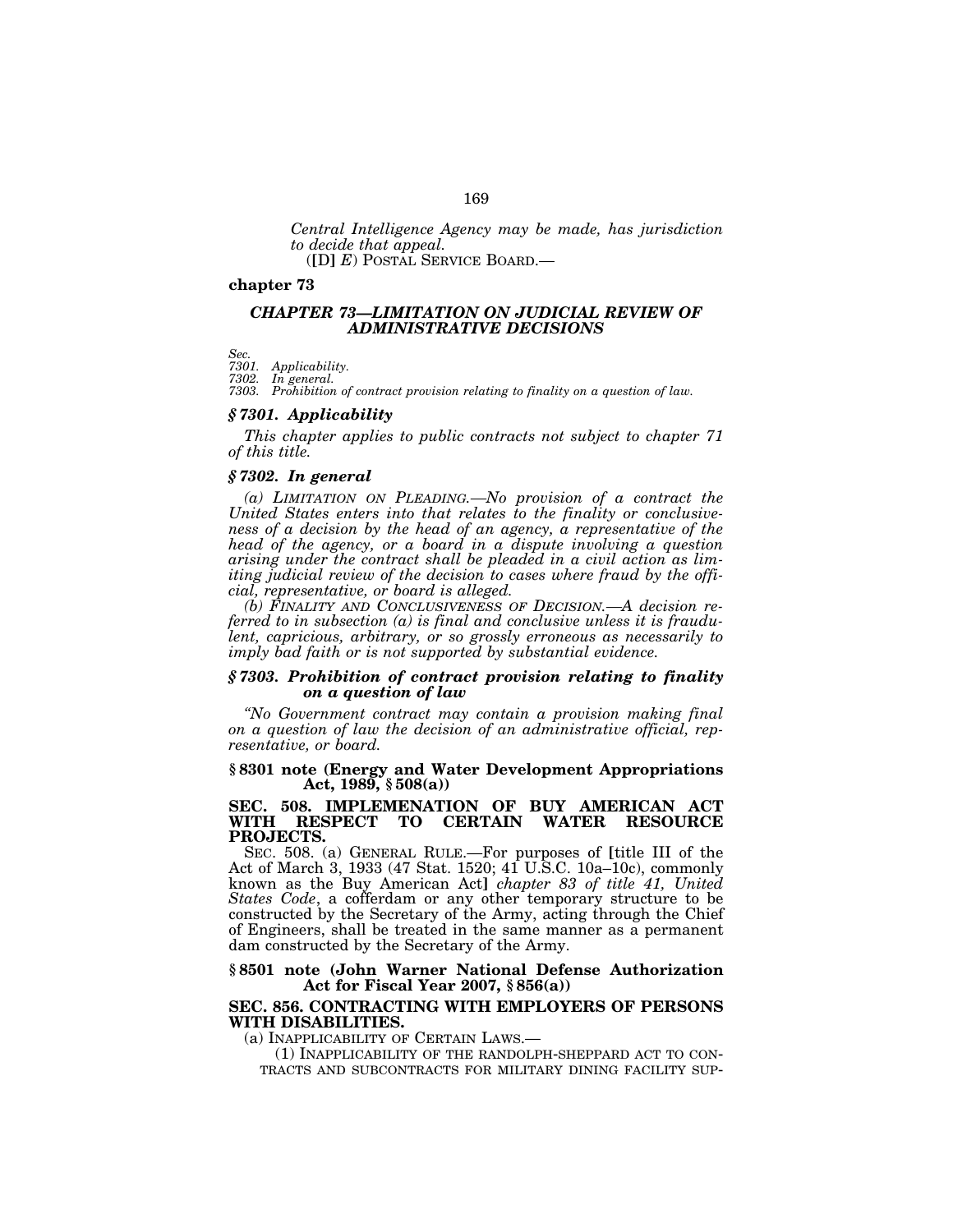PORT SERVICES COVERED BY **[**JAVITS-WAGNER-O'DAY ACT**]** *CHAP-TER 85 OF TITLE 41, UNITED STATES CODE*.—The Randolph-Sheppard Act (20 U.S.C. 107 et seq.) does not apply to full food services, mess attendant services, or services supporting the operation of a military dining facility that, as of the date of the enactment of this Act, were services on the procurement list established under **[**section 2 of the Javits-Wagner-O'Day Act (41 U.S.C. 47)**]** *section 8503 of title 41, United States Code*.

(2) INAPPLICABILITY OF THE **[**JAVITS-WAGNER-O'DAY ACT**]**  *CHAPTER 85 OF TITLE 41, UNITED STATES CODE* TO CONTRACTS FOR THE OPERATION OF A MILITARY DINING FACILITY.—(A) **[**The Javits-Wagner-O'Day Act (41 U.S.C. 46 et seq.)**]** *Chapter 85 of title 41, United States Code,* does not apply at the prime contract level to any contract entered into by the Department of Defense as of the date of the enactment of this Act with a State licensing agency under the Randolph-Sheppard Act (20 U.S.C. 107 et seq.) for the operation of a military dining facility.

(B) **[**The Javits-Wagner-O'Day Act**]** *Chapter 85 of title 41, United States Code,* shall apply to any subcontract entered into by a Department of Defense contractor for full food services, mess attendant services, and other services supporting the operation of a military dining facility.

#### **§ 8501 note (National Defense Authorization Act for Fiscal Year 2006, § 848(b))**

# **SEC. 848. STATEMENT OF POLICY AND REPORT RELAT-ING TO CONTRACTING WITH EMPLOYERS OF PERSONS WITH DISABILITIES.**

(b) STATEMENT OF POLICY.—The Secretary of Defense, the Secretary of Education, and the Chairman of the Committee for Purchase From People Who Are Blind or Severely Disabled shall jointly issue a statement of policy related to the implementation of the Randolph-Sheppard Act (20 U.S.C. 107 et seq.) and **[**the Javits-Wagner-O'Day Act (41 U.S.C. 48)**]** *chapter 85 of title 41, United States Code,* within the Department of Defense and the Department of Education. The joint statement of policy shall specifically address the application of **[**those Acts**]** *the Randolph-Sheppard Act and chapter 85 of title 41, United States Code,* to both operation and management of all or any part of a military mess hall, military troop dining facility, or any similar dining facility operated for the purpose of providing meals to members of the Armed Forces, and shall take into account and address, to the extent practicable, the positions acceptable to persons representing programs implemented under **[**each Act**]** *the Randolph-Sheppard Act or chapter 85 of title 41, United States Code*.

# **TITLE 42—THE PUBLIC HEALTH AND WELFARE**

# **§ 238m(b)(1) (Public Health Service Act, § 244(b)(1))**

SEC. 244. (a) The Secretary may enter into contracts with fiscal agents—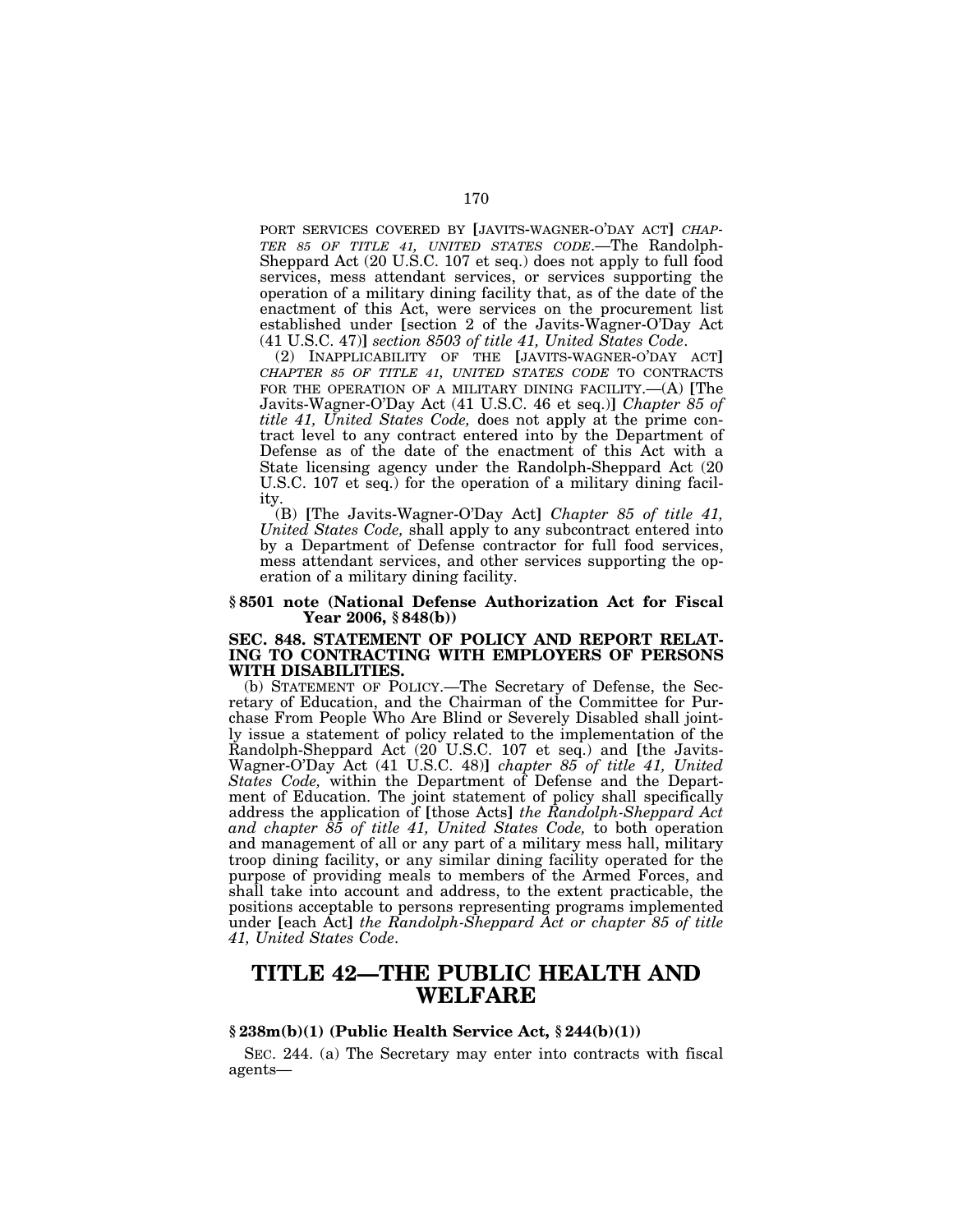$(b)(1)$  Contracts under subsection (a) of this section may be entered into without regard to **[**section 3709 of the Revised Statutes (41 U.S.C. 5)**]** *section 6101 of title 41, United States Code,* or any other provision of law requiring competition.

# **§ 242k(f) (Public Health Service Act, § 306(f))**

SEC. 306. (a) There is established in the Department of Health and Human Services the National Center for Health Statistics (hereinafter in this section referred to as the "Center") which shall be under the direction of a Director who shall be appointed by the Secretary. The Secretary, acting through the Center, shall conduct and support statistical and epidemiological activities for the purpose of improving the effectiveness, efficiency, and quality of health services in the United States.

\* \* \*

(f) To assist in carrying out this section, the Secretary, acting through the Center, shall cooperate and consult with the Departments of Commerce and Labor and any other interested Federal departments or agencies and with State and local health departments and agencies. For such purpose he shall utilize insofar as possible the services or facilities of any agency of the Federal Government and, without regard to **[**section 3709 of the Revised Statutes (41 U.S.C. 5)**]** *section 6101 of title 41, United States Code*, of any appropriate State or other public agency, and may, without regard to such section, utilize the services or facilities of any private agency, organization, group, or individual, in accordance with written agreements between the head of such agency, organization, or group and the Secretary or between such individual and the Secretary. Payment, if any, for such services or facilities shall be made in such amounts as may be provided in such agreement.

#### **§ 242m(f) (Public Health Service Act, § 308(f))**

SEC. 308. (a)(1) Not later than March 15 of each year, the Secretary shall submit to the President and Congress the following reports:

\* \* \*

(f) Contracts without regard to section 3324 of title 31 and **[**section 3709 of the Revised Statutes (41 U.S.C. 5)**]** *section 6101 of title 41, United States Code*.

**§ 247d–6a(b) (Public Health Service Act, § 319F–1(b))** 

# **SEC. 319F–1. AUTHORITY FOR USE OF CERTAIN PROCE-DURES REGARDING QUALIFIED COUNTERMEASURE RE-SEARCH AND DEVELOPMENT ACTIVITIES.**

\* \* \*

(b) EXPEDITED PROCUREMENT AUTHORITY.— (1) INCREASED SIMPLIFIED ACQUISITION THRESHOLD FOR QUALIFIED COUNTERMEASURE PROCUREMENTS.—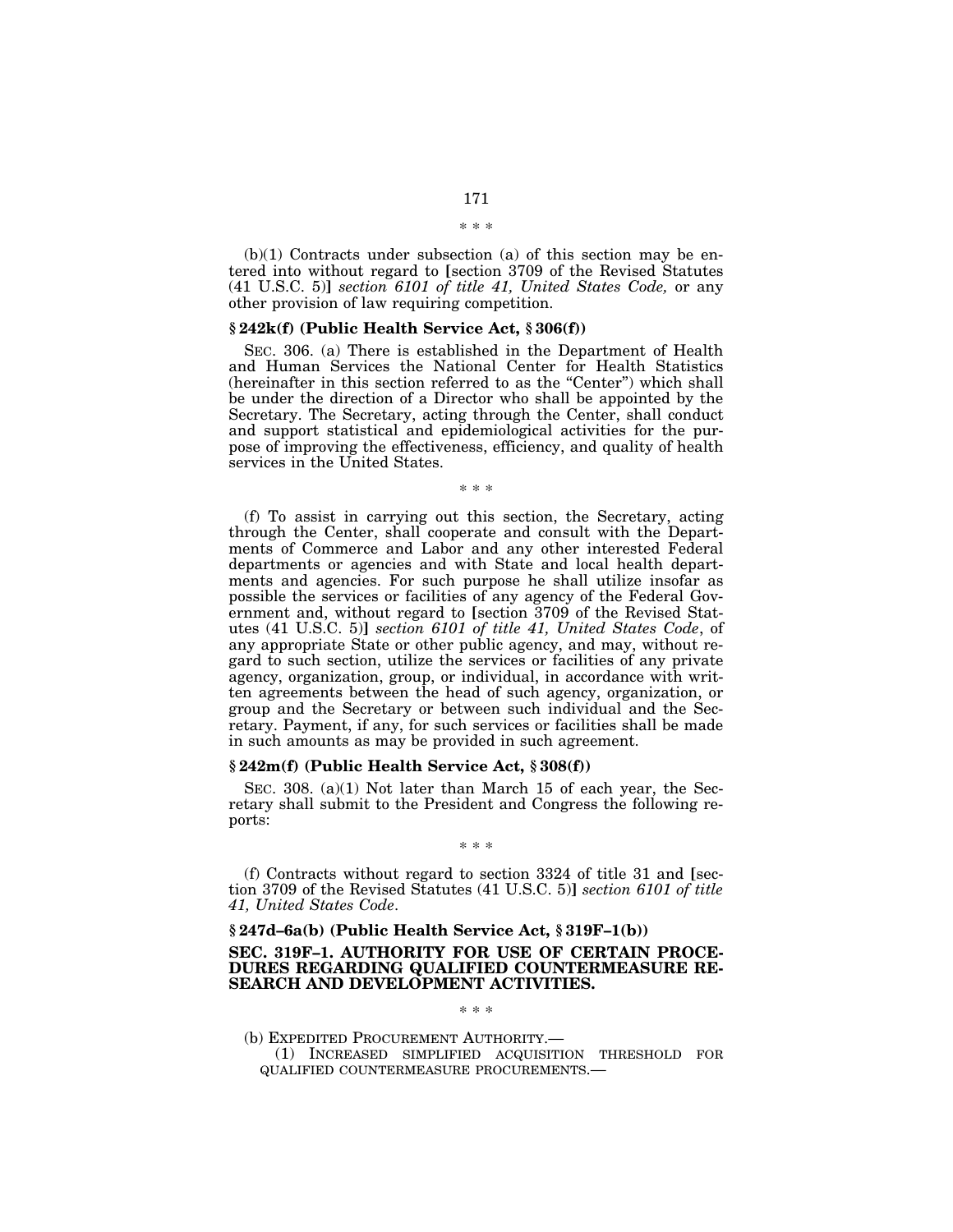(A) IN GENERAL.—For any procurement by the Secretary of property or services for use (as determined by the Secretary) in performing, administering, or supporting qualified countermeasure research or development activities under this section that the Secretary determines necessary to respond to pressing research and development needs under this section, the amount specified in **[**section 4(11) of the Office of Federal Procurement Policy Act (41 U.S.C. 403(11))**]** *section 134 of title 41, United States Code*, as applicable pursuant to **[**section 302A of the Federal Property and Administrative Services Act of 1949 (41 U.S.C. 252a(a))**]** *section 3101(b)(1)(A) of title 41, United States Code*, shall be deemed to be \$25,000,000 in the administration, with respect to such procurement, of—

(i)  $[section 303(g)(1)(A)$  of the Federal Property and Administrative Services Act of 1949 (41 U.S.C. 253(g)(1)(A))**]** *section 3305(a)(1) of title 41, United States Code,* and its implementing regulations; and

(ii) **[**section 302A of such Act (41 U.S.C. 252a(b))**]**  *section 3101(b)(1)(B) of title 41, United States Code,*  and its implementing regulations.

(B) APPLICATION OF CERTAIN PROVISIONS.—Notwithstanding subparagraph (A) and the provision of law and regulations referred to in such subparagraph, each of the following provisions shall apply to procurements described in this paragraph to the same extent that such provisions would apply to such procurements in the absence of subparagraph (A):

(ii) **[**Subsections (a) and (b) of section 7 of the Anti-Kickback Act of 1986 (41 U.S.C. 57(a) and (b))**]** *Section 8703(a) of title 41, United States Code*.

(iii) **[**Section 304C of the Federal Property and Administrative Services Act of 1949 (41 U.S.C. 254d)**]**  *Section 4706 of title 41, United States Code* (relating to the examination of contractor records).

\* \* \*

(v) **[**Subsection (a) of section 304 of the Federal Proprety and Administrative Services Act of 1949 (41 U.S.C. 254(a)) *Section 3901 of title 41, United States Code* (relating to contingent fees to middlemen).

#### \* \* \*

(2) PROCEDURES OTHER THAN FULL AND OPEN COMPETITION.—

(A) IN GENERAL.—In using the authority provided in **[**section 303(c)(1) of title III of the Federal Proeperty and Administrative Services Act of 1949 (41 U.S.C. 253(c)(1))**]**  *section 3304(a)(1) of title 41, United States Code,* to use procedures other than competitive procedures in the case of a procurement described in paragraph (1) of this subsection, the phrase "available from only one responsible source" in [such section 303(c)(1)] *such section 3304(a)(1)* 

<sup>\* \* \*</sup>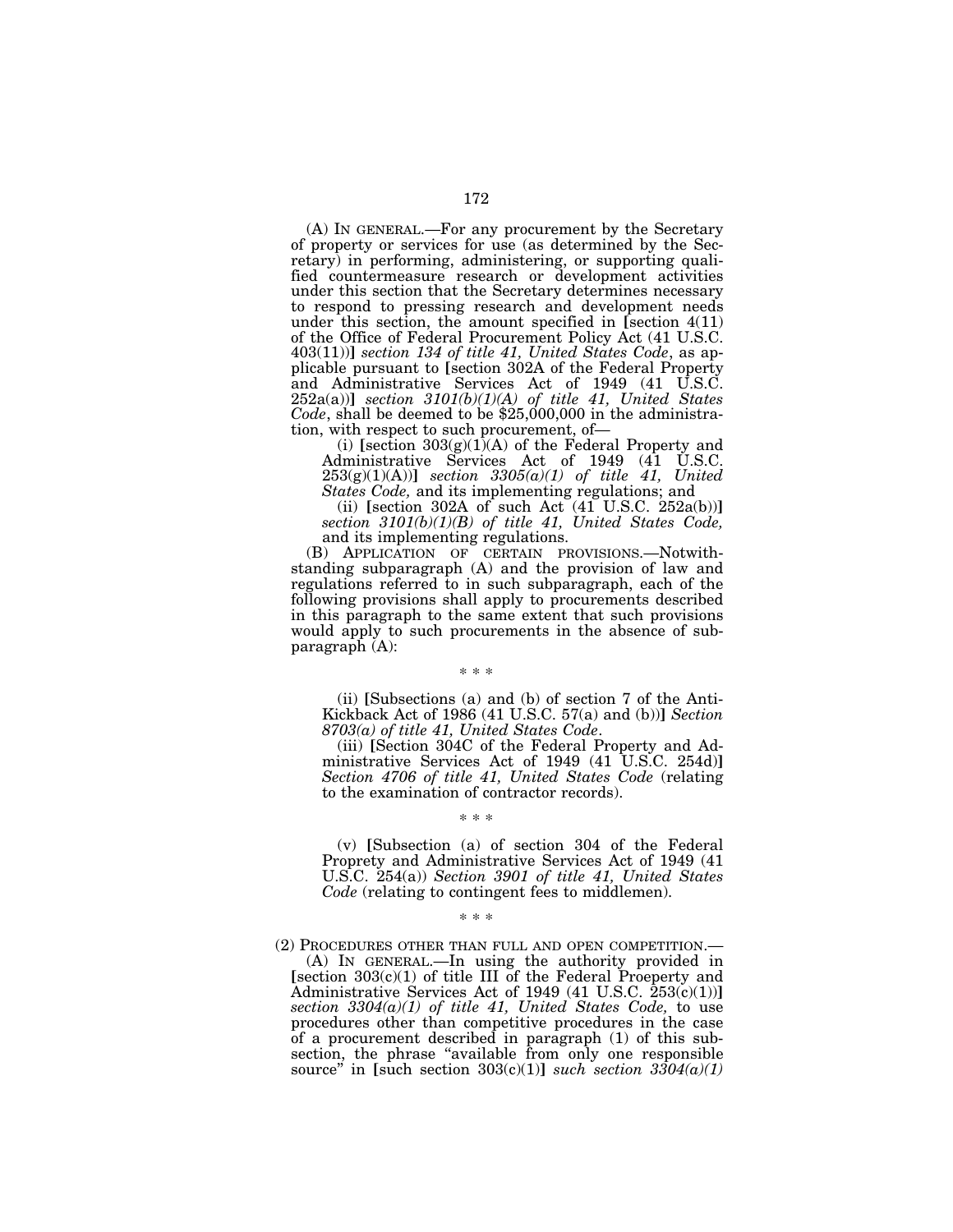shall be deemed to mean "available from only one responsible source or only from a limited number of responsible sources''.

\* \* \*

(C) APPLICABLE GOVERNMENT-WIDE REGULATIONS.—The Secretary shall implement this paragraph in accordance with government-wide regulations implementing **[**such section  $\overline{3}03(c)(1)$ ] *such section*  $3304(a)(1)$  (including requirements that offers be solicited from as many potential sources as is practicable under the circumstances, that required notices be published, and that submitted offers be considered), as such regulations apply to procurements for which an agency has authority to use procedures other than competitive procedures when the property or services needed by the agency are available from only one responsible source or only from a limited number of responsible sources and no other type of property or services will satisfy the needs of the agency.<br>(3) INCREASED MICROPURCHASE THRESHOLD.—

 $(A)$  In GENERAL.–For a procurement described by paragraph (1), the amount specified in **[**subsections (c), (d), and (f) of section 32 of the Office of Federal Procurement Policy Act (41 U.S.C. 428)**]** *section 1902(a), (d), and (e) of title 41, United States Code,* shall be deemed to be \$15,000 in the administration of that section with respect to such procurement.

# **§ 247d–6b(c)(7)(C) (Public Health Service Act, § 319F– 2(c)(7)(C))**

# **SEC. 319F–2. STRATEGIC NATIONAL STOCKPILE AND SE-CURITY COUNTERMEASURE PROCUREMENTS.**

\* \* \*

(c) ADDITIONAL AUTHORITY REGARDING PROCUREMENT OF CER- TAIN COUNTERMEASURES; AVAILABILITY OF SPECIAL RESERVE FUND.—

\* \* \*

(7) PROCUREMENT.—

\* \* \*

(C) PROCUMENT.—

\* \* \*

(ii) CONTRACT TERMS.—A contract for procurements under this subsection shall (or, as specified below, may) include the following terms:

\* \* \*

(VII) SALES EXCLUSIVITY.—The contract may provide that the vendor is the exclusive supplier of the product to the Federal Government for a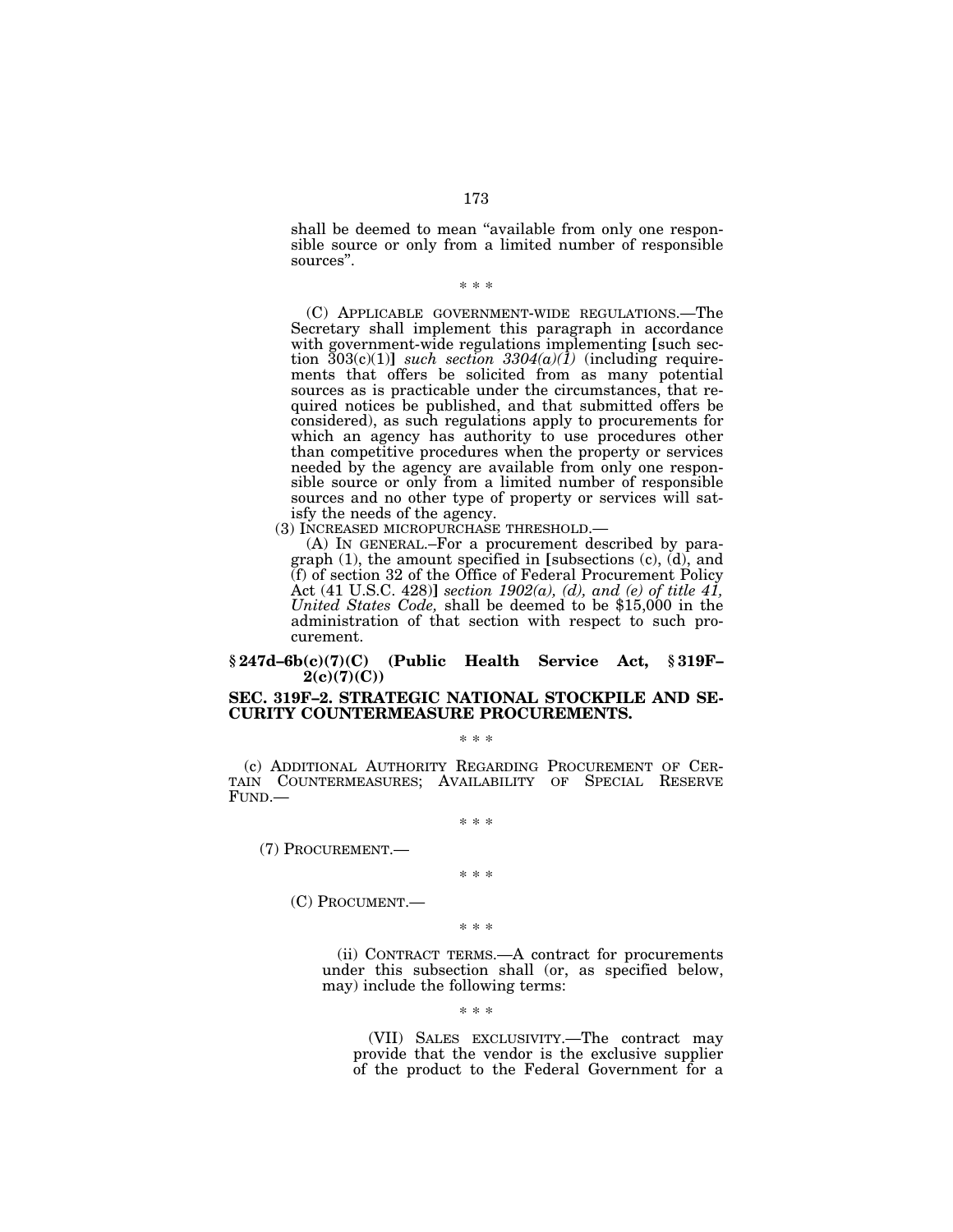specified period of time, not to exceed the term of the contract, on the condition that the vendor is able to satisfy the needs of the Government. During the agreed period of sales exclusivity, the vendor shall not assign its rights of sales exclusivity to another entity or entities without approval by the Secretary. Such a sales exclusivity provision in such a contract shall constitute a valid basis for a sole source procurement under **[**section 303(c)(1) of the Federal Property and Administrative Services Act of 1949 (41 U.S.C. 25(c)(1))**]** *section 3304(a)(1) of title 41, United States Code*.

(iii) AVAILABILITY OF SIMPLIFIED ACQUISITION PROCE-DURES.

(I) IN GENERAL.—If the Secretary determines that there is a pressing need for a procurement of a specific countermeasure, the amount of the procurement under this subsection shall be deemed to be below the threshold amount specified in **[**section 4(11) of the Office of Federal Procurement Policy Act (41 U.S.C. 403(11))**]** *section 134 of title 41, United States Code*, for purposes of application to such procurement, pursuant to **[**section 302A(a) of the Federal Property and Administrative Services Act of 1949 (41 U.S.C. 252a(a))**]** *section 3101(b)(1)(A) of title 41, United States Code* of—

(aa) **[**section 303(g)(1)(A) of the Federal Property and Administrative Services Act of 1949 (41 U.S.C. 253(g)(1)(A))**]** *section 3305(a)(1) of title 41, United States Code,* and its implementing regulations; and

 $(bb)$  [section  $\overline{302A(b)}$  of such Act (41 U.S.C.) 252a(b)) *section 3101(b)(1)(B) of such title* and its implementing regulations.

(II) APPLICATION OF CERTAIN PROVISIONS.—Notwithstanding subclause (I) and the provision of law and regulations referred to in such clause, each of the following provisions shall apply to procurements described in this clause to the same extent that such provisions would apply to such procurements in the absence of subclause (I):

\* \* \*

(bb) **[**Subsections (a) and (b) of section 7 of the Anti-Kickback Act of 1986 (41 U.S.C. 57(a) and (b))**]** *Section 8703(a) of title 41, United States Code*.

(cc) **[**Section 304C of the Federal Property and Administrative Services Act of 1949 (41 U.S.C. 254d)**]** *Section 4706 of title 41, United States Code* (relating to the examination of contractor records).

<sup>\* \* \*</sup>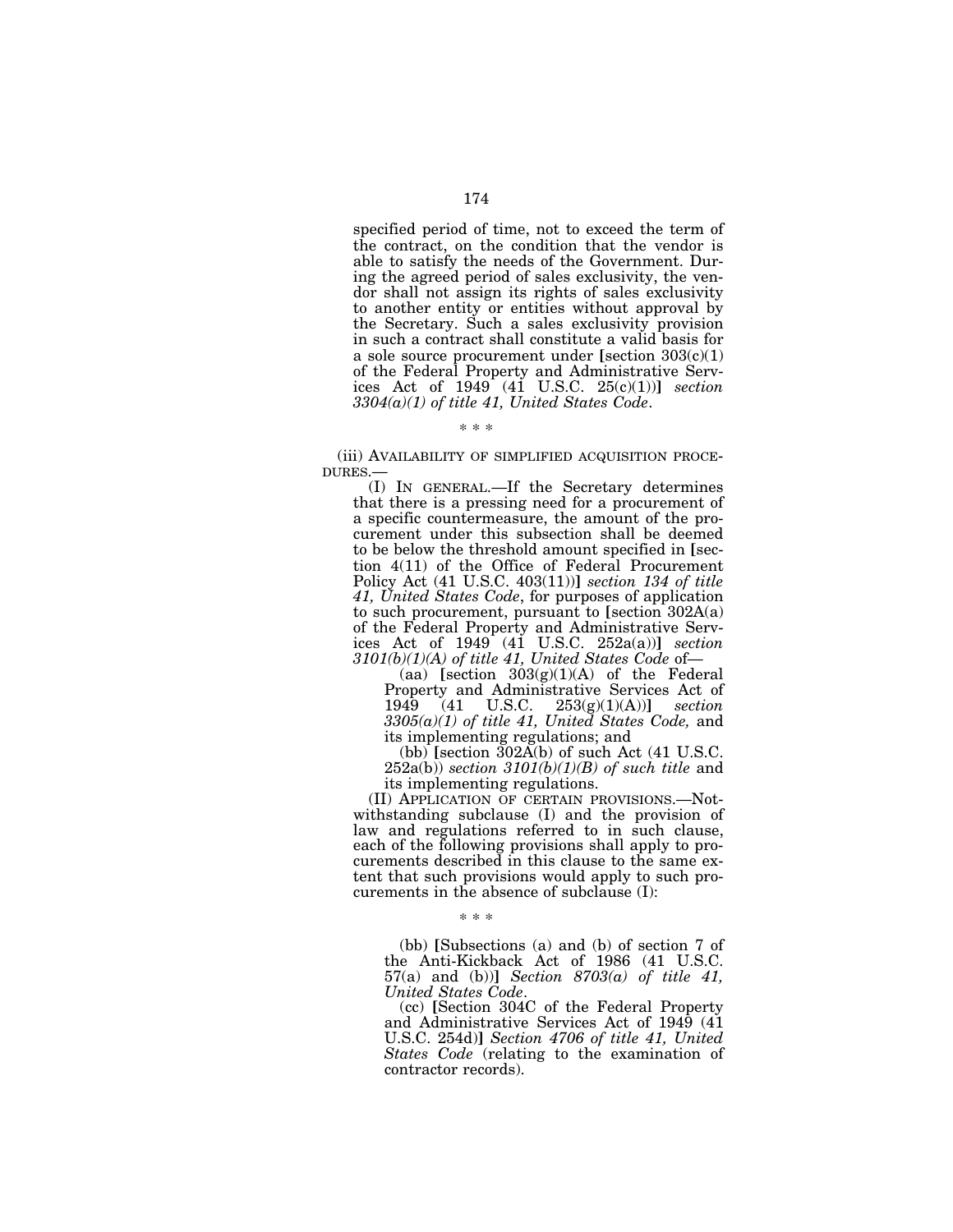(ee) **[**Subsection (a) of section 304 of the Federal Property and Administrative Services Act of 1949 (41 U.S.C. 254(a))**]** *Section 3901 of title 41, United States Code* (relating to contingent fees to middlemen).

\* \* \*

(iv) PROCEDURES OTHER THAN FULL AND OPEN COM-PETITION.—

(I) IN GENERAL.—In using the authority provided in **[**section 303(c)(1) of the Federal Property and Administrative Services Act of 1949 (41 U.S.C. 253(c)(1)) *section 3304(a)(1) of title 41, United States Code,* to use procedures other than competitive procedures in the case of a procurement under this subsection, the phrase "available from only one responsible source'' in **[**such section 303(c)(1)**]** *such section 3304(a)(1)* shall be deemed to mean ''available from only one responsible source or only from a limited number of responsible sources''.

\* \* \*

(III) APPLICABLE GOVERNMENT-WIDE REGULA-TIONS.—The Secretary shall implement this clause in accordance with government-wide regulations implementing **[**such section 303(c)(1)**]** *such section*   $3304(a)(1)$  (including requirements that offers be solicited from as many potential sources as is practicable under the circumstances, that required notices be published, and that submitted offers be considered), as such regulations apply to procurements for which an agency has authority to use procedures other than competitive procedures when the property or services needed by the agency are available from only one responsible source or only from a limited number of responsible sources and no other type of property or services will satisfy the needs of the agency.

\* \* \*

(vii) LIMITING COMPETITION TO SOURCES RESPONDING TO REQUEST FOR INFORMATION.—In conducting a procurement under this subsection, the Secretary may exclude a source that has not responded to a request for information under **[**section 303A(a)(1)(B) of the Federal Property and Administrative Services Act of 1949 (41 U.S.C. 253a(a)(1)(B))**]** *section 3306(a)(1)(B) of title 41, United States Code,* if such request has given notice that the Secretary may so exclude such a source.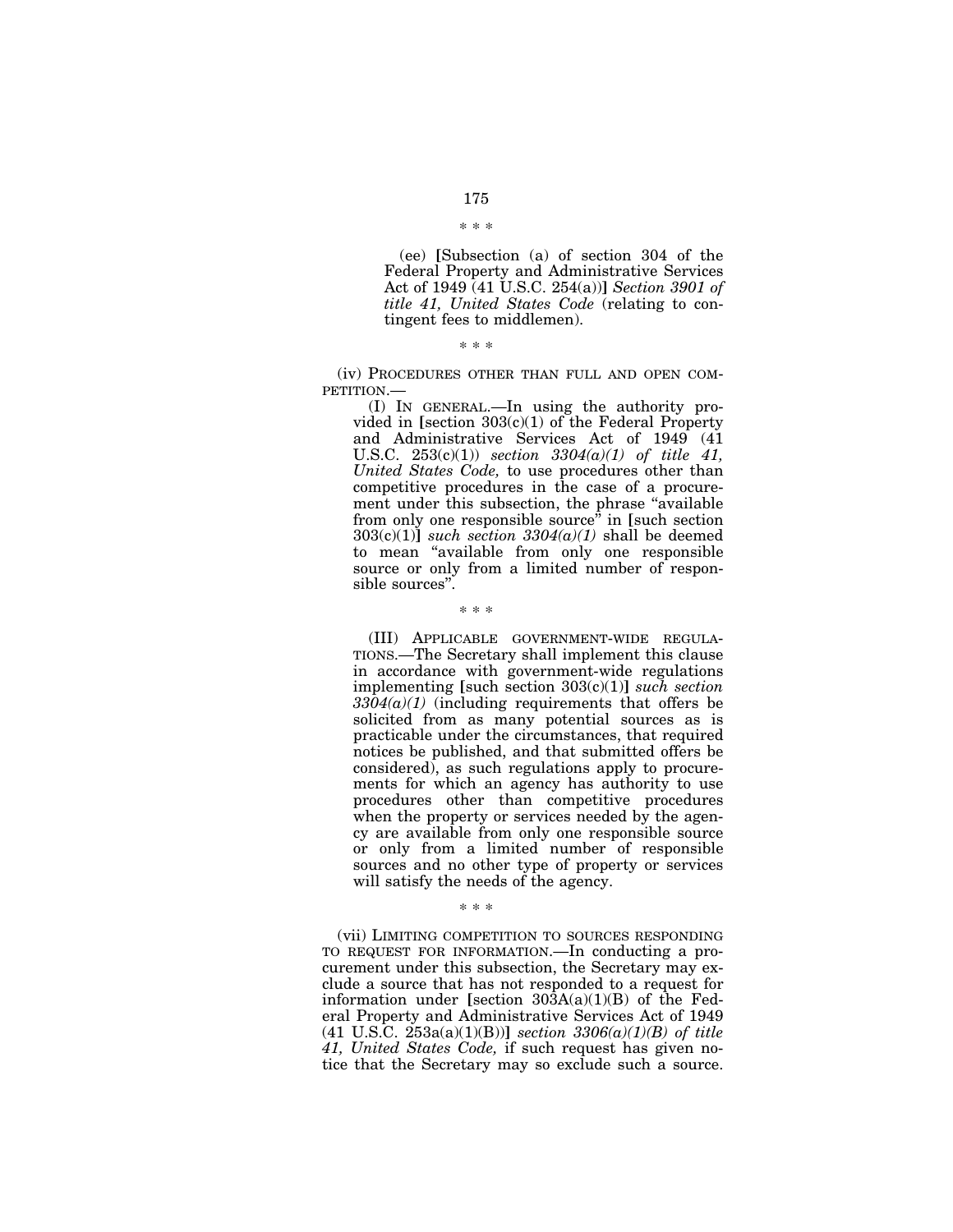# **§ 247d–7e(c)(5) (Public Health Service Act, § 319L(c)(5)) SEC. 319L. BIOMEDICAL ADVANCED RESEARCH AND DE-VELOPMENT AUTHORITY.**

\* \* \*

(c) BIOMEDICAL ADVANCED RESEARCH AND DEVELOPMENT AU-THORITY.—

\* \* \*

(5) TRANSACTION AUTHORITIES.— (A) OTHER TRANSACTIONS.—

#### \* \* \*

### (ii) LIMITATIONS ON AUTHORITY.—

\* \* \*

(II) WRITTEN DETERMINATIONS REQUIRED.—The authority of this subparagraph may be exercised for a project that is expected to cost the Department of Health and Human Services in excess of \$20,000,000 only upon a written determination by the senior procurement executive for the Department (as designated for purpose of **[**section 16(c) of the Office of Federal Procurement Policy Act (41 U.S.C. 414(c))**]** *section 1702(c) of title 41, United States Code*), that the use of such authority is essential to promoting the success of the project. The authority of the senior procurement executive under this subclause may not be delegated.

(C) ADVANCE PAYMENTS; ADVERTISING.—The Secretary may waive the requirements of section 3324(a) of title 31, United States Code, or **[**section 3709 of the Revised Stattutes of the United States (41 U.S.C. 5)**]** *section 6101 of title 41, United States Code,* upon the determination by the Secretary that such waiver is necessary to obtain countermeasures or products under this section.

\* \* \*

\* \* \*

(F) ESTABLISHMENT OF RESEARCH CENTERS.—The Secretary may assess the feasibility and appropriateness of establishing, through contract, grant, cooperative agreement, or other transaction, an arrangement with an existing research center in order to achieve the goals of this section. If such an agreement is not feasible and appropriate, the Secretary may establish one or more federallyfunded research and development centers, or university-affiliated research centers, in accordance with **[**section 303(c)(3) of the Federal Property and Administrative Serv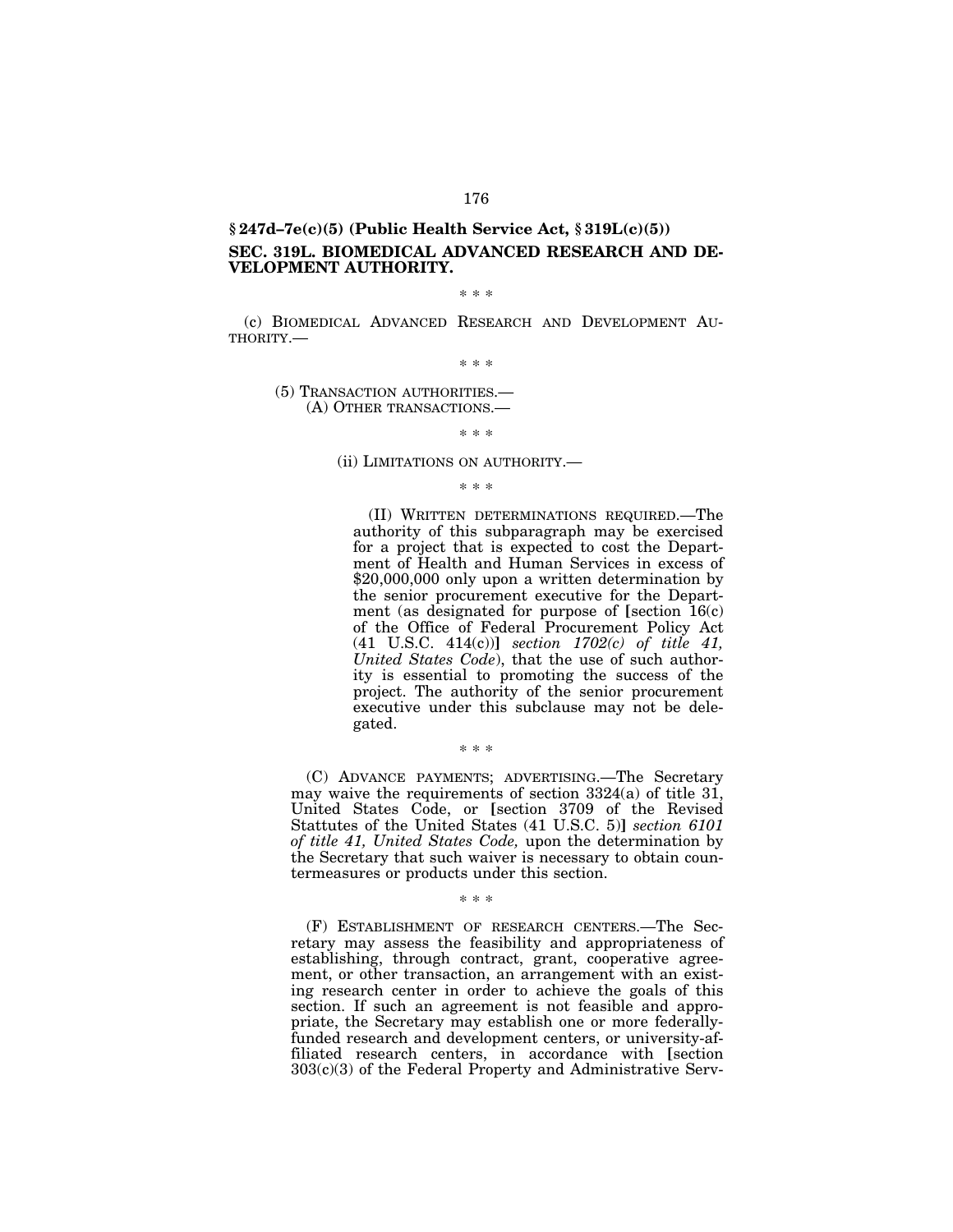ices Act of 1949 (41 U.S.C. 253(c)(3)) *section 3304(a)(3) of title 41, United States Code*.

# **§ 285a-2(b)(8) (Public Health Service Act, § 413(b)(8))**

SEC. 413. (a) (1) The Director of the Institute shall establish an information and education program to collect, identify, analyze, and disseminate on a timely basis, through publications and other appropriate means, to cancer patients and their families, physicians and other health professionals, and the general public, information on cancer research, diagnosis, prevention, and treatment (including information respecting nutrition programs for cancer patients and the relationship between nutrition and cancer). The Director of the Institute may take such action as may be necessary to insure that all channels for the dissemination and exchange of scientific knowledge and information are maintained between the Institute and the public and between the Institute and other scientific, medical, and biomedical disciplines and organizations nationally and internationally.

\* \* \*

(b) The Director of the Institute in carrying out the National Cancer Program—

\* \* \*

(8) may, subject to section 284(b)(2) of this title and without regard to section 3324 of title 31, United States Code, and **[**section 3709 of the Revised Statutes (41 U.S.C. 5)**]** *section 6101 of title 41, United States Code*, enter into such contracts, leases, cooperative agreements, as may be necessary in the conduct of functions of the Director, with any public agency, or with any person, firm, association, corporation, or educational institution; and

# **§ 285b-3(b)(3) (Public Health Service Act, § 421(b)(3))**

SEC. 421. (a)(1) The National Heart, Blood Vessel, Lung, and Blood Diseases and Blood Resources Program (hereafter in this subpart referred to as the "Program") may provide for-

\* \* \*

(b) In carrying out the Program, the Director of the Institute, under policies established by the Director of NIH—

#### \* \* \*

(3) subject to section 405(b)(2) and without regard to section 3324 of title 31, United States Code, and **[**section 3709 of the Revsied Statutes (41 U.S.C. 5)**]** *section 6101 of title 41, United States Code*, may enter into such contracts, leases, cooperative agreements, or other transactions, as may be necessary in the conduct of the Director's functions, with any public agency, or with any person, firm, association, corporation, or educational institutions;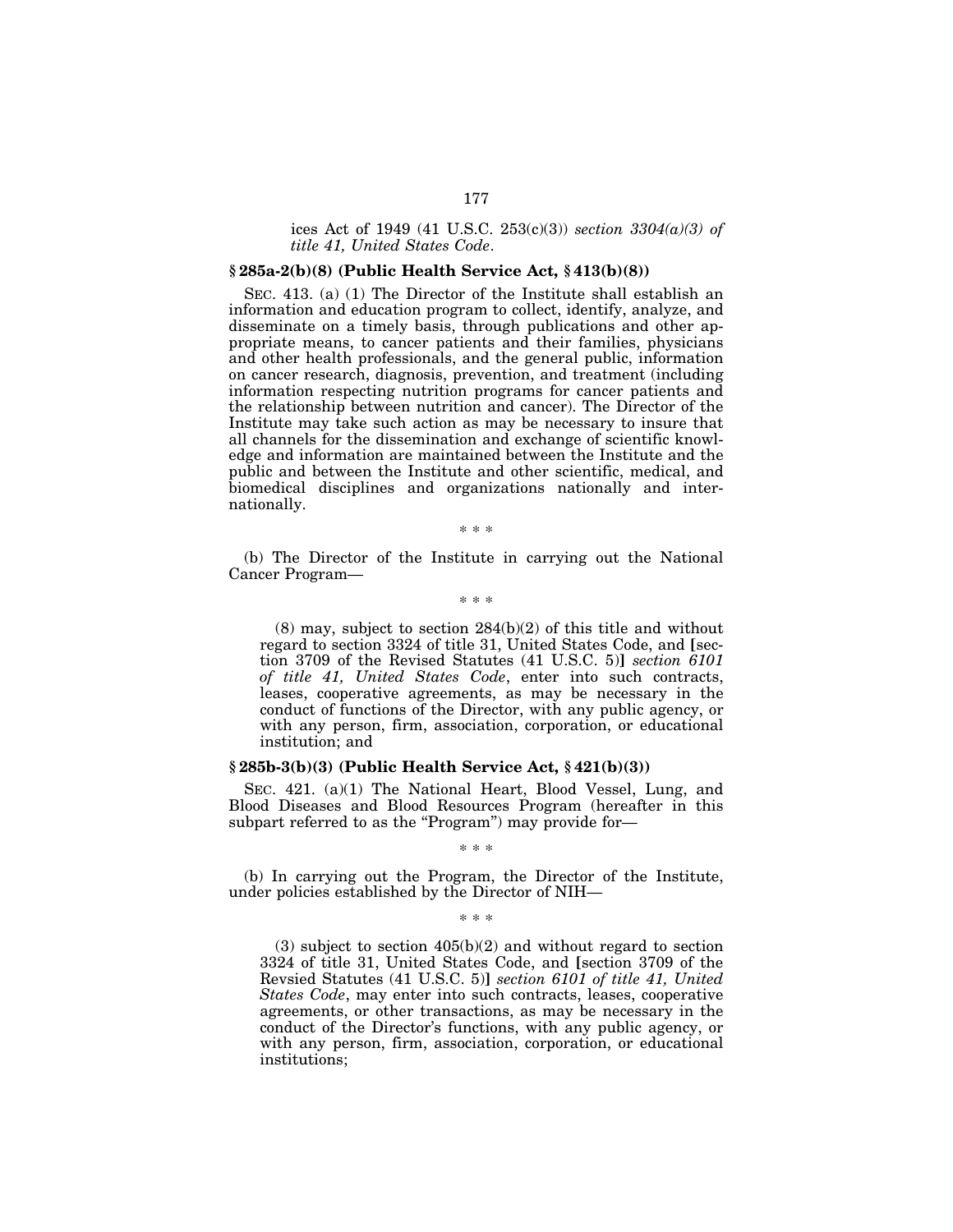## **§ 285n(b)(9) (Public Health Service Act, § 464H(b)(9))**

SEC. 464H. (a) IN GENERAL.—The general purpose of the National Institute on Alcohol Abuse and Alcoholism (hereafter in this subpart referred to as the "Institute" is the conduct and support of biomedical and behavioral research, health services research, research training, and health information dissemination with respect to the prevention of alcohol abuse and the treatment of alcoholism.

(b) RESEARCH PROGRAM.—

\* \* \*

(9) enter into contracts under this title without regard to **[**sections 3648 and 3709 of the Revised Statutes (31 U.S.C. 529; 41 U.S.C. 5**]** *section 3324(a) and (b) of title 31, United States Code, and section 6101 of title 41, United States Code*; and

### **§ 289c(2) (Public Health Service Act, § 494(2))**

SEC. 494. If the Secretary determines, after consultation with the Director of NIH, the Commissioner of the Food and Drug Administration, or the Director of the Centers for Disease Control and Prevention, that a disease or disorder constitutes a public health emergency, the Secretary, acting through the Director of NIH—

\* \* \*

(2) shall exercise the authority in **[**section 3709 of the Revised Statutes (41 U.S.C. 5)**]** *section 6101 of title 41, United States Code,* respecting public exigencies to waive the advertising requirements of such section in the case of proposals for contracts for such research;

# **§ 289e(a) (Public Health Service Act, § 496(a))**

SEC. 496. (a) Appropriations to carry out the purposes of this subchapter, unless otherwise expressly provided, may be expended in the District of Columbia for—

\* \* \*

(9) all other necessary expenses in carrying out this title. Such appropriations may be expended by contract if deemed necessary, without regard to **[**section 3709 of the Revised Statutes (41 U.S.C. 5)**]** *section 6101 of title 41, United States Code*.

#### **§ 290aa–3 (Public Health Service Act, § 504)**

#### **SEC. 504. PEER REVIEW.**

(a) IN GENERAL.—The Secretary, after consultation with the Administrator, shall require appropriate peer review of grants, cooperative agreements, and contracts to be administered through the agency which exceed the simple acquisition threshold as defined in **[**section 4(11) of the Office of Federal Procurement Policy Act**]** *section 134 of title 41, United States Code*.

\* \* \*

(c) ADVISORY COUNCIL REVIEW.—If the direct cost of a grant or cooperative agreement (described in subsection (a) of this section)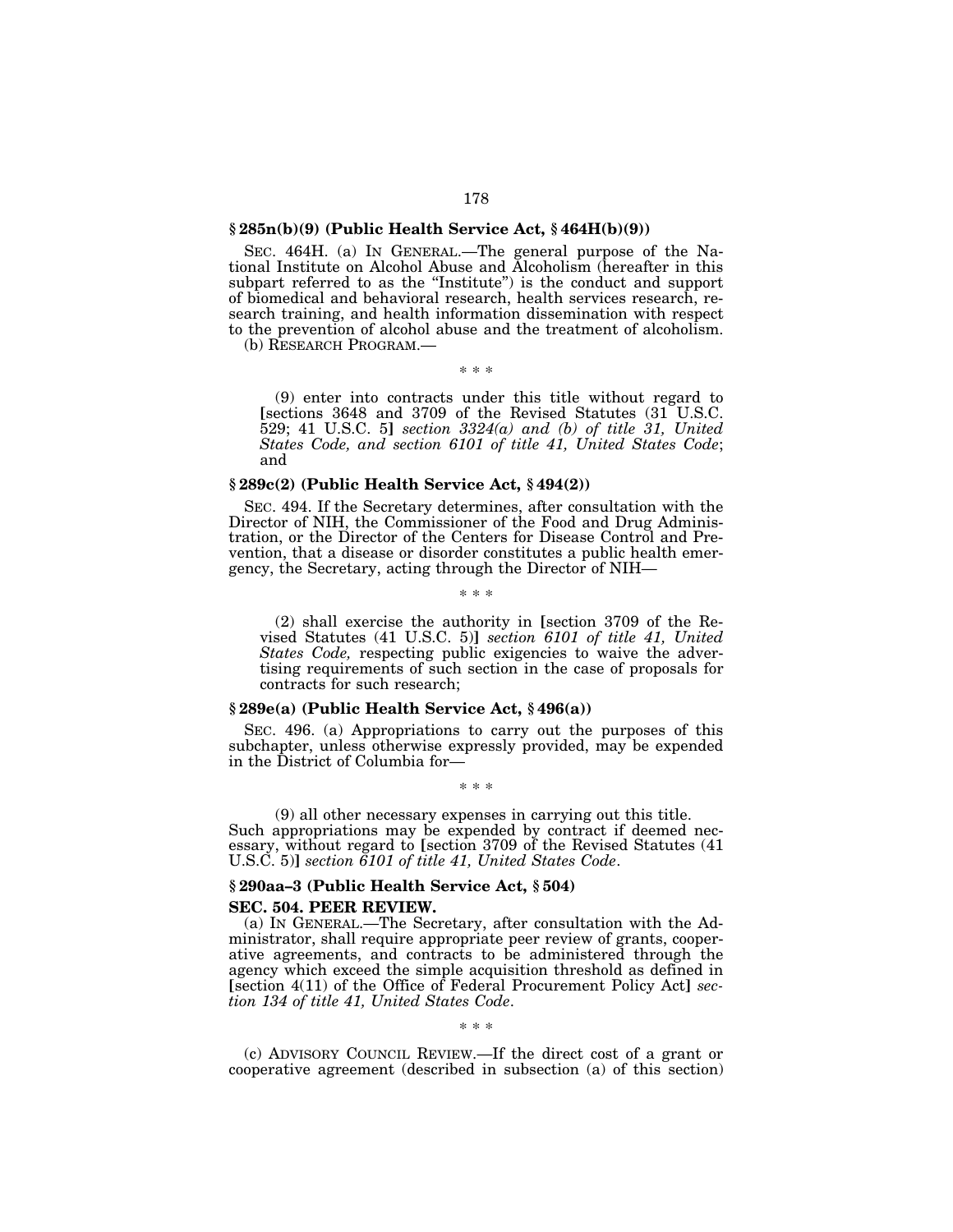exceeds the simple acquisition threshold as defined by **[**section 4(11) of the Office of Federal Procurement Policy Act**]** *section 134 of title 41, United States Code*, the Secretary may make such a grant or cooperative agreement only if such grant or cooperative agreement is recommended—

# **§ 294q(f)(3) (Patient Protection and Affordable Care Act, § 5101(f)(3))**

# **SEC. 5101. NATIONAL HEALTH CARE WORKFORCE COM-MISSION.**

\* \* \*

(f) Director and Staff; Experts and Consultants.—Subject to such review as the Comptroller General of the United States determines to be necessary to ensure the efficient administration of the Commission, the Commission may—

\* \* \*

(3) enter into contracts or make other arrangements, as may be necessary for the conduct of the work of the Commission (without regard to **[**section 3709 of the Revised Statutes (41 U.S.C. 5)**]** *section 6101 of title 41, United States Code*);

### **§ 299c–4(d) (Public Health Service Act, § 945(d))**

# **SEC. 945. ADDITIONAL PROVISIONS WITH RESPECT TO GRANTS AND CONTRACTS.**

\* \* \*

(d) APPLICABILITY OF CERTAIN PROVISIONS WITH RESPECT TO CON-TRACTS.—Contracts may be entered into under this part without regard to **[**sections 3648 and 3709 of the Revised Statutes (31 U.S.C. 529 and 41 U.S.C. 5)**]** *section 3324(a) and (b) of title 31, United States Code, and section 6101 of title 41, United States Code*.

# **§ 300c–22(d) (Public Health Service Act, § 1132(d))**

SEC. 1132. (a) The Secretary may make grants to and enter into contracts with public and nonprofit private entities for projects to develop and expand, within existing facilities, blood-separation centers to separate and make available for distribution blood components to providers of blood services and manufacturers of blood fractions. For purposes of this section—

\* \* \*

(d) Contracts may be entered into under subsection (a) of this section without regard to **[**sections 3648 and 3709 of the Revised Statutes (31 U.S.C. 529; 41 U.S.C. 5)**]** *section 3324(a) and (b) of title 31, United States Code, and section 6101 of title 41, United States Code*.

# **§ 300u(c) (Public Health Service Act, § 1701(c))**

SEC. 1701. (a) The Secretary shall—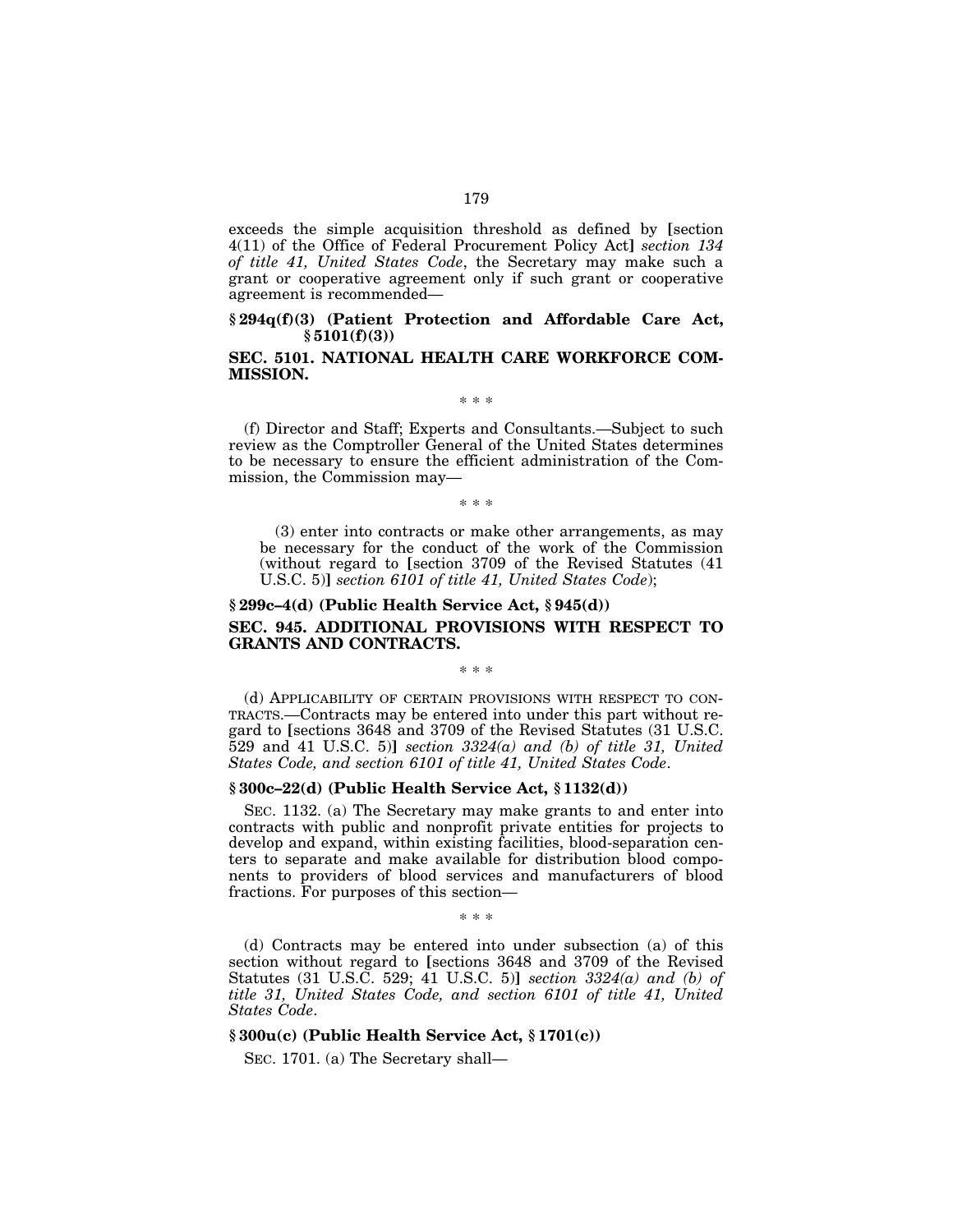(c) No grant may be made or contract entered into under this subchapter unless an application therefor has been submitted to and approved by the Secretary. Such an application shall be submitted in such form and manner and contain such information as the Secretary may prescribe. Contracts may be entered into under this subchapter without regard to **[**sections 3648 and 3709 of the Revised Statutes (31 U.S.C. 529; 41 U.S.C. 5)**]** *section 3324(a) and (b) of title 31, United States Code, and section 6101 of title 41, United States Code*.

# **§ 300cc–41(a)(6) (Public Health Service Act, § 2354(a)(6)) SEC. 2354. ADDITIONAL AUTHORITIES.**

(a) IN GENERAL.—In carrying out AIDS research, the Director of the Office—

\* \* \*

 $(6)$  subject to section  $405(b)(2)$  and without regard to section 3324 of title 31, United States Code, and **[**section 3709 of the Revised Statutes (41 U.S.C. 5)**]** *section 6101 of title 41, United States Code*, may enter into such contracts and cooperative agreements with any public agency, or with any person, firm, association, corporation, or educational institution, as may be necessary to expedite and coordinate research relating to acquired immune deficiency syndrome.

# **§ 1395b–6(d)(3) (Social Security Act, § 1805(d)(3))**

SEC. 1805. (a) ESTABLISHMENT.—There is hereby established as an agency of Congress the Medicare Payment Advisory Commission (in this section referred to as the ''Commission'').

# \* \* \*

(d) DIRECTOR AND STAFF; EXPERTS AND CONSULTANTS.—Subject to such review as the Comptroller General deems necessary to assure the efficient administration of the Commission, the Commission may—

\* \* \*

(3) enter into contracts or make other arrangements, as may be necessary for the conduct of the work of the Commission (without regard to **[**section 3709 of the Revised Statutes (41 U.S.C. 5)**]** *section 6101 of title 41, United States Code*);

# **§ 1395w–111(g)(1)(B)(iii) (Social Security Act, § 1860D– 11(g)(1)(B)(iii))**

SEC. 1860D-11. (a) ESTABLISHMENT OF PDP REGIONS; SERVICE AREAS.—

### \* \* \*

(g) GUARANTEEING ACCESS TO COVERAGE.—

(1) SOLICITATION OF BIDS.—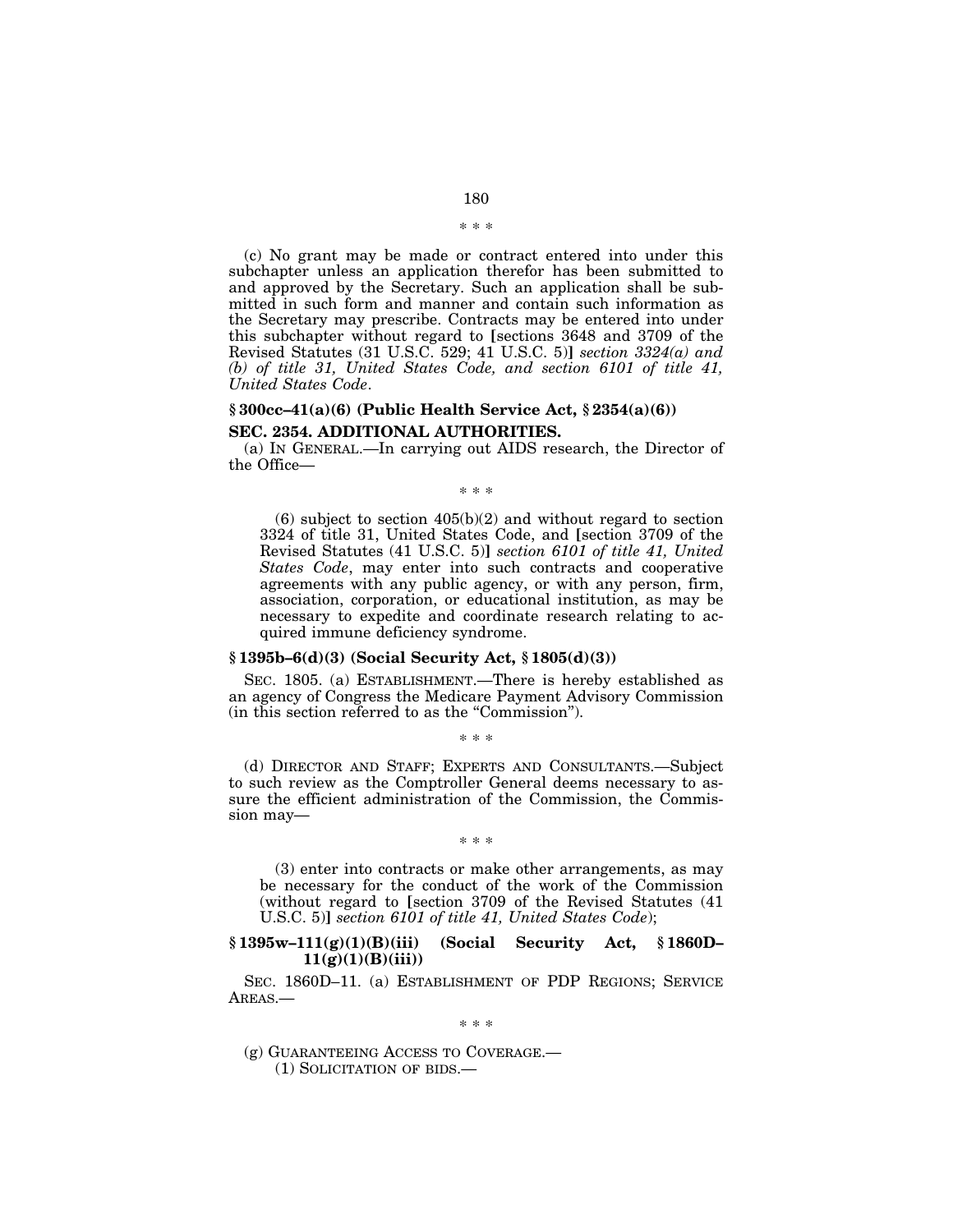181 \* \* \*

#### (B) ACCEPTANCE OF BIDS.—

\* \* \*

(iii) COMPETITIVE PROCEDURES.—Competitive procedures (as defined in **[**section 4(5) of the Office of Federal Procurement Policy Act (41 U.S.C. 403(5)) *section 132 of title 41, United States Code*) shall be used to enter into a contract under this subsection. The provisions of subsection (d) of section 1874A shall apply to a contract under this section in the same manner as they apply to a contract under such section.

# **§ 1395cc–2(b)(4)(B) (Social Security Act, § 1866B(b)(4)(B))**

SEC. 1866B. (a) GENERAL ADMINISTRATIVE AUTHORITY.—

\* \* \*

(b) CONTRACTS FOR PROGRAM ADMINISTRATION.—

\* \* \*

(4) CONTRACT AWARD, DURATION, AND RENEWAL.—

\* \* \*

(B) NONCOMPETITIVE AWARD AND RENEWAL FOR ENTITIES ADMINISTERING PART A OR PART B PAYMENTS.—The Secretary may enter or renew a contract under this subsection with an entity described in paragraph (3)(A) without regard to the requirements of **[**section 5**]** *section 6101* of title 41, United States Code.

# **§ 1395kk–1(b)(1)(B) (Social Security Act, § 1874A(b)(1)(B))**

SEC. 1874A. (a) AUTHORITY.—

\* \* \*

(b) CONTRACTING REQUIREMENTS.—

(1) USE OF COMPETITIVE PROCEDURES.—

\* \* \*

(B) RENEWAL OF CONTRACTS.—The Secretary may renew a contract with a medicare administrative contractor under this section from term to term without regard to **[**section 5**]** *section 6101* of title 41 or any other provision of law requiring competition, if the medicare administrative contractor has met or exceeded the performance requirements applicable with respect to the contract and contractor, except that the Secretary shall provide for the application of competitive procedures under such a contract not less frequently than once every 5 years.

#### **§ 1395aaa(a)(4) (Social Security Act, § 1890(a)(4))**

SEC. 1890. (a) CONTRACT.—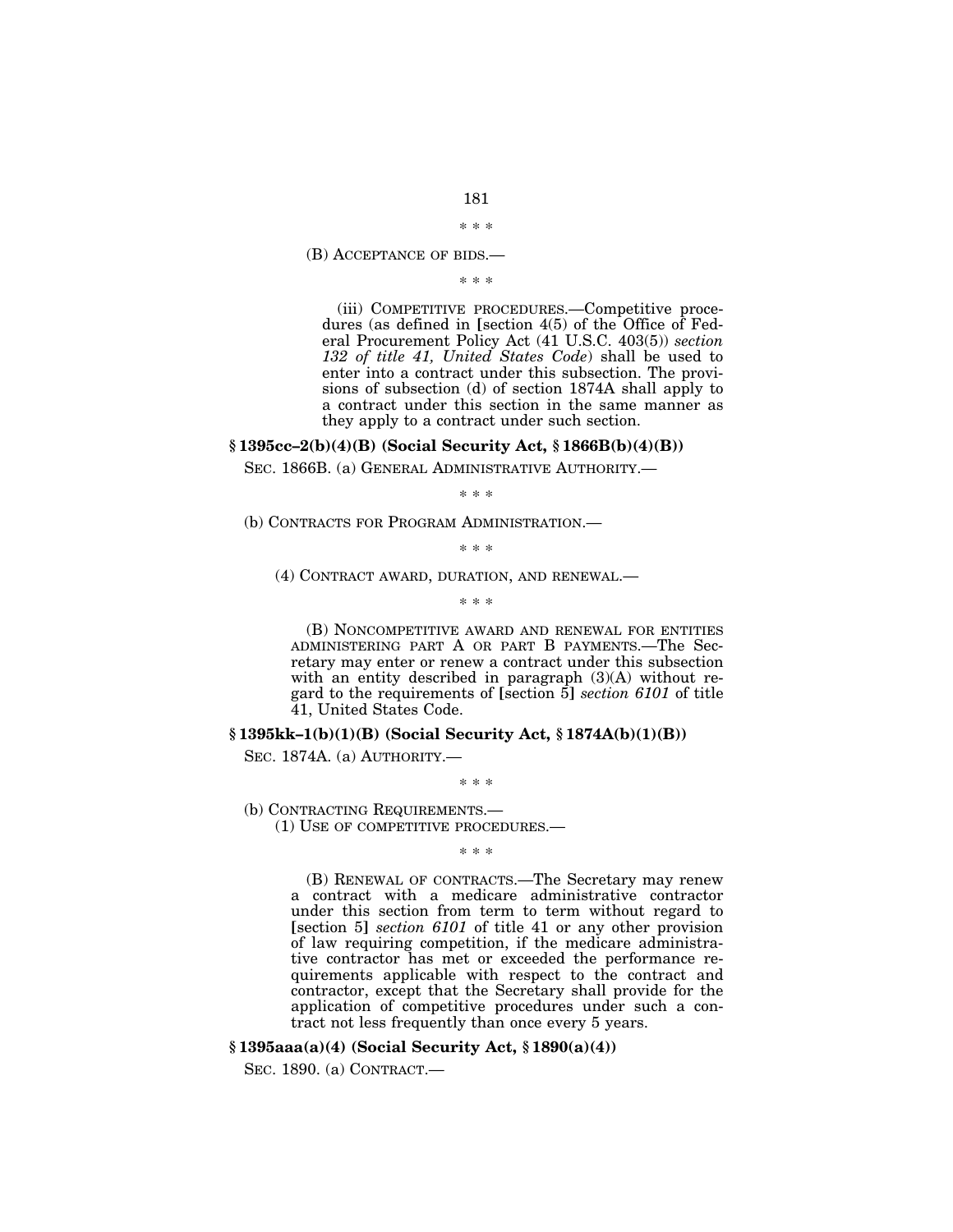(4) COMPETITIVE PROCEDURES.—Competitive procedures (as defined in **[**section 4(5) of the Office of Federal Procurment Policy Act (41 U.S.C. 403(5))**]** *section 132 of title 41, United States Code*) shall be used to enter into a contract under paragraph

# **§ 1396(d)(3) (Social Security Act, § 1900(d)(3))**

(1).

SEC. 1900. (a) ESTABLISHMENT.—There is hereby established the Medicaid and CHIP Payment and Access Commission (in this section referred to as ''MACPAC'').

\* \* \*

(d) DIRECTOR AND STAFF; EXPERTS AND CONSULTANTS.—Subject to such review as the Comptroller General of the United States deems necessary to assure the efficient administration of MACPAC, MACPAC may—

\* \* \*

(3) enter into contracts or make other arrangements, as may be necessary for the conduct of the work of MACPAC (without regard to **[**section 3709 of the Revised Statutes (41 U.S.C. 5)**]**  *section 6101 of title 41, United States Code*);

# **§ 1396a(a)(4)(D) (Social Security Act, § 1902(a)(4)(D))**

SEC. 1902. (a) A State plan for medical assistance must—

\* \* \*

(4) provide (A) such methods of administration (including methods relating to the establishment and maintenance of personnel standards on a merit basis, except that the Secretary shall exercise no authority with respect to the selection, tenure of office, and compensation of any individual employed in accordance with such methods, and including provision for utilization of professional medical personnel in the administration and, where administered locally, supervision of administration of the plan) as are found by the Secretary to be necessary for the proper and efficient operation of the plan, (B) for the training and effective use of paid subprofessional staff, with particular emphasis on the full-time or part-time employment of recipients and other persons of low income, as community service aides, in the administration of the plan and for the use of nonpaid or partially paid volunteers in a social service volunteer program in providing services to applicants and recipients and in assisting any advisory committees established by the State agency, (C) that each State or local officer, employee, or independent contractor who is responsible for the expenditure of substantial amounts of funds under the State plan, each individual who formerly was such an officer, employee, or contractor, and each partner of such an officer, employee, or contractor shall be prohibited from committing any act, in relation to any activity under the plan, the commission of which, in connection with any activity concerning the United States Gov-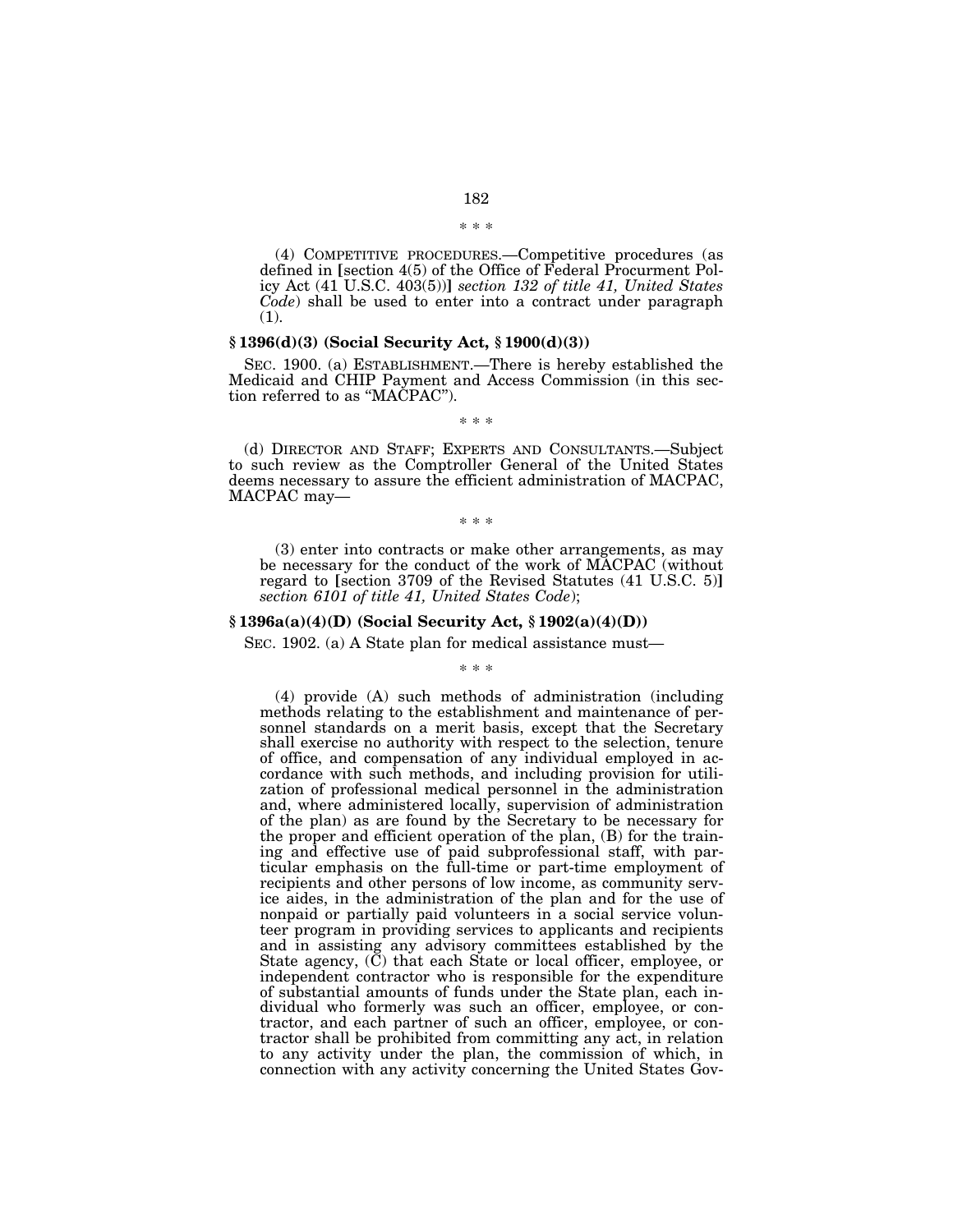ernment, by an officer or employee of the United States Government, an individual who was such an officer or employee, or a partner of such an officer or employee is prohibited by section 207 or 208 of title 18, and (D) that each State or local officer, employee, or independent contractor who is responsible for selecting, awarding, or otherwise obtaining items and services under the State plan shall be subject to safeguards against conflicts of interest that are at least as stringent as the safeguards that apply under **[**section 27 of the Office of Federal Procurement Policy Act (41 U.S.C. 423)**]** *chapter 21 of title 41, United States Code,* to persons described in **[**subsection (a)(2) of such section of that Act**]** *section 2102(a)(3) of such title*;

#### **§ 1396u–2(d)(3) (Social Security Act, § 1932(d)(3))**

SEC. 1932. (a) STATE OPTION TO USE MANAGED CARE.—

\* \* \*

(d) PROTECTIONS AGAINST FRAUD AND ABUSE.—

\* \* \*

(3) STATE CONFLICT-OF-INTEREST SAFEGUARDS IN MEDICAID RISK CONTRACTING.—A medicaid managed care organization may not enter into a contract with any State under section 1903(m) unless the State has in effect conflict-of-interest safeguards with respect to officers and employees of the State with responsibilities relating to contracts with such organizations or to the default enrollment process described in subsection  $(a)(4)(C)(ii)$  of this section that are at least as effective as the Federal safeguards provided under **[**section 27 of the Office of Federal Procurement Policy Act (41 U.S.C. 423)**]** *chapter 21 of title 41, United States Code*, against conflicts of interest that apply with respect to Federal procurement officials with comparable responsibilities with respect to such contracts.

## **§ 1480(a) (Housing Act of 1949, § 510(a))**

SEC. 510. In carrying out the provisions of this title, the Secretary shall have the power to—

(a) make contracts for services and supplies without regard to the provisions of **[**section 3709 of the Revised Statutes, as amended**]** *section 6101 of title 41, United States Code*, when the aggregate amount involved is less than \$300;

## **§ 1592a(b) (Defense Housing and Community Facilities and Services Act of 1951, § 302(b))**

SEC. 302. (a) Consistent with other requirements of national defense, any permanent housing constructed pursuant to the authority of this title shall consist of one- to four-family dwelling structures (including row houses) so arranged that they may be offered for separate sale. All housing of permanent construction which is constructed or acquired under the authority of this title shall be sold as expeditiously as possible and in the public interest taking into consideration the continuation of the need for such housing by persons engaged in national defense activities. All dwelling structures of permanent construction designed for occupancy by not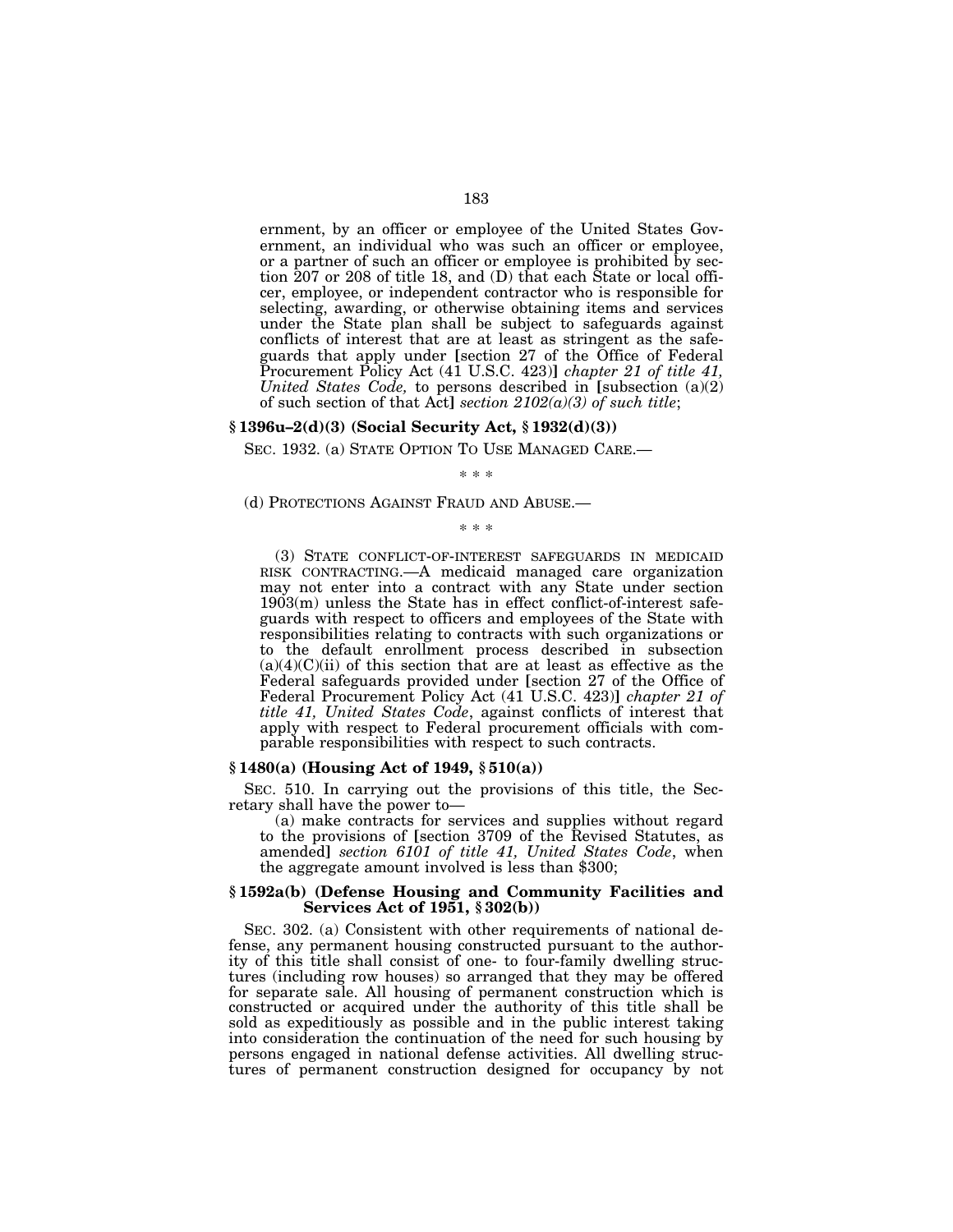more than four families (including row houses) shall be offered for sale, and preference in the purchase of any such dwelling structure shall be granted to occupants and to veterans over other prospective purchasers. As among veterans, preference in the purchase of any such dwelling structure shall be given to disabled veterans whose disability has been determined by the Secretary of Veterans Affairs to be service-connected. All dwelling structures of permanent construction in any housing project which are designed for occupancy by more than four families (and other structures in such project which are not sold separately) shall be sold as an entity. On such sales first preference shall be given for such period not less than ninety days nor more than six months from the date of the initial offering of such project as the Administrator may determine, to groups of veterans organized on a mutual ownership or cooperative basis (provided that any such group shall accept as a member of its organization, on the same terms, subject to the same conditions, and with the same privileges and responsibilities, required of, and extended to, other members of the group any tenant occupying a dwelling unit in such project, at any time during such period as the Administrator shall deem appropriate, starting on the date of the announcement by the Administrator of the availability of such project). The Administrator shall provide an equitable method of selecting the purchasers when preferred purchasers (or groups of preferred purchasers) in the same preference class or containing members in the same preference class compete with each other. Sales pursuant to this section shall be for cash or credit, upon such terms as the Administrator shall determine, and at the fair value of the property as determined by him: *Provided*, That full payment to the Government for the property sold shall be required within a period of not exceeding twenty-five years with interest on unpaid balances at not less than 4 per centum per annum.

(b) Where it is necessary to provide housing under this title in locations where, in the determination of the Secretary of Housing and Urban Development, there appears to be no need for such housing beyond the period during which it is needed for housing persons engaged in national defense activities, the provisions of section 102 hereof shall not be applicable and temporary housing which is of a mobile or portable character or which is otherwise constructed so as to be available for reuse at other locations or existing housing built or acquired by the United States under authority of any other law shall be provided. Any temporary housing constructed or acquired under this title which the Secretary of Housing and Urban Development determines to be no longer needed for use under this title shall, unless transferred to the Department of Defense pursuant to section 306 hereof, or reported as excess to the Administrator of the General Services Administration pursuant to **[**the Federal Property and Administrative Services Act of 1949, as amended**]** *chapter 5 of title 40, United States Code*, be sold as soon as practicable to the highest responsible bidder after public advertising, except that if one or more of such bidders is a veteran purchasing a dwelling unit for his own occupancy the sale of such unit shall be made to the highest responsible bidder who is a veteran so purchasing: *Provided*, That the Secretary of Housing and Urban Development may reject any bid for less than two-thirds of the appraised value as determined by him: *Provided further*, That the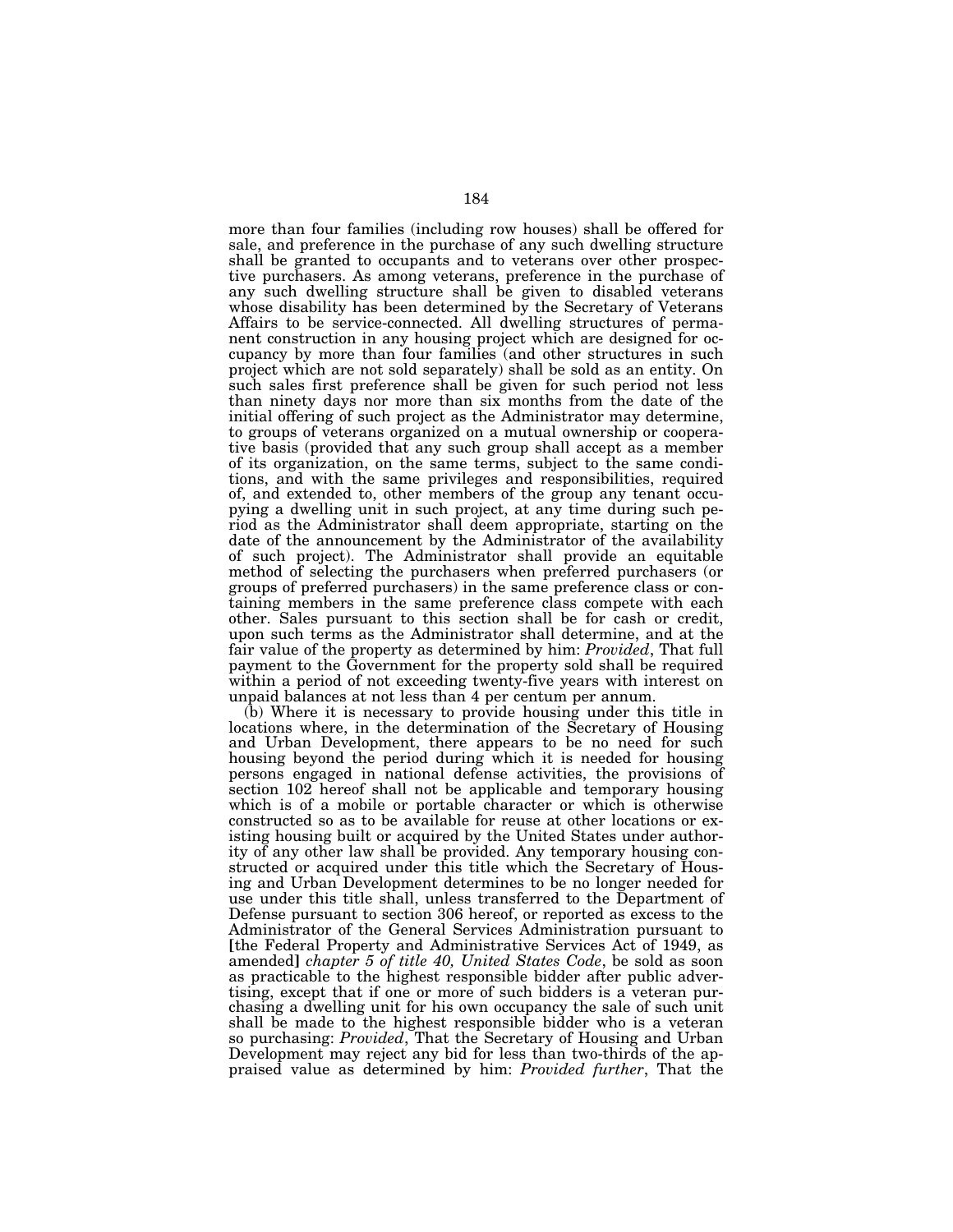housing may be sold at fair value (as determined by the Secretary of Housing and Urban Development) to a public body for public use: *And provided further*, That the housing structures shall be sold for removal from the site, except that they may be sold for use on the site if the governing body of the locality has adopted a resolution approving use of such structures on the site.

#### **§ 1592d(a) (Defense Housing and Community Facilities and Services Act of 1951, § 305(a))**

SEC. 305. (a) With respect to any housing or community facilities or services which the Secretary of Housing and Urban Development is authorized to provide, or any property which he is authorized to acquire, under this Act, the Secretary of Housing and Urban Development is authorized by contract or otherwise (without regard to **[**section 3709 of the Revised Statutes, as amended, section 322 of the Act of June 30, 1932 (47 Stat. 412), as amended, the Federal Property and Administrative Services Act of 1949m, as amended**]**  *the provisions referred to in section 171(b) and (c), and section 6101, of title 41, United States Code*, and prior to the approval of the Attorney General) \* \* \*

# **§ 1592h(a) (Defense Housing and Community Facilities and Services Act of 1951, § 309(a))**

SEC. 309. In carrying out this title—

(a) notwithstanding any other provisions of this title, so far as is consistent with emergency needs, contracts shall be subject to **[**section 3709 of the Revised Statutes**]** *section 6101 of title 41, United States Code*;

## **§ 1792(a) (Federal Food Donation Act of 2008, § 4(a))**

# **SEC. 4. PROMOTING FEDERAL FOOD DONATION.**

(a) IN GENERAL.—Not later than 180 days after the date of enactment of this Act, the Federal Acquisition Regulation issued in accordance with [section 25 of the Office of Federal Procurement Policy Act (41 U.S.C. 421)] section 1303 of title 41, United States Code, shall be revised to provide that all contracts above \$25,000 for the provision, service, or sale of food in the United States, or for the lease or rental of Federal property to a private entity for events at which food is provided in the United States, shall include a clause that—

# **§ 1870(c) (National Science Foundation Act of 1950, § 11(c))**

SEC. 11. The Foundation shall have the authority, within the limits of available appropriations, to do all things necessary to carry out the provisions of this Act, including, but without being limited thereto, the authority—

\* \* \*

(c) to enter into contracts or other arrangements, or modifications thereof, for the carrying on, by organizations or individuals in the United States and foreign countries, including other government agencies of the United States and of foreign countries, of such scientific or engineering activities as the Foundation deems necessary to carry out the purposes of this Act, and, at the request of the Secretary of State or Secretary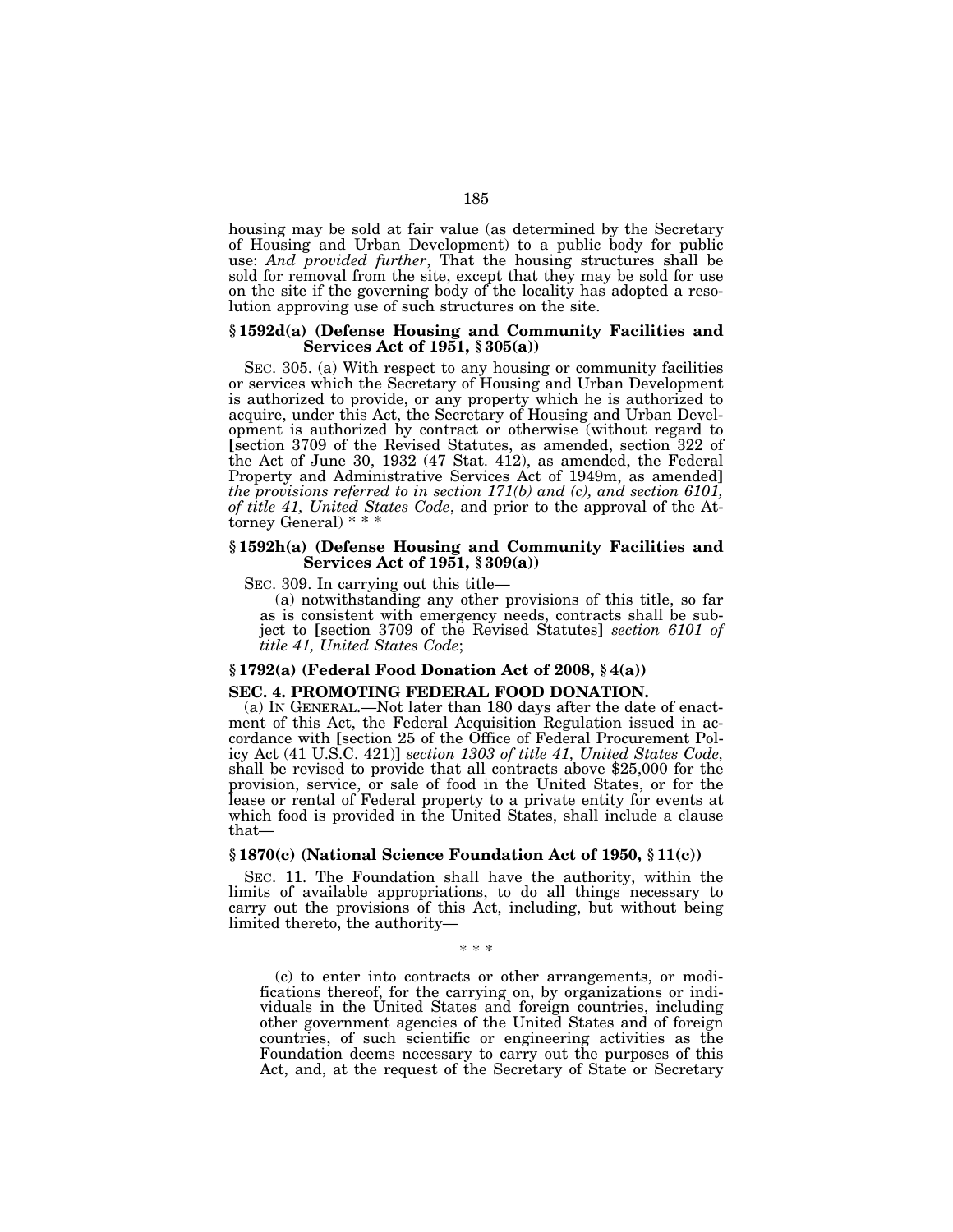of Defense, specific scientific or engineering activities in connection with matters relating to international cooperation or national security, and, when deemed appropriate by the Foundation, such contracts or other arrangements, or modifications thereof may be entered into without legal consideration, without performance or other bonds, and without regard to **[**section 3709 of the Revised Statutes**]** *section 6101 of title 41, United States Code*;

#### **§ 2051(c) (Atomic Energy Act of 1954, § 31 c)**

SEC. 31. (a) RESEARCH ASSISTANCE.—

\* \* \*

c. The Commission may (1) make arrangements pursuant to this section, without regard to the provisions of **[**section 3709 of the Revised Statutes, as amended**]** *section 6101 of title 41, United States Code*, upon certification by the Commission that such action is necessary in the interest of the common defense and security, or upon a showing by the Commission that advertising is not reasonably practicable; (2) make partial and advance payments under such arrangements; and (3) make available for use in connection therewith such of its equipment and facilities as it may deem desirable.

# **§ 2061(b) (Atomic Energy Act of 1954, § 41 b)**

SEC. 41. OWNERSHIP AND OPERATION OF PRODUCTION FACILI-TIES.—

\* \* \*

b. OPERATION OF THE COMMISSION'S PRODUCTION FACILI-TIES.—The Commission is authorized and directed to produce or to provide for the production of special nuclear material in its own production facilities. To the extent deemed necessary, the Commission is authorized to make, or to continue in effect, contracts with persons obligating them to produce special nuclear material in facilities owned by the Commission. The Commission is also authorized to enter into research and development contracts authorizing the contractor to produce special nuclear material in facilities owned by the Commission to the extent that the production of such special nuclear material may be incident to the conduct of research and development activities under such contracts. Any contract entered into under this section shall contain provisions (1) prohibiting the contractor from subcontracting any part of the work he is obligated to perform under the contract, except as authorized by the Commission; and (2) obligating the contractor (A) to make such reports pertaining to activities under the contract to the Commission as the Commission may require, (B) to submit to inspection by employees of the Commission of all such activities, and (C) to comply with all safety and security regulations which may be prescribed by the Commission. Any contract made under the provisions of this subsection may be made without regard to the provisions of **[**section 3709 of the Revised Statutes, as amended**]** *section 6101 of title 41, United States Code*, upon certification by the Commission that such action is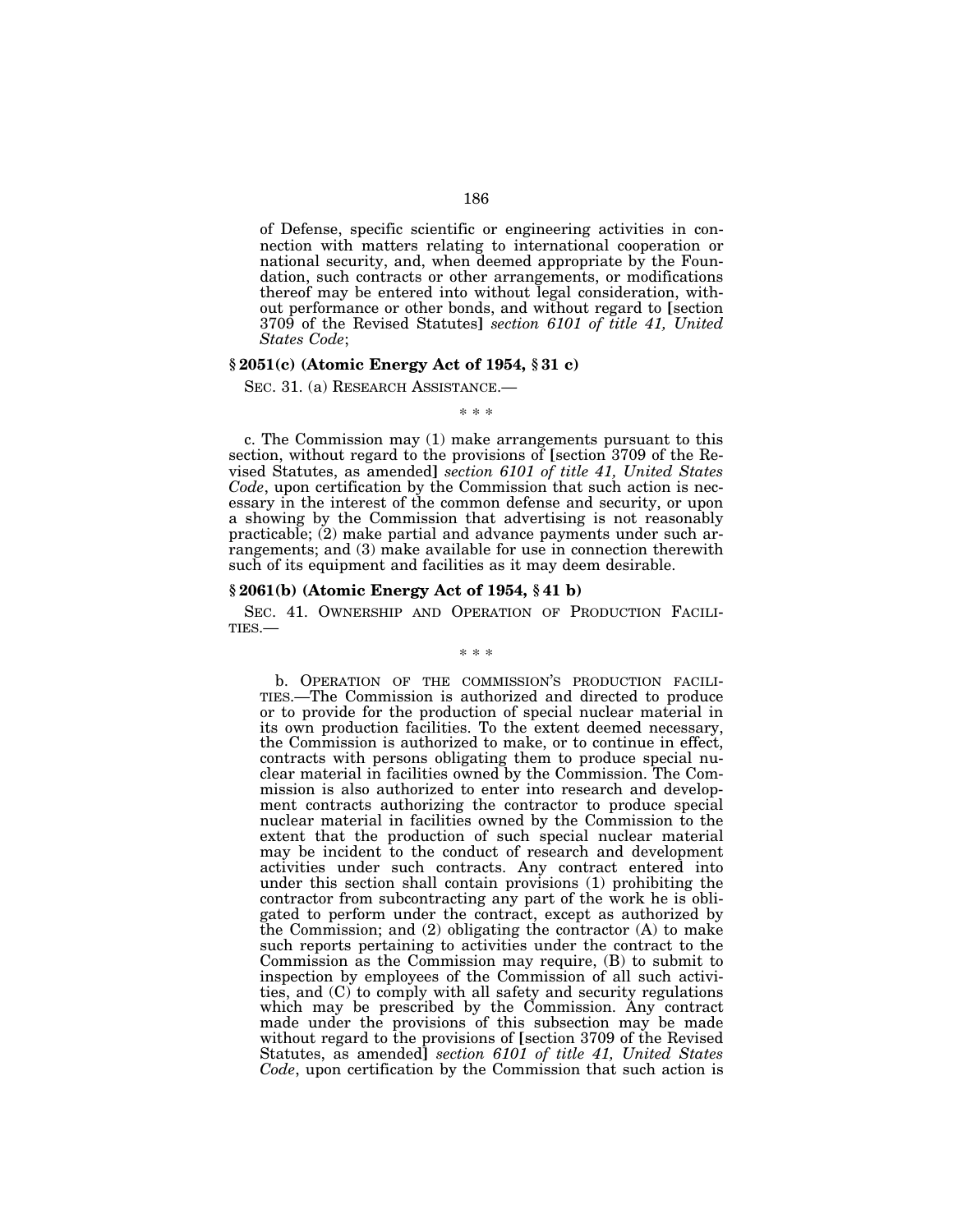necessary in the interest of the common defense and security, or upon a showing by the Commission that advertising is not reasonably practicable. Partial and advance payments may be made under such contracts.

# **§ 2063 (Atomic Energy Act of 1954, § 43)**

SEC. 43. ACQUISITION OF PRODUCTION FACILITIES.—The Commission is authorized to purchase any interest in facilities for the production of special nuclear materials, or in real property on which such facilities are located, without regard to the provisions of **[**section 3709 of the Revised Statutes, as amended**]** *section 6101 of title 41, United States Code*, upon certification by the Commission that such action is necessary in the interest of the common defense and security, or upon a showing by the Commission that advertising is not reasonably practicable. Partial and advance payments may be made under contracts for such purposes. The Commission is further authorized to requisition, condemn, or otherwise acquire any interest in such production facilities, or to condemn or otherwise acquire such real property, and just compensation shall be made therefor.

#### **§ 2075 (Atomic Energy Act of 1954, § 55)**

SEC. 55. ACQUISITIONS.—The Commission is authorized, to the extent it deems necessary to effectuate the provisions of this Act, to purchase without regard to the limitations in section 54 or any guaranteed purchase prices established pursuant to section 56, and to take, requisition, condemn, or otherwise acquire any special nuclear material or any interest therein. Any contract of purchase made under this section may be made without regard to the provisions of **[**section 3709 of the Revised Statutes, as amended**]** *section 6101 of title 41, United States Code*, upon certification by the Commission that such action is necessary in the interest of the common defense and security, or upon a showing by the Commission that advertising is not reasonably practicable. Partial and advance payments may be made under contracts for such purposes. Just compensation shall be made for any right, property, or interest in property taken, requisitioned, or condemned under this section: *Providing*, That the authority in this section to commit United States funds for any activities pursuant to any subsequent arrangement under section 131 a.  $(2)(E)$  shall be subject to the requirements of section 131.

# **§ 2096 (Atomic Energy Act of 1954, § 66)**

SEC. 66. ACQUISITION.—The Commission is authorized and directed, to the extent it deems necessary to effectuate the provisions of this Act—

\* \* \*

Any purchase made under this section may be made without regard to the provisions of **[**section 3709 of the Revised Statutes, as amended**]** *section 6101 of title 41, United States Code*, upon certification by the Commission that such action is necessary in the interest of the common defense and security, or upon a showing by the Commission that advertising is not reasonably practicable. Partial and advanced payments may be made under contracts for such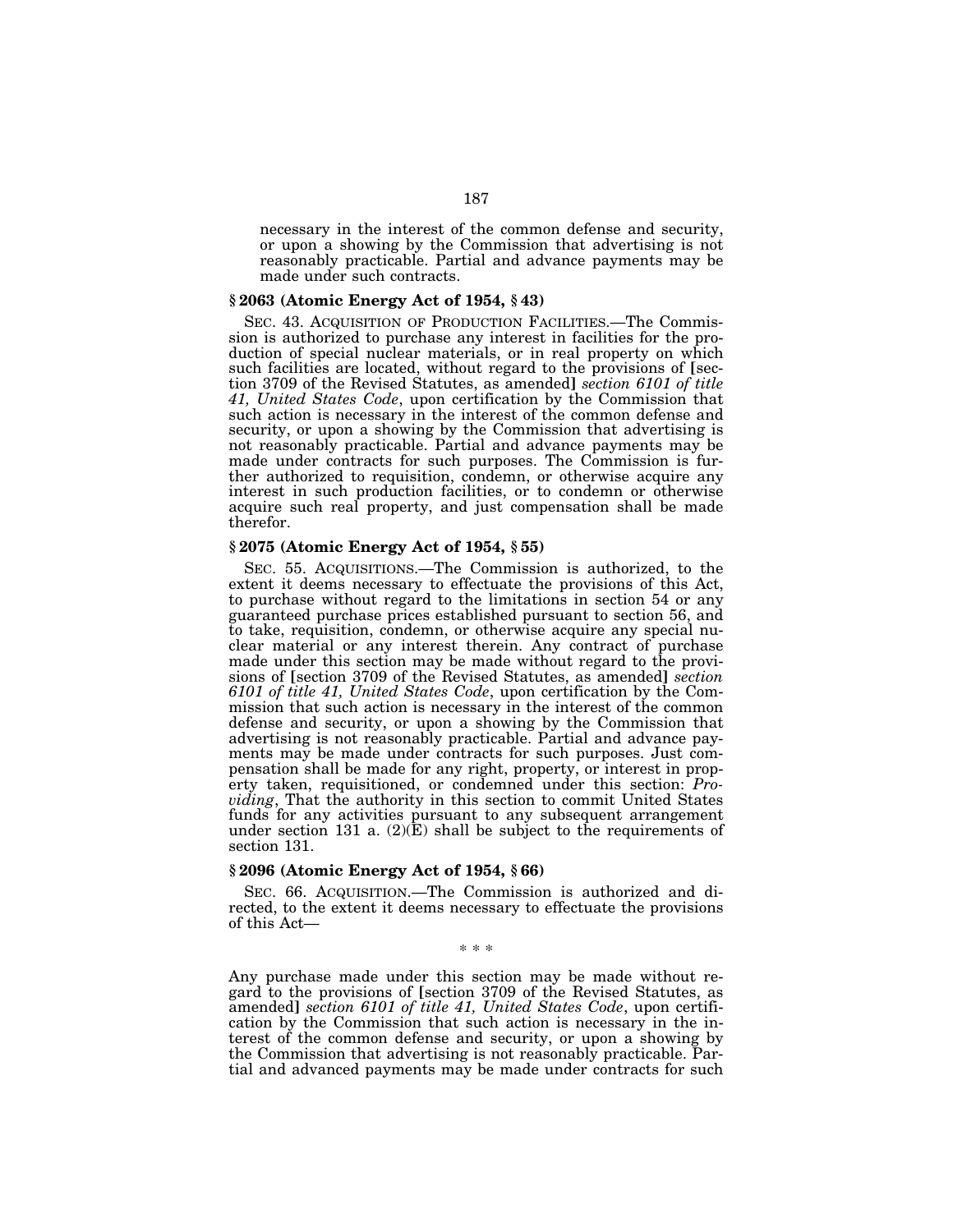purposes. The Commission may establish guaranteed prices for all source material delivered to it within a specified time. Just compensation shall be made for any right, property, or interest in property taken, requisitioned, condemned, or otherwise acquired under this section.

#### **§ 2201(j) (Atomic Energy Act of 1954, § 161 j)**

SEC. 161. GENERAL PROVISIONS.—In the performance of its functions the Commission is authorized to—

\* \* \*

j. without regard to the provisions of **[**the Federal Properoty and Administrative Services Act of 1949, as amended, except section 207 of that Act**]** *chapter 5 (except section 559) of title 40, United States Code*, or any other law, make such disposition as it may deem desirable of (1) radioactive materials, and (2) any other property, the special disposition of which is, in the opinion of the Commission, in the interest of the national security: *Provided, however*, That the property furnished to licensees in accordance with the provisions of subsection 161 m. shall not be deemed to be property disposed of by the Commission pursuant to this subsection;

# **§ 2210(g) (Atomic Energy Act of 1954, § 170 g)**

SEC. 170. INDEMNIFICATION AND LIMITATION OF LIABILITY.—

\* \* \*

g. USE OF SERVICES OF PRIVATE INSURERS.—In administering the provisions of this section, the Commission or the Secretary, as appropriate, shall use, to the maximum extent practicable, the facilities and services of private insurance organizations, and the Commission or the Secretary, as appropriate, may contract to pay a reasonable compensation for such services. Any contract made under the provisions of this subsection may be made without regard to the provisions of **[**section 3709 of the Revised Statutes (41 U.S.C. 5), as amended**]** *section 6101 of title 41, United States Code*, upon a showing by the Commission or the Secretary, as appropriate, that advertising is not reasonably practicable and advance payments may be made.

#### **§ 2295(e) (EURATOM Cooperation Act of 1958, § 6(e))**

SEC. 6. (a) The Atomic Energy Commission is authorized to purchase or otherwise acquire from the Community special nuclear material or any interest therein from reactors constructed under the joint program in accordance with the terms of an agreement for cooperation entered into pursuant to the provisions of section 123 of the Atomic Energy Act of 1954, as amended: *Provided*, That neither plutonium nor uranium 233 nor any interest therein shall be acquired under this section in excess of the total quantities authorized by law. The Commission is authorized to acquire from the Community pursuant to this section up to four thousand one hundred kilograms of plutonium for use only for peaceful purposes.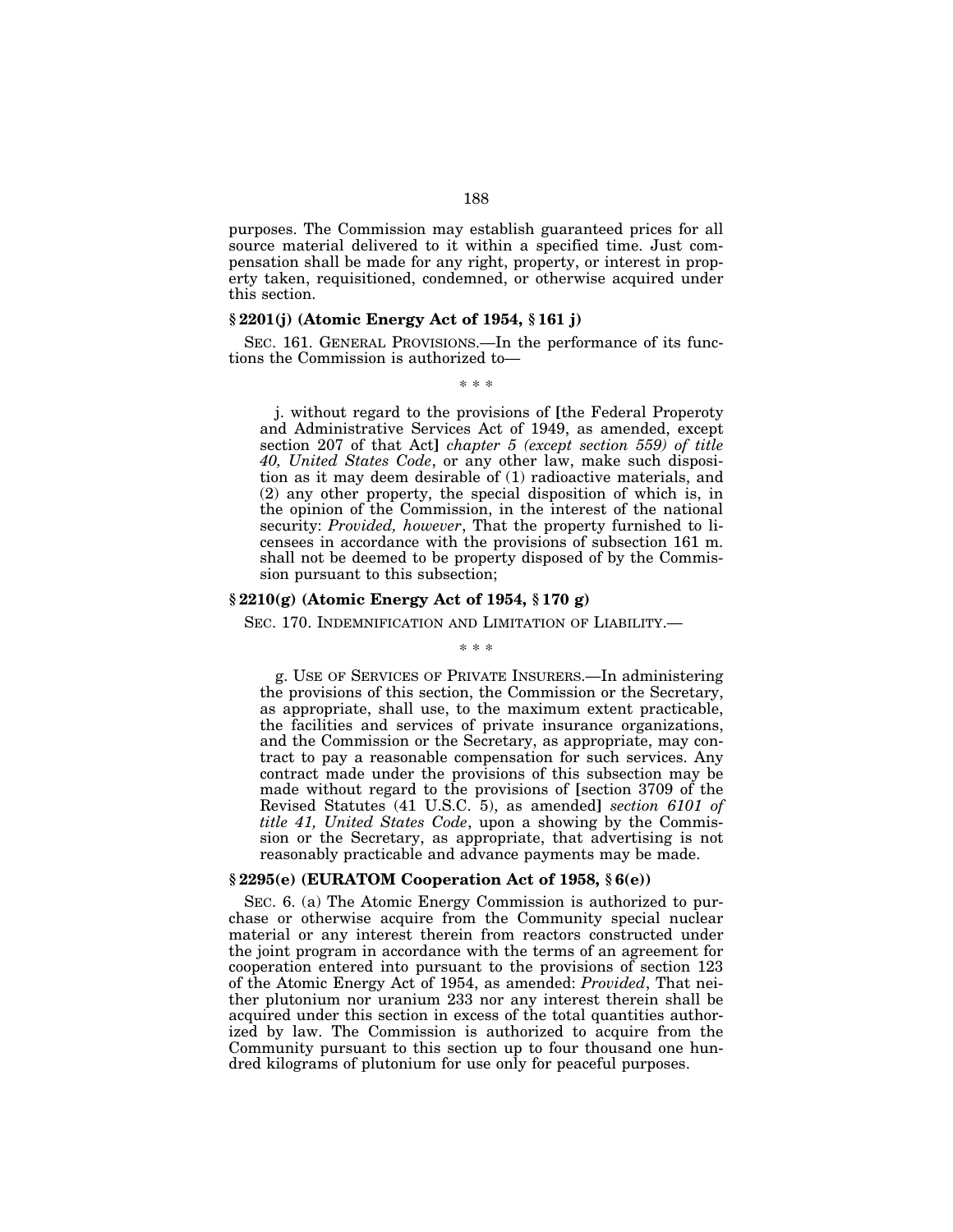(e) Any contract made under this section may be made without regard to **[**seciton 3709 of the Revised Statutes, as amended**]** *section 6101 of title 41, United States Code*, upon certification by the Commission that such action is necessary in the interest of the common defense and security, or upon a showing by the Commission that advertising is not reasonably practicable.

#### **§ 2310 (Atomic Energy Community Act of 1955, § 116)**

SEC. 116. REPOSSESSION.—The Commission is authorized to repossess any property sold by it in accordance with the terms of any contract to purchase, mortgage or other instrument, and to sell or make any other disposition of any property so repossessed and any property purchased by it pursuant to section 66. Notwithstanding any other provision of law relating to the acquisition, handling, or disposal of real property by the United States, the Commission shall have power to deal with, complete, operate, rent, renovate, modernize, insure, or sell for cash or credit, in its discretion, any properties acquired pursuant to this chapter, and to pursue to final collection, by way of compromise or otherwise, all claims arising pursuant to this section: *Provided*, That expenses authorized by this section shall be considered nonadministrative expenses: *Provided further*, That section 3709 of the Revised Statutes**]** *section 6101 of title 41, United States Code,* shall not apply to any contract entered into pursuant to this section if the amount thereof does not exceed \$1,000.

#### **§ 2349 (Atomic Energy Community Act of 1955, § 120)**

SEC. 120. DISPOSAL OF PROPERTY.—In addition to any other authority the Commission may have, the Commission is authorized, without regard to the provisions of **[**section 3709 of the Revised Statutes, as amended**]** *section 6101 of title 41, United States Code*, to lease land, and to sell, lease, including leases with options to purchase, and otherwise dispose of improvements thereon, and such equipment and other personal property as is determined to be directly related thereto, in the Commission's Hanford project in and near Richland, Washington, upon a determination by the Commission that such disposition will serve to prevent or reduce the adverse economic impact of actual or anticipated reductions in Commission programs in that area: *Provided, however*, That the compensation to the Government for any such disposition shall be the estimated fair market value or estimated fair rental value of the property as determined by the Commission: *Provided further*, That before the Commission makes any disposition of property under the authority of this section, the basis for the proposed disposition (with necessary background and explanatory data) shall be submitted to the Committee on Energy and Natural Resources of the Senate and the Committee on Energy and Commerce of the House of Representatives, and a period of forty-five days shall elapse while Congress is in session (in computing such forty-five-days, there shall be excluded the days on which either House is not in session because of adjournment of more than three days): *Provided, however*, That those Committees, after having received the basis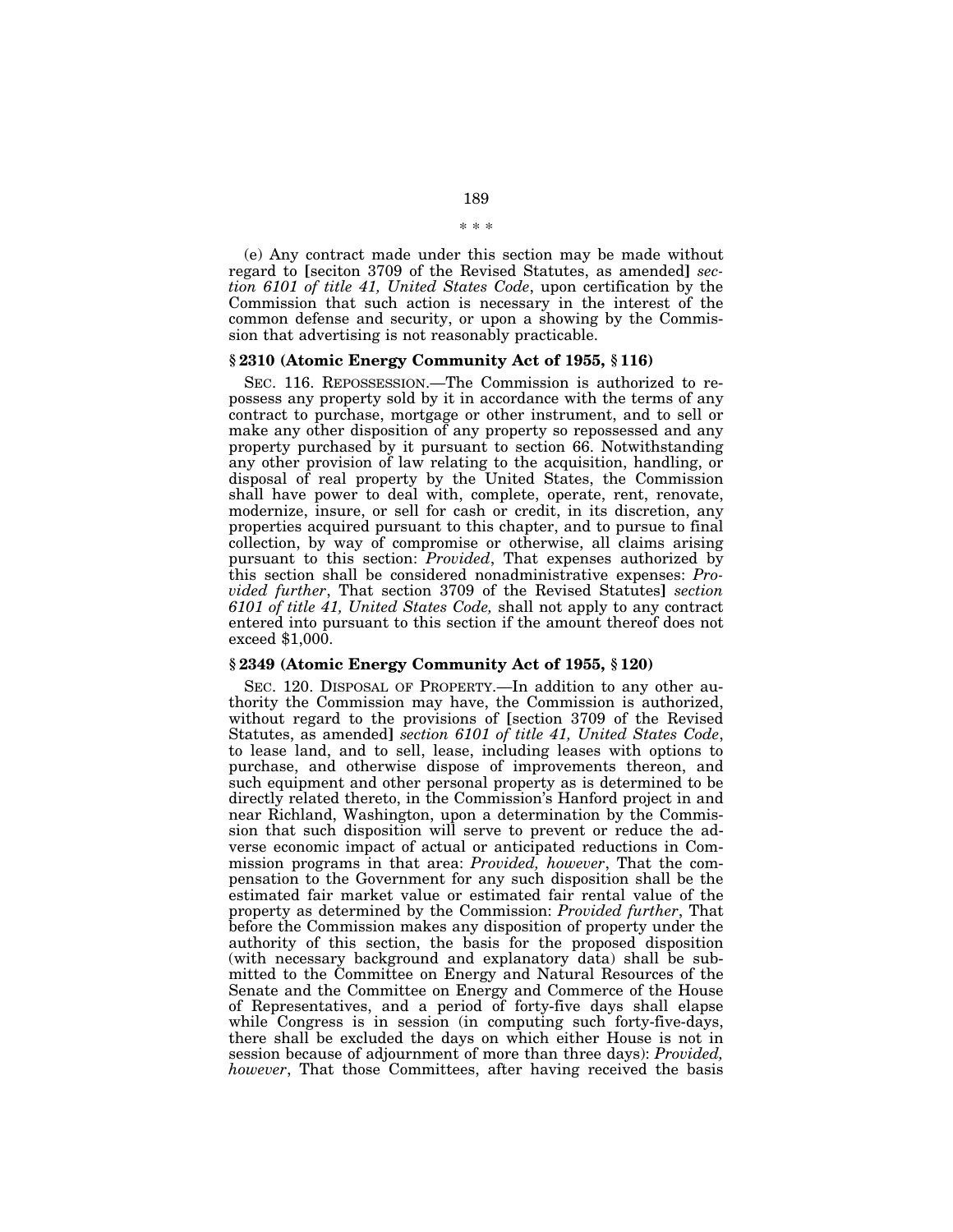for the proposed disposition, may by resolution in writing waive the conditions of, or all or any portion of, such forty-five-day period.

# **§ 2362(d) (Atomic Energy Community Act of 1955, § 62(d))**

SEC. 62. COMMISSION FINANCING.—

\* \* \*

d. The Commission may sell any notes and mortgages acquired under subsections a. and c. of this section on terms set by the Commission. Notwithstanding any other provisions of law and without regard to the **[**provisions of section 3709 of the Revised Statutes**]**  *provisions of section 6101 of title 41, United States Code*, the Commission may, in accordance with such terms and conditions as it may prescribe, (1) enter into contracts for servicing any of the notes and mortgages it has acquired, and (2) sell or enter into contracts to sell to a servicer any notes and mortgages with respect to which a servicing contract has been entered into by the servicer with the Commission: *Provided*, That with respect to sales of notes and mortgages under (2) the Commission shall **[**comply with section 3709 of the Revsied Statutes**]** *comply with section 6101 of title 41, United States Code,* unless it determines that such compliance would not be feasible.

# **§ 3211(c) (Public Works and Economic Development Act of 1965, § 601(c))**

#### **SEC. 601. POWERS OF SECRETARY.**

(a) IN GENERAL.—In carrying out the duties of the Secretary under this Act, the Secretary may—

\* \* \*

(c) INAPPLICABILITY OF CERTAIN OTHER REQUIREMENTS.—**[**Section 3709 of the Revised Statutes (41 U.S.C. 5)**]** *Section 6101 of title 41, United States Code,* shall not apply to any contract of hazard insurance or to any purchase or contract for services or supplies on account of property obtained by the Secretary as a result of assistance provided under this Act if the premium for the insurance or the amount of the services or supplies does not exceed \$1,000.

#### **§ 3535(i)(1) (Department of Housing and Urban Development Act, § 7(i)(1))**

SEC. 7. (a) The personnel employed in connection with, and the assets, liabilities, contracts, property, records, and unexpended balances of appropriations, authorizations, allocations, or other funds held, used, arising from, or available or to be made available in connection with, the functions, powers, and duties transferred by section 5 of this Act are hereby transferred with such functions, powers, and duties, respectively.

(i) Except as such authority is otherwise expressly provided in any other Act administered by the Secretary, the Secretary is authorized to—

\* \* \*

(1) foreclose on any property or commence any action to protect or enforce any right conferred upon him by any law, con-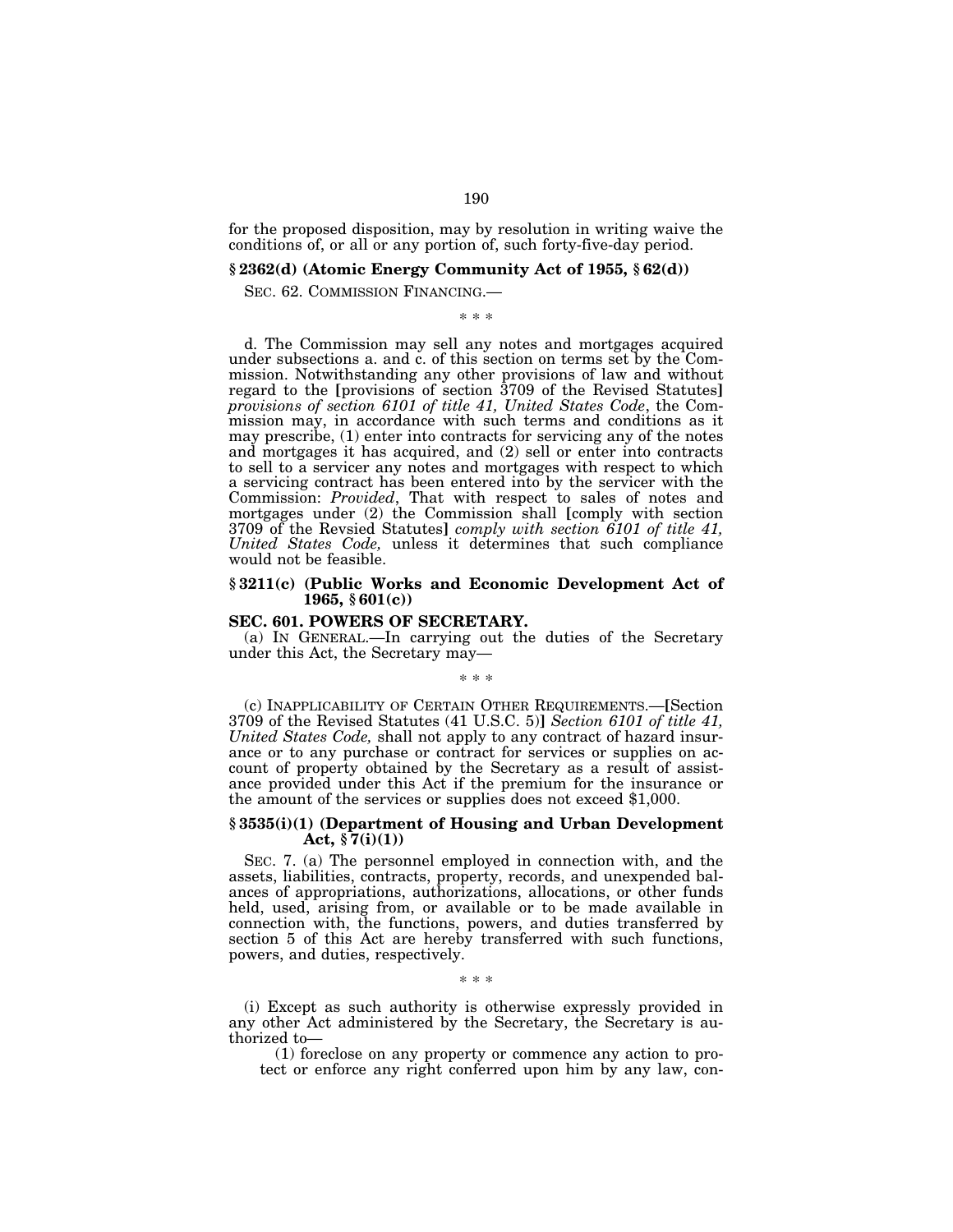tract, or other agreement, and bid for and purchase at any foreclosure or any other sale any property in connection with which he has made a loan or grant. In the event of any such acquisition, the Secretary may, notwithstanding any other provision of law relating to the acquisition, handling, or disposal of real property by the United States, complete, administer, remodel and convert, dispose of, lease, and otherwise deal with, such property: *Provided*, That any such acquisition of real property shall not deprive any State or political subdivision thereof of its civil or criminal jurisdiction in and over such property or impair the civil rights under the State or local laws of the inhabitants on such property: *Provided further*, That **[**section 3709 of the Revised Statutes (41 U.S.C. 5)**]** *section 6101 of title 41, United States Code,* shall not apply to any contract for services or supplies on account of any property so acquired or owned if the amount of such contract does not exceed  $$2,500;$ 

#### **§ 4081(b) (National Flood Insurance Act of 1968, § 1345(b))**

SEC. 1345. (a) In administering the flood insurance program under this chapter, the Director is authorized to enter into any contracts, agreements, or other appropriate arrangements which may, from time to time, be necessary for the purpose of utilizing, on such terms and conditions as may be agreed upon, the facilities and services of any insurance companies or other insurers, insurance agents and brokers, or insurance adjustment organizations; and such contracts, agreements, or arrangements may include provision for payment of applicable operating costs and allowances for such facilities and services as set forth in the schedules prescribed under section 1311.

(b) Any such contracts, agreements, or other arrangements may be entered into without regard to the provisions of **[**section 3709 of the Revised Statutes (41 U.S.C. 5**]** *section 6101 of title 41, United States Code,* or any other provision of law requiring competitive bidding and without regard to the provisions of the Federal Advisory Committee Act (5 U.S.C. App.).

#### **§ 4082(c) (National Flood Insurance Act of 1968, § 1346(c))**

SEC. 1346. (a) In order to provide for maximum efficiency in the administration of the flood insurance program and in order to facilitate the expeditious payment of any Federal funds under such program, the Director may enter into contracts with pool formed or otherwise created under section 1331, or any insurance company or other private organizations, for the purpose of securing performance by such pool, company, or organization of any or all of the following responsibilities:

\* \* \*

(c) Any contract entered into under subsection (a) may be entered into without regard to **[**section 3709 of the Revised Statutes (41 U.S.C. 5)**]** *section 6101 of title 41, United States Code,* or any other provision of law requiring competitive bidding.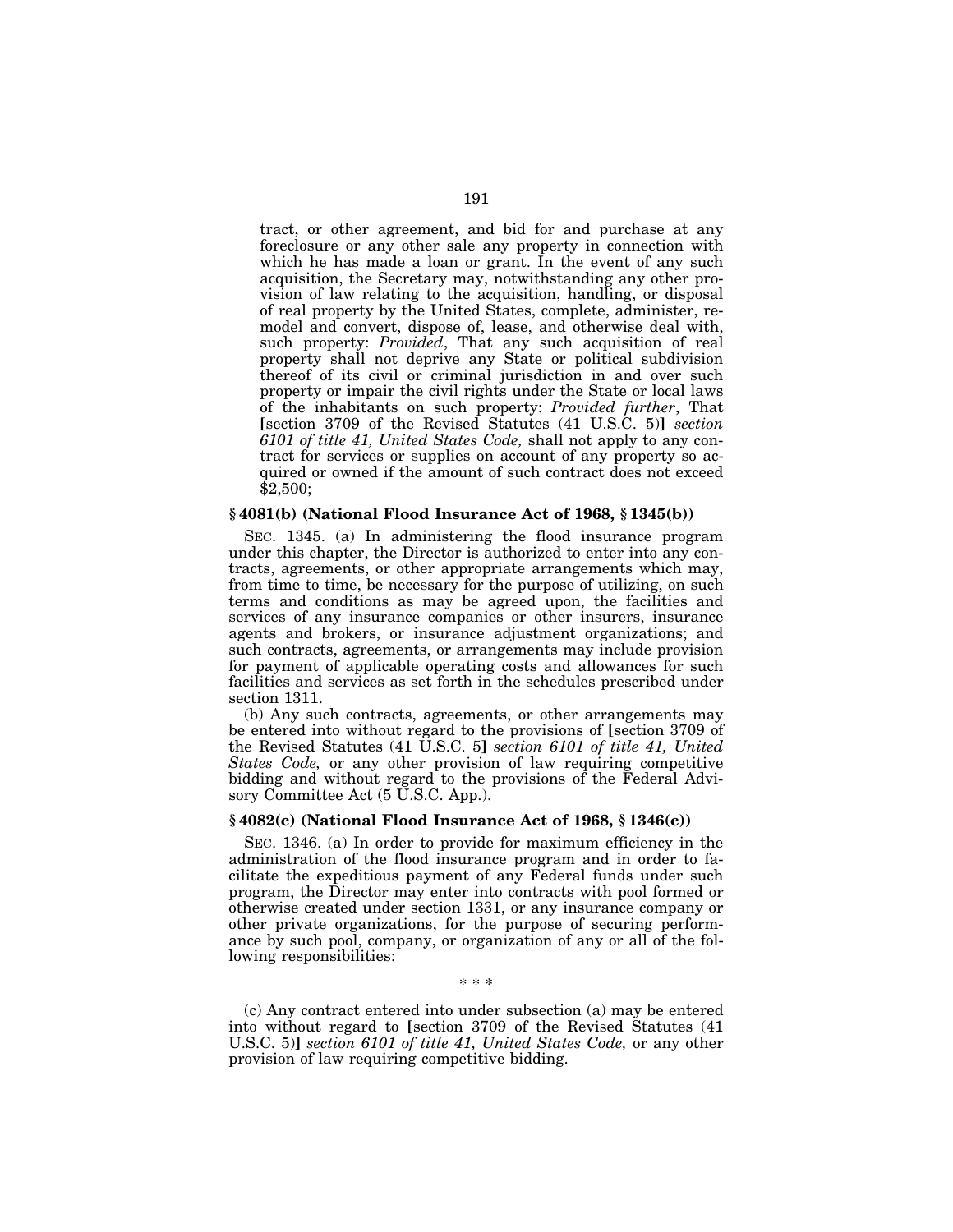#### **§ 4101(b) (National Flood Insurance Act of 1968, § 1360(b))**

SEC. 1360. (a) The Director is authorized to consult with, receive information from, and enter into any agreements or other arrangements with the Secretaries of the Army, the Interior, Agriculture, and Commerce, the Tennessee Valley Authority, and the heads of other Federal departments or agencies, on a reimbursement basis, or with the head of any State or local agency, or enter into contracts with any persons or private firms, in order that he may—

\* \* \*

(b) The Director is directed to accelerate the identification of risk zones within flood-prone and mudslide-prone areas, as provided by subsection  $(a)(2)$  of this section, in order to make known the degree of hazard within each such zone at the earliest possible date. To accomplish this objective, the Director is authorized, without regard to subsections (a) and (b) of section 3324 of title 31, United States Code, and **[**section 3709 of the Revised Statutes (41 U.S.C. 5)**]** *section 6101 of title 41, United States Code*, to make grants, provide technical assistance, and enter into contracts, cooperative agreements, or other transactions, on such terms as he may deem appropriate, or consent to modifications thereof, and to make advance or progress payments in connection therewith.

# **§ 4361c note (Departments of Veterans Affairs and Housing and Urban Development, and Independent Agencies Appropriations Act, 2003, div. K, title III, proviso under heading ''SCIENCE AND TECHNOLOGY'' under heading ''ENVIRONMENTAL PROTECTION AGENCY'')**

That the Office of Research and Development of the Environmental Protection Agency may hereafter contract directly with individuals or indirectly with institutions or nonprofit organizations, without regard to **[**41 U.S.C. 5**]** *section 6101, United States Code*, for the temporary or intermittent personal services of students or recent graduates, who shall be considered employees for the purposes of chapters 57 and 81 of title 5, United States Code, relating to compensation for travel and work injuries, and chapter 171 of title 28, United States Code, relating to tort claims, but shall not be considered to be Federal employees for any other purposes.

# **§ 4372(e) (Environmental Quality Improvement Act of 1970, § 203(e))**

SEC. 203. (a) There is established in the Executive Office of the President an office to be known as the Office of Environmental Quality (hereafter in this title referred to as the "Office"). The Chairman of the Council on Environmental Quality established by Public Law 91–190 shall be the Director of the Office. There shall be in the Office a Deputy Director who shall be appointed by the President, by and with the advice and consent of the Senate.

(e) The Director is authorized to contract with public or private agencies, institutions, and organizations and with individuals without regard to **[**sections 3648 and 3709 of the Revised Statutes (31

\* \* \*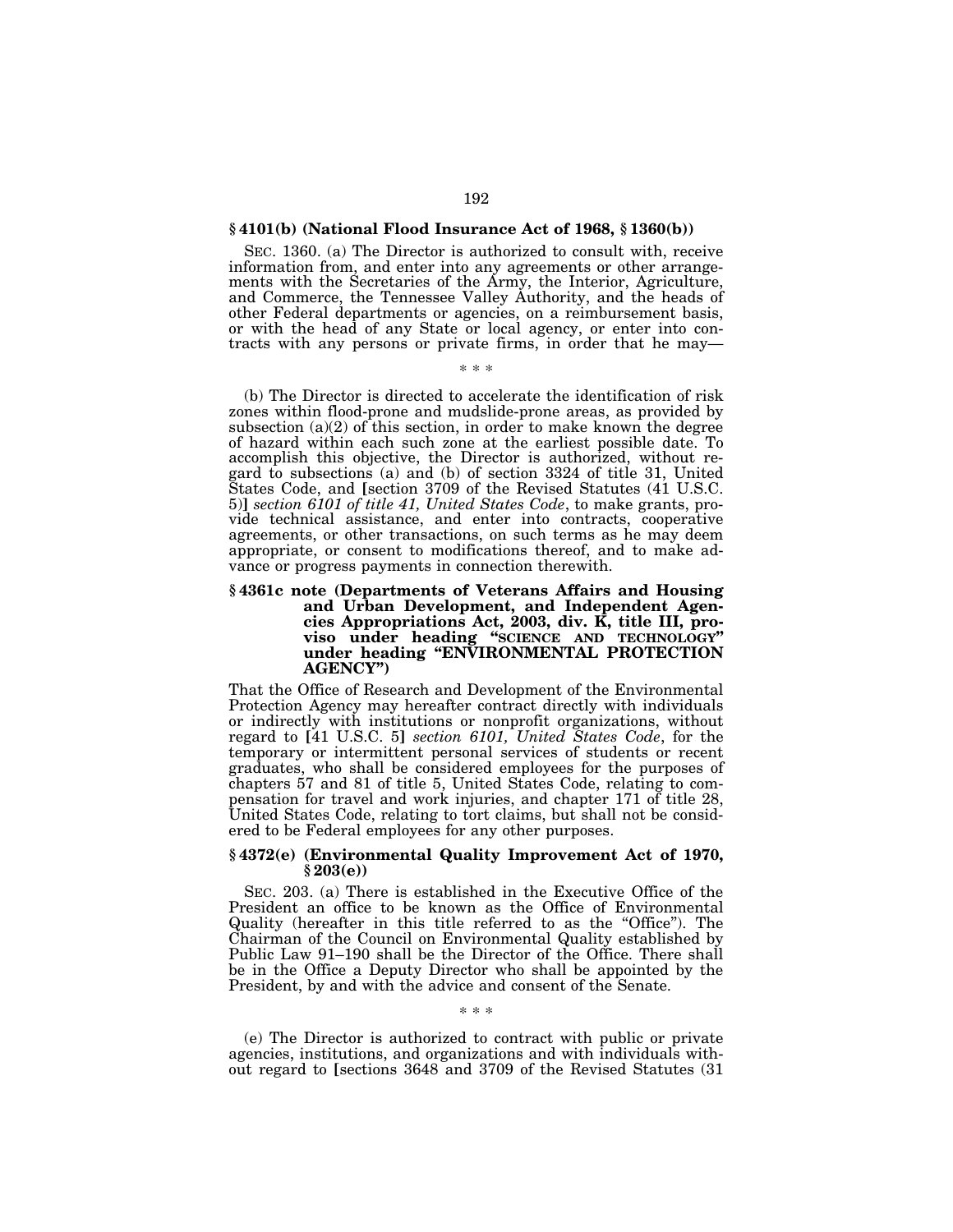U.S.C. 529; 41 U.S.C. 5)**]** *section 3324(a) and (b) of title 31, United States Code, and section 6101 of title 41, United States Code,* in carrying out his functions.

# **§ 4638 (Uniform Relocation Assistance and Real Property Acquisition Policies Act of 1970, § 218)**

SEC. 218. The Administrator of General Services is authorized to transfer to a State agency for the purpose of providing replacement housing required by this title, any real property surplus to the needs of the United States within the meaning of **[**the Federal Property and Administrative Services Act of 1949, as amended**]**  *chapter 5 of title 40, United States Code*. Such transfer shall be subject to such terms and conditions as the Administrator determines necessary to protect the interests of the United States and may be made without monetary consideration, except that such State agency shall pay to the United States all net amounts received by such agency from any sale, lease, or other disposition of such property for such housing.

# **§ 5196(k) (Robert T. Stafford Disaster Relief and Emergency Assistance Act, § 611(k))**

# **SEC. 611. DETAILED FUNCTIONS OF ADMINSTRATION.**

(a) IN GENERAL.—In order to carry out the policy described in section 601, the Administrator shall have the authorities provided in this section.

\* \* \*

(k) SALE OR DISPOSAL OF CERTAIN MATERIALS AND FACILITIES.— The Administrator may arrange for the sale or disposal of materials and facilities found by the Administrator to be unnecessary or unsuitable for emergency preparedness purposes in the same manner as provided for excess property under **[**the Federal Property and Administrative Services Act of 1949 (40 U.S.C. 471 et seq.) *chapter 5 of title 40, United States Code*. Any funds received as proceeds from the sale or other disposition of such materials and facilities shall be deposited into the Treasury as miscellaneous receipts.

## **§ 5206(a) (Disaster Mitigation Act of 2000, § 306(a))**

## **SEC. 306. BUY AMERICAN.**

(a) COMPLIANCE WITH **[**BUY AMERICAN ACT**]** *CHAPTER 83 OF TITLE 41, UNITED STATES CODE*.—No funds authorized to be appropriated under this Act or any amendment made by this Act may be expended by an entity unless the entity, in expending the funds, complies with **[**the Buy American Act**]** *chapter 83 of title 41, United States Code*.

# **§ 5403(a)(2)(B) (National Manufactured Housing Construc**and Safety Standards Act  $§ 604(a)(2)(B))$

**SEC. 604. FEDERAL MANUFACTURED HOME CONSTRUC-TION AND SAFETY STANDARDS.** 

(a) ESTABLISHMENT.—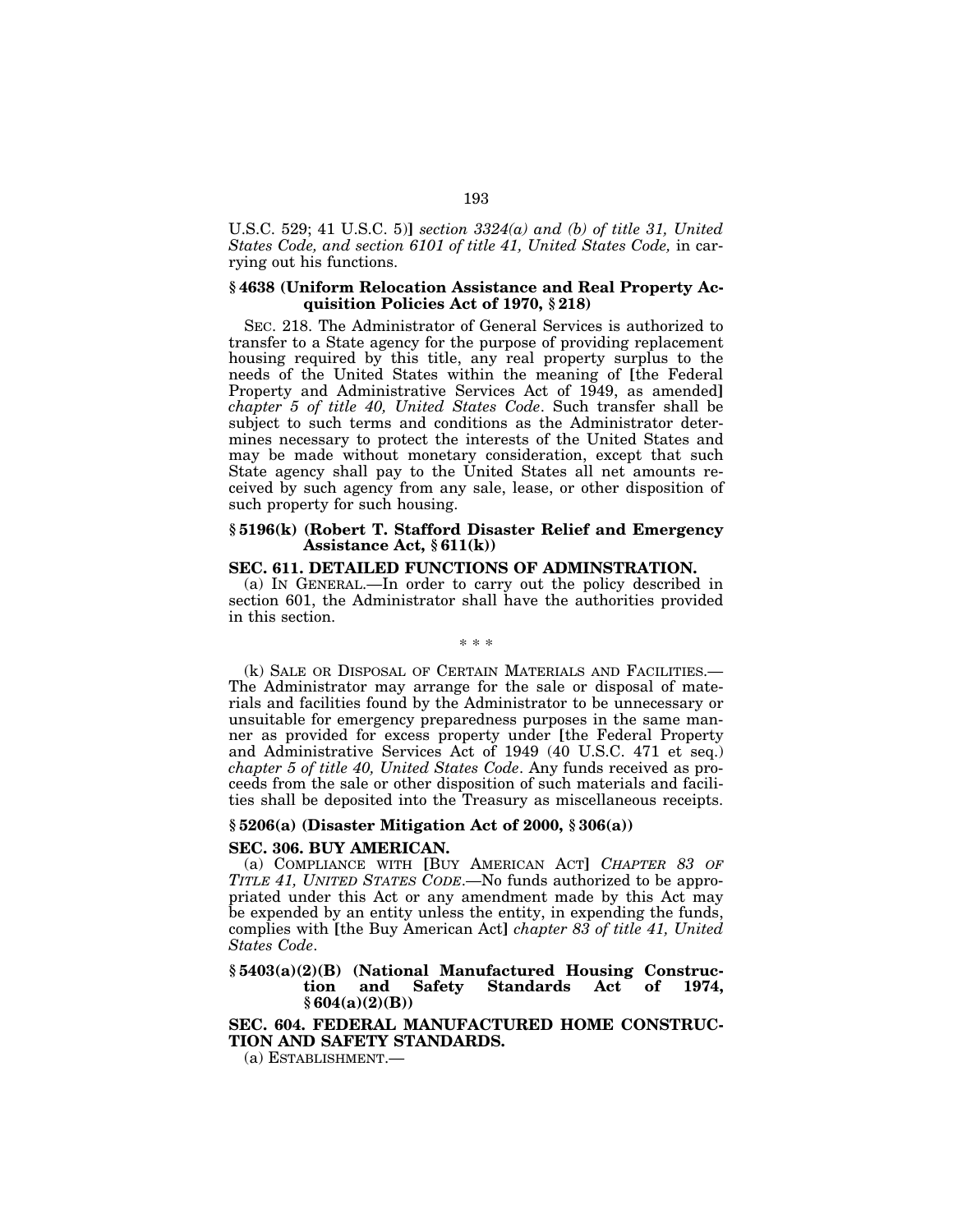(2) CONSENSUS STANDARDS AND REGULATORY DEVELOPMENT PROCESS.—

\* \* \*

(B) COMPETITIVELY PROCURED CONTRACT.—Upon the expiration of the 4-year period beginning on the date on which all members of the consensus committee are appointed under paragraph (3), the Secretary shall, using competitive procedures (as such term is defined in **[**section 4 of the Office of Federal Procurement Policy Act**]** *section 132 of title 41, United States Code*), enter into a competitively awarded contract with an administering organization. The administering organization shall administer the consensus process for the development and interpretation of the Federal standards, the procedural and enforcement regulations, and regulations specifying the permissible scope and conduct of monitoring, in accordance with this title.

#### **§ 5903 note (Public Law 95–39, § 111(b))**

SEC. 111. (a) The Administrator shall classify each recipient of any award, contract, or other financial arrangement in any nonnuclear research, development, or demonstration category as—

\* \* \*

(b) The information required by subsection (a), along with the dollar amount of each award, contract, or other financial arrangement made, shall be included as an appendix to the annual report required by section 15(a) of the Federal Nonnuclear Energy Research and Development Act of 1974 (42 U.S.C. 5914): *Provided*, That small purchases or contracts of less than **[**\$10,000**]** *\$25,000*, **[**which are excepted from the requirements of advertising by section 252(c)(3) of title 41, United States Code,**]** shall be exempt from the reporting requirements of this section.

#### **§ 6616(c)(3) (Presidential Science and Technology Advisory Organization Act of 1976, § 207(c)(3))**

SEC. 207. (a) The Director shall, in addition to the other duties and functions set forth in this title—

\* \* \*

(c) In carrying out his functions under this Act, the Director is authorized to—

\* \* \*

(3) enter into contracts and other arrangements for studies, analyses, and other services with public agencies and with private persons, organizations, or institutions, and make such payments as he deems necessary to carry out the provisions of this chapter without legal consideration, without performance bonds, and without regard to **[**section 3709 of the Revised Statutes (41 U.S.C. 5)**]** *section 6101 of title 41, United States Code*.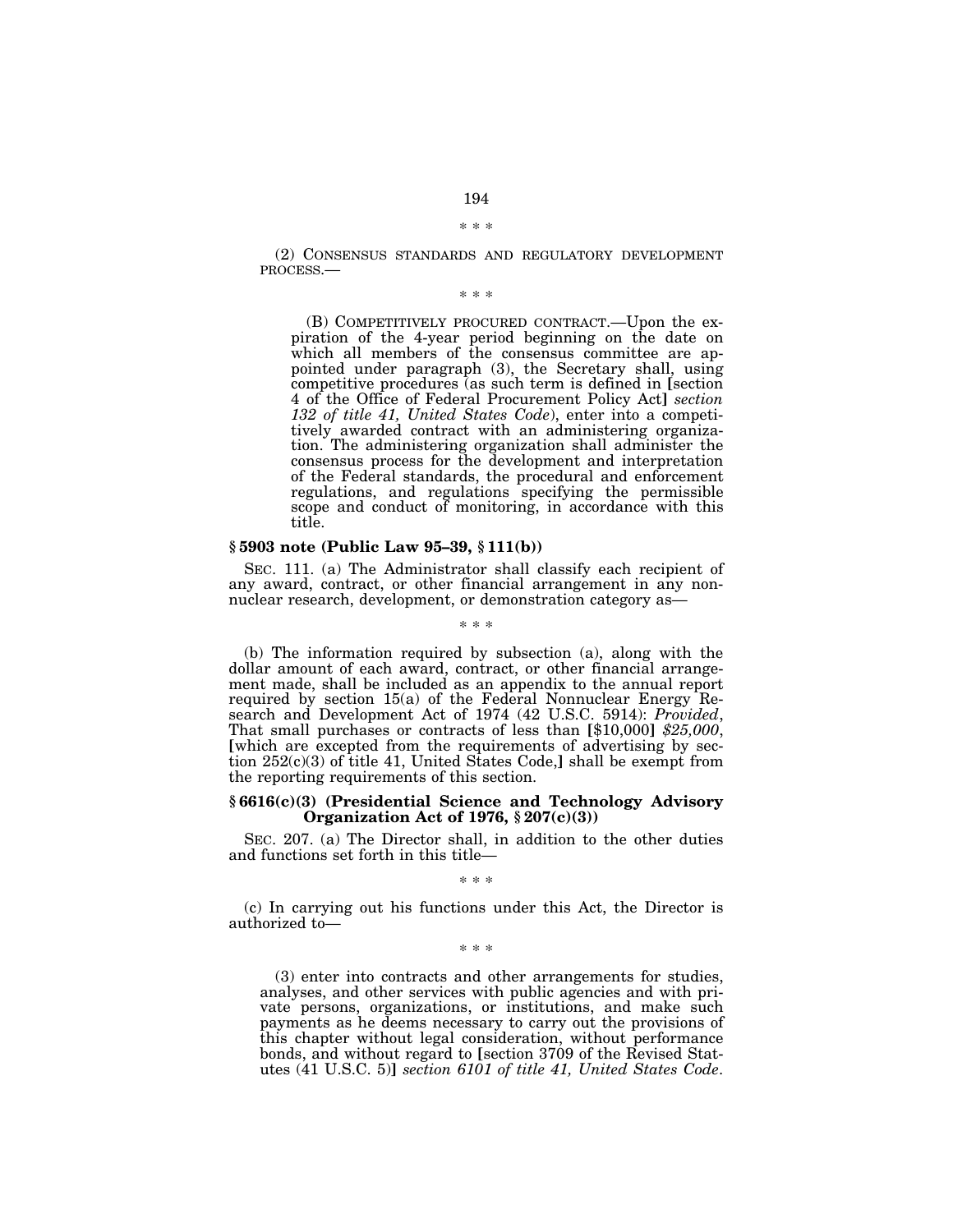## **§ 6834 note (Energy Independence and Security Act of 2007, § 433(c))**

# **SEC. 433. FEDERAL BUILDING ENERGY EFFICIENT PER-FORMANCE STANDARDS.**

\* \* \*

(c) REVISION OF FEDERAL ACQUISITION REGULATION.—Not later than 2 years after the date of the enactment of this Act, the Federal Acquisition Regulation shall be revised to require Federal officers and employees to comply with this section and the amendments made by this section in the acquisition, construction, or major renovation of any facility. The members of the Federal Acquisition Regulatory Council (established under **[**section 25 of the Office of Federal Procurement Policy Act (41 U.S.C. 421)**]** *section 1302 of title 41, United States Code*) shall consult with the Federal Director and the Commercial Director before promulgating regulations to carry out this subsection.

# **§ 7135 note (Department of the Interior and Related Agencies Appropriations Act, 1996, title II, first proviso in paragraph under heading ''ENERGY INFORMATION ADMINISTRATION'' under heading ''DEPARTMENT OF ENERGY'')**

That notwithstanding **[**section 4(d) of the Service Contract Act of 1965 (41 U.S.C. 353(d))**]** *section 6707(d) of title 41, United States Code,* or any other provision of law, funds appropriated under this heading hereafter may be used to enter into a contract for end use consumption surveys for a term not to exceed eight years: *Provided further*, That notwithstanding any other provision of law, hereafter the Manufacturing Energy Consumption Survey shall be conducted on a triennial basis.

## **§ 7152 note (Alaska Power Administration Asset Sale and Termination Act, § 104(i))**

\* \* \*

# **SEC. 104. EXEMPTION AND OTHER PROVISIONS.**

(i) DISPOSAL.—The sales of Eklutna and Snettisham under this title are not considered disposal of Federal surplus property under **[**the Federal Property and Administrative Services Act of 1949 (40 U.S.C. 484)**]** *sections 541 through 555 of title 40, United States Code,* or the Act of October 3, 1944, popularly referred to as the 'Surplus Property Act of 1944' (50 U.S.C. App. 1622).

# **§ 7403(b)(4) (Clean Air Act, § 103(b)(4))**

SEC. 103. (a) The Administrator shall establish a national research and development program for the prevention and control of air pollution and as part of such program shall—

\* \* \*

(b) In carrying out the provisions of the preceding subsection the Administrator is authorized to—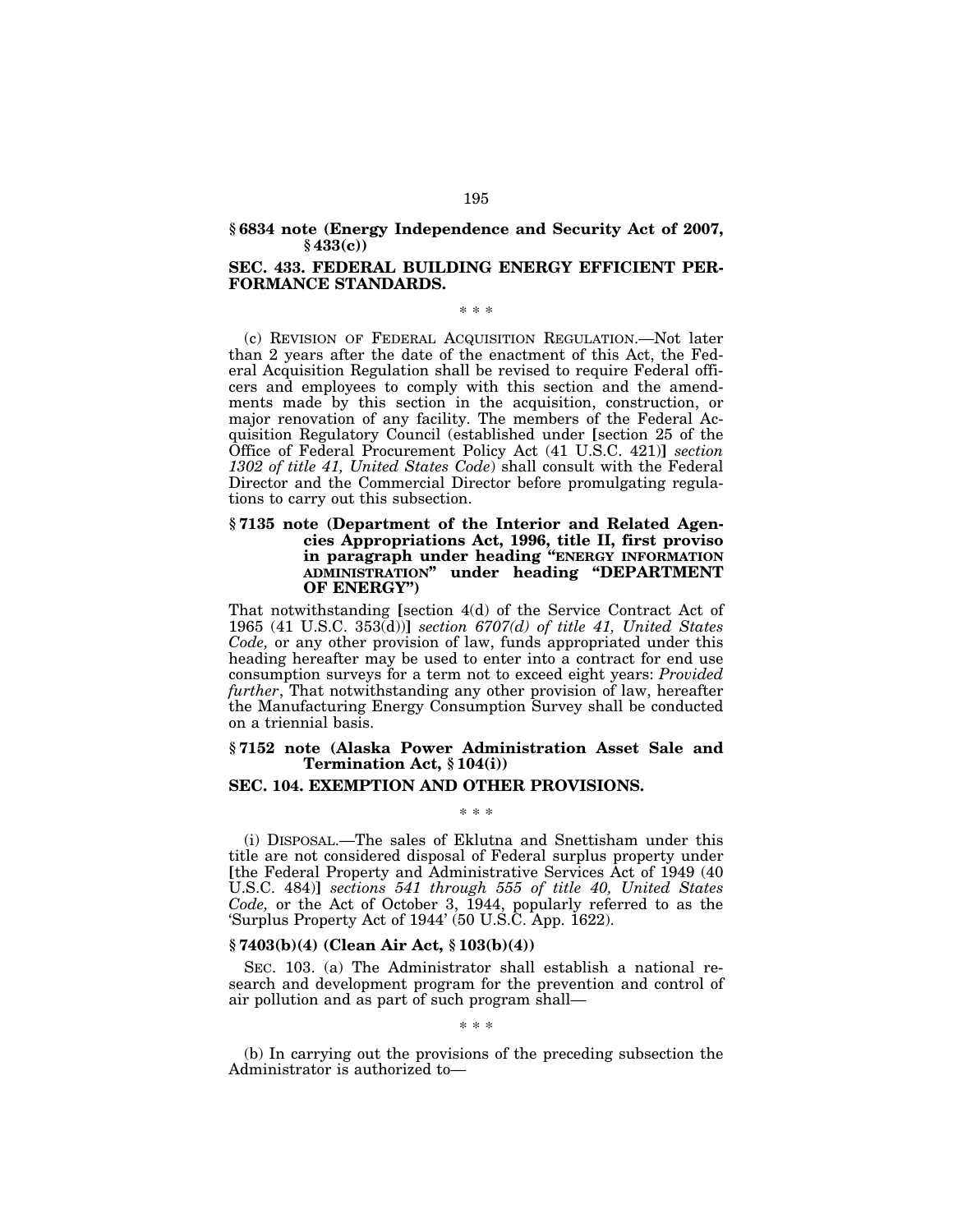(4) contract with public or private agencies, institutions, and organizations, and with individuals, without regard to **[**sections 3648 and 3709 of the Revised Statutes (31 U.S.C. 529; 41 U.S.C. 5)**]** *section 3324(a) and (b) of title 31, United States Code, and section 6101 of title 41, United States Code*;

#### **§ 7404(a)(2)(D)) (Clean Air Act, § 104(a)(2)(D))**

SEC. 104. (a) The Administrator shall give special emphasis to research and development into new and improved methods, having industry-wide application, for the prevention and control of air pollution resulting from the combustion of fuels. In furtherance of such research and development he shall—

\* \* \*

(2) provide for Federal grants to public or nonprofit agencies, institutions, and organizations and to individuals, and contracts with public or private agencies, institutions, or persons, for payment of (A) part of the cost of acquiring, constructing, or otherwise securing for research and development purposes, new or improved devices or methods having industrywide application of preventing or controlling discharges into the air of various types of pollutants; (B) part of the cost of programs to develop low emission alternatives to the present internal combustion engine; (C) the cost to purchase vehicles and vehicle engines, or portions thereof, for research, development, and testing purposes; and (D) carrying out the other provisions of this section, without regard to **[**sections 3648 and 3709 of the Revised Statutes (31 U.S.C. 529; 41 U.S.C. 5)**]** *section 3324(a) and (b) of title 31, United States Code, and section 6101 of title 41, United States Code*: *Provided*, That research or demonstration contracts awarded pursuant to this subsection (including contracts for construction) may be made in accordance with, and subject to the limitations provided with respect to research contracts of the military departments in, section 2353 of title 10, except that the determination, approval, and certification required thereby shall be made by the Administrator; *Provided further*, That no grant may be made under this paragraph in excess of \$1,500,000;

# **§ 7412(r)(6)(N) (Clean Air Act, § 112(r)(6)(N)) SEC. 112. HAZARDOUS AIR POLLUTANTS.**

\* \* \*

(r) PREVENTION OF ACCIDENTAL RELEASES.—

\* \* \*

(6) CHEMICAL SAFETY BOARD.—

\* \* \*

(N) The Board is authorized to establish such procedural and administrative rules as are necessary to the exercise of its functions and duties. The Board is authorized with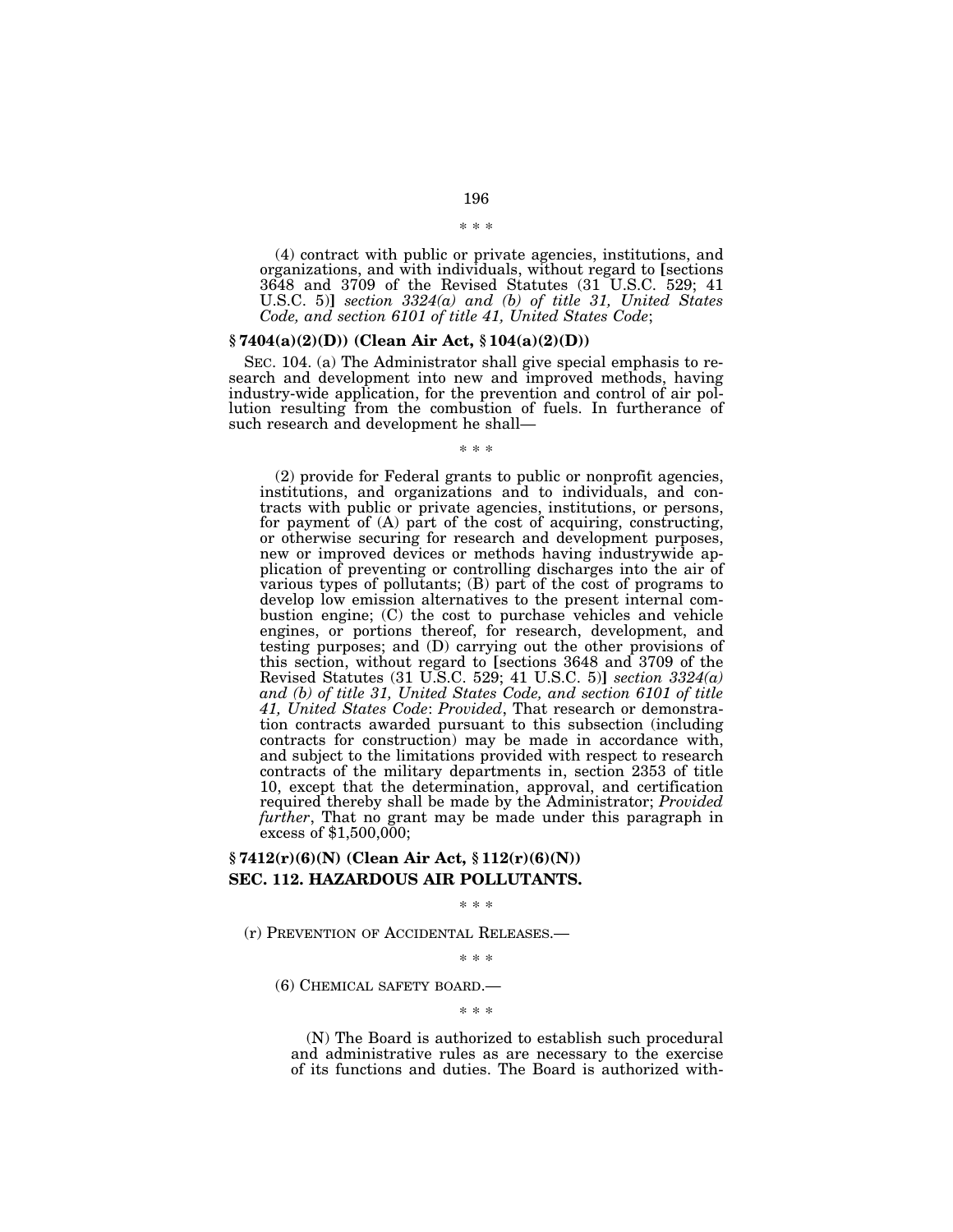out regard to **[**section 5**]** *section 6101* of title 41 of the United States Code to enter into contracts, leases, cooperative agreements or other transactions as may be necessary in the conduct of the duties and functions of the Board with any other agency, institution, or person.

# **§ 8287 (National Energy Conservation Policy Act, § 801) SEC. 801. AUTHORITY TO ENTER INTO CONTRACTS.**

(a) IN GENERAL.—(1) The head of a Federal agency may enter into contracts under this title solely for the purpose of achieving energy savings and benefits ancillary to that purpose. Each such contract may, notwithstanding any other provision of law, be for a period not to exceed 25 years. Such contract shall provide that the contractor shall incur costs of implementing energy savings measures, including at least the costs (if any) incurred in making energy audits, acquiring and installing equipment, and training personnel, in exchange for a share of any energy savings directly resulting from implementation of such measures during the term of the contract.

(2)(A) Contracts under this title shall be energy savings performance contracts and shall require an annual energy audit and specify the terms and conditions of any Government payments and performance guarantees. Any such performance guarantee shall provide that the contractor is responsible for maintenance and repair services for any energy related equipment, including computer software systems.

\* \* \*

(D) A Federal agency may enter into a multiyear contract under this title for a period not to exceed 25 years beginning on the date of the delivery order, without funding of cancellation charges before cancellation, if—

#### \* \* \*

(iii) such contract is governed by part 17.1 of the Federal Acquisition Regulation promulgated under **[**section 25 of the Office of Federal Procurement Policy Act (41 U.S.C. 421)**]** *section 1303 of title 41, United States Code,* or the applicable rules promulgated under this title.

\* \* \*

(b) IMPLEMENTATION.—(1)(A) The Secretary, with the concurrence of the Federal Acquisition Regulatory Council established under **[**section 25(a) of the Office of Federal Procurement Policy Act**]** *section 1302(a) of title 41, United States Code*, not later than 180 days after the date of the enactment of the Energy Policy Act of 1992, shall, by rule, establish appropriate procedures and methods for use by Federal agencies to select, monitor, and terminate contracts with energy service contractors in accordance with laws governing Federal procurement that will achieve the intent of this section in a cost-effective manner. In developing such procedures and methods, the Secretary, with the concurrence of the Federal Acquisition Regulatory Council, shall determine which existing regulations are inconsistent with the intent of this section and shall formulate sub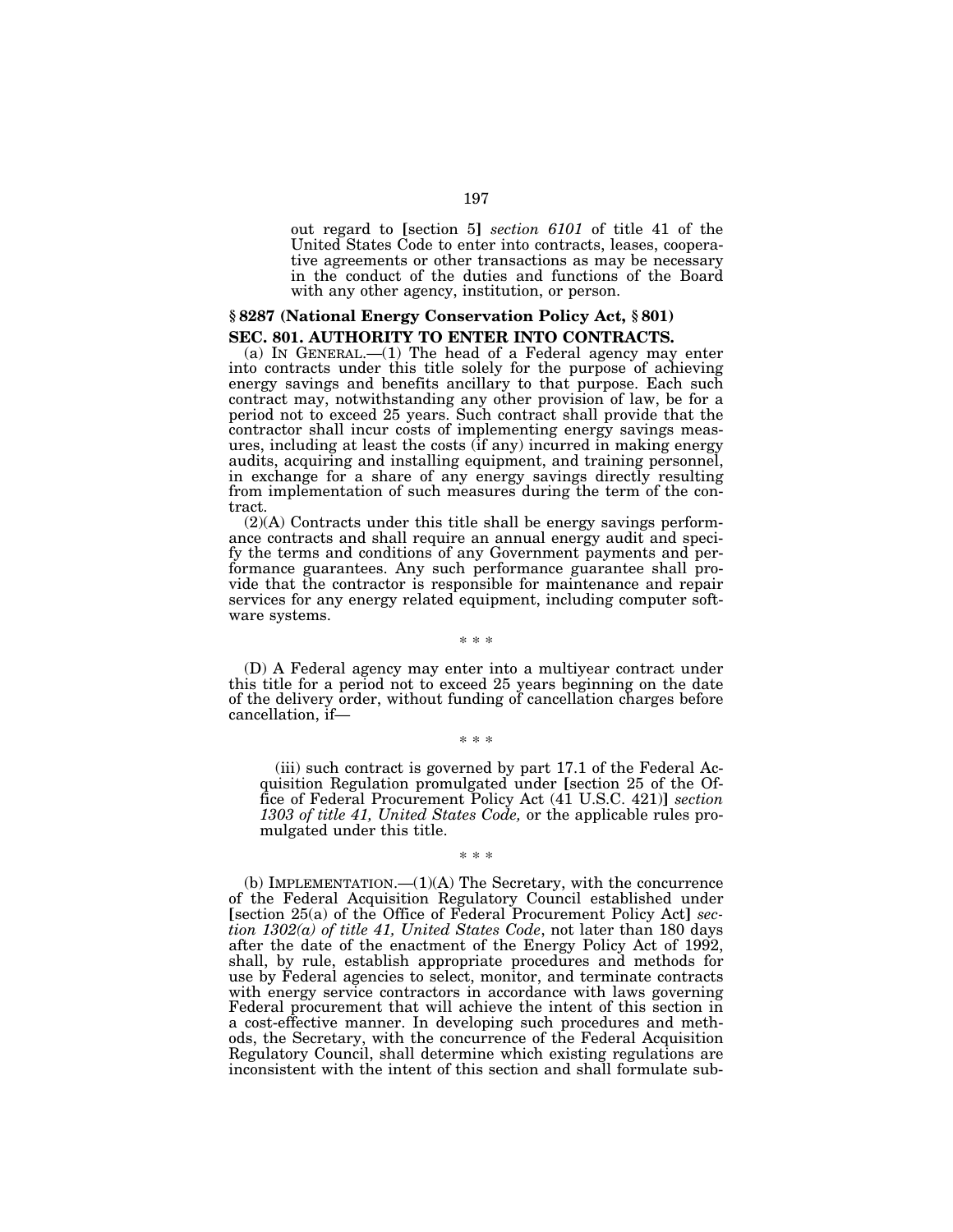stitute regulations consistent with laws governing Federal procurement.

\* \* \*

(c) TASK OR DELIVERY ORDERS.—(1) The head of a Federal agency may issue a task or delivery order under an energy savings performance contract by—

\* \* \*

(2) The issuance of a task or delivery order for energy savings performance contracting services pursuant to paragraph (1) is deemed to satisfy the task and delivery order competition requirements in section 2304c(d) of title 10, United States Code, and **[**section 303J9(d) of the Federal Property and Administrative Services Act of 1949 (41 U.S.C. 253j(d))**]** *section 4106(d) of title 41, United States Code*.

# **§ 9619(c)(3) (Comprehensive Environmental Response, Compensation, and Liability Act of 1980, § 119(c)(3)) SEC. 119. RESPONSE ACTION CONTRACTORS.**

\* \* \*

(c) INDEMNIFICATION.—

\* \* \*

(3) SOURCE OF FUNDING.—This subsection shall not be subject to section 1301 or 1341 of title 31 of the United States Code or **[**section 3732 of the Revised Statutes (41 U.S.C. 11)**]**  *section 6301(a) and (b) of title 41 of the United States Code* or to section 3 of the Superfund Amendments and Reauthorization Act of 1986. For purposes of section 111, amounts expended pursuant to this subsection for indemnification of any response action contractor (except with respect to federally owned or operated facilities) shall be considered governmental response costs incurred pursuant to section 104. If sufficient funds are unavailable in the Hazardous Substance Superfund established under subchapter A of chapter 98 of the Internal Revenue Code of 1986 to make payments pursuant to such indemnification or if the Fund is repealed, there are authorized to be appropriated such amounts as may be necessary to make such payments.

## **§ 10301 note (Public Law 95–84, § 2(a))**

SEC. 2. (a) The Secretary of the Interior is authorized and directed to demonstrate the engineering and economic viability of membrane and phase-change desalting processes. Such demonstrations shall include the study, design, construction, operation, and maintenance of desalting plants at locations in the United States (which may include the District of Columbia, the Commonwealth of Puerto Rico, American Samoa, Guam, the Virgin Islands, the Mariana Islands, and the Trust Territory of the Pacific Islands): *Provided*, That at least two such plants shall demonstrate desalting of brackish ground water: *And provided further*, That the plants con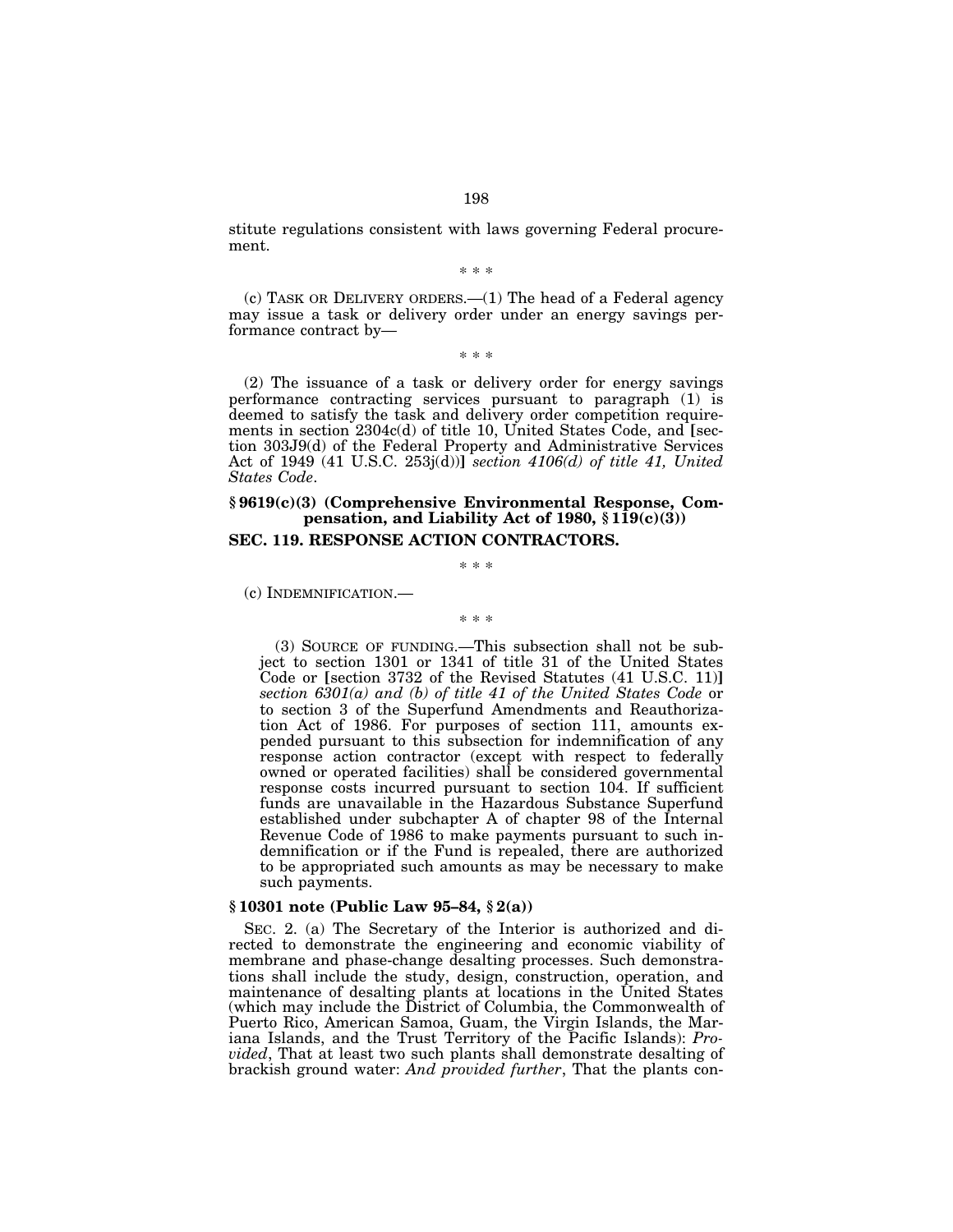structed pursuant to this section shall be for the purpose of showing that the technology being demonstrated is ready for application; such plants shall be sufficient to demonstrate the specific application of the technology, and shall be significantly different in operation and process so as not to duplicate any other demonstration plant constructed pursuant to this section. The Secretary is further authorized to conduct such demonstrations or any portion thereof by means of cooperative agreements (as defined and authorized by **[**41 U.S.C. 504 et seq. (the Federal Grant and Cooperative Agreement Act of 1977; Public Law 95–224)**]** *chapter 6301 of title 31, United States Code*) with duly authorized non-Federal public entities. Title to demonstration facilities constructed by the non-Federal public entity under a cooperative agreement shall vest in the non-Federal public entity.

#### **§ 10303(h)(1)(C) (Water Resources Research Act of 1984,**   $$104(h)(1)(C))$

SEC. 104. (a) Subject to the approval of the Secretary of the Interior (hereafter in this chapter referred to as the ''Secretary'') under this section, one water resources research and technology institute, center, or equivalent agency (hereafter in this Act referred to as the ''institute'') may be established in each State (as used in this Act, the term ''State'' includes the Commonwealth of Puerto Rico, the District of Columbia, the Virgin Islands, Guam, American Samoa, the Commonwealth of the Mariana Islands and the Federated States of Micronesia) at a college or university which was established in accordance with the Act approved July 2, 1862 (12 Stat. 503; 7 U.S.C. 301ff), entitled ''An Act donating public lands to the several States and territories which may provide colleges for the benefit of agriculture and the mechanic arts'' or at some other institution designated by act of the legislature of the State concerned. If there is more than one such college or university in a State established in accordance with such Act of July 2, 1862, the institute in such State shall, in the absence of a designation to the contrary by act of the legislature of the State, be established at the one such college or university designated by the Governor of the State. Two or more States may cooperate in the establishment of a single institute or regional institute, in which event the sums otherwise allocated to institutes in each of the cooperating States shall be paid to such single or regional institute.

\* \* \*

(h) COORDINATION.—

(1) IN GENERAL.—To carry out this Act, the Secretary— \* \* \*

(C) may enter into contracts, cooperative agreements, and other transactions without regard to **[**section 3709 of the Revised Statutes (41 U.S.C. 5)**]** *section 6101 of title 41*;

## **§ 12114(c)(3) (Americans with Disabilities Act of 1990, § 104(c)(3))**

**SEC. 104. ILLEGAL USE OF DRUGS AND ALCOHOL.**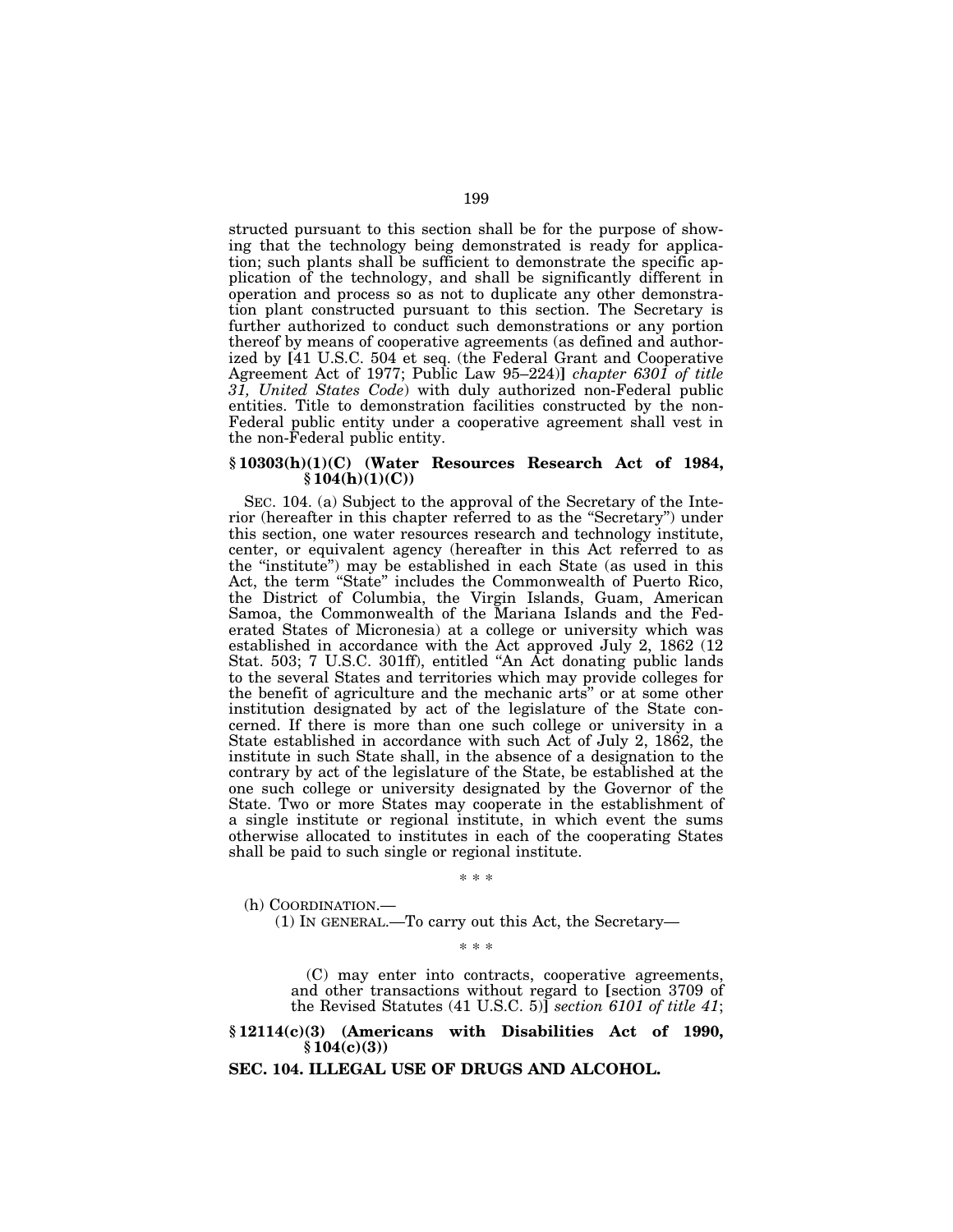## (c) AUTHORITY OF COVERED ENTITY.—A covered entity—

\* \* \*

(3) may require that employees behave in conformance with the requirements established under **[**the Drug-Free Workplace Act of 1988 (41 U.S.C. 701 et seq.)**]** *chapter 81 of title 41, United States Code*;

# **§ 12501 note (National and Community Service Trust Act of 1993, § 501)**

# **SEC. 501. COMPLIANCE WITH [BUY AMERICAN ACT]**  *CHAPTER 83 OF TITLE 41, UNITED STATES CODE***.**

No funds appropriated pursuant to this Act (including the amendments made by this Act) may be expended by an entity unless the entity agrees that in expending the assistance the entity will comply with **[**sections 2 through 4 of the Act of March 3, 1933 (41 U.S.C. 10a–10c, popularly known as the ''Buy American Act'') *chapter 83 of title 41, United States Code*.

# **§ 12644 (National and Community Service Trust Act of 1990, § 184)**

# **SEC. 184. DRUG-FREE WORKPLACE REQUIREMENTS.**

All programs receiving grants under this title shall be subject to the Drug-Free Workplace Requirements for Federal Grant Recipients under **[**sections 5153 through 5158 of the Anti-Drug Abuse Act of 1988 (41 U.S.C. 702–707) *sections 8101 and 8103 through 8106 of title 41, United States Code*.

# **§ 12651g(b) (National and Community Service Act of 1990, § 196(b))**

# **SEC. 196. ADMINISTRATION.**

\* \* \*

(b) CONTRACTS.—Subject to the **[**Federal Property and Administrative Services Act of 1949**]** *provisions of sections 171(b) and (c) of title 41, United States Code*, the Corporation may enter into contracts, and cooperative and interagency agreements, with Federal and State agencies, private firms, institutions, and individuals to conduct activities necessary to assist the Corporation in carrying out the duties of the Corporation under the national service laws.

# **§ 12701 notes (Departments of Veterans Affairs and Housing and Urban Development, and Independent Agencies Appropriations Act, 2000, §§ 206(e)(7), 525(e)(7))**

SEC. 206. (a) ESTABLISHMENT.—There is hereby established a commission to be known as the Millennial Housing Commission (in this section referred to as the ''Commission'').

(e) POWERS.—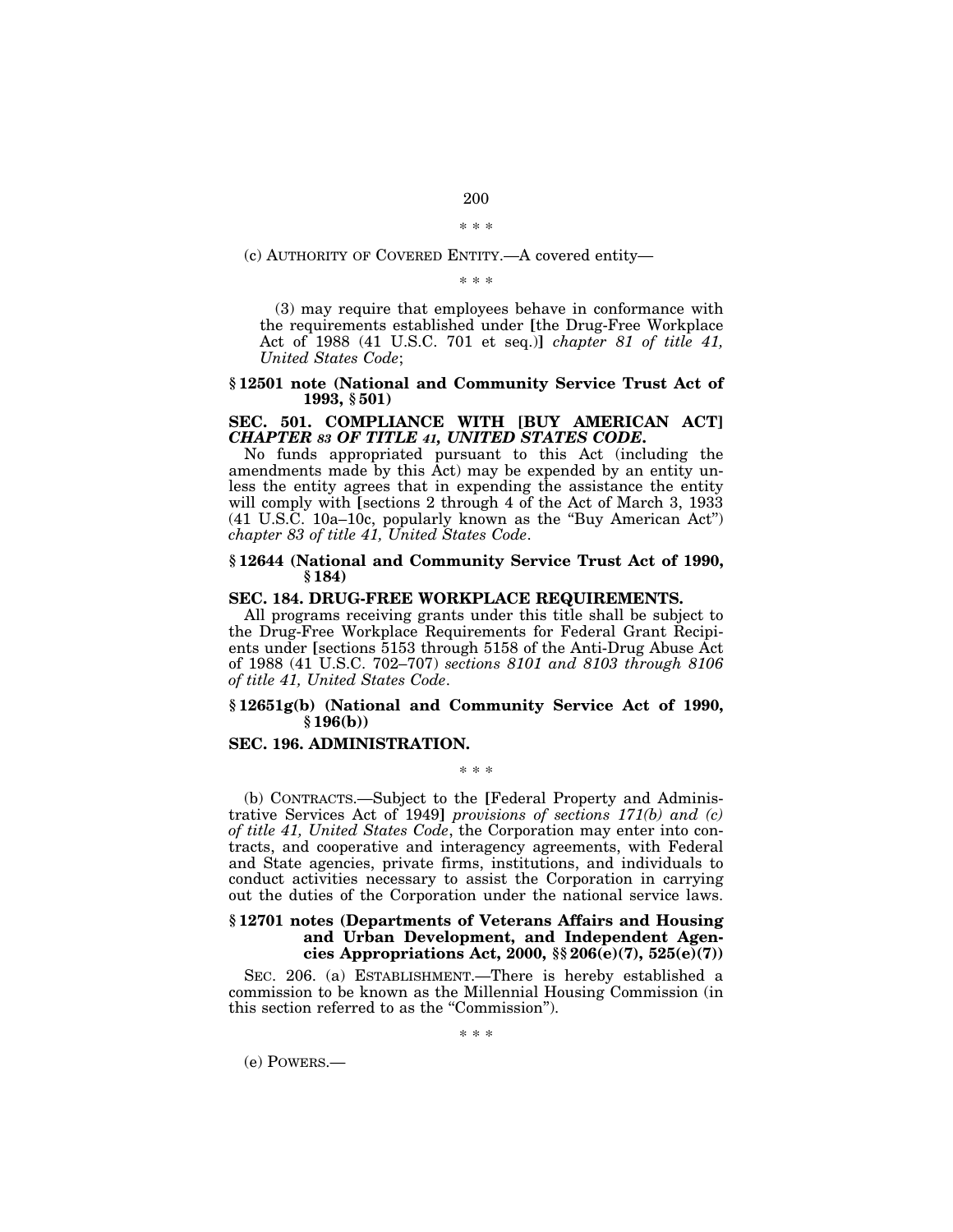(7) CONTRACT AUTHORITY.—The Commission may contract with and compensate Government and private agencies or persons for services, without regard to **[**section 3709 of the Revised Statutes (41 U.S.C. 5)**]** *section 6101 of title 41, United States Code*.

\* \* \*

# **SEC. 525. COMMISSION ON AFFAORDABLE HOUSING AND HEALTH FACILITY NEEDS FOR SENIORS IN THE 21ST CENTURY.**

\* \* \*

(e) POWERS.—

\* \* \*

(7) CONTRACT AUTHORITY.—The Commission may contract with and compensate Government and private agencies or persons for services, without regard to **[**section 3709 of the Revised Statutes (41 U.S.C. 5)**]** *section 6101 of title 41, United States Code*.

# **§ 13556(a) (Energy Policy Act of 1992, § 3021(a))**

# **SEC. 3021. DISADVANTAGED BUSINESS ENTERPRISES.**

(a) GENERAL RULE.—To the extent practicable, the head of each agency shall provide that the obligation of not less than 10 percent of the total combined amounts obligated for contracts and subcontracts by each agency under this Act and amendments made by this Act pursuant to competitive procedures within the meaning of either the **[**Federal Property and Administrative Services Act of 1949 (41 U.S.C. 251 et seq.)**]** *provisions of section 171(b) and (c) of title 41, United States Code*, or chapter 137 of title 10, United States Code, shall be expended either with—

**§ 15325(e) (Help America Vote Act of 2002, § 205(e)) SEC. 205. POWERS.** 

\* \* \*

(e) CONTRACTS.—The Commission may contract with and compensate persons and Federal agencies for supplies and services without regard to **[**section 3709 of the Revised Statutes (41 U.S.C. 5) *section 6101 of title 41, United States Code*.

# **§ 16392(e)(3)(C) (Energy Policy Act of 2005, § 1002(e)(3)(C)) SEC. 1002. TECHNOLOGY INFRASTRUCTURE PROGRAM.**

\* \* \*

(e) PROGRAM REQUIREMENTS.—

\* \* \*

(3) COST-SHARING.—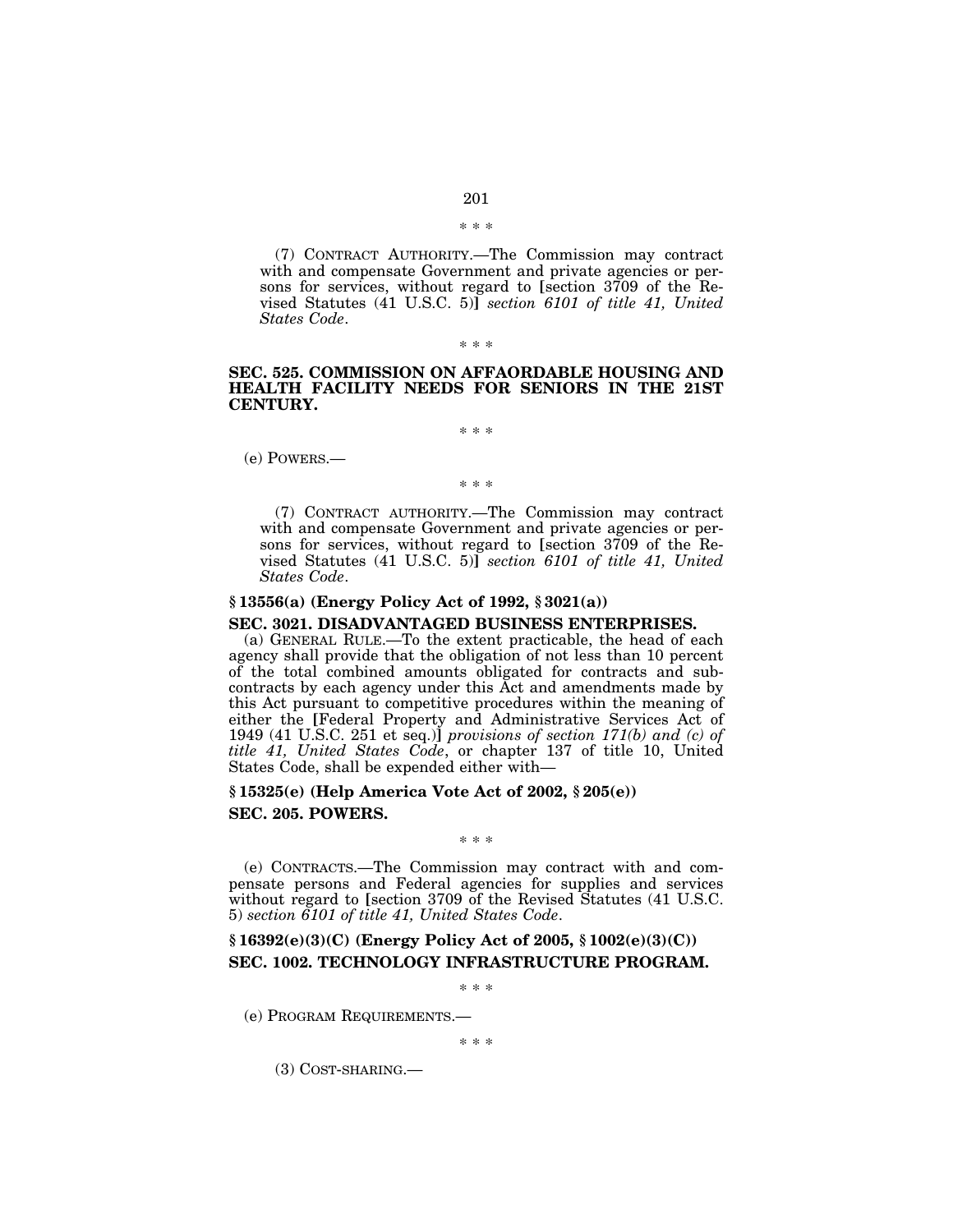(C) RESEARCH AND DEVELOPMENT EXPENSES.—Independent research and development expenses of Government contractors that qualify for reimbursement under section 31.205–18(e) of title 48, Code of Federal Regulations, issued pursuant to **[**section 25(c)(1) of the Office of Federal Procurement Policy Act (41 U.S.C. 421(c)(1)))**]** *section 1303(a)(1) of title 41, United States Code*, may be credited towards costs paid by non-Federal sources to a project, if the expenses meet the other requirements of this section.

# **§ 17013(j)(3) (Energy Independence and Security Act of 2007, § 136(j)(3))**

# **SEC. 136. ADVANCED TECHNOLOGY VEHICLES MANU-FACTURING INCENTIVE PROGRAM.**

#### \* \* \*

(j) APPOINTMENT AND PAY OF PERSONNEL.—(1) The Secretary may use direct hiring authority pursuant to section  $3304(a)(3)$  of title 5, United States Code, to appoint such professional and administrative personnel as the Secretary deems necessary to the discharge of the Secretary's functions under this section.

\* \* \*

(3) The Secretary may retain such consultants as the Secretary deems necessary to the discharge of the functions required by this section, pursuant to **[**section 31 of the Office of Federal Procurement Policy Act (41 U.S.C. 421(e)(1))**]** *section 1901 of title 41, United States Code*.

# **§ 17091(c) (Energy Independence and Security Act of 2007, § 435(c))**

#### **SEC. 435. LEASING.**

#### \* \* \*

(c) REVISION OF FEDERAL ACQUISITION REGULATION.—

(1) IN GENERAL.—Not later than 3 years after the date of the enactment of this Act, the Federal Acquisition Regulation described in [section 6(a) of the Office of Federal Procurement Policy Act (41 U.S.C. 405(a))**]** *section 1121(b) and (c)(1) of title 41, United States Code,* shall be revised to require Federal officers and employees to comply with this section in leasing buildings.

(2) CONSULTATION.—The members of the Federal Acquisition Regulatory Council established under **[**section 25 of the Office of Federal Procurement Policy Act (41 U.S.C. 421)**]** *section 1302(a) of title 41, United States Code,* shall consult with the Federal Director and the Commercial Director before promulgating regulations to carry out this subsection.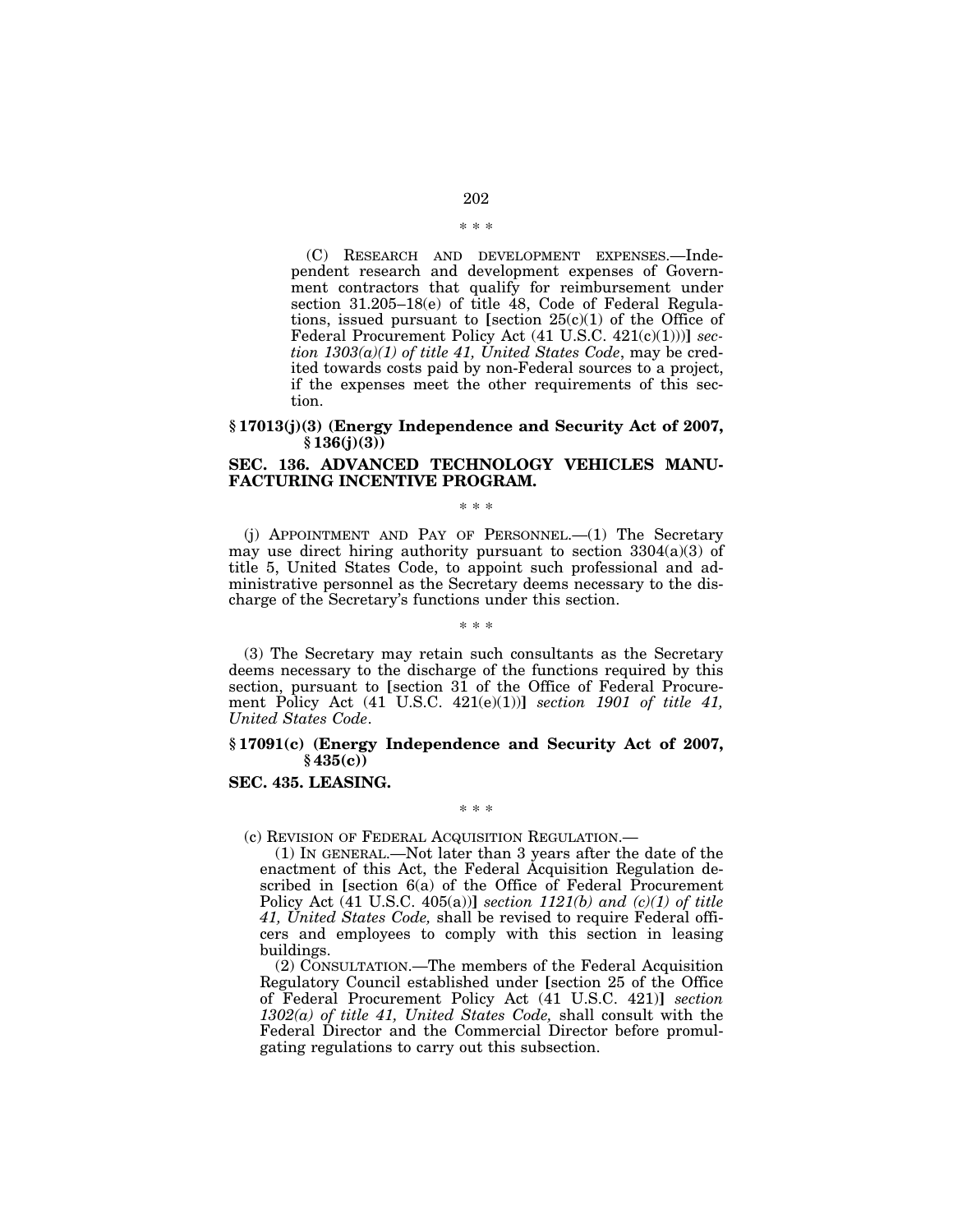## **§ 18054(a)(1) (Patient Protection and Affordable Care Act, § 1334(a)(1))**

**SEC. 1334. MULTI-STATE PLANS.**<br>
(a) OVERSIGHT BY THE OFFICE OF PERSONNEL MANAGEMEN.—

(1) IN GENERAL.—The Director of the Office of Personnel Management (referred to in this section as the "Director") shall enter into contracts with health insurance issuers (which may include a group of health insurance issuers affiliated either by common ownership and control or by the common use of a nationally licensed service mark), without regard to **[**section 5**]**  *section 6101* of title 41 or other statutes requiring competitive bidding, to offer at least 2 multi-State qualified health plans through each Exchange in each State. Such plans shall provide individual, or in the case of small employers, group coverage.

# **TITLE 43—PUBLIC LANDS**

## **§ 50d (Department of the Interior and Related Agencies Appropriations Act, 2000, title I, last proviso in paragraph under heading ''ADMINISTRATIVE PROVISIONS'' under heading ''UNITED STATES GEOLOGICAL SURVEY'')**

That the United States Geological Survey may hereafter contract directly with individuals or indirectly with institutions or nonprofit organizations, without regard to **[**41 U.S.C. 5**]** *section 6101 of title 41, United States Code*, for the temporary or intermittent services of students or recent graduates, who shall be considered employees for the purposes of chapters 57 and 81 of title 5, United States Code, relating to compensation for travel and work injuries, and chapter 171 of title 28, United States Code, relating to tort claims, but shall not be considered to be Federal employees for any other purposes.

## **§ 1451 note (Department of the Interior and Related Agencies Appropriations Act, 2000, § 115)**

SEC. 115. Notwithstanding any other provision of law, in fiscal year 2000 and thereafter, the Secretary is authorized to permit persons, firms or organizations engaged in commercial, cultural, educational, or recreational activities (as defined in section 612a of title 40, United States Code) not currently occupying such space to use courtyards, auditoriums, meeting rooms, and other space of the main and south Interior building complex, Washington, D.C., the maintenance, operation, and protection of which has been delegated to the Secretary from the Administrator of General Services pursuant to the **[**Federal Property and Administrative Services Act of 1949**]** *provisions of section 171(b) and (c) of title 41, United States Code*, and to assess reasonable charges therefore, subject to such procedures as the Secretary deems appropriate for such uses. Charges may be for the space, utilities, maintenance, repair, and other services. Charges for such space and services may be at rates equivalent to the prevailing commercial rate for comparable space and services devoted to a similar purpose in the vicinity of the main and south Interior building complex, Washington, D.C., for which charges are being assessed. The Secretary may without fur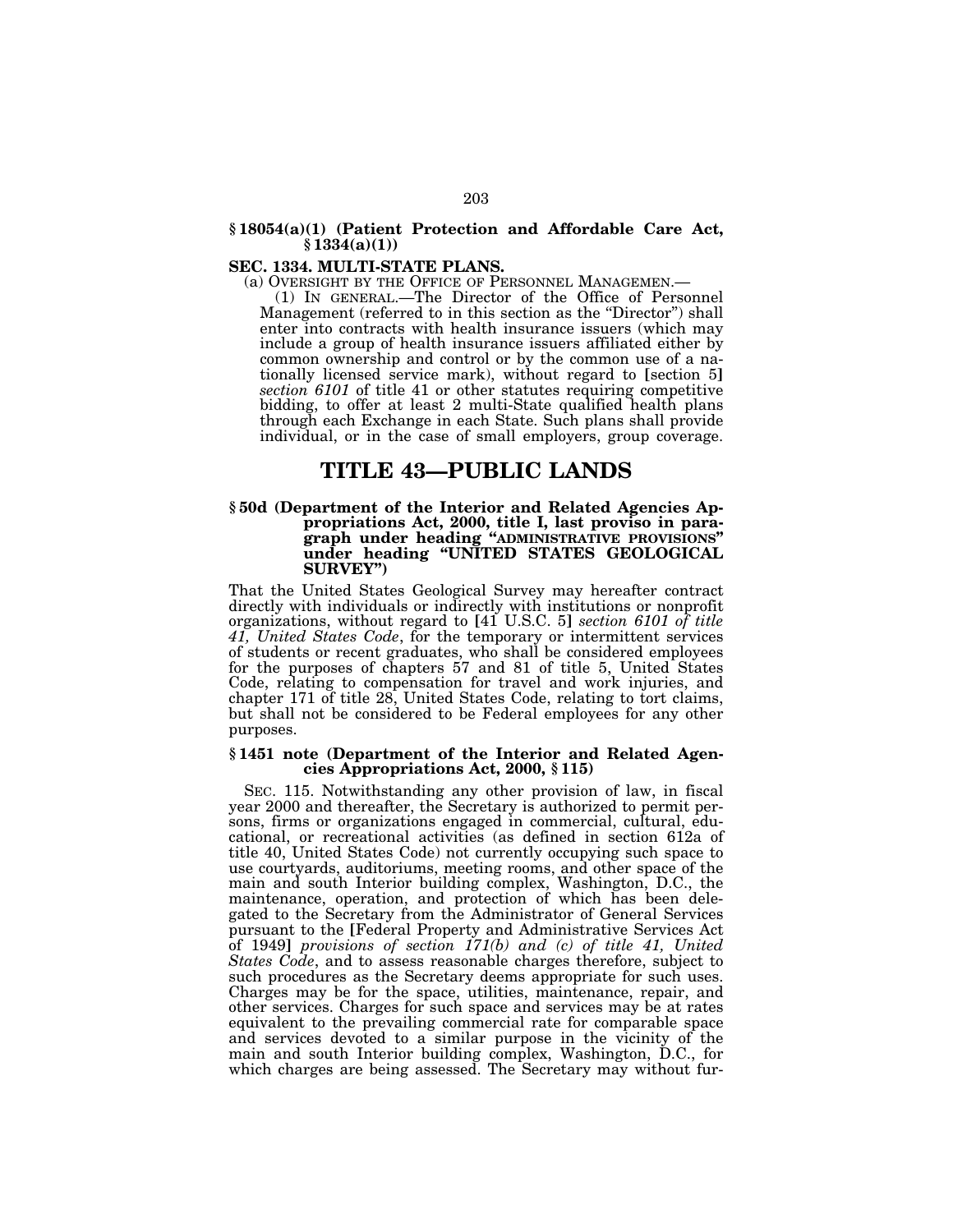ther appropriation hold, administer, and use such proceeds within the Departmental Management Working Capital Fund to offset the operation of the buildings under his jurisdiction, whether delegated or otherwise, and for related purposes, until expended.

# **§ 1475a (Energy and Water Development Appropriations Act, 1993, § 205)**

SEC. 205. Hereafter, the Bureau of Reclamation may invite non-Federal entities involved in cost sharing arrangements for the development of water projects to participate in contract negotiation and source selection proceedings without invoking provisions of the Federal Advisory Committee Act (5 U.S.C. Appendix (1988)): *Provided*, That such non-Federal participants shall be subject to the provisions of **[**the Federal Procurement Integrity Act (41 U.S.C. 423 (1988))**]** *chapter 21 of title 41, United States Code,* and to the conflict of interest provisions appearing at 18 U.S.C. 201 et seq. (1988).

# **§ 1611 note (Public Law 94–204, § 12(b)(7)(v))**

SEC. 12. (a) The purpose of this section is to provide for the settlement of certain claims, and in so doing to consolidate ownership among the United States, the Cook Inlet Region Incorporated (hereinafter in this section referred to as the 'Region'), and the State of Alaska, within the Cook Inlet area of Alaska in order to facilitate land management and to create land ownership patterns which encourage settlement and development in appropriate areas. The provisions of this section shall take effect at such time as all of the following have taken place:

#### \* \* \*

(b) The Secretary shall make the following conveyances to the Region, in accordance with the specific terms, conditions, procedures, covenants, reservations, and other restrictions set forth in the document entitled 'Terms and Conditions for Land Consolidation and Management in Cook Inlet Area', which was submitted to the House Committee on Interior and Insular Affairs on December 10, 1975, and clarified on August 31, 1976, the terms of which, as clarified, are hereby incorporated herein and ratified as to the duties and obligations of the United States and the Region, as a matter of Federal law.

## \* \* \*

(7)(i) Until the obligations of the Secretary and the Administrator of General Services under section 12(b)(5) and (6) of this Act are otherwise fulfilled: (a) Cook Inlet Region, Incorporated, may, by using the account established in subsection 12(b)(7)(iv), bid, as any other bidder for property as defined in subsection  $12(b)(7)(vii)$ , wherever located, in accordance with the applicable laws and regulations of the Federal agency or instrumentality offering such property for sale. No preference right of any type will be offered to Cook Inlet Region Incorporated, for bidding on property under this section 12(b)(7). There shall be no advertising other than that ordinarily required by such sale. (b) the Administrator of General Services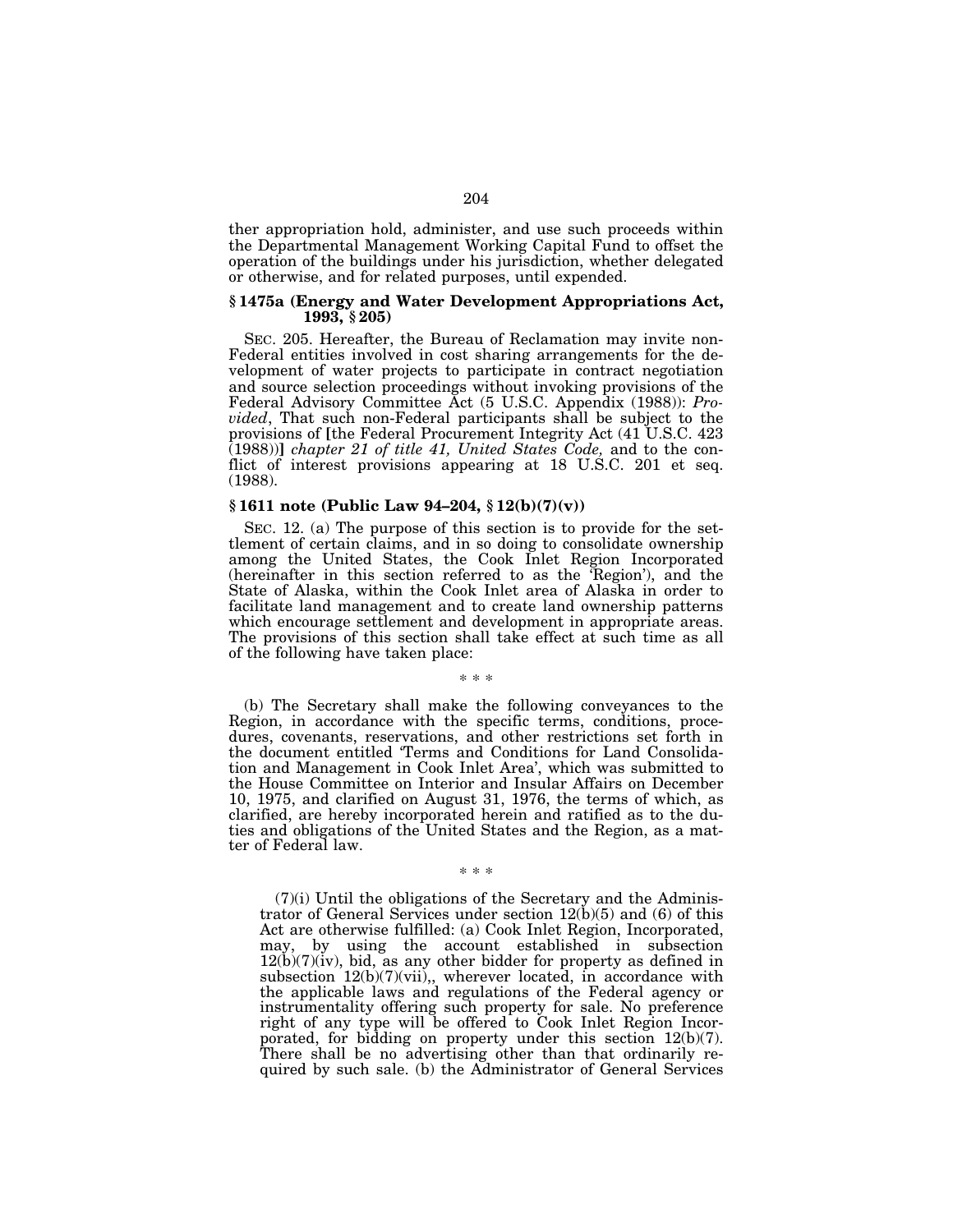may, at the discretion of the Administrator, tender to the Secretary any surplus property otherwise to be disposed of pursuant to 40 U.S.C. 484(e)(3) to be offered Cook Inlet Region, Incorporated for a period of 90 days so as to aid in the fulfillment of the Secretary's program purposes under the Alaska Native Claims Settlement Act: *Provided*, That nothing in these subsections  $12(b)(7)(i)(b)$  or (ii) shall be construed to establish, enlarge or diminish authority of the Administrator or the Secretary within the State of Alaska. Prior to any disposition under subsection  $12(b)(7)(i)(b)$  of this note], the Administrator shall notify the governing body of the locality where such property is located and any appropriate state agency, and no such disposition shall be made if such governing body or state agency, within ninety days of such notification formally advises the Administrator that it objects to the proposed disposition.

\* \* \*

(v) The amount charged against the Treasury account established under subsection  $12(b)(7)(iv)$  for sales or transfers of property made pursuant to **[**the Federal Property and Administrative Services Act of 1949, 40 U.S.C. sec. 471 et seq.**]** *chapter 5 of title 40, United States Code*, or any legislative or executive delegation under **[**that Act**]** *that chapter*, shall be treated as proceeds of dispositions of surplus property for the purpose of determining the basis for calculating direct expenses pursuant to **[**40 U.S.C. 485(b), as amended**]** *40 U.S.C. 572(a)*.

# **§ 1736(a) (Federal Land Policy and Management Act of 1976, § 306(a))**

SEC. 306. (a) There is hereby established a working capital fund for the management of the public lands. This fund shall be available without fiscal year limitation for expenses necessary for furnishing, in accordance with the [Federal Property and Administrative Services Act of 1949 (63 Stat. 377, as amended)**]** *provisions of section 171(b) and (c) of title 41, United States Code*, and regulations promulgated thereunder, supplies and equipment services in support of Bureau programs, including but not limited to, the purchase or construction of storage facilities, equipment yards, and related improvements and the purchase, lease, or rent of motor vehicles, aircraft, heavy equipment, and fire control and other resource management equipment within the limitations set forth in appropriations made to the Secretary for the Bureau.

# **TITLE 44—PUBLIC PRINTING AND DOCUMENTS**

**The analysis for chapter 3** 

#### **CHAPTER 3—GOVERMENT PRINTING OFFICE**

Sec.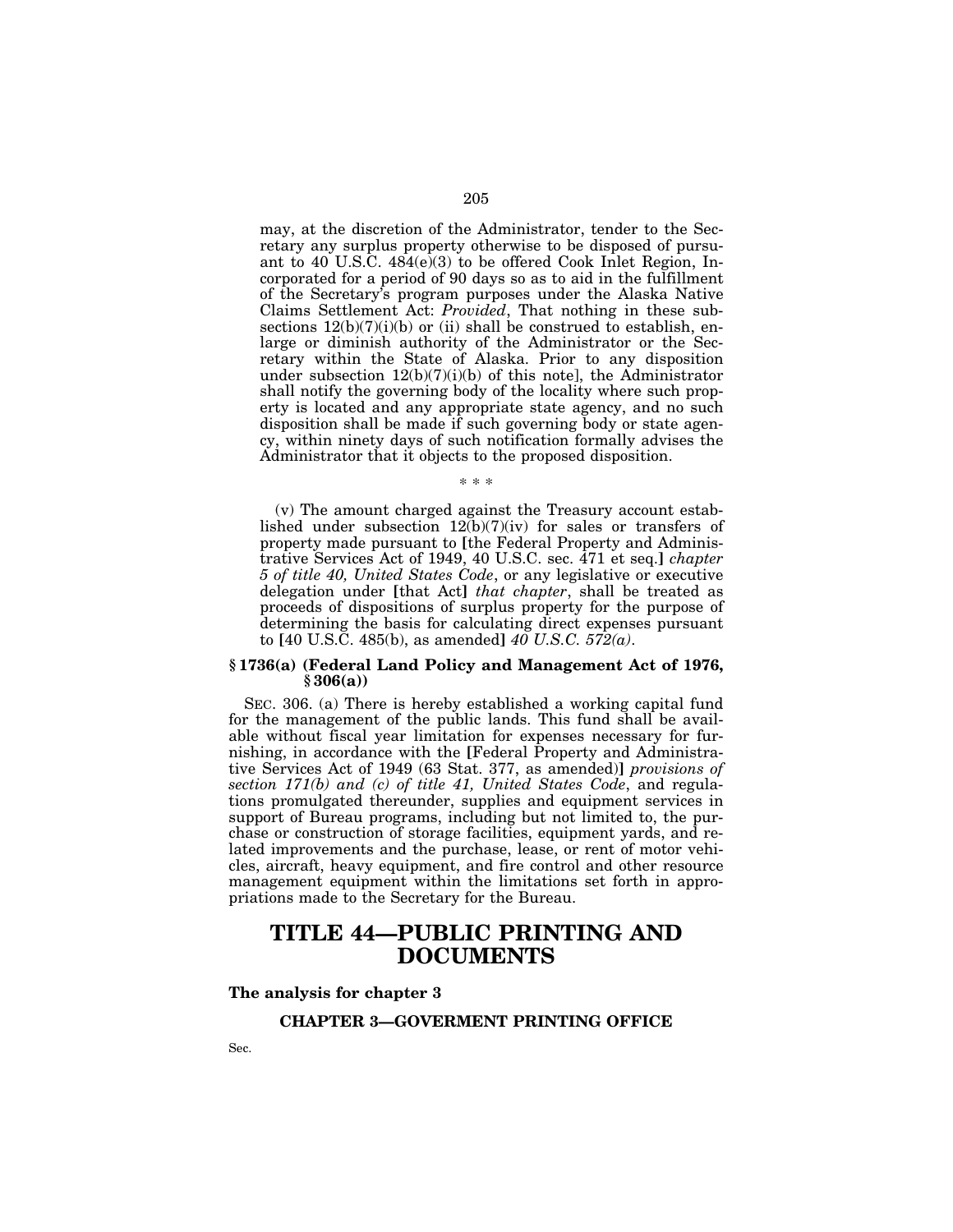# 206 \* \* \*

311. Purchases exempt from subtitle I of title 40 and **[**division C (except sections 3302, 3501(b), 3509, 3906, 4710, and 4711) of subtitle I**]** *the provisions referred to in section 171(c)* of title 41; contract negotiation authority; small purchase threshold.

# **§ 311**

# **§ 311. Purchases exempt from subtitle I of title 40 and [division C (except sections 3302, 3501(b), 3509, 3906, 4710, and 4711) of subtitle I]** *the provisions referred to in section 171(c)* **of title 41; contract negotiation authority; small purchase threshold**

(a) Purchases may be made from appropriations under the ''Government Printing Office'' without reference to subtitle I of title 40 and **[**division C (except sections 3302, 3501(b), 3509, 3906, 4710, and 4711) of subtitle I**]** *the provisions referred to in section 171(c)*  of title 41 concerning purchases for the Federal Government.

\* \* \*

(c) Notwithstanding any other provision of law, **[**section 6101(b) to (d)**]** *section 6101* of title 41 shall apply with respect to purchases and contracts for the Government Printing Office as if the reference to "\$25,000" in clause (1) of such section were a reference to "\$100,000".

# **§ 3501 note (E-Government Act of 2002, § 210(i)) SEC. 210. SHARE-IN SAVINGS INITIATIVES.**

\* \* \*

(i) DEFINITIONS.—In this section, the terms ''contractor'', ''savings", and "share-in-savings contract" have the meanings given those terms in section 317 of the Federal Property and Administrative Services Act of 1949 **[**(as added by subsection (b))**]** *(41 U.S.C. note preceding 3901, United States Code)*.

# **TITLE 45—RAILROADS**

## **§ 361(c) (Railroad Unemployment Insurance Act, § 11(c))**

SEC. 11. (a) The Secretary of the Treasury shall maintain in the unemployment trust fund established pursuant to section 904 of the Social Security Act an account to be known as the railroad unemployment insurance administration fund. This unemployment insurance administration fund shall consist of (i) such part of all contributions collected pursuant to section 8 of this Act as equals 0.65 per centum of the total compensation on which such contributions are based; (ii) all amounts advanced to the fund by the Secretary of the Treasury pursuant to this section; (iii) all amounts appropriated by subsection (b) of this section; and (iv) such additional amounts as Congress may appropriate for expenses necessary or incidental to administering this Act. Such additional amounts are authorized to be appropriated.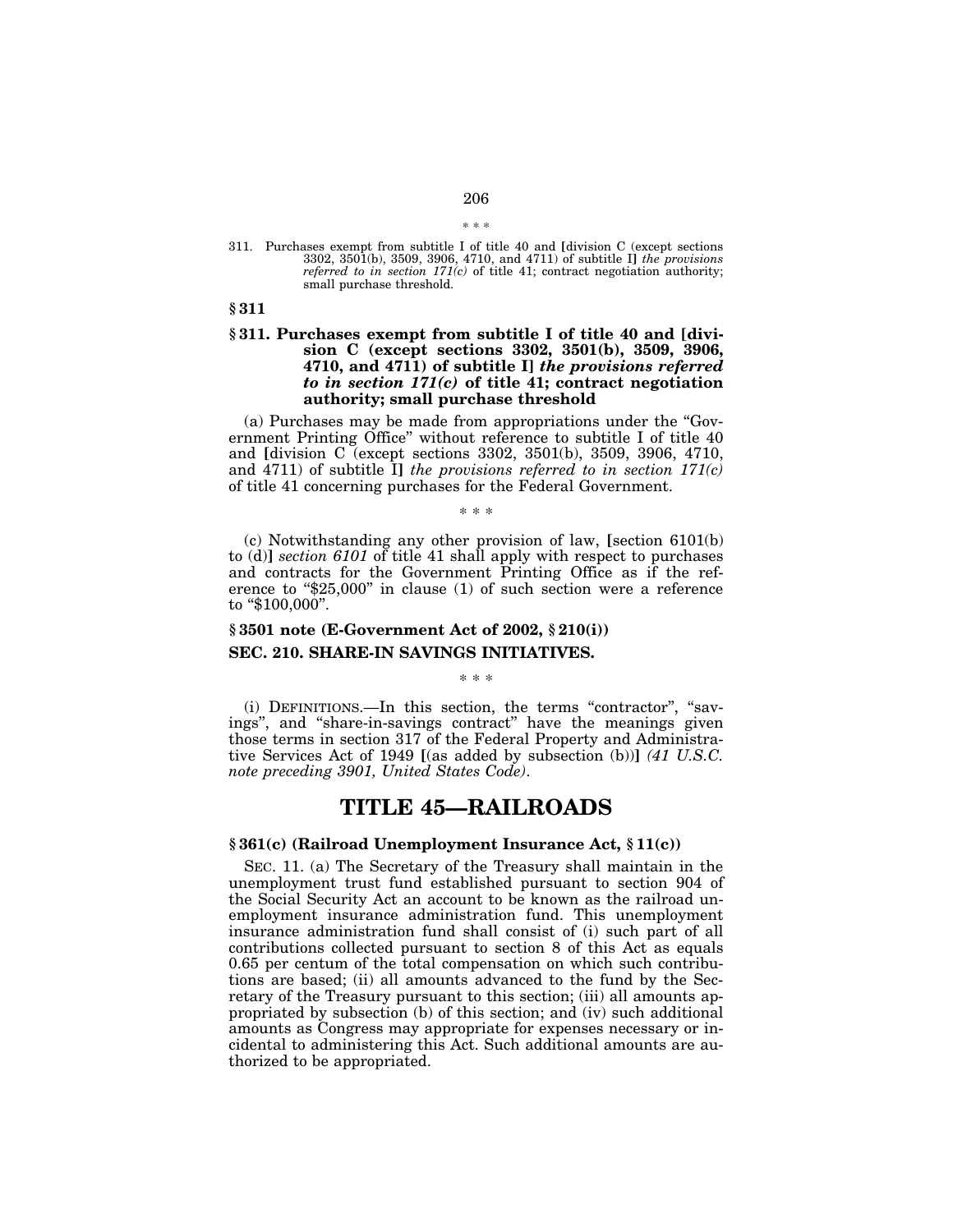(c) Notwithstanding any other provision of law, all moneys at any time credited to the fund are permanently appropriated to the Board to be continuously available to the Board without further appropriation for any expenses necessary or incidental to administering this Act, including personal services in the District of Columbia and elsewhere; travel expenses, including expenses of attendance at meetings when authorized by the Board; actual transportation expenses and not to exceed \$10 per diem to cover subsistence and other expenses while in attendance at and en route to and from the place to which he is invited, to any person other than an employee of the Federal Government who may, from time to time, be invited to the city of Washington or elsewhere for conference or advisory purposes in furthering the work of the Board; when found by the Board to be in the interest of the Government, not exceeding 3 per centum, in any fiscal year, of the amounts credited during such year to the fund, for engaging persons or organizations, by contract or otherwise, for any special technical or professional services, determined necessary by the Board, including but not restricted to accounting, actuarial, statistical, and reporting services, without regard to **[**section 3709 of the Revised Statutes (U.S.C., title 41, sec. 5)**]** *section 6101 of title 41* and the provisions of other laws applicable to the employment and compensation of officers and employees of the United States; services; advertising, postage, telephone, telegraph, teletype, and other communication services and tolls; supplies; reproducing, photographing, and all other equipment, office appliances, and laborsaving devices, including devices for internal communication and conveyance; purchase and exchange, operation, maintenance and repair of motor-propelled passenger-carrying vehicles to be used only for official purposes in the District of Columbia and in the field; printing and binding; purchase and exchange of law books, books of reference, and directories; periodicals, newspapers and press clippings, in such amounts as the Board deems necessary, without regard to the provisions of section 192 of the Revised Statutes; manuscripts and special reports; membership fees or dues in organizations which issue publications to members only, or to members at a lower price than to others, payment for which may be made in advance; rentals, including garages, in the District of Columbia or elsewhere; alterations and repairs; if found by the Board to be necessary to expedite the certification to the Board by the Director of the Office of Personnel Management of persons eligible to be employed by the Board, and to the extent that the Board finds such expedition necessary, meeting the expenses of the Director of the Office of Personnel Management in holding examinations for testing the fitness of applicants for admission to the classified service for employment by the Board pursuant to the second paragraph of section 362(*l*) of this title, but not to exceed the additional expenses found by the Board to have been incurred by reason of the holding of such examinations; and miscellaneous items, including those for public instruction and information deemed necessary by the Board: *Provided*, That **[**section 3709 of Revised Statutes (U.S.C., title 41, sec. 5)**]** *section 6101 of title 41* shall not be construed to apply to any purchase or procurement of supplies or services by the Board from

\* \* \*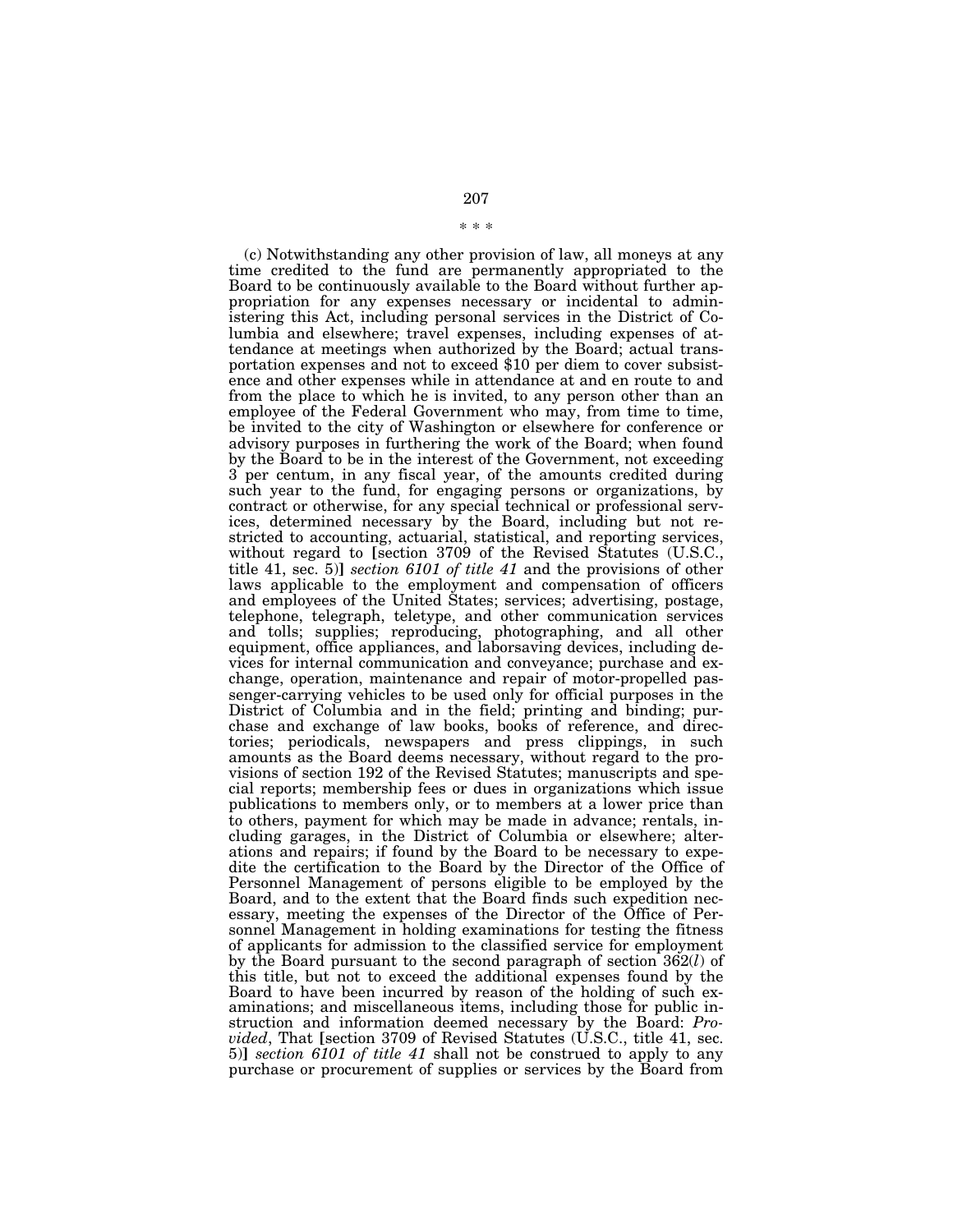moneys in the fund when the aggregate amount involved does not exceed \$300. Determinations of the Board whether the fund or an appropriation for the administration of the Railroad Retirement Act of 1974 is properly chargeable with the authorized expenses, or parts thereof, incurred in the administration of such Act, or of this Act, shall be binding and conclusive for all purposes and upon all persons, including the Comptroller General and any other administrative or accounting officer, employee, or agent of the United States and shall not be subject to review in any manner.

#### **§ 1212(b) (Alaska Railroad Transfer Act of 1982, § 613(b))**

SEC. 613. (a) The provisions of chapter 5 of title 5, United States Code (popularly known as the Administrative Procedure Act, and including provisions popularly known as the Government in the Sunshine Act), the Federal Advisory Committee Act (5 U.S.C. App. 1 et seq.), the National Historic Preservation Act (16 U.S.C. 470 et seq.), section 4(f) of the Department of Transportation Act (49 U.S.C. 1653(f), and the National Environmental Policy Act of 1969 (42 U.S.C. 4321 et seq.) shall not apply to actions taken pursuant to this chapter, except to the extent that such laws may be applicable to granting of rights-of-way under section 609 of this title.

(b) The enactment of this title, actions taken during the transition period as provided in section 605 of this title, and transfer of the rail properties of the Alaska Railroad under authority of this chapter shall be deemed not to be the disposal of Federal surplus property under **[**the Federal Property and Administrative Services Act of 1949 (40 U.S.C. 484)**]** *sections 541 through 555 of title 40, United States Code,* or the Act of October 3, 1944, popularly referred to as the "Surplus Property Act of  $1944$ " ( $50$  U.S.C. App. 1622). Such events shall not constitute or cause the revocation of any prior withdrawal or reservation of land for the use of the Alaska Railroad under the Act of March 12, 1914 (43 U.S.C. 975 et seq.), the Alaska Statehood Act (note preceding 48 U.S.C. 21), the Alaska Native Claims Settlement Act (43 U.S.C. 1601 et seq.), the Act of January 2, 1976 (Public Law 94–204; 89 Stat. 1145), the Alaska National Interest Lands Conservation Act (Public Law 96– 487; 94 Stat. 2371), and the general land and land management laws of the United States.

# **TITLE 46—SHIPPING**

# **§ 51703(b)(2)**

# **§ 51703. Additional training**

\* \* \*

(b) EQUIPMENT, SUPPLIES, AND CONTRACTS.—The Secretary may—

#### \* \* \*

(2) without regard to **[**section 6101(b) to (d)**]** *section 6101* of title 41, make contracts for services the Secretary considers necessary to prepare the equipment and supplies and to supervise and administer the additional training.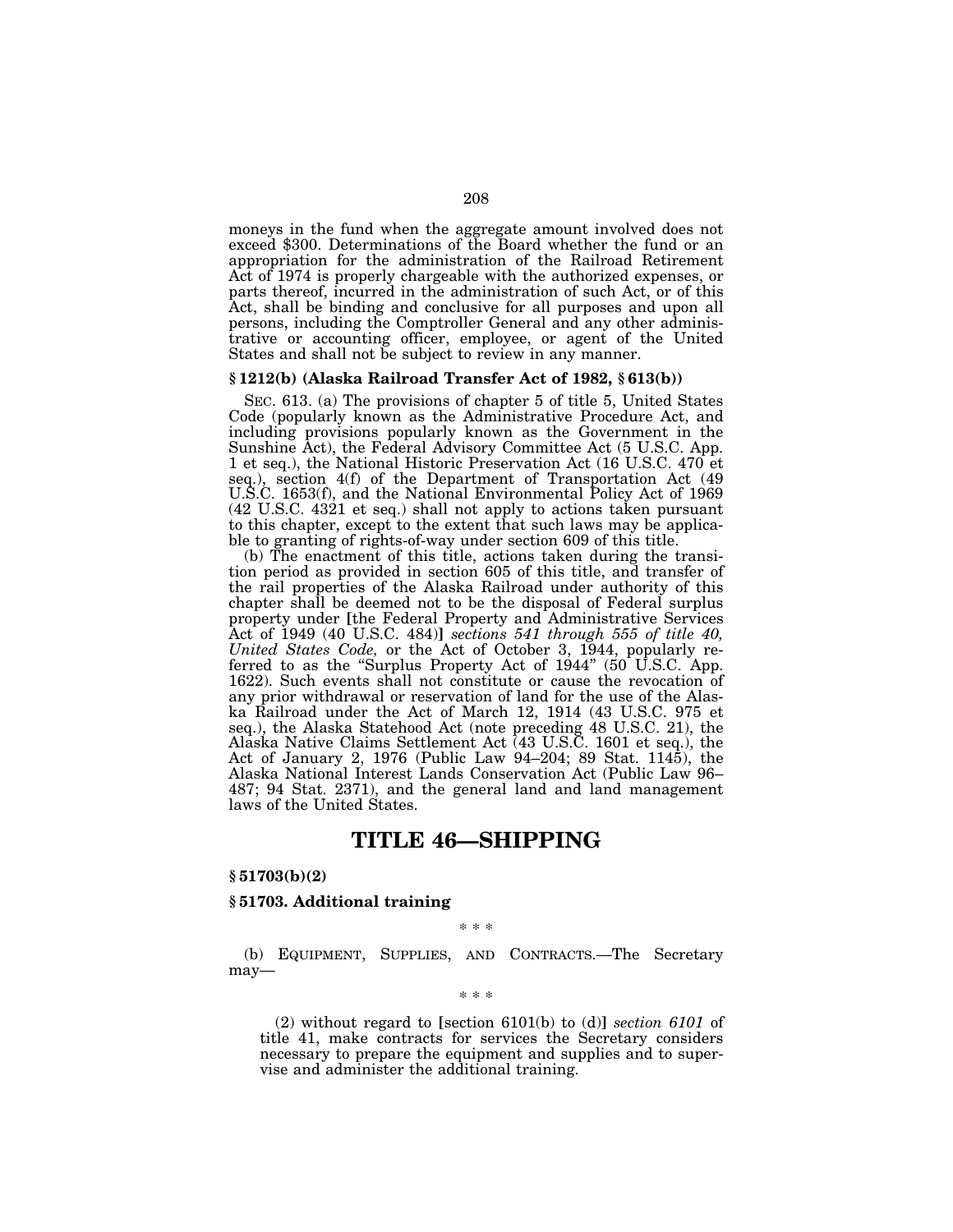#### **§ 55305(d)(2)(D)**

# **§ 55305. Cargoes procured, furnished, or financed by the United States Government**

\* \* \*

(d) PROGRAMS OF OTHER AGENCIES.—

\* \* \*

(2) The Secretary—

\* \* \*

(D) may take other measures as appropriate under the Federal Acquisition Regulations issued pursuant to **[**section  $25(c)(1)$  of the Office of Federal Procurement Policy Act (41 U.S.C. 421(c)(1)**]** *section 1303(a)(1) of title 41* or contract with respect to each violation.

# **TITLE 48—TERRITORIES AND INSULAR POSSESSIONS**

## **§ 1685 (Interior Department Appropriation Act, 1953, § 108)**

SEC. 108. After June 30, 1952, transfers to the Department of the Interior pursuant to **[**the Federal Property and Administrative Services Act of 1949**]** *chapter 5 of title 40, United States Code,* of equipment, material and supplies, excess to the needs of Federal agencies may be made at the request of the Secretary of the Interior without reimbursement or transfer of funds when required by the Interior Department for operations conducted in the administration of the Territories and the Trust Territory of the Pacific Islands.

# **TITLE 49—TRANSPORTATION**

**Public Law 111–350, § 5(***o***)(1)** 

#### \* \* \*

# **SEC. 5. CONFORMING CROSS-REFERENCES.**

\* \* \*

(*o*) TITLE 49.—Title 49, United States Code, is amended as follows:

(1) In section  $[103(e)]$   $103(i)$ , strike "title III of the Federal Property and Administrative Services Act of 1949 (41 U.S.C. 251 et seq.)'' and substitute ''division C (except sections3302, 3501(b), 3509, 3906, 4710, and 4711) of subtitle I of title 41''.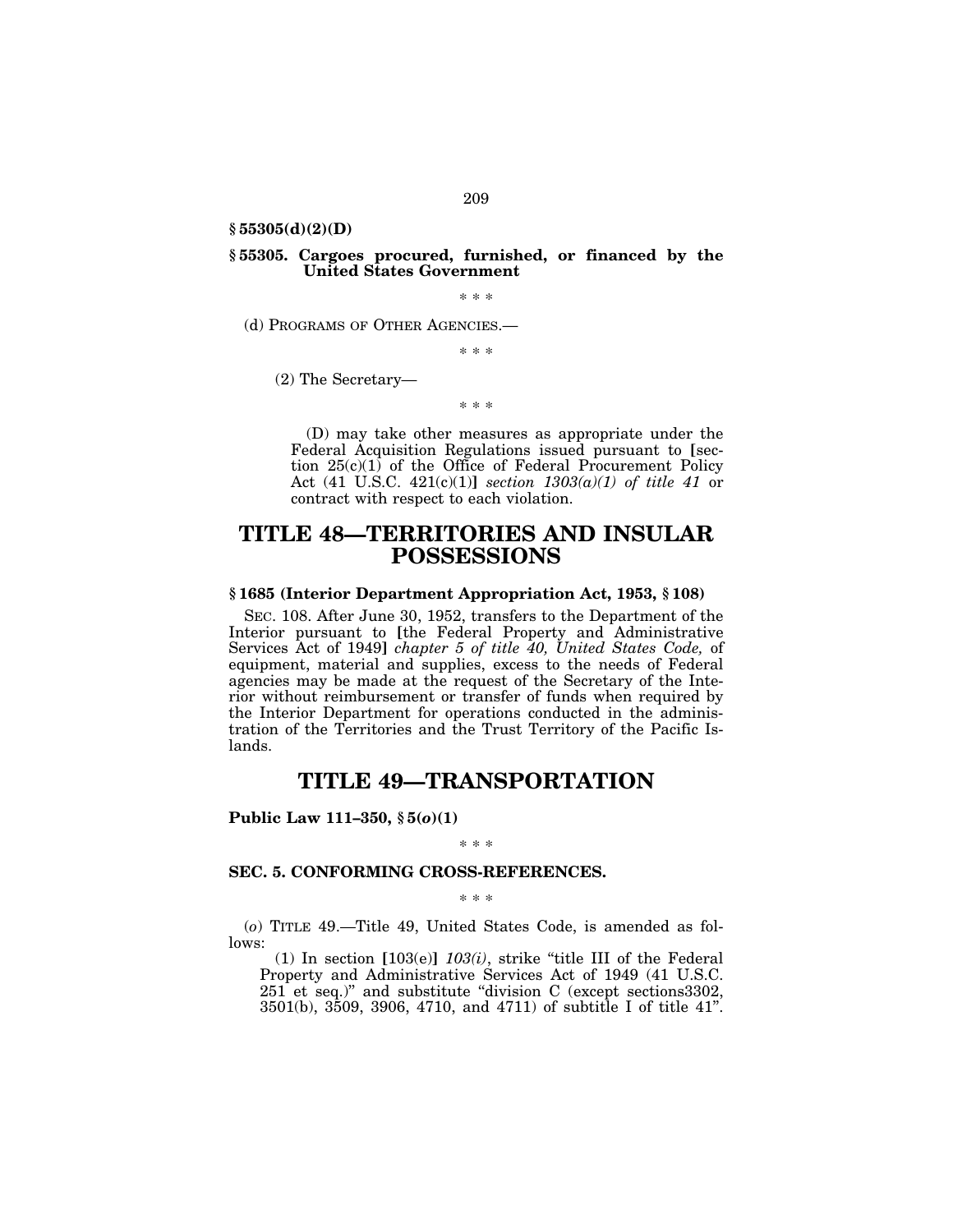**§ 103(i)** 

# **§ 103. Federal Railroad Adminstration**

\* \* \*

(i) AUTHORITIES.—Subject to the provisions of **[**subtitle I of title 40 and division C (except sections 3302, 3501(b), 3509, 3906, 4710, and 4711) of subtitle I**]** *section 171(b) and (c)* of title 41, the Secretary of Transportation may make, enter into, and perform such contracts, grants, leases, cooperative agreements, and other similar transactions with Federal or other public agencies (including State and local governments) and private organizations and persons, and make such payments, by way of advance or reimbursement, as the Secretary may determine to be necessary or appropriate to carry out functions at the Administration. The authority of the Secretary granted by this subsection shall be carried out by the Administrator. Notwithstanding any other provision of this chapter, no authority to enter into contracts or to make payments under this subsection shall be effective, except as provided for in appropriations Acts.

#### **§ 1113(b)(1)(B)**

# **§ 1113. Administrative**

\* \* \*

#### (b) ADDITIONAL POWERS.—(1) The Board may—

\* \* \*

(B) make agreements and other transactions necessary to carry out this chapter without regard to **[**section 6101(b) to (d)**]**  *section 6101* of title 41;

#### **§ 5101 note (Hazardous Materials Transportation Authorization Act of 1994, § 123(a))**

#### **SEC. 123. BUY AMERICA.**

(a) COMPLIANCE WITH **[**Buy American Act**]** *CHAPTER 83 OF TITLE 41, UNITED STATES CODE*.—None of the funds made available under this title [see Short Title of 1994 Amendment note above] may be expended in violation of **[**sections 2 through 4 of the Act of March 3, 1933 (41 U.S.C. 10a–10c; popularly known as the 'Buy American Act')**]** *chapter 83 of title 41, United States Code*, which are applicable to those funds.

#### **§ 5334(j)**

#### **§ 5334. Administrative provisions**

\* \* \*

 $(i)$  RELATIONSHIP TO OTHER LAWS.— $(1)$  Section 9107 $(a)$  of title 31 applies to the Secretary of Transportation under this chapter.

(2) **[**Section 6101(b) to (d)**]** *Section 6101* of title 41 applies to a contract for more than \$1,000 for services or supplies related to property acquired under this chapter.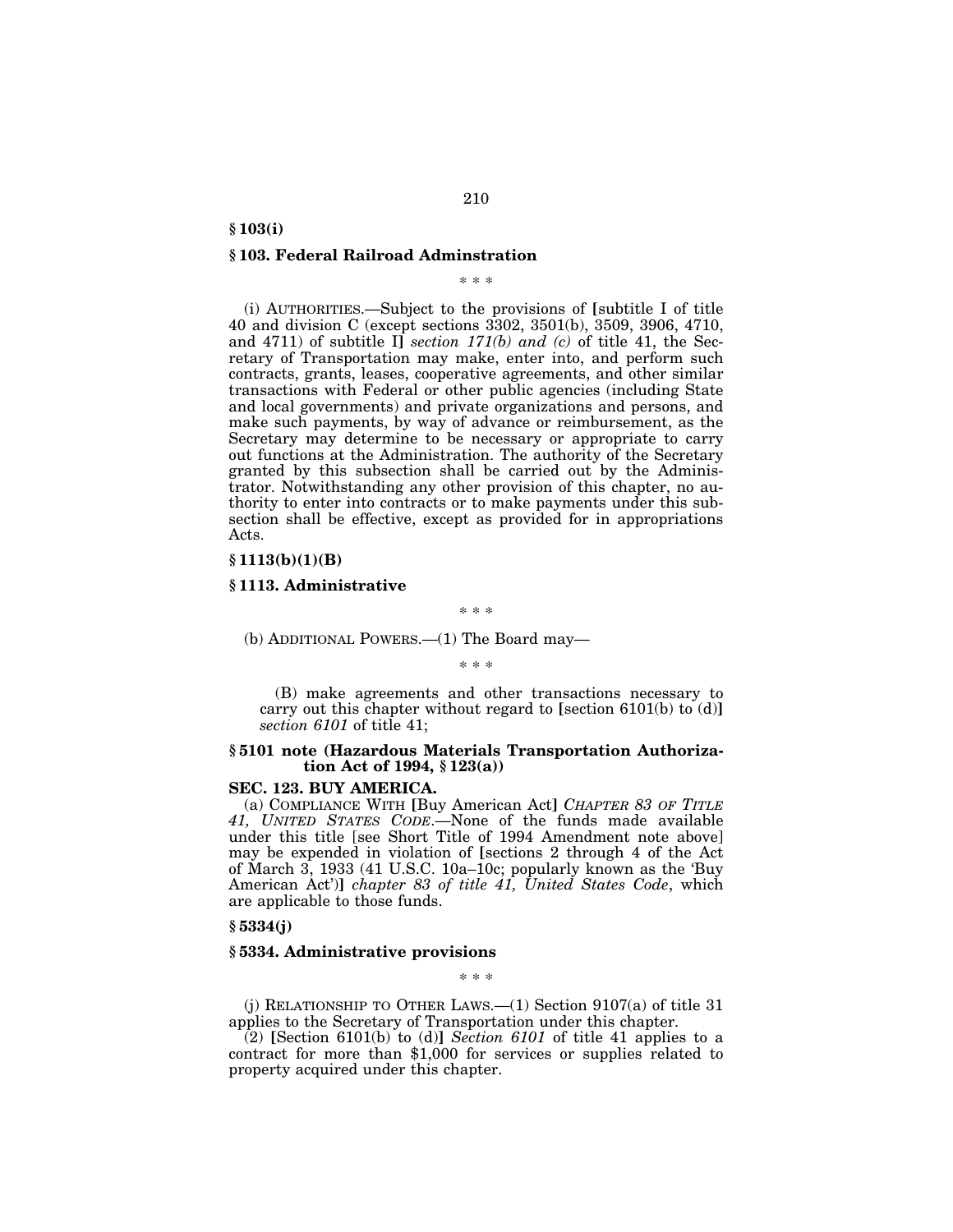# **§ 10721**

# **§ 10721. Government traffic**

A rail carrier providing transportation or service for the United States Government may transport property or individuals for the United States Government without charge or at a rate reduced from the applicable commercial rate. **[**Section 6101(b) to (d)**]** *Section 6101* of title 41 does not apply when transportation for the United States Government can be obtained from a rail carrier lawfully operating in the area where the transportation would be provided.

# **§ 13712**

# **§ 13712. Government traffic**

A carrier providing transportation or service for the United States Government may transport property or individuals for the United States Government without charge or at a rate reduced from the applicable commercial rate. **[**Section 6101(b) to (d)**]** *Section 6101* of title 41 does not apply when transportation for the United States Government can be obtained from a carrier lawfully operating in the area where the transportation would be provided.

# **§ 15504**

#### **§ 15504. Government traffic**

A carrier providing transportation or service for the United States Government may transport property or individuals for the United States Government without charge or at a rate reduced from the applicable commercial rate. **[**Section 6101(b) to (d)**]** *Section 6101* of title 41 does not apply when transportation for the United States Government can be obtained from a carrier lawfully operating in the area where the transportation would be provided.

# **§ 24301 note (Amtrak Reform and Accountability Act of 1997, § 110(b))**

# **SEC. 110. APPLICATION OF CERTAIN LAWS.**

\* \* \*

(b) APPLICATION OF FEDERAL PROPERTY AND AMINISTRATIVE SERVICES ACT.—**[**Section 303B(m) of the Federal Property and Administrative Services Act of 1949 (41 U.S.C. 253b(m))**]** *Section 4702 of title 41, United States Code,* applies to a proposal in the possession or control of Amtrak.

## **§ 40110(d)**

#### **§ 40110. General procurement authority**

#### \* \* \*

(d) ACQUISITION MANAGEMENT SYSTEM.—

\* \* \*

(2) APPLICABILITY OF FEDERAL ACQUISITION LAW.—The following provisions of Federal acquisition law shall not apply to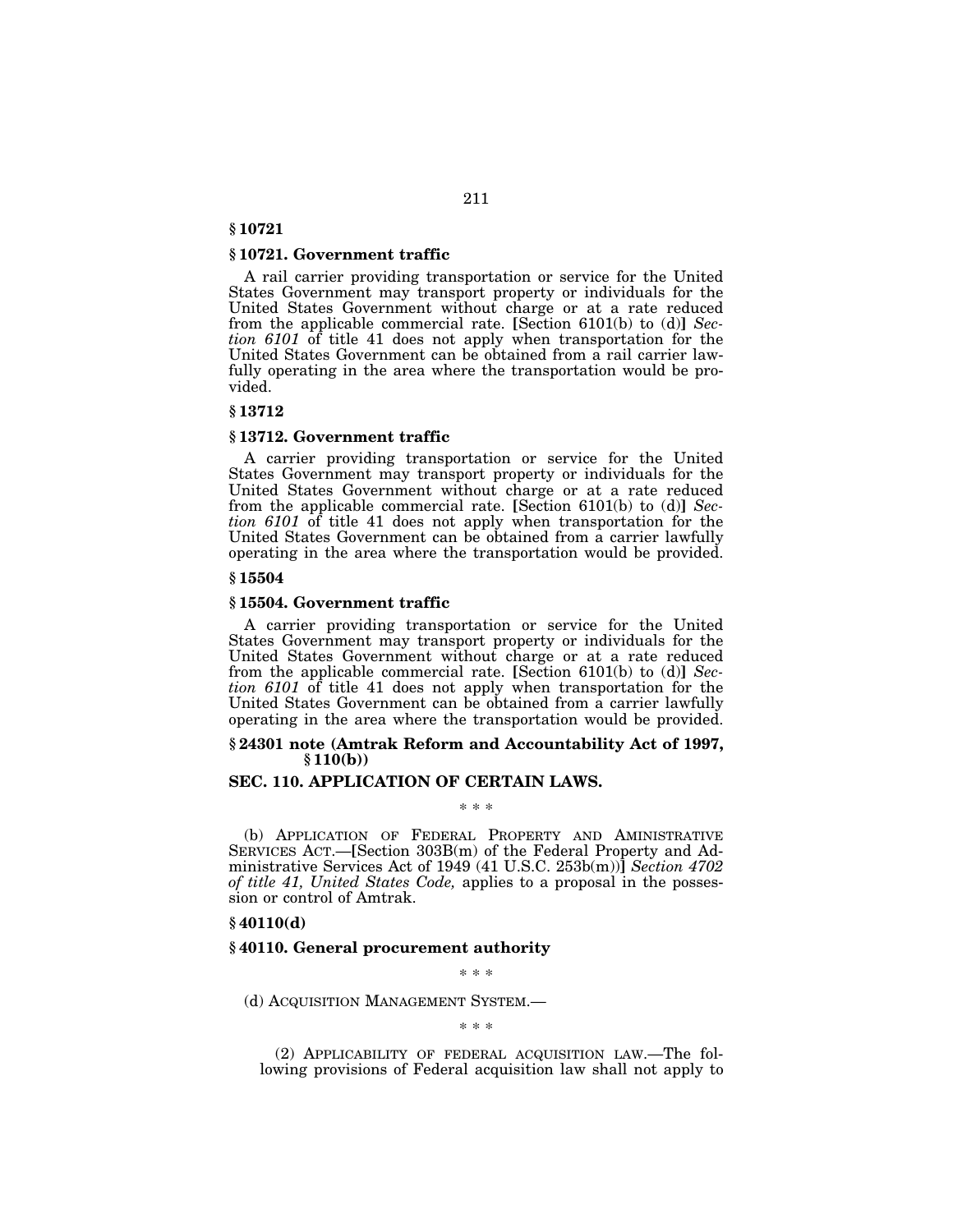the new acquisition management system developed and implemented pursuant to paragraph (1):

(A) **[**Division C (except sections 3302, 3501(b), 3509, 3906, 4710, and 4711) of subtitle I**]** *Provisions referred to in section 171(c)* of title 41.

(B) **[**Division B (except sections 1704 and 2303) of subtitle I**]** *Provisions referred to in section 172(b)* of title 41.

# \* \* \*

(3) CERTAIN PROVISIONS **[**OF DIVISION B (EXCEPT SECTIONS 1704 AND 2303) OF SUBTITLE I**]** *referred to in section 172(b)* of title 41.—Notwithstanding paragraph (2)(B), chapter 21 of title 41 shall apply to the new acquisition management system developed and implemented under paragraph (1) with the following modifications:

#### \* \* \*

(B) Within 90 days after the date of the enactment of the Wendell H. Ford Aviation Investment and Reform Act for the 21st Century, the Administrator shall adopt definitions for the acquisition management system that are consistent with the purpose and intent of the **[**Office of Federal Procurement Policy Act**]** *provisions referred to in section 172(b) of title 41*.

(C) After the adoption of those definitions, the criminal, civil, and administrative remedies provided under the **[**Office of Federal Procurement Policy Act**]** *provisions referred to in section 172(b) of title 41* apply to the acquisition management system.

(D) In the administration of the acquisition management system, the Administrator may take adverse personnel action under **[**section 27(e)(3)(A)(iv) of the Office of Federal Procurement Policy Act**]** *section 2105(c)(1)(D) of title 41* in accordance with the procedures contained in the Administration's personnel management system.

# **§ 40110 note (Department of Transportation and Related Agencies Appropriations Act, 1997, § 351(b))**

SEC. 351. Not later than December 31, 1997, the Administrator of the Federal Aviation Administration shall—

\* \* \*

(b) submit to the Congress a report on the findings of that independent assessment: *Provided*, That for purposes of this section, the term 'full and open competition' has the meaning provided that term in **[**section 4(6) of the Office of Federal Procurement Policy Act (41 U.S.C. 403(6))**]** *section 107 of title 41, United States Code*.

#### **§ 40110 note (Federal Acquisition Streamlining Act of 1994, § 5063)**

# **SEC. 5063. FEDERAL AVIATION ADMINISTRATION ACQUI-SITION PILOT PROGRAM.**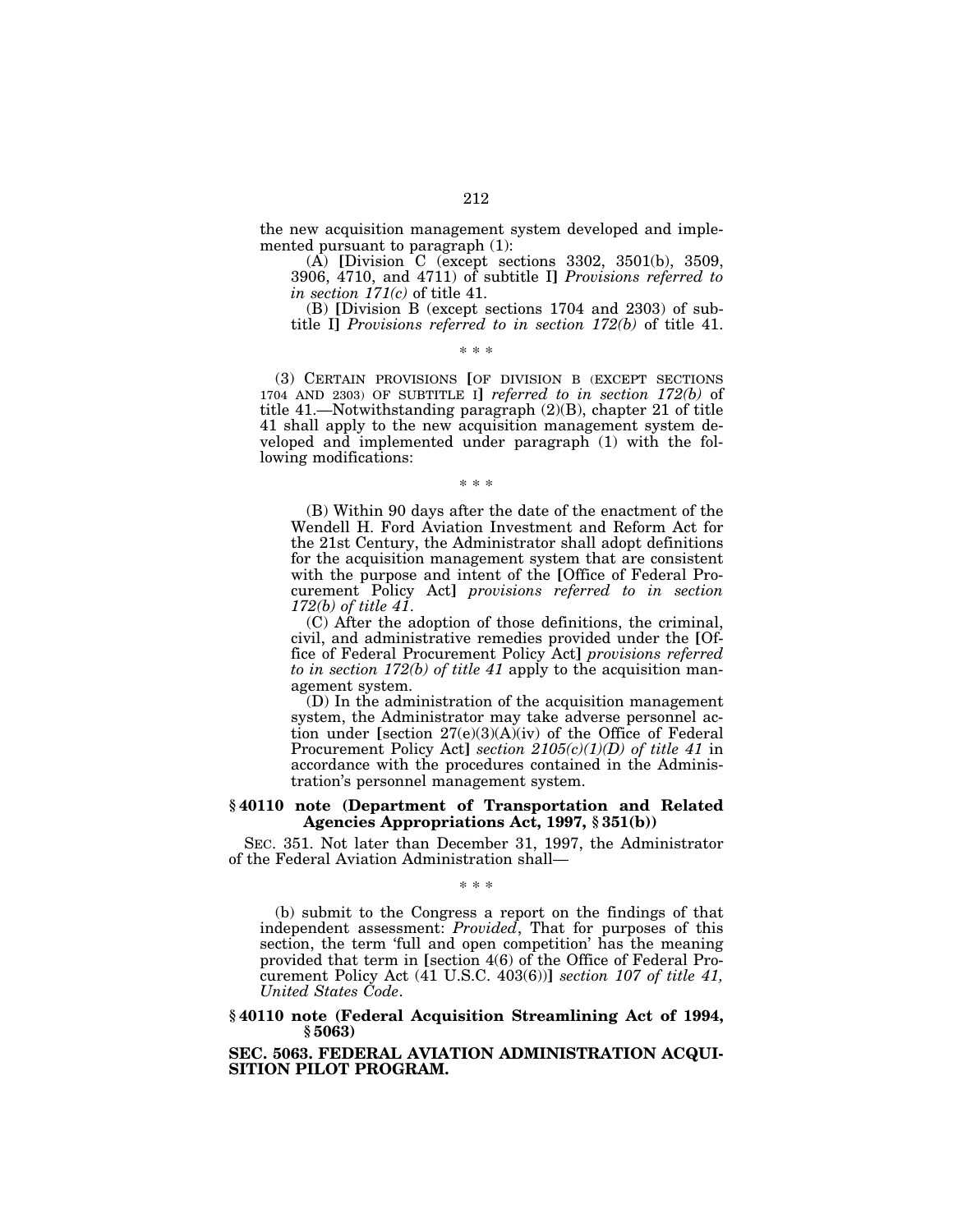(f) WAIVER OF PROCUREMENT REGULATIONS.—(1) In conducting the test under this section, the Secretary of Transportation, with the approval of the Administrator for Federal Procurement Policy, may waive—

# \* \* \*

(2) The provisions of law referred to in paragraph (1) are as follows:

\* \* \*

**[**(B) The following provisions of the Federal Property and Administrative Services Act of 1949:

(i) Section 303 ([former] 41 U.S.C. 253) [see 41 U.S.C. 3105, 3301, 3303 to 3305].

(ii) Section 303A ([former] 41 U.S.C. 253a) [see 41 U.S.C. 3306].

(iii) Section 303B ([former] 41 U.S.C. 253b) [now 41 U.S.C. 3308, 3701 to 3708, 4702].

(iv) Section 303C [former] (41 U.S.C. 253c) [now 41 U.S.C. 3311].

(C) The following provisions of the Office of Federal Procurement Policy Act:

(i) Section 4(6) ([former] 41 U.S.C. 403(6)) [see 41 U.S.C. 107].

(ii) Section 18 ([former] 41 U.S.C. 416) [see 41 U.S.C. 1708].**]** 

*(B) Sections 107, 1708, 3105, 3301(a), (b)(1), and (c), 3303 through 3306(e), 3308, and 3311, chapter 37, and section 4702 of title 41, United States Code.* 

(g) DEFINITION.—In this section, the term ''commercial item'' has the meaning provided that term in **[**section 4(12) of the Office of Federal Procurement Policy Act**]** *section 103 of title 41, United States Code*.

# **§ 47305(d)**

#### **§ 47305. Administrative**

\* \* \*

(d) ADVERTISING NOT REQUIRED.—**[**Section 6101(b) to (d)**]** *Section 6101* of title 41 does not apply to a lease or contract made by the Secretary of Transportation or Commerce under this chapter.

## **§ 50101 note (Federal Aviation Administration Authorization Act of 1994, § 305(b))**

# **SEC. 305. USE OF DOMENSTIC POWERS.**

\* \* \*

(b) COMPLIANCE WITH **[**Buy American Act**]** *CHAPTER 83 OF TITLE 41, UNITED STATES CODE*.—(1) Except as provided in paragraph (2), the head of each office within the Federal Aviation Administration that conducts procurements shall ensure that such procurements are conducted in compliance with **[**sections 2 through 4 of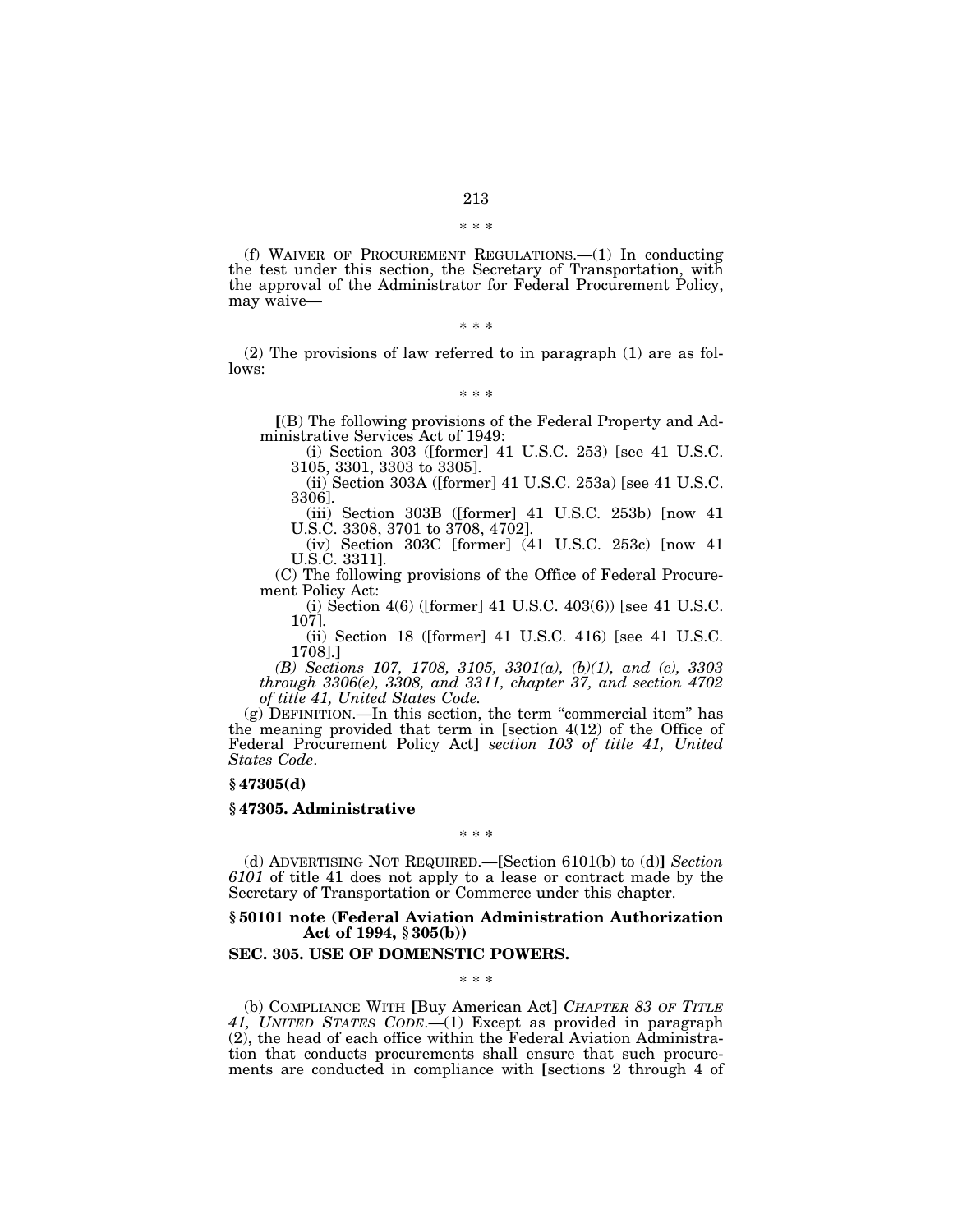the Act of March 3, 1933 (41 U.S.C. 10a through 10c, popularly known as the ''Buy American Act''**]** *chapter 83 of title 41, United States Code*.

# **TITLE 50—WAR AND NATIONAL DEFENSE**

# **§ 167b(c)(2) (Helium Act, § 4(c)(2)) SEC. 4. STORAGE, TRANSPORTATION, AND WITHDRAWAL OF CRUDE HELIUM.**

\* \* \*

(c) DISPOSAL OF FACILITIES.—

\* \* \*

(2) APPLICABLE LAW.—The disposal of such property shall be in accordance with **[**the Federal Property and Administrative Services Act of 1949**]** *chapter 5 of title 40, United States Code*.

## **§ 198(d) (Act of August 9, 1954, § 3(d))**

SEC. 3. (a) Any vessel not documented under the laws of the United States, acquired by or made available to the Secretary of Transportation under this Act, or otherwise, may, notwithstanding any other provision of law, in the discretion of the Secretary of the department in which the Coast Guard is operating be documented as a vessel of the United States under such rules and regulations or orders, and with such limitations, as the Secretary of the department in which the Coast Guard is operating may prescribe or issue as necessary or appropriate to carry out the purposes and provisions of this Act, and in accordance with the provisions of subsection (c) hereof, engage in the coastwise trade when so documented. Any document issued to a vessel under the provisions of this subsection shall be surrendered at any time that such surrender may be ordered by the Secretary of the department in which the Coast Guard is operating. No vessel, the surrender of the documents of which has been so ordered, shall, after the effective date of such order, have the status of a vessel of the United States unless documented anew.

\* \* \*

(d) The Secretary of Transportation without regard to the provisions of **[**section 3709 of the Revised Statutes**]** *section 6101 of title 41, United States Code,* may repair, reconstruct, or recondition any vessels to be utilized under this Act. The Secretary of Transportation and any other Government department or agency by which any vessel is acquired or chartered, or to which any vessel is transferred or made available under this Act may, with the aid of any funds available and without regard to the provisions of **[**said section 3709**]** *said section 6101*, repair, reconstruct, or recondition any such vessels to meet the needs of the services intended, or provide facilities for such repair, reconstruction, or reconditioning. The Secretary of Transportation may operate or charter for operation any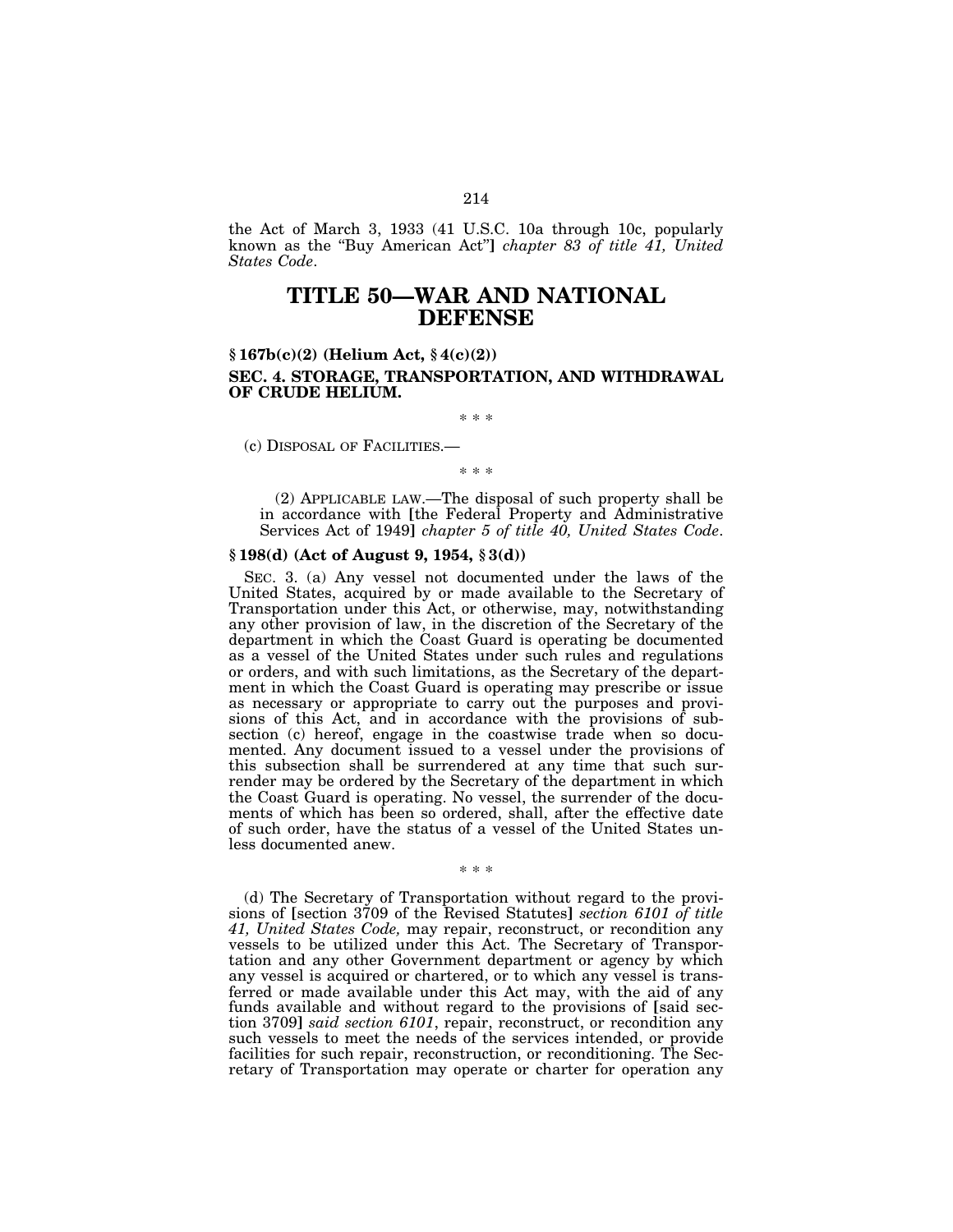vessel to be utilized under this Act to private operators, citizens of the United States, or to any department or agency of the United States Government, without regard to the provisions of title VII of the Merchant Marine Act, 1936, and any department or agency of the United States Government is authorized to enter into such charters.

#### **§ 403–1(q)(4)(B) (National Security Act of 1947,**   $§ 102A(q)(4)(B))$

SEC. 102A. (a) PROVISION OF INTELLIGENCE.—(1) The Director of National Intelligence shall be responsible for ensuring that national intelligence is provided—

\* \* \*

(q) ACQUISITIONS OF MAJOR SYSTEMS.—(1) For each intelligence program within the National Intelligence Program for the acquisition of a major system, the Director of National Intelligence shall—

\* \* \*

(4) In this subsection:

\* \* \*

(B) The term "major system" has the meaning given such term in **[**section 4(9) of the Federal Property and Administrative Services Act of 1949 (41 U.S.C. 403(9)) *section 109 of title 41, United States Code*.

## **§ 415(a)(2)(B)(i) (National Security Act of 1947,**   $§ 505(a)(2)(B)(i))$

SEC. 505. (a)(1) The transfer of a defense article or defense service, or the anticipated transfer in any fiscal year of any aggregation of defense articles or defense services, exceeding \$1,000,000 in value by an intelligence agency to a recipient outside that agency shall be considered a significant anticipated intelligence activity for the purpose of this title.

 $(2)$  Paragraph  $(1)$  does not apply if—

\* \* \*

(B) the transfer—

(i) is being made pursuant to authorities contained in part II of the Foreign Assistance Act of 1961, the Arms Export Control Act, title 10 of the United States Code (including a law enacted pursuant to section 7307(a) of that title), or the **[**Federal Property and Administrative Services Act of 1949**]** *provisions referred to in section 171(b) and (c) of title 41 of the United States Code*, and

# **§ 415a–5(e)(1) (National Security Act of 1947, § 506C(e)(1))**

SEC. 506C. (a) INITIAL VULNERABILITY ASSESSMENTS. - (1)(A) Except as provided in subparagraph (B), the Director of National Intelligence shall conduct and submit to the congressional intelligence committees an initial vulnerability assessment for each major system and its significant items of supply—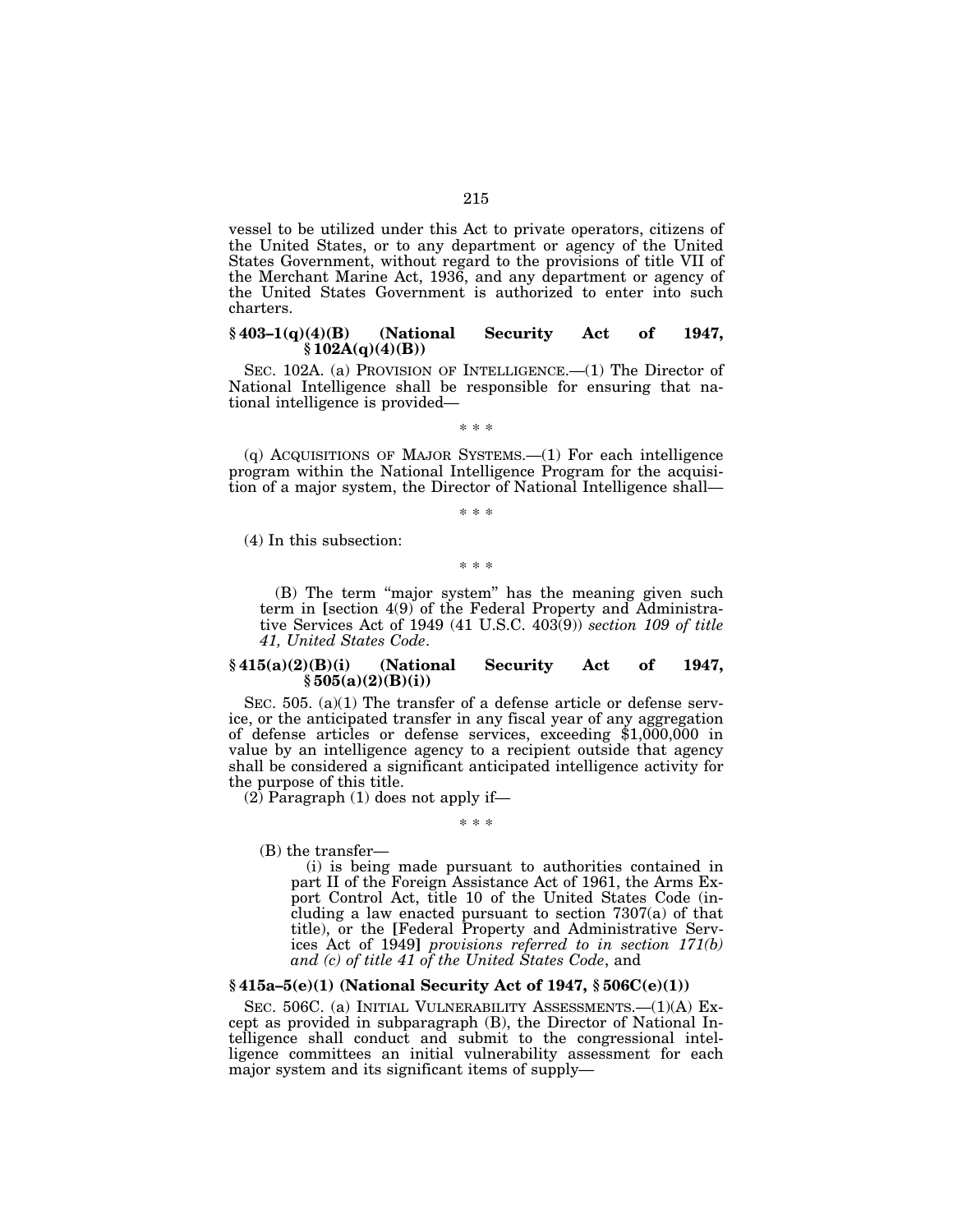216 \* \* \*

(e) DEFINITIONS.—In this section:

(1) The term ''item of supply'' has the meaning given that term in **[**section 4(10) of the Office of Federal Procurement Policy Act (41 U.S.C. 403(10))**]** *section 108 of title 41, United States Code*.

## **§ 1651(a) (National Emergencies Act, § 502(a))**

SEC. 502. (a) The provisions of this Act shall not apply to the following provisions of law, the powers and authorities conferred thereby, and actions taken thereunder:

(1) **[**Act of June 30, 1949 (41 U.S.C. 252) *Provisions of law referred to in section 171(b) and (c) of title 41, United States Code*;

\* \* \*

(3) **[**Section 3737 of the Revised Statutes, as amended (41 U.S.C. 15)**]** *Section 6305 of title 41, United States Code*;

# **§ 1701 note (Sudan Accountability and Divestment Act of 2007, §§ 2(3), 6)**

#### **SEC. 2. DEFINITIONS.**

In this Act:

#### \* \* \*

(3) EXECUTIVE AGENCY.—The term ''executive agency'' has the meaning given the term in **[**section 4 of the Office of Federal Procurement Policy Act (41 U.S.C. 403)**]** *section 133 of title 41, United States Code*.

\* \* \*

# **SEC. 6. PROHIBITION ON UNITED STATES GOVERNMENT CONTRACTS.**

\* \* \*

(b) REMEDIES.—

#### \* \* \*

(4) INCLUSION ON LIST OF PARTIES EXCLUDED FROM FEDERAL PROCUREMENT AND NONPROCUREMENT PROGRAMS.—The Administrator of General Services shall include on the List of Parties Excluded from Federal Procurement and Nonprocurement Programs maintained by the Administrator under part 9 of the Federal Acquisition Regulation issued under **[**section 25 of the Office of Federal Procurement Policy Act (41 U.S.C. 421)**]** *section 1303 of title 41, United States Code,* each contractor that is debarred, suspended, proposed for debarment or suspension, or declared ineligible by the head of an executive agency on the basis of a determination of a false certification under paragraph (1).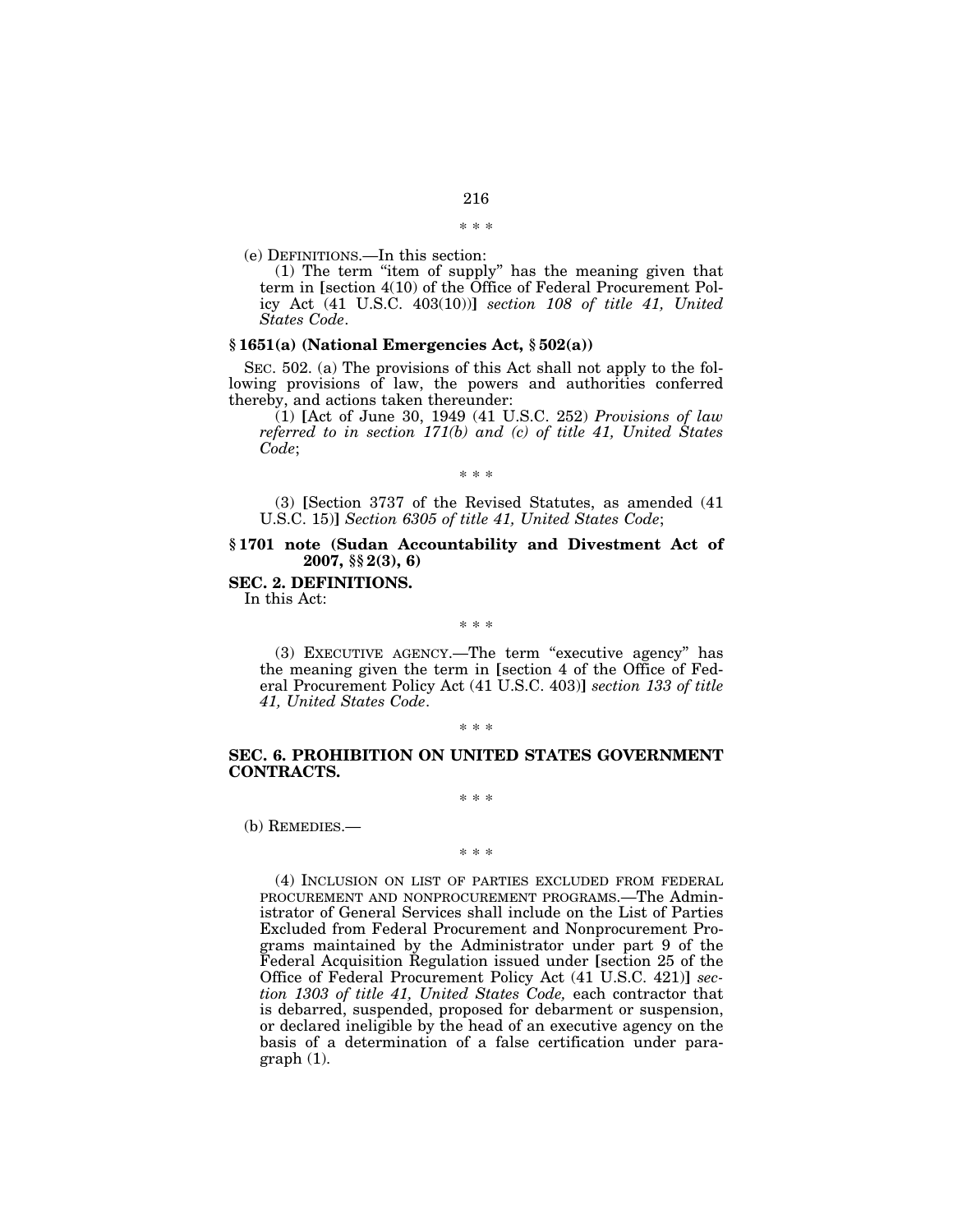(d) IMPLEMENTATION THROUGH THE FEDERAL ACQUISITION REGU-LATION.—Not later than 120 days after the date of the enactment of this Act, the Federal Acquisition Regulatory Council shall amend the Federal Acquisition Regulation issued pursuant to **[**section 25 of the Office of Federal Procurement Policy Act (41 U.S.C. 421)**]**  *section 1303 of title 41, United States Code,* to provide for the implementation of the requirements of this section.

## **§ 1701 note (Iran Sanctions Act of 1996, § 6(b)(1), (2)(B), (6)) SEC. 6. DESCRIPTION OF SANCTIONS.**

#### \* \* \*

(b) ADDITIONAL MEASURE RELATING TO GOVERNMENT CON-TRACTS.—

(1) MODIFICATION OF FEDERAL ACQUISITION REGULATION.—

(A) CERTIFICATIONS RELATING TO ACTIVITIES DESCRIBED IN SECTION 5.—Not later than 90 days after the date of the enactment of the Comprehensive Iran Sanctions, Accountability, and Divestment Act of 2010, the Federal Acquisition Regulation shall be revised to require a certification from each person that is a prospective contractor that the person, and any person owned or controlled by the person, does not engage in any activity for which sanctions may be imposed under section 5.

(B) CERTIFICATIONS RELATING TO TRANSACTIONS WITH IRAN'S REVOLUTIONARY GUARD CORPS.—Not later than 120 days after the date of the enactment of the Iran Threat Reduction and Syria Human Rights Act of 2012, the Federal Acquisition Regulation shall be revised to require a certification from each person that is a prospective contractor that the person, and any person owned or controlled by the person, does not knowingly engage in a significant transaction or transactions with Iran's Revolutionary Guard Corps or any of its officials, agents, or affiliates the property and interests in property of which are blocked pursuant to the International Emergency Economic Powers Act (50 U.S.C. 1701 et seq.).

(2) REMEDIES.—

\* \* \*

(B) INCLUSION ON LIST OF PARTIES EXCLUDED FROM FED-ERAL PROCUREMENT AND NONPROCUREMENT PROGRAMS.— The Administrator of General Services shall include on the List of Parties Excluded from Federal Procurement and Nonprocurement Programs maintained by the Administrator under part 9 of the Federal Acquisition Regulation each person that is debarred, suspended, or proposed for debarment or suspension by the head of an executive agency on the basis of a determination of a false certification under subparagraph (A).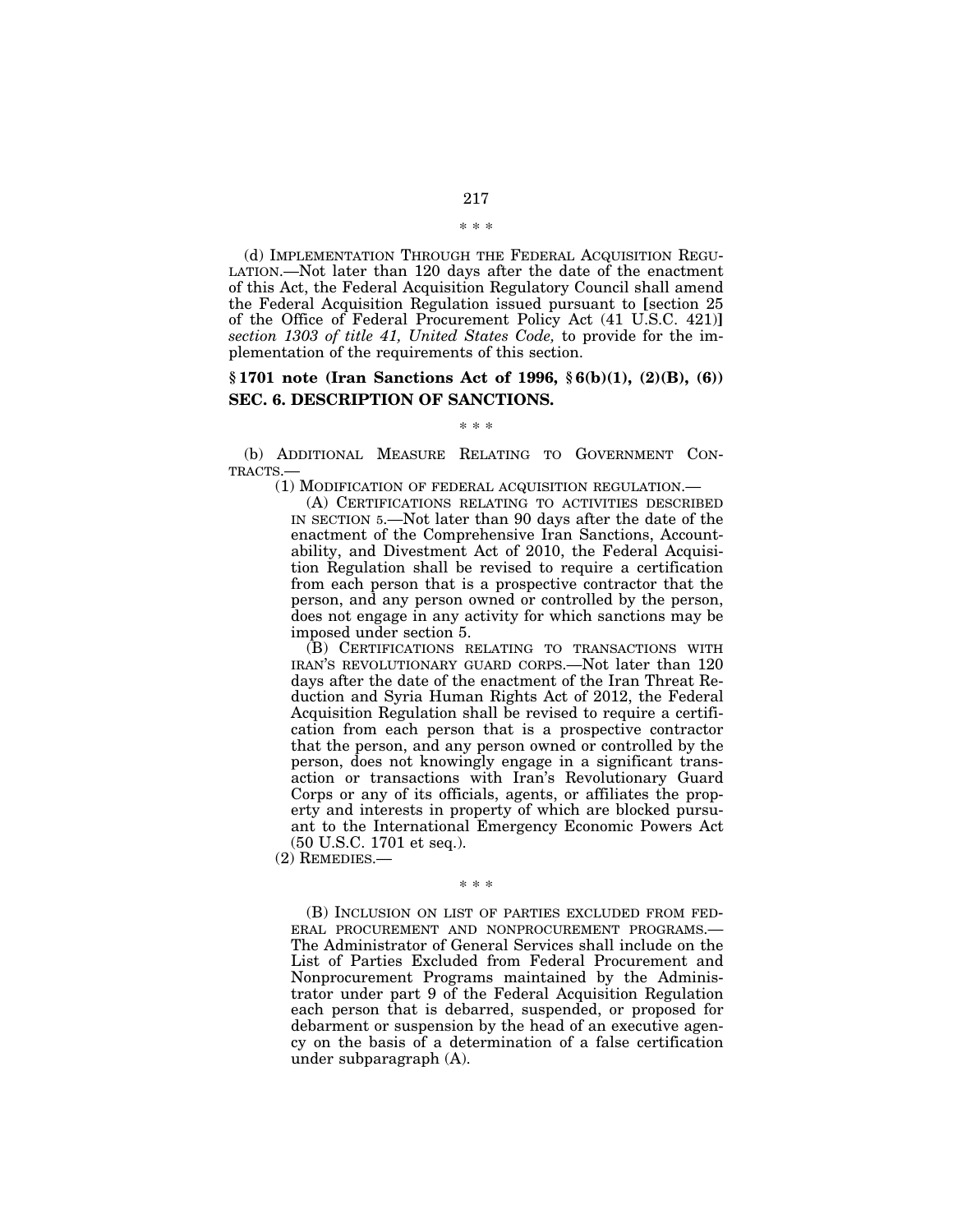(6) DEFINITIONS.—In this subsection:

(A) EXECUTIVE AGENCY.—The term 'executive agency' has the meaning given that term in section 133 of title 41, United States Code.

#### **§ 1902(a)(4) (David L. Boren National Security Education Act of 1991, § 802(a)(4))**

### **SEC. 802. SCHOLARSHIP, FELLOWSHIP, AND GRANT PROGRAM.**

(a) PROGRAM REQUIRED.—

\* \* \*

(4) CONTRACT AUTHORITY.—The Secretary may enter into one or more contracts, with private national organizations having an expertise in foreign languages, area studies, counterproliferation studies, and other international fields, for the awarding of the scholarships, fellowships, and grants described in paragraph (1) in accordance with the provisions of this chapter. The Secretary may enter into such contracts without regard to **[**section 3709 of the Revised Statutes (41 U.S.C. 5)**]** *section 6101 of title 41, United States Code,* or any other provision of law that requires the use of competitive procedures. In addition, the Secretary may enter into personal service contracts for periods up to one year for program administration, except that not more than 10 such contracts may be in effect at any one time.

#### **§ 2402(c) (National Nuclear Security Administration Act, § 3212(c))**

### **SEC. 3212. ADMINISTRATOR FOR NUCLEAR SECURITY.**

\* \* \*

(c) PROCUREMENT AUTHORITY.—The Administrator is the senior procurement executive for the Administration for the purposes of **[**section 16(3) of the Office of Federal Procurement Policy Act (41 U.S.C. 414(3))**]** *section 1702(c)(1) and (2) of title 41, United States Code*.

## **§ 2462 (National Nuclear Security Administration Act, § 3262) SEC. 3262. COMPLIANCE WITH FEDERAL ACQUISITION REGULATION.**

The Administrator shall establish procedures to ensure that the mission and programs of the Administration are executed in full compliance with all applicable provisions of the Federal Acquisition Regulation issued pursuant to the **[**Office of Federal Procurement Policy Act (41 U.S.C. 401 et seq.)**]** *provisions referred to in section 172(b) of title 41, United States Code*.

#### **§ 2601(f) (Atomic Energy Defense Act, § 4421(f))**

**SEC. 4421. PROJECTS TO ACCELERATE CLOSURE AC-TIVITIES AT DEFENSE NUCLEAR FACILITIES.**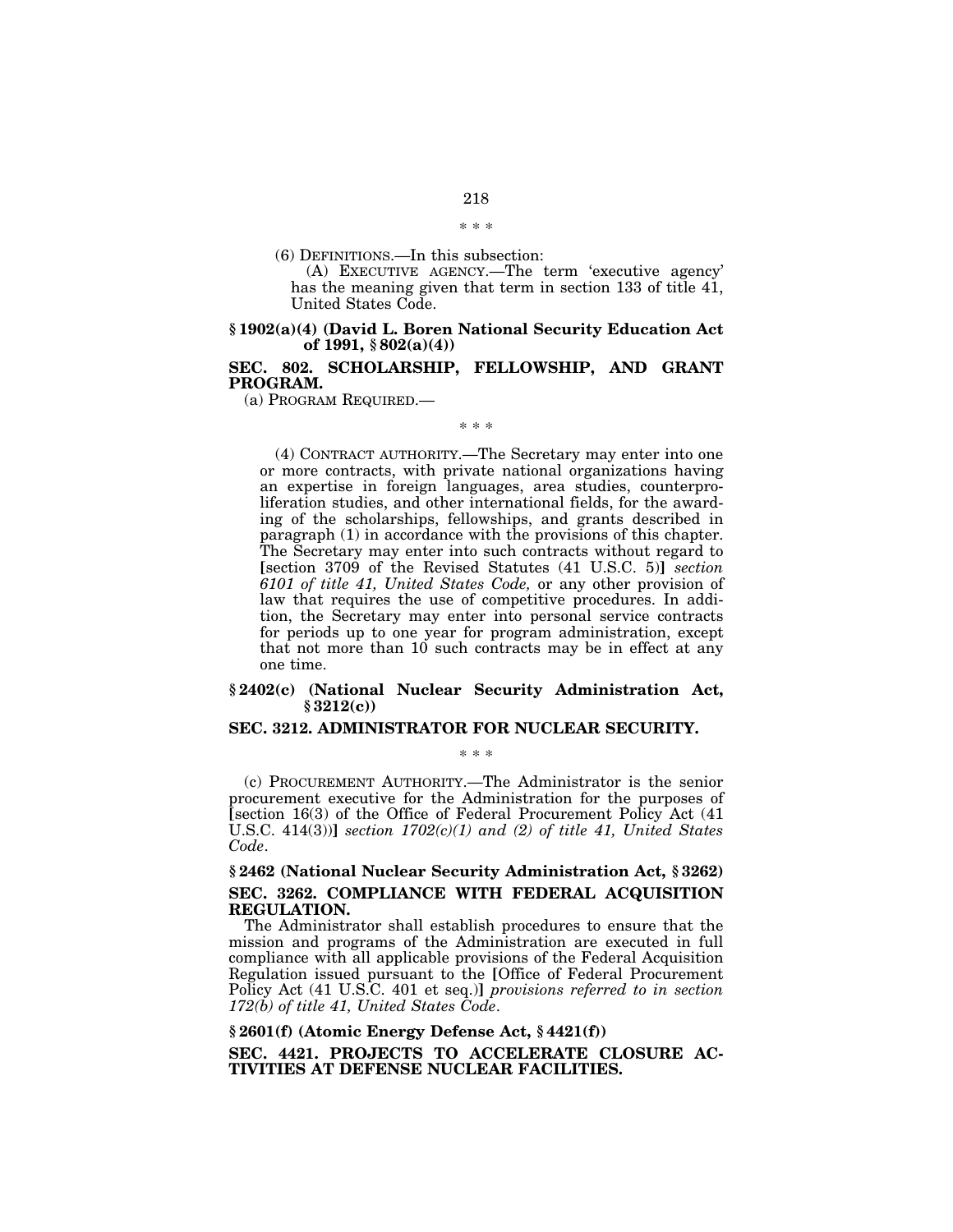(f) MULTIYEAR CONTRACTS.—Notwithstanding **[**section 304B(d) of the Federal Property and Administrative Services Act of 1949 (41 U.S.C. 254c(d))**]** *section 3903(a) and (c) of title 41, United States Code*, the Secretary of Energy may enter into multiyear contracts to carry out projects selected under this section for up to 10 program years.

## **§ 2781(b)(1) (Atomic Energy Defense Act, § 4801(b)(1)) SEC. 4801. COSTS NOT ALLOWED UNDER COVERED CON-TRACTS.**

(a) IN GENERAL.—The following costs are not allowable under a covered contract:

\* \* \*

(b) REGULATIONS.—(1) Not later than 150 days after November 8, 1985, the Secretary of Energy shall prescribe regulations to implement this section. Such regulations may establish appropriate definitions, exclusions, limitations, and qualifications. Such regulations shall be published in accordance with **[**section 22 of the Office of Federal Procurement Policy Act (41 U.S.C. 418b)**]** *section 1707 of title 41, United States Code*.

# **TITLE 50 APPENDIX—WAR AND NATIONAL DEFENSE**

#### **§ 1918(b) (Joint Resolution of December 30, 1947, § 8(b))**

SEC. 8.(a) In order to alleviate shortages in foods and feeds, and to assist in stabilizing prices, the President shall carry out a program for the conservation of food and feed. In carrying out such program, the President is authorized, through the dissemination of information, educational and other campaigns, the furnishing of assistance, and such other voluntary and cooperative measures as he deems necessary or appropriate, to encourage and promote the efficient utilization, care, and preservation of food and feed, the elimination of practices which waste food and feed, the control and eradication of insects and rodents, the consumption of less of these foods and feeds which are in short supply and more of those foods and feeds which are in abundant supply, and other conservation practices. The authority herein conferred may be exercised by the President through such departments, agencies, independent establishments, and officials of the Federal Government and such State, local, and private agencies as he may determine.

(b) There is hereby authorized to be appropriated to the President such sums as may be necessary to carry out this section. To enable the President to carry out this section for the remainder of the fiscal year ending June 30, 1948, there is made available not to exceed \$1,000,000 from any funds made available by the Congress for carrying out Public Law 84, Eightieth Congress, or from any funds made available by the Congress for interim foreign aid. Funds made available for the purpose of this section may be used for necessary administrative expenses, including personal services in the District of Columbia and elsewhere, purchase or hire of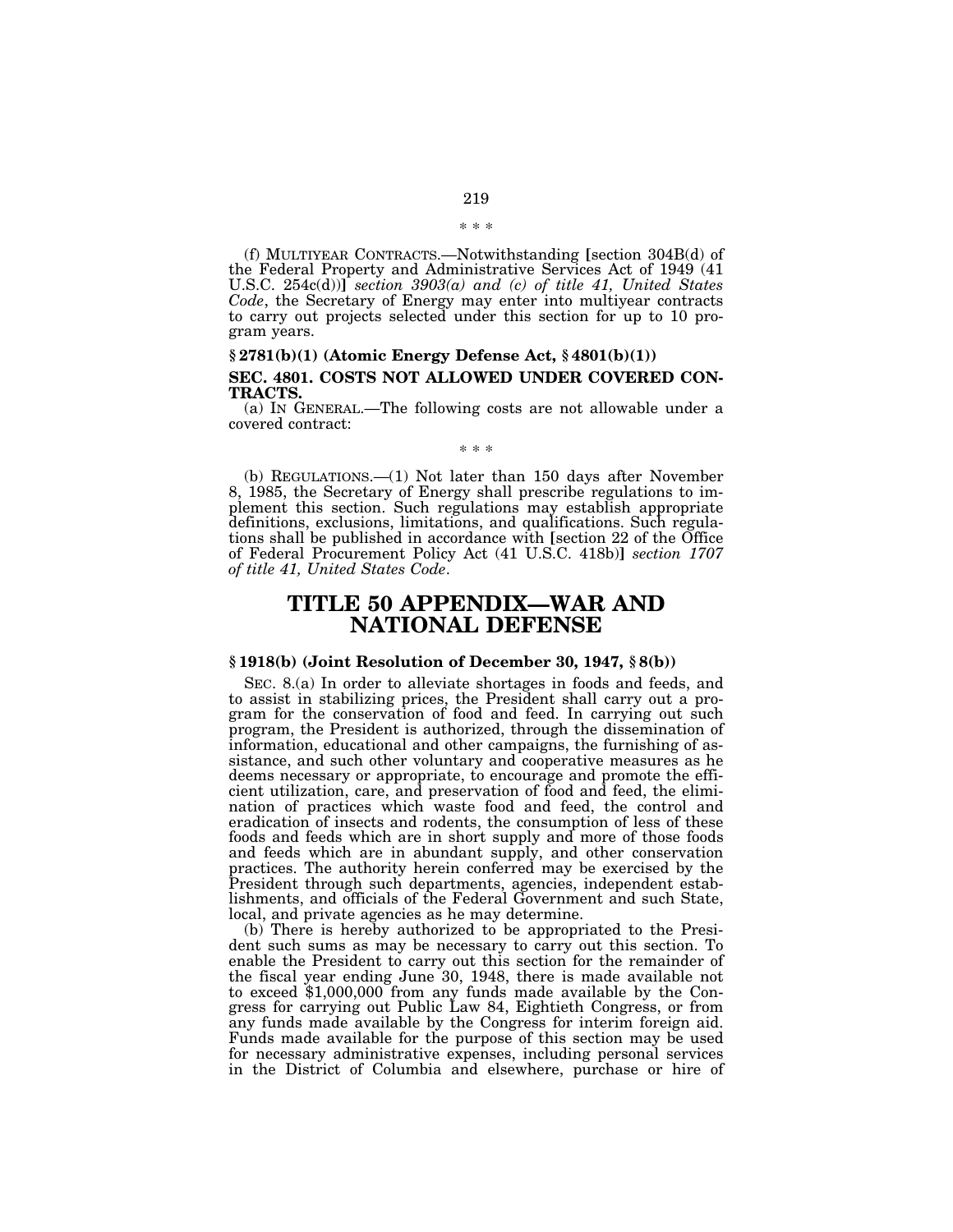motor vehicles, temporary or intermittent services of experts or consultants or organizations thereof, including stenographic reporting services, by contract, without regard to the civil service and classification laws (the compensation of any such individual not to exceed \$50 per day). Funds made available for the purposes of this section may be allotted for any of the purposes of this section to any department, agency, or independent establishment of the Government, or transferred to any other agency requested to assist in carrying out this section. Funds allotted to any department, agency, or independent establishment of the Government shall be available for obligation and expenditure in accordance with the laws governing obligations and expenditures of the department, agency, or independent establishment, or organizational unit thereof concerned, and without regard to **[**sections 3709 and 3648 of the Revised Statutes, as amended (U.S.C., title 41, sec. 5, and title 31, 529)**]** *section 3324(a) and (b) of title 31, United States Code, and section 6101 of title 41, United States Code*.

#### **§ 1941i note (Act of July 26, 1956)**

That the Government laboratories at Akron, Ohio, now under control of the National Science Foundation are hereby transferred to the General Services Administration for disposal in accordance with **[**the Federal Property and Administrative Services Act of 1949**]** *chapter 5 of title 40, United States Code*, except that the Administrator of General Services shall first offer the laboratories for public sale before seeking to dispose of them by transfer or assignment to any Federal agency. The Administrator of General Services, before he offers the laboratories to the public for sale, shall ascertain what the value of the laboratories would be to Government agencies which would make substantial use thereof, and the Administrator shall not sell the laboratories to the public unless he finds, after consultation with the Director of the Budget Bureau, that such sale to the public would be in the best interests of the United States, taking into consideration among other relevant factors the value of the laboratories to any interested agency and the amounts offered by public bidders. The National Science Foundation is authorized to reimburse the General Services Administration in advance for expenses necessary for the protection and maintenance of the laboratories up to June 30, 1957.

#### **§ 2077(b)(2)(B)(ii) (Defense Production Act of 1950, § 107(b)(2)(B)(ii))**

### **SEC. 107. STRENGTHENING DOMESTIC CAPABILITY.**

\* \* \*

(b) CRITICAL COMPONENTS AND CRITICAL TECHNOLOGY ITEMS.—

#### \* \* \*

(2) APPROPRIATE ACTION.—For purposes of this subsection, appropriate action may include—

\* \* \*

(B) restricting contract solicitations to domestic sources pursuant to—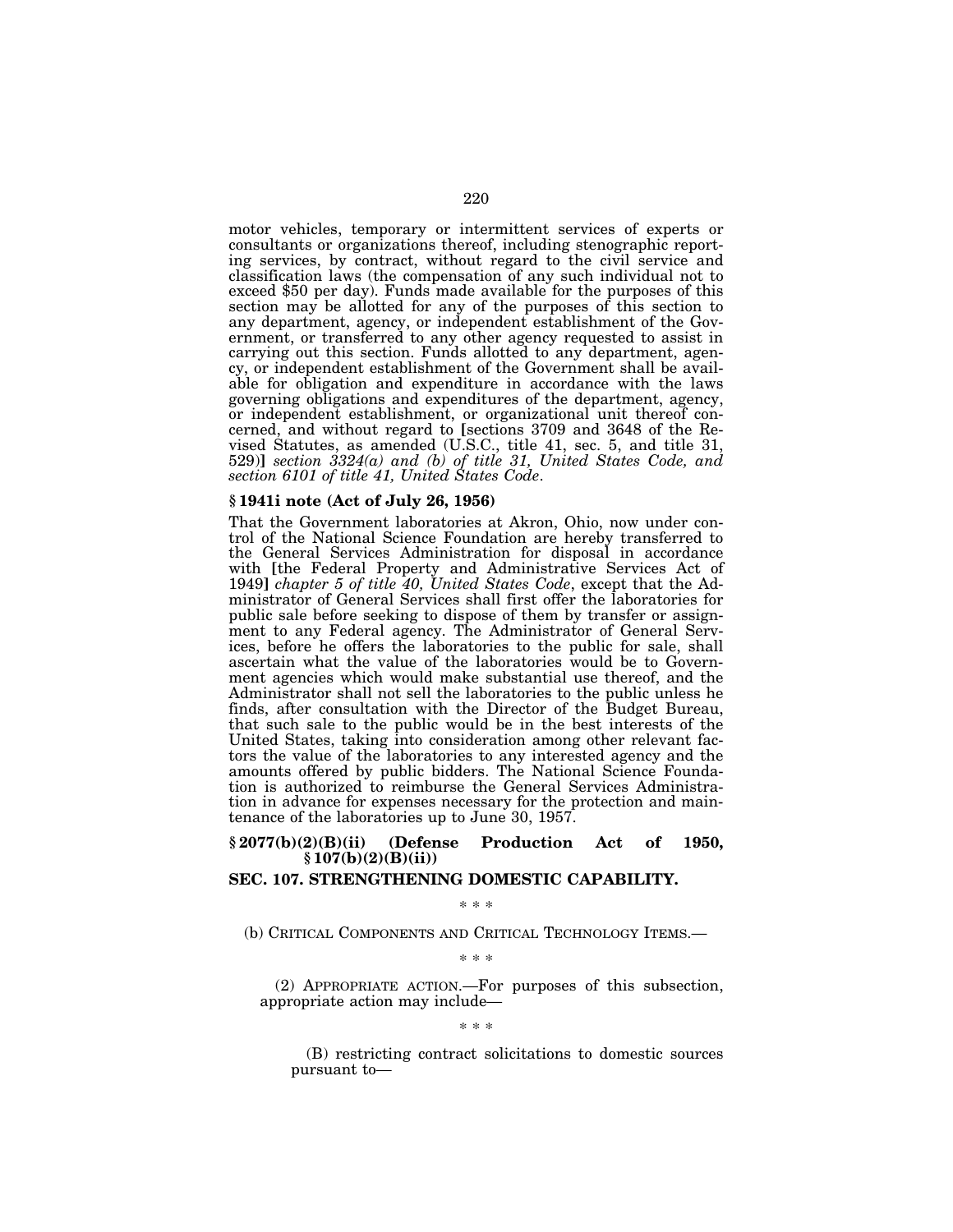## 221 \* \* \*

(ii)  $[section 303(b)(1)(B)$  or section  $303(c)(3)$  of the Federal Property and Administrative Services Act of 1949**]** *section 3303(a)(1)(B) or section 3304(a)(3) of title 41, United States Code*; or

## **§ 2154(b) (Defense Production Act of 1950, § 704(b)) SEC. 704. REGULATIONS AND ORDERS.**

## \* \* \*

(b) PROCUREMENT REGULATIONS.—Any procurement regulation, procedure, or form issued pursuant to subsection (a) shall be issued pursuant to **[**section 25 of the Office of Federal Procurement Policy Act**]** *section 1303 of title 41, United States Code*, and shall conform to any governmentwide procurement policy or regulation issued pursuant to **[**section 6 or 25 of that Act**]** *section 1121(b) and (d) or 1303(a)(1) of that title*.

## **§ 2159(c) (Defense Production Act of 1950, § 709(c)) SEC. 709. PUBLIC PARTICIPATION IN RULEMAKING.**

#### \* \* \*

(c) PUBLIC COMMENT ON PROCUREMENT REGULATIONS.—Any procurement policy, regulation, procedure, or form (including any amendment or modification of any such policy, regulation, procedure, or form) issued under this Act shall be subject to **[**section 22 of the Office of Federal Procurement Policy Act**]** *section 1707 of title 41, United States Code*.

# **TITLE 51—NATIONAL AND COMMERCIAL SPACE PROGRAMS**

#### **§ 20113(c)(4)**

#### **§ 20113. Powers of the Administration in performance of functions**

\* \* \*

(c) PROPERTY.—In the performance of its functions, the Administration is authorized—

## \* \* \*

(4) to sell and otherwise dispose of real and personal property (including patents and rights thereunder) in accordance with the provisions of [chapters 1 to 11 of title 40 and in accordance with title III of the Federal Property and Administrative Services Act of 1949 (41 U.S.C. 251 et seq.)**]** *chapter 5 of title 40*; and